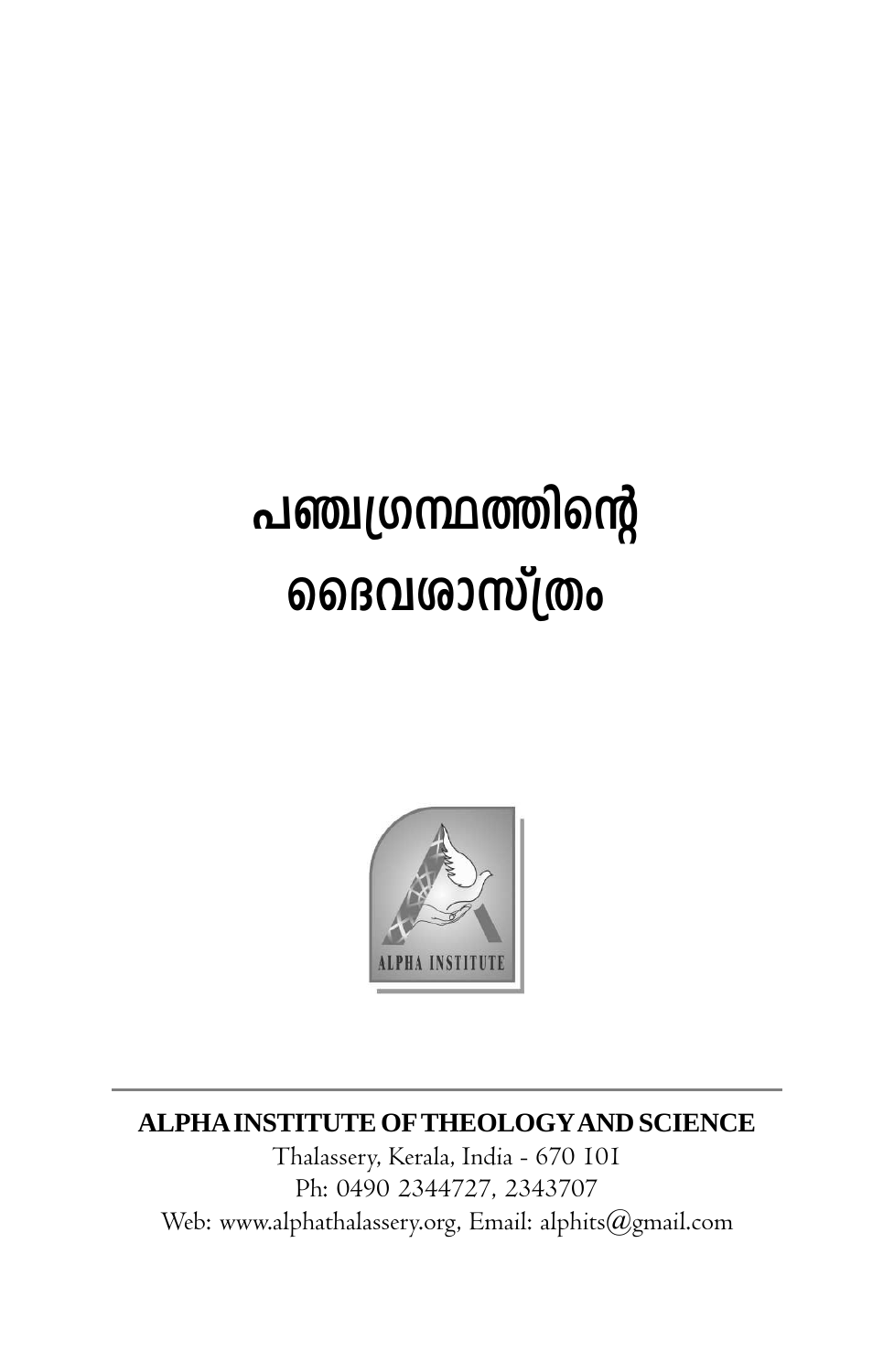## $\big|$ പഞ്ചഗ്രന്ഥത്തിന്റെ ദൈവശാസ്ത്രം $\big|$

| Title:                    | Theology of Pentateuch                                                           |
|---------------------------|----------------------------------------------------------------------------------|
| Published by:             | The Director, Alpha Institute, Archdiocese of Tellicherry,                       |
|                           | Sandesa Bhavan, Tellicherry, 670 101, Kannur, Kerala                             |
|                           | Ph: 0490 - 2344727, 2343707                                                      |
| Published on:             | 2015 April 15 (Easter)                                                           |
| <b>Editorial Board:</b>   | Rev. Dr. Joseph Pamplany                                                         |
|                           | Rev. Dr. Thomas Kochukarottu                                                     |
|                           | Rev. Dr. Joseph Kakkaramattathil                                                 |
| <b>Office Assistance:</b> | Rev. Sr. Glorista SABS                                                           |
|                           | Mr. Renjith. K.C.                                                                |
|                           | Mrs. Anitha Vijayan                                                              |
|                           | Mrs. Maneesha Shinoi                                                             |
|                           | Mrs. Jeshitha Vijesh                                                             |
|                           | Miss. Bhavya K                                                                   |
|                           | Language Mentor: Rev. Fr. Mathew Edamula                                         |
| Printing:                 | Midas Offset, Kuthuparamba                                                       |
| Copy Right:               | © All rights reserved. No part of this publication may be reproduced, stored     |
|                           | in or introduced into a retrieval system, or transmitted, in any form, or by any |
|                           | means, electronic, mechanical, photocopying, recording or otherwise              |
|                           | without the prior written permission of the publisher                            |
|                           |                                                                                  |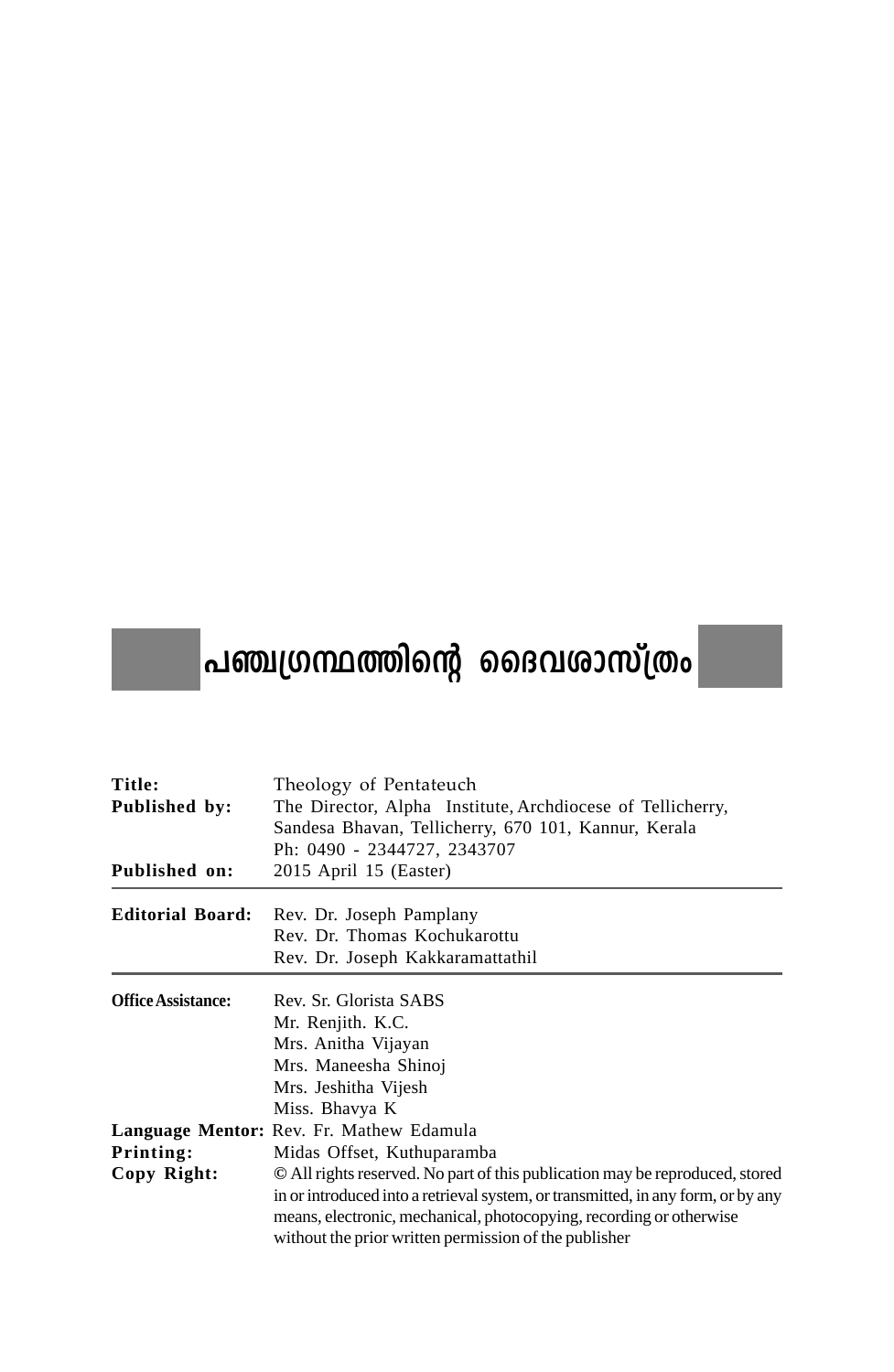## <u>ഉള്</u>ളടക്കം

ч.

п

 $\sim 100$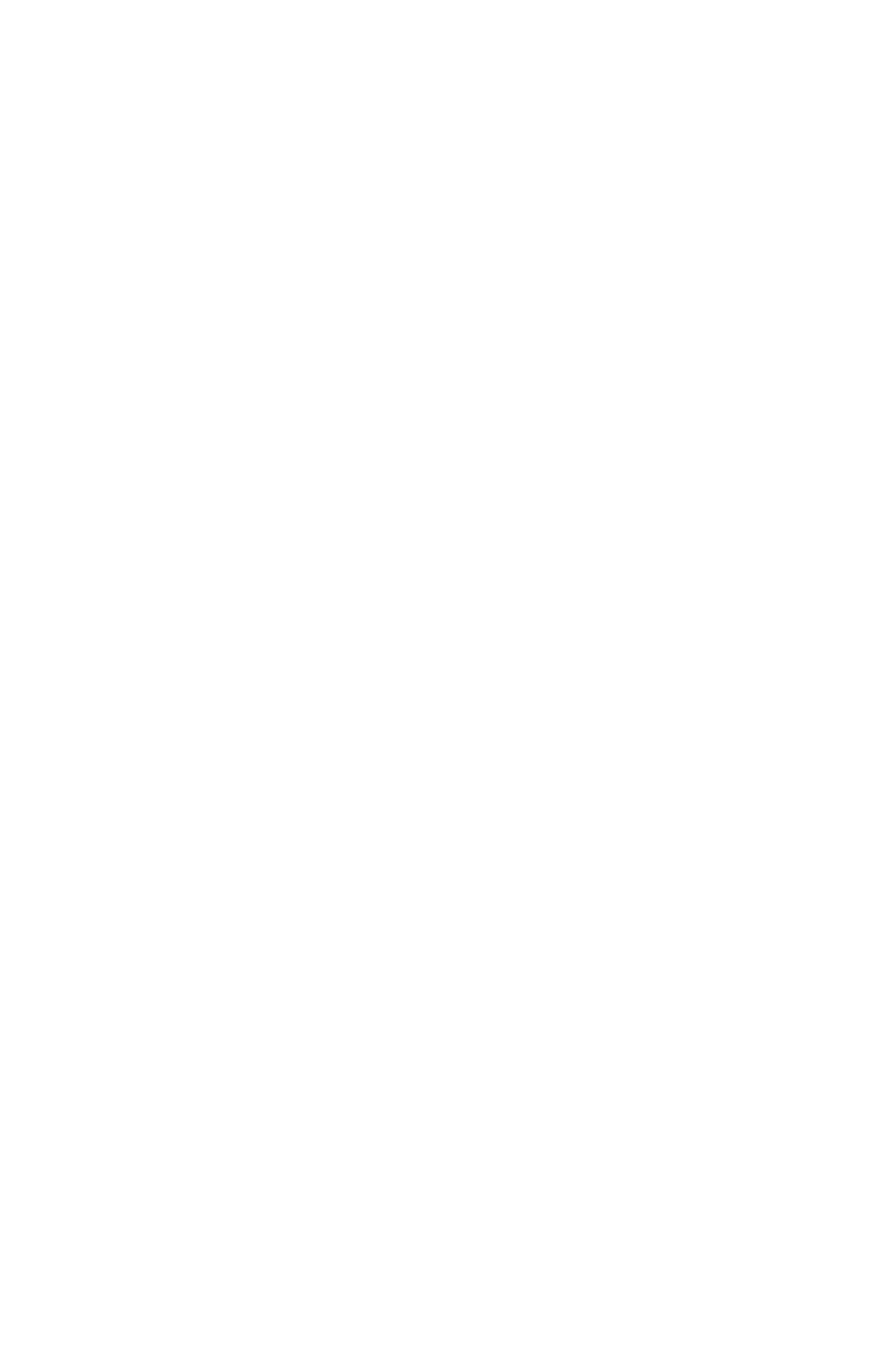## പഞ്ചഗ്രന്ഥം ആമുഖം

 $\operatorname{\mathsf{GIO}}$ ഞ്ചു ചുരുളുകൾ എന്നർത്ഥമുള്ള Pentateuchos (Pente - അഞ്ച്, teuchoi ചുരുളുകൾ, പുസ്തകങ്ങൾ) എന്ന ഗ്രീക്കുപദത്തിൽനിന്നാണ് 'പഞ്ചഗ്രന്ഥം' എന്ന വാക്കിന്റെ ഉദ്ഭവം. ക്രിസ്ത്വബ്ദത്തിന്റെ ആദിമഘട്ടങ്ങളിൽ പഴയനിയ മത്തിലെ ഉൽപത്തി, പുറപ്പാട്, ലേവൃർ, സംഖ്യ, നിയമാ വർത്തനം എന്നീ അഞ്ചു പുസ്തകങ്ങൾക്ക് കൊടുത്ത പേരാണിത്. കൃതൃമായി പറഞ്ഞാൽ, യോഹ 4:25 വ്യാഖ്യാ നിക്കുന്ന സന്ദർഭത്തിൽ ഒരിജൻ (Origen) ആണ് പഞ്ച ഗ്രന്ഥം എന്നപദം ആദ്യമായി ഉപയോഗിച്ചത്. ക്രിസ്ത്വബ്ദം ഒന്നാം നൂറ്റാണ്ടിൽ യവനസാംസ്കാരിക പാരമ്പര്യമുള്ള അലക്സാൻഡ്രിയായിലെ യഹൂദർ ഈ പദം ഉപയോഗി ച്ചിരുന്നതായി പറയപ്പെടുന്നു.

പേരു സൂചിപ്പിക്കുന്നതുപോലെ പഞ്ചഗ്രന്ഥത്തിന് അഞ്ചു ഭാഗങ്ങളുണ്ട്. പുരാതന കാലത്തു നിലവിലിരുന്ന സമ്പ്രദായമനുസരിച്ച് അഞ്ചു ചുരുളുകളിലായി എഴുതപ്പെ ട്ടതുകൊണ്ടാവാം ഈ വിഭജനം. ബി. സി. നാലും അഞ്ചും നൂറ്റാണ്ടുകളിൽ ഈ രീതിയ്ക്കു പ്രചുരപ്രചാരം സിദ്ധിച്ചു കഴിഞ്ഞിരുന്നെന്നു വേണം കരുതാൻ. ആശയപരമായി ഇത്തരമൊരു വിഭജനം യുക്തമാണെങ്കിലും, യഥാർത്ഥ —<br>ത്തിൽ സൗകര്യത്തിനു വേണ്ടിയുള്ള ഒരു വിഭജനമായി രുന്നു ഇത്. എല്ലാംകൂടി ഒരു ചുരുളിലെഴുതുന്നത് പ്രായോ ശിക വൈഷമ്യങ്ങൾ സൃഷ്ടിക്കുമെന്ന ചിന്തയാവാം വിഭ ജനത്തിനു പ്രേരിപ്പിച്ചത്.

പഴയനിയമ കാലഘട്ടത്തിന്റെ അവസാനത്തോടെ ഈ പുസ്തകങ്ങളെ 'നിയമം' (ഹീബ്രുവിൽ തോറാ - torah,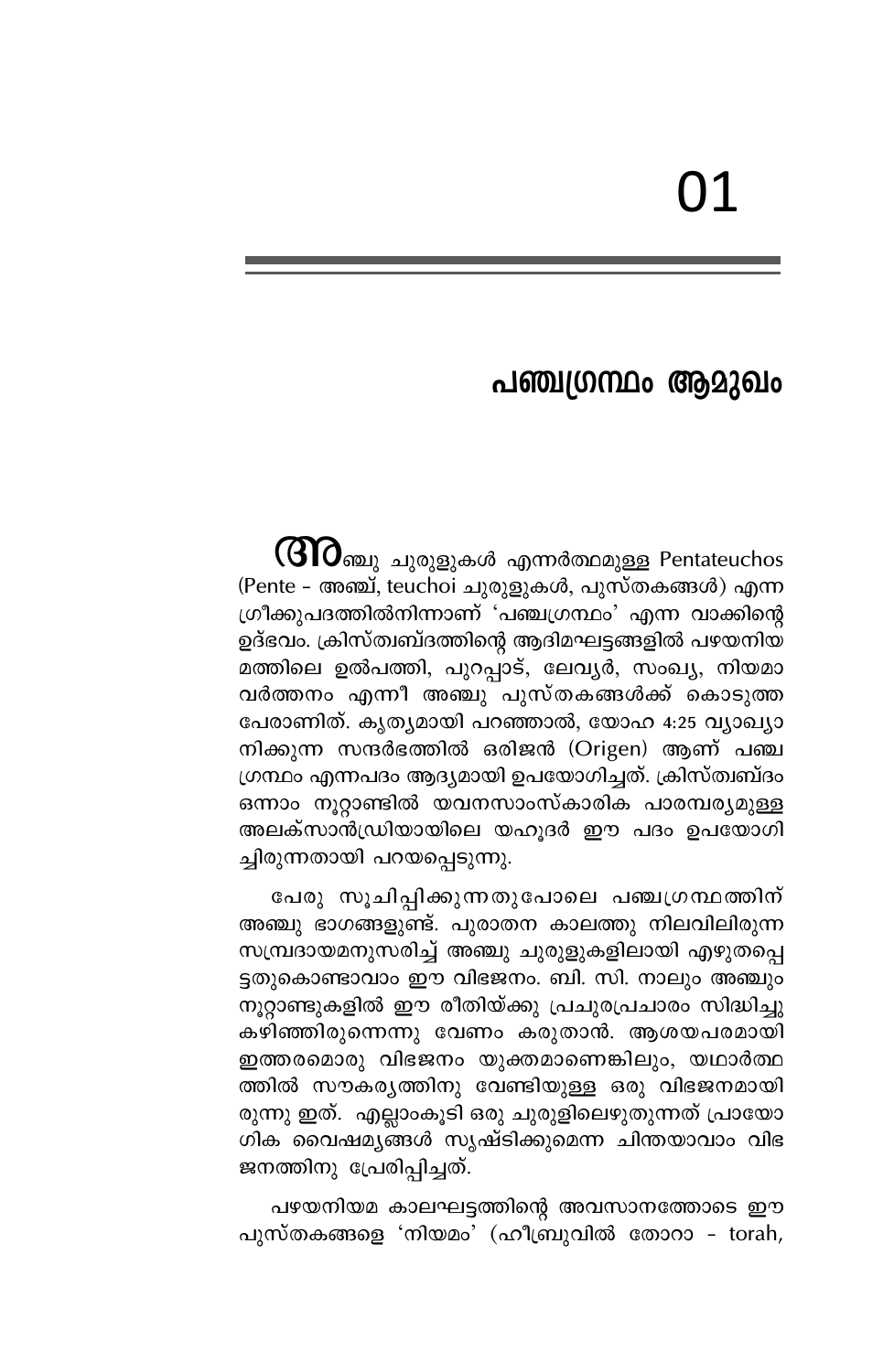ഗ്രീക്കിൽ നോമോസ്-nomos) എന്നു വിളിച്ചു തുടങ്ങി. പഴയനിയമത്തിൽ 'പ്രഭാഷകൻ' എന്ന പുസ്തകത്തിന്റെ മുഖവുരയിലും 2 മക്കബായർ 15 -ലും ഈ പദം ഉപയോഗിച്ചു കാണുന്നുണ്ട്. ഇതേ പദപ്രയോഗം പുതിയനിയമത്തിലും ദൃശ്യമാണ് (ഉദാ : ലൂക്കാ 10:26; 24:44) എ. ഡി. ഒന്നാം നൂറ്റാണ്ടിലെ എഴുത്തുകാരായ ഫീലോ, ജൊസേഫുസ് (Philo, Josephus) എന്നീ യഹുദരും 'നിയമം' എന്ന പേരാണുപയോഗിച്ചത്. സഭാ പിതാക്കന്മാരാകട്ടെ, പഞ്ചഗ്രന്ഥം എന്ന പേരുപയോഗിച്ചുവെങ്കിലും 'നിയമം' എന്ന പേരിനാണു കൂടുതൽ പ്രാധാന്യം നല്കിയത്. ഇന്നും യഹുദർ ബൈബിളിന്റെ ആദ്യഭാഗത്തെ 'നിയമം' എന്നും, മറ്റു രണ്ടു ഭാഗങ്ങളെ 'പ്രവാചകന്മാർ', ലിഖിതങ്ങൾ എന്നുമാണു വിളിക്കുന്നത്.

'നിയമം' എന്നതിനു പുറമേ മറ്റു ചില പേരുകളിലും പഞ്ചഗ്രന്ഥം അറിയപ്പെട്ടിരുന്നു. ദിനവൃത്താന്തം, എസ്രാ, നെഹെമിയാ എന്നീ പുസ്ത കങ്ങളുടെ ഹീബ്രുമൂലത്തിൽ 'മോശയുടെ നിയമം' (2 ദിന 23:18; 30:16; എസ്ര 3:2; 7:6), 'മോശയുടെ നിയമപുസ്തകം' (നെഹെ 8:1), 'മോശ യുടെ പുസ്തകം' (2 ദിന 35:12 : എസ്ര 6:18; നെഹെ 13:1) എന്നീ പേരു കളും ഉപയോഗിച്ചിട്ടുണ്ട്. 'മോശയുടെ പുസ്തകം' എന്ന പ്രയോഗം മലാ 3:22, ബാറൂ 2:2, ദാനി 9:11 എന്നീ ഭാഗങ്ങളിലും, പുതിയനിയമത്തിൽ മർക്കോ 12:26 ൽ പുറ 3:2-6 ഉദ്ധരിക്കുന്ന ഒരു വാകൃത്തിലും ഉപയോഗി ച്ചിരിക്കുന്നു.

ആദിമ ക്രിസ്ത്യാനികൾ 'മോശയുടെ നിയമം' വായിച്ചിരുന്നതായി അപ്പ 15:21-ലും 2കോറി 3:15-ലും പ്രസ്താവിക്കുന്നുണ്ട്. സാബത്തു ദിവസം സിനഗോഗുകളിൽവച്ച് നിയമങ്ങൾ പരസ്യമായി വായിക്കുന്ന പതിവുണ്ടായിരുന്നു. തന്മൂലം, ഇസ്രായേൽ ജനത്തിനുവേണ്ടി മോശ എഴു തിത്തയ്യാറാക്കിയ നിയമങ്ങളാണ് അവയെന്ന് പുതിയ നിയമഗ്രന്ഥകാര ന്മാർ കരുതി. പഞ്ചഗ്രന്ഥത്തെ സൂചിപ്പിക്കാൻവേണ്ടി 'മോശ' എന്ന പേര് പലപ്പോഴും അവർ ഉപയോഗിക്കുന്നുമുണ്ട് (ലൂക്കാ 16:29, 31; 24:27). മാത്ര മല്ല, ഉദ്ധരണികളുടെ കൂടെ "മോശ പറഞ്ഞു" (മർക്കോ 7:10) "മോശ എഴുതി" (റോമ. 10:5) "മോശ കാണിച്ചു തന്നു" (ലൂക്കാ 20:38) എന്നി ങ്ങനെ കൂട്ടിച്ചേർക്കുകയും ചെയ്തു. ഫീലോയും ജൊസേഫൂസും സമ കാലികരായ മറ്റു യഹൂദ ഗ്രന്ഥകർത്താക്കളും പഞ്ചഗ്രന്ഥത്തിന്റെ ഗ്രന്ഥ കർത്തൃത്വം മോശയ്ക്കു നല്കി. മോശയുടെ മരണത്തെക്കുറിച്ച് അദ്ദേഹം തന്നെയാണ് എഴുതിയതെന്നു പോലും അവർ പറഞ്ഞുവച്ചു.

മുകളിൽപ്പറഞ്ഞ വസ്തുതകളെല്ലാം ഒരു കാര്യം വ്യക്തമാക്കുന്നു – മോശ എന്ന ചരിത്രപുരുഷനേയും മർമ്മപ്രധാനമായ നിയമങ്ങളേയും തമ്മിൽ കൂട്ടിയിണക്കുന്ന ഒരു സാഹിത്യസൃഷ്ടിയായി പഞ്ചഗ്രന്ഥത്തെ ഇസ്രായേൽ ജനം കാണുകയും അംഗീകരിക്കുകയും ചെയ്തു. ഇസ്രാ യേലിന്റെ നിയമദാതാവായിരുന്നു മോശ. ഇസ്രായേലിന്റെ നിയമസം ഹിത പഞ്ചഗ്രന്ഥത്തിൽ മാത്രമായി ഒതുങ്ങി നിൽക്കുന്നതുകൊണ്ടും, പ്രധാനപ്രമേയമായ ഈ നിയമവും വൃതൃസ്തമായ നിയമസംഹിതകളും പുസ്തകത്തിന്റെ സിംഹഭാഗം അപഹരിക്കുന്നതുകൊണ്ടും പിൽക്കാ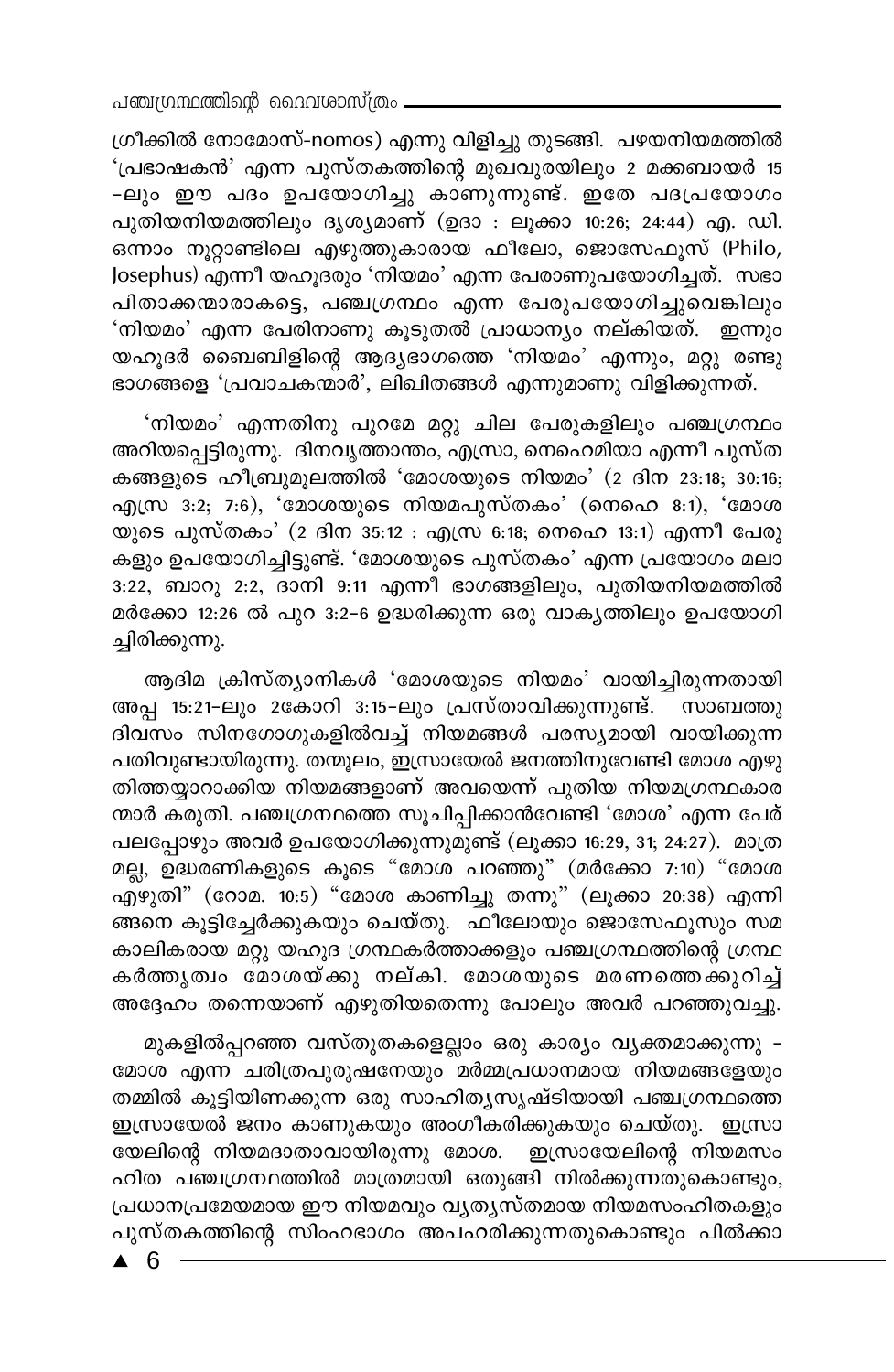ലത്ത് പഞ്ചഗ്രന്ഥത്തെ ഒന്നാകെ 'നിയമം' എന്നു വിളിച്ചു. മോശയാണു പഞ്ചഗ്രന്ഥം എഴുതിയതെന്ന് ചില വാകൃങ്ങളിൽ സൂചനയുമുണ്ട്. (പു 0. 17:14; 24:4, 7; 34:27, 28; സംഖ്യ 33:2, നിയ 3:9, 24).

അനേക നൂറ്റാണ്ടുകളിലായി വ്യാപിച്ചു കിടക്കുന്ന അതിസങ്കീർണ്ണ മായ ഇസ്രായേൽ ചരിത്രമാണു പഞ്ചഗ്രന്ഥം അവതരിപ്പിക്കുന്നതെന്ന് ആധുനിക പഠനങ്ങൾ വൃക്തമാക്കുന്നു. അതിപുരാതനമായ ചില നിയ മങ്ങൾ മോശ എഴുതിയിരിക്കാം. തുടർന്നുള്ള ബൈബിൾ സാഹിത്യ ത്തിന്റെ രചനയിലും വളർച്ചയിലും മോശയുടെ സ്വാധീനം വളരെ പ്രക ടമാണ്. മോശ എന്ന കരുത്തനായ നേതാവിനെയും അദ്ദേഹത്തിന്റെ വ്യക്തിത്വത്തെയും ചുറ്റിപ്പറ്റിയാണു പഞ്ചഗ്രന്ഥം ക്രമേണ രൂപപ്പെട്ടത്.

രചനാപരവും സാഹിതൃപരവുമായ ചില പ്രത്യേകതകളുടെ അടി സ്ഥാനത്തിൽ 'നിയമാവർത്തന'ത്തെ മാറ്റി നിർത്തി ആദ്യത്തെ നാലു പുസ്തകങ്ങളെ 'ചതുർഗ്രന്ഥം' (tetrateuch) എന്നു ചിലർ വിളിക്കുന്നു. 'ജോഷ്വ' പുസ്തകം കൂടി ഉൾപ്പെടുത്തി 'ഷഡ്ഗ്രന്ഥം' എന്നും, ഉൽപത്തി മുതൽ സാമുവേൽവരെയുള്ള എട്ടു പുസ്തകങ്ങളെ ഉൾപ്പെടുത്തി 'അഷ്ട ഗ്രന്ഥം' എന്നും ചിലർ വിളിക്കുന്നു. പഴയനിയമസംഹിതയിൽ നിയമാ വർത്തനത്തിനുള്ള സ്ഥാനം ഏതെന്ന് പലരും ചിന്തിച്ചു. ഈ പ്രശ്നം ബൈബിൾ വ്യാഖ്യാതാക്കളെ കുഴക്കിയിട്ടുണ്ട്. ഹീബ്രുബൈബിളിലെ ക്രമമനുസരിച്ച് ലേവൃർ കഴിഞ്ഞുള്ള പുസ്തകങ്ങൾക്ക് ഒരു ആമുഖമാ ണ് നിയമാവർത്തനം എന്നു ചിലർ അവകാശപ്പെടുന്നു. ഈ വിഭാഗ ത്തിൽപ്പെട്ടവരാണ് ആദ്യത്തെ നാലു പുസ്തകങ്ങളെ ചതുർഗ്രന്ഥം എന്നു വിളിക്കുന്നത്. ചതുർഗ്രന്ഥത്തെയും ജോഷ്വമുതലുള്ള പഴയ നിയമ പുസ്തകങ്ങളെയും തമ്മിൽ ബന്ധിപ്പിക്കുന്ന ഒരു കണ്ണിയായി നിയമാവർത്തനത്തെ പരിഗണിക്കുന്നവരും വിരളമല്ല. ഷഡ്ഗ്രന്ഥമെന്നും, അഷ്ടഗ്രന്ഥമെന്നും പേരിട്ടത് ഈ വിഭാഗത്തിൽപ്പെട്ടവരാണ്.

ഇസ്രായേൽ ജനത വാഗ്ദത്ത ഭൂമിയിൽ വാസമുറപ്പിച്ചതിനെയും ഇസ്രായേൽ സാമ്രാജ്യത്തിന്റെ പതനത്തെയും സംബന്ധിച്ച ചില വിവ രണങ്ങളെങ്കിലും പഞ്ചഗ്രന്ഥത്തിനുശേഷം എഴുതപ്പെട്ടുവെന്ന കാര്യ പഞ്ചഗ്രന്ഥം എഴുതപ്പെട്ട അതേ കാലഘട്ട ത്തിൽ സംശയമില്ല. ത്തിൽത്തന്നെ നിയമാവർത്തനപുസ്തകത്തെ അതിനു മുൻപുള്ള നാലു പുസ്തകങ്ങളോട് ദൈവശാസ്ത്രപരമായും സാഹിതൃപരമായും അക്ഷ രാർത്ഥത്തിലും ബന്ധിപ്പിക്കാൻ ശ്രമം നടന്നുവെന്നതും യാഥാർത്ഥ്യമാ ണ്. ചതുർഗ്രന്ഥം, ഷഡ്ഗ്രന്ഥം തുടങ്ങിയ വിഭജനങ്ങളെല്ലാം ബൈബിൾ വ്യാഖ്യാതാക്കൾ തങ്ങളുടെ വീക്ഷണങ്ങൾക്കനുസൃതമായി നടത്തിയ താണെന്നു വൃക്തം. പഞ്ചഗ്രന്ഥം എന്ന പേര് അവർ നിഷേധിക്കുകയോ നിരാകരിക്കുകയോ ചെയ്യുന്നില്ല. പക്ഷേ, പിന്നീടുള്ള ചരിത്രാഖ്യാനങ്ങളെ പഞ്ചഗ്രന്ഥവുമായി ബന്ധപ്പെടുത്താതെ മാറ്റി നിർത്തുന്നതിനോട് അവർ വിയോജിക്കുന്നു. പഞ്ചഗ്രന്ഥം എന്ന പേരാണ് കൂടുതൽ അനുയോജ്യ മെന്ന് ആതൃന്തിക വിശകലനത്തിൽ ബോദ്ധ്യമാകും.

 $\overline{7}$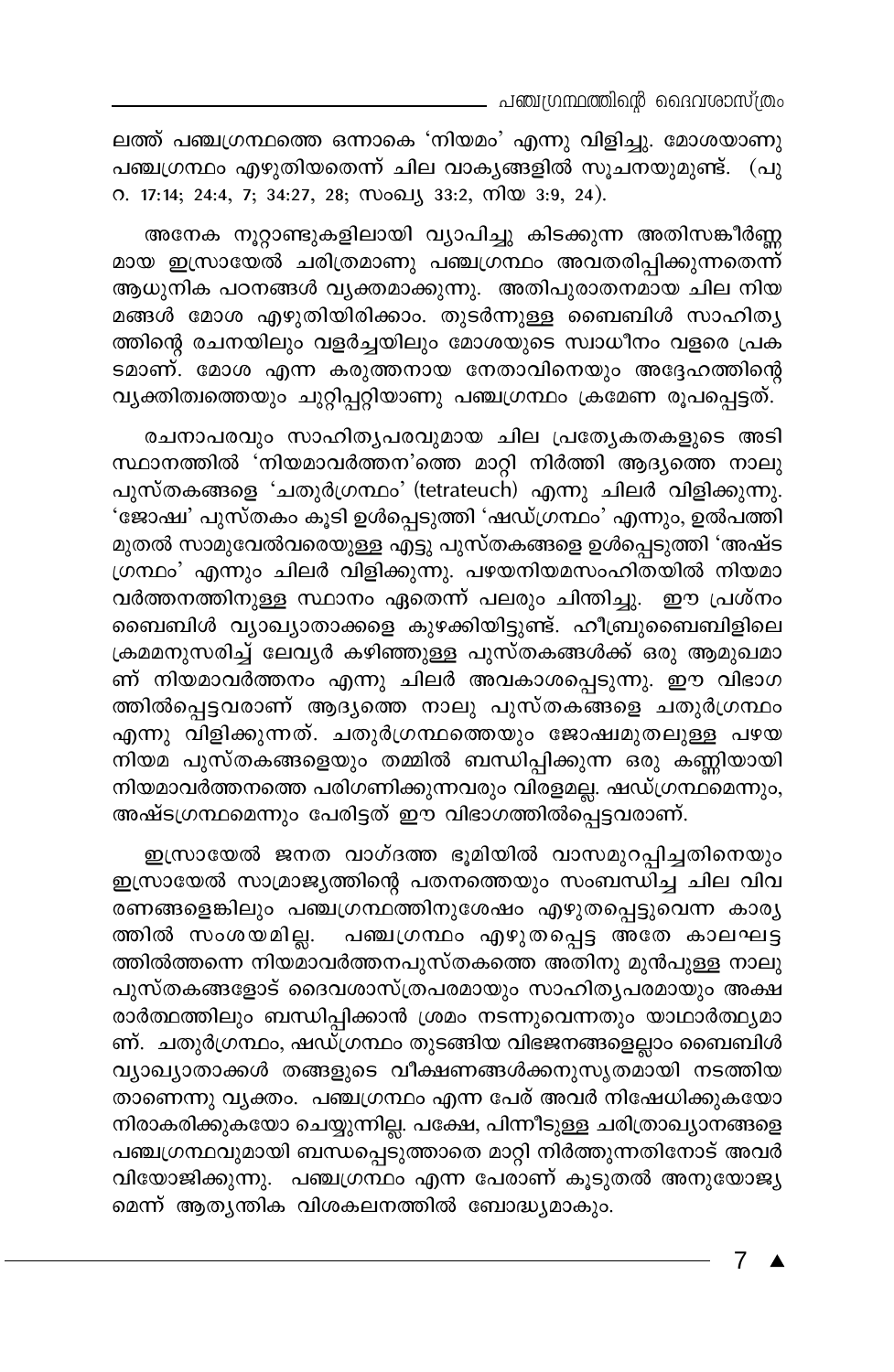ആധുനിക ഭാഷകളിലുള്ള പഞ്ചഗ്രന്ഥങ്ങളുടെ പേരുകൾ ഹീബ്രു ബൈബിളിന്റെ ഗ്രീക്കിലും ലത്തീനിലുമുള്ള പുരാതന പരിഭാഷകളിലെ പേരുകളിൽനിന്ന് ഉദ്ഭവിച്ചിട്ടുള്ളതാണ്. ഓരോ പുസ്തകത്തിന്റെയും മുഖൃപ്രമേയത്തെ സൂചിപ്പിക്കാനുതകുന്ന പേരുകളാണ് അവയെല്ലാം. 'ഉ്ൽപ്പത്തി' എന്ന പദത്തിന് 'ആരംഭം', 'ഉദ്ഭവം', 'ജന്മ' തുടങ്ങിയ അർത്ഥങ്ങളുണ്ട്. ഉൽപ്പത്തിപ്പുസ്തകം, പ്രപഞ്ചസൃഷ്ടിയേയും ഇസ്രാ യേൽ ജനതയുടെ ആദിപിതാക്കന്മാരുടെ ചരിത്രത്തെയുംകുറിച്ചാണ് പ്രതിപാദിക്കുന്നത്. 'പുറപ്പാട്' എന്ന വാക്കിന് 'യാത്ര', 'പുറത്തുകടക്കൽ' എന്നിങ്ങനെ അർത്ഥവിന്യാസങ്ങളുണ്ട്. ഈജിപ്തിലെ അടിമത്ത ം.<br>ത്തിൽനിന്നു വിമോചിതരായ ഇസ്രായേൽ ജനതയുടെ വാഗ്ദത്ത ഭൂമി .<br>യിലേക്കുള്ള യാത്രയാണ് പുറപ്പാടു പുസ്തകത്തിലെ പ്രതിപാദൃവിഷ യം. പുരോഹിതവംശമായ ലേവിയുടെ ഗോത്രത്തെയും പൗരോഹിതൃ .<br>വിധികളെയും ആരാധനക്രമങ്ങളെയും അതോടനുബന്ധിച്ചുള്ള നിയമ .<br>ങ്ങളെയും സംബന്ധിച്ചുള്ളതാണ് 'ലേവൃർ'. 'സംഖൃ' എന്ന പദം എണ്ണത്തെ സൂചിപ്പിക്കുന്നു. ആദ്യത്തെ നാലു അധ്യായങ്ങളിൽ ഗോത്രം തിരിച്ച്, പിതാക്കന്മാരുടെ തായ്വഴി അനുസരിച്ചുള്ള ഒരു ജനസംഖ്യാ .<br>ക്കണക്ക് ഉള്ളതുകൊണ്ടാണ് നാലാമത്തെ പുസ്തകത്തിന് ആ പേരു ത്തഭൂമിയുടെ അതിർത്തിയിൽ, മൊവാബുതാഴ്വരയിൽ എത്തുന്നതുവ <u>രെയുള്ള ഏകദേശം നാല്പതു വർഷത്തെ ചരിത്രമാണ് ഈ ഗ്രന്ഥത്തി</u> .<br>ലുള്ളത്. ഈ കാലഘട്ടത്തിന്റെ ആരംഭത്തിലും അവസാനത്തിലും ഇസ്രാ ഭയൽ മക്കളിൽ യുദ്ധശേഷിയുള്ളവരെ എണ്ണിത്തിട്ടപ്പെടുത്തുക എന്ന ഉദ്ദേശൃത്തോടെ ഓരോ ജനസംഖ്യാ കണ്കെടുപ്പ് നടത്തുന്നുണ്ട് \_ \_ ,<br>(സംഖ്യ.1:26). 'നിയമാവർത്തനം' എന്ന വാക്കിനർത്ഥം ആവർത്തിക്കപ്പെട്ട .<br>നിയമം 'രണ്ടാമത്തെ നിയമം' എന്നാണ്. തന്റെ മരണത്തിനു മുമ്പു മോശ നൽകിയ നിയമത്തെയാണ് 'രണ്ടാമത്തെ നിയമം' സുചിപ്പിക്കുന്നത്. നിയ 17:18-ൽ 'നിയമത്തിന്റെ ഒരു പകർപ്പ്' എന്നർത്ഥമുള്ള ഹീബ്രുപദം .<br>ശീക്കുവിവർത്തനമായ 'സപ്തതി'യിൽ 'നിയമാവർത്തനം' എന്നു .<br>തെറായി തർജ്ജമ ചെയ്തതിൽനിന്നാണ് ഈ പേരുണ്ടായത്.

ഹീബ്രു ഭാഷയിലെഴുതപ്പെട്ട പഞ്ചഗ്രന്ഥിയിൽ ഓരോ പുസ്തകത്തി ലെയും ആദ്യത്തെ വാക്ക്, അല്ലെങ്കിൽ പ്രാധാന്യമുള്ള ആദ്യത്തെ വാക്ക് ആണ് പുസ്തകത്തിന്റെ പേരായി കൊടുത്തിരിക്കുന്നത്. ഉൽപത്തി പുസ്ത കത്തിന് 'ബെറെഷിത്<sup>'</sup> (Bereshit - ആദിയിൽ), പുറപ്പാടിന് 'വെ എല്ലെ ഷെമോത് - (we elleh shemot - ഇവയാണ് പേരുകൾ), ലേവൃർ പുസ്തക് ത്തിന് 'വയ്യിക്രാ' (wayyiqra - അവൻ വിളിച്ചു), സംഖ്യാ പുസ്തകത്തിന് 'വയ്പ്പന്റൈര്' (wayyedabber - അവൻ പറഞ്ഞു) അല്ലെങ്കിൽ 'ബ്മിദ്ബാർ' (Bemidhbar - മരുഭൂമിയിൽ), നിയമാവർത്തനത്തിന് ''എല്ലേ ഹദ്ദബാറിം' (Elle Haddebarim - ഇവയാണ് വാക്കുകൾ) അല്ലെങ്കിൽ 'ദ്ബാറിം' (Dabarim .<br>- വാക്കുകൾ) എന്നുമാണ് പേര്. പ്രാചീന മധ്യപൗരസ്ത്യ ദേശത്തെ പാര മ്പര്യമനുസരിച്ചുള്ള പേരിടലാണിത്. ബാബിലോണിയൻ സാഹിത്യത്തിലെ 'സൃഷ്ടിയെക്കുറിച്ചുള്ള പദ്യ'ത്തിനും ഇതുപോലെ ആദ്യത്തെ വാക്കുക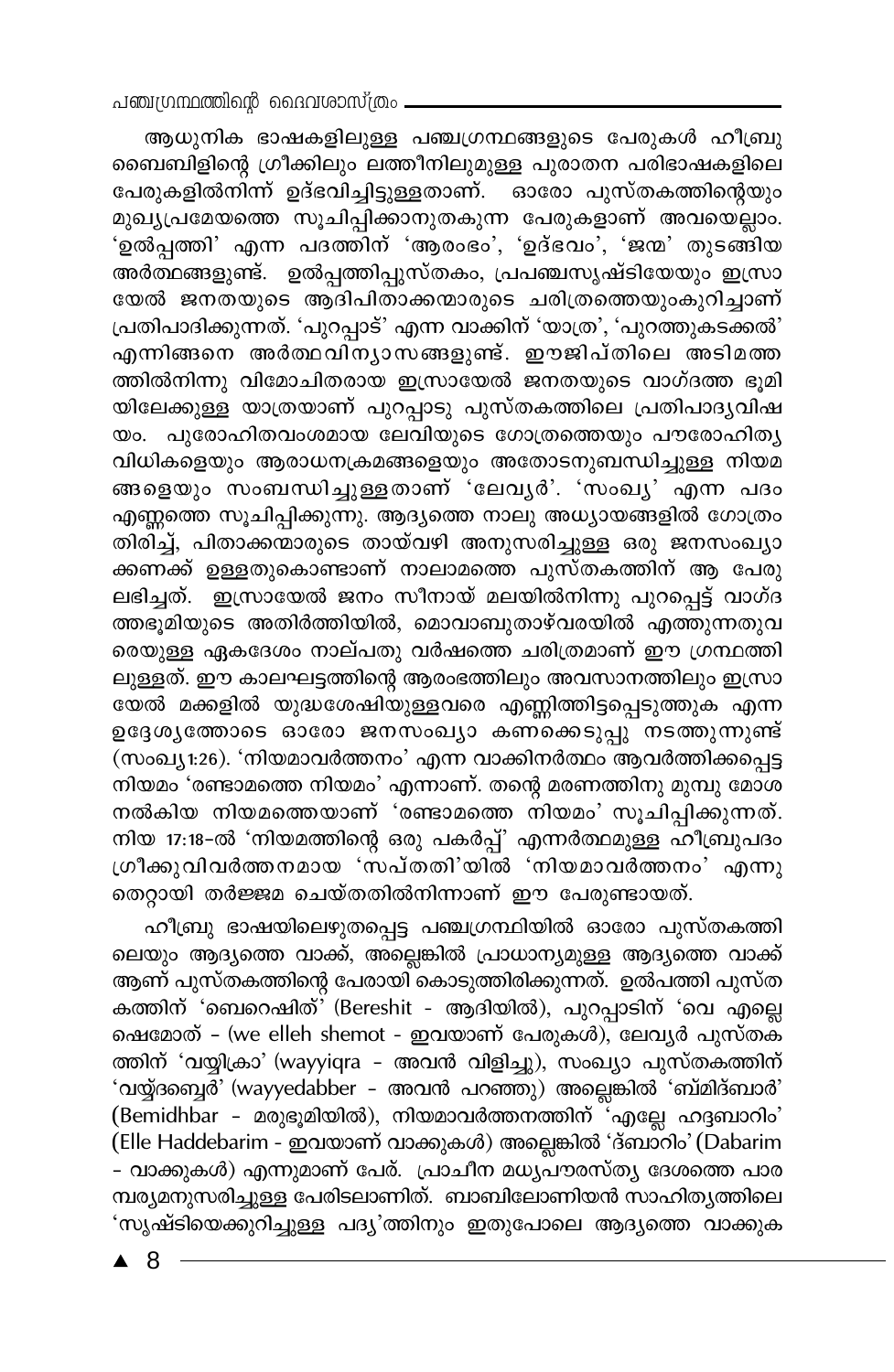ളാണ് പേരായി കൊടുത്തത് - 'എനുമാ എലിഷ്' (Enuma Elish), ഗിൽഗ മേഷ് ഇതിഹാസത്തിലെ 'ജലപ്രളയകഥ' തുടങ്ങുന്ന 'സാ നഗബാ ഇമ്രു' (sa nagba imru) ആ കഥയുടെ പേരായി മാറി.

### ഉള്ളടക്കം - ഒരു വിശകലനം

അന്യോന്യബന്ധമുള്ള സംഭവ പരമ്പരകളുടെ കാലാനുക്രമമായ വിവ രണമാണ് പഞ്ചഗ്രന്ഥത്തിലെ അഞ്ചു പുസ്തകങ്ങളും അവതരിപ്പിക്കു ന്നത്. പ്രപഞ്ചോൽപത്തി മുതൽ മോശയുടെ മരണംവരെയുള്ള സംഭവ പരമ്പരകളിലൂടെ ദൈവം തനിക്കായി ഒരു ജനതയെ എങ്ങനെ തെര ഞ്ഞെടുത്തുവെന്നും, കാലക്രമത്തിൽ അവർക്കു തനതായ ഒരു വൃക്തി ത്വവും നിലനില്പും ഐക്യബോധവും എങ്ങനെ ഉണ്ടായെന്നും പഞ്ച ഗ്രന്ഥി വെളിപ്പെടുത്തുന്നു. ഈജിപ്തിലെ അടിമത്തത്തിൽ നരകയാത നകളനുഭവിക്കുകയും പിന്നീട് മോശയുടെ മാദ്ധ്യസ്ഥത്തിലൂടെ താൻ സ്ഥതന്ത്രരാക്കുകയും ചെയ്ത ഒരു ജനതയുടെ പിതാവാകാൻ അബ്രാ ഹത്തെ ദൈവം വിളിച്ചു. സീനായ് മലയിൽവെച്ച് ദൈവം അവർക്കു കല്പനകൾ കൊടുത്തു. ഉടമ്പടി വഴി അവരുമായി ഒരു പ്രത്യേകബന്ധം സ്ഥാപിച്ചു കൊണ്ട് അവരെ തന്റേതു മാത്രമാക്കി മാറ്റി. പിന്നീട് മരുഭൂമി യിലൂടെ അവരെ വാഗ്ദത്തഭൂമിയിലേക്കു നയിച്ചു.

പ്രപഞ്ചോൽപത്തി, മനുഷ്യവംശത്തിന്റെ ആരംഭം, അടിസ്ഥാനപര മായ ജീവിതരീതികൾ (ഇടയൻ, കർഷകൻ, സ്ഥിരവാസമില്ലാതെ ദേശാ ന്തരഗമനം ചെയ്യുന്നവൻ, നാഗരികൻ) എന്നിവയെക്കുറിച്ചുള്ള വിവര ണങ്ങളോടെയാണ് ഉൽപത്തി പുസ്തകം ആരംഭിക്കുന്നത്. സ്രഷ്ടാവും സൃഷ്ടിയും തമ്മിലുള്ള ബന്ധവും തിന്മയുടെ ഉദ്ഭവവുമാണ് 1-11 അദ്ധ്യാ യങ്ങളിലെ മുഖ്യപ്രതിപാദ്യവിഷയം. 12-36 അദ്ധ്യായങ്ങൾ പൂർവ്വപിതാ ക്കന്മാരുടെ ചരിത്രം അവതരിപ്പിക്കുന്നു. 12:1-25: 18 അദ്ധ്യായങ്ങളിൽ അബ്രാഹത്തിന്റെയും 25:19- 26:35-ൽ ഇസഹാക്കിന്റെയും 27:1-36:43-ൽ യാക്കോബിന്റെയും ചരിത്രം നാം വായിക്കുന്നു. സ്വന്തജനത്തെയും ജന്മ നാടിനെയും ഉപേക്ഷിച്ച് താൻ കാണിച്ചുതരുന്ന സ്ഥലത്തേക്കു പോകു വാൻ ദൈവം അബ്രാഹത്തോടു കല്പിച്ചു. അതനുസരിച്ച് അദ്ദേഹം കാനാൻ ദേശത്തേയ്ക്കു പുറപ്പെട്ടു. ആ ഭൂവിഭാഗം മുഴുവനും കയ്യട ക്കാനും അവകാശമാക്കാനും അനുഭവിക്കാനും തക്കവിധം അത്ര വലി യൊരു സന്താനപരമ്പര അബ്രാഹത്തിനു വാഗ്ദാനം ചെയ്യപ്പെട്ടു. ചരി ത്രാധിഷ്ഠിതവും പാരമ്പര്യാധിഷ്ഠിതവുമായ കഥകളിലൂടെ അബ്രാഹം, ഇസഹാക്ക്, യാക്കോബ് എന്നിവരുടെ ചിത്രങ്ങൾ മിഴിവോടെ അവതരി പ്പിക്കപ്പെടുന്നു.

ജോസഫിന്റെ കഥയും അദ്ദേഹം ഈജിപ്തിൽ അത്ഭുതകരമായി അസൂയാവഹമായ അധികാരസ്ഥാനത്ത് എത്തിച്ചേരുന്നതും മറ്റും പൂർവ്വ പിതാക്കന്മാരുടെ ചരിത്രത്തിന്റെ തുടർച്ചയാണെങ്കിലും (ഉൽപ. 37-50) ഈജിപ്തിൽ നിലവിലിരുന്ന പുരാതന സാഹിതൃത്തോടും 'വിജ്ഞാന' പുസ്തകത്തിലെ ഭാഷയോടും സാഹിതൃരൂപത്തോടും വളരെ സാമൃ .<br>മുള്ള ഭാഷയിലാണ് അത് എഴുതപ്പെട്ടത്. പിതാവായ യാക്കോബിനെയും

> 9 ▲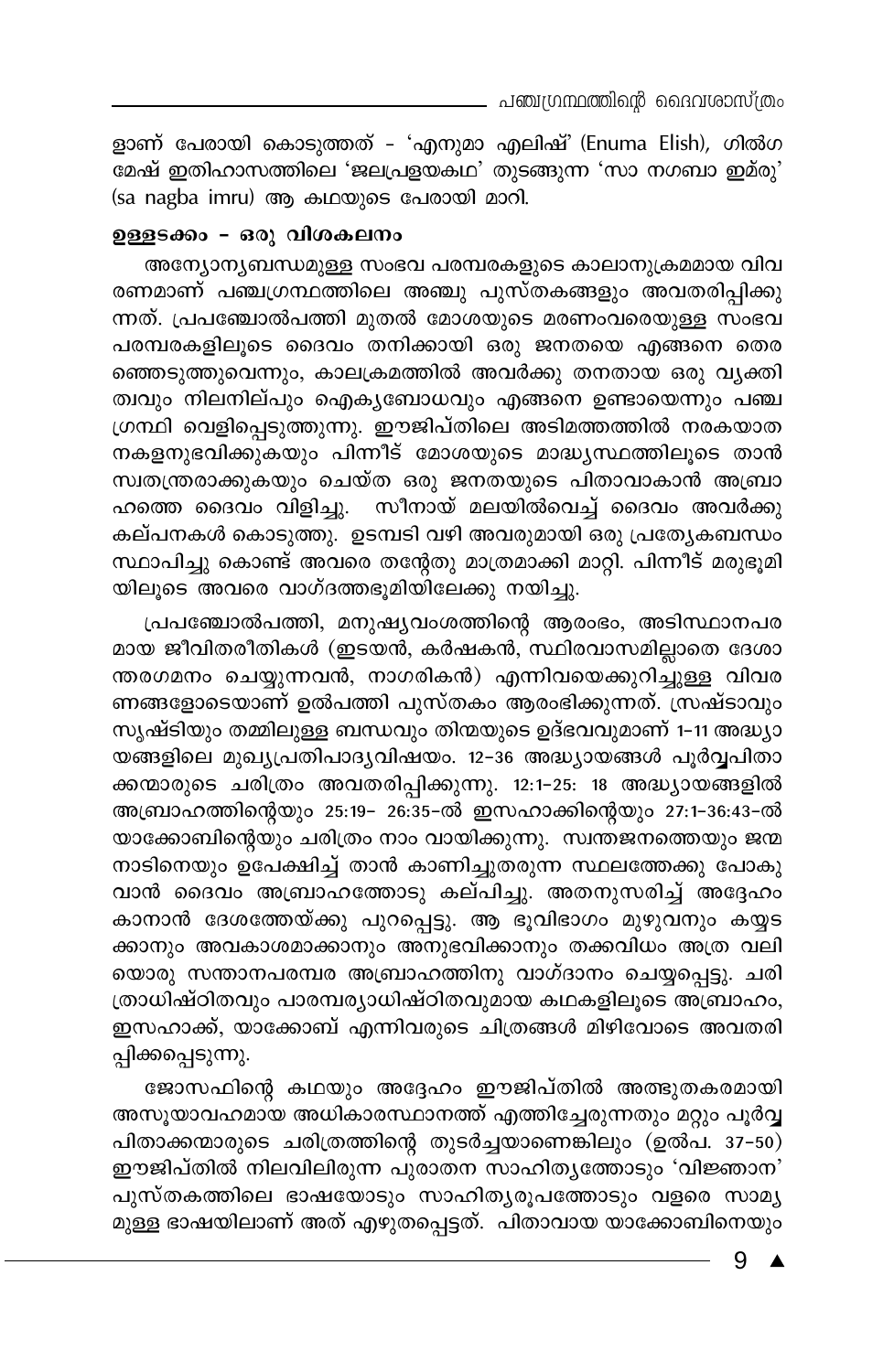സ്വസഹോദരങ്ങളെയും ഈജിപ്തിലേക്കു വരുത്തിക്കൊണ്ട് അബ്രാഹ ത്തിനു സന്താനപരമ്പരകളുടെ തുടർച്ച അദ്ദേഹം പുനഃസ്ഥാപിച്ചു. ജോസഫിന്റെ മരണത്തെക്കുറിച്ചുള്ള വിവരണത്തോടെ ഉല്പത്തിപ്പു സ്തകം സമാപിക്കുന്നു.

പഞ്ചഗ്രന്ഥത്തിലെ ബാക്കി നാലു പുസ്തകങ്ങളിലെയും പ്രധാന കഥാ പാത്രം മോശയാണ്. ഇസ്രായേൽ ജനതയുടെ നട്ടെല്ലുപോലെ ജീവിച്ച മോശയേയും അവരുടെ ഭാവി ഭാഗധേയങ്ങൾ നിർണ്ണയിക്കുന്ന യാഹ്വേ യെയും മുഖ്യകഥാപാത്രങ്ങളാക്കിയാണ് ബാക്കി വിവരണങ്ങൾ നീങ്ങു ന്നത്. തിരഞ്ഞെടുക്കപ്പെട്ട ജനത്തെ ഐക്യബോധമുള്ള ഒരൊറ്റ ജനസ മൂഹമായി വളർത്തിയെടുത്തത് മോശയാണ്. വ്യവസ്ഥാപിതമായ ഒരു ഭര ണഘടനയും സാമൂഹികവും മതപരവുമായ അടിസ്ഥാന നിയമങ്ങളും വഴി അദ്ദേഹം അവരുടെ ജീവിതത്തിന് താളവും ലയവും നല്കി. ഇസ്രാ യേലിന്റെ ഉദ്ഭവചരിത്രമാണ് ഉൽപത്തിപ്പുസ്തകത്തിലെ പ്രതിപാദ്യവിഷ യമെങ്കിൽ, ദൈവം പ്രത്യേകം തെരഞ്ഞെടുത്ത ഇസ്രായേൽ ജനത്തിന്റെ തുടർന്നുള്ള ചരിത്രമാണ് 'പുറപ്പാട്' പുസ്തകം അവതരിപ്പിക്കുന്നത്.

'പുറപ്പാട്' പുസ്തകത്തിൽ പ്രധാനമായി രണ്ടു പ്രമേയങ്ങളാണുള്ള ത്. ഇസ്രായേൽ ജനം ഈജിപ്തിലെ അടിമത്തത്തിൽനിന്നു മോചിത രാകുന്നതും (1:1-15:21) സീനായ് ഉടമ്പടിയും (19:1-40:38). മരുഭൂമിയിലൂടെ ദൈവത്തിന്റെ മലയിലേക്കുള്ള യാത്രയും ഉടമ്പടി സ്ഥാപനവും (15:22–18:27) ഇവയ്ക്കു മധ്യേ പ്രതിപാദിച്ചിരിക്കുന്നു. ഈ യാത്രയ്ക്കിട യിൽ പല സംഭവങ്ങളും നടക്കുന്നുണ്ട്.

ഇസ്രായേൽ സന്തതികൾ വർദ്ധിച്ച് വളരെയധികം ശക്തിപ്രാപിക്കു കയും രാജ്യം മുഴുവൻ വ്യാപിക്കുകയും ചെയ്തു (1:7). ഈജിപ്തിന്റെ സിംഹാസനത്തിൽ ആരൂഢനായ പുതിയ ഭരണാധികാരിക്ക് ജോസഫി നെപ്പറ്റി അറിവില്ലായിരുന്നു. ജോസഫിന്റെ പ്രഭാവത്തിന്റെ തണലിൽ ഇതു വരെ സുഖമായി ജീവിച്ച ദൈവജനത്തെ പുതിയ ഭരണാധികാരി മർദ്ദി ക്കാനും പീഡിപ്പിക്കാനും തുടങ്ങി (1:8–22). എന്നാൽ, അബ്രാഹത്തോടും ഇസഹാക്കിനോടും യാക്കോബിനോടും ചെയ്ത വാഗ്ദാനം ദൈവം മറ ന്നില്ല (2:24). തന്റെ ജനത്തെ അടിമത്തത്തിൽനിന്നു മോചിപ്പിക്കാൻ മൈവം മോശയെ വിളിച്ചു (2:11-4:3; 6:2-7:7). മർദ്ദനത്തെക്കുറിച്ചുള്ള വിവ രണങ്ങൾക്കുശേഷം മോശയുടെ ജനനം (2:1-10), മോശയുടെ ദൈവവിളി (2:11-4: 31; 6:2-7:7), ഫറവോയും മോശയും തമ്മിലുള്ള സംവാദം (5:1-6; 7:8-13), മഹാമാരികൾ (7:14-10:29) എന്നിവയാണു പ്രതിപാദൃവിഷയങ്ങൾ. അതേത്തുടർന്ന് പെസഹാ ആചരണവും ഈജിപ്തിലെ കടിഞ്ഞൂൽ പുത്രന്മാരുടെ സംഹാരവും (11:1-13:16) ഇസ്രായേൽ ജനം നിരനിരയായി ഈജിപ്തിൽനിന്നു പുറത്തുവരുന്നതും (12:51) ഈജിപ്തിന്റെ സൈന്യം ഇസ്രായേല്യരെ പിൻതുടരുന്നതും ചെങ്കടൽ കടക്കുന്നതും (13:17-14:31) വിവരിച്ചിരിക്കുന്നു. മോശയുടെ കീർത്തനത്തോടെ (15:1–21) പുറപ്പാടിന്റെ ആദ്യഭാഗം അവസാനിക്കുന്നു. വിജയാഹ്ലാദം പ്രകടമാക്കാൻ ഇസ്രാ യേൽക്കാർ ആലപിച്ചിരുന്ന കീർത്തനമാണിത്.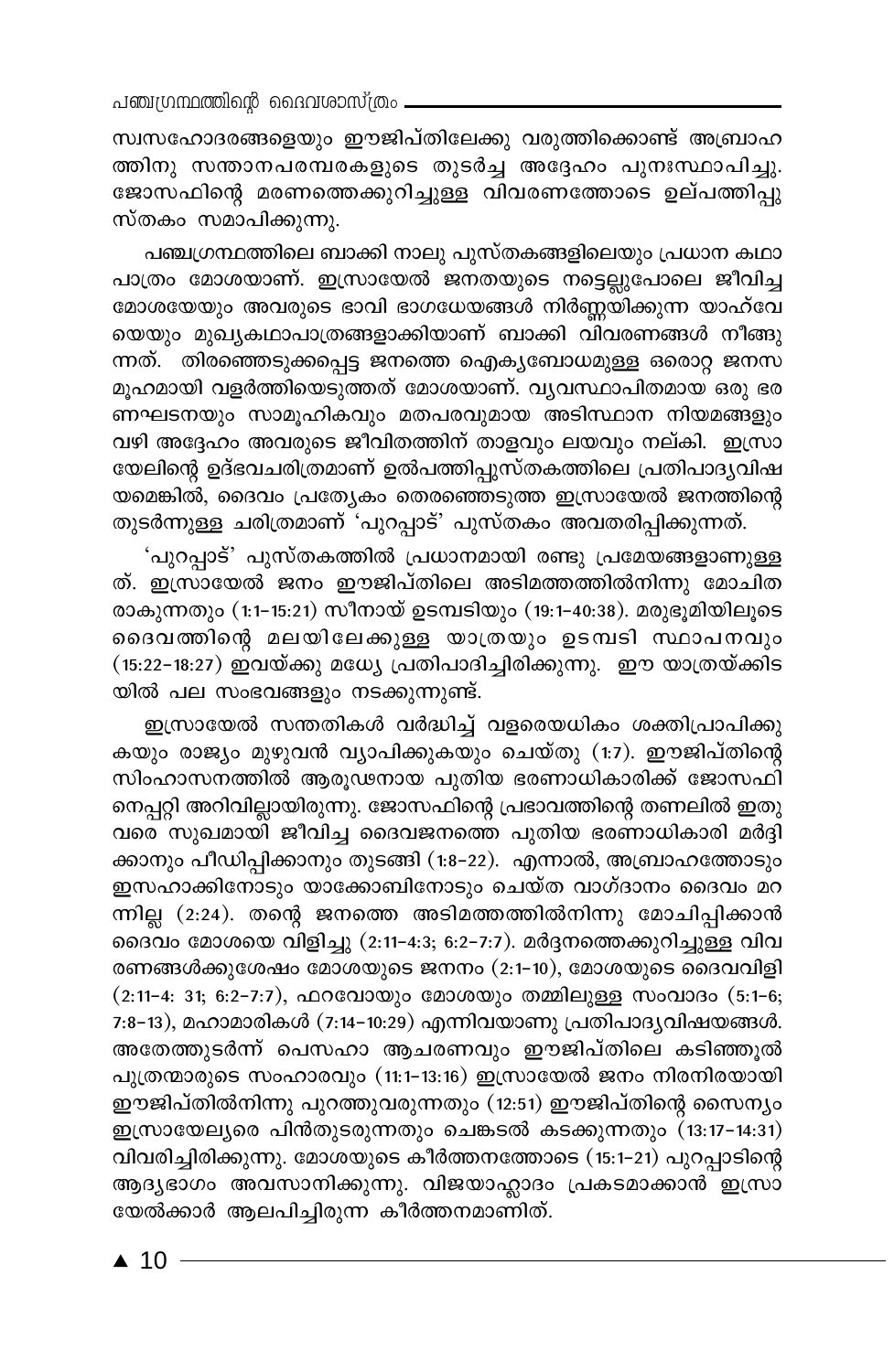\_ പഞ്ചഗ്രന്ഥത്തിന്റെ ദൈവശാസ്ത്രം

ചെങ്കടൽ തീരം വിട്ട ഇസ്രായേൽ ജനം മരുഭൂമിയിൽ ചുറ്റിത്തിരിഞ്ഞു (15:22). ഇതവർക്ക് ഒരു പരീക്ഷണ കാലമായിരുന്നു. ദൈവമാണ് തങ്ങ ളുടെ സംരക്ഷകനും പരിപാലകനും ജീവന്റെ ഉറവിടവും എന്ന് അവർ —<br>അനുഭവങ്ങളിലൂടെ പഠിച്ചു (16–17). താനേറ്റെടുത്ത നേതൃത്വം ഒരു വലിയ ഭാരമായി അനുഭവപ്പെട്ടപ്പോൾ മോശ തന്റെ അമ്മായിയപ്പനും മിദിയാ നിലെ പുരോഹിതനുമായ ജെത്രോയുടെ ഉപദേശം തേടി. ജെത്രോയുടെ ഉപദേശമനുസരിച്ച് മോശ ന്യായാധിപന്മാരെ നിയമിച്ചു. ജനത്തിനിടയിൽ കലഹങ്ങൾക്കും തർക്കങ്ങൾക്കും തീർപ്പു കല്പിക്കുകയും തദ്വാരാ മോശ യുടെ ജോലിഭാരം ലഘൂകരിക്കുകയുമായിരുന്നു ന്യായാധിപന്മാരുടെ കർത്തവൃം (18). സീനായ് മലയിൽവെച്ച് ദൈവം ഒരു ഉടമ്പടി നൽകി. ഇസ്രായേല്യർ അതു സ്വീകരിച്ചു. അങ്ങനെ ഉടമ്പടി ഉറപ്പിക്കപ്പെട്ടു (19–24). ഉടമ്പടിയെ സംബന്ധിക്കുന്ന ദീർഘമായ വിവരണത്തിൽ പത്തു പ്രമാ ണങ്ങളും ഉൾപ്പെടുന്നു (20:22-23:33).

തുടർന്നു വരുന്ന അദ്ധ്യായങ്ങളിൽ, ഇസ്രായേലിന്റെ ആരാധനക്ര മത്തെ സംബന്ധിച്ച് വിശിഷ്യാ, ബലിപീഠം, വിശുദ്ധകൂടാരം എന്നിവ ഉണ്ടാക്കേണ്ടത് എങ്ങനെയെന്നും മറ്റുമുള്ള, നിർദ്ദേശങ്ങളാണുള്ളത് .<br>(25-31). ഇസ്രായേൽ ജനം ഉടമ്പടി ലംഘിക്കുന്നതും സ്വർണ്ണം കൊണ്ട് കാളക്കുട്ടിയെ ഉണ്ടാക്കി ആരാധിക്കുന്നതും ഉടമ്പടി നവീക്തിക്കുന്നതു മായ സംഭവങ്ങൾ (32-34) ഈ നിർദ്ദേശങ്ങൾക്കും അവയുടെ പൂർത്തി കരണത്തിനും (35-40) ഇടയിൽ ചേർത്തിരിക്കുന്നു.

ഇസ്രായേൽക്കാരുടെ ആരാധനക്രമത്തിലെ ഒട്ടും അപ്രധാനമല്ലാത്ത ബലിയർപ്പണത്തെക്കുറിച്ചുള്ള നിയമങ്ങളുടെ വിവരണത്തോടെയാണ് ലേവൃർ പുസ്തകം ആരംഭിക്കുന്നത് (1-7). അഹറോനെ പുരോഹിത നായി അഭിഷേകം ചെയ്യുന്ന ഭാഗമാണ് തുടർന്നുള്ള മൂന്നദ്ധ്യായങ്ങൾ (8-10). രചനാരീതിയിലും ശൈലിയിലും ഈ അദ്ധ്യായങ്ങൾക്ക് ഉൽപ്പ ത്തി, പുറപ്പാട് എന്നീ പുസ്തകങ്ങളോടു വളരെയേറെ സാമൃമുണ്ട്. ശുദ്ധി യേയും അശുദ്ധിയേയും സംബന്ധിക്കുന്ന നിയമങ്ങളും (11-15) പാപപ്പ രിഹാര ദിനത്തിലെ ശുദ്ധീകരണത്തിനുള്ള അനുഷ്ഠാനവിധികളുമാണ് തുടർന്നുള്ള ഭാഗം (16). 17-26 അദ്ധ്യായങ്ങളിലെ പ്രതിപാദൃവിഷയം ജീവിത വിശുദ്ധിയെ സംബന്ധിക്കുന്ന നിയമങ്ങളാണ്. ആഖ്യാനാരീതി യിലും ശൈലിയിലും ഈ ഭാഗം മുൻ അദ്ധ്യായങ്ങളിൽനിന്ന് വൃത്യ സ്തമാണ്. 'വിശുദ്ധിയുടെ നിയമസംഹിത' (Holiness code) എന്ന പേരി ലാണ് ഈ ഭാഗം അറിയപ്പെടുന്നത്. 'നിങ്ങളുടെ ദൈവമായ ഞാൻ-യാഹ്വേ- പരിശുദ്ധനായതുകൊണ്ട് നിങ്ങളും പരിശുദ്ധരായിരി ക്കണം, എന്ന കല്പന പല വാകൃങ്ങളിലും ആവർത്തിക്കുന്നുണ്ട് (19:2; 20:7, 8, 26: 21:6, 8, 15). നേർച്ച കാഴ്ചകളെക്കുറിച്ചുള്ള വിവരണത്തോടെ  $(27)$  ലേവൃർ അവസാനിക്കുന്നു.

സീനായ് മരുഭൂമിയിൽ എത്തിയ ഇസ്രായേൽ ജനം അവിടെനിന്നു പുറപ്പെട്ട് (1:1) വാഗ്ദത്തഭൂമിയുടെ അതിർത്തിയിൽ, മൊവാബു താഴ്വര യിൽ എത്തുന്നതുവരെ (36:13) ഉള്ള ഏകദേശം 40 സംവത്സരങ്ങളിലെ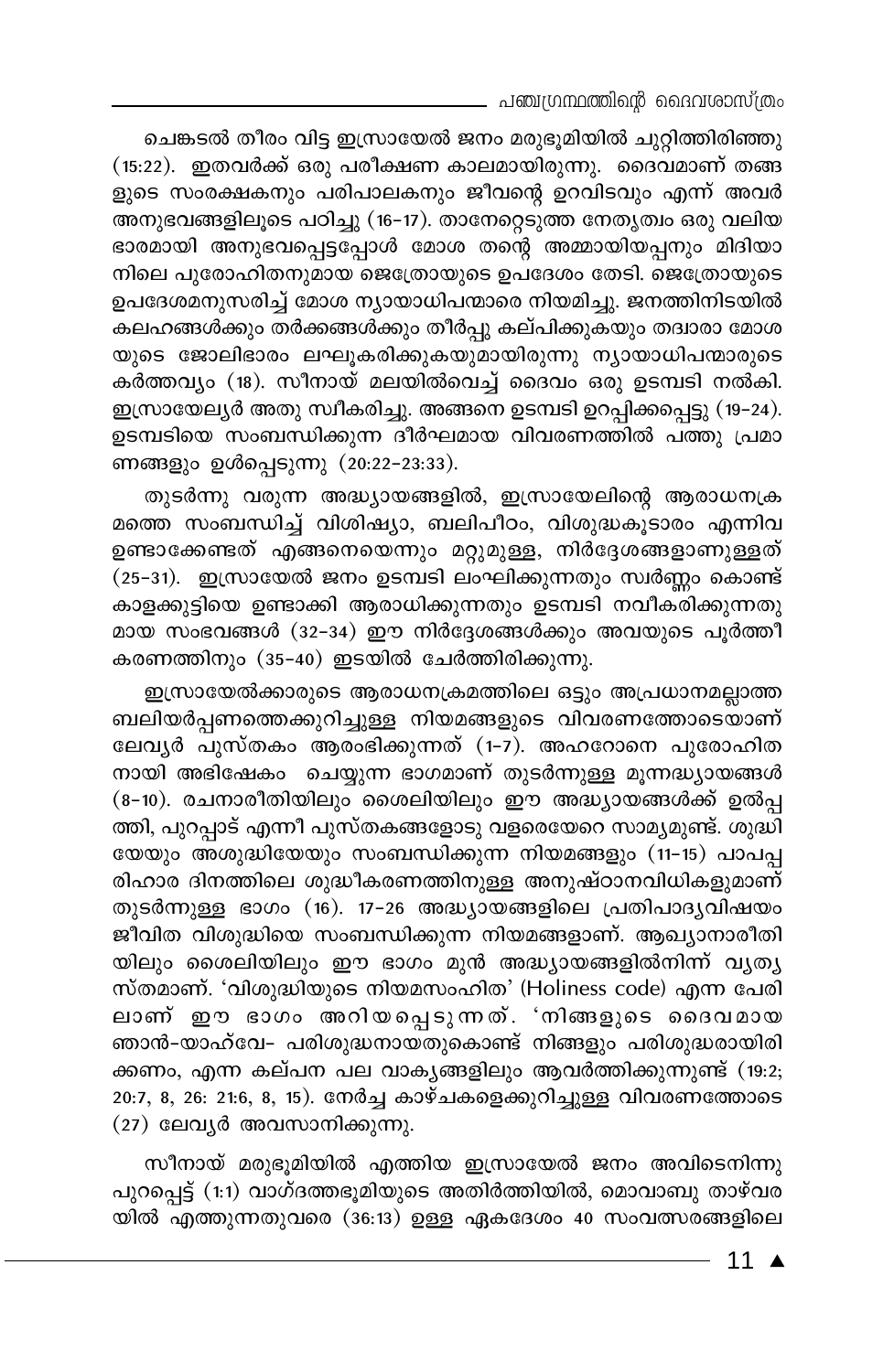ചരിത്രമാണ് 'സംഖ്യ' പറയുന്നത്. ഇസ്രായേൽ മക്കളിൽ യുദ്ധം ചെയ്യാൻ കരുത്തുള്ളവരുടെ ജനസംഖ്യാ കണക്കെടുപ്പോടെ സംഖ്യ പുസ്തകം ആരംഭിക്കുന്നു. സീനായ് മലയടിവാരത്തുനിന്ന് യാത്ര പുറപ്പെടുന്ന ജന ത്തിനുള്ള നിർദ്ദേശങ്ങൾ വളരെ വിശദമായി പ്രതിപാദിച്ചിട്ടുണ്ട് (1:1-10:10). ജനം കാദെഷ് ബർണെയായിൽ എത്തി (10:11-20:13), കാനാൻ ദേശത്തു നേരിട്ടു പ്രവേശിക്കാൻ കഴിയാതെ ചെങ്കടലിന്റെ വഴിയിലൂടെ മരുഭൂമി യിലേയ്ക്ക് അവർ തിരിച്ചുപോയി. മരുഭൂമിയിൽ അനേകനാൾ ചുറ്റി ത്തിരിഞ്ഞതിനുശേഷം അവർ മൊവാബു താഴ്വരയിൽ എത്തിച്ചേർന്നു. ഈ കാലയളവിൽ ശ്രദ്ധേയമായ പല സംഭവങ്ങളും നടന്നു. ലേവൃർ പുസ്തകത്തിൽ വിവരിച്ചിട്ടുള്ള നിയമങ്ങൾക്കു പുറമെ മറ്റു ചില നിയമ ങ്ങളും ആചാരാനുഷ്ഠാനങ്ങളും സംഖ്യ പുസ്തകത്തിലെ ചരിത്ര വിവ രണങ്ങൾക്കിടയിൽ കാണാനുണ്ട് (20:14-36:13).

മോശയുടെ അന്തിമ പ്രബോധനങ്ങൾ എന്നാണ് നിയമാ വർത്തനപുസ്തകം വിശേഷിപ്പിക്കപ്പെടുന്നത്. ഇസ്രായേൽ ജനത്തെ ജോർദ്ദാൻ സമതലത്തിലും മൊവാബിലും എത്തിച്ച സംഭവപരമ്പരക ളെക്കുറിച്ചുള്ള അവലോകനത്തോടെയാണ് ഈ പുസ്തകം ആരംഭിക്കു ന്നത് (1:1-4:43). പഴയ ചരിത്രമെല്ലാം മോശ ഓർമ്മിക്കുകയും ജനത്തെ ഓർമ്മിപ്പിക്കുകയും ചെയ്യുന്നു. ഒരു തരം പ്രസംഗശൈലിയാണ് ഇവിടെ നാം കാണുക (5-11). ഈ പുസ്തകത്തിന്റെ കേന്ദ്രബിന്ദുവായ ഒരു പുതിയ നിയമം (12–26) അവതരിപ്പിക്കുന്നതിനുള്ള ആമുഖം മാത്രമാണു മോശയുടെ വാക്കുകൾ. തുടർന്നു വരുന്ന നാലദ്ധ്യായങ്ങളിൽ അനുഗ്ര ഹങ്ങളും ശാപങ്ങളുമാണ് (27-30). മോശയുടെ അവസാന ചെയ്തിക ളുടെ സംക്ഷിപ്ത വിവരണത്തോടെ പുസ്തകം സമാപിക്കുന്നു. അബ്രാ ഹത്തിനും ഇസഹാക്കിനും യാക്കോബിനും അവരുടെ പിൻഗാമികൾക്കും വാഗ്ദാനം ചെയ്യപ്പെട്ട കാനാൻ ദേശം നേബോമലയുടെ മുകളിൽ നിന്നു കൊണ്ട് മോശ ഒരുനോക്കു കണ്ടു. ജോഷ്വയെ തന്റെ പിൻഗാമിയായി അഭിഷേകം ചെയ്ത് അന്തിമോപദേശങ്ങളും ആശീർവ്വാദവും നൽകിയ തിനുശേഷം മോശ മരിച്ചു. അദ്ദേഹത്തിന്റെ മൃതദേഹം മൊവാബിൽ സംസ്ക്കരിക്കപ്പെട്ടു (31-34). മോശയുടെ മരണത്തോടെ 'നിയമാവർത്ത നവും' പഞ്ചഗ്രന്ഥവും അവസാനിക്കുന്നു.

#### പഞ്ചഗ്രന്ഥം - പൊതുവായ അവലോകനങ്ങൾ

ഒരേയൊരു ചട്ടക്കൂടിൽ ഒതുങ്ങി നിന്നുകൊണ്ടുള്ള ക്രമാനുഗതമായ ചരിത്രവിവരണമാണു പഞ്ചഗ്രന്ഥമെന്ന് അതിന്റെ ഉള്ളടക്കം ചുണ്ടിക്കാ ണിക്കുന്നു. എന്നാലും വാകൃഘടനയിലും ആശയഘടനയിലും ആഖ്യാ നശൈലിയിലും ഗണ്യമായ വൈവിധ്യങ്ങൾ ദൃശ്യമാണ്. ഉദാഹരണത്തിന് അബ്രാഹം, ഇസഹാക്ക്, യാക്കോബ് എന്നീ പൂർവ്വ പിതാക്കന്മാരുടെ ചരിത്രത്തിൽനിന്നു തുലോം വൃതൃസ്തമാണ് ജോസഫിന്റെ ചരിത്രം. മറ്റു മൂന്നു പിതാക്കന്മാരിൽനിന്നും വ്യത്യസ്തനായ – വിവേകമതിയും സ്പ്നവുാഖ്യാതാവുമായ - ഒരു വൃക്തിയായി ജോസഫ് ചിത്രീകരിക്ക പ്പെടുന്നു. പിതാക്കന്മാരുടെ ചരിത്രത്തെക്കാൾ മനോഹരമായ ശൈലി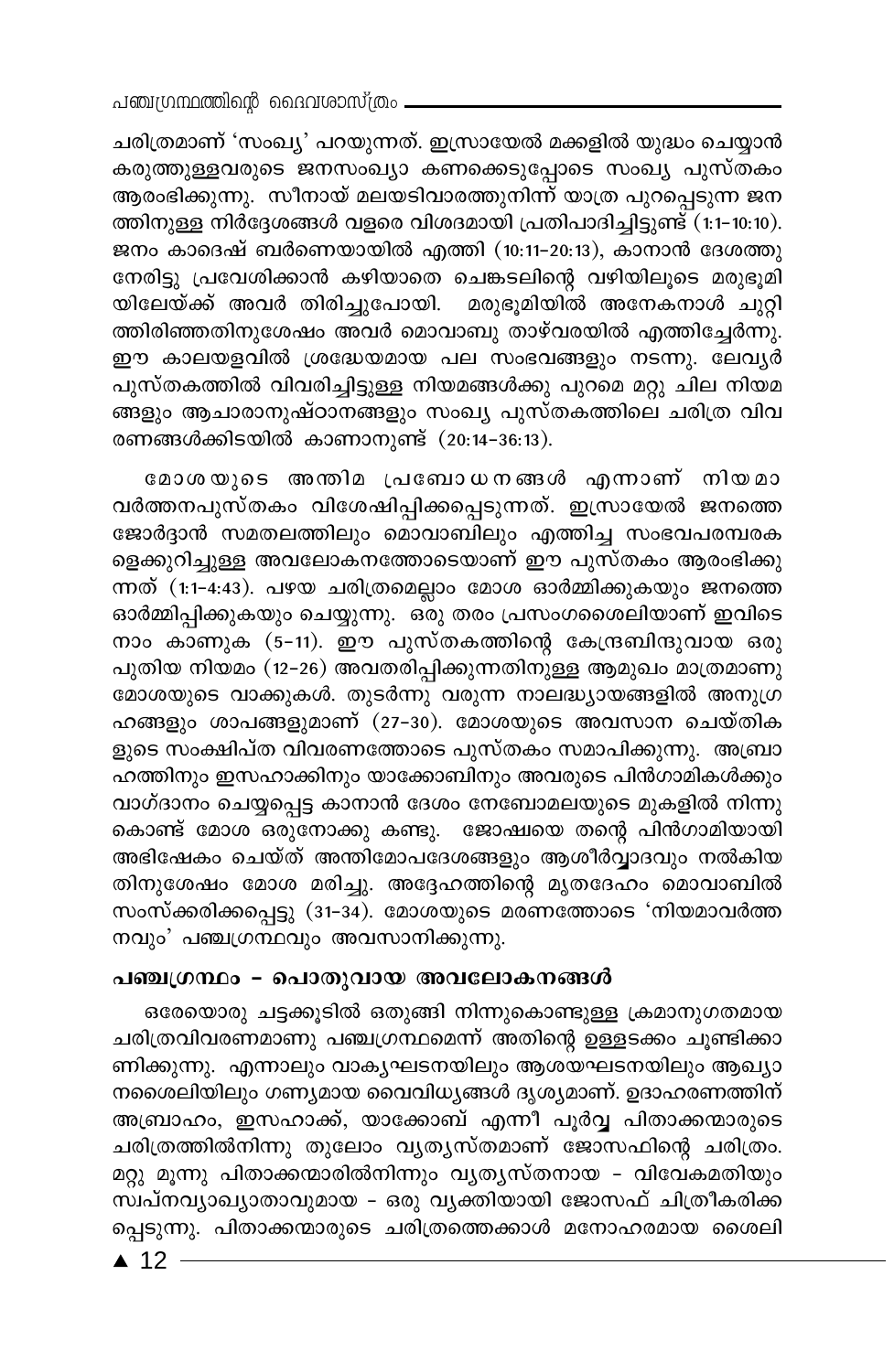യിലാണ് 'നിയമസംഹിതകൾ' എഴുതിയിട്ടുള്ളത്. പലതരത്തിലുള്ള നിയ മസംഹിതകൾക്ക് വിവിധ ഭാഷാശൈലിയുണ്ട്. ഇടയ്ക്ക് പല ഭാഗങ്ങ ളിലുമുള്ള ഗീതങ്ങളും കീർത്തനങ്ങളും പഞ്ചഗ്രന്ഥത്തിന്റെ യഥാർത്ഥ ഭാഗങ്ങൾ എന്നതിനേക്കാളുപരി പിന്നീടു ചേർക്കപ്പെട്ടവയാണെന്ന പ്രതീ തിയാണ് വായനക്കാരിലുളവാക്കുക.

സൃഷ്ടിയെ സംബന്ധിച്ച് വ്യത്യസ്ത രീതിയിലുള്ള രണ്ടു വിവരണ ങ്ങളോടെയാണ് ഉൽപ്പത്തിപ്പുസ്തകം തുടങ്ങുന്നതുതന്നെ (1:1-2: 4a; 2:4b-25). പഞ്ചഗ്രന്ഥത്തിൽ ഒരേ സംഭവംതന്നെ ആദൃത്തേതിൽനിന്ന് വൃതൃസ്തമായി - അർത്ഥത്തിലും ശൈലിയിലും - രണ്ടാമതൊരി ക്കൽകൂടി രേഖപ്പെടുത്തിക്കാണുന്നു. ഇതിന് ഡബ്ലറ്റ് (doublet) എന്നാണ് പറയുക. ഇത്തരം ഡബ്ലറ്റുകൾ അഥവാ ആവർത്തനങ്ങൾ പഞ്ചഗ്രന്ഥ ത്തിലുടനീളം കാണാനുണ്ട്. ഉദാഹരണത്തിന് പിതാക്കന്മാരുടെ ചരിത്ര ത്തിൽ അബ്രാഹത്തിന്റെ ഭാര്യയുടെ ദാസി ഹാഗാറിന്റെ പലായനം (ഉൽ. 16; 21:8-21), ദൈവവും അബ്രാഹവും തമ്മിലുള്ള ഉടമ്പടി (ഉൽ. 15; 17), ഇസഹാക്കിന്റെ ജനനത്തെക്കുറിച്ച് അരുളപ്പാട് (ഉൽ. 17:15-22 18:6-15), യാക്കോബിനെ ഇസഹാക്ക് അനുഗ്രഹിക്കുന്നത് (ഉൽ. 27, 28:1-4), യാക്കോബ് ബെഥേലിൽ ഒരു സ്തംഭം (കല്ലുകൊണ്ടുള്ള ബലിപീഠം) സ്ഥാപിക്കുന്നത് (ഉൽ. 28:18–19; 35:14–15) എന്നിവയെല്ലാം രണ്ടു തരത്തിൽ വിവരിച്ചിട്ടുണ്ട്. പുറപ്പാട് പുസ്തകത്തിൽ മോശയെ മൈവം വിളിക്കുന്ന സംഭവം (പുറ 3:1-6:1; 6:2-7:13) മറ്റൊരുദാഹരണമാണ്.

മറ്റു ചിലപ്പോൾ ഒരേ സംഭവം രണ്ടു പുസ്തകങ്ങളിൽ പ്രതിപാദിക്ക പ്പെടുന്നു. മരുഭൂമിയിൽവച്ച് ഇസ്രായേൽ ജനം മന്നായും കാടപ്പക്ഷി യുടെ മാംസവും ഭക്ഷിച്ച ചരിത്രം പുറ 16-ലും സംഖ്യ 11:4-35-ലും, മോശ പാറയിൽ വടികൊണ്ടടിച്ച് ദാഹജലം പുറപ്പെടുവിക്കുന്നത് പുറ 17 1-7-ലും സംഖ്യ 20:1–13–ലും, പത്തു പ്രമാണങ്ങൾ പുറ 20:2–17–ലും നിയ 5:6–21ലും ആശയഭംഗം കൂടാതെ, എന്നാൽ ശൈലി വ്യത്യാസത്തോടെ വിവരിക്ക പ്പെടുന്നുണ്ട്.

അബ്രാഹത്തിന്റെയും യാക്കോബിന്റെയും ചരിത്രത്തിന്റെ ഒരു ഭാഗ മെന്ന നിലയ്ക്കാണ് ഇസഹാക്കിന്റെ ചരിത്രം അവതരിപ്പിക്കുന്നത്. ഇസ ഹാക്കിനെക്കുറിച്ചു മാത്രം സംസാരിക്കുന്ന ഉൽ 26–ാം അദ്ധ്യായം അബ്രാ ഹത്തെക്കുറിച്ചുള്ള പ്രതിപാദനങ്ങളിൽനിന്ന് (ഉൽ. 12:1-20;20) രൂപംകൊ ണ്ടതാണ്.

ആവർത്തനവിരസവും സങ്കീർണ്ണവും പരസ്പരം പൊരുത്തമില്ലാ ത്തതും വിശദീകരിക്കാനും വ്യാഖ്യാനിക്കാനും ബുദ്ധിമുട്ടുള്ളതുമാണ് ചില ആഖ്യാനങ്ങൾ. നോഹിന്റെ കാലത്തെ ജലപ്രളയ വിവരണത്തിൽ (ഉൽ. 6:5–8:22) പെട്ടകത്തിൽ കയറ്റിയ പക്ഷിമൃഗാദികളുടെ എണ്ണത്തിലും (ഉൽ. 6:19; 7:2, 8–9) ജലപ്രളയം നീണ്ടുനിന്ന ദിവസങ്ങളുടെ എണ്ണത്തിലും (ഉൽ. 7:12, 24, 8:6-14) ഏറ്റക്കുറച്ചിലുകളുണ്ട്. ഇതേ പൊരുത്തക്കേട് ജോസ ഫിനെ അടിമയായി വില്ക്കുന്ന സംഭവവിവരണത്തിലും കാണാം. സഹോദരന്മാർ ചേർന്ന് ജോസഫിനെ ഇസ്മായേല്യർക്കും അവർ പിന്നീട്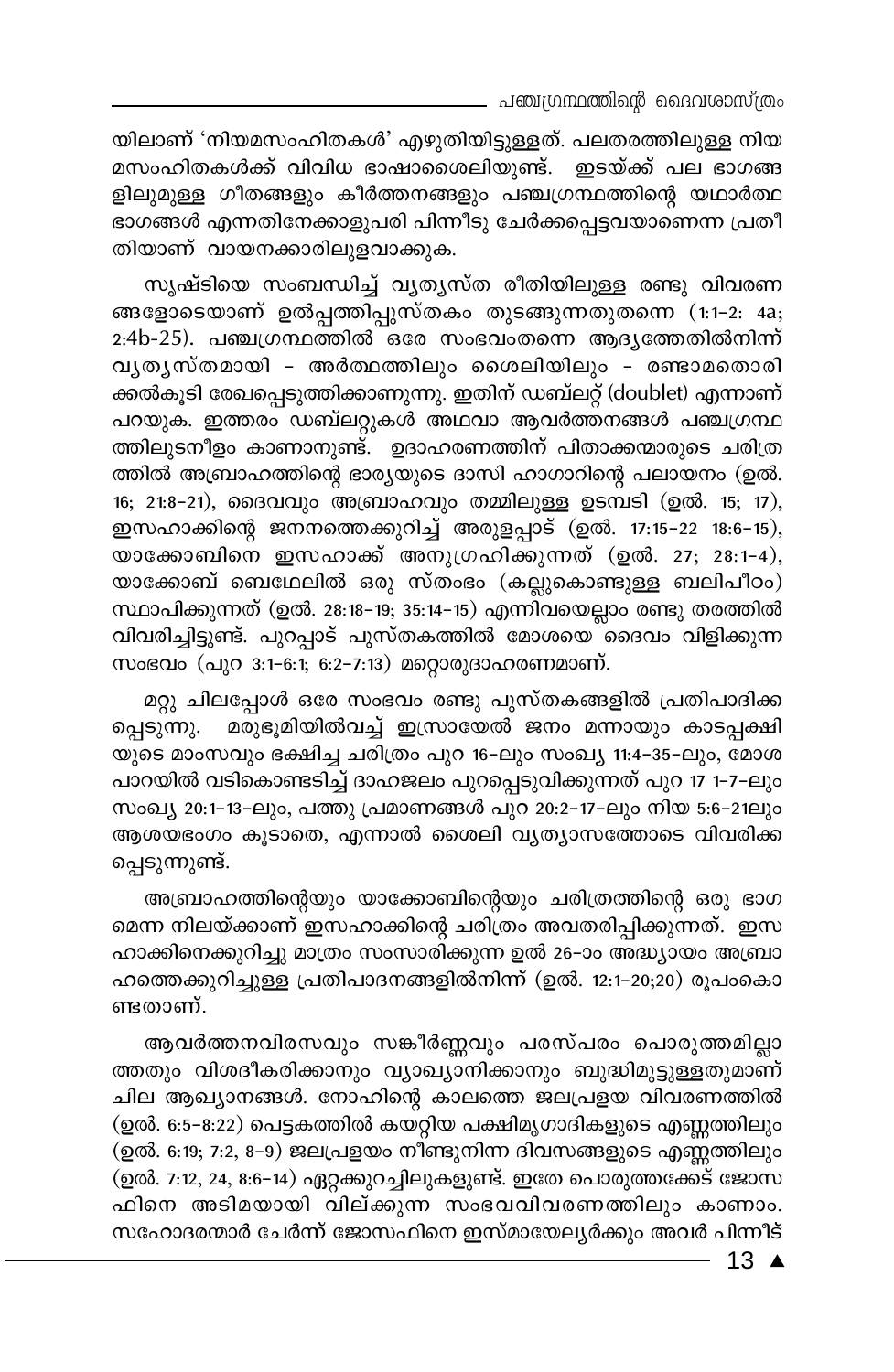അദ്ദേഹത്തെ ഒരു ഈജിപ്തുകാരനും വിറ്റുവെന്നാണ് ആദ്യം പറയു ന്നത് (ഉൽ. 37:27, 28b; 39:1). പക്ഷേ, സഹോദരന്മാർ ജോസഫിനെ ഒരു പൊട്ടക്കിണറ്റിൽ എറിഞ്ഞുവെന്നും പിന്നീട് പൊക്കിയെടുത്ത് അതുവഴി വന്ന മിദിയാൻകാർക്കു വിറ്റുവെന്നും അവർ അവനെ ഈജിപ്തിലെ കാവൽപ്പടയുടെ നായകനായ പൊത്തിഫറിന് വിറ്റെന്നും ആണ് രണ്ടാ മത്തെ ഭാഷ്യം (ഉൽ. 37:28a, 36). ഇവിടെയും മറ്റു ചില ഭാഗങ്ങളിലും തുടർച്ചയായ, ക്രമാനുഗതമായ, ഒരു വിവരണത്തേക്കാളുപരി കുറേ സംഭ വങ്ങൾ വെറുതെ കുട്ടിച്ചേർത്തെഴുതിയെന്ന പ്രതീതിയാണ് പഞ്ചഗ്രന്ഥം ജനിപ്പിക്കുന്നത്.

ശൈലിയിലും ഘടനയിലും മാത്രമല്ല, ചില പദങ്ങളുടെ പ്രയോഗ ത്തിലും വൃത്യാസങ്ങൾ കാണാനുണ്ട്. ദൈവത്തെ സൂചിപ്പിക്കുന്ന പദം ഇതിന് ഏറ്റവും നല്ല ഉദാഹരണമാണ്. 'ഉൽപത്തി'യുടെ ആരംഭത്തിൽ സൃഷ്ടിയുടെ ആദ്യവിവരണത്തിൽ 'ദൈവം' (എലോഹിം - Elohim) എന്നും, രണ്ടാമത്തെ വിവരണത്തിൽ 'കർത്താവായ ദൈവം' (യാഹ്വേ എലോഹിം - Yahweh Elohim) എന്നുമാണ് ഉപയോഗിക്കുന്നത്. ഉൽപ്പത്തി 4-ാം അദ്ധ്യായത്തിൽ 'കർത്താവ്' (യാഹ്വേ - Yahweh) \_\_ ...<br>എന്നും 5-ാം അദ്ധ്യായ്ത്തിൽ 'ദൈവം' (എലോഹിം - Elohim) എന്നും കാണുന്നു. ഇവിടെ മുതൽ പുറപ്പാടു പുസ്തകത്തിൽ ദൈവം തന്റെ പേരു സ്ഥയം വെളിപ്പെടുത്തുന്നതുവരെ ദൈവത്തിനു കൊടുക്കുന്ന പേര് മാറി മാറി വരുന്നു. 'യാഹ്വേ'എന്നാണ് ദൈവത്തിന്റെ പേരെന്ന് ആദ്യം അറിഞ്ഞത് (പുറ. 3:13-15; 6:2-3) മോശയാണ്. പൂർവ്വ പിതാക്കന്മാരുടെ കാലത്തും അതിനു മുമ്പും ദൈവം 'യാഹ്വേ' എന്ന പേരിലാണ് അറി യപ്പെട്ടിരുന്നത് എന്ന വസ്തുതയ്ക്ക് കടകവിരുദ്ധമാണ് ഈ പ്രസ്താവം (ഉൽ. 15:2, 7, 8; 16:2; 28:13; 4:1, 26).

പഞ്ചഗ്രന്ഥത്തിൽ മറ്റനേകം പൊരുത്തക്കേടുകളുണ്ട്. ഉൽ. 28:19 പ്രകാരം യാക്കോബ് പാദാൻ ആരാമിലേക്കു പോകുന്നതിനു മുൻപാണ് ലൂസ് എന്ന സ്ഥലത്തിന് ബേഥേൽ എന്നു പേരുകൊടുത്തത്. എന്നാൽ ഉൽ. 35:14-15-ൽ പറയുന്നത് അനേക വർഷങ്ങൾക്കുശേഷം, യാക്കോബ് പാദാൻ ആരാമിൽനിന്നു തിരിച്ചുവന്നപ്പോഴാണ് ഈ പേരുമാറ്റം നടന്ന തെന്നാണ്. ഉൽ. 32:28 പ്രകാരം, യാക്കോബിന് ഇസ്രായേൽ എന്നു പേരു ലഭിച്ചത് പെനുവേൽ എന്ന സ്ഥലത്തുവെച്ചാണ്. എന്നാൽ ആ സംഭവം നടന്നത് ബേഥേലിൽ വെച്ചാണെന്ന് ഉൽ. 35:10-ൽ പറയുന്നു. അബ്രാ ഹവും അബിമെലേക്കും ഉൾപ്പെട്ട ഒരു സംഭവം അനുസ്മരിക്കുന്ന പേരാണ് ബേർഷബാ (ശപഥത്തിന്റെ കിണർ) എന്ന് ഉൽ 21:31-ലും, ഇസ ഹാക്കും അബിമെലേക്കും ഉൾപ്പെട്ട ഒരു സംഭവത്തോടു ബന്ധപ്പെട്ടതാണ് .<br>ഈ പേര് എന്ന് ഉൽ. 26:34-ലും കാണുന്നു.

നിയമങ്ങൾക്കും അചാരാനുഷ്ഠാനങ്ങൾക്കും കാലാനുസൃതമായ മാറ്റവും പുരോഗതിയും ഉണ്ടാകുന്നത് പഞ്ചഗ്രന്ഥം വായിക്കുമ്പോൾ വൃക്തമായി മനസ്സിലാക്കാം. ഉദാഹരണത്തിന്, ഇസ്രായേലിലെ തിരു നാളുകളെ സംബന്ധിക്കുന്ന നിയമങ്ങൾക്ക് മാറിവരുന്ന സാമൂഹ്യവും

 $\triangle$  14 -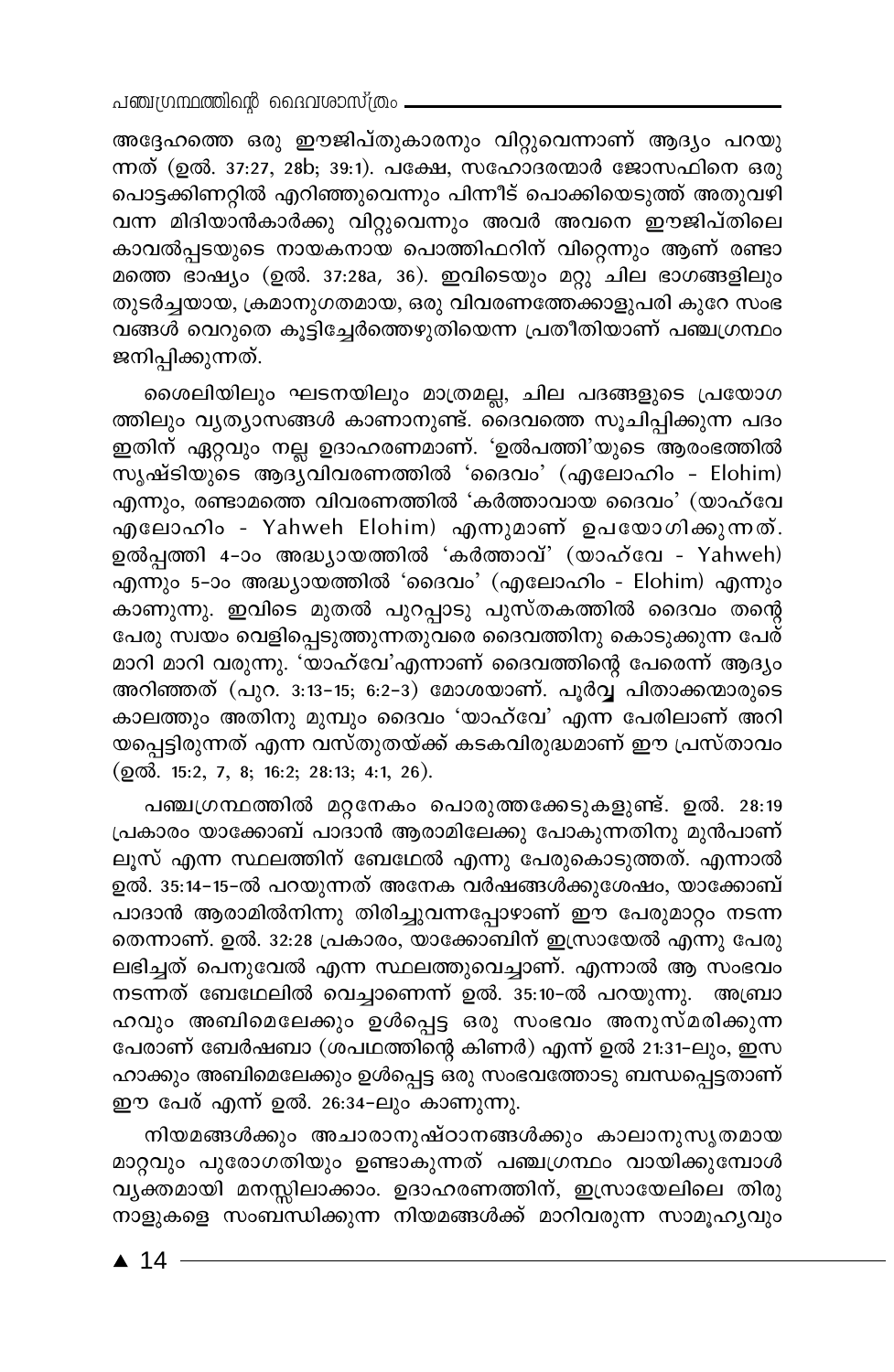പഞ്ചഗ്രന്ഥത്തിന്റെ ദൈവശാസ്ത്രം

മതപരവുമായ സാഹചര്യങ്ങൾക്കനുസരിച്ച് മാറ്റങ്ങൾ വരുത്തിയിട്ടുണ്ട് (പുറ 3:14-19; 34:18, 22-26; ലേവ്യ 23; സംഖ്യ 28:1-30:1, നിയ 16:1-7).

മറ്റനേകം വ്യത്യാസങ്ങളും ആവർത്തനങ്ങളും കാലത്തിന് അനുരൂ പമല്ലാത്ത പ്രതിപാദനങ്ങളും, പേരുകൾക്കും ആചാരങ്ങൾക്കും പരസ്പര വിരുദ്ധമായ വ്യാഖ്യാനങ്ങളും പഞ്ചഗ്രന്ഥം ശ്രദ്ധാപൂർവ്വം വായിച്ചാൽ കണ്ടെത്താൻ കഴിയും. പഞ്ചഗ്രന്ഥത്തിൽ രചനാപരമായി പൊരുത്തമി ല്ലാത്ത ചരിത്രവും സംഭവങ്ങളും കൂടിക്കുഴഞ്ഞു കിടക്കുന്നതിന്റെ കാര ണങ്ങൾ കണ്ടുപിടിക്കേണ്ടത് ഒരാവശ്യമാണ്. വിവിധ സ്ഥലങ്ങളിലും കാലങ്ങളിലും ജീവിതാവസ്ഥകളിലും സാഹചര്യങ്ങളിലും നിന്നു യിർക്കൊണ്ട പാരമ്പര്യങ്ങളും മറ്റനേകം ഘടകങ്ങളും പഞ്ചഗ്രന്ഥത്തിന്റെ രചനയിൽ കാര്യമായ പങ്കുവരിച്ചിട്ടുണ്ടെന്ന് വ്യക്തമായ തെളിവുകളുടെ അടിസ്ഥാനത്തിൽ നമുക്കു മനസ്സിലാകുന്നു. പഞ്ചഗ്രന്ഥത്തിന്റെ രച നയ്ക്കു പിന്നിൽ മോശയുടെ ശക്തമായ സ്വാധീനമുണ്ടെന്ന് അംഗീകരി ക്കാമെങ്കിലും, ഒരേയൊരു വ്യക്തി തനിച്ചെഴുതിയ ഗ്രന്ഥമാണ് അതെന്നു സമ്മതിക്കുക സാധ്യമല്ല.

### പഞ്ചഗ്രന്ഥം - ഒരു ശാസ്ത്രീയ പഠനം

മേൽപറഞ്ഞതുപോലുള്ള സൂക്ഷ്മമായ നിരീക്ഷണങ്ങളും പഠന ങ്ങളും വിവിധ സിദ്ധാന്തങ്ങൾക്കും സങ്കൽപ്പങ്ങൾക്കും രൂപം കൊടുത്തു. 17-ാം നൂറ്റാണ്ടുവരെ പഞ്ചഗ്രന്ഥത്തിന്റെ രചനാപരവും സാഹിതൃപരവു മായ ഐക്യത്തെക്കുറിച്ച് പണ്ഡിതന്മാർക്ക് ഭിന്നാഭിപ്രായം ഉണ്ടായിരു ന്നില്ല. ഭിന്നാഭിപ്രായം ഉണ്ടായപ്പോഴൊക്കെ യഹൂദരും ക്രിസ്ത്യാനികളും ഒരുപോലെ പഞ്ചഗ്രന്ഥത്തിന്റെ രചനാപരമായ ഐകൃവും മോശയുടെ ഗ്രന്ഥകർത്തൃത്വവും ഊന്നിപ്പറഞ്ഞു. ആദിമ സഭാപിതാക്കന്മാരും ദൈവശാസ്ത്രജ്ഞരും ഈ പ്രശ്നത്തിൽ ഒരുതരം യാഥാസ്ഥിതിക മനോഭാവമാണു സ്വീകരിച്ചത്.

പഞ്ചഗ്രന്ഥത്തിന്റെ രചനാപരമായ ഐക്യത്തെ ചോദ്യം ചെയ്തവരിൽ പ്രമുഖർ 17-ാം നൂറ്റാണ്ടിൽ ജീവിച്ചിരുന്ന സ്പിനോസ, (Spinoza - 1670), റിച്ചാർഡ് സൈമൺ (Richard Simon - 1678), ജോൺ ക്ലെരിക്കസ് (Clericus - 1685) എന്നിവരത്രേ. പൂർവ്വികരുടെ പാരമ്പര്യങ്ങളും പിന്നീടു നടത്തിയ സംസ്കരണങ്ങളും തമ്മിൽ വേർതിരിച്ചെടുത്ത അവർ പഞ്ചഗ്രന്ഥത്തിന് അതിസങ്കീർണ്ണമായ സാഹിത്യചരിത്രമാണുള്ളതെന്ന് പ്രഖ്യാപിച്ചു. അവ രുടെ ഈ നിലപാട് വിപ്ലവകരമാണെന്ന് അക്കാലത്ത് പലരും കരുതി. എന്നാൽ ഇന്ന് അവരുടെ കണ്ടുപിടുത്തങ്ങൾ പഞ്ചഗ്രന്ഥത്തെക്കുറിച്ചുള്ള ഏതു പഠനത്തിനും സ്വീകാര്യമായ ഒരടിസ്ഥാനമാണ്.

17-ാം നൂറ്റാണ്ടിലെ പണ്ഡിതരുടെ പഠനങ്ങളും ഉൾക്കാഴ്ചകളും അടി സ്ഥാനപരമായി സാധുവാണ്. പക്ഷേ, അവർ ഉപയോഗിച്ച ശാസ്ത്രീയ സമീപനരീതികൾ തികച്ചും അവികസിതവും അപര്യാപ്തവുമായിരുന്നു. സംഭവ വിവരണങ്ങളിലെ പൊരുത്തമില്ലായ്മയെക്കുറിച്ചുള്ള അവരുടെ നിരീക്ഷണങ്ങളും പഠനങ്ങളും വളരെ അവൃക്തമായിരുന്നതുകൊണ്ട് തങ്ങളുടെ സിദ്ധാന്തങ്ങൾ തെളിയിക്കാനുള്ള ഒരു മൗലികതത്വം ആവി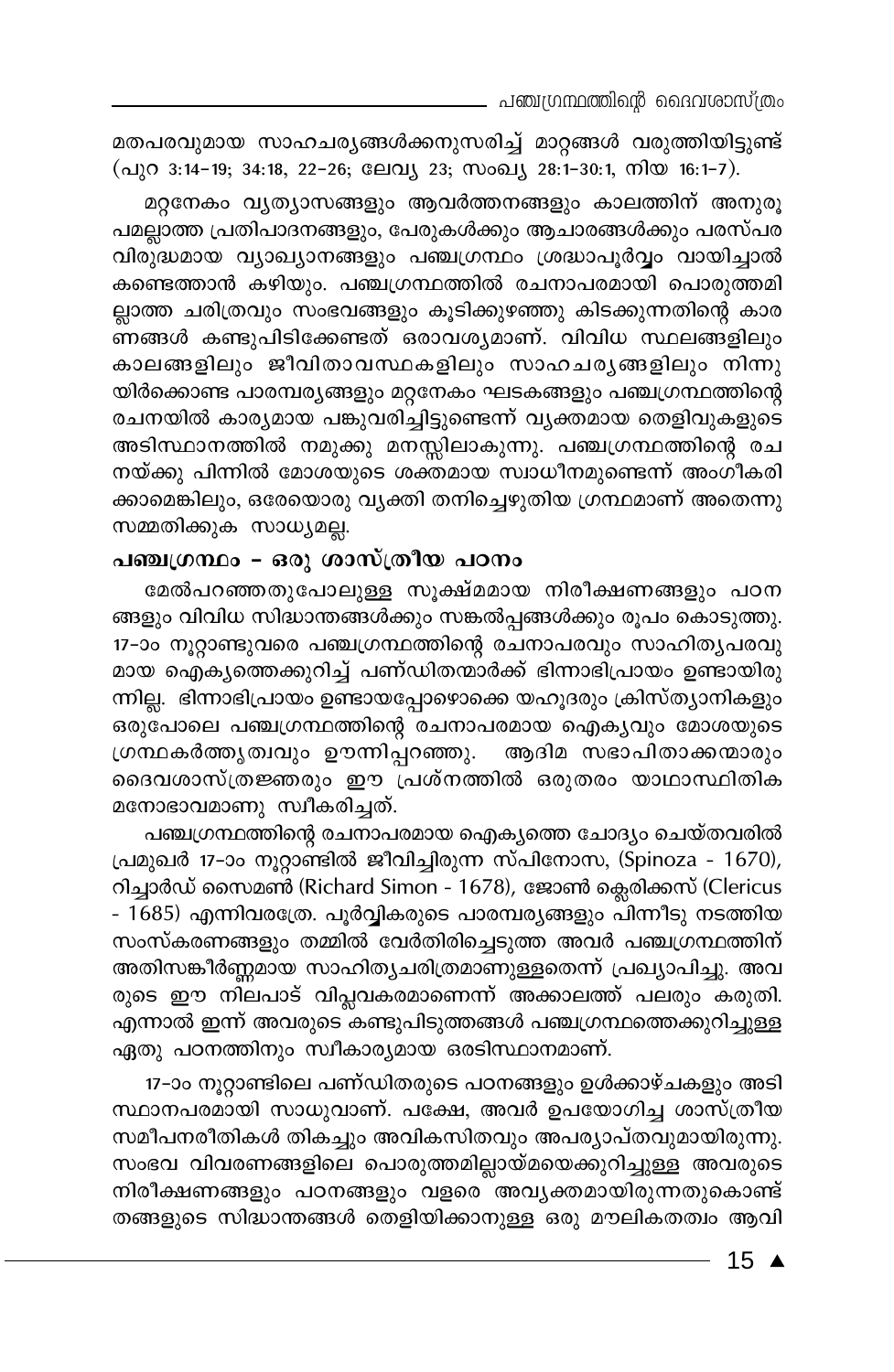ഷ്ക്കരിക്കാൻ അവർക്കു കഴിഞ്ഞില്ല. പൊരുത്തക്കേടുകളെങ്ങനെ ഉണ്ടാ യെന്നോ, അതിന്റെ കാരണങ്ങൾ എന്തെന്നോ വ്യക്തമായി പറയാനും അവർക്കു കഴിഞ്ഞില്ല. ഒരു മൗലികതത്വം കണ്ടുപിടിക്കാൻ 18–ാം നൂറ്റാ ണ്ടിലും ശ്രമങ്ങൾ നടന്നു. ഉൽപ്പത്തിയുടെ ആദ്യ അദ്ധ്യായങ്ങളിൽ 'യാഹ്വേ' 'എലോഹിം' എന്നീ ദൈവികനാമങ്ങൾ മാറി മാറി ഉപയോ ഗിച്ചിരിക്കുന്നത് ബി. വിറ്റർ (B. Witter - 1711) എന്ന പണ്ഡിതൻ ശ്രദ്ധി ച്ചു. അതിന്റെ ചുവടു പിടിച്ചുനീങ്ങിയ അദ്ദേഹത്തിന് സൃഷ്ടിയെക്കുറി ച്ചുള്ള വ്യത്യസ്തമായ രണ്ടു വിവരണങ്ങൾ വേർതിരിക്കാൻ കഴിഞ്ഞു. ചുരുങ്ങിയ കാലത്തിനുള്ളിൽത്തന്നെ ജെ. അസ്ട്രക്ക് (J. Astruc) ഈ തത്വം പഞ്ചഗ്രന്ഥം മുഴുവനിലേയ്ക്കും വ്യാപിപ്പിച്ചു. 'യാഹ്വേ' 'എലോഹിം' എന്ന രണ്ടു ദൈവിക നാമങ്ങളുടെ പ്രയോഗത്തിൽനിന്ന് പഞ്ചഗ്രന്ഥത്തിന്റെ രണ്ടു പ്രധാന പ്രഭവസ്ഥാനങ്ങൾ അദ്ദേഹം കണ്ടു പിടിച്ചു. ഈ പ്രഭവസ്ഥാനങ്ങളെ 'പാരമ്പര്യങ്ങൾ' എന്നാണു വിളിക്കുക. ഐക്കോൺ (Eichhorn - 1780-1783) ഈ പാരമ്പര്യങ്ങൾക്ക് 'യാഹ്വിസ്റ്റ്', 'എലോഹിസ്റ്റ്' എന്നു പേരുകൾ നൽകി.

വിറ്റർ, അസ്ട്രക്ക്, ഐക്കോൺ എന്നിവരുടെ കാലശേഷം പഞ്ചഗ്ര ന്ഥത്തെക്കുറിച്ചുള്ള പഠനങ്ങൾ ത്വരിതഗതിയിൽ പുരോഗമിച്ചു. സാഹി തൃപരവും രചനാപരവുമായ പൊരുത്തങ്ങളും പൊരുത്തക്കേടുകളും കണ്ടുപിടിക്കാനും വിശകലനം ചെയ്യാനുംവേണ്ടി അതിസൂക്ഷ്മവും കണിശവുമായ മാനദണ്ഡങ്ങൾ കണ്ടുപിടിക്കപ്പെട്ടതോടെ മുൻപത്തെ അവൃക്ത സിദ്ധാന്തങ്ങൾ പരിഷ്ക്കരിക്കപ്പെടുകയും വികസിക്കുകയും ചെയ്തു. മൂന്നു തരം സിദ്ധാന്തങ്ങൾ, അഥവാ സമീപനരീതികളാണ് ആവിർഭവിച്ചത്. ഇവ രേഖാസിദ്ധാന്തം (documentary hypothesis), ശക ലസിദ്ധാന്തം (Fragment hypothesis) അനുപൂരക സിദ്ധാന്തം (Supplement hypothesis) എന്നീ പേരുകളിൽ അറിയപ്പെടുന്നു.

ഒന്നിലധികം ആധാരരേഖകളും സാഹിതൃകൃതികളും പാരമ്പര്യ ങ്ങളും ഉപയോഗപ്പെടുത്തിയാണ് പഞ്ചഗ്രന്ഥം എഴുതപ്പെട്ടതെന്ന കാഴ്ച പ്പാടാണ് രേഖാസിദ്ധാന്തം. ഈ സിദ്ധാന്തം അംഗീകരിക്കുന്നവരുടെ അഭി പ്രായത്തിൽ സ്വതന്ത്രവും ക്രമാനുഗതവും യുക്തിയുക്തവും പൂർണ്ണവു .<br>മായ പല വിവരണങ്ങളാണ് പഞ്ചഗ്രന്ഥത്തിന്റെ അടിസ്ഥാനം. ഓരോരോ കാലത്ത് ഗ്രന്ഥം പകർത്തിയെഴുതുകയും പ്രസാധനം നിർവ്വഹിക്കുകയും ചെയ്തവർ പലപ്പോഴായി ഈ സ്വതന്ത്രവിവരണങ്ങളെ പഞ്ച്ഗ്രന്ഥ ത്തിന്റെ പ്രധാനാശവുമായി സമന്വയിപ്പിച്ചു.

സ്വതന്ത്രമായ അനേകം സാഹിതൃരചനകളുടെ ഭാഗങ്ങൾ വലിയ അടുക്കും ചിട്ടയുമില്ലാതെ കൂട്ടിച്ചേർത്തെഴുതപ്പെട്ടതാണ് പഞ്ചഗ്രന്ഥം എന്ന് ശകലസിദ്ധാന്തം പറയുന്നു. വിവിധതരത്തിലുള്ള നിയമസംഹി ം.<br>തകളുടെ അടിസ്ഥാനത്തിലാണ് ഈ പഠനം രൂപപ്പെട്ടത്. ഈ നിയമ സംഹിതകൾ തുടർച്ചയായിട്ടല്ല എഴുതപ്പെട്ടിരിക്കുന്നത്. ഇവ വെറുതേ .<br>അടുപ്പിച്ചടുപ്പിച്ച് എഴുതുക മാത്രമേ ചെയ്തിട്ടുള്ളുവെങ്കിലും പലതരം നിയമങ്ങളുടെ വളർച്ച മനസ്സിലാക്കാൻ ഈ സിദ്ധാന്തം സഹായിക്കു

 $\triangle$  16 -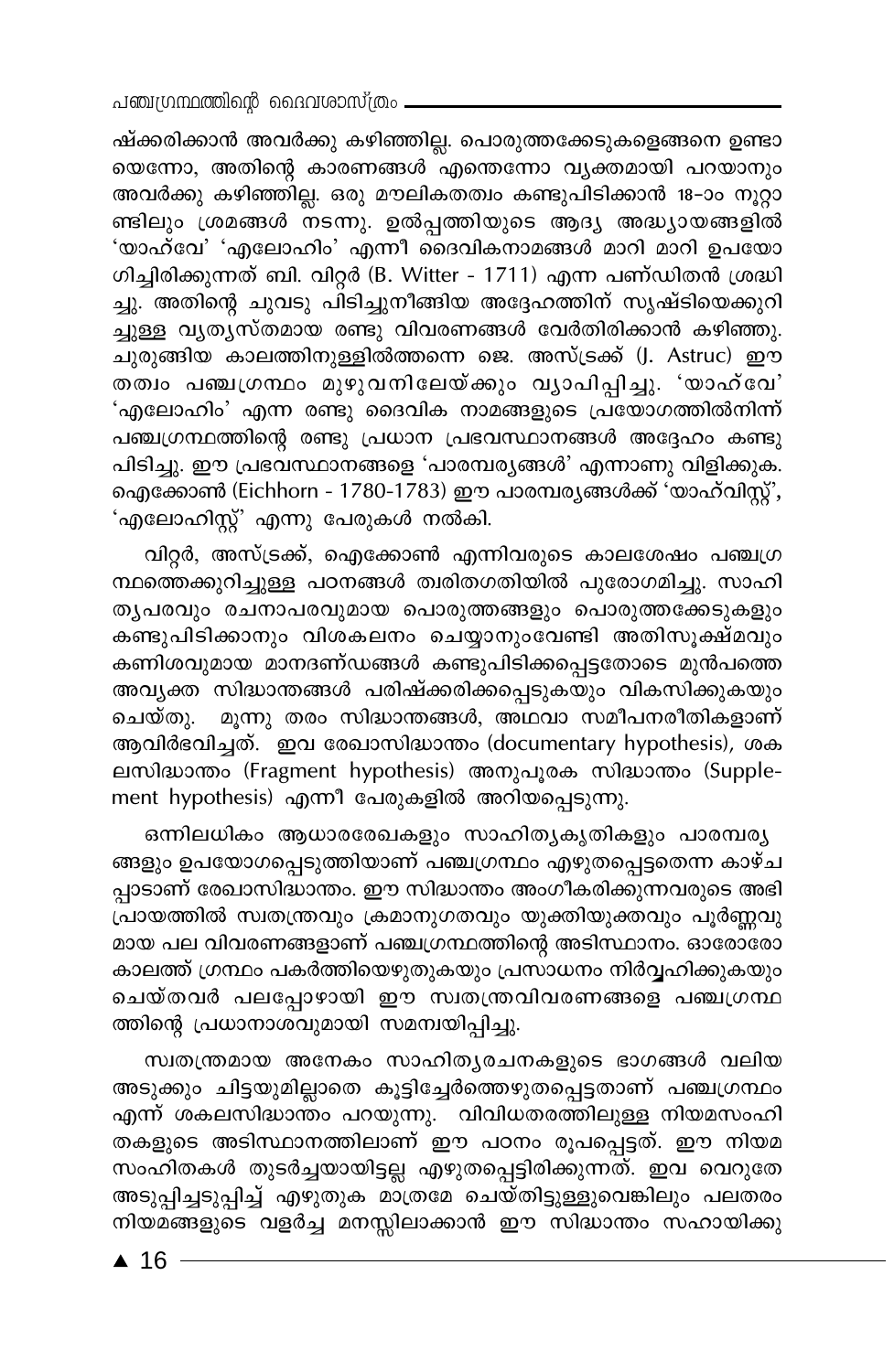പഞ്ചഗ്രന്ഥത്തിന്റെ ദൈവശാസ്ത്രം

ന്നു. പഞ്ചഗ്രന്ഥത്തിലെ വ്യക്തമായ തുടർച്ചയുള്ള സംഭവവിവരണങ്ങൾ അപഗ്രഥിക്കാനും പഠിക്കാനും ഈ സിദ്ധാന്തം സഹായകമല്ല.

പഞ്ചഗ്രന്ഥത്തിന് ആദ്യകാലത്ത് ശക്തമായ ഒരു അടിസ്ഥാന രേഖ ഉണ്ടായിരുന്നുവെന്നും, പിൽക്കാലത്ത് പല ഉറവിടങ്ങളിലുംനിന്ന് ശേഖ രിച്ച വിശദീകരണങ്ങളും മറ്റും കൂട്ടിച്ചേർക്കപ്പെട്ടുവെന്നുമാണ് അനുപൂ രക സിദ്ധാന്തം അവകാശപ്പെടുന്നത്. മറ്റു രണ്ടു സിദ്ധാന്തങ്ങളുടെയും വെറുമൊരു സംയോജിതരൂപമാണിത്.

ഈ മൂന്നു സിദ്ധാന്തങ്ങളെയുംകുറിച്ച് ദീർഘനാൾ ചർച്ചകളും വാദ പ്രതിവാദങ്ങളും നടന്നെങ്കിലും അവയിലൊന്നുപോലും പണ്ഡിതന്മാർ അതേപടി സ്വീകരിക്കുന്നില്ല. ഓരോ സിദ്ധാന്തവും മുറുകെ പിടിക്കുന്ന പണ്ഡിതന്മാർ തമ്മിലുള്ള കടുത്ത വിമർശനങ്ങളും വാദപ്രതിവാദങ്ങളും അവയിലെ ഓരോ അപര്യാപ്തതയും പുറത്തുകൊണ്ടുവരാൻ സഹാ യകമായി എന്നു മാത്രമല്ല, പൊതുവായ ഒരു തത്വം, ഒരടിസ്ഥാനം, ഉണ്ടാ ക്കാൻ സഹായിക്കുകയും ചെയ്തു. ആദൃകാലങ്ങളിലേതിൽനിന്ന് കുറെ ക്കുടി പരിഷ്ക്കരിക്കപ്പെട്ട രേഖാസിദ്ധാന്തമാണ് ഇന്ന് മിക്ക പഴയനിയമ പണ്ഡിതന്മാരും അംഗീകരിക്കുന്നത്.

പഞ്ചഗ്രന്ഥത്തിന്റെ ആധുനികവും ശാസ്ത്രീയവുമായ പഠനങ്ങൾ മന സ്സിലാക്കണമെങ്കിൽ രേഖാസിദ്ധാന്തത്തിന്റെ ചരിത്രം അറിയേണ്ടതുണ്ട്. പഞ്ചഗ്രന്ഥത്തിന്റെ വിവിധ ഘട്ടങ്ങളും ഘടകങ്ങളും വേർതിരിക്കാനുള്ള ആദൃശ്രമം 'എലോഹിസ്റ്റ്' പാരമ്പരൃത്തിൽത്തന്നെ രണ്ടു വൃതൃസ്ത പാരമ്പര്യങ്ങൾ ഉള്ളതായി തെളിയിച്ചു. അവയിലൊന്നിന് 'എലോഹിസ്റ്റ്' എന്നുതന്നെ പേരുകൊടുത്തു. രണ്ടാമത്തേത് 'പുരോഹിത' (Priestly) പാരമ്പര്യം എന്നാണറിയപ്പെടുന്നത്. ആദ്യം കണ്ടുപിടിക്കപ്പെട്ടപ്പോൾ പഞ്ചഗ്രന്ഥത്തിന്റെ ഏറ്റവും പുരാതനമായ അടിസ്ഥാനം അഥവാ സൂക്ഷ്മ തന്തു അതാണെന്നു കരുതിയിരുന്നു. അതുവരെ കണ്ടുപിടിക്കപ്പെട്ട മൂന്ന് പാരമ്പരൃങ്ങളും - പുരോഹിത, എലോഹിസ്റ്റ്, യാഹ്വിസ്റ്റ്- (P.E.J.) കൂട്ടി യിണക്കി പഞ്ചഗ്രന്ഥം രചിക്കപ്പെട്ടുവെന്ന നിഗമനത്തിലാണ് പണ്ഡിത ന്മാർ എത്തിയത്. 'നിയമാവർത്തനം' (Deuteronomy) എന്ന പേരിൽ സ്വത ന്ത്രമായ ഒരു രചനകൂടി കണ്ടുപിടിച്ചതോടെ പഞ്ചഗ്രന്ഥത്തിനു പിന്നി ലുള്ള പാരമ്പര്യങ്ങൾ നാലായി. പുരോഹിത പാരമ്പര്യം (P), എലോ ഹിസ്റ്റ് (E), യാഹ്വിസ്റ്റ് (J), നിയമാവർത്തനം (D) എന്നീ ക്രമത്തിലാണെ ഴുതേണ്ടതെന്നും നിശ്ചയിച്ചു.

19-ാം നൂറ്റാണ്ടിന്റെ അവസാനത്തിൽ കെ. എച്ച്. ഗ്രാഫ് (K. H. Graf), ജെ. വെൽഹൗസൻ (J. Welhausen) എന്നിവർ ഈ നാലു പാരമ്പര്യങ്ങ ളെയും കാലാനുക്രമമായി പുനഃക്രമീകരിച്ചത് ഈ സമീപനങ്ങൾക്ക് നിർണ്ണായകമായ പ്രേരകശക്തിയായി മാറി. J, E, D, P എന്ന ക്രമമാണ് അവർ നിർദ്ദേശിച്ചത്. ഇന്ന് മിക്ക ബൈബിൾ പണ്ഡിതന്മാരും അംഗീക രിക്കുന്ന ക്രമം ഇതാണ്. ഏറ്റവും പുരാതനമായ പാരമ്പര്യമെന്ന നിലയ്ക്ക് J ബി.സി. 10–ാം നൂറ്റാണ്ടിന്റെ അവസാനമോ 9–ാം നൂറ്റാണ്ടിന്റെ ആദ്യമോ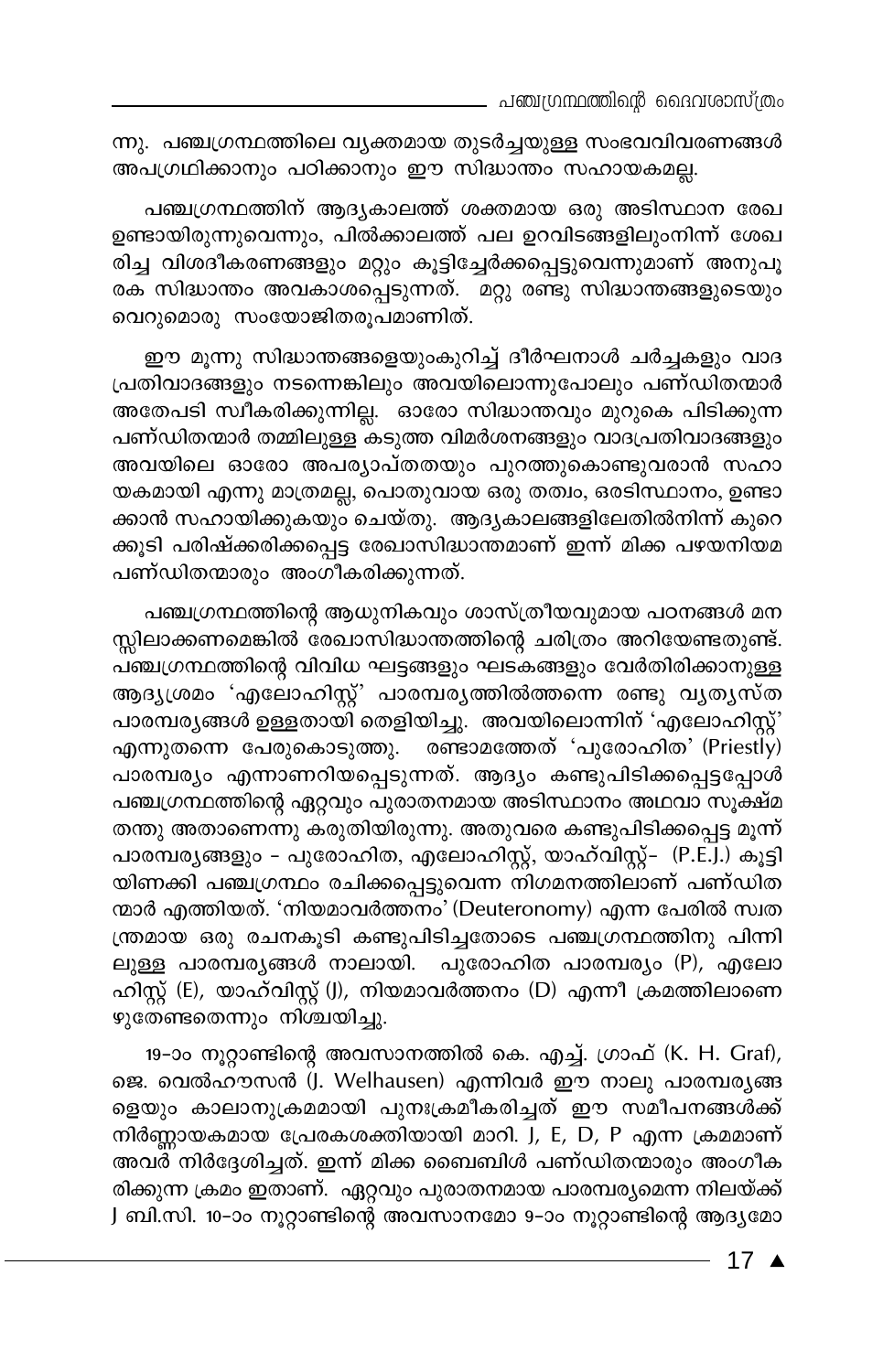എഴുതിയതാണെന്ന് കരുതപ്പെടുന്നു. ബി. സി. 8-ാം നൂറ്റാണ്ടിലാണ് E എഴുതപ്പെട്ടത്. ബി.സി. 7-ാം നൂറ്റാണ്ടിന്റെ സംഭാവനയാണ് D. ഏറ്റവും പുരാതനമെന്ന് ഒരു കാലത്തു കരുതപ്പെട്ടിരുന്ന P ആണ് ഏറ്റവും ആധു നികമായ പാരമ്പര്യം എന്ന് ഇന്നു നാം മനസ്സിലാക്കുന്നു. ബി.സി. 6-ഉം 5-ഉം നൂറ്റാണ്ടുകളിലാണ് P എഴുതപ്പെട്ടത്.

ഓരോ പാരമ്പര്യത്തിലുമുള്ള വ്യത്യസ്തതലങ്ങൾ (strands) വേർതിരി ച്ചെടുത്ത് J E D P സിദ്ധാന്തം ഒന്നു പരിഷ്ക്കരിക്കാൻ പലരും ശ്രമിച്ചു. തൽഫലമായി ഈ പാരമ്പര്യങ്ങൾ ഒന്നുംതന്നെ ഒരേയൊരു വ്യക്തിയുടെ രചനയല്ലെന്നും അതിനു പിന്നിൽ ഒന്നിലധികം വ്യക്തികളോ, സംഘ ങ്ങൾതന്നെയോ ഉണ്ടായിരിക്കാമെന്നും മനസ്സിലായി.

പഞ്ചഗ്രന്ഥത്തിലെ പാരമ്പര്യങ്ങളുടെ അപഗ്രഥനത്തിന് അടിസ്ഥാന പരമായ രണ്ടു ഘട്ടങ്ങളാണുള്ളത്. വിവരണങ്ങളിലെ പരസ്പരം ചേർച്ച യില്ലാത്ത ഘടകങ്ങളെയും ആവർത്തനങ്ങളെയും അപഗ്രഥിച്ചു വേർതി രിച്ച് പ്രധാനവും ശുദ്ധവും സ്വതന്ത്രവുമായ മൂലഘടകം ഏതെന്നു നിർണ്ണയിക്കുന്നതാണ് ആദ്യഘട്ടം. പദപ്രയോഗങ്ങൾ, രചനാശൈലി, ചരി ത്രപശ്ചാത്തലം, ദൈവശാസ്ത്രപരമായ ധാരണകൾ എന്നിവയുടെ അടി സ്ഥാനത്തിൽ ഈ മൂലഘടകങ്ങളെ പുനഃക്രമീകരിക്കുന്നതാണ് രണ്ടാം ഘട്ടം. അതിസങ്കീർണ്ണമായ പ്രക്രിയയാണിത്. തന്മൂലം, അപൂർവ്വം ചില വാകൃങ്ങളും ചെറിയ ഖണ്ഡികകളും ഏതു പാരമ്പരൃത്തിൽ ഉൾപ്പെടു ന്നതാണെന്ന് കണിശമായി നിർണ്ണയിക്കുക സാദ്ധ്യമല്ല.

നാലു പാരമ്പര്യങ്ങളെയും സ്വതന്ത്രമായ, തുടർച്ചയായുള്ള വിവര ണങ്ങളായി പുനഃക്രമീകരിക്കാനുള്ള ശ്രമങ്ങൾ ഒരു പരിധിവരെയേ വിജ യിച്ചുള്ളൂ. ഓരോരുത്തരും മാറി മാറി പഞ്ചഗ്രന്ഥത്തിലെ നാലു പാരമ്പ ര്യങ്ങളെയും കൂട്ടിച്ചേർത്തു കൂടുതൽ ഉയർന്ന നിലവാരമുള്ള ഒരു സംയോ ജനത്തിനു ശ്രമിച്ചപ്പോൾ തീരെ അപ്രധാനമല്ലാത്ത പല ഘടകങ്ങളും വിട്ടുകളഞ്ഞതുകൊണ്ടാണ് അങ്ങനെ സംഭവിച്ചത്. ഒരു വാകൃമോ, വിവ രണങ്ങളുടെ ഏതെങ്കിലുമൊരു ഭാഗമോ ഇപ്രകാരം വിട്ടു കളഞ്ഞിരി ക്കാം. ചില സന്ദർഭങ്ങളിൽ ഒരു പാരമ്പര്യം അടിസ്ഥാനമായി സ്വീകരി ച്ചുകൊണ്ട് മറ്റൊരു പാരമ്പരൃത്തിലെ വസ്തുതകൾ കൂട്ടിച്ചേർത്ത് അർത്ഥം വൃക്തമാക്കുന്നുണ്ട്. പലപ്പോഴും, ഇന്നു നമുക്ക് വേർതിരിക്കാൻ സാധ്യമല്ലാത്ത വിധത്തിൽ, ആ പാരമ്പര്യങ്ങളിൽനിന്നുള്ള ഭാഗങ്ങൾ വളരെ ഭംഗിയായി കൂട്ടിച്ചേർത്തിട്ടുള്ളതായി കാണാം. പഞ്ചഗ്രന്ഥത്തിലെ അനേകം ആവർത്തനങ്ങൾ (doublets) ഒരു കാര്യം വ്യക്തമാക്കുന്നു -ഓരോ പാരമ്പര്യത്തിന്റെയും മൗലികത്വം എപ്പോഴും മാനിക്കപ്പെട്ടിരുന്നു.

പഞ്ചഗ്രന്ഥത്തെക്കുറിച്ചുള്ള പഠനം പാരമ്പര്യങ്ങളുടെ അപഗ്രഥന ത്തിലും നിരൂപണത്തിലും മാത്രം ഒതുക്കി നിർത്താൻ വയ്യാ. ആധു നിക ശാസ്ത്രീയാന്വേഷണങ്ങൾ മറ്റു പല വഴിക്കും തിരിഞ്ഞിട്ടുണ്ട്.

എച്ച്. ഗുങ്കലിന്റെ (H. Gunkel) ചുവടു പിടിച്ച് ചില പണ്ഡിതന്മാർ ഓരോ പാരമ്പര്യത്തിലും അന്തർലീനമായ വൃത്യസ്തസാഹിത്യഘടക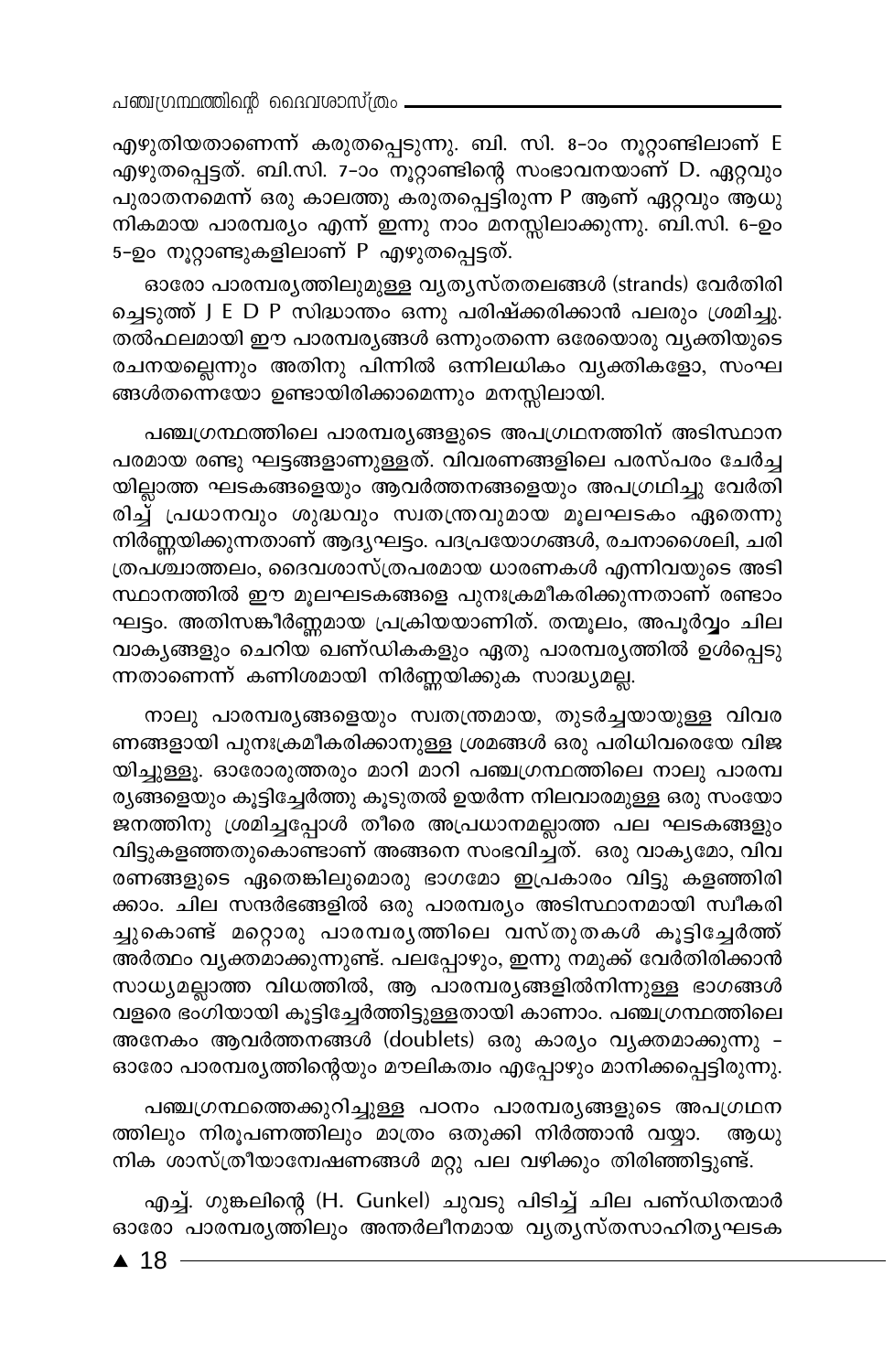\_ പഞ്ചഗ്രന്ഥത്തിന്റെ ദൈവശാസ്ത്രം

ങ്ങളെക്കുറിച്ചു പഠിച്ചു തുടങ്ങി. ഇവയൊക്കെ എഴുതപ്പെടുന്നതിനു മുമ്പുള്ള അവസ്ഥ എന്തെന്നു കണ്ടുപിടിക്കുകയായിരുന്നു അവരുടെ ലക്ഷ്യം. വാചികപാരമ്പര്യങ്ങളുടെ വളർച്ചയും വികാസവും അന്നത്തെ ജനങ്ങളുടെ ജീവിതത്തിൽ അവയ്ക്കുണ്ടായിരുന്ന സ്വാധീനവും അവർ പഠനത്തിനു വിധേയമാക്കി. മുഖ്യരചയിതാക്കളിലേക്കും അവരുടെ വൃക്തിത്വത്തിലേക്കും തിരിയുന്നതിനെക്കാളുപരി ഓരോ വിവരണത്തി ന്റെയും അദിതീയതയിലാണ് അവർ ശ്രദ്ധ കേന്ദ്രീകരിച്ചത്. അങ്ങനെ ജനഹൃദയങ്ങളിൽ സ്ഥിരപ്രതിഷ്ഠ നേടിയ പാരമ്പര്യങ്ങൾ പരിരക്ഷി ക്കാനും ക്രോഡീകരിക്കാനുംവേണ്ടി എഴുതപ്പെട്ട രേഖകളാണ് ഈ നാലു പാരമ്പര്യങ്ങളും എന്ന് അവർ മനസ്സിലാക്കി.

മാർട്ടിൻ നോത്തും (Martin Noth) കൂട്ടരും നീങ്ങിയതു മറ്റൊരു വഴി ക്കാണ്. പാരമ്പര്യങ്ങളും കാലഗതിയ്ക്കനുസരിച്ച് അവയ്ക്കു സംഭവി ക്കുന്ന പരിണാമങ്ങളുമാണ് ഇക്കൂട്ടർ പഠനവിധേയമാക്കിയത്. ലളിത മായ ഏകാത്മക പ്രമേയങ്ങളും വ്യാമിശ്രമായ പ്രമേയങ്ങളും പടിപടി യായി വികാസം പ്രാപിക്കുന്നത് അവർ ശ്രദ്ധാപൂർവ്വം പഠിച്ചു. വികാസ പരിണാമത്തിന്റെ കാലനിർണ്ണയം ചെയ്യുകയും, ഈ പരിണാമപ്രക്രി യയെ സഹായിക്കുകയും സ്വാധീനിക്കുകയും ചെയ്ത ശക്തികൾ ഏവ യെന്നു കണ്ടുപിടിക്കുകയും ആയിരുന്നു അവരുടെ ലക്ഷ്യം.

മേൽപറഞ്ഞ സമീപനങ്ങളെല്ലാം ഒരു പരിധിവരെ ശരിയാണെങ്കിലും അവയെല്ലാം പഞ്ചഗ്രന്ഥത്തെ അനേകം ചെറുഘടകങ്ങളായി ചിതറിക്കു ന്നുവെന്നാണ് സമകാലീനരായ പല പണ്ഡിതരുടെയും അഭിപ്രായം. പൂർണ്ണത പ്രാപിച്ച ഒരു കൃതിയുടെ സാഹിത്യമൂല്യവും സ്വഭാവവും നഷ്ട പ്പെടുത്താനേ ഇത്തരം വിഭജനങ്ങൾ ഉപകരിക്കു. അതിനാൽ, നിയത മായ മൂലഗ്രന്ഥത്തിൽ മാത്രം ശ്രദ്ധ കേന്ദ്രീകരിച്ചുകൊണ്ട്, അവസാ നത്തെ ആഖ്യാതാവ് അവതരിപ്പിക്കുന്ന ദൈവശാസ്ത്രം പഠിക്കാനാണ് ഇന്ന് അധികവും ശ്രമിക്കുന്നത്.

മറ്റുപല ശാസ്ത്രീയാമ്പേഷണങ്ങളും പരീക്ഷണങ്ങളും പഞ്ചഗ്രന്ഥ ത്തിന്റെ പഠനത്തെ സഹായിക്കുന്നുണ്ട്. ബൈബിൾ ഭാഗങ്ങളിലെ ചരിത്രം അപഗ്രഥിച്ച്, ഇസ്രായേൽ ചരിത്രത്തിൽ ബൈബിൾ ചെലുത്തിയ സ്വാധീനമെന്തെന്ന് അറിയാനുള്ള ശ്രമം നടത്തുന്നു ചരിത്രവിമർശനം (historical criticism). അങ്ങനെ കണ്ടുപിടിക്കുന്ന വസ്തുതകൾ മറ്റു ചരിത്രാന്വേഷണങ്ങളുടെ ഫലങ്ങളുമായി ബന്ധപ്പെടുത്തുന്നു. പുരാ വസ്തു ഗവേഷണങ്ങൾ ഈ ചരിത്രപഠനങ്ങളെ ത്വരിതപ്പെടുത്തി. ബൈബിൾകാലഘട്ടത്തിലെ പല പട്ടണങ്ങളുടെയും ബൈബിൾചരിത്ര വുമായി ബന്ധപ്പെട്ട ചില അവശിഷ്ടങ്ങളുടെയും കണ്ടുപിടുത്തം ബൈബിൾ ഭാഗങ്ങളുടെ വ്യാഖ്യാനത്തിന് പുതിയ മാനങ്ങൾ നൽകി. പഞ്ചഗ്രന്ഥത്തിന്റെ രചനയെ വളരെയേറെ സ്വാധീനിച്ച മദ്ധ്യ പൂർവ്വദേ ശത്തെ ഭാഷകളുടെയും സാഹിതൃശാഖകളുടെയും പഠനം ഇന്നും തുടർന്നുകൊണ്ടിരിക്കുന്നു.

പഞ്ചഗ്രന്ഥത്തെക്കുറിച്ചുള്ള ഗവേഷണ - പഠനങ്ങളിൽ പല സമീപ

19 ▲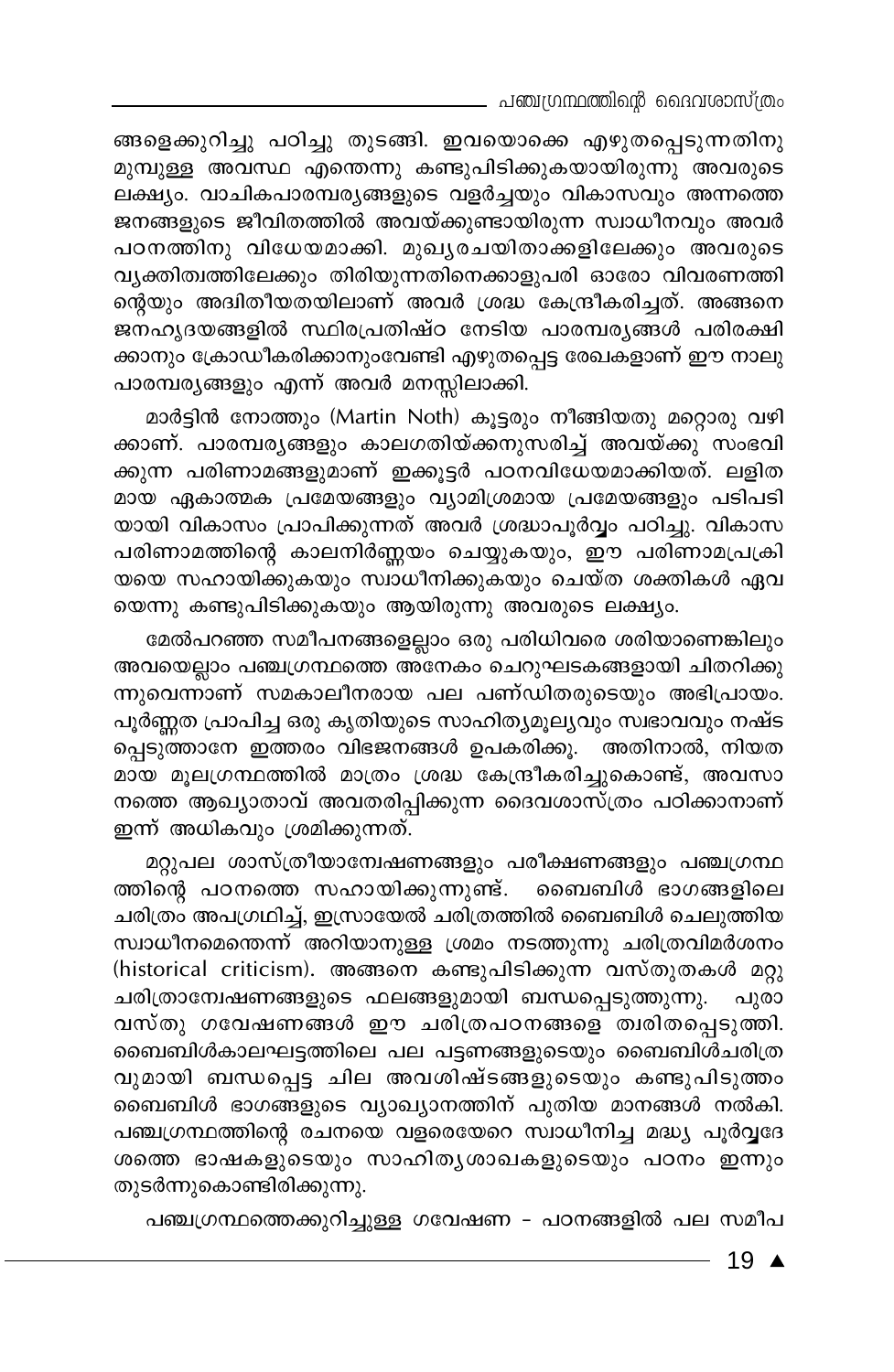നങ്ങളുണ്ടെങ്കിലും അവയൊന്നും പരസ്പര നിഷേധങ്ങളല്ല; അവ പര സ്പരം പൂരകങ്ങളായി വർത്തിച്ചുകൊണ്ട് കൂടുതൽ സങ്കീർണ്ണങ്ങളായ പഠനങ്ങൾക്കു വഴിതെളിക്കുന്നു.

വളരെ എളിയ തോതിലാണ് പഞ്ചഗ്രന്ഥത്തിന്റെ പഠനം ആരംഭിച്ച ത്. ആകസ്മികമായി കണ്ടെത്തിയ ചില വസ്തുതകളിൽനിന്നായിരുന്നു തുടക്കം. അവയുടെ അപഗ്രഥനത്തിനായി ആദൃകാലത്ത് തത്വങ്ങൾക്കും സിദ്ധാന്തങ്ങൾക്കും രൂപം നൽകി. പിന്നീട് അവ വളരെ വിപുലവും സങ്കീർണ്ണവുമായ ശാസ്ത്രീയ പഠനമായി വളർന്നു. പല പ്രശ്നങ്ങൾക്കും ഉത്തരം കണ്ടെത്തി, ഇനിയും പലതിനും ഉത്തരം കണ്ടെത്താനുമുണ്ട്. പഞ്ചഗ്രന്ഥത്തിന്റെ സ്വഭാവത്തെയും പ്രസക്തിയെയും കുറിച്ചുള്ള അവ ബോധവും പഠനരീതികളുടെ പുരോഗമനവും കൂടുതൽ പഠനങ്ങൾ നട ത്താൻ പ്രേരിപ്പിക്കുന്നു.

Eugene A. Laverdiere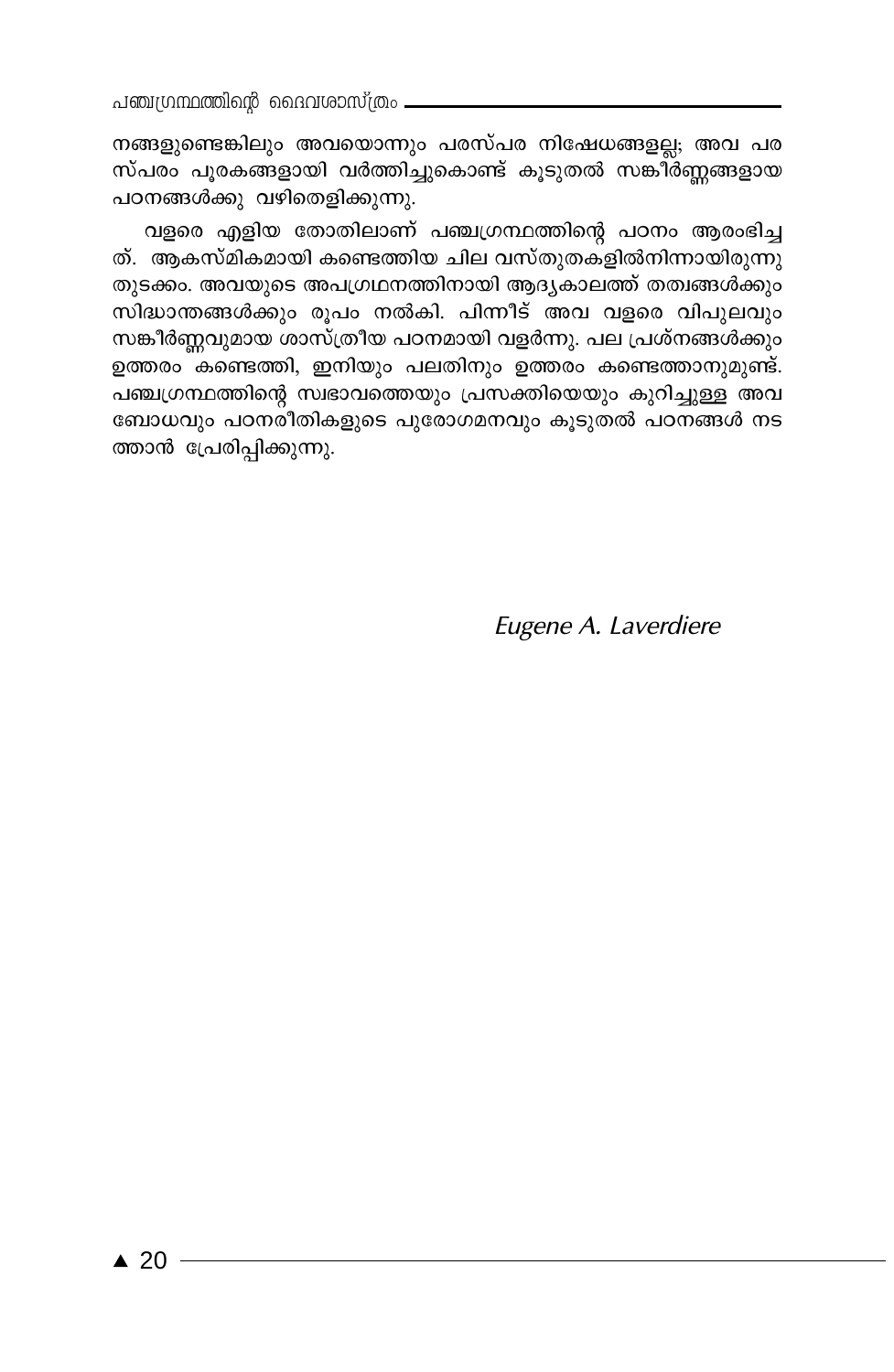# 02

## പഞ്ചഗ്രന്ഥത്തിലെ പാരമ്പര്വങ്ങൾ

 $\int$ , E, D, P - എന്നീ നാല് പാരമ്പര്യങ്ങളുടെ യാത്രി കമായൊരു സംയോജനമല്ല പഞ്ചഗ്രന്ഥത്തിന്റെ രചനയിൽ നാം കാണുന്നത്. J-E പാരമ്പര്യങ്ങളാണ് ആദ്യം സംയോ ജിപ്പിക്കപ്പെട്ടത്. പരസ്പരം വേർതിരിക്കാൻ പലപ്പോഴും ബുദ്ധിമുട്ടുളവാക്കുന്ന തരത്തിലായിരുന്നു ഈ സംഭ്യാജ നം. പിന്നീട് സംയോജിക്കപ്പെട്ടത് D പാരമ്പര്യമാണ്. ഏറ്റവും അവസാനമാണ് P പാരമ്പര്യം J-E-D സമന്വയ ത്തോട് ചേർക്കപ്പെട്ടത്.

നാലു മുഖ്യ പാരമ്പര്യങ്ങളായി പഞ്ചഗ്രന്ഥത്തെ വിഭ ജിക്കുമ്പോൾ സങ്കീർണ്ണമായൊരു പ്രശ്നത്തെ ലളിതമാ ക്കുക മാത്രമാണ് നാം ചെയ്യുന്നതെന്നു മറന്നുകൂടാ. പഞ്ച ഗ്രന്ഥത്തിന്റെ വളർച്ചയെ നിയന്ത്രിച്ച ചരിത്രപ്രക്രിയ നമ്മുടെ ഓർമ്മയിലുണ്ടാവണം. നിയമാവർത്തന - പുരോ ഹിത പാരമ്പര്യങ്ങളെ D,P എന്ന പേരിൽ വിഭജിച്ച് മാറ്റു മ്പോൾ അവയുടെ രചനയിലുണ്ടായ ഘട്ടം ഘട്ടമായ വളർച്ചയുടെ ചരിത്രം നാം അവഗണിക്കുകയാണ് ചെയ്യു ന്നത്. ചിലപ്പോൾ വളരെ പുരാതനമായ ഒരു രചന പിൽക്കാ ലത്ത് കുറെക്കൂടി പുതിയൊരു രചനയിൽ അർത്ഥഭംഗം വരാതെ ഉൾക്കൊള്ളിച്ചിട്ടുണ്ട്. പക്ഷേ അങ്ങനെ കൂട്ടി ച്ചേർക്കപ്പെട്ട ഭാഗത്തിന് അതിന്റേതായ പ്രാധാന്യം നാം കൊടുക്കാറില്ല, പ്രസ്തുത ഭാഗത്തിന്റെ ഒരംശമെന്ന നില യിൽ മാത്രമ്േ പരിഗണിക്കാറുള്ളൂ. നാല് പാരമ്പര്യങ്ങളു ടെയും സംയോജനം നടത്തിയവരും ഗ്രന്ഥകാരന്മാരായി രുന്നു. തന്മൂലം, വെറും യാന്ത്രികമായൊരു സംയോജന

21  $\blacktriangle$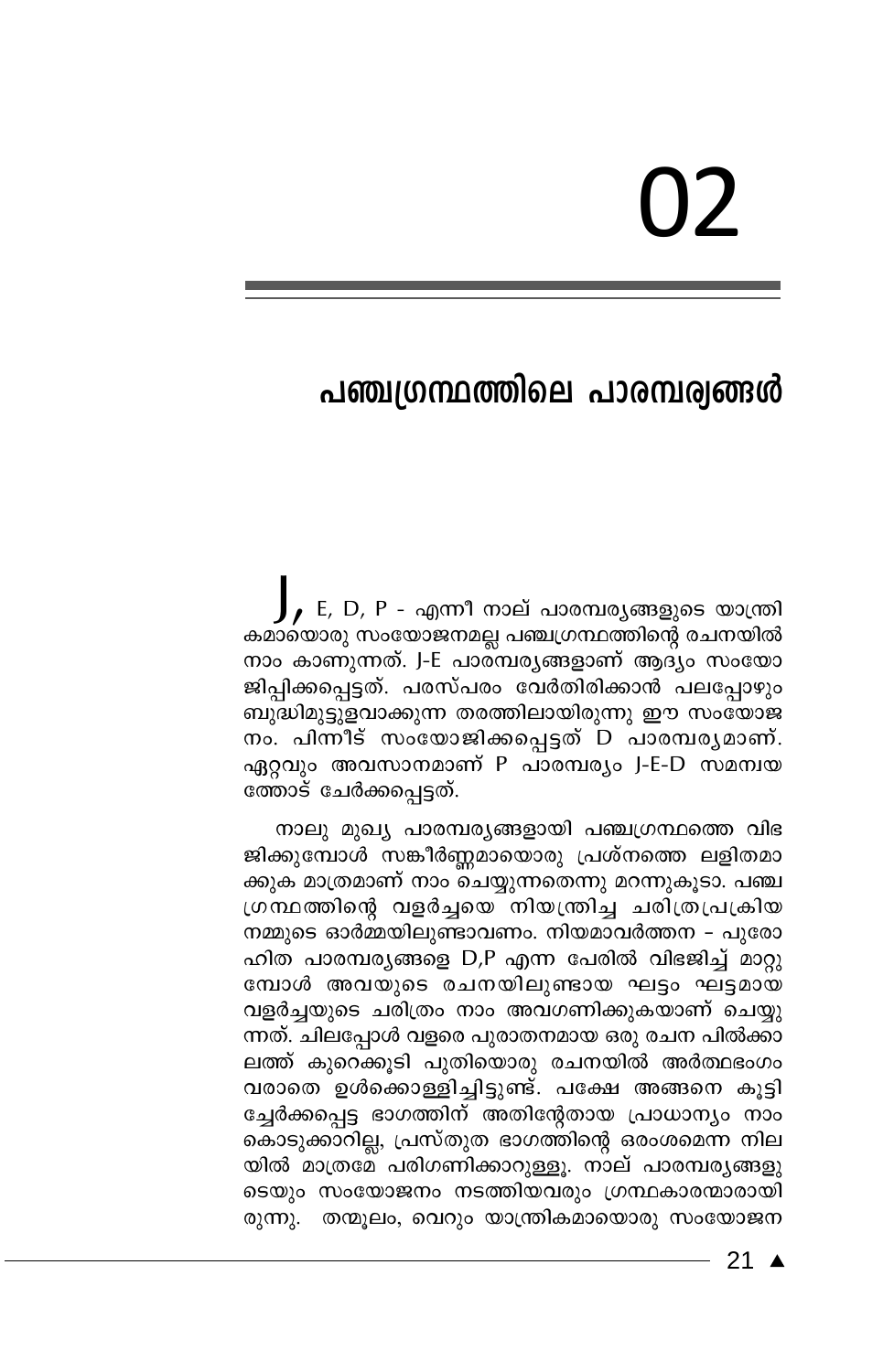$\Delta$ ഞ്ചന്ധ്രന്ഥത്തിന്റെ വൈവശാസ്ത്രം.

മായി അവരുടെ രചനയെ പരിഗണിക്കാൻ പാടില്ല.

കെട്ടുപിണഞ്ഞു കിടക്കുന്ന ഈ നാലു പാരമ്പര്യങ്ങളെയും തമ്മിൽ cവർതിരിക്കുമ്പോൾ രചയിതാക്കളുടെയും (writers) ആഖ്യാതാക്കളു ssയും (redactors) ദൈവശാസ്ത്രപരമായ ഉദ്ദേശ ലക്ഷ്യങ്ങൾ മനസ്സി ലാക്കാൻ സാധിക്കുന്നു.

പാരമ്പര്യങ്ങളുടെ വേർതിതിരിച്ചുള്ള ഒരു പട്ടിക താഴെ കൊടുക്കു ന്നു. ചില ഭാഗങ്ങളിൽ ഒന്നിലധികം പാരമ്പരൃങ്ങളിൽനിന്നുള്ള പല അംശങ്ങളും കാണാനുണ്ടെങ്കിലും, അവയിൽ ഏതെങ്കിലും ഒന്നിന് പ്രാമു ഖ്യമുണ്ടായിരിക്കും. അതിൽ പ്രാമുഖ്യമുള്ള പാരമ്പര്യമാണ് പട്ടികയിൽ കൊടുക്കുന്നത്. ചില വിവരണങ്ങളിൽ തുല്യപ്രാധാന്യമുള്ള രണ്ടു പാര മ്പര്യങ്ങളുടെ സംയോജനം കാണുന്നുണ്ട്. അത്തരം സന്ദർഭങ്ങളിൽ രണ്ടു പാരമ്പര്യങ്ങളും പട്ടികയിൽ ഉൾപ്പെടുത്തിയിട്ടുണ്ട്. തിരിച്ചറിയാൻ വേണ്ടി ആ ഭാഗങ്ങൾക്ക് അടിവര ഇട്ടിരിക്കുന്നത് ശ്രദ്ധിക്കുക. 'ആദിച രിത്രം', 'പിതാക്കന്മാരുടെ ചരിത്രം', 'ഇസ്രായേൽ ചരിത്രം' എന്നിങ്ങനെ മൂന്നു ഭാഗങ്ങളായി ഈ പട്ടിക തരം തിരിച്ചിട്ടുണ്ട്.

## *bmlvhnÃv ]mc-ºcyw* **(J)**

അസാമാന്യ ധിഷണാപാടവമുള്ള പല വ്യക്തികളുടെയും കൃതികൾ കാലത്തെ അതിജീവിച്ചുകൊണ്ട് എന്നെന്നും മനുഷ്യമനസ്സുകളെ സ്വാധീ നിക്കുന്നതായും തലമുറകളെ ആവേശം കൊള്ളിക്കുന്നതായും നമുക്ക റിയാം. അത്തരം കൃതികൾ നിരന്തരമായ പഠനങ്ങൾക്കു വിധേയമാണ്.

ഇസ്രായേലിന്റെ ഏറ്റവും ശ്രേഷ്ഠമായ ആദ്യത്തെ കൃതിയുടെ കഥയും അതുതന്നെ. "യാഹ്വിസ്റ്റ്"എന്നാണ് ശ്രന്ഥകർത്താവിന്റെ പേര്. ദാവീദു രാജാവിന്റെയും അദ്ദേഹത്തിന്റെ പ്രധാന പുരോഹിതനായ അബി യാഥറിന്റെയും കാലത്തു രംഗപ്രവേശം ചെയ്ത നാഥാൻ പ്രവാചകനാണ് ഈ "യാഹ്വിസ്റ്റ്' എന്നു സ്ഥാപിക്കാൻ ചിലർ ശ്രമിച്ചു. പക്ഷേ, പണ്ഡി തന്മാരുടെ പഠനങ്ങൾക്ക് ഇതുവരെ ഈ "യാഹ്വിസ്റ്റ്" ആരെന്നു കൃതൃ മായി പറയുവാൻ കഴിഞ്ഞിട്ടില്ല. ഏതായാലും യാഹ്്വേയെ തന്റെ കൃതി യിലെ മുഖൃകഥാപാത്രമായി അവതരിപ്പിക്കുന്ന ഈ അജ്ഞാത<sup>്</sup>രചയി താവിനെ "യാഹ്വിസ്റ്റ്" എന്നു വിളിക്കുന്നതിൽ തെറ്റില്ലെന്നു മാത്രമല്ല, തികച്ചും ഉചിതവുമാണ്.

യാഹ്വിസ്റ്റിനെ (J-യെ) അദ്ദേഹത്തിന്റെ കൃതിയിലൂടെ നാം മനസ്സി ലാക്കുന്നു. പണ്ഡിതന്മാർ എക്കാലവും അദ്ദേഹത്തിന്റെ ചിന്താധാരകളെ് സൂക്ഷ്മപരിശോധന നടത്തുകയും, അദ്ദേഹത്തിന്റെ പ്രതിഭയെ സഹാ യിച്ച ചരിത്ര പശ്ചാത്തലത്തെ വിശകലനം ചെയ്യുകയും ചെയ്യും. പഞ്ച ്രന്ഥത്തിന്റെ അടിത്തറ പണിതുയർത്തപ്പെട്ടത് യാഹ്വിസ്റ്റിന്റെ രചന യിലാണെങ്കിലും, ഒരു സ്വതന്ത്രകൃതിയായി അത് സംരക്ഷിക്കപ്പെട്ടിട്ടി ല്ല. ഇസ്രായേൽ ജനം തങ്ങളുടെ ജീവിതത്തിന്റെയും വിശ്വാസത്തിന്റെയും പ്രമമായ പ്രകടനമായി ഈ കൃതിയെ അംഗീകരിച്ചതുകൊണ്ട് പഞ്**⊥**ഗ്ര ന്ഥത്തിന്റെ വളർച്ചയിൽ ഈ പാരമ്പര്യം നിസ്തുലമായ പങ്കു വഹിച്ചു. സമഗ്രവും ശ്രദ്ധാപൂർവ്വകവുമായ അപഗ്രഥനത്തിലൂടെ യാഹ്വിസ്റ്റിന്റെ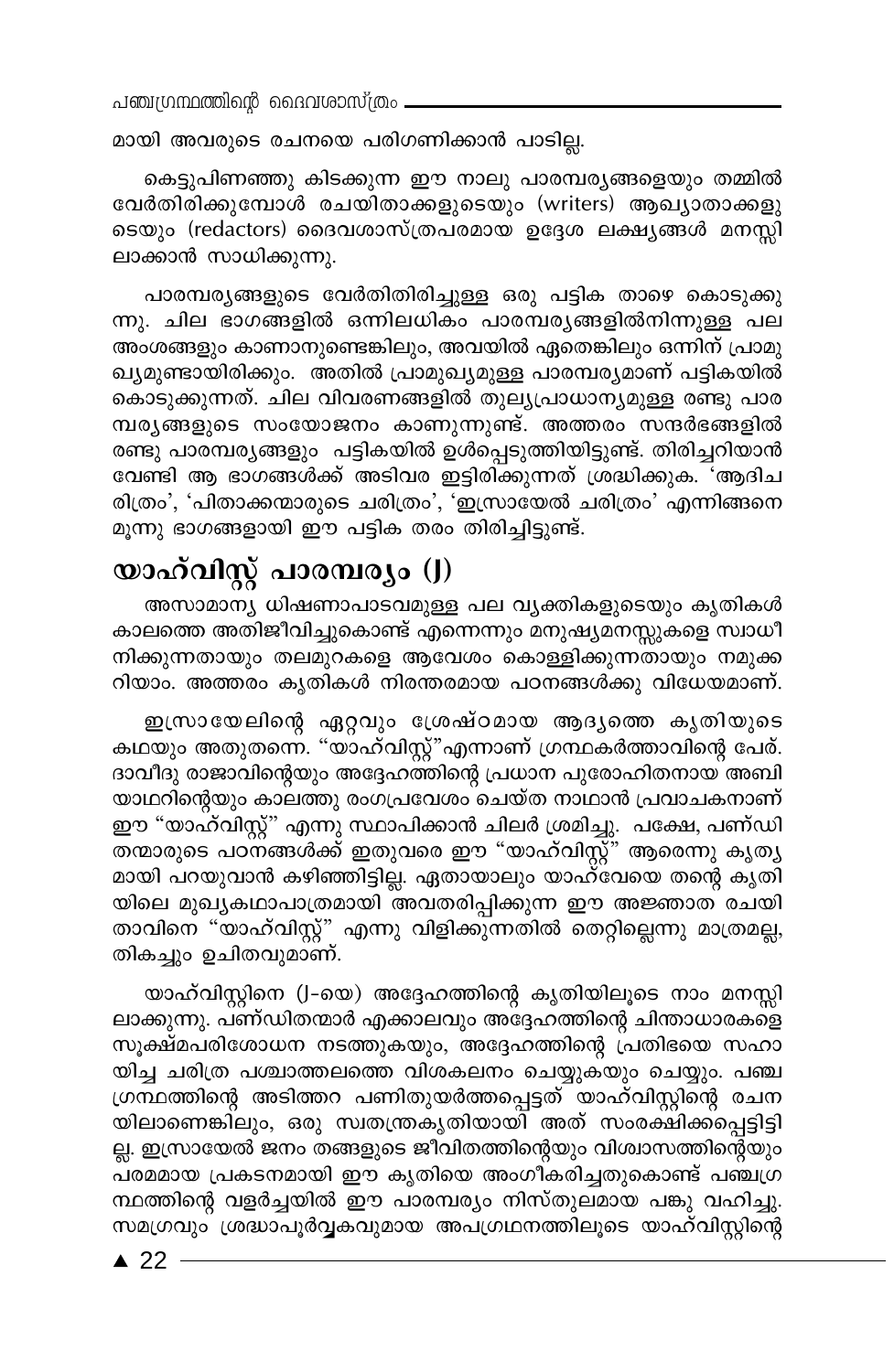രചനകൾ പഞ്ചഗ്രന്ഥത്തിൽനിന്ന് വേർതിരിച്ചെടുക്കാനും പുനഃക്രമീക രിക്കാനും കഴിയും.

പഞ്ചഗ്രന്ഥത്തിലെ ഏറ്റവും പുരാതനമെന്നു വിശേഷിപ്പിക്കപ്പെടുന്ന പാരമ്പര്യമാണ് യാഹ്വിസ്റ്റ്. ദൈവം തന്റെ പേരു മോശയ്ക്കു വെളിപ്പെ ടുത്തിക്കൊടുക്കുന്നതിനു വളരെ മുൻപുതന്നെ, കൃത്യമായി പറഞ്ഞാൽ് തുടക്കം മുതൽ തന്നെ, ദൈവത്തെ 'യാഹ്വേ' എന്നു വിളിക്കുന്നതു കൊണ്ടാണ് ഈ പാരമ്പരുത്തിന് യാഹ്വിസ്റ്റ് എന്ന പേരു കിട്ടിയത്. പഞ്ചഗ്രന്ഥത്തിലെ മറ്റു പാരമ്പരൃങ്ങളൊന്നും ദൈവത്തെ യാഹ്വേ എന്നു വിളിക്കുന്നില്ല. ഈ പാരമ്പര്യത്തെ സൂചിപ്പിക്കാൻ 'J' എന്ന അക്ഷ രമാണു സാധാരണ് ഉപയോഗിക്കുന്നത്. "Jahweh" എന്ന ജർമ്മൻ പദ ത്തിന്റെ ആദ്യാക്ഷരമാണിത്. പഞ്ചഗ്രന്ഥത്തിലെ ചില പ്രത്യേക ഭാഗ ങ്ങൾ യാഹ്വിസ്റ്റ് പാരമ്പരൃത്തെക്കാൾ പഴക്കമുള്ളതാണ്. എങ്കിലും, ഇസ്രായേലിന്റെ്്ദൈവശാസ്ത്രപരവും നീതിന്യായ പരിപാലനപരവു മായ ഉദ്ഗ്രഥനം നടത്തുന്ന ഏറ്റവും പുരാതന രചന J-യുടേതാണ്.

'ഉൽപ്പത്തി'യിലെ സൃഷ്ടിയെക്കുറിച്ചുള്ള രണ്ടാമത്തെ വിവരണ ത്തോടെ (ഉൽ 2:4b-25) J-യുടെ രചന തുടങ്ങുന്നു. 'നിയമാവർത്തന'ത്തിന്റെ അവസാനത്തിൽ (34:4-6) മോശയുടെ മരണത്തെക്കുറിച്ചുള്ള പ്രസ്താ വത്തോടെ അവസാനിക്കുകയും ചെയ്യുന്നു. J-യുടെ രചനയിൽ പകുതി യിലധികം ഭാഗങ്ങൾ 'ഉൽപ്പത്തി'യിലാണു കാണുന്നത്. ബാക്കിയുള്ള തിൽ അധികപങ്കും 'പുറപ്പാടി'ലും 'സംഖ്യ'യിലുമാണ്. 'ലേവൃർ' പുസ്ത കത്തിൽ J-യുടേതായി ഒറ്റവാക്കുപോലുമില്ല. 'നിയമാവർത്തന'ത്തിൽ, മോശയുടെ മരണത്തെക്കുറിച്ചുള്ള ഏതാനും വരികൾ മാത്രമേ J-യുടേ തെന്ന് അവകാശപ്പെടാനുള്ളൂ.

പ്രപഞ്ചോൽപ്പത്തിയെയും, ആദിമകാലങ്ങളെയുംകുറിച്ചുള്ള ഉജ്ജ്വല മായ വിവരണങ്ങൾ J-യുടെ സവിശേഷതയാണ്. ഇതിന് ഏതാണ്ടു സമ മായ വിവരണം പഞ്ചഗ്രന്ഥിയിൽ കാണാനുള്ളത് പുരോഹിതപാരമ്പര്യ ത്തിന്റെ വിവരണങ്ങൾ മാത്രമാണ് (ഉൽ. 1-11). മറ്റു രണ്ടു പാരമ്പര്യങ്ങ ളിലും ആദിചരിത്രം വിഷയമാക്കപ്പെടുന്നതേയില്ല. ഉൽപ്പത്തി 12 മുതൽ 50 വരെയുള്ള അദ്ധ്യായങ്ങളിൽ J, E, Pഎന്നീ മൂന്നു പാരമ്പര്യങ്ങളും പൂർവ്വപിതാക്കന്മാരുടെ ചരിത്രം അവതരിപ്പിക്കുന്നുണ്ടെങ്കിലും J-യുടെ ആചുറനം കൂടുതൽ സജീവവും ശ്രദ്ധേയവുമാണ്. ദൃക്സാക്ഷി വിവര ണംപോലെ ജീവൻ തുടിച്ചു നില്ക്കുന്ന അദ്ദേഹത്തിന്റെ ആഖ്യാനങ്ങൾക്ക് അനുവാചകമനസ്സുകളിൽ മങ്ങാത്ത ചിത്രങ്ങൾ വരയ്ക്കാൻ കഴിവുണ്ട്.

J-പാരമ്പര്യം രചിക്കപ്പെട്ട കാലം ഏതെന്നു കൃത്യമായി നിർണ്ണയി ക്കുക വിഷമമാണ്. അദ്ദേഹം ഗ്രന്ഥരചനയിലേർപ്പെട്ടിരുന്ന കാലത്ത് നടന്ന ഏതെങ്കിലും ഒരൊറ്റ സംഭവംപോലും ഗ്രന്ഥത്തിൽ അദ്ദേഹം സൂചിപ്പിച്ചിട്ടേയില്ല! ഗ്രന്ഥരചനയിൽ അദ്ദേഹം സ്വീകരിച്ചിരിക്കുന്ന ചരിത്ര പരമായ സമീപനങ്ങളും മനോഭാവവും അപഗ്രഥിച്ചു നോക്കി, ഇസ്രാ യേലിന്റെ ചരിത്രത്തിലെ ഏതെങ്കിലും ഒരു പ്രത്യേക കാലഘട്ടത്തിലാണ് അദ്ദേഹം ഗ്രന്ഥരചന നടത്തിയതെന്ന് അനുമാനിക്കാൻ മാത്രമേ നമുക്കു കഴിയു.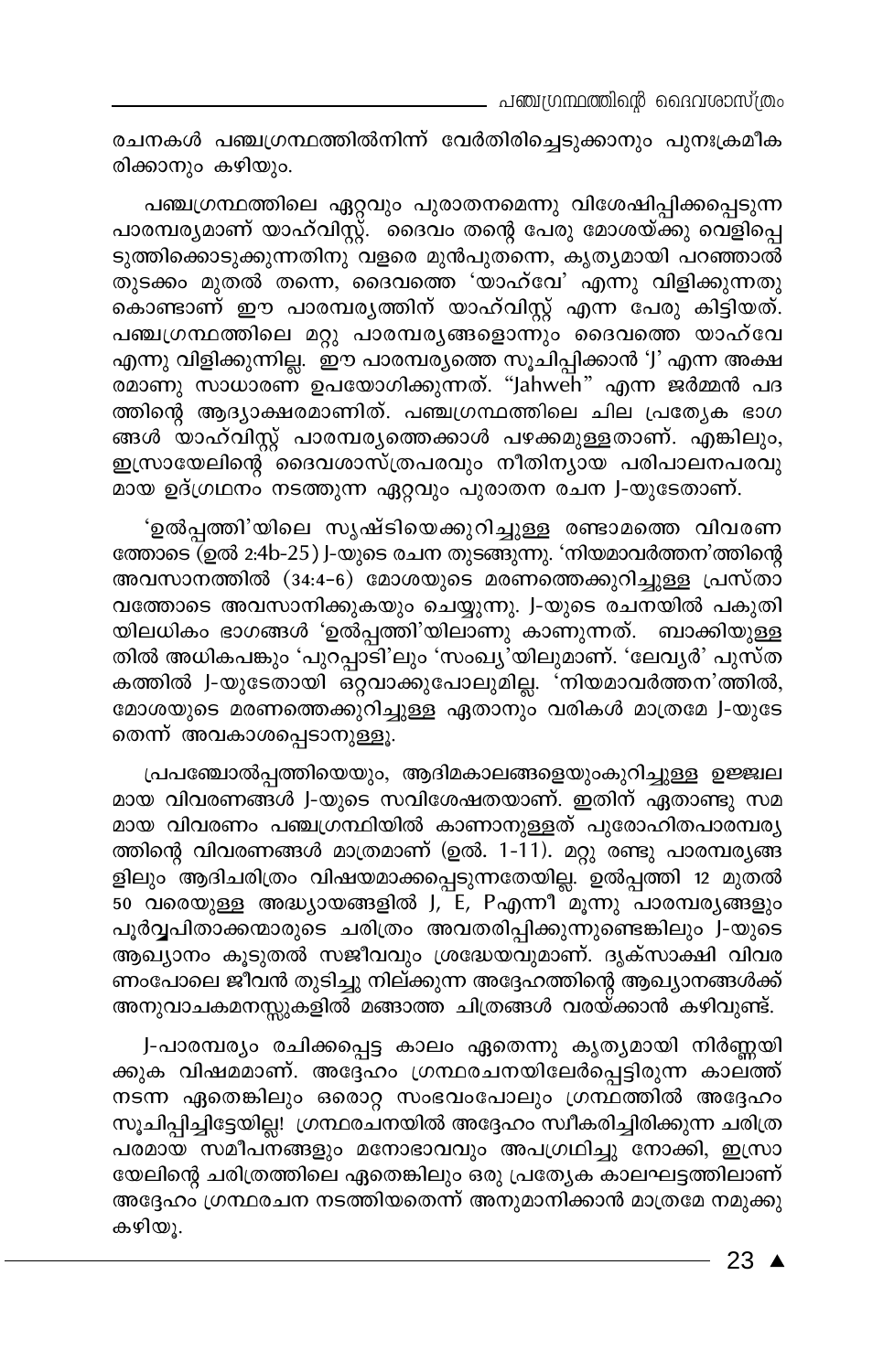ഇസ്രായേലിലെ തെക്കൻ ഗോത്രങ്ങൾ യൂദാ എന്ന പേരിൽ ഏകീക രിക്കപ്പെട്ടിരുന്നുവെന്നും ഇസ്രായേലിൽ രാജഭരണം നിലവിലുണ്ടായിരു ന്നുവെന്നും J അംഗീകരിക്കുന്നു. ചിതറിക്കിടന്ന തെക്കൻ ഗോത്രങ്ങളെ കൂട്ടിയിണ്ക്കി യൂദാ രാജ്യത്തിന് രൂപം കൊടുത്തത് ദാവീദു രാജാവാ ണ്. തന്മൂലം J-യുടെ കാലം ദാവീദിനു മുൻപല്ല എന്നുറപ്പാണ്. തെര ഞ്ഞെടുക്കപ്പെട്ട ജനം ഒരിടത്തു സ്ഥിരവാസമുറപ്പിക്കുന്നതും ഉപജീവന ത്തിനുവേണ്ടി കൃഷി ചെയ്യുന്നതും വിളവെടുപ്പുമായി ബന്ധപ്പെടുത്തി പല തിരുനാളുക്ളും ആഘോഷിച്ച് യാഹ്വേയെ സ്തുതിക്കുന്നതും ആരാധിക്കുന്നതും അദ്ദേഹം വിവരിക്കുന്നുണ്ട്. സ്വതന്ത്രമായ ഒരു രാജ്യവും ജനത്തെ ഭരിക്കാൻ ഒരു രാജാവും ഉണ്ടാകുന്നതിൽ J-യ്ക്ക് അതിയായ സന്തോഷമുണ്ടെന്ന് അദ്ദേഹത്തിന്റെ മനോഭാവത്തിൽനിന്നു മനസ്സിലാകുന്നു. J-പാരമ്പരൃത്തിന്റെ രചനാകാലം കുറേക്കൂടി കൃതൃ മായി മനസ്സിലാക്കാൻ അദ്ദേഹത്തിന്റെ ഈ മനോഭാവം സഹായിക്കു ന്നു. രാജത്ഥും രാജഭരണവും ജനഹൃദയങ്ങളിൽ നിർണ്ണായകമായ സ്ഥാധീനം ചെലുത്തിയ ഒരു കാലത്തായിരിക്കണം ഗ്രന്ഥരചന നടന്നത് എന്നു കരുതുന്നതിൽ തെറ്റില്ല. ബി. സി. 10-ാം നൂറ്റാണ്ടിൽ, സോളമൻ രാജാവിന്റെ ഭരണകാലത്താ്കാനാണു കൂടുതൽ സാധൃതയുള്ളത് (ഉദ്ദേശം 970-931 ബി.സി.).

എന്നാൽ, സാമൂഹിക ഐകൃത്തിന് പ്രാധാന്യം കൊടുത്തുകൊണ്ടു ള്ള, 'ഇസ്രായേൽ മുഴുവനും' എന്ന പ്രത്യേക പദപ്രയോഗം സൂചിപ്പി ക്കുന്നത് ഇസ്രായേലിന്റെ ഐക്യം തകർക്കാൻ മാത്രം ശക്തമായ ഒരു ഭീഷണി എവിടെ നിന്നോ ഉണ്ടായെന്നത്രേ. ബി. സി. 931-ൽ ഇസ്രാ യേൽ തെക്കും വടക്കും സാമ്രാജ്യങ്ങളായി വേർപിരിഞ്ഞതോടെ ഈ ഭീഷണി പ്രയോഗത്തിൽ വന്നിരിക്കാം. ഇസ്രായേലിന്റെ ഐക്യത്തിനു കാരണമായ ചില ചരിത്രവസ്തുതകൾ വളരെ ശക്തമായ ഭാഷയിൽ J-അവതരിപ്പിക്കുന്നുണ്ട്. ഇസ്രായേൽ വീണ്ടും ഒറ്റ സമൂഹമായി, ശക്ത മായ ഒരു രാഷ്ട്രമായി മാറുമെന്ന പ്രതീക്ഷയും അദ്ദേഹത്തിനുണ്ട്. പക്ഷേ, അദ്ദേഹത്തിന്റെ പ്രതീക്ഷകൾക്കു വിപരീതമായി, വടക്കൻ സാമ്രാജ്യം ബി. സി. 722–ൽ അസ്സീറിയായുടെ പിടിയിലമർന്നു. ഈ സംഭ വത്തിനു മുൻപാണ് J-പാരമ്പര്യം എഴുതപ്പെട്ടത് എന്ന് ഇതിൽ നിന്നു വ്യക്തമാകുന്നു.

ബി.സി. 931-ൽ നടന്ന ഇസ്രായേലിലെ വിഭജനം ബി. സി. 800 ആയ പ്പോഴേക്കും പരസ്പരം യോജിക്കുവാൻ യാതൊരു സാധ്യതയുമില്ലാത്ത വിധം അത്ര ശക്തമായ പിളർപ്പായി മാറിക്കഴിഞ്ഞിരുന്നു. തന്മൂലം, ബി. സി. 800–നു മുൻപാണ് J-പാരമ്പര്യം എഴുതപ്പെട്ടതെന്നു മനസ്സിലാക്കാൻ നമുക്കു വിഷമമില്ല. ഷെക്കെ തലസ്ഥാനമായി വടക്കൻ സാമ്രാജ്യവും ജെറുസലേം തലസ്ഥാനമായി തെക്കൻ സാമ്രാജ്യവും രണ്ടു വൃതൃസ്ത ഭരണത്തിൻ കീഴിൽ നിലനിന്ന കാലത്ത്, ബി. സി. 9-ാം നുറ്റാണ്ടിൽ ആണ് J-രചിക്കപ്പെട്ടതെന്ന നിഗമനത്തിനാണ് കൂടുതൽ പ്രസക്തി.

മേൽപ്പറഞ്ഞ രണ്ടുതരം തെളിവുകളുടെ അടിസ്ഥാനത്തിൽ J-പാര മ്പര്യം രചിക്കപ്പെട്ടത് ഒരു പ്രത്യേക കാലത്തല്ല എന്നും, സുദീർഘമായ, വർഷങ്ങളോളം നീണ്ടുനിന്ന, ഒരു പ്രക്രിയ അതിന്റെ പിന്നിലുണ്ടെന്നും

 $\blacktriangle$  24  $\cdot$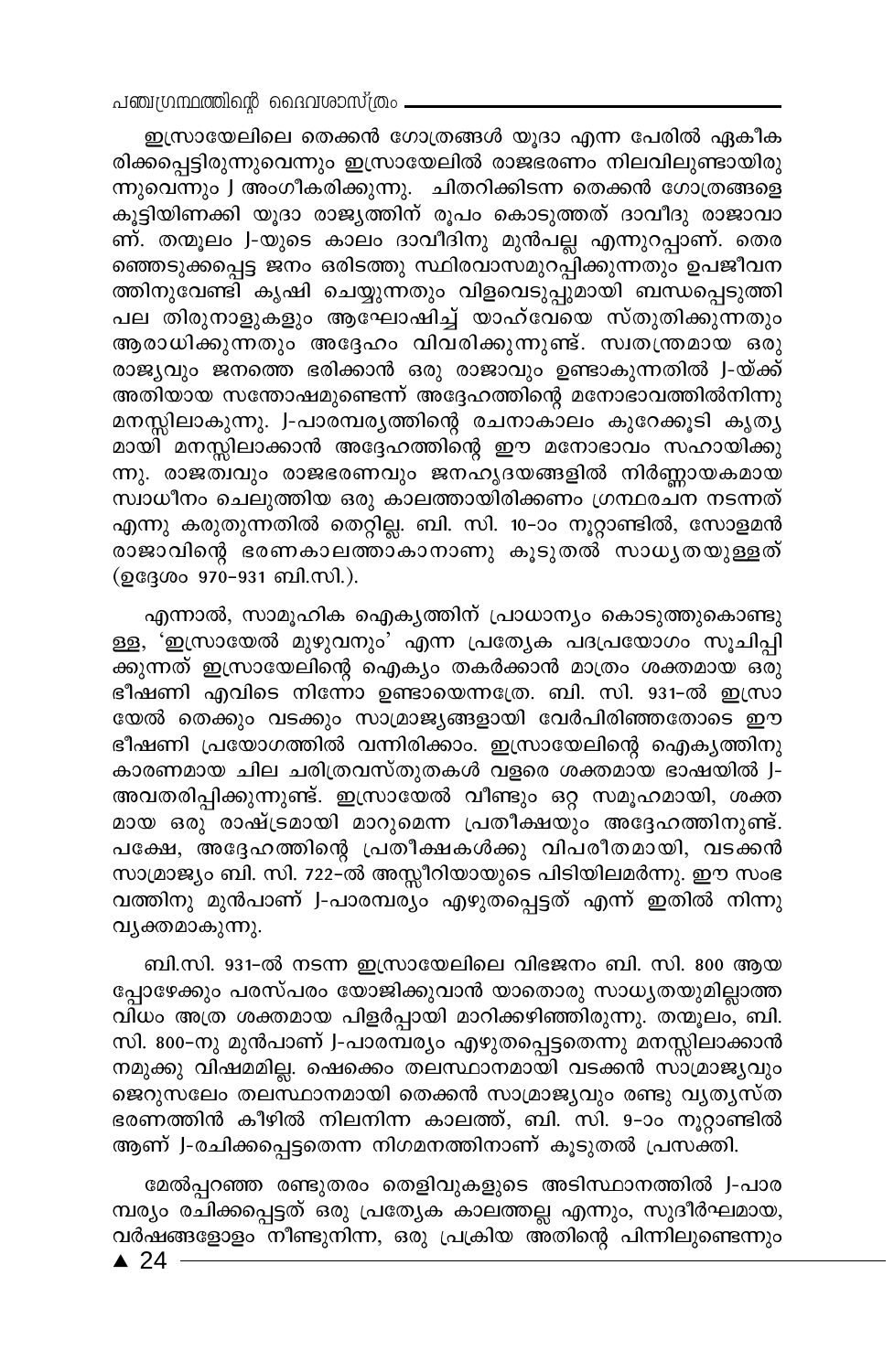പഞ്ചഗ്രന്ഥത്തിന്റെ ദൈവശാസ്ത്രം

പണ്ഡിതന്മാർ അഭിപ്രായപ്പെടുന്നു. രണ്ടോ അതിലധികമോ ഘട്ടങ്ങ ളിൽ എഴുതപ്പെട്ട രചനകൾ പിന്നീട് കൂട്ടിച്ചേർത്തുണ്ടാക്കിയതാണ് J-പാര മ്പര്യമെന്ന് അംഗീകരിക്കുകയാണെങ്കിൽ പല പ്രശ്നങ്ങളും പരിഹരിക്ക പ്പെടും. അതിന് ഉപോദ്ബലകമായ ധാരാളം തെളിവുകൾ ഈ പാരമ്പ രുത്തിലുണ്ടെന്ന വസ്തുത ആർക്കും നിഷേധിക്കാനാവില്ല. പൂർവ്വ പിതാ ക്കന്മാരുടെ കാലംമുതൽ വാമൊഴിയായി (Oral tradition) തലമുറകളിലൂ ടെ കൈമാറപ്പെട്ട പാരമ്പര്യ കഥകളെ ആസ്പദമാക്കി എഴുതിയതാണ് ആദ്യത്തെ ഘട്ടം. സാമ്രാജ്യ വിഭജനത്തിനു മുൻപ് ഇസ്രായേൽ പ്രശ സ്തിയുടെയും പ്രതാപത്തിന്റെയും അത്യുച്ചകോടിയിലെത്തിയ കാലത്താ യിരിക്കണം ഈ രചന നടന്നത്. ബി.സി. 9-ാം നൂറ്റാണ്ടിൽ, ഇസ്രായേൽ തെക്കും വടക്കുമായി വിഭജിക്കപ്പെട്ടശേഷം, പ്രത്യേകിച്ച് വീണ്ടും ഒരേകീ കൃതരാഷ്ട്രമായി ഇസ്രായേൽ മാറുമെന്നു പ്രതീക്ഷയുണ്ടായിരുന്ന ആദ്യ കാലങ്ങളിൽ, J-യുടെ രചന കൂടുതൽ വികസിതമായി.

J-യുടെ ഈ രചന പല സംശോധനകൾക്കും വിധേയമായിട്ടുണ്ടായി രിക്കാം, പല പതിപ്പുകളായി പ്രസാധനം ചെയ്യപ്പെട്ടിട്ടുമുണ്ടാകാം. പക്ഷേ, ദൈവശാസ്ത്രപര്മായ ഉൾക്കാഴ്ചകളും സർഗ്ഗാത്മകമായ സാഹിതൃവും, ഒരുപോലെ സമന്വയിപ്പിച്ച ധിഷണാശാലിയായ ഒരു ഗ്രന്ഥകർത്താവിന്റെ കൃതിയെന്ന നിലയിൽ ഇന്നും അതിന്റെ മൗലിക്ത്വം നഷ്ടപ്പെട്ടിട്ടില്ല. ഏതു മതത്തിന്റെയും ഏറ്റവും മെച്ചപ്പെട്ടതും, പുരാതനവുമായ സാഹി ത്യശ്രന്ഥങ്ങളോട് കിടപിടിക്കാൻ തക്കവിധം ഭാവനാപരവും ഉൽകൃഷ്ട വുമാണ് J-യുടെ കൃതി.

യൂദാ പ്രവിശൃയിൽവെച്ചാണ് യാഹ്വിസ്റ്റ് എഴുതിയതെന്ന കാരൃ ത്തിൽ പണ്ഡിതർക്കു ഭിന്നാഭിപ്രായമില്ല. അദ്ദേഹത്തിന്റെ മനോഭാവ ങ്ങളും പ്രത്യേക താല്പര്യങ്ങളും പാണ്ഡിത്യവുമെല്ലാം വിരൽ ചൂണ്ടു ന്നത് സാഹിതൃസൃഷ്ടിയുടെ രംഗവേദി ജറുസലേമും രാജകൊട്ടാരവും ആയിരുന്നുവെന്നാണ്.

പൂർവ്വപിതാക്കന്മാരിൽനിന്ന് ദൈവികവാഗ്ദാനങ്ങൾ അവകാശമായി ലഭിച്ച ദാവീദിന്റെ രാജവംശത്തോട് യാഹ്വിസ്റ്റിന് വളരെ അനുകൂലമാ യൊരു നിലപാടാണുള്ളത്. ദൈവിക വാഗ്ദാനങ്ങൾ കൈമാറുന്നതിൽ സാറായ്ക്കും റെബേക്കായ്ക്കും അദ്ദേഹം പ്രധാന പങ്കു കൊടുക്കുന്നു ണ്ട്. മദ്ധ്യപൗരസ്ത്യ രാജവംശങ്ങളിലെ അമ്മ മഹാറാണിയുടെ പ്രധാന കടമയുടെ ഒരു പ്രതിഫലനമായിരിക്കാം ഇത്. ആദൃജാതരല്ലാത്ത സേത്തിനും യാക്കോബിനും അനുഗ്രഹങ്ങളും പിൻതുടര്ച്ചാവകാശവും ലഭിക്കുന്ന സംഭവങ്ങൾ J-പ്രത്യേകം എടുത്തു പറയുന്നത് ഒരുപക്ഷേ, സോളമനു ലഭിച്ച പിൻതുടർച്ചാവകാശത്തെ സാധൂകരിക്കാനായിരിക്കാം. ആദിമനുഷ്യന്റെ വാസസ്ഥലമായ ഏദേൻ തോട്ടത്തേക്കുറിച്ചുള്ള വിവര ണങ്ങൾ അനുവാചകമനസ്സുകളിൽ വരയ്ക്കുന്നത് വളരെ മനോഹരമായി ആസൂത്രണം ചെയ്യപ്പെട്ട ഒരു തോട്ടത്തിന്റെ ചിത്രമാണ്. ജറുസലേമിലെ രാജകൊട്ടാരവളപ്പിലെ മനോഹരമായ ഉദ്യാനം മനസ്സിൽ കണ്ടുകൊ ണ്ടാണ് ഏദേൻ തോട്ടത്തെക്കുറിച്ച് അദ്ദേഹം എഴുതിയതെന്ന് നമുക്ക് ഊഹിക്കാം. അടിസ്ഥാനപരമായ ജീവിത പ്രശ്നങ്ങളോട് അദ്ദേഹത്തി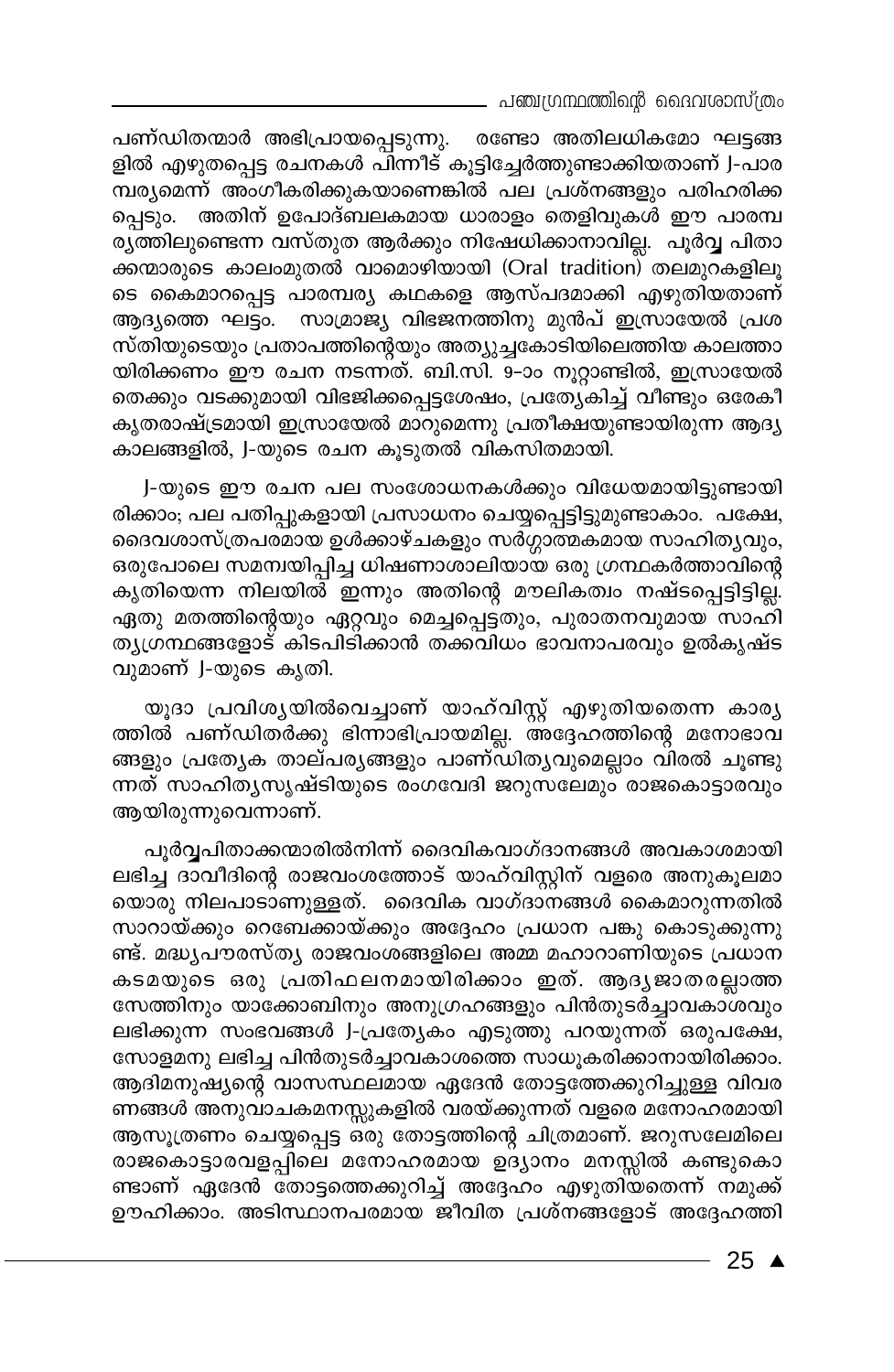നുള്ള താല്പര്യവും, പൊതുവായ മനോഭാവവും, പുരാതന മദ്ധ്യപൗര സ്ത്യദേശത്തെ വിവിധ രാജകൊട്ടാരങ്ങളിൽ വളർന്നു വികസിച്ച വിജ്ഞാ നസാഹിത്യ ശാഖകളുമായി അദ്ദേഹത്തിന്റെ കൃതിയെ ബന്ധപ്പെടുത്തു ഇസ്രായേലിന്റെ ചരിത്രത്തിലും പാരമ്പര്യങ്ങളിലും അതീവതാ ന്നു. ല്പര്യം കാണിക്കുന്ന<sup>്</sup>അദ്ദേഹത്തെ "കൊട്ടാരം ചരിത്രകാരൻ" എന്നും പണ്ഡിതർ വിളിക്കാറുണ്ട്.

യാഹ്വിസ്റ്റിന് വളരെ നല്ല വിദ്യാഭ്യാസ സൗകര്യങ്ങൾ ലഭിച്ചുവെ ന്നാണ് അദ്ദേഹത്തിന്റെ പാണ്ഡിത്യവും പക്വതയും സൂചിപ്പിക്കുന്നത്. രാജകൊട്ടാരത്തിലെ വിദ്യാപീഠത്തിൽ പഠിച്ചതാകാനാണു് കൂടുതൽ സാധ്യത. മെസോപ്പൊട്ടേമിയൻ ഇതിഹാസമായ ഗിൽഗാമേഷിലേയും മറ്റും കഥാപാത്രങ്ങളെ മാതൃകയായി സ്ഥീകരിച്ചുകൊണ്ടാണ് അദ്ദേഹം മനുഷ്യവർഗ്ഗത്തിന്റെ ആദിചരിത്രം വിവരിക്കുന്നത്.

### അടിസ്ഥാനപ്രമേയവും ദൈവശാസ്ത്രവും

പുരാതന മദ്ധ്യപൗരസ്ത്യദേശത്തിന്റെ സാംസ്കാരിക പശ്ചാത്തല ത്തിലാണ് J-യുടെ ദൈവശാസ്ത്രത്തെ നാം വിലയിരുത്തേണ്ടത്. പുരാ തന മനുഷ്യൻ ഒരിക്കലും ആധുനിക മനുഷ്യനെപ്പോലെ ദൈവത്തിന്റെ അസ്തിത്വത്തെക്കുറിച്ച് സംശയിച്ചതേയില്ല. ദൈവാസ്തിത്വത്തിൽ അവൻ അടിയുറച്ചു വിശ്വസിച്ചു. ദൈവത്തെ കണ്ടെത്താനുള്ള അവന്റെ അന്വേ ഷണം പല വഴിക്കായിരുന്നു. എങ്ങനെ ദൈവത്തെ കണ്ടെത്താം? എവി ടെയാണു ദൈവത്തെ കണ്ടെത്തുക? ഇങ്ങനെയുള്ള പ്രശ്നങ്ങൾ മാത്രമേ അവനെ അലട്ടിയുള്ളൂ.

മനുഷ്യൻ നിരന്തരം ദൈവവുമായി സമ്പർക്കത്തിലേർപ്പെട്ടാണു കഴി യുന്നതെന്ന കാരൃത്തിൽ J-യുടെ സമകാലികർക്ക് ഒട്ടും സംശയമില്ലാ യിരുന്നു. പ്രാർത്ഥന ഒരു പ്രശ്നമായിരുന്നില്ല. വിഷമസന്ധികളിൽ ദൈവത്തെ വിളിച്ചു പ്രാർത്ഥിച്ചാൽ ഉത്തരം ലഭിക്കുമെന്നവർ വിശ്വസിച്ചു. പ്രശ്നം മറ്റൊന്നായിരുന്നു. ജീവനും സംരക്ഷണവും നൽകുന്നവനും മറ്റെല്ലാ ദൈവങ്ങളെക്കാൾ പരമോന്നതനുമായ ദൈവത്തെ എങ്ങനെ, എന്തുപേരിൽ വിളിക്കും?

സാമൂഹികതലത്തിലും, ഒരു ജനതയുടെ ക്ഷേമവും സുസ്ഥിതിയും അവർക്കു ദൈവത്തോടുള്ള ബന്ധത്തെ ആശ്രയിച്ചാണിരിക്കുന്നത്. ഓരോ ദൈവത്തിന്റെയും പ്രത്യേക സംരക്ഷണയിൽക്കഴിയുന്ന ശത്രു രാജ്യങ്ങളെ തോല്പിക്കാൻ പോരുന്ന ശക്തിയും പ്രാബല്യവും തങ്ങൾ വിശ്വാസമർപ്പിച്ചിരിക്കുന്ന ദൈവത്തിനുണ്ടോ എന്നവർ ചിന്തിച്ചു.

ദൈവം തന്റെ ജീവൻ മനുഷ്യനുമായി പങ്കുവച്ചു. സൃഷ്ടിയിലൂടെ അതു വെളിവാക്കപ്പെട്ടു. തന്റെ ജനയിതാവായ ദൈവത്തിന്റെ ഛായ യാണു മനുഷ്യനുള്ളത്. എന്നാൽ, മനുഷ്യനിലെ ഈ ഛായ, അഥവാ സാദൃശ്യം എന്തിലാണടങ്ങിയിരിക്കുന്നത്? ഏതെല്ലാം അർത്ഥത്തിൽ ദൈവം നമ്മുടെ പിതാവാണ്?

മനുഷ്യന്റെ യാതനകളും മരണവും ദൈവകല്പിതങ്ങളാണ്. പക്ഷേ, തിന്മയുടെ ഉറവിടം എവിടെയാണ്? തിന്മ എങ്ങനെ ഉദ്ഭവിച്ചു? ദൈവ

 $\blacktriangle$  26 -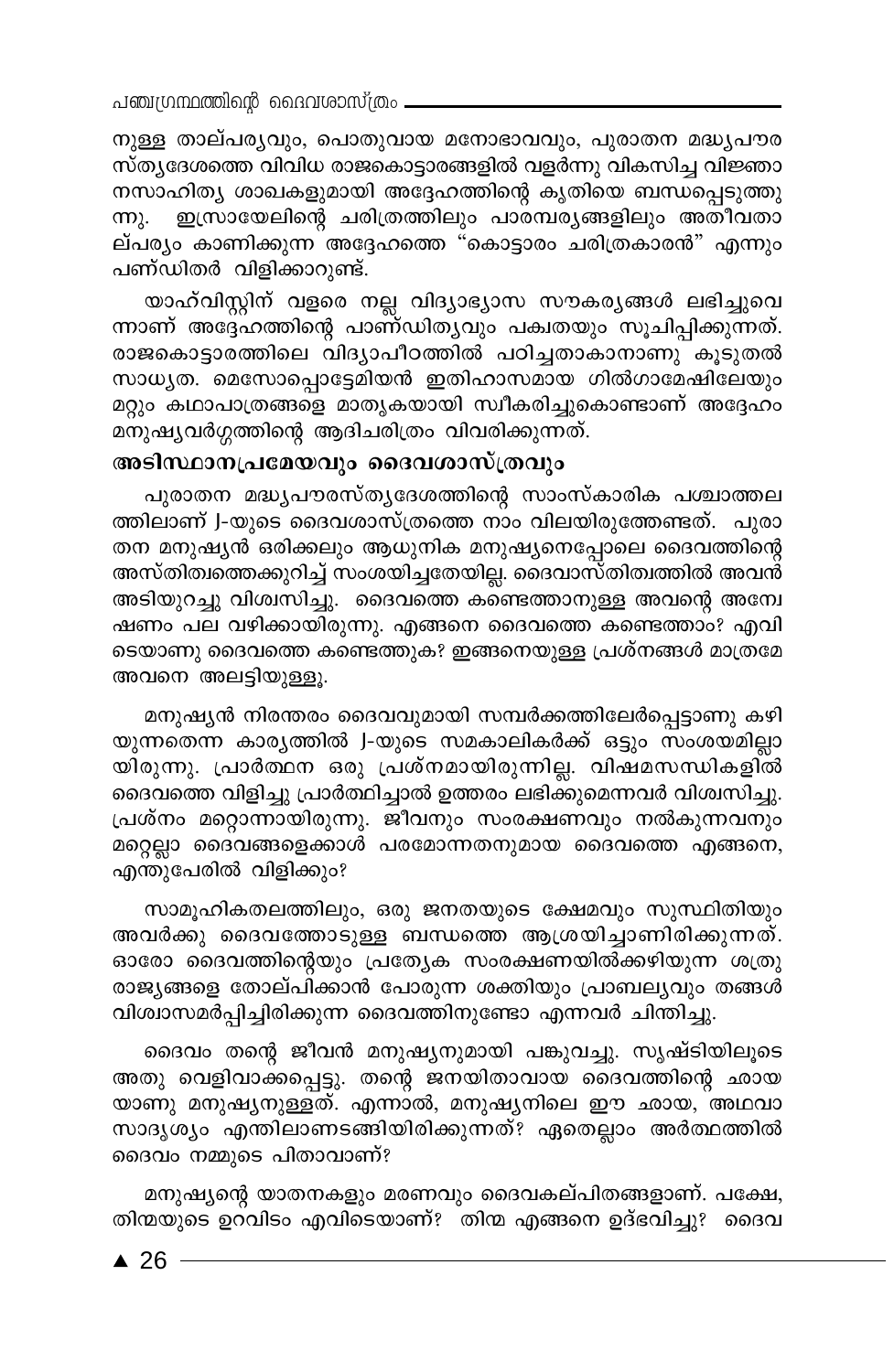\_ പഞ്ചഗ്രന്ഥത്തിന്റെ ദൈവശാസ്ത്രം

ങ്ങളുടെ ബാലിശമായ ചാപല്യങ്ങളിൽനിന്നാണോ തിന്മ ഉദ്ഭവിച്ചത്? ദൈവങ്ങൾ തമ്മിലുണ്ടായ ഏതെങ്കിലും കലഹങ്ങളുടെ ഫലമാണോ തിന്മകൾ? ഇത്തരം കലഹങ്ങളിൽ പരാജയമടഞ്ഞ് മനുഷ്യപ്രകൃതി സ്ഥീകരിക്കാൻ നിർബന്ധിതരായ ഭ്രഷ്ടദൈവങ്ങളാണോ തിന്മകൾക്കു കാരണക്കാർ? തിന്മകളെല്ലാം ദൈവങ്ങളിൽനിന്ന് ഉദ്ഭവിച്ചതാണെങ്കിൽ, മനുഷ്യന് അവയോടുള്ള മനോഭാവം എന്തായിരുന്നു? അവയെ ഒഴിവാ ക്കാനോ നിയന്ത്രിക്കാനോവേണ്ടി മനുഷ്യന് എന്തെങ്കിലും ചെയ്യാൻ കഴി യുമോ? അതുമല്ലെങ്കിൽ, മനുഷ്യന്റെ പാപത്തിന്റെ ഫലമാണോ തിന്മ കൾ? അങ്ങനെയെങ്കിൽ എന്താണു പാപം? മനുഷ്യന് ഏതെങ്കിലും തര ത്തിൽ പാപം ഒഴിവാക്കാൻ കഴിയുമോ?

യുദ്ധങ്ങളും കലാപങ്ങളും മൂലം ജീവിതം ദുസ്സഹവും ദുർവ്വഹവുമാ യപ്പോൾ അന്നത്തെ മനുഷ്യൻ ഇങ്ങനെയെല്ലാം ചിന്തിച്ചു. \_ മദ്ധ്യപൗ രസ്തൃ ദേശത്തു വസിച്ചിരുന്ന ഓരോ ജനവിഭാഗവും അവർക്കു കഴിയു ന്നതുപോലെ ഉത്തരം കണ്ടെത്താൻ ശ്രമിക്കുകയും ചെയ്തു.

യാഹ്വേയിലുള്ള വിശ്വാസം അടിസ്ഥാന പ്രമാണമായി സ്വീകരിച്ചു കൊണ്ടാണ് J- ഈ പ്രശ്നങ്ങളെ വീക്ഷിച്ചത്. ഇസ്രായേല്യരുടെ അയൽ രാജ്യങ്ങളിൽ നിലവിലിരുന്ന ദൈവവിശ്വാസവുമായി താരതമ്യപ്പെടുത്തി നോക്കുമ്പോൾ J-യുടെ വീക്ഷണം വളരെ ഉദാത്തമാണ്. ഇസ്രായേൽക്കാ രുടെ ദൈവാനുഭവങ്ങളും തന്റെതന്നെ ഉൾക്കാഴ്ചകളും ജീവിതത്തെയും വിശ്വാസത്തെയും സൃഷ്ടിപരമായി സമന്വയിപ്പിക്കാനുള്ള തന്റെ കഴി വുമാണ് J-യുടെ ദൈവശാസ്ത്രത്തിന്റെ പ്രത്യേതകൾ.

പ്രകൃതിയെയും ചരിത്രത്തെയും, വിശിഷ്യ, ഇസ്രായേൽ ചരിത്ര ത്തെയും നിയന്ത്രിക്കുന്ന ഒരു മഹൽ ശക്തിയായി J-ദൈവത്തെ കണ്ടു. അദ്ദേഹത്തെ സംബന്ധിച്ചിടത്തോളം മോശയ്ക്കു സ്വയം വെളിപ്പെടുത്തി ക്കൊടുത്തവനും, തന്റെ ജനമായ ഇസ്രായേലിനെ ഈജിപ്തിലെ അടി മത്തത്തിൽനിന്നു മോചിപ്പിച്ച് വാഗ്ദത്തഭൂമിയായ കാനാൻ ദേശത്തേയ്ക്ക് ആനയിച്ചവനും പിതാക്കന്മാരുടെ ദൈവവുമായ യാഹ്വേ മാത്രമാണു ദൈവം. അവിടുന്നു മാത്രമാണ് സ്രഷ്ടാവ്. സൃഷ്ടവസ്തുക്കളിൽനിന്നു വൃതിരിക്തനാണവിടുന്ന്. എങ്കിലും തന്റെ സൃഷ്ടികളിൽനിന്ന് വളരെ അകന്നല്ല അവിടുന്നു നിലകൊണ്ടത്. മനുഷ്യരോടൊത്തു വസിക്കുന്ന സജീവനായ ദൈവത്തെയാണു J- അവതരിപ്പിക്കുന്നത്. ദൈവം ഏദേൻ തോട്ടത്തിൽ സവാരി നടത്തി (ഉൽ. 3:8); പുരുഷനും അവന്റെ ഭാര്യയ്ക്കും ഉടുക്കാൻ തോലുകൊണ്ട് വസ്ത്രമുണ്ടാക്കി (ഉൽ. 3:21); നോഹിന്റെ പെട്ട കത്തിന്റെ വാതിൽ അടച്ചു കൊടുത്തു (ഉൽ. 7:16). മനുഷ്യന്റെ പാപ ങ്ങൾ, വിശിഷ്യ, ദൈവത്തെപ്പോലെ ആകാനുള്ള അത്യാഗ്രഹം, ആയി രുന്നു സർവ്വയാതനകൾക്കും മരണത്തിനും കാരണമായത്. മനുഷ്യൻ എത്രവലിയ പാപിയാണെങ്കിലും യാഹ്വേ അവനെ ഉപേക്ഷിക്കുകയില്ല. പ്രതീക്ഷയും രക്ഷയെക്കുറിച്ചുള്ള ചിന്തയും മനുഷ്യന്റെ മനസ്സിൽ അങ്കു രിപ്പിച്ചുകൊണ്ട് യാഹ്വേ് എപ്പോഴും അവനോടു് കൂടെ ഉണ്ടായിരുന്നു.

യാഹ്വിസ്റ്റിന്റെ സങ്കീർണ്ണമായ ഈ രചനയിൽ വളരെയധികം പ്രമേ യങ്ങൾ ഇഴചേർന്നു കിടപ്പുണ്ട്. അതിലെ പ്രധാന ഈ വേർതിരിച്ചെടു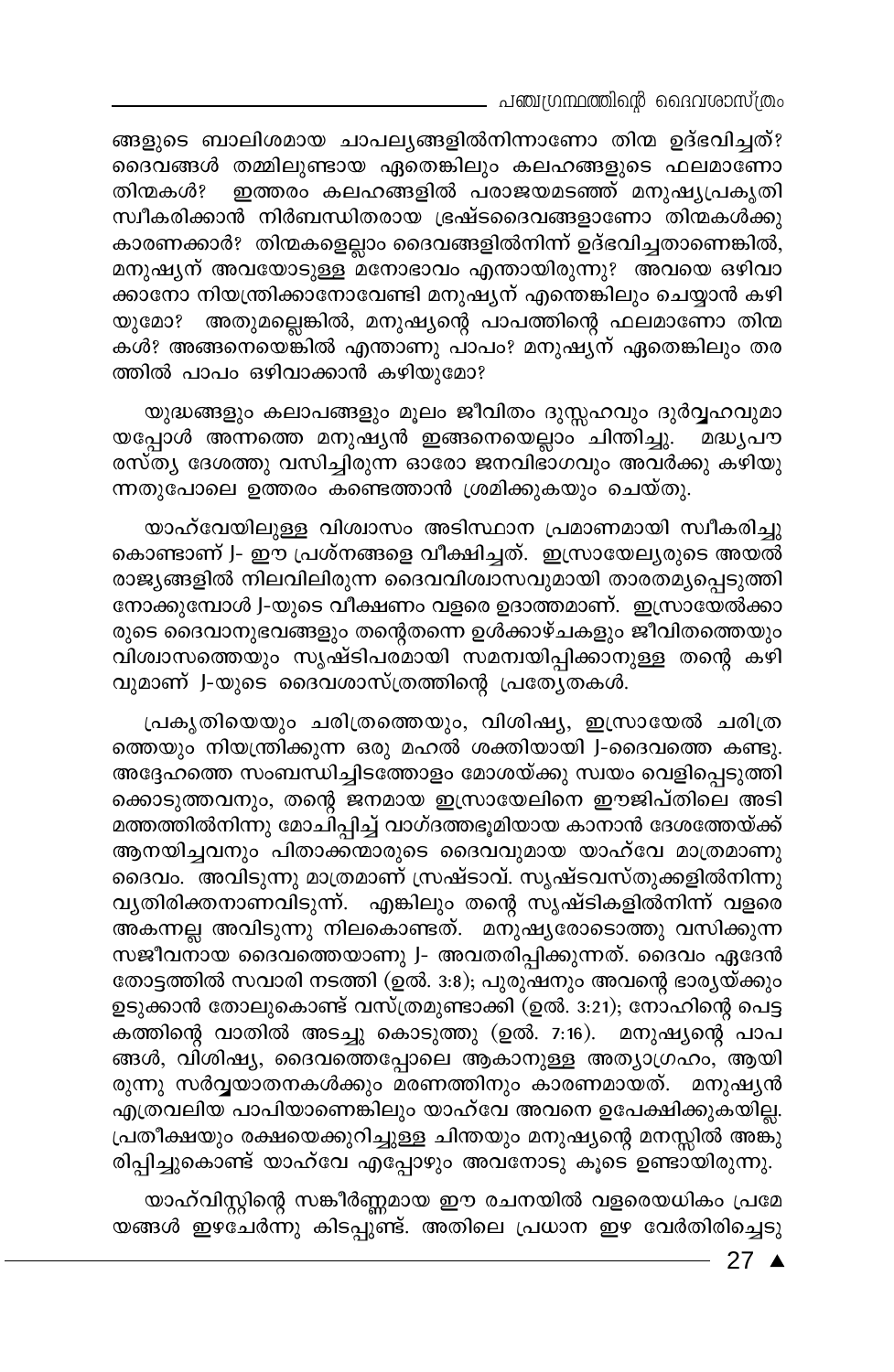ത്താൽ ആ പ്രമേയത്തിന്റെ അർത്ഥവും വ്യാപ്തിയും മനസ്സിലാക്കാൻ കഴിയും. പക്ഷേ, ഓരോന്നിന്റെയും പ്രത്യേക സന്ദർഭത്തിൽനിന്നു മാറ്റി നിർത്തിയാൽ അവ നിരർത്ഥകമായി തോന്നും.

J-യുടെ രചനയിൽ മുഖ്യപ്രമേയമായി നിലകൊള്ളുന്നത് പിതാക്ക ന്മാർക്കു ലഭിച്ച ദൈവിക വാഗ്ദാനങ്ങളാണ്. ഈ വാഗ്ദാനങ്ങൾക്ക് രണ്ടു ഭാഗങ്ങളാണുള്ളത് – അബ്രാഹത്തിൽനിന്ന് വലിയൊരു സന്തതി പരമ്പര ഉദ്ഭവിക്കും (ഉൽ. 12:2), കാനാൻ ദേശം മുഴുവൻ അവർക്ക് അവ കാശമായി കൊടുക്കും (ഉൽ. 12:7). J-യുടെ കാഴ്ചപ്പാടിൽ ഇസ്രാ യേൽജനം മുഴുവൻ അബ്രാഹത്തിന്റെ സന്തതികളാണ്. മോശയുടെ നിയ മങ്ങളിലും പാരമ്പരൃങ്ങളിലും അധിഷ്ഠിതമായ ജീവിതമാണ് ഇസ്രാ യേൽ നയിച്ചത്. പിതാക്കന്മാർക്കു ലഭിച്ച ദൈവിക വാഗ്ദാനങ്ങൾ അവ കാശമായിക്കിട്ടിയ ദാവീദിന്റെ വംശം ഇസ്രായേലിൽ എന്നേയ്ക്കും ഭരണം നടത്തുമെന്ന ചിന്താഗതിയാണ് J-യ്ക്കുള്ളത്.

ആദിചരിത്രം വിവരിക്കുമ്പോൾ പിതാക്കന്മാരുടെ ചരിത്രത്തെ അവ രുടെ പൂർവ്വപിതാക്കന്മാരുടെ ചരിത്രവുമായി J-ബന്ധിപ്പിക്കുന്നു. മനുഷ്യന് ദൈവം ജീവൻ കൊടുത്തു, സമാധാനത്തിലും സന്തോഷത്തിലും ജീവി ക്കാൻ മനോഹരമായ ഒരു സ്ഥലവും കൊടുത്തു. പക്ഷേ, മനുഷൃൻ തിന്മയിലേക്കു തിരിഞ്ഞു. ആ അഭിശപ്ത നിമിഷത്തിന്റെ അനന്തര്ഫ ലം മരണവും ദൈവം കൊടുത്ത സ്ഥലത്തുനിന്നുള്ള ബഹിഷ്ക്കരണ വുമായിരുന്നു. തുടർന്നുവരുന്ന ചില വിവരണങ്ങളിലൂടെ മനുഷ്യൻ എങ്ങനെ വീണ്ടും വീണ്ടും പാപം ചെയ്തുവെന്നും ദൈവം എങ്ങനെ അവനെ വീണ്ടും രക്ഷിച്ചുവെന്നും J- വിശദമാക്കുന്നു. തിന്മയുടെ അതി പ്രസരം ദുസ്സഹമായപ്പോൾ ദൈവം അവരെ നശിപ്പിച്ചെങ്കിലും ഭാവിതല മുറയുടെ കാര്യം അവിടുന്ന് ഉറപ്പു വരുത്തി. ബാബേൽ ഗോപുരത്തിന്റെ കഥ ഒഴികെ മറ്റെല്ലാ സംഭവവിവരണങ്ങളും J-അവസാനിപ്പിക്കുന്നത് മനു ഷൃൻ രക്ഷപ്രാപിക്കുമെന്ന പ്രമേയത്തോടെയാണ്.

പിതാമഹാന്മാരുടെ ചരിത്രത്തിൽ ഓരോ മുഖ്യകഥാപാത്രത്തെയും അദ്ദേഹത്തിന്റെ പിൻഗാമിയുടെ ജനനത്തെയും ചുറ്റിപ്പറ്റിയാണ് ഓരോ വിവരണവും നീങ്ങുന്നത്. പിന്തുടർച്ചാവകാശത്തെ പ്രതികൂലമായി ബാധിക്കുന്ന ചില ഭീഷണികൾ നാടകീയമായി അവതരിപ്പിക്കുന്നത് ദൈവിക വാഗ്ദാനങ്ങളിലേക്ക് ശ്രദ്ധതിരിക്കാൻ പര്യാപ്തമാണ്. ഇസ്മാ യേലിനെ ഗർഭത്തിൽ വഹിച്ചുകൊണ്ട് ഹാഗാർ മരുഭൂമിയിലേയ്ക്ക് ഓടി പ്പോയി (ഉൽ. 16:6). ഫറവോ സാറായെ തന്റെ കൊട്ടാരത്തിലേക്ക് ആന യിച്ചു (ഉൽ. 12:10–20). ദൈവകല്പനയനുസരിച്ച് അബ്രാഹം തന്റെ ഏക ജാതൻ ഇസഹാക്കിനെ ബലിയർപ്പിക്കാനൊരുങ്ങി (ഉൽ. 22-ലെ J–്യുടെ ഭാഗങ്ങൾ). പിൻതുടർച്ചാവകാശം കൈവശമാക്കാൻ യാക്കോബിന്, ഇര ട്ടസഹോദരനെങ്കിലും, ആദ്യജാതനായ ഏസാവിനോടു കൗശലം പ്രയോ .<br>ഗിക്കേണ്ടിവന്നു (ഉൽ. 25:19-34).

പിൻഗാമികളുടെ ജനനത്തിൽ ദൈവിക വാഗ്ദാനങ്ങൾ പൂർത്തീകരി ക്കപ്പെടുന്നത് ദൈവത്തിന്റെ പ്രത്യേക ഇടപെടൽ മൂലമാണ്. സാറായും (ഉൽ. 11:30) റെബേക്കായും (ഉൽ. 25:21) റാഹേലും (ഉൽ. 29:31) വന്ധ്യക

 $\triangle$  28 -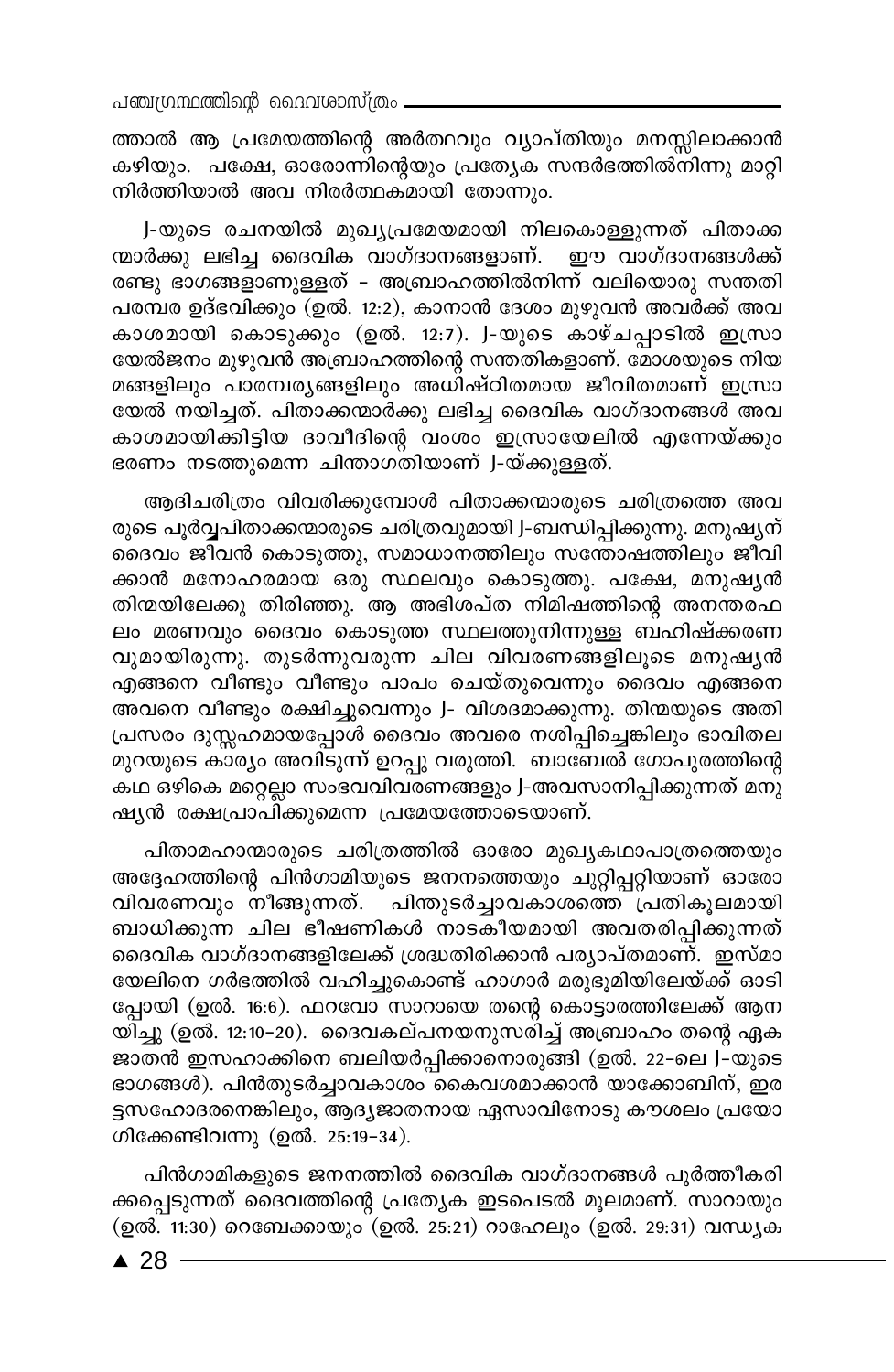\_ പഞ്ചഗ്രന്ഥത്തിന്റെ ദൈവശാസ്ത്രം

ളായിരുന്നെങ്കിലും ദൈവം അവരുടെ പ്രാർത്ഥന സ്വീകരിച്ച് അവർക്കു സന്താനഭാഗ്യം നൽകി. തന്റെ വാർദ്ധകൃത്തിൽ സാറാ ഇസഹാക്കിനെ പ്രസവിച്ചു (ഉൽ. 21:1–2). റെബേക്കാ ഇരട്ടകളായ യാക്കോബിനും ഏസാ വിനും ജന്മം കൊടുത്തു (ഉൽ. 25:24-26). റാഹേൽ ജോസഫിനെ പ്രസ വിച്ചു (ഉൽ. 30:24). രൂക്ഷമായ ക്ഷാമം യാക്കോബിന്റെ കുടുംബത്തെ നശിപ്പിക്കുമെന്ന ഘട്ടം വന്നപ്പോഴേയ്ക്കും ജോസഫ് ഈജിപ്തിൽ ഫറ വോയുടെ പ്രീതിയും സ്ഥാനമാനങ്ങളും നേടിക്കഴിഞ്ഞിരുന്നു. ജോസഫ് തന്റെ പിതാവിനെയും സഹോദരങ്ങളെയും ഈജിപ്തിലേക്കു വിളിച്ചു വരുത്തുകവഴി അബ്രാഹത്തിന്റെ പിൻഗാമികളുടെ, വംശത്തിന്റെ സുര ക്ഷിതത്വം ഉറപ്പുവരുത്തി. വർഷ്ങ്ങൾക്കുശേഷം ജോസഫിനെക്കുറിച്ചു കേട്ടുകേൾവിപോലുമില്ലാത്ത പുതിയ ഫറവോ ഭരണമേറ്റപ്പോൾ യാക്കോ ബിന്റെ സന്തതി പരമ്പ്ര ഈജിപ്തിൽ ഞെരുക്കപ്പെടാനും മർദ്ദിക്കപ്പെ ടാനും തുടങ്ങി. ഇസ്രായേലിന്റെ ചരിത്രത്തിൽ, ദൈവം എങ്ങനെ മോശ യുടെ മദ്ധ്യസ്ഥത്തിലൂടെ തന്റെ ജനതയെ അടിമത്തത്തിൽനിന്നു മോചി പ്പിച്ചുവെന്നും, തേനും പാലുമൊഴുകുന്ന വിസ്തൃതവും ഫലഭൂയിഷ്ഠ വുമായ ഒരു സ്ഥലത്തേയ്ക്ക് അവരെ ആനയിച്ചുവെന്നും J-വിശദമാ ക്കുന്നു (പുറ. 3:8).

ഭൂമി അവകാശമായി കൊടുക്കുമെന്ന വാഗ്ദാനവും പ്രഥമവാഗ്ദാന ത്തോളംതന്നെ പ്രാധാന്യമർഹിക്കുന്നു (ഉൽ. 12:7; 13:15; 15:7, 18, 22:17-18). സാറാ മരിച്ച അവസരത്തിൽ ഹെബ്രോണിനടുത്ത് മക്പെലാ (Mach pelah) യിൽ കുടുംബശ്മശാനത്തിനുവേണ്ടി അബ്രാഹം കുറച്ചു സ്ഥലം വാങ്ങിയപ്പോൾ ഈ വാഗ്ദാനത്തിന്റെ ആദ്യഘട്ടം യാഥാർത്ഥ്യമായി (ഉൽ.  $23:11$ ).

മനുഷ്യനെ ദൈവം സൃഷ്ടിച്ചപ്പോഴത്തെ അവസ്ഥയിൽനിന്ന് പടിപ ടിയായി അവൻ അകന്നു പോയപ്പോൾ അവനെ രക്ഷിക്കാനുള്ള ദൈവ ത്തിന്റെ ശ്രമമായി വേണം ഈ ദൈവിക വാഗ്ദാനങ്ങളെ നാം വീക്ഷി ക്കാൻ. പാപംമൂലം പുരുഷനും സ്ത്രീയും തമ്മിലുള്ള ബന്ധത്തിൽ അപ സ്വരങ്ങളുണ്ടായി. പ്രസവം വേദനാജനകമായി മാറി. വിയർപ്പു ചിന്തി ഭക്ഷണം തേടേണ്ട ഗതികേടു വന്നു. മനുഷ്യൻ എത്രമാത്രം പാപിയാ ണെന്ന് അറിഞ്ഞിട്ടും അവനെ ഭൂമുഖത്തുനിന്നു തുടച്ചുമാറ്റാൻ ദൈവം ആഗ്രഹിച്ചില്ല. നന്മ ചെയ്യുന്നവർ ചുരുക്കമാണെങ്കിലും തിരഞ്ഞെടുക്ക പ്പെട്ട ഒരു വംശത്തിലൂടെ - ഇസ്രായേൽ വംശത്തിലൂടെ - നൽകപ്പെട്ട രക്ഷയുടെ ഫലങ്ങൾ എല്ലാ ജനതയും അനുഭവിക്കും. സകല ജനത്തി നും രക്ഷ ഉറപ്പു വരുത്താൻവേണ്ടി ഇസ്രായേൽ ജനത്തിന്റെ എല്ലാ പ്രതി കൂല സാഹചര്യങ്ങളിലും ദൈവം അവരോടൊപ്പം നിന്നു. അവരുടെ നില നിൽപ്പിനുവേണ്ടി ആ വംശത്തിന് ധാരാളം സന്തതിപരമ്പരകളെയും അവ രുടെ ജീവസന്ധാരണത്തിന് ഫലഭൂയിഷ്ഠമായ ഒരു ഭൂപ്രദേശവും നൽകി. അങ്ങനെ, അബ്രാഹത്തോടും ഇസഹാക്കിനോടും യാക്കോബിനോടും ദൈവം ചെയ്ത വാഗ്ദാനം പൂർത്തീകരിക്കപ്പെട്ടു.

## എലോഹിസ്റ്റ് പാരമ്പര്യം (E)

ഇസ്രായേലിന്റെ പൗരാണികവും പാരമ്പര്യസിദ്ധവുമായ വിജ്ഞാ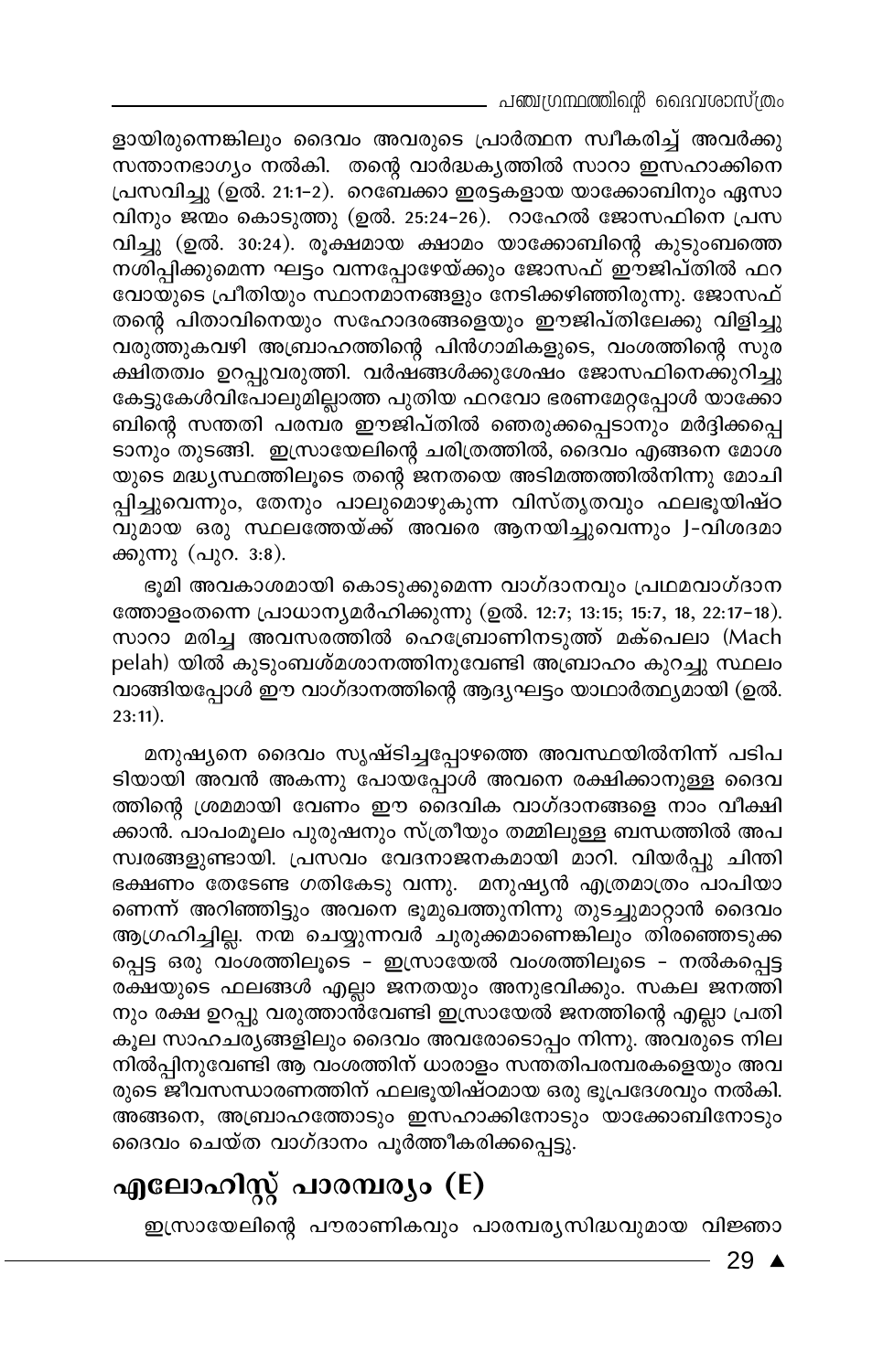നത്തെ ദൈവശാസ്ത്രപരമായും സാഹിത്യപരമായും യാഹ്വിസ്റ്റ് സമ ന്വയിപ്പിച്ചെങ്കിലും അതിന്റെ വളർച്ചയെ അദ്ദേഹം ഒരു തരത്തിലും തട ഞ്ഞില്ല. മാറിവരുന്ന സാഹചര്യങ്ങൾക്കനുസൃതമായി ഈ പാരമ്പര്യ ങ്ങളെല്ലാം വളർന്നു വികസിച്ചുകൊണ്ടിരുന്നു. ഇസ്രായേല്യർ എവിടെ യെല്ലാം ഒന്നിച്ചു കൂടിയോ അവിടെയെല്ലാം അബ്രാഹത്തിന്റെയും ഇസ ഹാക്കിന്റെയും യാക്കോബിന്റെയും കഥ്കൾ ആവർത്തിച്ചു പറയപ്പെട്ടു. എല്ലാം മറന്ന് അതുകേട്ടിരുന്ന ജനം തങ്ങളുടെ മോചകനും നേതാവു മായ മോശയുടെ കഥകൾ കേട്ട് ആവേശഭരിതമായി.

രാഷ്ട്രീയവും മതപരവുമായ ചില സംഭവ വികാസങ്ങൾ ഈ കഥ കൾക്ക് പുതിയൊരു പശ്ചാത്തലമൊരുക്കി. ജറുസലേം കൊട്ടാരത്തിന്റെ മഹിമയ്ക്കും പ്രതാപത്തിനും മങ്ങലേറ്റു. ഇസ്രായേൽ തെക്കും വടക്കും സാമ്രാജ്യങ്ങളായി പിളർന്നു. ഈ പരിതസ്ഥിതിയിൽ ഇസ്രായേലിനെ ക്കുറിച്ചുള്ള സങ്കല്പങ്ങളെ വേണ്ടവിധം പ്രകടമാക്കാൻ യാഹ്വിസ്റ്റിന്റെ ദേശീയവീക്ഷണം അപര്യാപ്തമാണെന്നുവന്നു. തന്മൂലം, കേശ്വി ക്കാർക്കു കൂടുതൽ അർത്ഥവത്തായി തോന്നത്തക്കവിധം പാരമ്പരൃക ഥകളിൽ യുക്തമായ അനുരൂപീകരണങ്ങൾ നടത്തി, മാറിക്കൊണ്ടിരി ക്കുന്ന പരിതഃസ്ഥിതികളെയും ചരിത്രഗതികളെയും സൂക്ഷ്മമായി മന സ്സിലാക്കി, എഴുതാൻ കഴിവുള്ള ഒരാളെ ഇസ്രായേലിന് ആവശ്യമായി വന്നു. അദ്ദേഹമാണ് എലോഹിസ്റ്റ് (E).

പഞ്ചഗ്രന്ഥത്തിന്റെ രണ്ടാം ഘട്ടം എഴുതിയ ആളിനെയാണ് എലോ ഹിസ്റ്റ് എന്നു വിളിക്കുന്നത്. ദൈവത്തെക്കുറിച്ചു പറയുമ്പോഴെല്ലാം 'എലോഹിം' എന്ന പദം ഉപയോഗിക്കുന്നതുകൊണ്ടാണ് അദ്ദേഹത്തിന്റെ രചന 'എലോഹിസ്റ്റു പാരമ്പര്യം' എന്നറിയപ്പെടുന്നത്. പുറ 3:14-15-ൽ ദൈവം മോശയ്ക്ക് സ്വയം വെളിപ്പെടുത്തുന്നതുവരെയുള്ള ഭാഗങ്ങളിൽ 'യാഹ്വേ' എന്ന ദൈവികനാമം E– കരുതലോടെ ഒഴിവാക്കി. അതിനു ശേഷം അദ്ദേഹം 'യാഹ്വേ' എന്നും 'എലോഹിം' എന്നും ദൈവത്തെ വിളിക്കുന്നുണ്ട്.

ഉൽപത്തി പുസ്തകത്തിലെ 'എലോഹിം' എന്ന പ്രയോഗം J-പാരമ്പ രൃത്തിൽനിന്ന് E-പാരമ്പരൃത്തെ വേർതിരിക്കാൻ സഹായിക്കുന്നു. എന്നാൽ തുടക്കം മുതൽ തന്നെ 'യാഹ്വേ' എന്ന പേര് ഉപയോഗിച്ച പുരോഹിത പാരമ്പര്യത്തെ അത്ര എളുപ്പം വേർതിരിക്കാൻ കഴിയില്ല. E-യും P-യും വേർതിരിക്കുന്നതിനുമുമ്പ്, രണ്ടു വൃതൃസ്ത പാരമ്പര്ൃ ങ്ങളാണെന്നു തിരിച്ചറിയുന്നതിനു മുമ്പ്, പഞ്ചഗ്രന്ഥത്തിന്റെ പഠനം ആരം ഭിച്ച കാലത്താണ് രണ്ടാമത്തെ പാരമ്പര്യത്തിന് എലോഹിസ്റ്റ് എന്ന പേരു കിട്ടിയത്. E-യും P-യും തമ്മിൽ വേർതിരിക്കേണ്ട ആവശ്യം വന്നപ്പോൾ ഇപ്പോൾ നമ്മൾ പഠനവിധേയമാക്കുന്ന ഭാഗത്തിന് എലോഹിസ്റ്റ് എന്ന പേര് നിലനിർത്തി. കൃത്യമായിപ്പറഞ്ഞാൽ, ദൈവം തന്റെ പേരു വെളി പ്പെടുത്തിക്കൊടുക്കുന്നതുവരെ ദൈവത്തെ എലോഹിം എന്നു വിളിക്കുന്ന രണ്ടു പാരമ്പര്യങ്ങളിൽ ഒന്നു മാത്രമാണ് എലോഹിസ്റ്റ്.

യാഹ്വിസ്റ്റിനെപ്പോലെ തന്നെ എലോഹിസ്റ്റും ആരാണെന്നു നമുക്ക റിവില്ല. ബെഥേൽ ദേവാലയത്തിലെ ഒരു പുരോഹിതനായിരുന്നു അദ്ദേ

 $\triangle$  30  $\overline{\phantom{0}}$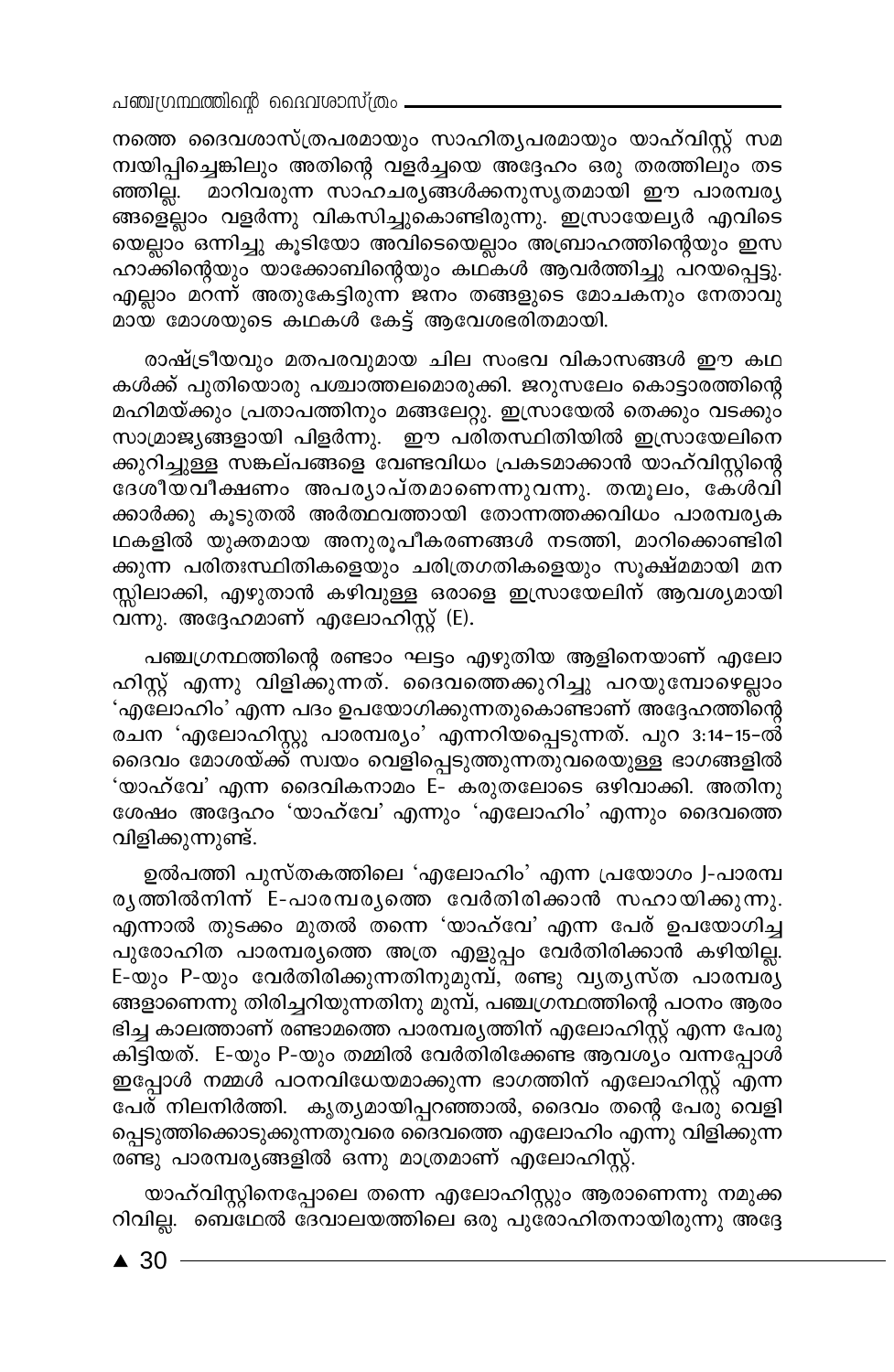. പഞ്ചഗ്രന്ഥത്തിന്റെ ദൈവശാസ്ത്രം

ഹമെന്ന് ചില പണ്ഡിതന്മാർ അവകാശപ്പെടുന്നു. E-യ്ക്ക് ബെഥേലി നെക്കുറിച്ചുള്ള താൽപര്യം പൗരോഹിതൃപരം എന്നതിനെക്കാൾ പ്രവാ ചകപരമായതുകൊണ്ട് ആ അഭിപ്രായത്തിനു വലിയ പ്രസക്തിയില്ല.

അബ്രാഹത്തിന്റെ ചരിത്രം മുതൽ (ഉൽ. 15) മോശയുടെ മരണം (നി യ. 34) വരെയുള്ള E-യുടെ വിവരണങ്ങൾ J-യുടേതിനു സമാന്തരമാണ്. J-യുടേതുപോലെ തന്നെ E-യുടേയും വിവരണങ്ങളിൽ മിക്കവാറും പകു തിയിലധികവും കാണുന്നത് ഉൽപ്പത്തിയിലും പുറപ്പാടിലുമാണ്. 'ലേവൃർ' പുസ്തകത്തിൽ E-യുടേതായി ഒറ്റവാക്കുപോലുമില്ലെങ്കിലും 'സംഖ്യ'യിൽ കുറേ ഭാഗങ്ങൾ അദ്ദേഹത്തിന് അവകാശപ്പെടാനുണ്ട്. 'നിയമാവർത്തന' ത്തിലെ ഏതാനും ഭാഗങ്ങളും അദ്ദേഹത്തിന്റെ വക യാണ്.

ഉൽപ്പത്തി 15-ാം അദ്ധ്യായത്തോടെയാണ് E-രംഗപ്രവേശം ചെയ്യുന്ന തെങ്കിലും അദ്ദേഹത്തിന്റെ ആദ്യവിവരണം അവിടെയല്ല തുടങ്ങുന്ന തെന്നു തോന്നുന്നു. "കുറേക്കാലങ്ങൾക്കുശേഷം ഇതു സംഭവിച്ചു...." എന്നു പറഞ്ഞാണ് അദ്ദേഹം തുടങ്ങുന്നത്. ആ വാചകത്തിനു മുൻപ് ഏതോ സംഭവം അദ്ദേഹം വിവരിച്ചിട്ടുണ്ടെന്ന് ഇതിൽനിന്നു വ്യക്തമാ കുന്നുണ്ട്. അതല്ലാതെ, യാതൊരു മുഖവുരയും കൂടാതെ, ആരെന്നു പോലും സൂചിപ്പി്ക്കാതെ അബ്രാഹത്തെ പൊടുന്നനേ അവതരിപ്പിക്കു ന്നതിൽ ന്യായം കാണുന്നില്ല. J-യെപ്പോലെ E-യും ഒരു ആദിമ ചരിത്ര വിവരണം എഴുതിയെന്നതിന് യാതൊരു തെളിവുമില്ല. മേൽപറഞ്ഞ സംശയത്തിന്റെ അടിസ്ഥാനത്തിൽ അങ്ങനെയൊരു നിഗമനത്തിനു സാധൃതയുണ്ടെന്നു മാത്രം.

J-ഉപയോഗിച്ച അതേ പഴയ ചട്ടക്കൂടുതന്നെയാണ് E-യും ഉപയോഗി ച്ചത്. സ്വന്തമായി പലതും അദ്ദേഹം കൂട്ടിച്ചേർക്കുകയും ചെയ്തു. 'കർത്താവിന്റെ യുദ്ധങ്ങളുടെ ഗ്രന്ഥ"ത്തിൽ (സംഖ്യ 21:14-15) നിന്ന് അദ്ദേഹം ഉദ്ധരിക്കുന്നുണ്ട്. ഇതൊരുപക്ഷേ, പുരാതന യുദ്ധഗീതികളുടെ സമാഹാരമായിരിക്കാം. സംഖ്യ 21:17-18-ൽ അദ്ദേഹം എഴുതിയി<u>ട്ടുള്ള</u> "കിണറിനെക്കുറിച്ചുള്ള ഗാനം" ഇസ്രായേല്യരുടെ പൂർവ്വികന്മാർ മരുഭൂ മിയിലോ സമതലത്തിലോ കിണർകുഴിക്കുന്ന ജോലിക്കിടയിൽ പാടാറു ണ്ടായിരുന്ന പഴയൊരു ഗാനമായിരുന്നു. സംഖ്യ 21:27-30-ൽ കാണുന്ന വിജയകീർത്തനം യഥാർത്ഥത്തിൽ അമോരൃർ രചിച്ചതാണ്. ഉടമ്പടിയുടെ പുസ്തകം (പുറ. 20:22–23:19) രൂപപ്പെട്ടുവന്നതിന്റെ പിന്നിൽ സുദീർഘ മായൊരു ചരിത്രമുണ്ട്. പക്ഷേ, മോശയെ കേന്ദ്രീകരിച്ചു നീങ്ങിയ ഈ രൂപീകരണത്തെപ്പറ്റി E-ഒന്നും എഴുതുന്നില്ല. എങ്കിലും അദ്ദേഹമത് തന്റെ രചനയിൽ കൂട്ടിച്ചേർത്ത് പുതിയൊരു പശ്ചാത്തലമൊരുക്കി. 'ഉടമ്പടിയുടെ പുസ്തകം'പഞ്ചഗ്രന്ഥത്തിൽ കാണുന്നതിന്റെ കാരണക്കാരൻ എലോഹിസ്റ്റ് ആണ്.

വടക്കൻ ഇസ്രായേലിലാണ് E പാരമ്പര്യം എഴുതപ്പെട്ടത്. വടക്കൻ ഇസ്രായേലിലെ ബെഥേലിലെയും, വിശിഷ്യാ മനാസ്സേയുടെ തലസ്ഥാ \_\_<br>നനഗരവും എഫ്രേമിന്റെ മതകേന്ദ്രവുമായ ഷിക്കമിലെയും പുരാതന ദേവാലയങ്ങളിലാണ് അദ്ദേഹം ശ്രദ്ധ കേന്ദ്രീകരിച്ചത്. ഈ ദേവാലയ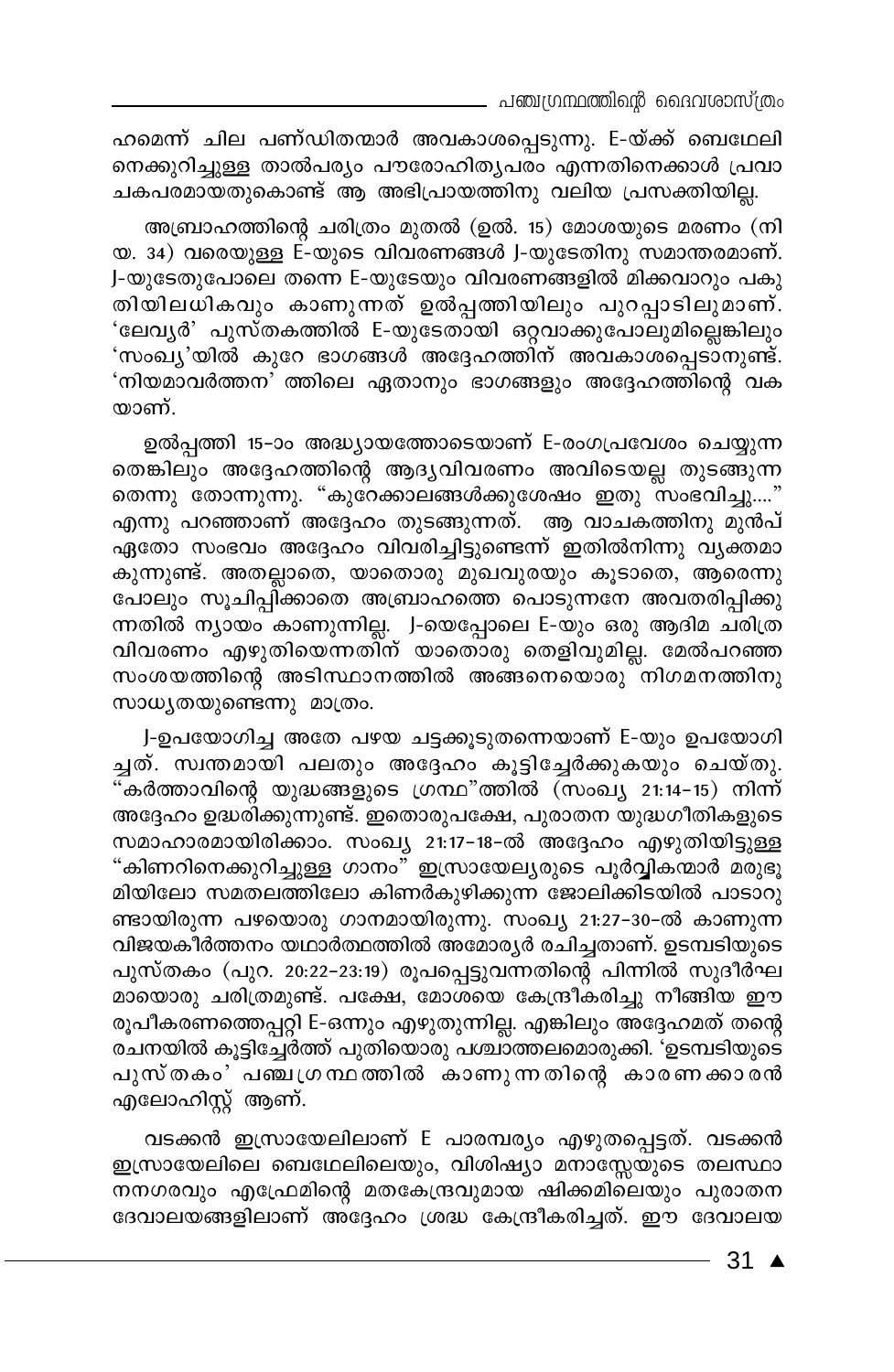വുമായി അഭേദ്യബന്ധമുണ്ടായിരുന്ന യാക്കോബിനും ജോസഫിനും അ്ദ്ദേഹം വളരെ പ്രാധാന്യം കൊടുത്തു. മോശ തന്റെ മരണത്തിനു മുൻപ് ജനത്തിനു നൽകിയ ആശീർവ്വാദത്തിൽ (നിയ 33) അബ്രാഹത്തിനെയും ഇസഹാക്കിനെയും അപേക്ഷിച്ച്, യാക്കോബിനും ജോസഫിനും വ്യക്ത മായ പ്രാമുഖ്യം നല്കുന്നുണ്ട്. അബ്രാഹം ഹെബ്രോണിൽ ജീവിച്ച കാല ത്തെക്കുറിച്ചുള്ള 'യുദാകഥ'കളൊന്നും E പറയുന്നില്ല. എന്നാൽ, വട ക്കൻ ഇസ്രായേലിൽ സംസ്കരിക്കപ്പെട്ട പൂർവ്വികരായ റാഹേൽ, ദെബോ റാ, ജോസഫ്, ജോഷ്വാ, എലെയാസർ എന്നിവരുടെ ശവകുടീരങ്ങളെ പ്പറ്റി E മാത്രമേ രേഖപ്പെടുത്തിയിട്ടുള്ളൂ. (ഉൽ 35:8, 19–20). വടക്കൻ ഇസ്രാ ഭയലിലെ പ്രവാചകനായിരുന്ന ഹോസിയായിലും, നിയമാവർത്തനപ്പു സ്തകത്തിലും E പ്രകടമായ സ്വാധീനം ചെലുത്തിയിട്ടുണ്ട്. 'നിയമാ വർത്തനം' അതിന്റെ പ്രാരംഭരൂപത്തിൽ എഴുതപ്പെട്ടത് വടക്കൻ സാമ്രാ ജൃത്തിലാണ്. ജെറോബോവാം ഒന്നാമന്റെ കാലത്ത് വടക്കൻ സാമ്രാ ജുത്തിൽ, മോശയുടെ നിയമങ്ങളിൽ അധിഷ്ഠിതമായ ഒരു മതനവീക രണം നടന്നു. മോശയുടെ പാരമ്പര്യങ്ങൾക്ക് E-ഊന്നൽ കൊടുക്കുന്നത് അതുകൊണ്ടായിരിക്കാം. തെക്കൻ സാമ്രാജ്യത്തിലെ ബേർഷെബായിലെ ദേവാലയത്തിന് E വളരെ പ്രാധാന്യം കൊടുക്കുന്നുണ്ട്. ഒരു തീർത്ഥാട നകേന്ദ്രമെന്ന നിലയ്ക്ക് ഈ സ്ഥലം വടക്കൻ ഗോത്രങ്ങൾക്ക് അപരി ചിതമായിരുന്നില്ല. (ആമോസ് 5:15; 8:14 കാണുക).

ഇസ്രായേലിനു മുഴുവനും പൊതുവായ പുരാതന പാരമ്പര്യങ്ങളെ ആധാരമാക്കി J-യും E-യും എഴുതിയതുകൊണ്ട് അവരുടെ രചനകൾക്ക് അടിസ്ഥാനപരമായി സാമൃമുണ്ട്. എന്നാൽ പരസ്പരം ഭിന്നിച്ചു നിന്ന തെക്കും വടക്കും സാമ്രാജ്യങ്ങളിലാണ് ഈ പഴയ പാരമ്പര്യങ്ങൾ വികാസം പ്രാപിച്ചതും എഴുത്പ്പെട്ടതും. തന്മൂലം രണ്ടുപേരുടെയും കൃതി കളിൽ വളരെയധികം വൈവിധ്യങ്ങൾ കടന്നുകൂടി.

E-യുടെ രചനയിലുടനീളം ദൃശ്യമാകുന്ന പ്രവാചകന്റെ സമീപനരീ തിയിൽനിന്ന്, സോളമന്റെ മരണത്തിനും ഇസ്രായേലിന്റെ വിഭജന ത്തിനും ശേഷമാണ് E-യുടെ രചനാകാലമെന്ന് ഊഹിക്കാം. കൽദായ രുടെ ഊർ ആണ് അബ്രാഹത്തിന്റെ ജന്മദേശമെന്ന് (ഉൽ. 15:7) E- പറ യുന്നു. മെസൊപ്പൊട്ടേമിയാ പ്രദേശ്ത്ത് കൽദായർ ആദ്യം കടന്നു വരു ന്നത് ബി. സി. 9–ാം നൂറ്റാണ്ടിലാണ്. തന്മൂലം, E-യുടെ രചനാകാലം ബി. സി. 9–ാം നൂറ്റാണ്ടിനു മുൻപാകാൻ സാധ്യതയില്ല. വടക്കൻ സാമ്രാ ജൃത്തിലാണ് E-രചിക്കപ്പെട്ടത്. ബി. സി. 722-ൽ വടക്കൻ ഇസ്രായേ ലിന്റെ തലസ്ഥാനമായ സമറിയായുടെ പതനത്തോടെ ആ രാജ്യവും അവസാനിച്ചു. എന്നാൽ, ആഭ്യന്തരകലാപങ്ങളോ, പുറത്തുനിന്നുള്ള യുദ്ധ ഭീഷണികളോ ഒന്നുമില്ലാതെ, സമാധാനപരമായ അന്തരീക്ഷം നിലനിന്ന കാലത്താണ് E-രചിക്കപ്പെട്ടതെന്ന് വൃക്തമാണ്. ജെറോബോവാം-രണ്ടാ മന്റെ (ബി. സി. 785–744) ഭരണകാലത്താണ് രാജ്യം പ്രതാപ ഐശ്വര്യ ങ്ങളുടെയും സമാധാനത്തിന്റെയും ഉച്ചകോടിയിലെത്തിയത്. E-യുടെ രചന നടന്നത് ഈ കാലത്താകാനാണു കൂടുതൽ സാധ്യത.

### അടിസ്ഥാന പ്രമേയവും ദൈവശാസ്ത്രവും

E-യുടെ അടിസ്ഥാനപരമായ പ്രമേയം ഉടമ്പടിയാണ്. വടക്കൻ സാമ്രാ

 $\triangle$  32  $-$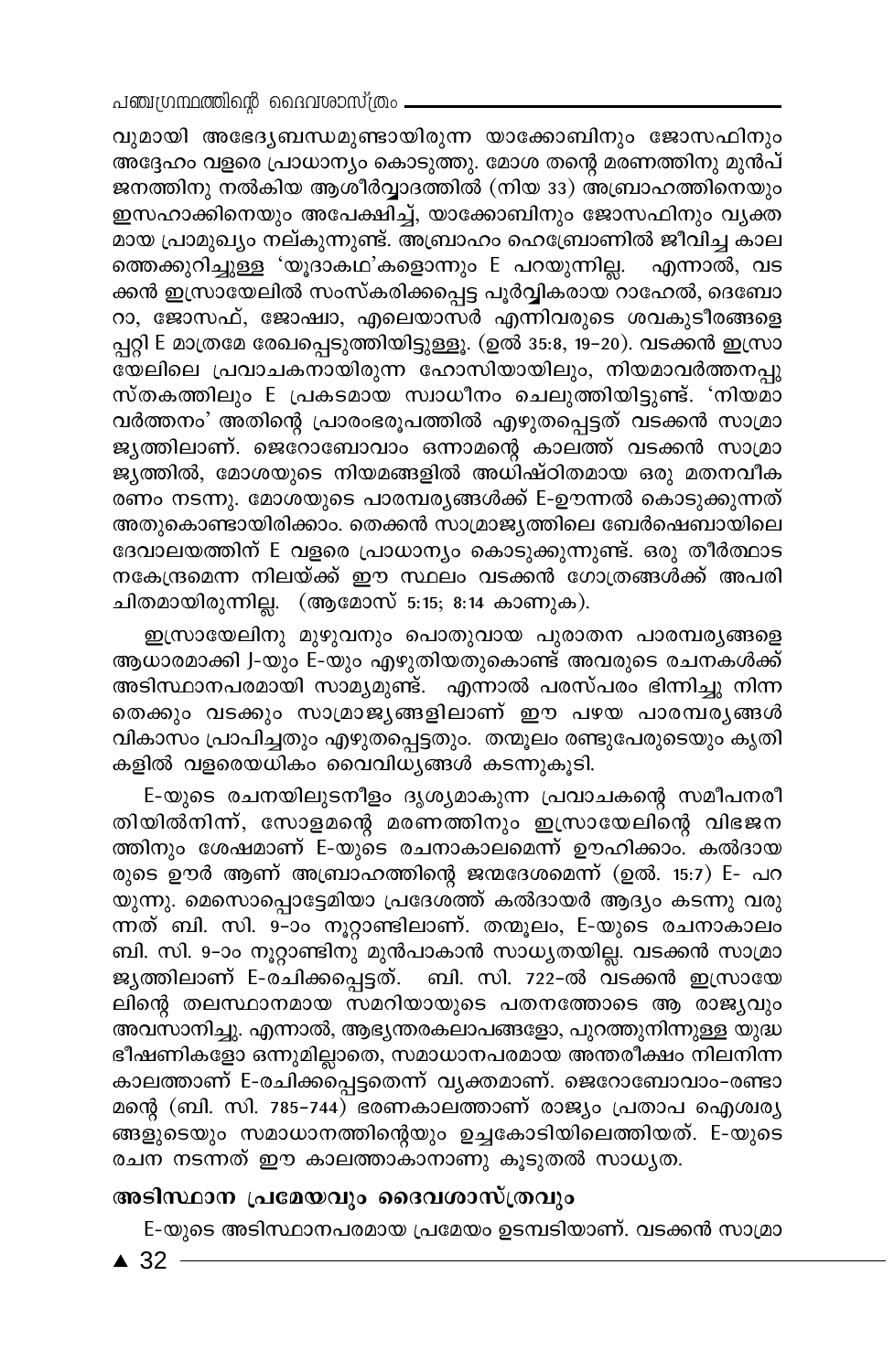\_ പഞ്ചഗ്രന്ഥത്തിന്റെ ദൈവശാസ്ത്രം

ജ്യത്തിലെ ഷെക്കെമിലെയും ബെഥേലിലേയും ദേവാലയങ്ങളുടെ പാര മ്പര്യങ്ങളിൽ ഉറച്ചുനിന്നുകൊണ്ട്, ആരാധനയ്ക്കായി ഒരിടത്ത് ഒന്നിച്ചു കൂടുന്ന ഈശ്വരവിശ്വാസികളുടെ ഒരു കൂട്ടമായി ഇസ്രായേലിനെ E-കണ്ടു. ഷെക്കെമിൽ വെച്ചുനടന്ന ഉടമ്പടി നവീകരണ കർമ്മങ്ങളിലൂടെ (ജോഷ്വാ 24) ഇസ്രായേൽ ഗോത്രങ്ങളുടെ മതൈകൃബോധം പ്രകടമായി. പുറപ്പാ ടിനിടയ്ക്ക് സീനായ് മലയിൽവെച്ചു മുദ്രവയ്ക്കപ്പെട്ട ഉടമ്പടിയെ അടി സ്ഥാനമാക്കിയാണ് മേൽപ്പറഞ്ഞ ഉടമ്പടി നവീകരണം നടത്തിയത്.

ഷെക്കെമിൽ സമ്മേളിച്ചിരുന്ന ദൈവജനത്തിന്റെ കൂട്ടായ്മയും അവ രുടെ ഉടമ്പടി നവീകരണ കർമ്മവുമാണ് ദൈവശാസ്ത്രപരമായ വിചി ന്തനങ്ങൾക്ക് E-യെ പ്രേരിപ്പിച്ചത്. പിതാക്കന്മാരുടെയും ഇസ്രായേലി ന്റെയും പാരമ്പരൃകഥകൾ E- തെരഞ്ഞെടുത്തത് തദനുസൃതമാണ്. ഉട മ്പ്ടിക്ക് പ്രാഥമിക സ്ഥാനമൊന്നും J-കൽപ്പിക്കുന്നില്ല. എന്നാൽ, യാഹ്വേയും ഇസ്രായേലും തമ്മിലുള്ള ബന്ധത്തിനടിസ്ഥാനം ഉടമ്പടി യാണെന്ന പ്രമേയത്തിന് E- പരമപ്രാധാന്യം കൊടുക്കുന്നു. വൃതൃസ്ത മായ വീക്ഷണങ്ങളുള്ള D. P. പാരമ്പര്യങ്ങൾ ഈ പ്രമേയം വികസിപ്പി ച്ച്, ദൈവവും ദൈവജനവും തമ്മിലുള്ള ഉടമ്പടി ബന്ധത്തിന്റെ ചരിത്ര \_\_<br>മാണു പഞ്ചഗ്രന്ഥം എന്നു വരുത്തി.

ഷെക്കെമിലെ ഉടമ്പടിയുടെ അവസരത്തിൽ ദൈവത്തെ സാക്ഷി നിർത്തി വടക്കൻ ഗോത്രങ്ങൾ ഒരു കരാർ മുദ്ര വെച്ചിരുന്നു. ബി. സി. രണ്ടാം സഹസ്രാബ്ദത്തിൽ നിലവിലിരുന്ന രാഷ്ട്രീയ ഉടമ്പടിയുടെ മാതൃ കയാണ് അവർ സ്വീകരിച്ചത്. ഹിതൃരുടെ തലസ്ഥാനമായിരുന്ന ഹററൂ സാസിന്റെ (Hattusas) നാശാവശിഷ്ടങ്ങൾക്കിടയിൽ നടത്തിയ പര്യവേ ഷണങ്ങളുടെ ഫലമായി ഹിതൃരുടെ ഉടമ്പടികളെക്കുറിച്ച് വളരെയധികം വിവരങ്ങൾ നമുക്കു കിട്ടിയിട്ടുണ്ട്.

ഇസ്രായേലും ദൈവവും തമ്മിലുള്ള ബന്ധം ചിത്രീകരിക്കാൻ 'ഉട മ്പടി' ഒരു മാതൃകയായി സ്ഥീകരിച്ചുവെന്നതാണ് E-യുടെ പ്രത്യേകത. വടക്കൻ സാമ്രാജ്യത്തിലെ ഗോത്രങ്ങൾ തമ്മിലുള്ള ഐക്യത്തെ ഒരു ഉടമ്പടി സഖ്യമായി കണ്ടുകൊണ്ടാണ് അദ്ദേഹം ആരംഭിക്കുന്നത്. ഇസ്രാ യേലും ദൈവവും തമ്മിലും ഗോത്രങ്ങൾ തമ്മിൽത്തമ്മിലുള്ള ബന്ധ ത്തിന് ഒരു ദൈവശാസ്ത്രപരമായ അടിസ്ഥാനതത്വം ലഭ്യമാകത്തക്ക വിധത്തിൽ ഹിതൃരുടെ ഉടമ്പടി ക്രമത്തിന്റെ അടിസ്ഥാനാശയങ്ങളും രൂപവും ഭാവവുമെല്ലാം അദ്ദേഹം മാറ്റിയെടുത്തു. E-യെ സംബന്ധിച്ചിട ത്തോളം, യാഹ്വേയെ സാക്ഷി നിർത്തി ചെയ്യുന്ന ഉടമ്പടിപ്രകാരമുള്ള പരസ്പര ഐക്യം മാത്രമല്ല ഇസ്രായേൽ ജനത്തിനുള്ളത്. ഇസ്രായേൽ ജനം മുഴുവൻ ഉൽകൃഷ്ടമായ ഒരു ഉടമ്പടി വഴി യാഹ്വേയ്ക്ക് തങ്ങളെ ത്തന്നെ പ്രതിഷ്ഠിക്കുകയാണ്. യാഹ്വേ സാക്ഷി മാത്രമല്ല, ഉടമ്പടിയിലെ ഒരു കക്ഷികൂടിയാണ്.

ഹിത്യരുടെ ഉടമ്പടികൾ രണ്ടു വിധത്തിലുണ്ട്. തുല്യശക്തിയുള്ള രണ്ടു കക്ഷികൾ തമ്മിലുള്ളതും (Parity treaty) മേൽക്കോയ്മയുള്ള കക്ഷിയും ആശ്രിതനായ കക്ഷിയും (vassal) തമ്മിലുള്ളതും (suzerainty treaty). ഇതിൽ രണ്ടാമത്തേതാണ് സീനായ് ഉടമ്പടിയുടെ മാതൃകയായി E-സ്വീക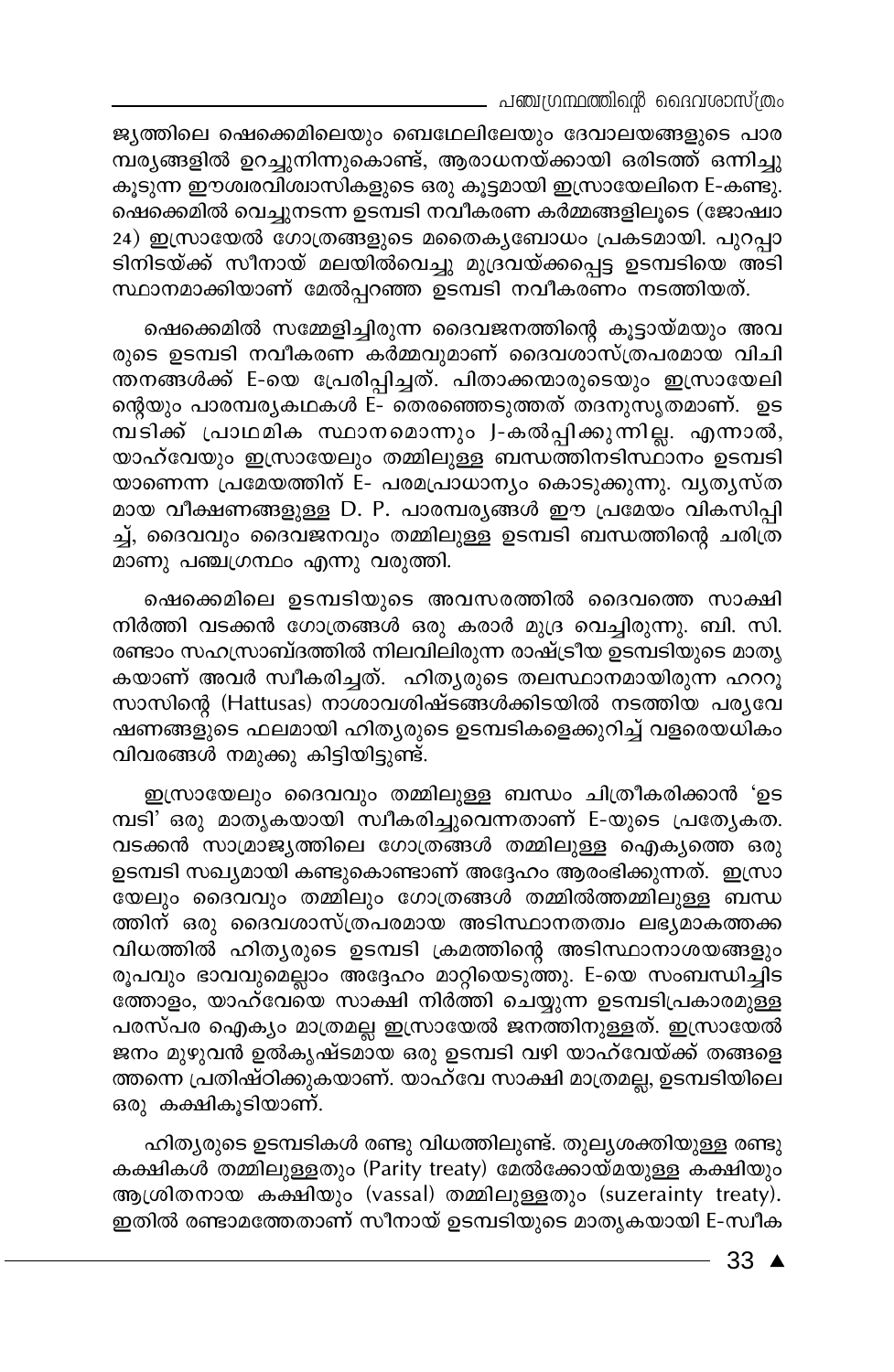പഞ്ചന്ഥ്രന്തിന്റെ ദൈവശാസ്ത്രം

രിക്കുന്നത്. ഉടമ്പടിയുടെ രൂപഘടന മിക്കവാറും ഒന്നുതന്നെയാണ്.

- 1. ഉടമ്പടി മുൻപോട്ടു വയ്ക്കുന്ന രാജാവിന്റെ (കക്ഷി) പേരും, സ്ഥാന മാനങ്ങളും ഉൾക്കൊള്ളുന്ന പ്രസ്താവന (ഉപക്രമം, മുഖവുര).
- 2. കരാറിലേർപ്പെടുന്ന രണ്ടു കക്ഷികളും തമ്മിലുള്ള പൂർവ്വകാലബന്ധ ങ്ങളെക്കുറിച്ചുള്ള സംക്ഷിപ്ത ചരിത്രം.
- 3. ഉടമ്പടി നിലനിർത്താൻവേണ്ടി ആശ്രിതനായ കക്ഷി പാലിക്കേണ്ട വ്യവസ്ഥകൾ (ബാദ്ധ്യതകൾ, കടമകൾ).
- 4. ദൈവങ്ങളെ സാക്ഷിയായി വിളിക്കുന്നു. ഉടമ്പടിയുടെ പവിത്രത സൂചി പ്പിക്കാനാണിത്.
- 5. ആശ്രിതനായ കക്ഷിയോ മറ്റേ കക്ഷിയോ കരാർ ലംഘിച്ചാലുള്ള ശിക്ഷകളും ശാപങ്ങളും.
- 6. ഉടമ്പടി പാലിക്കുന്നിടത്തോളം ലഭിക്കുന്ന അനുഗ്രഹങ്ങൾ.
- 7. ഇടയ്ക്കിടെ വായിക്കാനുള്ള സൗകര്യത്തിനുവേണ്ടി ഉടമ്പടിയുടെ എഴു തപ്പെട്ട രേഖകൾ ദേവാലയത്തിൽ സൂക്ഷിക്കുന്നു.

അതീന്ദ്രിയനും, പരമോന്നതനും, സർവ്വശക്തനുമായ ദൈവവും ഇസ്രാ യേലും തമ്മിലുള്ള ബന്ധം ചിത്രീകരിക്കുവാൻ, ആശ്രിതോടമ്പടി (zuzerainty treaty) യാണ് ഉത്തമ മാതൃക. ഉടമ്പടിയിലെ രണ്ടു കക്ഷി കൾക്കും അവകാശങ്ങളും കടമകളുമുണ്ട്. എന്നാൽ മേൽക്കോയ്മയുള്ള കക്ഷി സ്വന്ത ഇഷ്ടപ്രകാരം, സ്വതന്ത്ര മനസ്സോടെയാണ് കരാറിലേർപ്പെ ടുന്നത്.

ഇസ്രായേലിനു തുടർച്ചയായി സംഭവിച്ച പാളിച്ചകളെയും വീഴ്ചക ളെയും കുറിച്ച് വ്യക്തമായ ബോധ്യമുണ്ടായിരുന്ന E-തന്റെ രചനയിൽ മാനുഷിക വ്യാപാരങ്ങളിലേർപ്പെടുന്നവനായി ദൈവത്തെ ചിത്രീകരിക്കു ന്നില്ല. മനുഷ്യന് അടുത്തറിയാനും അനുഭവിക്കാനും കഴിയാത്തവിധം അത്ര അകലത്തിലാണു ദൈവം. അവിടുന്ന് ഭൂമിയിലേക്കിറങ്ങി വന്ന് മനുഷ്യനുമായി ബന്ധപ്പെടുന്നില്ല, തന്റെ വാസസ്ഥലമായ സ്വർഗ്ഗ ത്തിൽനിന്ന് സ്വപ്നങ്ങളിലൂടെയും ദർശനങ്ങളിലൂടെ തന്റെ സന്ദേശ വാഹകരിലൂടെയും മാത്രം മനുഷ്യനെ സമീപിക്കുന്നു (ഉൽ. 20:36; 28:12; 31:11). ജനത്തിനു ദൈവവുമായി നേരിട്ട് ബന്ധമൊന്നുമില്ല. ദൈവത്തിന്റെ മുൻപിൽ മുഖാഭിമുഖം നിന്നു സംസാരിക്കാൻ മോശയ്ക്കു മാത്രമേ കഴി ഞ്ഞുള്ളൂ. പുരാതന പാരമ്പര്യങ്ങളിൽ കാണുന്നതും, J- പറയുന്നതുമായ മറ്റ് പ്രത്യക്ഷപ്പെടലുകളും ഇടപാടുകളും E-പൂർണ്ണമായി ഒഴിവാക്കി. മനു ഷ്യൻ ദൈവത്തെ സമീപിച്ചത് ഭയബഹുമാനങ്ങളോടെയാണ് (പുറ 3:6); സ്നേഹത്തോടെയോ സൗഹൃദത്തോടെയോ അല്ല.

ഉടമ്പടിയുടെ മാതൃകയാണ് E-യുടെ ദൈവശാസ്ത്രത്തിന്റെ ചട്ടക്കൂട്. ആമുഖവും കക്ഷികളുടെ പൂർവ്വകാല ബന്ധത്തെക്കുറിച്ചുള്ള ചരിത്രവും ഉടമ്പടിയും നിബന്ധനകളും ഒന്നിച്ച് പത്തു പ്രമാണങ്ങളിൽ E-അവതരി പ്പിക്കുന്നു. (പുറ. 20:1-17). "നിന്റെ ദൈവമായ കർത്താവ്" (ആമുഖം); .<br>'അടിമത്തത്തിന്റെ ഭവനമായ ഈജിപ്തിൽനിന്ന നിന്നെ പുറത്തു കൊണ്ടുവന്നവൻ" (പൂർവ്വകാലബന്ധവും ചരിത്രവും). "ഞാനല്ലാതെ മറ്റു ദേവന്മാർ നിനക്കുണ്ടാകരുത്" (നിബന്ധനകൾ). E-യുടെ കാഴ്ചപ്പാടിൽ

 $\triangle$  34  $\overline{\phantom{0}}$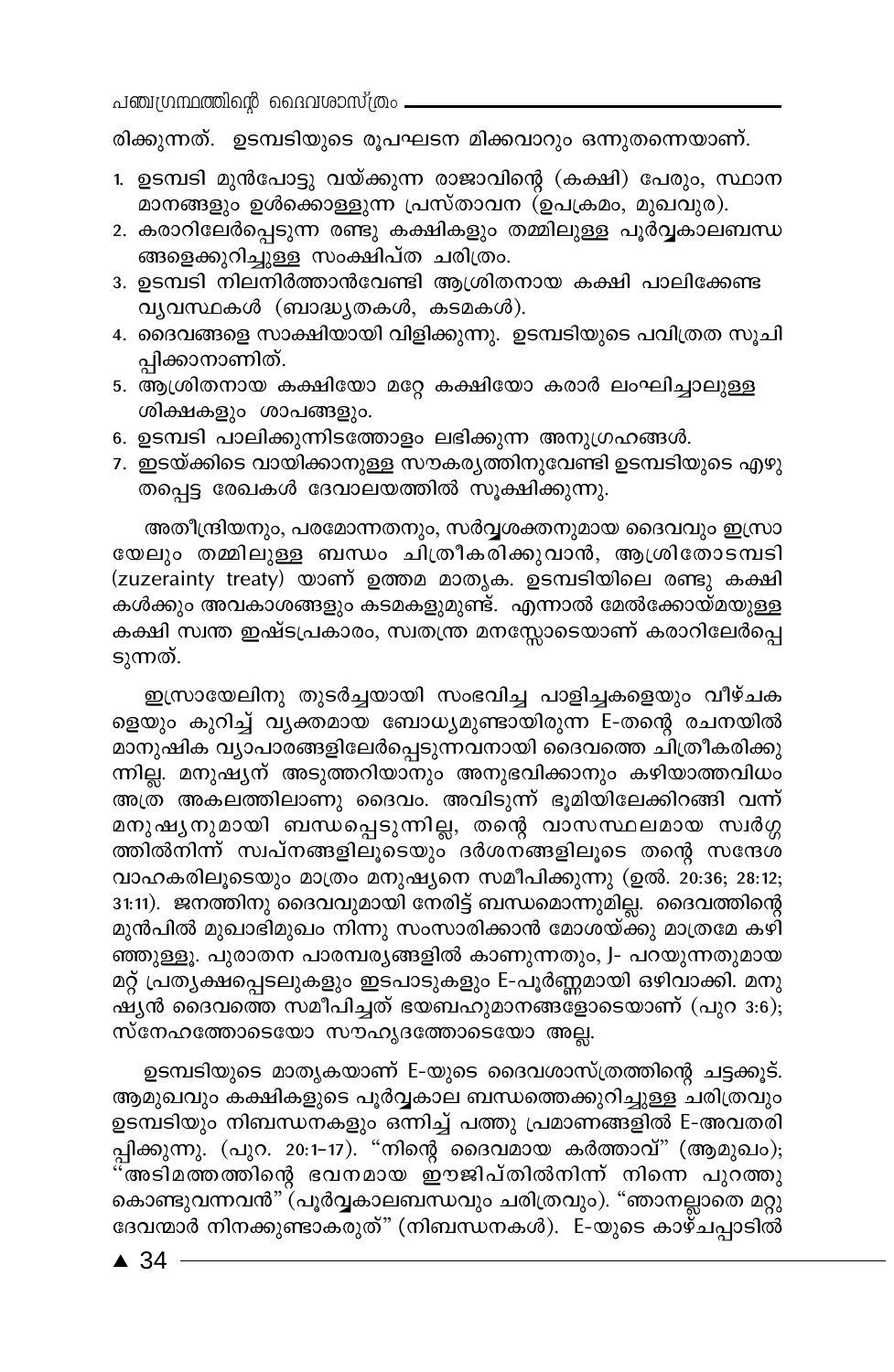പഞ്ചഗ്രന്ഥത്തിന്റെ ദൈവശാസ്ത്രം

എല്ലാ നിയമങ്ങളും ഉടമ്പടിയുടെ നിബന്ധനകളാണ്. പത്തു പ്രമാണ .<br>ങ്ങളുടെയും നിബന്ധനകളുടെയും വിശദീകരണമെന്ന നിലയ്ക്കാണ് 'ഉട മ്പടിയുടെ നിയമപുസ്തം' (code of the covenant) E അവതരിപ്പിക്കുന്ന ത്. മദ്ധ്യപൗരസ്ത്യദേശത്തെ പല നിയമാവലികളിലും, പ്രത്യേകിച്ച്, ബാബിലോണിലെ ഹമുറാബി (Hammurabi 1792-1750 ബി.സി.) യുടെ നിയമാവലിയിലും, സമാനമായ നിബന്ധനകൾ കാണാനുണ്ട്.

ഉടമ്പടിയുടെ ഒരു കക്ഷി യാഹ്വേ ആയതുകൊണ്ട് ദൈവത്തെ സാക്ഷിയായി വിളിക്കേണ്ട ആവശ്യമില്ല. അതിനുപകരമായി E അവത രിപ്പിക്കുന്നത് ഇസ്രായേലിലെ പത്രണ്ടു ഗോത്രങ്ങൾക്കും വേണ്ടി ഉട മ്പടിയുടെ സമയത്ത് സീനായിൽ ഓരോ സ്തംഭങ്ങൾ ഉയർത്തിയതാണ് (പുറ. 24:3-8). ഈ സ്തംഭങ്ങൾ ഇസ്രായേൽ ജനത്തിന്റെ ഉടമ്പടിയോ ടുള്ള പ്രതിജ്ഞാബദ്ധതയ്ക്ക് സാക്ഷി നില്ക്കുന്നുവെന്ന ചിന്താഗതി യാണ് E-യ്ക്കു ള്ളത്. ഷെക്കെമിലെ ഗോത്ര സമ്മേളനാവസരത്തിലെ ഉടമ്പടിയുടെയും എഴുതപ്പെട്ട ഒരു രൂപമുണ്ടായിരുന്നതായി ചിന്തിക്കാൻ ന്യായമുണ്ട്. അതിൽ സീനായ് ഉടമ്പടിയുടെ പരാമർശമുണ്ടായിരുന്നിരി ക്കാം. E-അതിനെ 'മോശ എഴുതിയ ഉടമ്പടി ഗ്രന്ഥം' എന്നു ചിത്രീക രിച്ചു (പുറ. 24:4, 7).

ഇസ്രായേലിന്റെ പാരമ്പര്യകഥകളെല്ലാം തന്റെ രചനയിൽ സമന്വയി പ്പിക്കുന്നതിനുള്ള <sup>്</sup>എല്ലാ സാഹചര്യങ്ങളും ഉടമ്പടി E-യ്ക്കു ഉണ്ടാക്കി .<br>കൊെടുത്തു. ഉടമ്പടിയിലെ ഒരു കക്ഷിയായ ഇസ്രായേല്യരോടും അവ രുടെ പിതാക്കന്മാരോടുമുള്ള യാഹ്വേയുടെ പൂർവ്വകാലബന്ധങ്ങളാണ് ഈ പാരമ്പര്യകഥകളുടെ ഉള്ളടക്കം. മനുഷ്യന്റെ വിശ്വസ്തതയ്ക്കും അവിശ്വസ്തതയ്ക്കും ദൈവം കൊടുക്കുന്ന പ്രത്യുത്തരങ്ങളാണ് ചരി ത്രത്തിലെ എല്ലാം സംഭവവികാസങ്ങളും. ദൈവാനുഗ്രഹത്തിന്റെയോ ദൈവശിക്ഷയുടെയോ വൃക്തമായ പ്രകടനങ്ങളാണവ. വിശ്വസ്തനായ മനുഷ്യന് ദൈവാനുഗ്രഹവും അവിശ്വസ്തന് ശിക്ഷാവിധിയുമാണു പ്രതി സമ്മാനം. ഈ പശ്ചാത്തലത്തിൽ ധർമ്മനിഷ്ഠ (വിശ്വസ്തത), പാപം (അവിശ്വസ്തത), രക്ഷ (അനുഗ്രഹം), തിന്മ (ശിക്ഷാവിധി, ശാപം) എന്നീ വിഷയങ്ങൾ ഉടമ്പടിയുടെ ദൈവശാസ്ത്രത്തോടു ബന്ധപ്പെടുത്തി E-അവതരിപ്പിക്കുന്നു.

E-യെ സംബന്ധിച്ചിടത്തോളം തേനും പാലും ഒഴുകുന്ന ഒരു നാട് എന്ന തിനെക്കാളുപരി, നിഷ്കാസനം ചെയ്യപ്പെട്ടവരുടെ ദേശമാണു കാനാൻ. സീനായ് മലയടിവാരത്തിൽവെച്ച് കാളക്കുട്ടിയുടെ വിഗ്രഹമുണ്ടാക്കി ആരാ ധിക്കുകവഴി ഇസ്രായേൽജനം ഉടമ്പടി ലംഘിച്ചപ്പോൾ മോശയുടെ മാദ്ധ്യസ്ഥം ദൈവം തിരസ്ക്കരിച്ചു. തന്റെ വാസസ്ഥലമായ മലയുടെ അടി .<br>വാരത്തുനിന്ന് അവരെ ആട്ടിപ്പായിച്ചു;്താൻ പറഞ്ഞ സ്ഥലത്തേയ്ക്ക് ജനത്തെ നയിക്കാൻ അവിടുന്നു മോശയോടു കല്പിച്ചു (പുറ. 32:34).

ദൈവത്തിന്റെ അസാന്നിദ്ധ്യം സൃഷ്ടിക്കുന്ന അവസ്ഥയും ഇസ്രാ യേലിന് രക്ഷ അവശ്യാവശ്യകമാണെന്ന ബോദ്ധ്യവും E-യ്ക്കുണ്ട്. പശ്ചാ ത്തപിക്കുകയും പ്രായശ്ചിത്തമനുഷ്ഠിക്കുകയും ചെയ്യേണ്ടത് അത്യാവ ശ്യമാണെന്ന് പ്രവാചകന്മാരെപ്പോലെ അദ്ദേഹവും തറപ്പിച്ചു പറഞ്ഞു.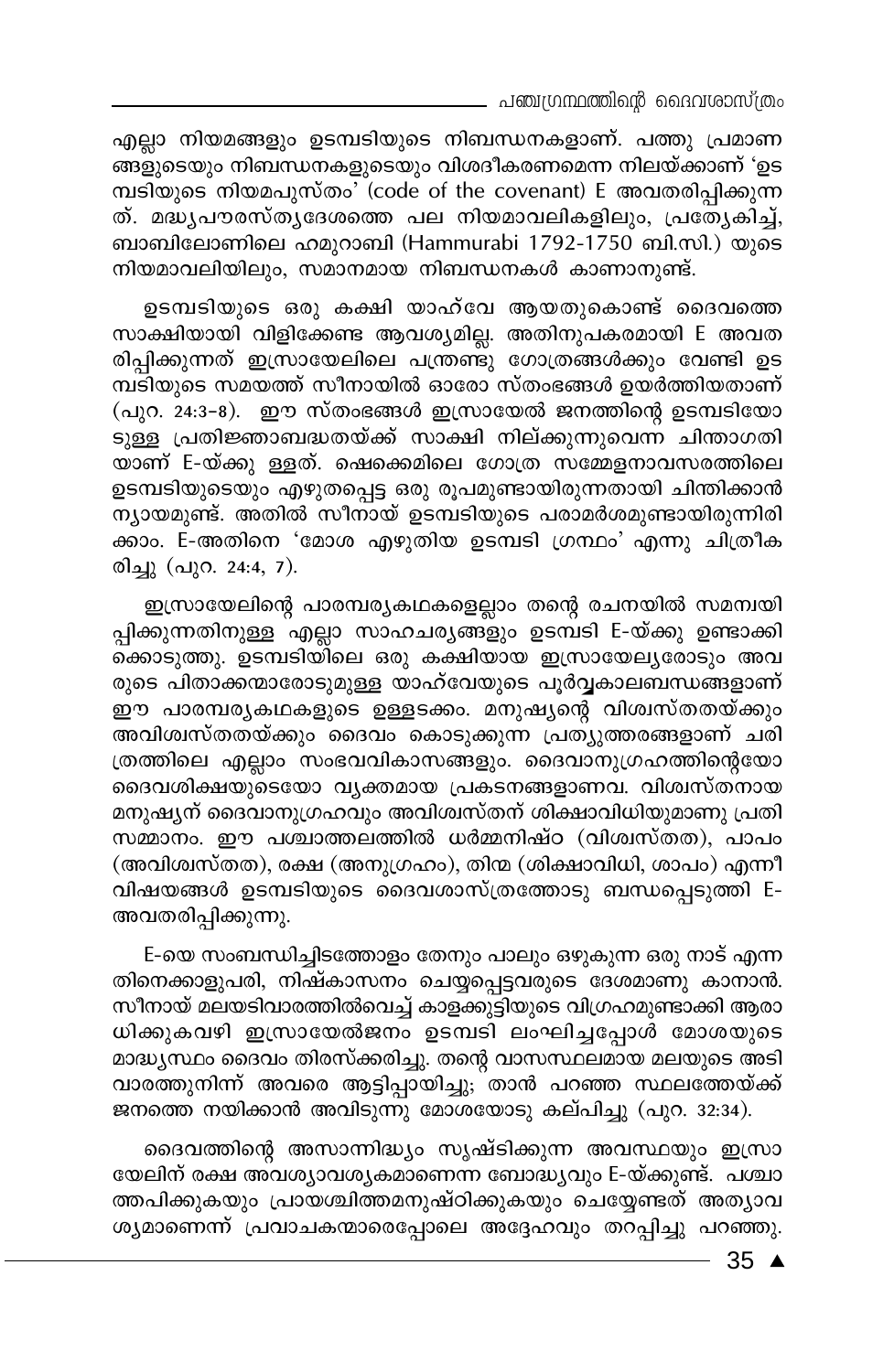സമൂലമായൊരു മാനസികപരിവർത്തനം വഴി ഉടമ്പടിയോടു വിശ്വസ്തത പുലർത്തുന്നതിലൂടെ ഇസ്രായേലിന് ഒരിക്കൽകൂടി ദൈവാനുഗ്രഹം പ്രാപിക്കാൻ കഴിയുമെന്ന് അദ്ദേഹം അവരെ ഉദ്ബോധിപ്പിച്ചു.

## നിയമാവർത്തന പാരമ്പര്യം (D)

ഒരു ജനതയുടെ സാംസ്കാരിക വളർച്ചയും അവരുടെ ചരിത്രപുരോ ഗതിയും പ്രതിഫലിപ്പിക്കുന്നവയാണ് അവരുടെ സദ്ഗ്ഗാത്മ സാഹിതൃ സൃഷ്ടികൾ. പ്രപഞ്ചത്തെയും തന്നെത്തന്നെയും മനസ്സിലാക്കാനുള്ള മനുഷ്യന്റെ അന്വേഷണപ്രക്രിയയെ നിയന്ത്രിക്കാൻ ജ്ഞാനികൾക്കും (യോഗിക**ശ്) കവികൾക്കും പ്രവാചകന്മാർക്കും ചരിത്രകാ**രന്മാർക്കും കഴിയും. വിശ്വാസം ഈ പ്രക്രിയയ്ക്ക് ഒരു പുതിയ മാനം നൽകുന്നു. ഒരു പ്രത്യേക ചരിത്രപശ്ചാത്തലത്തിൽ, J-യും E-യും ഇസ്രായേലിന്റെ ചരിത്രത്തിന്റെ ആരംഭങ്ങളിലേയ്ക്ക് ചൂഴ്ന്നിറങ്ങി. യോഗിയുടെ വിജ്ഞാ നത്തോടെയും, പ്രവാചകന്റെ ധാർമ്മിക ചിന്തകളോടെയും, ഇതിഹാസ ത്തിന്റെ മട്ടും മാതിരിയുമുള്ള സാഹിതൃവിവരണങ്ങൾക്ക് അവർ രൂപം കൊടുത്തു. ഒരേയൊരു ചോദ്യമാണ് അവരുടെ അന്വേഷണത്തെ നയി ച്ചതും നിയന്ത്രിച്ചതും. ആരാണ് ഇസ്രായേൽ? ഇസ്രായേലിന്റെ സുദീർഘ മായ മതവിശ്വാസചരിത്രവും മദ്ധ്യപൗരസ്തൃദേശങ്ങളുടെ സാഹിതൃ– സാംസ്കാരിക നേട്ടങ്ങളും പുതിയൊരു മത-ചരിത്ര-ഉദ്ഗ്ഥനത്തിന് അവ സരമായി; ഒപ്പം ശക്തമായ പ്രേരണയും.

ഇസ്രായേലിലെ ദേവാലയങ്ങളിലെ ആരാധനക്രമങ്ങളുടെയും ആഘോഷങ്ങളുടെയും പരിഷ്കരണത്തിനു വഴി തെളിച്ചത് ഇതേ സാഹി ത്യചരിത്രവും വിശ്വാസവും ഇസ്രായേൽ ആരെന്ന ചോദ്യവുമാണ്. ഈ ആരാധനക്രമങ്ങളുടെയും ആഘോഷങ്ങളുടെയും ഏതാനും ഭാഗങ്ങൾ J-യുടെയും E-യുടെയും ചില വിവരണങ്ങളിലൂടെ പഞ്ചഗ്രന്ഥത്തിൽ സ്ഥാനം പിടിച്ചു. ആരാധനക്രമങ്ങൾ സുദീർഘവും സങ്കീർണ്ണവുമായ വികാസപരിണാമങ്ങൾക്കു വിധേയമായത് ഷെക്കെമിലെ ദേവാലയ ത്തിന്റെ തണലിലാണ്. അന്നുവരെയുള്ള ഇസ്രായേലിന്റെ ചരിത്രത്തെ അതു സാരമായി സ്വാധീനിക്കുകയും ചെയ്തു. മാത്രമല്ല, അതു പഞ്ച ഗ്രന്ഥത്തിന്റെ മറ്റൊരിടത്തു ആവുകയും ചെയ്തു. പഞ്ചഗ്രന്ഥത്തിന്റെ ആരാധനക്രമങ്ങളെക്കുറിച്ച് പ്രതിപാദിക്കുന്ന ഈ പാരമ്പര്യത്തെ നിയ മാവർത്തന പാരമ്പര്യം (D) എന്നു വിളിക്കുന്നു. D പാരമ്പര്യത്തിന് പല വിധത്തിലും E - പാരമ്പര്യവുമായി സാമ്യമുണ്ടെങ്കിലും, ആരാധനക്രമ പരമായ സാഹചര്യങ്ങളും, സ്വയം കണ്ടെത്താനുള്ള ശ്രമത്തിൽ ഒരു പുതിയ കാലഘട്ടത്തിലേയ്ക്കുള്ള ഇസ്രായേലിന്റെ ചുവടുവയ്പും, രച നയിൽ തെളിഞ്ഞു നിൽക്കുന്ന സർഗ്ഗാത്മകതയും ധിഷിണാപാടവവും D- യെ ഒരു സ്വതന്ത്രകൃതിയായി വേർതിരിച്ചു നിർത്തുന്നു.

പഞ്ചഗ്രന്ഥത്തിൽ 'നിയമാവർത്തന' ത്തിൽ മാത്രമേ D - പാരമ്പര്യം കാണാനുള്ളൂ. കൃത്യമായിപ്പറഞ്ഞാൽ, പ്രധാന ഭാഗമായ അദ്ധ്യായം 4:44 മുതൽ 28:69 വരെയും (ഇതിൽ 27-ാം അദ്ധ്യായം പിന്നീട് കൂട്ടിച്ചേർക്ക പ്പെട്ടതാണ്). 29-30 അദ്ധ്യായങ്ങളും മാത്രമേ D -യുടെ പാരമ്പര്യത്തിൽ ഉൾപ്പെടുന്നുള്ളു. 4 മുതൽ 28 വരെയുള്ള അദ്ധ്യായങ്ങളാണ് (27–ാം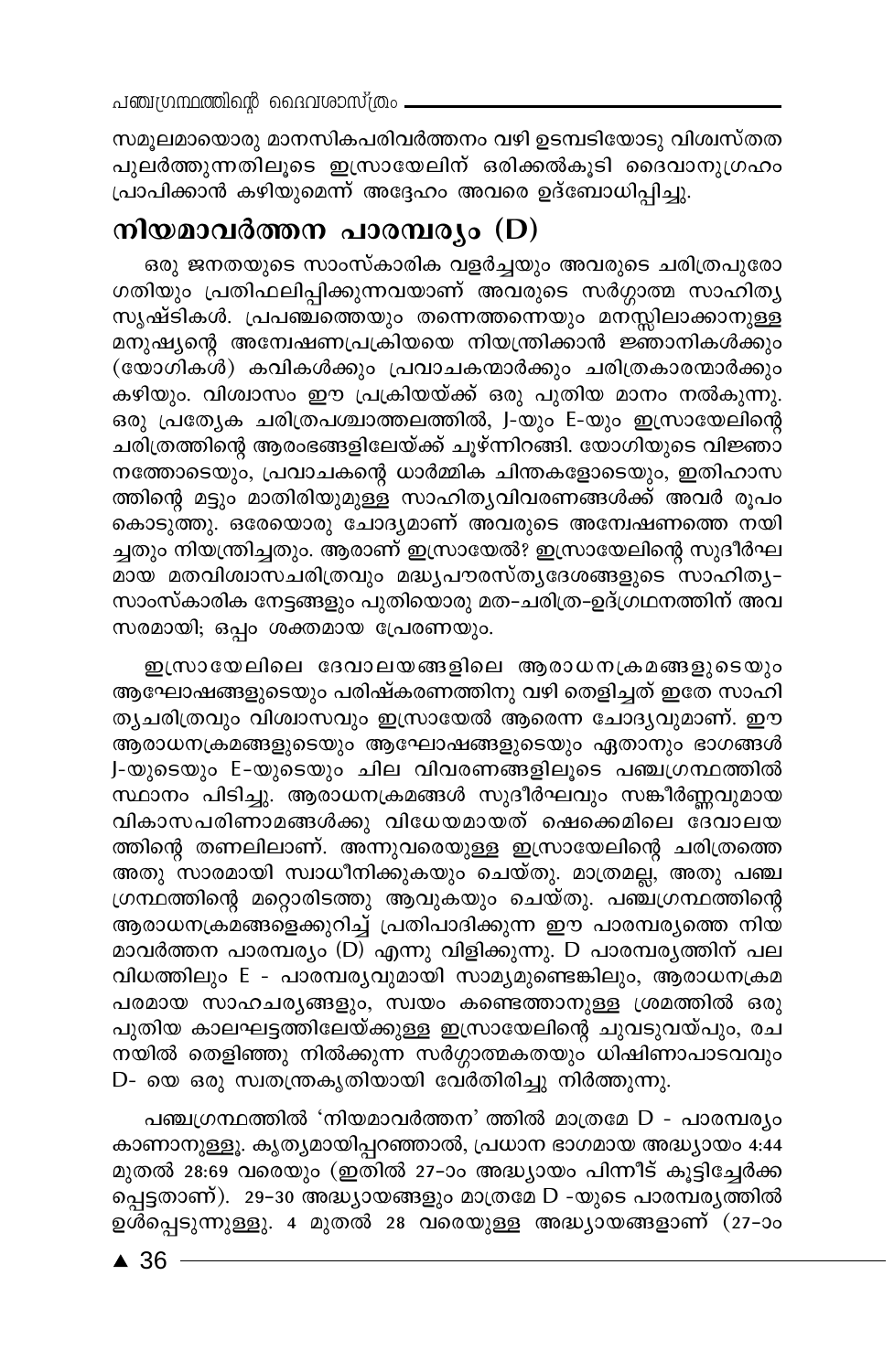\_ പഞ്ചഗ്രന്ഥത്തിന്റെ ദൈവശാസ്ത്രം

അദ്ധ്യായം ഒഴികെ) ആദ്യം എഴുതപ്പെട്ടതെന്നും മിക്കവാറും അധികം താമസിയാതെതന്നെ 29–30 അദ്ധ്യായങ്ങൾ എഴുതിച്ചേർക്കപ്പെട്ടുവെന്നു മാണ് അഭിജ്ഞമതം. ഈ ആദൃകാല രചനയെ ചില പണ്ഡിതന്മാർ ആദിനിയമാവർത്തനം (proto deuteronomy) എന്നും വിളിക്കാറുണ്ട്.

ജോഷ്വാ മുതൽ 2 രാജാക്കന്മാർവരെയുള്ള പുസ്തകങ്ങളിലെ നിയ മാവർത്തന ചരിത്രവുമായി ബന്ധപ്പെടുത്താതെ ഇതു മാറ്റി നിർത്തേ ണ്ടതുണ്ട്. ആദൃകാലത്തെ ചരിത്രരചനയ്ക്ക് ആമുഖമായി പില്ക്കാലത്ത് നിയമാവർത്തന പുസ്തകംതന്നെ വിപുലമാക്കപ്പെട്ടു. അങ്ങനെ രൂപ പ്പെട്ടതാണ് ഇന്നു നമുക്ക് ലഭ്യമായ 'നിയമാവർത്തനം'. നിയമാവർത്തന പുസ്തകത്തിനു പുറമേ പഞ്ചഗ്രന്ഥത്തിൽ കാണുന്നതും D യുടേതെന്ന് ആരോപിക്കപ്പെടുന്നതും ആയ ഭാഗങ്ങളൊന്നും യഥാർത്ഥത്തിൽ D യുടെ പാരമ്പര്യത്തിന്റെ ഭാഗമല്ല. അവയെല്ലാം D യെ J യും E യുമായി സംയോ ജിപ്പിച്ച ആഖ്യാതാവിന്റെ വകയാണ്.

D പാരമ്പരൃത്തിന്റെ കർത്താവ് ആരാണെന്നു നമുക്കറിവില്ല. ഷെക്കെ ദേവാലയത്തിലെ ഒരു ലേവായ പുരോഹിതനായിരുന്നു അദ്ദേ ഹമെന്നു കരുതുന്നതിൽ തെറ്റില്ല.

J യും E യും തരുന്നതിനേക്കാൾ വളരെക്കുറച്ചു ചരിത്രവിവരണങ്ങളേ D നൽകുന്നുള്ളൂ. എലോഹിസ്റ്റ് ഒരു പരിധിവരെ യാഹ്വിസ്റ്റിന്റെ വിവര ണങ്ങൾക്ക് സമാന്തരമായാണു രചന നടത്തിയത്. J-യെപ്പോലെ അബ്രാഹം മുതലുള്ള പിതാക്കന്മാരുടെ ചരിത്രം E-യും എഴുതുന്നുണ്ട്. പക്ഷേ, അവിടെയും E- പ്രാധാനൃം കൊടുക്കുന്നത് മോശയെന്ന വൃക്തിക്കും അദ്ദേഹത്തിന്റെ ദൗതൃത്തിനുമാണ്. പിതാക്കന്മാരെക്കുറിച്ച്  $D$  പറയുന്നുണ്ടെങ്കിലും (6:10) J യുടേതിനും E യുടേതിനും സാദൃശ്യ മായ വിവരങ്ങൾ കൊടുക്കുന്നില്ല. മോശയുടെ ജനനവും ദൈവവിളിയും ദൈവനാമം വെളിപ്പെടുത്തുന്നതും ഉൾപ്പെടെയുള്ള സർവ്വ പൂർവ്വചരി ത്രവും D വിട്ടുകളഞ്ഞു. ഹോറെബിലെ സംഭവവുമായി അഭേദ്യബന്ധ മുള്ള പരാമർശങ്ങൾ മാത്രമേ മോശയെപ്പറ്റി അദ്ദേഹം എഴുതിയിട്ടുള്ളൂ (5:23-31; 9:7-21; 10:1-11). ദൈവം ഇസ്രായേല്യരെ ഈജിപ്തിലെ അടിമ ത്തത്തിൽനിന്നു സ്വതന്ത്രരാക്കുന്നതും (7:8) പത്തു മഹാമാരികളും (7:15); ദൈവം ഫറവോയോട് വർത്തിച്ച വിധവും (6:22; 7:19) പുറപ്പാടും (6:23) മരുഭൂമിയിലെ അലഞ്ഞുതിരിയലും (8:2-4) ചുരുങ്ങിയ വാക്കുകളിൽ D അവതരിപ്പിക്കുന്നു (29:2-6 കാണുക).

D യുടെ രചനയിലും മുഖ്യകഥാപാത്രം മോശയാണ്. അക്കാരണം കൊണ്ടുതന്നെ 'പുറപ്പാടി'ലെ പല വിവരണങ്ങൾക്കും സമാനമായവ D-യിലും കാണാം. സംക്ഷിപ്തവിവരണങ്ങളിലും ദീർഘമായ വിവരണ ങ്ങളിലും മാത്രമല്ല, പത്തുപ്രമാണങ്ങൾ, ന്യായപ്രമാണങ്ങൾ എന്നിങ്ങ നെയുള്ള നിയമാവലികളിലും 'പുറപ്പാടു'മായുള്ള ഈ സമാനത D നില നിർത്തുന്നു.

ഉടമ്പടിയുമായി ബന്ധപ്പെട്ട നിയമസംഹിതയുടെ അമ്പതു ശതമാന ത്തോളം (ഏകദേശം ഇരുപ്തു ഭാഗങ്ങൾ) D സ്വന്തമായെടുത്ത്, വിക സിപ്പിച്ച്, വിശദീകരിച്ച് അദ്ദേഹത്തിന്റെ നിയമസംഹിതയിൽ ഉൾപ്പെടു

 $-37$   $\triangle$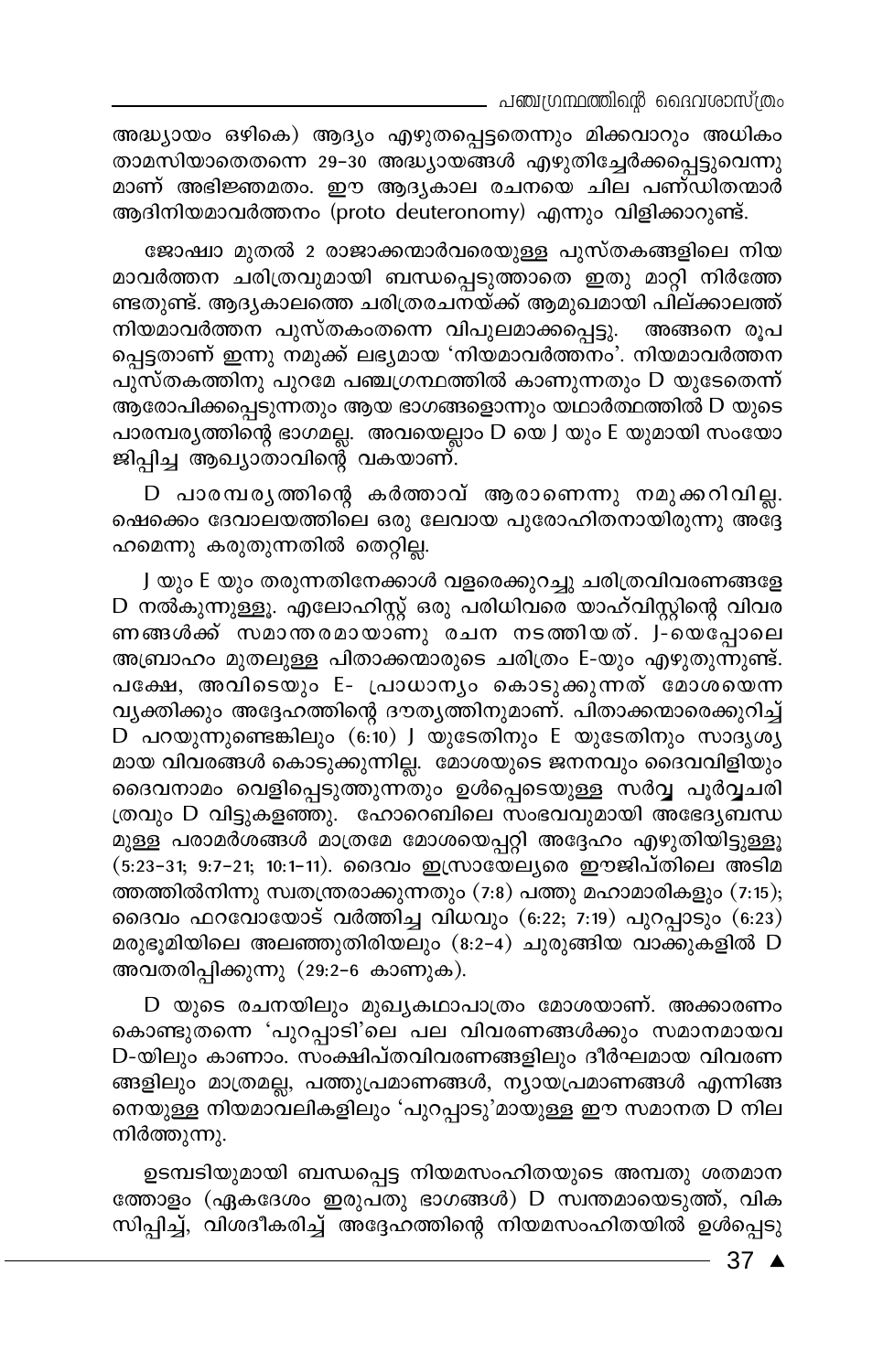ത്തി.

സ്വന്തമായി പല വിഷയങ്ങളും അദ്ദേഹം രചനയിൽ ഉൾപ്പെടുത്തി. വിശിഷ്യാ സാർവ്വത്രികമായി അന്ന് അംഗീകരിക്കപ്പെട്ടിരുന്ന നിയമങ്ങളും അവയുടെ വകഭേദങ്ങളും, അക്കാഡിയൻ, ഉഗാററ്റിക്ക്, ഈജിപ്ഷുൻ, നിയമങ്ങളുടെ പ്രതിഫലനങ്ങളും D-യിൽ വളരെ പ്രകടമാണ്. ഉദാഹ രണത്തിന് 25:13-16-ലെ അളവിലെ കൃത്രിമത്വത്തെക്കുറിച്ചു പറയുന്നത് ഈജിപ്തുകാരുടെ 'അമെൻ ഓപെത്' ന്റെ വിജ്ഞാനം 16-ന്റെയും 19:14-ൽ അതിർത്തിക്കല്ലുകൾ മാറ്റുന്നതിനെക്കുറിച്ചുള്ള പരാമർശം അമെൻ എം ഓപെതിന്റെ വിജ്ഞാനം 6-ന്റെയും സമാന നിയമമാണ്. ഇസ്രായേലിന്റെ നൈയാമിക പാരമ്പര്യത്തിന്റെ സുദീർഘവും സങ്കീർണ്ണ വുമായ ചരിത്രത്തിന്റെ അവസാനമാണ് നിയമാവർത്തനത്തിലെ നിയമ സംഹിതയെന്നു പറയാം.

ലഭ്യമായ പല തെളിവുകളും സൂചിപ്പിക്കുന്നത്, D പാരമ്പര്യം വിരചി തമായത് വടക്കൻ ഇസ്രായേലിൽ, കുറേക്കൂടി കൃത്യമായിപ്പറഞ്ഞാൽ ഷെക്കെമിലെ ദേവാലയത്തിലാണെന്നത്രേ. ഈ ദേവാലയവുമായി ബന്ധ പ്പെട്ട് കുറേക്കൂടി മുമ്പ് എഴുതപ്പെട്ട E പാരമ്പര്യവുമായി D പാരമ്പര്യ ത്തിനുള്ള സാധർമ്മ്യം പ്രത്യേക ശ്രദ്ധയർഹിക്കുന്നു. E-യും D-യും പാര് മ്പരുങ്ങൾ 'ഹോറെബ്' മല എന്നാണു പറയുന്നത്, സീനായ്മല എന്ന ല്ല. D-യുടെ 'പത്തു പ്രമാണങ്ങൾ' (5:2-21) E-യുടെ 'പത്തു പ്രമാ ണങ്ങ'ളുമായി സ്വഭാവൈക്യം പുലർത്തുന്നു (പുറ 20:1-17). D-യുടെ നിയമസംഹിത (12-26)യിൽ E-യുടെ 'ഉടമ്പടിയുടെ നിബന്ധന'കളുടെ (പുറ 20:12-23:19) സ്വാധീനം വളരെയുണ്ട്. ഏലോഹിസ്റ്റിന്റെ ദൈവശാ .<br>സ്ത്രത്തിന്റെ വികസിത രൂപമെന്ന് നിലയ്ക്ക് D-യുടെ ദൈവശാ സ്ത്രത്തെ അംഗീകരിച്ചാൽ ഇക്കാര്യം കൂടുതൽ വ്യക്തമായി മനസ്സിലാ ക്കാൻ കഴിയും. ഉടമ്പടിയെയും ഉടമ്പടിക്കു മാദ്ധ്യസ്ഥം വഹിച്ച മോശ യുടെ പങ്കിനെയും ദൈവത്തിന്റെ അപരിമേയതയെയുംകുറിച്ചുള്ള പരാ മർശങ്ങളിൽ ഇതു തികച്ചും വാസ്തവമാണ്.

പിന്നീട് കൂട്ടിച്ചേർക്കപ്പെട്ട 27-ാം അദ്ധ്യായത്തിന്റെ കർത്താവ് ആദി നിയമാവർത്തനത്തിൽ ഷെക്കെമുമായുള്ള ബന്ധം അംഗീകരിച്ചു. ജോർദ്ദാൻ നദിയുടെ അക്കരെ കടക്കുമ്പോൾ ഉടമ്പടിയുടെ നവീകരണം നടത്തണമെന്നും ദഹനബലികളും സമാധാനബലികളും അർപ്പിക്കണ മെന്നും ഏബാൽ മലയിൽ വലിയ ശിലകൾ സ്ഥാപിച്ച് കുമ്മായം പൂശി അവയിൽ നിയമങ്ങൾ എഴുതണമെന്നും മോശ കൽപ്പിച്ചു (27:2-8). ഏബാൽ മലയും ഗരിസിം മലയും ഒന്നാണെന്ന് പണ്ഡിതർക്ക് അഭി പ്രായമുണ്ട്. പുറപ്പാടിന്റെ അവസാനത്തിൽ ജോർദ്ദാന്റെ അക്കരെവെച്ചു നടത്തിയ ഉടമ്പടി നവീകരണവും പിൽക്കാലത്ത് ഷെക്കെമിൽവെച്ചു നട ത്തിയ നവീകരണവും തമ്മിൽ പരസ്പരം ബന്ധപ്പെട്ടിരിക്കുന്നു.

ഷെക്കെമിനു പുറമേ മറ്റെവിടെയെങ്കിലുമാണ് D എഴുതപ്പെട്ടതെന്ന് പറയാൻ വയ്യാ. സാധൃതയുള്ള മറ്റൊരു സ്ഥലം ജറുസലേമാണ്. അങ്ങനെ ചിന്തിച്ചാൽ പ്രാദേശിക ദേവാലയങ്ങളിലെ ലേവ്യ പുരോഹി തന്മാർക്ക് നിയ 18:6-8-ൽ അനുവദിക്കുന്ന ആനുകൂല്യങ്ങൾ ജറുസലേ

 $\triangle$  38 -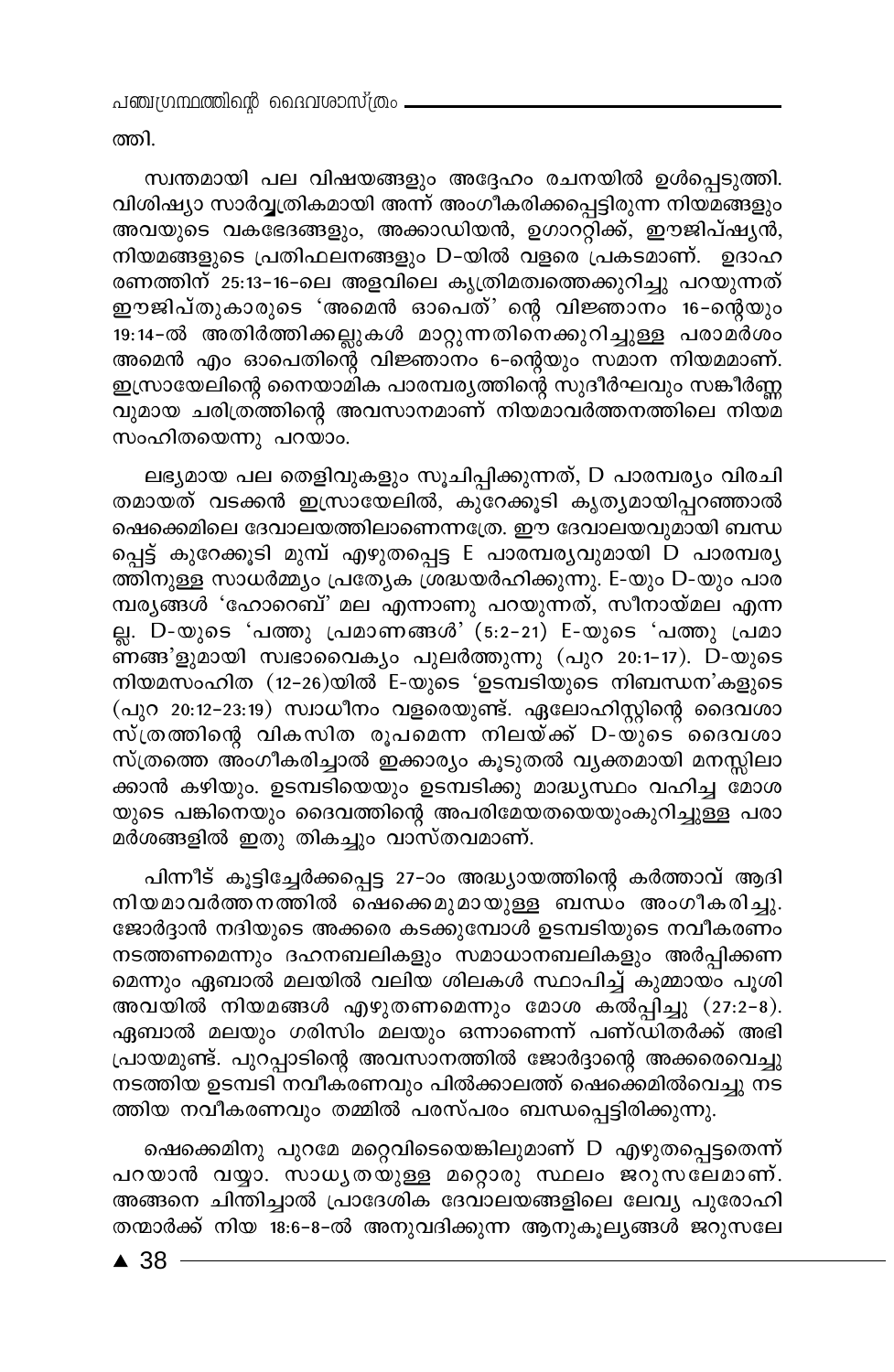മിലെ പുരോഹിതന്മാർ എന്തുകൊണ്ട് നിഷേധിച്ചുവെന്നതിന് ഒരു വിശ ദീകരണം കൊടുക്കാൻ നമുക്കു കഴിയില്ല (2 രാജാ. 23:9 കാണുക). ജറുസലേമിൽനിന്ന് വളരെ അകലെ, വടക്ക് ഷെക്കെമിലെ ദേവാലയ ത്തിലാണ് D എഴുതപ്പെട്ടതെന്ന് ഇതെല്ലാം സൂചിപ്പിക്കുന്നു.

ഏലോഹിസ്റ്റിന്റേതിനേക്കാൾ കുറച്ചുകൂടി പുരോഗതി പ്രാപിച്ച ഒരു ചരിത്രപശ്ചാത്തലമാണ് D-യുടേത്. D-യിൽ കാണുന്ന ദൈവശാസ്ത്ര പരമായ വിചിന്തനങ്ങളെല്ലാം തന്നെ E-യുടെ ദൈവശാസ്ത്രത്തിനുണ്ടായ വളർച്ചയും വികാസവും ്പുതിയ ഉദ്ഗ്രഥനവുമാണെന്നു പറയാം. ഉദാ ഹരണത്തിന്, ഉടമ്പടിയുടെ നിബന്ധനകളും നിയമാവർത്തന നിയമസം ഹിതയും തമ്മിൽ താരതമൃപ്പെടുത്തിയാൽ ആദൃത്തേതിന്റെ ആവർത്ത നവും വികസിത രൂപവുമാണ് രണ്ടാമത്തേതെന്ന് മനസ്സിലാകും. സാബത്ത് വർഷത്തിൽ (ഓരോ 7–ാം വർഷം) നിലം വിതയ്ക്കാതെ ദരി ദ്രർക്കുവേണ്ടി ഒഴിച്ചിടണമെന്ന നിയമ (പുറ 23:1-11)ത്തിന് അനുബന്ധം പോലെ, ആ വർഷം കടങ്ങൾ ഇളവു ചെയ്യണമെന്ന നിയമവും D കൂട്ടി ച്ചേർത്തു. അടിമകളെ വിൽക്കുകയും വാങ്ങുകയും ചെയ്യുന്നതിനെയും അവരുടെ സേവന കാലാവധിയെയും സംബന്ധിച്ച നിയമ (പുറ 21:2-11)ങ്ങളോടൊപ്പം, സ്വതന്ത്രനാക്കപ്പെട്ട ഒരുവനെ വീണ്ടും അടിമയാ ക്കേണ്ടത് എങ്ങനെയെന്നും, ദാസിയോട് അനുവർത്തിക്കേണ്ട രീതിയെ ത്തെന്നും പറയുന്നു (നിയ 15:12-18). ഇത്തരം കുട്ടിച്ചേർക്കലുകളും ഭേദ ഗതികളും സൂചിപ്പിക്കുന്നത് പുരാതന കാർഷിക സമ്പദ് വ്യവസ്ഥിതി യിലെത്തിയ ഒരു സാമൂഹ്യ മാറ്റത്തെയാണ്. ഒരേയൊരു ദേവാലയവു മായി ബന്ധപ്പെടുത്തി ആരാധന കേന്ദ്രീകരിക്കാനുള്ള D-യുടെ ചിന്ത യുടെ പരിണി്തഫലമായി ഉടമ്പടിയുടെ നിബന്ധനകളിൽ പലതും ഇത്തരം ഭേദഗതികൾക്കു വിധേയമായി.

E പാരമ്പര്യവുമായി അടുത്ത ബന്ധമുണ്ടെങ്കിലും, അതിന്റെ വെറു മൊരു വികസിത സാഹിതൃരൂപവുമായി D-യെ വ്യാഖ്യാനിക്കുക<sup>്</sup>സാധൃ മല്ല. E പാരമ്പര്യത്തിന് സമാന്തരമായി വികാസം പ്രാപിച്ച മറ്റു പാരമ്പ രു്ങ്ങളും D ഉപയോഗിക്കുന്നുണ്ട്. (വൃതൃസ്തസ്വഭാവമുള്ള<sup>്</sup>പാരമ്പരൃ ങ്ങളായതുകൊണ്ട് അവയെ പൂർണ്ണമായി സംയോജിപ്പിക്കാനും D-യ്ക്കു കഴിഞ്ഞില്ല). സീനായ് ഉടമ്പടിയെ കേന്ദ്രബിന്ദുവാക്കി രചിക്കപ്പെട്ട ചരി ത്രത്തിന്റെ പ്രവാചക ദൈവശാസ്ത്രമാണ് ഏലോഹിസ്റ്റിന്റേത്. എന്നാൽ, ഉടമ്പടി നവീകരണ വേളയിൽ ഉപയോഗിക്കാനുള്ള ഒരു ആരാധനക്രമ സംബന്ധിയായ കൃതിയാണ് D-യുടേത്.

സമറിയായുടെ പതനത്തിനു (722 ബി. സി.) ശേഷമുള്ള കാലഘട്ട ത്തിലാണു D വിരചിതമായതെന്നു കരുതപ്പെടുന്നു. യൂദയാ രാജാവായി രുന്ന ഹെസെക്കിയായുടെ മതനവീകരണ പരിപാടികൾക്കു ശേഷമായി രിക്കാനാണു കൂടുതൽ സാധ്യത (2 ദിന 30:1-12). അസ്സീറിയൻ സാമ്രാ ജൃത്തിന്റെ ബലക്ഷയം മുതലെടുത്തുകൊണ്ട് ഹെസെക്കിയ തന്റെ പ്രവർത്തനങ്ങൾ വടക്കു ഭാഗത്തേയ്ക്കും വ്യാപിപ്പിച്ചു. ഇക്കാലത്തു തന്നെ ആയിരിക്കണം യൂദായിലും വടക്കു ഭാഗത്തുമുള്ള പ്രാദേശിക ദേവാലയങ്ങളും ബലിപീഠങ്ങളുമെല്ലാം അദ്ദേഹം തകർത്തത് (2 രാജാ 18:4, 2 ദിന 31:1). അനൃദേവന്മാർക്കു ബലിയർപ്പിക്കാനുള്ള പ്രവണതയെ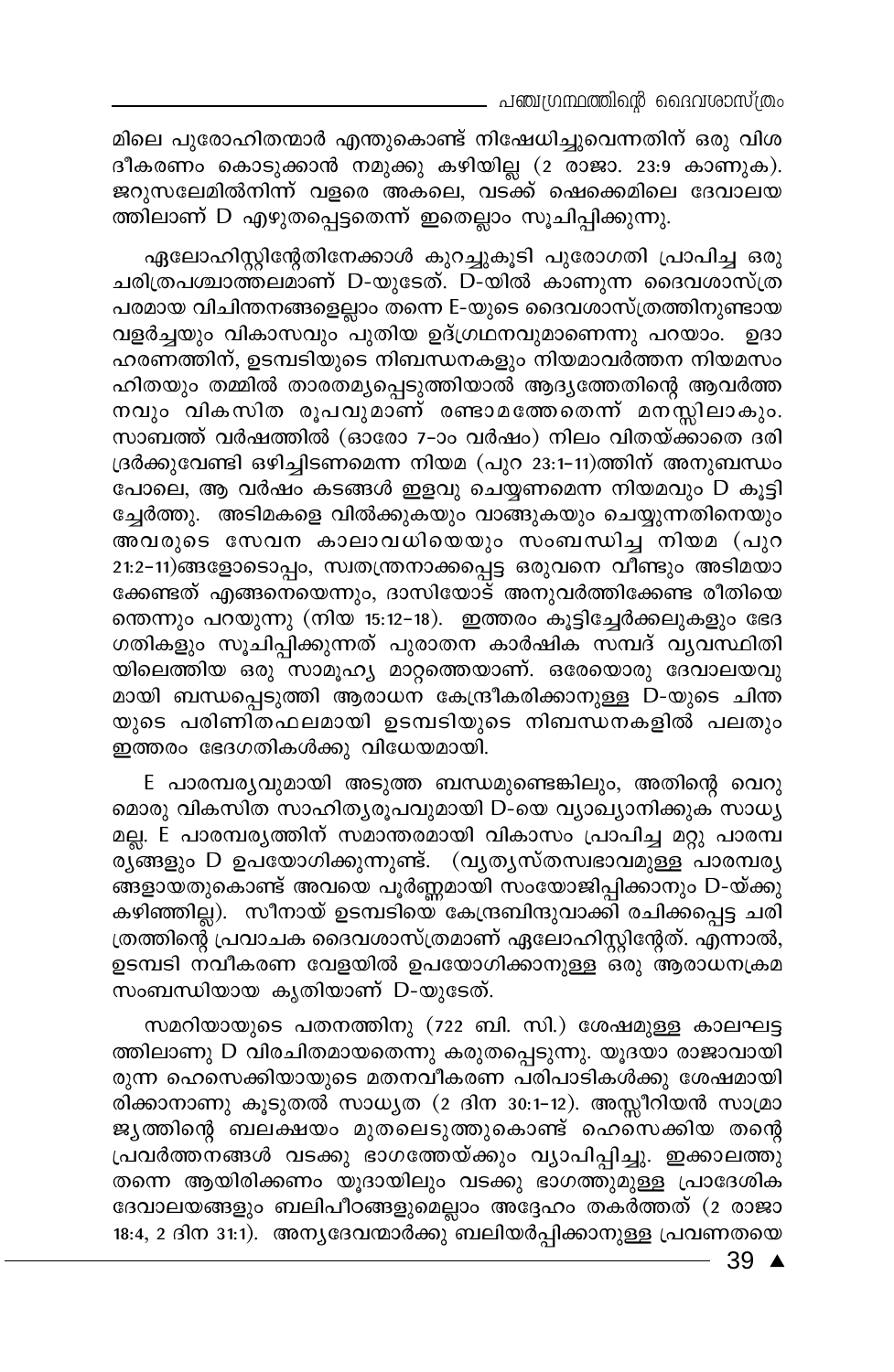ചെറുക്കാൻവേണ്ടി പ്രാദേശിക ദേവാലയങ്ങൾക്കു പകരം ഒരൊറ്റ കേന്ദ്ര ദേവാലയം മതിയെന്ന് D നിർബന്ധം പിടിച്ചു.

അങ്ങനെ നോക്കിയാൽ D എഴുതപ്പെട്ടത് ബി. സി. 8-ാം നൂറ്റാണ്ടിന്റെ അവസാനമോ, 7-ാം നൂറ്റാണ്ടിന്റെ ആദ്യമോ ആയിരിക്കണം. D-യുടെ ദൈവശാസ്ത്രപ്രകാരം കേന്ദ്രദേവാലയം ഷെക്കെമല്ല, ജറുസലെമാണ്. D പാരമ്പരൃത്തിന്റെ വളർച്ചയുടെ അവസാന ഘട്ടങ്ങളിലോ അതുമല്ലെ ങ്കിൽ ഈ പാരമ്പര്യം എഴുതപ്പെട്ട അതേ കാലഘട്ടത്തിലോ ആയിരിക്കാം കേന്ദ്രീകൃത ദേവാലയത്തിന്റെ ആശയം ഉടലെടുത്ത്.

#### അടിസ്ഥാന പ്രമേയവും ദൈവശാസ്ത്രവും

D-യുടെ സാഹിതൃരൂപവും ശൈലിയും അപഗ്രഥിച്ചപ്പോൾ അതിലെ ദൈവശാസ്ത്രത്തെ സംബന്ധിച്ച് ഒരേകദേശരൂപം നമുക്കു ലഭിച്ചു കഴി ഞ്ഞു. മൂന്നു പ്രമേയങ്ങളാണ് D പ്രധാനമായി അവതരിപ്പിക്കുന്നത്. 1)ഉട മ്പടിയും, നിയമങ്ങൾ സ്വീകരിക്കുകയും അനുസരിക്കുകയും ചെയ്യുന്ന തിലൂടെ ആ ഉടമ്പടിയോടുള്ള വിശ്വസ്തത നവീകരിക്കേണ്ടതിന്റെ ആവ ശൃകതയും. എലോഹിസ്റ്റും ഈ പ്രമേയത്തിനു പ്രാധാന്യം കല്പിക്കു ന്നുണ്ട്. 2)ഉടമ്പടിയോടുള്ള വിശ്വസ്തതയും, പ്രത്യുത്തരവും, നിയമങ്ങ ളുടെ അനുസരണവും പ്രകടമാകുന്നത് ആരാധനയിലാണ്. 3)ഉടമ്പടി ഇന്നാണ് ഇപ്പോഴാണ്. എന്നോ കഴിഞ്ഞുപോയ ഒരു സംഭവമല്ലത്. ദൈവം ചെയ്ത ഉടമ്പടി ഭൂതവർത്തമാനഭാവി കാലങ്ങളുടെ പരിധിയിൽ ഒതു ങ്ങുന്നതല്ല. സീനായ് മലയിൽവെച്ചു മുദ്ര വയ്ക്കപ്പെട്ട ഉടമ്പടിയോട് വിശ്വ സ്തത പുലർത്താനുള്ള ആഹാനം E ആവർത്തിച്ചു നടത്തുന്നുണ്ട്. എന്നാൽ ഇസ്രായേല്യരുടെ ജീവിതത്തിലെ ഓരോ നിമിഷത്തിലും ദൈവം മുൻപോട്ടു വയ്ക്കുന്ന ഉടമ്പടിയോടു വിശ്വസ്തരായിരിക്കാനുള്ള ആഹ്വാനമാണ് D-യുടെ വാക്കുകളിൽ മുഴങ്ങുന്നത്. സീനായ് ഉടമ്പടി വഴി യാഹ്വേയും അവിടുത്തെ ജനവും തമ്മിൽ എക്കാലവും നില നിൽക്കുന്ന ഒരു ബന്ധമാണു സ്ഥാപിത്മായത്. തന്മൂലം ഇസ്രായേൽ പ്രത്യുത്തരം നൽകേണ്ടത് സീനായ് ഉടമ്പടിയ്ക്കല്ല; പ്രത്യുത ദൈവം ഇന്നു ചെയ്യുന്ന ഉടമ്പടിയ്ക്കാണ്.

സീനായ് ഉടമ്പടി പഴയൊരു സംഭവമായി ഇസ്രായേൽക്കാരുടെ ഓർമ്മ കളിൽ മാത്രം തങ്ങി നിന്നിരുന്ന കാലത്ത് എല്ലാക്കാര്യങ്ങൾക്കും അവർ ഗോത്രങ്ങളുടെ സംഘടിത ശക്തിയെ ആശ്രയിച്ചുപോന്നു. ആ പഴയ ചട്ടക്കൂട്ടിൽനിന്ന് ഉടമ്പടിയെ പുറത്തെടുത്ത് ഇന്നു സംഭവിക്കുന്ന ഒരു യാഥാർത്ഥ്യമായി D അവതരിപ്പിച്ചു. അതുവഴി ചരിത്രത്തിന്റെ 'ഈ നിമി ഷത്തിൽ' സ്വയാവിഷ്ക്കാരത്തിനുള്ള ഇസ്രായേലിന്റെ മുഖ്യമാദ്ധ്യമമായി ഉടമ്പടിയെ D പുനരാവിഷ്ക്കരിച്ചു.

സ്വന്ത ഇഷ്ടപ്രകാരമാണ് യാഹ്വേ ഇസ്രായേലിനെ തിരഞ്ഞെടു ത്തത്. ദൈവമക്കളെന്ന സ്ഥാനം ഇസ്രായേലിനു കിട്ടിയ സൗജന്യം മാത്ര മാണ്. സാവൂളിന്റെയോ ദാവീദിന്റെയോ വംശത്തെ മാത്രം ഉദ്ദേശിച്ചുള്ള തെരഞ്ഞെടുപ്പായിരുന്നില്ല അത്. പ്രത്യുത, ഭൂമുഖത്തു നിവസിച്ചിരുന്ന എല്ലാ ജനതകളിലുംനിന്ന് തന്റെ സ്ഥതം ജനമാകേണ്ടതിന് ഒരു വലിയ സമൂഹത്തെയാണ് ദൈവം തെരഞ്ഞെടുത്തത് (7:6). ഇസ്രായേലിന്റെ

 $\triangle$  40 -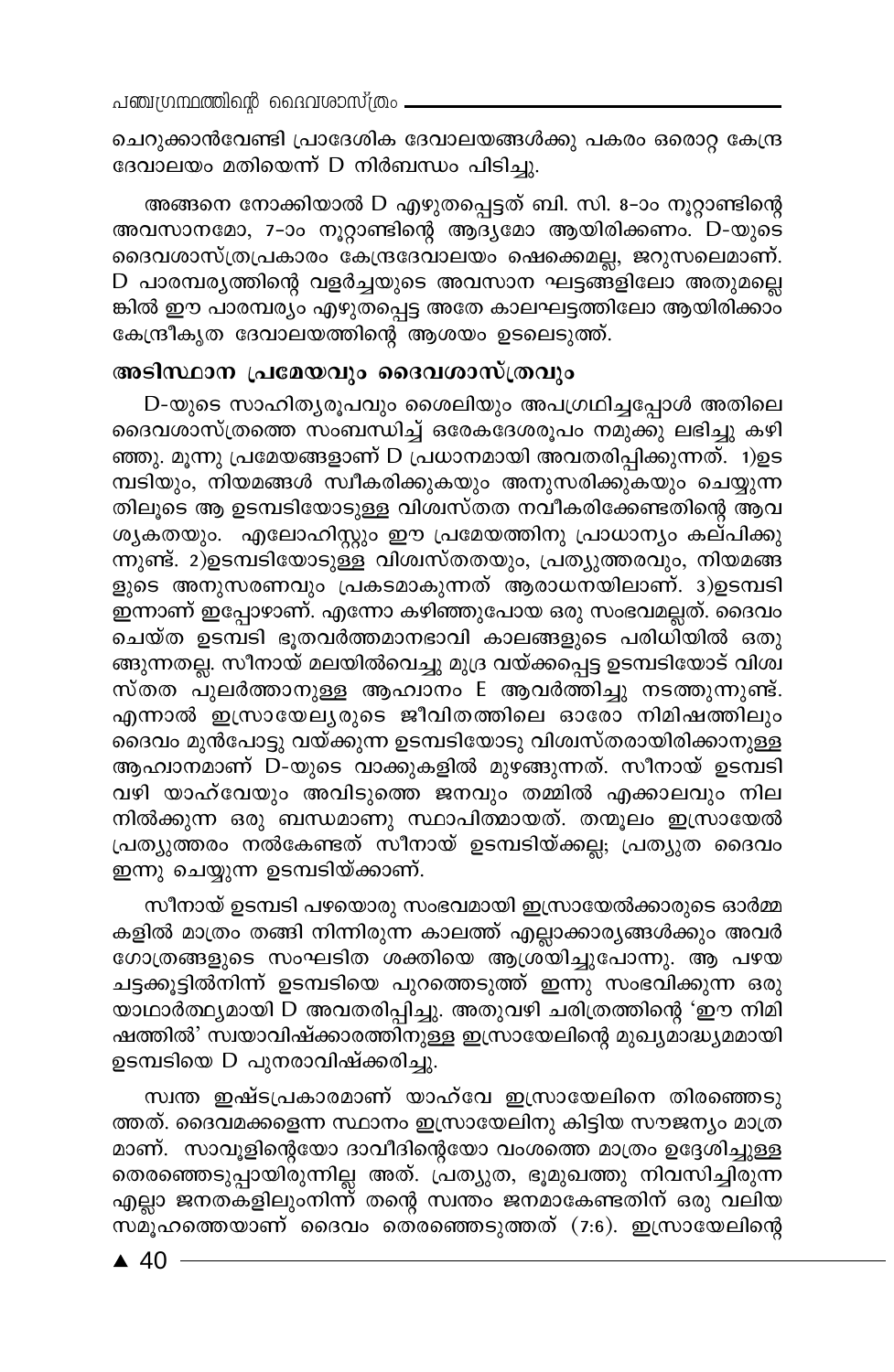യോഗ്യതയോ അവരുടെ എണ്ണമോ ഒന്നുംതന്നെ ഈ തിരഞ്ഞെടുപ്പിന്റെ മാനദണ്ഡങ്ങളായിരുന്നില്ല (7:7). അവരെ സ്നേഹിക്കുകയും പിതാക്ക ന്മാരോടു ചെയ്ത ശപഥം പാലിക്കുകയും ചെയ്യുന്നതുകൊണ്ടാണ് ദൈവം അവരെ തിരഞ്ഞെടുത്തത് (7:8-12).

ആ ജനത്തോടു ദൈവത്തിനുള്ള സ്നേഹം പ്രകടമാക്കാൻ വേണ്ടി ചെയ്ത ഉടമ്പടിയിലാണ് തിരഞ്ഞെടുപ്പ് മൂർത്തഭാവം കൈക്കൊണ്ടത്. ദൈവം കല്പിക്കുന്ന നിയമങ്ങൾ സ്ഥീകരിച്ച്, അനുസരിക്കുകവഴി അവർക്കു ദൈവത്തോടുള്ള സ്നേഹം പ്രകടമാക്കാൻ ദൈവം ഇസ്രാ യേലിനോട് ആവശ്യപ്പെടുന്നു (6:4-5). ദൈവിക നിയമങ്ങൾ ജീവന്റെ ഉറവകളായി പരിണമിക്കണമെങ്കിൽ അവയെ ജീവിതവുമായി ബന്ധപ്പെ ടുത്തണം. ഇസ്രായേലിന്റെ ഹൃദയത്തിൽ ഈ നിയമങ്ങൾ എഴുതിവെ യ്ക്കണം (6:6; 30:11-14).

"ഇസ്രായേലേ കേൾക്കുക" എന്ന പ്രയോഗം D യിൽ അങ്ങിങ്ങ് ഉപ യോഗിച്ചു കാണുന്നു. ഇസ്രായേലിന്റെ തിരഞ്ഞെടുപ്പ് അറിയിക്കുവാനുള്ള മാദ്ധ്യമം ദൈവവചനങ്ങളാണ്. അവ ശ്രവിക്കുവാൻ D ഇസ്രായേലിനെ വിളിക്കുന്നു. ദൈവവചനത്തെ സംബന്ധിക്കുന്ന ഈ പ്രമേയം വളർന്നു വികസിച്ച് അനുഭവ ജ്ഞാനത്തിന് അതീതമായ ദൈവസ്വഭാ വത്തിലേയ്ക്ക് വിരൽ ചൂണ്ടുന്നു. ദൈവത്തിന്റെ മുഖത്തു നോക്കാൻ ജനം ഭയപ്പെട്ടുവെന്ന് ഏലോഹിസ്റ്റ് പറഞ്ഞു. കൈവത്തിന്റെ സ്വരം കേൾക്കാൻപോലും ജനം ഭയപ്പെട്ടുവെന്നാണ് D പ്രസ്താവിക്കുന്നത്. ഇത്തരം ഭയപ്പാടുകൾ ഇസ്രാഭയലിനെ ദൈവത്തിൽനിന്ന് അകറ്റി നിർത്താൻവേണ്ടി ആയിരുന്നില്ല. ഇസ്രായേലിന് ഈ ഭയത്തെ അതിജി വിക്കാൻ കഴിയും. കാരണം, ദൈവത്തിനു മനുഷ്യനോടു സംസാരിക്കാൻ കഴിയുമെന്നും, ആ മനുഷ്യൻ വീണ്ടും ജീവനോടെയിരിക്കുമെന്നും അവർ മനസ്സിലാക്കിയിട്ടുണ്ട് (5:24-26; 18; 16).

യാഹ്വിസ്റ്റിനെ അനുസ്മരിപ്പിക്കത്തക്കവിധത്തിൽ ദൈവം മനുഷ്യ രുടെയിടയിൽ വസിക്കുകയും മാനുഷിക ചേതനയ്ക്കനുസൃതം പെരു മാറുകയും ചെയ്യുന്നുവെന്ന് അർത്ഥം വരുന്ന അനേകം പ്രയോഗങ്ങൾ (anthropomorphism) D ഉപയോഗിക്കുന്നുണ്ട്. ദൈവത്തിന്റെ മുഖം, അവി ടുത്തെ കരങ്ങൾ എന്നിവയെക്കുറിച്ച് അദ്ദേഹം പറയുന്നു. ഇത്തരം പദ പ്രയോഗങ്ങൾ ദൈവവുമായി മനുഷ്യന് എന്തെങ്കിലും സാദൃശ്യമുണ്ടെന്നു സുചിപ്പിക്കാനോ, അത്തരം ചിന്താഗതികൾ മനസ്സിലുണർത്താനോ വേ ണ്ടിയല്ല്. ദൈവസാന്നിദ്ധ്യവും അവിടുത്തെ ശക്തിയും പ്രതാപവും സൂചി പ്പിക്കുന്ന കാൽപ്പനിക ചിത്രീകരണങ്ങൾ മാത്രമാണവ. ഇസ്രായേലിന്റെ ദൈവം മറ്റു ദേവന്മാരിൽനിന്നും വിഭിന്നനാണ് (12:29-31). ആ ദൈവ ത്തിന്റെ പ്രതിമകൾ ഉണ്ടാക്കരുത് – അതിന് ഏതു രൂപമായാലും (5:8). വാഗ്ദാനപേടകം അവിടുത്തെ സിംഹാസനമല്ല; അവിടുത്തെ വചനങ്ങൾ, അഥവാ നിയമങ്ങൾ പ്രതിഷ്ഠിച്ചിരിക്കുന്ന സ്ഥലം മാത്രമാണത് (10:3–5).

ദൈവത്തിന്റെ വചനം ഭൂമിയിൽ കേൾക്കപ്പെടുന്നുണ്ടെങ്കിലും യഥാർത്ഥത്തിൽ അവിടുത്തെ സ്വരം മുഴങ്ങുന്നതു് സ്വർഗ്ഗത്തിലാണ് (4:36). തന്റെ വാസസ്ഥലമായ സ്വർഗ്ഗത്തിൽനിന്നു ദൈവം സംസാരിക്കു ന്നത് ഇസ്രായേൽ കേൾക്കുന്നു (1 രാജാ 8:30). ദേവാലയത്തിൽ സന്നി

 $-41$   $\triangle$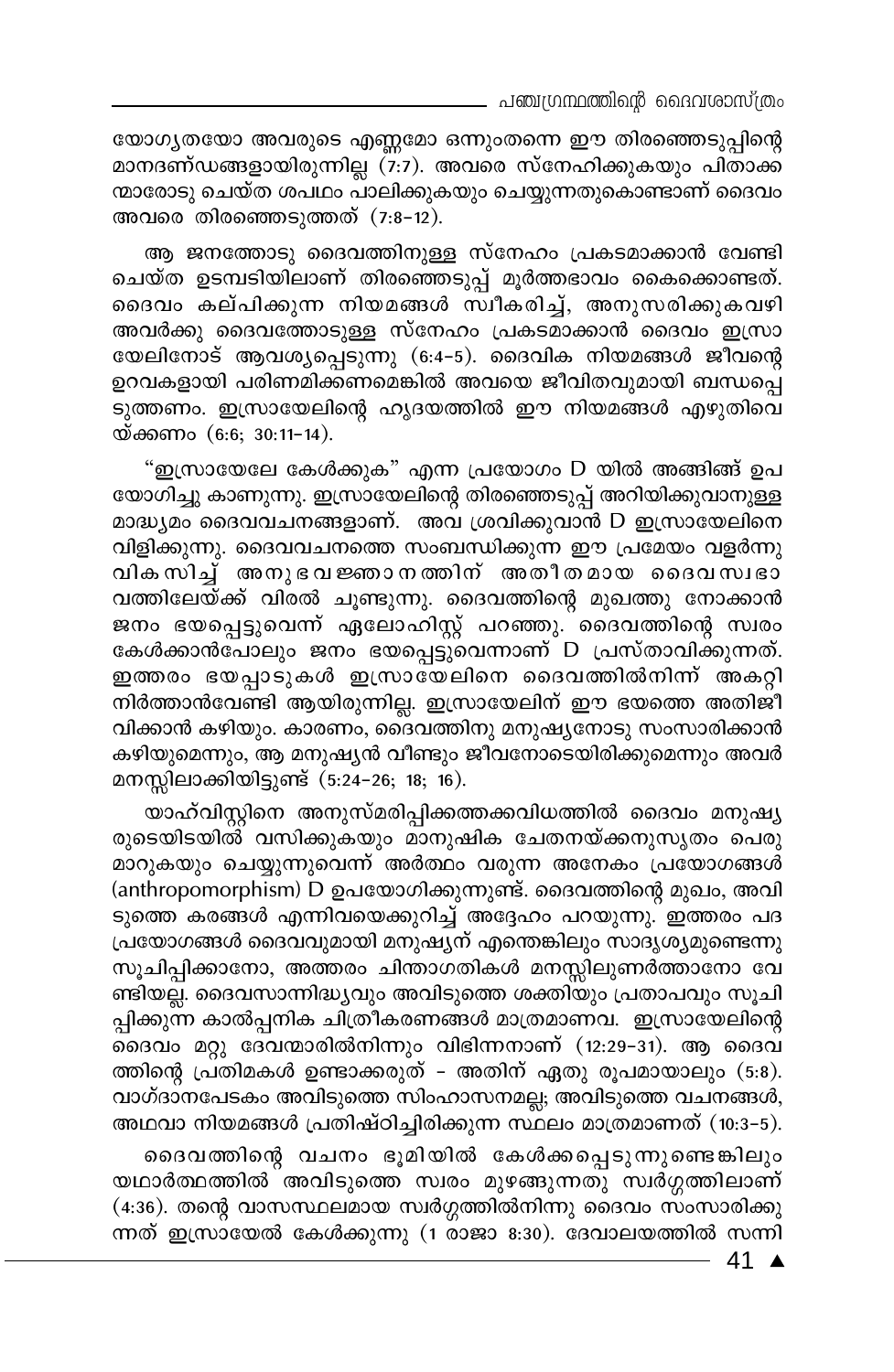ഹിതമായിരിക്കുന്നത് ദൈവത്തിന്റെ നാമം മാത്രമാണ് (1 രാജാ 8:18–21).

ഇസ്രായേലിന്റെ വ്യക്തിത്വത്തെക്കുറിച്ച് D- യ്ക്ക് പുതിയൊരു കാഴ്ച പ്പാടുകൂടിയുണ്ടെന്ന് അദ്ദേഹത്തിന്റെ ദൈവശാസ്ത്രം ചൂണ്ടിക്കാണിക്കു ന്നു. അബ്രാഹത്തിൽനിന്നുദ്ഭവിച്ച് ദാവീദിനു അവകാശമായി ലഭിച്ച ദൈവിക വാഗ്ദാനങ്ങളിൽ പങ്കുപറ്റുന്ന ഒരു വംശമായി J ഇസ്രായേലിനെ ചിത്രീകരിച്ചു. E-യുടെ വീക്ഷണത്തിൽ, പന്ത്രണ്ടുഗോത്രങ്ങളായി തിരിഞ്ഞ ഇസ്രായേൽ ഒരു കേന്ദ്രദേവാലയത്തിൽ ഒന്നിച്ചുകൂടി ഒരു ജന മാകുന്നു. ഇതിൽനിന്നു വിഭിന്നമാണ് D-യുടെ വീക്ഷണം. തിരഞ്ഞെ ടുക്കപ്പെട്ട ജനം ഇപ്പോൾ ഒരു വ്യവസ്ഥാപിത സമൂഹം അഥവാ (qahalecclesia-) സഭ ആയിരിക്കുന്നു. ഈ സുസംഘടിത സമൂഹത്തിൽ ന്യായാധിപന്മാരും (17:9) രാജാവും (17:14-20) പുരോഹിതന്മാരും (17:8-13) പ്രവാചകനും (18:13-22) ഉണ്ട്. ഇവർക്കെല്ലാം അവരവരുടേതായ പ്രത്യേക കടമകളുമുണ്ട്. ഈ സമൂഹത്തിന്റെ സുപ്രധാനവും അദിതീയവുമായ ആരാധനാകേന്ദ്രം ജറുസലെമായിരുന്നു. രാജ്യത്തിന്റെ നാശത്തിനുശേഷം ഐകൃബോധവും അനനൃതയും നഷ്ടപ്പെടാതെ സൂക്ഷിക്കാൻ അവരെ സഹായിച്ചത് തങ്ങൾ ഒരു സഭ (qahal) ആണെന്ന വീക്ഷണമാണ്.

## പുരോഹിത പാരമ്പര്യം (P)

പുരാതന വടക്കൻ സാമ്രാജ്യത്തിലെ ദേവാലയങ്ങൾ ഇസ്രായേലിന്റെ മതസാഹിത്യ പുരോഗതിയെ ത്വരിതപ്പെടുത്തുന്നതിൽ വ്യക്തമായ പങ്കു വഹിച്ചു. ഈ ദേവാലയങ്ങൾ പുരാതനമായ പാരമ്പര്യങ്ങളെല്ലാം സംര ക്ഷിക്കുകയും കാലാനുസൃതമായി സ്വന്തമാക്കുകയും ചെയ്തു. മാറിവ രുന്ന ചരിത്രഗതിക്കനുസരിച്ച് അവയ്ക്കു പുതിയ അർത്ഥം കൊടുക്കു കയും, അതുവഴി ഇസ്രായേലിന്റെ വ്യക്തിത്വം സജീവമായി കാത്തുസൂ ക്ഷിക്കാൻ സഹായിക്കുകയും ചെയ്തു. ഈ പാരമ്പര്യങ്ങളുടെ വികാസ പരിണാമങ്ങൾക്കും സാഹിത്യോദ്ഗ്രഥനത്തിനും വടക്കൻ സാമ്രാജ്യ ത്തിലെ ലേവായ പുരോഹിതന്മാർ വഹിച്ച പങ്കു പ്രസ്താവ്യമത്രേ. പാര മ്പരുങ്ങൾക്ക് ഏകദേശരൂപം കൊടുത്തത് അവരാണ്. പഞ്ചഗ്രന്ഥത്തിലെ രണ്ടാമത്തെയും മൂന്നാമത്തെയും പാരമ്പര്യങ്ങൾ ഷെക്കെം ദേവാലയ ത്തിന്റെ സ്വാധീനം പ്രതിഫലിപ്പിക്കുന്നുണ്ട്. D-യുടെ കാര്യത്തിൽ ഈ സ്വാധീനം വളരെ പ്രകടമായിരുന്നുതാനും. ദേവാലയ ശുശ്രൂഷകരായ ലേവായ പുരോഹിതന്മാരാണ് D കൂടുതൽ കൈകാര്യം ചെയ്തതെന്ന വസ്തുത മേൽപ്പറഞ്ഞ സ്വാധീനത്തെ സ്വീകരിക്കുന്നു.

ഷെക്കെമിൽനിന്നു ദൃഷ്ടി തിരിച്ച D ജറുസലെമിലെ കേന്ദ്രീകൃതാ രാധനയിലേക്കാണു നോക്കുന്നത്. ഇസ്രായേൽ ജനം മുഴുവനും, ഒരി ക്കൽ ദാവീദിന്റെ തലസ്ഥാനമായിരുന്ന ജറുസലേമിൽ ഒന്നിച്ചുകൂടി ആവേശമുൾക്കൊണ്ടു. ഇസ്രായേലിന്റെ ആദ്യത്തെ ദൈവശാസ്ത്രം ഉയിർകൊണ്ടത് അവിടെയാണല്ലോ.

വടക്കൻ സാമ്രാജ്യത്തിൽ മതസാഹിത്യ പ്രവർത്തനങ്ങൾ ഊർജ്ജിതമായി നടന്നപ്പോൾ ജറുസലേം നിദ്രാവസ്ഥയിലായിരുന്നില്ല. തെക്കൻ ദേവാലയവും പുരാതന പാരമ്പര്യങ്ങൾ സംരക്ഷിക്കുകയും വിക സിപ്പിക്കുകയും ചെയ്തു. ഇവിടെയും, മാറിവന്ന പരിതഃസ്ഥിതികൾക്ക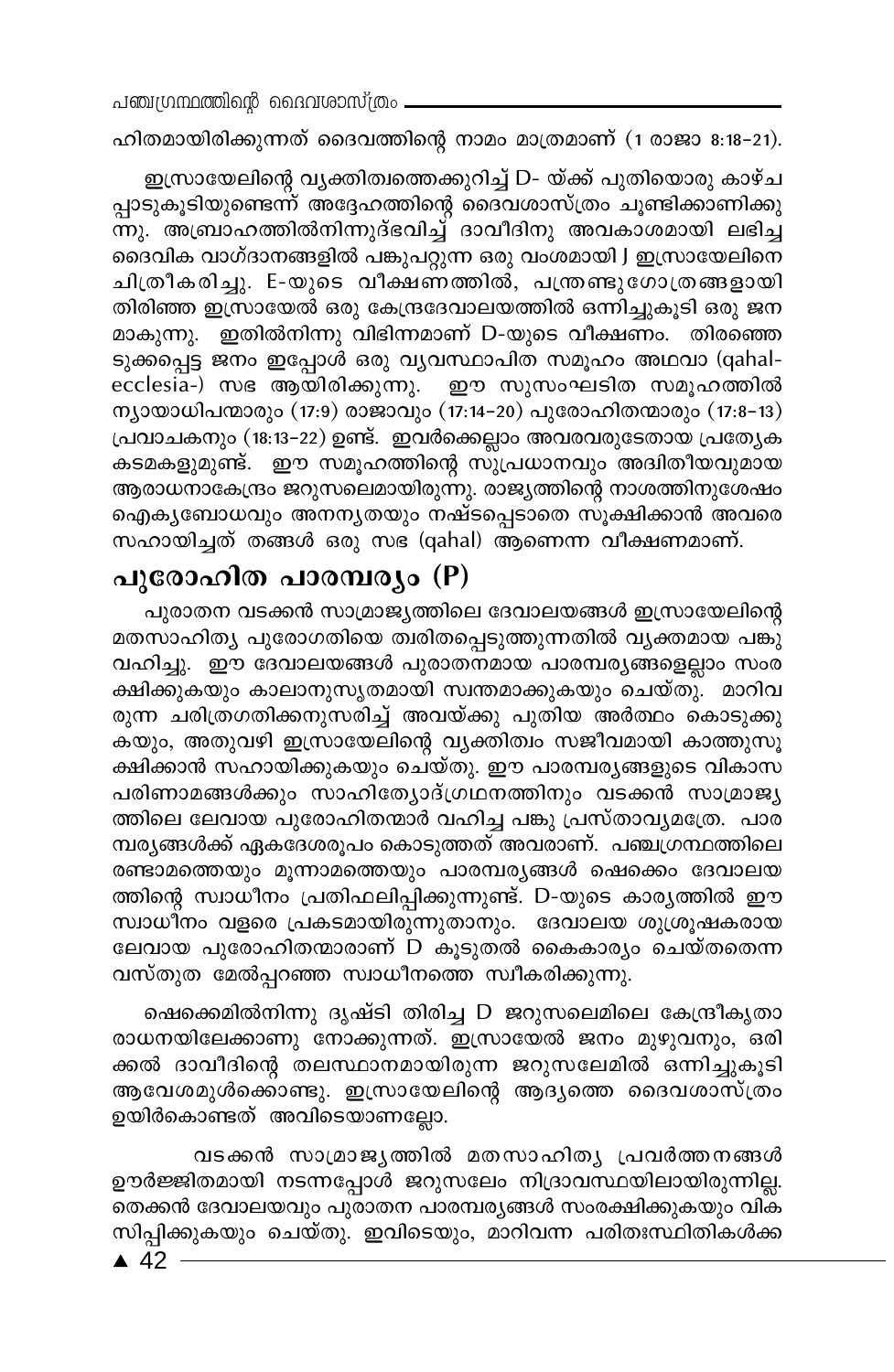\_ പഞ്ചഗ്രന്ഥത്തിന്റെ ദൈവശാസ്ത്രം

നുസരിച്ചുള്ള വളർച്ചയും അനുരൂപീകരണവും നടന്നു. ബാബിലോ ണിന്റെ ആക്രമണഫലമായുണ്ടായ പുതിയ ചരിത്രപശ്ചാത്തലത്തിൽ, ഇസ്രായേലിന്റെ വിശ്വാസം ക്രമപ്പെടുത്തി പുനർജ്ജീവിപ്പിക്കേണ്ടത് അത്യാവശ്യമായി വന്നു. ഈ ആവശ്യം സാധിതമാക്കാൻവേണ്ടി ജറു സലേമിലെ പുരോഹിതന്മാർ അവതരിപ്പിച്ച പ്രമാണരേഖയാണ് പഞ്ച ഗ്രന്ഥത്തിലെ നാലാമത്തേതും അവസാനത്തേതുമായ പുരോഹിത പാര മ്പര്യം.

'ഉൽപ്പത്തി'യിലെ ''ആദിയിൽ ദൈവം ആകാശവും ഭൂമിയും സൃഷ്ടിച്ചു" എന്ന പ്രഥമ വാകൃത്തോടെ P പാരമ്പര്യം പഞ്ചഗ്രന്ഥത്തിൽ രംഗപ്രവേശം ചെയ്യുന്നു. പല സ്വതന്ത്ര വിവരണങ്ങളും വളരെയധികം അനുബന്ധ വാകൃങ്ങളും ഒട്ടേറെ നിയമ സമാഹാരങ്ങളുമാണ് P-യുടെ വിഷയങ്ങൾ. P പാരമ്പര്യത്തിലെ ഒറ്റ ബ്ലോക്കായി നിൽക്കുന്ന ഏറ്റവും വലിയ ഭാഗങ്ങൾ പുറപ്പാടിലെ അവസാനത്തെ ആറ് അദ്ധ്യായങ്ങളും (35-40) ലേവൃരുടെ പുസ്തകം മുഴുവനും (1-27) സംഖ്യയിലെ ആദ്യത്തെ പത്ത് അദ്ധ്യായങ്ങളും (1:1-10:28) ആണ്. പഞ്ചഗ്രന്ഥത്തിലെ എല്ലാ പുസ്തകങ്ങളിലും P-യുടെ സ്പർശമേറ്റിട്ടുണ്ട്. ഉൽപത്തി ഒന്നാം അദ്ധ്യാ യത്തിലെ സൃഷ്ടി മുതൽ നിയമാവർത്തനം അവസാന അദ്ധ്യായത്തിലെ മോശയുടെ മരണം (നിയ 34:7-9) വരെ P-യുടെ സംഭാവനകൾ ചിതറി ക്കിടക്കുന്നു.

പഞ്ചഗ്രന്ഥത്തിന്റെ മറ്റു പാരമ്പര്യങ്ങളെ അപേക്ഷിച്ച് തിരിച്ചറിയാൻ എളുപ്പം P പാരമ്പര്യമാണ്. ആരാധനക്രമങ്ങളെയും പുരോഹിതന്മാരെയും സംബന്ധിക്കുന്ന സുസ്ഥാപിത നിയമങ്ങളും, ബലിവസ്തുവിനും ബലി യർപ്പകനും അവശ്യം ഉണ്ടായിരിക്കേണ്ട പരിശുദ്ധിക്ക് കൊടുക്കുന്ന പ്രാധാന്യവും അടിസ്ഥാനപരമായ യാഥാസ്ഥിതിക മനോഭാവവും മറ്റു പാരമ്പര്യങ്ങളിൽനിന്ന് P-യെ വേർതിരിച്ചു നിർത്തുന്നു. വംശാവലിയു ടെയും സംഖ്യകളുടെയും വ്യാപകമായ ഉപയോഗവും ഒരു പ്രത്യേക ശൈലിയിലുള്ള ചില സവിശേഷ പദപ്രയോഗങ്ങളും ദൈവത്തിൽ മാനു ഷിക സ്വഭാവരൂപങ്ങളാരോപിക്കുന്ന തരത്തിലുള്ള ഭാഷ പൂർണ്ണമായി ഒഴിവാക്കുന്നതും എല്ലാം P-യുടെ രചയിതാവ് പുരോഹിതനാണെന്നു വ്യക്തമാക്കുന്നു.

P-യ്ക്ക് J-E-D പാരമ്പര്യങ്ങളുമായി സാമ്യമുണ്ടെന്നത് അനിഷേധ്യ മായ വസ്തുതയാണ്. J-യെപ്പോലെ P-യും പ്രപഞ്ചോൽപത്തിവരെ പിറ കോട്ടു പോവുകയും ആദിചരിത്രവിവരണത്തോടെ ആരംഭിക്കുകയും ചെയ്യുന്നു. J-E പാരമ്പര്യങ്ങളെപ്പോലെ P-യും പിതാക്കന്മാരുടെ ചരിത്രം എഴുതിയിട്ടുണ്ട്. E D പാരമ്പര്യങ്ങളെപ്പോലെ P-യും നിയമസംഹിത വളരെ വിശദമായി അവതരിപ്പിക്കുന്നുണ്ട് (ലേവൃർ 17–26). ചരിത്രപരവും നൈയാമികവും ദൈവശാസ്ത്രപരവുമായ പാരമ്പര്യങ്ങളുടെ സുദീർഘ മായ വികാസപരിണാമങ്ങൾ P പാരമ്പരൃത്തിന്റെ പിന്നിലുണ്ട്. ആദൃ കാല ദൈവശാസ്ത്രമാണ് ഈ പാരമ്പര്യത്തിന്റെ പിന്നിൽ നിലകൊ ള്ളുന്നത്.

J-E-D പാരമ്പര്യങ്ങളിൽനിന്ന് വളരെ പ്രധാനപ്പെട്ട ഒരു വ്യത്യാസം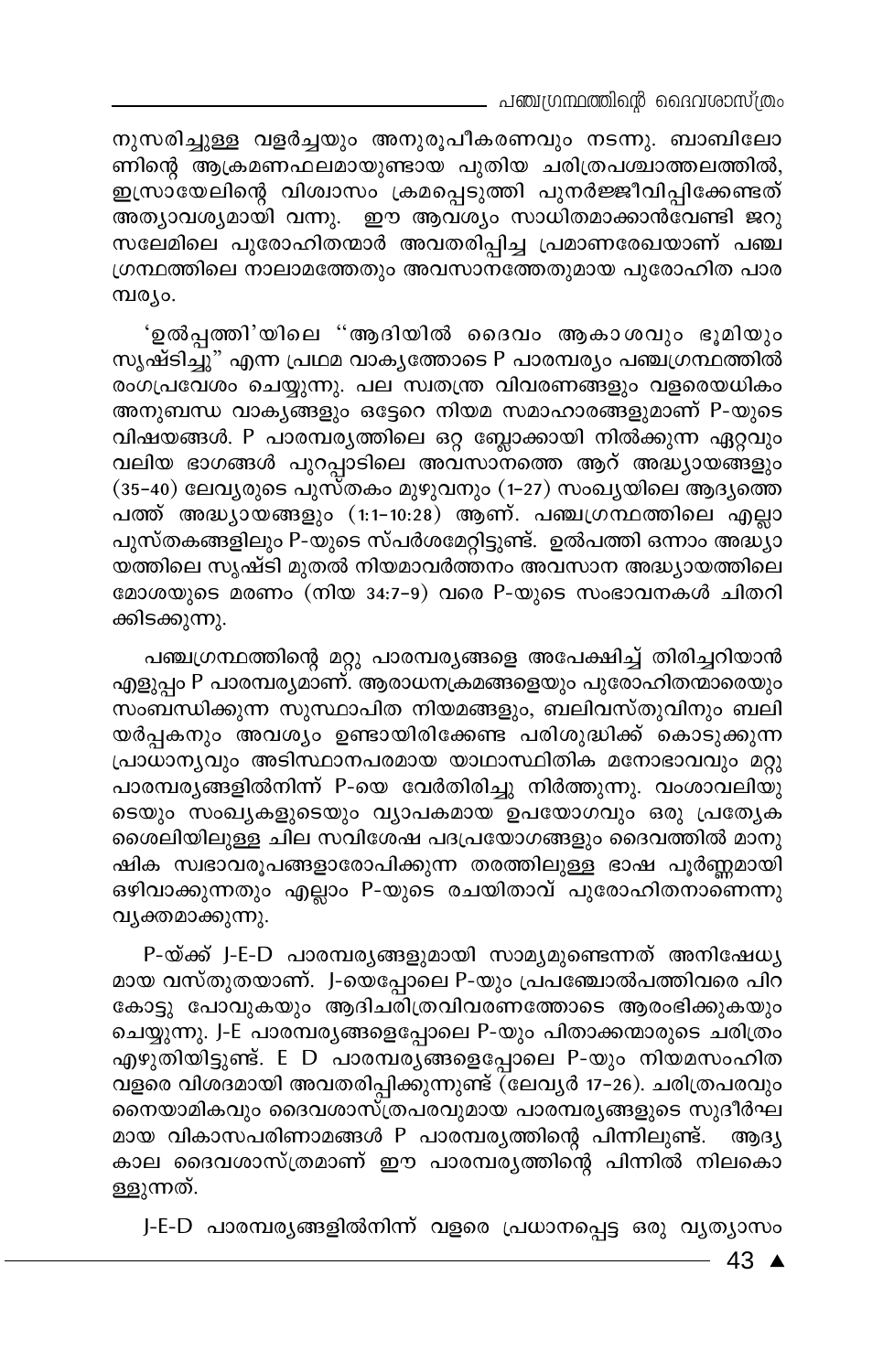P-യ്ക്കുണ്ട്. പഞ്ചഗ്രന്ഥത്തോടു ബന്ധമില്ലാതെ, ഒരു സ്വതന്ത്രപാരമ്പ ര്യമായി, അഥവാ ഘടകമായി ഉടലെടുത്തതല്ല P പാരമ്പര്യം. പൂർണ്ണ മായി എഴുതപ്പെടുന്നതിനു മുമ്പുതന്നെ P-യുടെ ചില ഭാഗങ്ങളെങ്കിലും നിലവിലുണ്ടായിരുന്നു. സ്വന്തമായൊരു ശൈലിയും സവിശേഷതകളും പ്രകടമാക്കുന്ന 'വിശുദ്ധിയുടെ നിയമങ്ങൾ' (ലേവ്യ 17-26) ഈ വിഭാഗ ത്തിൽപ്പെടുന്നു. ചരിത്രസംഭവങ്ങളും നിയമസംഹിതകളും അപഗ്രഥി ച്ച്, സംയോജിപ്പിച്ച് എഴുതിയതാണ് P. മിക്കവാറും J-E-D യിലെ അപൂർണ്ണ തകൾ പരിഹരിച്ച് പുനഃപ്രസാധനം ചെയ്യാനുള്ള ഉദൃമത്തിന്റെ ഫലമാ യിരിക്കാം P രചന.

പഞ്ചഗ്രന്ഥത്തിന് P മാത്രം കൊടുക്കുന്ന ആമുഖ വിവരണം ഈ സിദ്ധാന്തത്തെ ബലപ്പെടുത്തുന്നു. സ്വതന്ത്രമായി നിലനിൽക്കാൻ സാദ്ധ്യ തയില്ലാത്തതും, J-E-D പാരമ്പര്യങ്ങളിലെ പല വിവരണങ്ങൾക്കും ആമു ഖമായും പൂരകമായും നിലകൊള്ളുന്നതുമായ P-യുടെ പല ഭാഗങ്ങളും തിരുകിക്കയറ്റിയ മട്ടിൽ കാണാനുണ്ട്. ഇതും മേല്പറഞ്ഞ സിദ്ധാന്തത്തെ ബലപ്പെടുത്തുന്നു. പഞ്ചഗ്രന്ഥത്തിന് ഇപ്പോഴുള്ള സാഹിതൃപൂർണ്ണ തയ്ക്ക് കാരണമായ സ്ഥിരമായൊരു കാലാനുക്രമവത്ക്കരണമാണ് P-യുടെ ഏറ്റവും വലിയ സംഭാവന.

ഈ സൂചനയുടെ വെളിച്ചത്തിൽ, P പാരമ്പര്യം എഴുതിയത് ഒരു വൃക്തി തനിച്ചല്ലെന്നു വൃക്തമാകുന്നു. മതപരവും സാഹിത്യപരവുമായ പ്രവർത്തനങ്ങളിൽ വ്യാപൃതരായിരുന്ന ഒരു പുരോഹിത സംഘത്തിന്റെ സൃഷ്ടിയാണ് P. എല്ലാ സംഘടിതശ്രമങ്ങളുടെയും പിന്നിൽ ഒരു നേതാ വുള്ളതുപോലെ, ഇവിടെയും ഏതെങ്കിലുമൊരു മഹദ്വ്യക്തി നിയന്ത്ര ണവും മാർഗ്ഗനിർദ്ദേശവും കൊടുത്തിരിക്കാം. P-യിലെ അടിസ്ഥാനപര മായ ഉൾക്കാഴ്ചകളും വ്യാപകമായ അർത്ഥവും ലക്ഷ്യവും അതിസൂ ക്ഷ്മമായ സാഹിതൃഘടനയും മറ്റും ഇത്തരമൊരു നേതൃത്വത്തിന്റെ സ്വാധീനം സൂചിപ്പിക്കുന്നു.

D പാരമ്പര്യത്തിനുശേഷമാണ് P വിരചിതമായതെന്ന കാര്യത്തിൽ ഒട്ടും സംശയമില്ല. D-യെപ്പോലെ ഉടമ്പടിയുടെയും നിയമത്തിന്റെയും പ്രാധാന്യം P ശരി വയ്ക്കുന്നു. ജറുസലെമിലെ കേന്ദ്രീകൃതാരാധനയുടെ കാര്യത്തിലും P-യ്ക്ക് ഭിന്നാഭിപ്രായമില്ല. P-യുടെ രചനാ കാലത്തിനു മുമ്പ് രാജഭരണം അവസാനിച്ചിരുന്നു;്പ്രവാചകന്മാരുടെ പ്രവർത്തന .<br>അളും എങ്ങും കാണാനില്ലായിരുന്നു. ലേവായർ വെറും ദേവാലയ ശുശ്രൂ ഷികളായി തരം താണിരുന്നു. ` ഇസ്രായേലിന്റെ ജീവിതത്തിൽ മുഖ്യ പങ്കുവഹിച്ചത് എന്നും പുരോഹിതന്മാരാണ്. രാജഭരണവും പ്രവാചക പ്രവർത്തനവും അവസാനിച്ചപ്പോൾ ആ ചുമതലയും കൂടി പുരോഹിത ന്മാർ വഹിക്കേണ്ടിവന്നു. ജറുസലെമിന്റെ പതനത്തിനു (587 ബി.സി.) ശേഷമുള്ള കാലഘട്ടത്തിലാണിത്. ഇസ്രായേലിലെ കരുത്തരായ മനു ഷൃരും വിലപിടിപ്പുള്ള വസ്തുക്കളും അങ്ങു ദൂരെ ബാബിലോണി ലേയ്ക്കു കൊണ്ടു പോകപ്പെട്ടു. സ്വതന്ത്രമായ ജീവിതവും എല്ലാ മോഹ ങ്ങളും നഷ്ടപ്പെട്ട് അടിമകളായ ഇസ്രായേൽ ജനം തങ്ങളുടെ മുഴുവൻ ശ്രദ്ധയും അവരുടെ എല്ലാമെല്ലാമായ മതത്തിലും ആരാധനക്രമങ്ങളിലും കേന്ദ്രീകരിച്ചു.

 $\triangle$  44  $\overline{\phantom{a}}$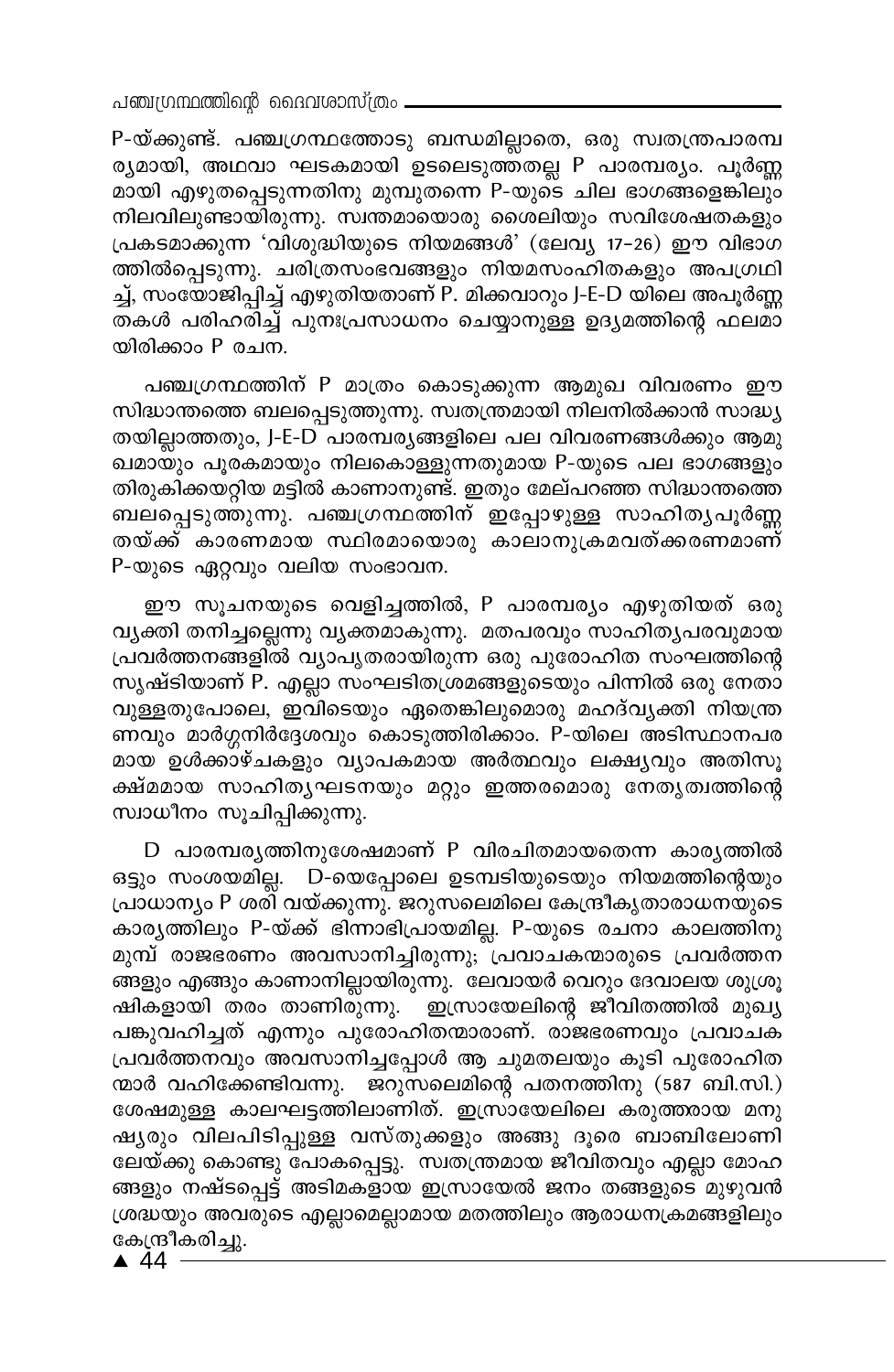പഞ്ചഗ്രന്ഥത്തിന്റെ ദൈവശാസ്ത്രം

P-യുടെ ചരിത്രാഖ്യാനങ്ങളും ചില നിയമഭാഗങ്ങളും വളരെക്കാലം കൊണ്ടാണെഴുതപ്പെട്ടത്. പ്രവാസത്തിന്റെ ആരംഭത്തിൽ തുടങ്ങി ജറു സലെം പുനഃസ്ഥാപിക്കപ്പെടുന്നതുവരെയുള്ള (515 ബി. സി.) കാലമാ ണത്. P-യുടെ രചന നടക്കുമ്പോൾ ബാബിലോണിലെ പരിതഃസ്ഥിതി കളുമായി പ്രവാസികൾ ഇണ്ങ്ങിച്ചേർന്നു കഴിഞ്ഞിരുന്നു. ആദിചരിത്രം എഴുതിയപ്പോൾ പുരാതന ബാബിലോണിയൻ ചിന്തകളും ഐതിഹ്യ ങ്ങളും P കടമെടുത്തു. അക്കാലത്തു ശാന്തമായൊരു അന്തരീക്ഷമുണ്ടാ യിരുന്നു എന്നതിന് അവൃക്തമായ സൂചനകളുണ്ട്. 539 ബി. സി. യിൽ പേർഷ്യൻ രാജാവായ സൈറസ് ബാബിലോൺ ആക്രമിച്ചു കീഴ്പ്പെടു ത്തി. ബാബിലോണിയൻ ഭരണകാലത്തേക്കാൾ കൂടുതൽ സുഖവും സന്തോഷവും ഇസ്രായേൽ ജനം അനുഭവിച്ചത് പേർഷ്യൻ ഭരണകാല ത്താണ്. ഒരു വൃതൃസ്ത പ്രമാണം എഴുതുകയെന്ന ഉദ്ദേശൃത്തോടെ ആയിരിക്കാം P എഴുതിത്തുടങ്ങിയത്. രചന പുരോഗമിച്ചു വന്നപ്പോൾ ഈ ഉദ്ദേശ്യം കുറെക്കൂടി വിപുലമായി. J-E-D പാരമ്പര്യങ്ങളുടെ സംയോ .<br>ജിതരൂപം പുനഃപ്രസാധനം ചെയ്യുന്ന പുരോഹിതന്മാർക്ക് P-യുടെ രചന വളരെ സഹായകമാവുകയും ചെയ്തു.

P-യിലെ ഏതാനും ഭാഗങ്ങൾ പ്രവാസത്തിനു മുമ്പ് എഴുതിയതാണ്. 'വിശുദ്ധിയുടെ നിയമ'ങ്ങളിലെ (ലേവ്യ 17–26) പ്രധാനാംശങ്ങൾ ഒരുപ ക്ഷേ, മതകേന്ദ്രീകരണത്തെ സംബന്ധിച്ച നിയമാവർത്തന നിയമ ങ്ങൾക്ക് പുരോഹിതന്മാർ ഉണ്ടാക്കിയ പുതിയ പതിപ്പായിരിക്കാം. അതിലെ പല നിയമങ്ങളും അതിപുരാതനത്വം അവകാശപ്പെടുന്നുണ്ട്. ആദിനിയമാവർത്തനത്തിന്റെ കണ്ടുപിടുത്തത്തിനും, ജോസിയാ രാജാ വിന്റെ മതനവീകരണത്തിനുംശേഷം ബി. സി. 7-ാം നൂറ്റാണ്ടിന്റെ അവ സാന്ത്തിലായിരിക്കാം ഈ നിയമങ്ങളെല്ലാം ക്രോഡീകരിക്കപ്പെട്ടത്. ഇസ്രായേൽ സമുഹത്തിന്റെ പല രാഷ്ട്രീയ വശങ്ങളും D ഉൾക്കൊള്ളി ച്ചു. എന്നാൽ 'വിശുദ്ധിയുടെ നിയമങ്ങൾ' ഇസ്രായേലിനെ വീക്ഷിച്ചത് ജറുസലേം ദേവാലയത്തിൽ ഒന്നിച്ചുകൂട്ടുന്ന ഒരു ആരാധനാസമൂഹം .<br>എന്ന നിലയ്ക്കു മാത്രമാണ്. നെബോപൊലാസ്സറിന്റെയും, നെബുക്ക ദ്നേസ്സറിന്റെയും ആക്രമണത്തിൽ നിനിവേയും (്612 ബി.സി.) കാർകെ മിഷും (605) തകർന്നപ്പോഴും, ബാബിലോണിയൻ സൈന്യം ജറുസലേ മിലേക്കു തിരിഞ്ഞപ്പോഴും, ഇസ്രായേലിനെ ധൈര്യവും ശക്തിയും പകർന്ന് അണിനിരത്തിയത് ഈ 'വിശുദ്ധിയുടെ നിയമ'ങ്ങളായിരുന്നു. മറ്റു പല ഭാഗങ്ങളും പ്രവാസകാലത്ത് നിയമസംഹിതയോടു കൂട്ടി ചേർക്കുകയും ചെയ്തു.

ബാബിലോണിൽനിന്നു തിരിച്ച് ജറുസലെമിൽ വന്നപ്പോൾ പുരോഹി തന്മാർക്ക് നേരിടേണ്ടിവന്ന പ്രതിബന്ധങ്ങളെക്കുറിച്ച് P-യിൽ സൂചനയു ണ്ട്. പേർഷ്യൻ രാജാവിനാൽ നിയുക്തനായ എസ്രാ, ഏകദേശം പൂർത്തി യായ പഞ്ചഗ്രന്ഥം ജറുസലെമിൽ കൊണ്ടുവന്നു. അതിനെ അടിസ്ഥാന മാക്കി അദ്ദേഹം ജറുസലെമിൽ ഒരു നവീകരണം നടത്തി (നെഹ 8-9). തദ്ഫലമായി P പാരമ്പര്യവും പഞ്ചഗ്രന്ഥവും ബി. സി. 5-ാം നൂറ്റാണ്ടിന്റെ അവസാനത്തോടെ ജറുസലെമിൽവെച്ച് പൂർത്തിയാക്കപ്പെട്ടു.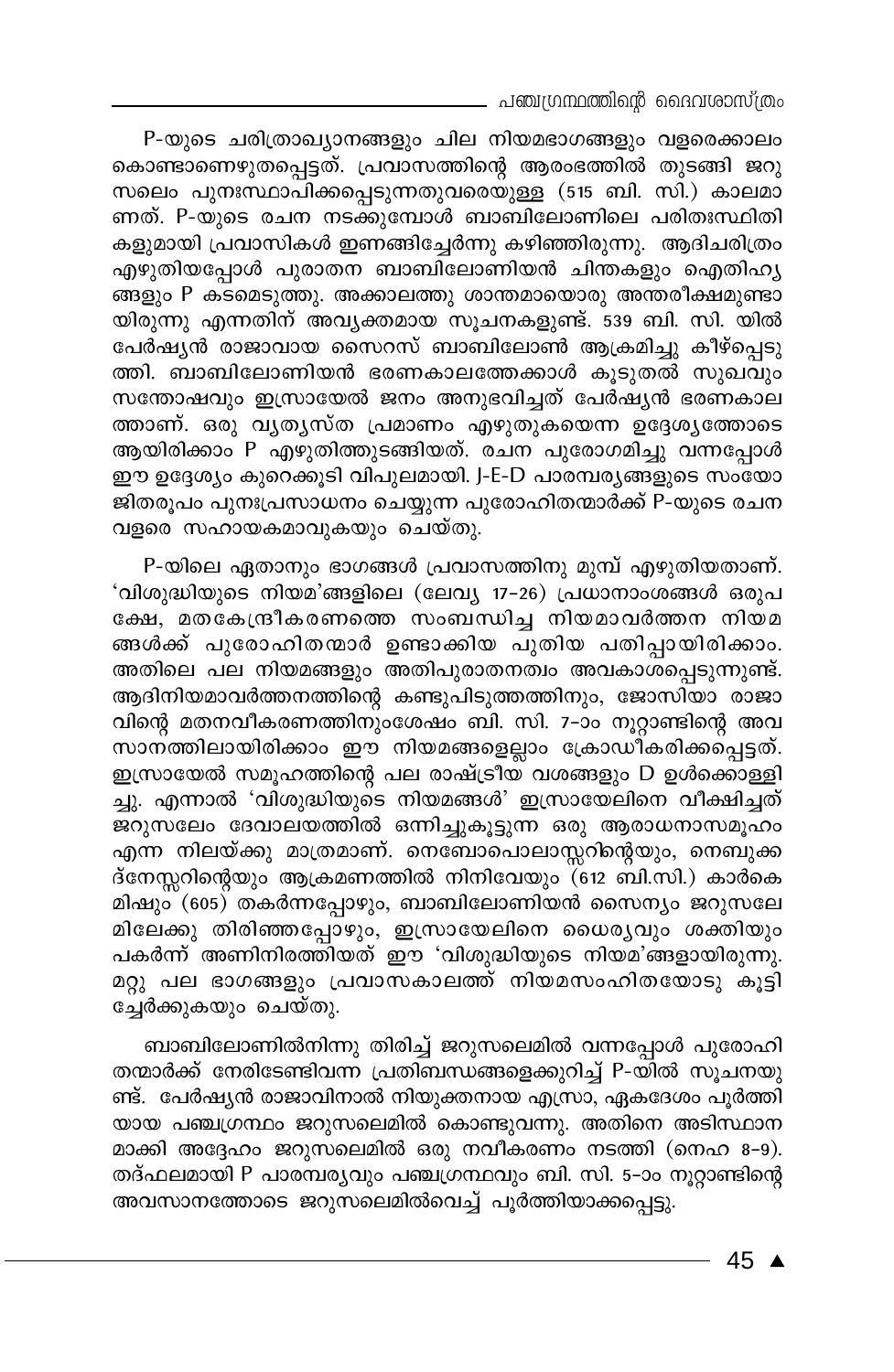### അടിസ്ഥാന പ്രമേയവും ദൈവശാസ്ത്രവും

J-E-D പാരമ്പര്യങ്ങൾക്കുശേഷം ദൈവശാസ്ത്രത്തിലുണ്ടായ വ്യക്ത മായ പുരോഗതി P പാരമ്പര്യം പ്രതിഫലിപ്പിക്കുന്നുണ്ട്. ചരിത്രത്തെ മോശ യെന്ന വ്യക്തിയിലും, നിയമത്തിലും കേന്ദ്രീകരിക്കുന്നത് J പാരമ്പര്യ ത്തിൽ അപൂർവ്വമായേ കാണാനുള്ളൂ. E തന്റെ മതചരിത്രാഖ്യാനത്തിൽ അതിനു കുറേക്കൂടി പ്രാധാന്യം കൊടുത്തു. D-യുടെ കാഴ്ചപ്പാടിൽ അതിനു പരമപ്രാധാന്യം ലഭിച്ചെങ്കിലും ഇസ്രായേലിന്റെ പൂർവ്വചരിത്ര വുമായി അതിന് യാതൊരു ബന്ധവുമില്ലാതെ പോയി. എന്നാൽ P പാര മ്പരൃത്തിൽ ചരിത്രത്തിന് ചിട്ടയുള്ള, വ്യാപകമായ അർത്ഥമുള്ള ഒരു ദൈവശാസ്ത്രമാണു നാം കാണുക.

ചരിത്രത്തെ വിവിധഘട്ടങ്ങളായി വേർതിരിക്കുന്ന രീതി ആരംഭിച്ചത് എലോഹിസ്റ്റാണ്. P-യുടെ ഗ്രന്ഥകർത്താക്കൾ ആ വിഭജനം ഒന്നുകൂടി വികസിപ്പിച്ച് ചരിത്രത്തെ നാലു പ്രധാനകാലഘട്ടങ്ങളായി തിരിച്ചു. അതിൽ രണ്ടെണ്ണം ആദിമഘട്ടങ്ങളാണ്. ആദൃത്തേത് ഒഴികെ മറ്റു മൂന്നു ഘട്ടങ്ങളും ഓരോ ദൈവിക ഉടമ്പടികൊണ്ട് വിശേഷിപ്പിക്കപ്പെടുന്നു.

ചരിത്രത്തിന്റെ ആദ്യഘട്ടം സൃഷ്ടിയിൽ തുടങ്ങി ജലപ്രളയത്തിൽ അവസാനിക്കുന്നു. ഈ കാലഘട്ടത്തിലെ മുഖ്യ ചരിത്രപുരുഷൻ ആദ മാണ്. ആദിയിൽ മനുഷ്യൻ ദൈവത്തോടും പ്രപഞ്ചത്തോടും തന്നോടു തന്നെയും സമാധാനത്തിൽ വർത്തിച്ചു. അവൻ സംതൃപ്തനായിരുന്നു; ദൈവത്തിന്റെ സൃഷ്ടികർമ്മത്തിൽ പങ്കാളിയാകാൻ അവന് വിളി ലഭി ച്ചിരുന്നു. സാബത്തുദിനാചരണമായിരുന്നു ദൈവവും മനുഷ്യനും തമ്മി ലുള്ള ബന്ധത്തിന്റെ അടയാളം.

ഈ പ്രാരംഭദശയെ 'സൃഷ്ടിയുടെ ഉടമ്പടി' എന്നു ചില പണ്ഡിത ന്മാർ വിശേഷിപ്പിക്കാറുണ്ട്. P-യുടെ കർത്താക്കൾ ഉടമ്പടിയെന്ന പദം മനഃപൂർവ്വം ഒഴിവാക്കി. ഉടമ്പടി എന്ന വാക്കു സൂചിപ്പിക്കുന്നത് കരാറി ലേർപ്പെടുന്ന വ്യക്തികൾ ഒരിക്കൽ ബന്ധം വേർപെടുത്തി പിരിഞ്ഞെന്നും അവര് പിന്നീടു ശത്രുതയിൽക്കഴിഞ്ഞെന്നുമാണ്. മുൻപ് ഇല്ലാത്ത ഐകൃവും ദൃഢബന്ധവുമാണ് ഉടമ്പഴിവഴി സ്ഥാപിക്കുന്നത്. സൃഷ്ടവ സ്തുക്കളെല്ലാം നന്മനിറഞ്ഞവ ആയിരുന്നതുകൊണ്ട് ഉടമ്പടിയുടെ ആവ ശ്യമേ ഉദിക്കുന്നില്ല.

മനുഷ്യൻ ദൈവത്തെപ്പോലെയാകാൻ ആഗ്രഹിച്ചു. ദൈവത്തെക്കാൾ ഒരുപടി താഴ്ന്ന മനുഷ്യാവ്സ്ഥ അവൻ അംഗീകരിച്ചില്ല. ദൈവത്തോടു വിധേയത്വം പുലർത്താൻ അവൻ വിസമ്മതിച്ചു; ദൈവവുമായുള്ള ബന്ധവും വിച്ഛേദിച്ചു. മനുഷ്യന്റെ തിന്മയും, അതിന്റെ അനന്തരഫല ങ്ങളുമാണ് ഉടമ്പടി സ്ഥാപിക്കാൻ കാരണമായത്.

ചരിത്രത്തിന്റെ രണ്ടാംഘട്ടം തുടങ്ങിയത് ജലപ്രളയത്തിനുശഷം ദൈവം നോഹയുമായി ഉടമ്പടി ചെയ്യുന്നതുമുതലാണ്. ഇനിയൊരിക്കലും ഭൂമുഖത്തുനിന്നു മനുഷ്യനെ തുടച്ചു മാറ്റുകയില്ലെന്ന് ദൈവം വാഗ്ദാനം ചെയ്തു. ഉടമ്പടിയുടെ നിബന്ധനപ്രകാരം മനുഷ്യജീവനെ മാനിക്കാൻ മനുഷ്യനും ബാദ്ധ്യസ്ഥനായി. ഈ ഉടമ്പടിയുടെ നിബന്ധനകൾ മുഖ്യ

 $46 -$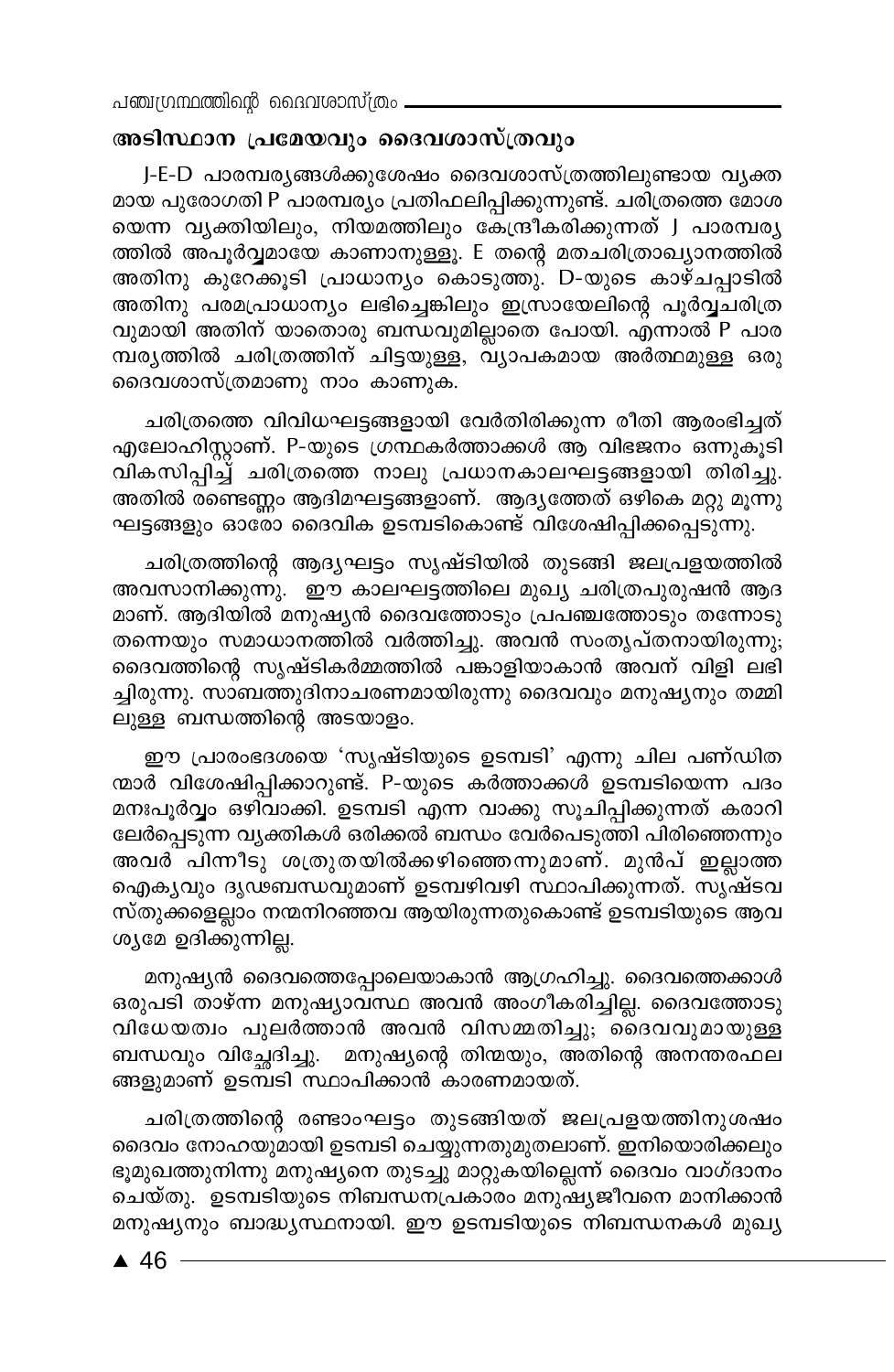- പഞ്ചഗ്രന്ഥത്തിന്റെ ദൈവശാസ്ത്രം

മായും ആഹാരക്രമത്തെക്കുറിച്ചായിരുന്നു. ജലപ്രളയത്തിനു മുമ്പ് മനു ഷ്യൻ സസ്യഭുക്കായിരുന്നു. ഇപ്പോൾ മുതൽ അവന് ജീവനുള്ള എല്ലാ റ്റിന്റെയും, നടക്കുന്നതും പറക്കുന്നതും ഇഴയുന്നതും നീന്തുന്നതുമായ ജീവികളുടെ മാംസം ഭക്ഷിക്കാം. പക്ഷേ, ജീവനോടുകൂടിയ, അതായത് രക്തത്തോടുകൂടിയ, മാംസം മാത്രം ഭക്ഷിക്കാൻ അനുവാദമില്ല (ഉൽ. 9:3-4). ഈ ഉടമ്പടിയുടെ അടയാളം മഴവില്ലായിരുന്നു (ഉൽ. 9:16b)

ദൈവം അബ്രാഹവുമായി ഉടമ്പടി ചെയ്യുന്നതോടെ ചരിത്രത്തിന്റെ മൂന്നാംഘട്ടം ആരംഭിക്കുന്നു. ആദ്യത്തെ രണ്ടു ഘട്ടങ്ങളിൽ ദൈവത്തെ എലോഹിം എന്നു വിളിച്ച മനുഷ്യൻ ഇപ്പോൾ മുതൽ ഏൽ-ഷദ്ദായി (El-shaddai) എന്നു വിളിച്ചു തുടങ്ങി. അബ്രാഹത്തെ വലിയൊരു ജനത യുടെ പിതാവാക്കുമെന്ന് ദൈവം വാഗ്ദാനം ചെയ്തു. അദ്ദേഹവും സന്ത തികളും പരിച്ഛേദനം നടത്തണമെന്ന് ദൈവം അനുശാസിച്ചു. പരിച്ഛേദ നമാണ് ഈ ഉട്മ്പടിയുടെ അടയാളം.

ചരിത്രത്തിലെ നാലാമത്തേതും അവസാനത്തേതുമായ ഘട്ടം തുട ങ്ങുന്നത് സീനായ് മലയിൽവെച്ച് അബ്രാഹത്തിന്റെ പിൻഗാമികളുമായി ദൈവം ചെയ്യുന്ന ഉടമ്പടിയോടെയാണ്. ഈ ഉടമ്പടി ഒരു വൃക്തിയോ ടല്ല, ഒരു ജനതയോടാണ്. യാഹ്വേ അവരുടെ ദൈവമായിരിക്കും; ഇസ്രാ യേൽ അവിടുത്തെ വിശുദ്ധജനവും. ഈ ഉടമ്പടിയുടെ നിബന്ധനകൾ ഇസ്രായേൽക്കാരുടെ നിയമങ്ങളായിരുന്നു. ഇസ്രായേല്യർ ഉടമ്പടിയോടു വിശ്വസ്തത പുലർത്തിയാൽ താൻ അവരുടെ മദ്ധ്യേ വസിക്കുമെന്നും അവരുടെ വഴികാട്ടിയായിരിയ്ക്കുമെന്നും ദൈവം ഉറപ്പു കൊടുത്തു. ഇസ്രായേൽ സമൂഹത്തിന്റെ ആരാധനകളും ബലികളുമായിരുന്നു ഈ ഉടമ്പടിയുടെ അടയാളം.

P-യ്ക്ക് അതീന്ദ്രിയവും, അനുഭവജ്ഞാനാതീതവുമായ ഒരു കാഴ്ച പ്പാടാണ് ദൈവത്തെക്കുറിച്ചുള്ളത്. ദൈവം നേരിട്ടൊരിക്കലും സ്വയം വെളി പ്പെടുത്തുന്നില്ല എന്നും, തന്റെ മഹത്വത്തിലൂടെ (Kabod) മാത്രമേ വെളി പ്പെടുത്തുന്നുള്ളുവെന്നും അവർ വിശ്വസിച്ചു. ഈ 'മഹത്വം' പോലും ഇസ്രായേൽക്കാരിൽ നിന്നു മറയ്ക്കപ്പെട്ടിരുന്നു. മോശയ്ക്കുമാത്രമേ ആ മഹത്വം ദർശിക്കാൻ കഴിഞ്ഞുള്ളു. കൂടാരവും പിന്നീട് ദേവാലയവും യാഹ്വേയുടെ വാസസ്ഥലങ്ങളായിരുന്നില്ല. ദൈവത്തിന്റെ മഹത്വം ഇട യ്ക്കിടെ വെളിപ്പെടുത്താനുള്ള സ്ഥലങ്ങൾ മാത്രമാണ് ഇവ രണ്ടും.

ദൈവത്തെക്കുറിച്ചുള്ള ഈ കാഴ്ചപ്പാട് ദൈവവും മനുഷ്യനും തമ്മി ലുള്ള ഒരു വൃതൃസ്തബന്ധം അനിവാര്യമാക്കി. സാധാരണ ഇസ്രാ യേൽക്കാരന് നേരിട്ട് ദൈവത്തെ സമീപിക്കാൻ കഴിയില്ല. തന്മൂലം, മദ്ധ്യ വർത്തികളായി പുരോഹിതന്മാരുടെ സേവനം ആവശ്യമായിവന്നു.

ദൈവാരാധനയാണ് ഏറ്റവും വലിയ നിയമം. ഈ വിശ്വാസത്തെ അടി സ്ഥാനമാക്കിയാണ് ഇസ്രായേലിന്റെ ജീവിതം മുഴുവനും കരുപ്പിടിച്ചത്. ആരാധനക്രമങ്ങളും അവയുടെ വിശദാംശങ്ങളുമാണ് അവരുടെ ജീവി തത്തെ നയിച്ചത്. P-യുടെ ദൈവശാസ്ത്രത്തിലെ പ്രധാന പ്രമേയം ഇതാ ണ്. നിയമങ്ങളെല്ലാം അനുസരിച്ചുകൊണ്ട്, ഇസ്രായേൽ ഉടമ്പടിയുടെ

47 ▲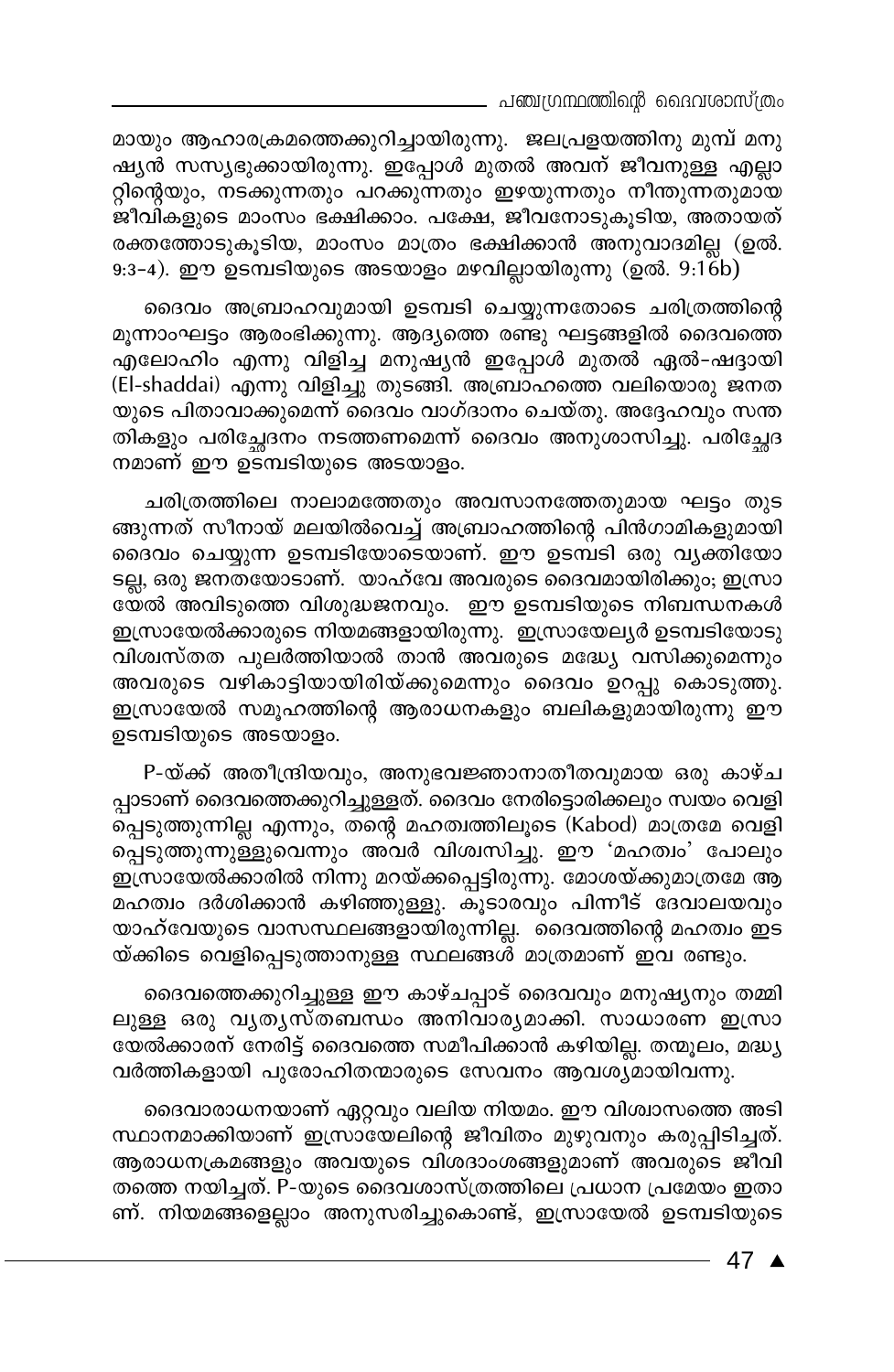നിബന്ധനകളും വാഗ്ദാനങ്ങളും പൂർത്തീകരിക്കുകയും ദൈവത്തെ ആരാധിക്കുകയും ചെയ്തു. അവർ അവിശ്വസ്തത കാണിച്ചാൽ ബലി യർപ്പണംവഴി പരിഹാരം ചെയ്യാൻ അവസരമുണ്ട്. അവർ വിശ്വസ്തരായി തുടർന്നാൽ അവരുടെ ചരിത്രത്തിൽ ദൈവാനുഗ്രഹം സമൃദ്ധമായി ലഭി .<br>കുന്നു, ദൈവസാന്നിദ്ധ്യം അനുഭവിക്കാനും കഴിയുന്നു. ്മുൻകാലങ്ങ .<br>ളിൽ യാഹ്വേ, ചരിത്രത്തിൽ ഇടപെട്ടിരുന്നു. ഈ ഇടപെടൽ ഇനിയും \_<br>തുടരുമെന്നും അവർ വിശ്വസിച്ചു. ഈ വിശ്വാസവും ദൈവം തങ്ങളുടെ മധ്യേ വസിച്ച് നല്ലൊരു ഭാവിയിലേക്കു കൈപിടിച്ചു നടത്തുമെന്നുള്ള വിശ്വാസവുമാണ് ആരാധനാജീവിതത്തിലൂടെ നിയമങ്ങളനുസരിക്കാൻ അവരെ പ്രേരിപ്പിച്ചത്.

#### ഉപസംഹാരം

സുദീർഘമായ കൈമാറ്റപ്രക്രിയകൾക്കുശേഷമാണ് പഞ്ചഗ്രന്ഥം നമ്മുടെ കയ്യിലെത്തിയത്. കുറച്ചുകാലം മുൻപുവരെ പഞ്ചഗ്രന്ഥത്തി ന്റെയും, ഹീബ്രുബൈബിളിന്റെയും ഏറ്റവും പഴയ കയ്യെഴുത്തുപ്രതി നാഷ്പപ്പീറസ് (nash papyrus) ആയിരുന്നു. ഇതിൽ നിയമാവർത്തന ത്തിന്റെ രണ്ടു ഭാഗങ്ങൾ മാത്രമേ ഉണ്ടായിരുന്നുള്ളൂ (നിയ 5:6-18, 6:4-5). ബി. സി. രണ്ടാം നൂറ്റാണ്ടിന്റെ രണ്ടാം പകുതിയിലേതാണ് ഈ പപ്പീ റസ് എന്നു വിശ്വസിക്കപ്പെടുന്നു. 1947-നു ശേഷം, പഞ്ചഗ്രന്ഥത്തിന്റെ മറ്റു പല കയ്യെഴുത്തു പ്രതികളും ചാവുകടലിനു സമീപമുള്ള ഖുമ്റാ നിൽനിന്നു കണ്ടെടുത്തു. ബി. സി. രണ്ടാം നൂറ്റാണ്ടിന്റെ ആരംഭം മുതൽ എ.ഡി. ഒന്നാം നൂറ്റാണ്ടിന്റെ പകുതിവരെയുള്ള കാലത്ത് എഴുതപ്പെട്ടവ യാണ് അതെന്നു പണ്ഡിതന്മാർ അഭിപ്രായപ്പെടുന്നു.

ഹീബ്രു ബൈബിളിൽനിന്ന് ആദ്യമായി ഗ്രീക്കിലേക്കു വിവർത്തനം ചെയ്യപ്പെട്ടതും പഞ്ചഗ്രന്ഥമാണ്. ബി. സി. മൂന്നാം നൂറ്റാണ്ടിന്റെ മദ്ധ്യ ത്തിൽ അലക്സാൻഡ്രിയായിലെ യഹൂദരാണ് ഈ തര്ജ്ജിമ നടത്തി യത്. പിൽക്കാലത്ത് അത് ബൈബിളിലെ മറ്റു പുസ്തകങ്ങളോടൊപ്പം ചേർക്കപ്പെട്ടു. പുതിയ നിയമഗ്രന്ഥകാരന്മാർ ഉപയോഗിച്ച 'നിയമം' ഈ തർജ്ജമയാണ്.

J-E-D-യിൽ P പാരമ്പര്യത്തിന്റെ സംയോജനത്തോടെ പഞ്ചഗ്രന്ഥം പൂർത്തിയായി. പഞ്ചഗ്രന്ഥത്തിന്റെ<sup>്</sup>കർത്താക്കൾ ഉത്തരം കണ്ടെത്താൻ ശ്രമിച്ച ചോദ്യങ്ങൾ എക്കാലത്തും പ്രസക്തമാണ്. ഓരോ തലമുറയും അവരവരുടെ വഴിക്ക് ഉത്തരം കണ്ടെത്താൻ ശ്രമിച്ചെങ്കിലും ആരും പഞ്ച ഗ്രന്ഥം തിരുത്തിയെഴുതാൻ തുനിഞ്ഞില്ല. ഇന്നും നമ്മൾ ഉത്തരം അന്വേ ഷിച്ചുകൊണ്ടേയിരിക്കുന്നു. ഒരു ജനമെന്ന നിലയ്ക്കു നമ്മൾ ആരാണ്? ദൈവം ആരാണ്? ദൈവവും മനുഷ്യനും തമ്മിലുള്ള ബന്ധം എങ്ങനെ യാണു പരിരക്ഷിക്കേണ്ടത്? തിന്മയുടെ ഉറവിടം എവിടെയാണ്? ഇവ യ്ക്കെല്ലാം ഉത്തരം കണ്ടുപിടിക്കാൻവേണ്ട എല്ലാ മാർഗ്ഗരേഖകളും പഞ്ച ഗ്രന്ഥത്തിൽനിന്നു ലഭിക്കും.

Eugene A. Laverdiere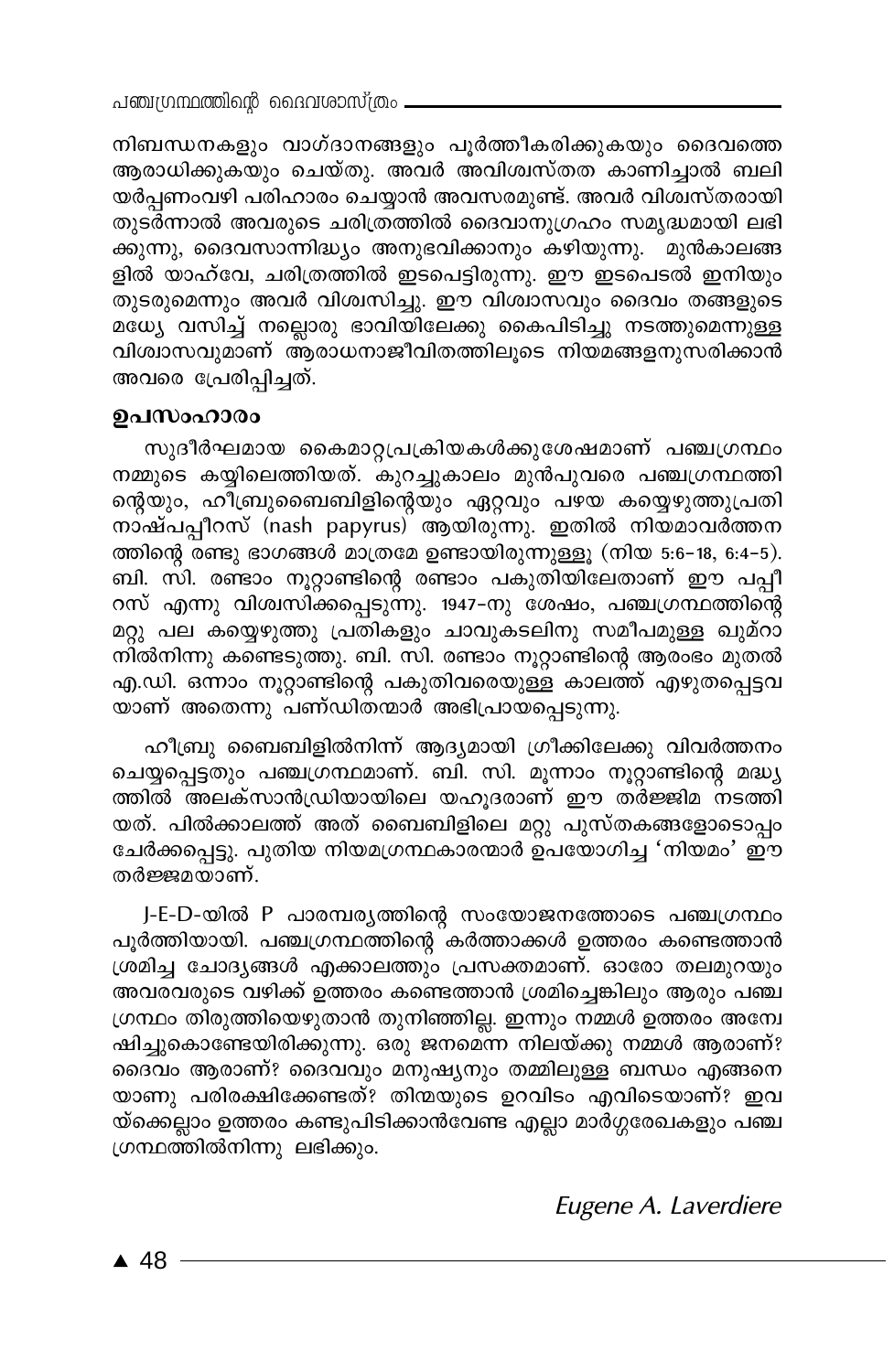# 03

# പ്രപഞ്ച സ്വഷ്ടി

( ∩⊥പഞ്ചസൃഷ്ടിയെക്കുറിച്ചുള്ള വിവരണത്തോടെ യാണ് ബൈബിൾ ആരംഭിക്കുന്നത്. ഇത് പുരോഹിത രചന (P) യുടെ ഭാഗമാണെന്ന് പൊതുവേ അംഗീകരിക്ക പ്പെട്ടിരിക്കുന്നു. സംഭവങ്ങൾ അതേപടി ക്രമമായി അവത രിപ്പിക്കുകയല്ല, പ്രപഞ്ചത്തെക്കുറിച്ചു സ്രഷ്ടാവിനെ പ്രകീർത്തിക്കുകയാണ് വി. ഗ്രന്ഥകാരൻ ചെയ്യുന്നത്. ഇത് ഒരു സംഭവവിവരണമല്ല, മനോഹരമായൊരു കാവ്യമാണ്. സങ്കീ. 104; ജോബ് 37-38 എന്നീ ബൈബിൾ ഭാഗങ്ങളോട് ഈ കീർത്തനത്തിനു സാമ്യമുണ്ട്.

ഘടന : ഏഴു ദിവസം എന്ന ചട്ടക്കൂട്ടിൽ ഒതുക്കിയാണ് സൃഷ്ടിയുടെ വിവരണം നല്കിയിരിക്കുന്നത്. വിവരണ ത്തിന്റെ ആരംഭത്തിലും  $(1,1)$  അവസാനത്തിലും  $(2,4)$ ഏതാണ്ട് ഒരേ വാകൃവും ആശയവും ആവർത്തിച്ചു കൊണ്ട് അവയ്ക്കു മധ്യേയുള്ള വിവരണത്തെ ഒന്നായി കാണണം എന്ന് ഗ്രന്ഥകാരൻ സൂചിപ്പിക്കുന്നു.

1, 1. "ആദിയിൽ ദൈവം ആകാശവും ഭൂമിയും സൃഷ്ടി لار<br>."د

2, 4 "ഇതാണ് ആകാശത്തിന്റെയും ഭൂമിയുടെയും ഉൽപത്തി ചരിത്രം".

മൂന്നു ദിവസം വീതമുള്ള രണ്ടു ഭാഗമായി തിരിച്ചാണ് സൃഷ്ടികർമ്മം വിവരിച്ചിരിക്കുന്നത്. രണ്ടും സമാന്തരമായി നില കൊള്ളുന്നു.

ആദിയിൽ: രൂപരഹിതം - ശൂന്യം

1-ാം ദിവസം: വെളിച്ചം 4-ാംദിവസം: ആകാശ ഗോളങ്ങൾ 2-ാം ദിവസം: ആകാശം, ജലം 5-ാം ദിവസം: പക്ഷികൾ,

49 ▲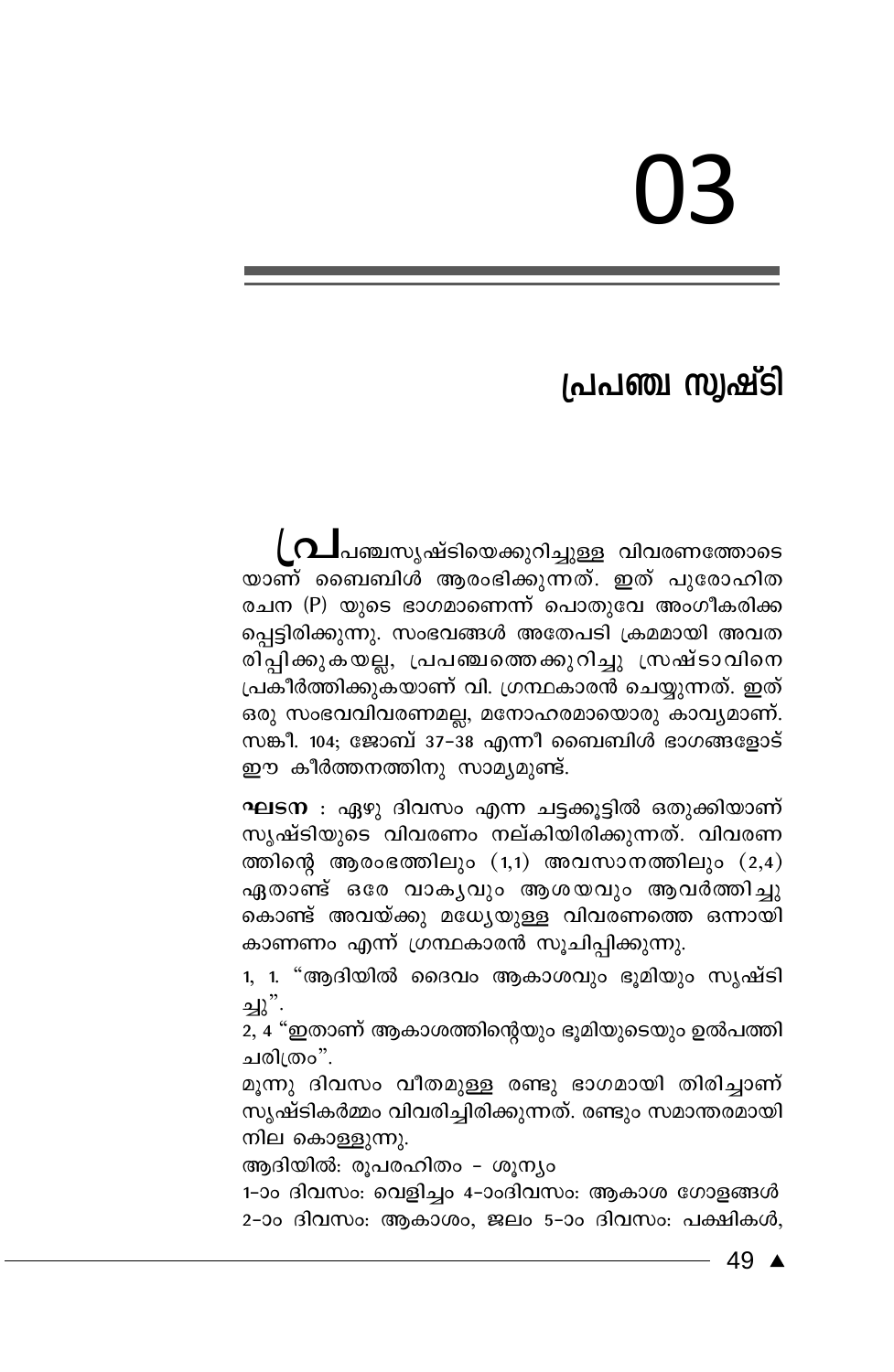പഞ്ചന്ഥ്രന്തിന്റെ ദൈവശാസ്ത്രം

#### ജലജീവികൾ

3-ാം ദിവസം: ഭൂമി, സസ്യങ്ങൾ 6-ാം ദിവസം: മൃഗങ്ങൾ, മനുഷ്യർ 7-ാം ദിവസം: വിശ്രമം

രണ്ടു ഭാഗത്തെയും പ്രവൃത്തികൾ തമ്മിൽ അഭേദ്യമായ ബന്ധമു ണ്ട്. ഒന്നാം ദിവസം സൃഷ്ടിച്ച പ്രകാശവും നാലാം ദിവസം സൃഷ്ടിച്ച ആകാശഗോളങ്ങളും തമ്മിൽ ബന്ധപ്പെട്ടിരിക്കുന്നു. രണ്ടാം ദിവസം ആകാശവിതാനമുണ്ടാക്കി ജലത്തെ രണ്ടായി തിരിച്ചു. അഞ്ചാം ദിവസ മാകട്ടെ ആകാശത്തിൽ പറക്കുന്ന പക്ഷികളെയും ജലത്തിൽ ചരിക്കുന്ന ജീവികളെയും സൃഷ്ടിച്ചു. മൂന്നാം ദിവസത്തെ സൃഷ്ടിയായ കരയും സസ്യങ്ങളും ആറാം ദിവസത്തെ സൃഷ്ടികളായ മൃഗങ്ങളുടെയും മനു ഷ്യരുടെയും വാസസ്ഥലവും ആഹാരവുമാണ്. ഇതിനും പുറമേ, മൂന്നും ആറും ദിവസങ്ങളിൽ രണ്ടു സൃഷ്ടികർമ്മങ്ങൾ നടന്നതായി വിവരിക്കു ന്നു. ഓരോന്നിനും ശേഷം 'നന്നായിരിക്കുന്നു' എന്ന അവലോകനവും രേഖപ്പെടുത്തിയിരിക്കുന്നു.

ഓരോ ദിവസത്തെയും സൃഷ്ടികർമ്മം അവതരിപ്പിക്കുന്ന വിധത്തിൽ ഗ്രന്ഥകാരൻ ഒരേ വിവരണക്രമം അവലംബിച്ചിരിക്കുന്നു.

- 1. വിജ്ഞാപനം : ദൈവം അരുളിച്ചെയ്തു.
- 2. കല്പന : ഉണ്ടാകട്ടെ
- 3. പ്രസ്താവന : ഉണ്ടായി
- 4. അവലോകനം : നല്ലതെന്നു ദൈവം കണ്ടു
- 5. കാലസൂചന : സന്ധ്യയായി പ്രഭാതമായി

ആറുതവണ ഒരേ ഘടന ആവർത്തിച്ചുകൊണ്ട് വിവരണത്തെ കവിതാ രുപത്തിൽ അവതരിപ്പിക്കുകയാണ്.

1,1–2 ആമുഖം: പ്രപഞ്ച സൃഷ്ടിയുടെ വിവരണത്തിന്റെ ആമുഖമാണ് ആദ്യത്തെ രണ്ടു വാകൃങ്ങൾ. ഒന്നാം വാക്യം ഒരു വലിയ പ്രഖ്യാപനമാ ണ്. 'ആകാശവും ഭൂമിയും' എന്ന പ്രയോഗം സൃഷ്ടപ്രപഞ്ചത്തെ മുഴു വൻ സൂചിപ്പിക്കുന്നു. പ്രപഞ്ചം ആകസ്മികമായി താനേ ഉണ്ടായതല്ല, ദൈവത്താൽ സൃഷ്ടിക്കപ്പെട്ടതാണ്. പ്രപഞ്ചത്തിന് ആരംഭമുണ്ടെങ്കിലും സ്രഷ്ടാവിന് ആരംഭമില്ല എന്ന് 'ആദിയിൽ' എന്ന പദം സൂചിപ്പിക്കുന്നു. "ആദിയിൽ വചനമുണ്ടായിരുന്നു" (യോഹ 1, 1) എന്ന സുവിശേഷകന്റെ പ്രഖ്യാപനം ശ്രദ്ധിക്കുക. 'ഏലോഹിം' എന്ന പദമാണ് 'ദൈവം' എന്നു വിവർത്തനം ചെയ്യുന്നത്. സൃഷ്ടികർമ്മം ദൈവത്തിന്റെ മാത്രം പ്രവൃ ത്തിയത്രേ.

പ്രപഞ്ചം സൃഷ്ടിക്കപ്പെടുന്നതിനു മുമ്പുള്ള അവസ്ഥയെ വിഭാവനം ചെയ്യാൻ ശ്രമിക്കുന്നതാണ് രണ്ടാം വാക്യം. രൂപമില്ലായ്മ, ശൂന്യത, ആഴം, അന്ധകാരം ഇവയെല്ലാം ഇല്ലായ്മയുടെ പ്രതീകങ്ങളാണ്. എങ്ങും ജലം നിറഞ്ഞ് അന്ധകാരം മുറ്റി നില്ക്കുന്ന ഒരു ചിത്രമാണ് വിശുദ്ധഗ്രന്ഥ കാരൻ വരച്ചുകാട്ടുന്നത്. വെള്ളത്തിനു മുകളിൽ ചലിച്ചുകൊണ്ടിരുന്ന ദൈവത്തിന്റെ ചൈതന്യം സൃഷ്ടികർമ്മത്തിലുള്ള ദൈവാത്മാവിന്റെ

 $\triangle$  50  $\overline{\phantom{0}}$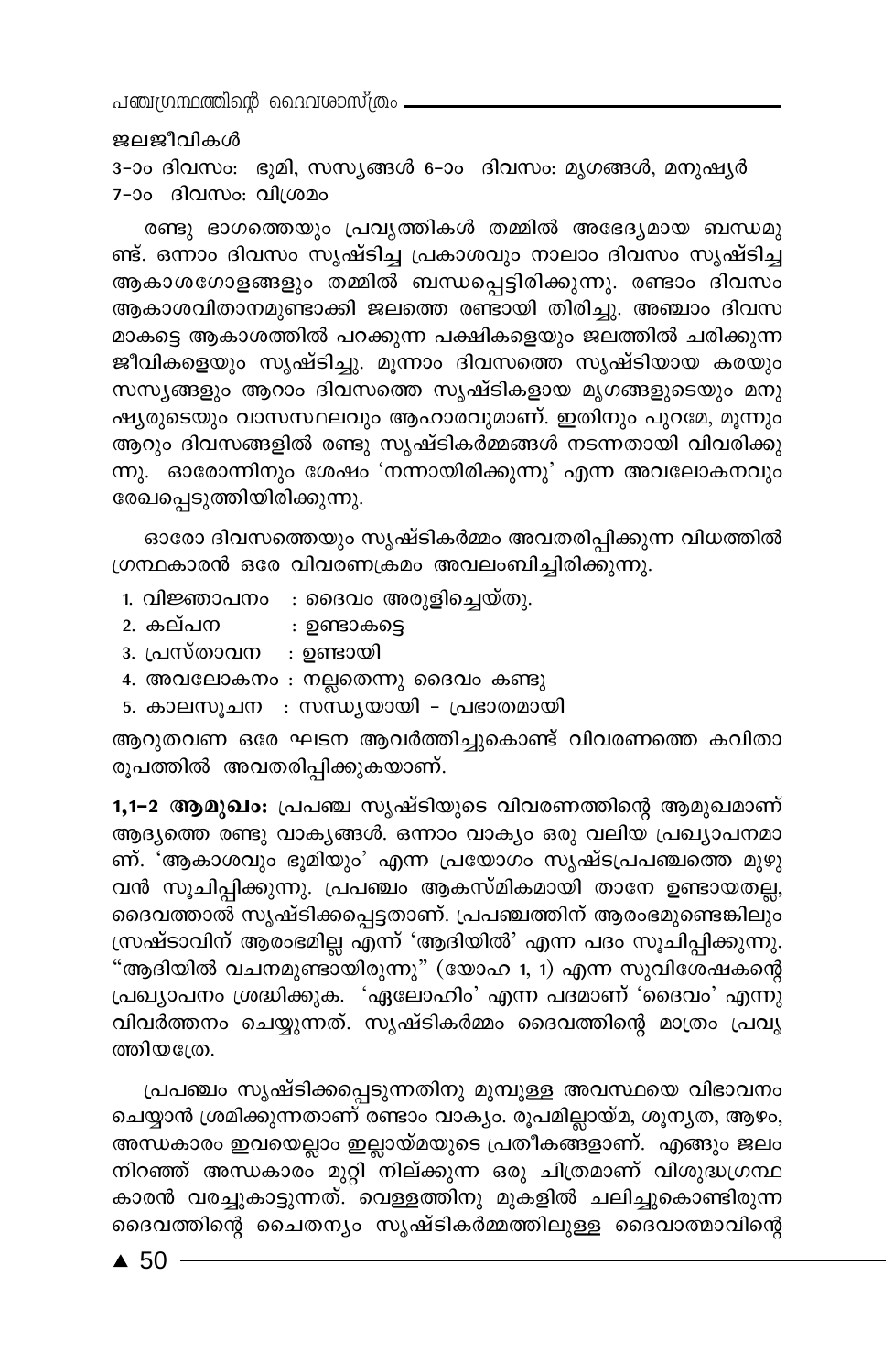പ്രവർത്തനത്തെ സൂചിപ്പിക്കുന്നു: സങ്കീ. 104, 30; ദാനി 7,2.

വിചിന്തനം: ദൈവത്തിന്റെ സ്വതന്ത്രമായ തീരുമാനത്തിന്റെ ഫലമാണ് സൃഷ്ടികർമ്മം. ദൈവം താങ്ങിനിർത്തുന്നില്ലെങ്കിൽ സൃഷ്ടപ്രപഞ്ചം മുഴുവൻ ശൂന്യാവസ്ഥയിലേക്കു പിന്തിരിയും. പ്രപഞ്ചസൃഷ്ടിയുടെ ആരംഭം മുതലേ പ്രവർത്തനനിരതമായിരുന്ന പരിശുദ്ധാത്മാവാണ് പുതിയ സൃഷ്ടികർമ്മവും നിർവ്വഹിക്കുന്നത്. യേശുവിന്റെ ജനനത്തിലും (ലൂക്കാ 1,35) സഭയുടെ ഉദ്ഭവത്തിലും (അപ്പ 2, 3–5) മനുഷ്യമക്കൾ ദൈവമക്കളായി ജനിക്കുന്നതിലും (യോഹ. 3,5) പ്രവർത്തിക്കുന്ന പരി ശുദ്ധാത്മാവുതന്നെയാണു സൃഷ്ടികർമ്മത്തിനു തുടക്കം കുറിക്കുന്നത്.

ഒന്നാം ദിവസം - പ്രകാശം (1,3-5): 'ഉണ്ടാകട്ടെ' എന്ന ദൈവത്തിന്റെ കൽപന ശൂനൃതയിൽനിന്നു സൃഷ്ടികർമ്മം നിർവ്വഹിക്കുന്നു. ദൈവവ ചനത്തിന്റെ ശക്തി ഇവിടെ പ്രകടമാകുന്നു. ദൈവം പറയുന്നത് സംഭവി ക്കുന്നു എന്ന് ഇസ്രായേൽ ജനം അനേകം തവണ അനുഭവിച്ചറിഞ്ഞ താണ് (ഏശയ്യാ 55,10-11) പുരാണേതിഹാസങ്ങളിലേതുപോലെ ക്ലേശ പൂർണ്ണമായ അദ്ധാനത്തി്ന്റെയോ സംഘട്ടനത്തിന്റെയോ ഫലമ്ല്ല സൃഷ്ടി, ദൈവം അനായാസമായി സൃഷ്ടിക്കുന്നു.

ദൈവം സൃഷ്ടിച്ചതാണ് പ്രകാശം എന്ന പ്രഖ്യാപനം പ്രകാശത്തെ ദൈവമായോ ദൈവത്തിന്റെ ഗുണമായോ കരുതിയിരുന്ന പ്രാചീന മത വിശ്വാസങ്ങളെ നിഷേധിക്കുന്നു. പ്രകാശത്തെയും അന്ധകാരത്തെയും വേർതിരിക്കുന്നതിലൂടെ പകലും രാത്രിയും ഉണ്ടാകുന്നു. അങ്ങനെ കാല ഗണന സാദ്ധ്യമാകുന്നു. രണ്ടിനും പേരു നൽകുമ്പോൾ ദൈവമാണ് കാല ത്തിന്റെയും ചരിത്രത്തിന്റെയും നാഥൻ എന്നു വ്യക്തമാക്കുന്നു. പേരു നൽകുന്നത് സെമിറ്റിക് ചിന്താഗതിയനുസരിച്ച് അധികാരത്തിന്റെയും ഉട മസ്ഥാവകാശത്തിന്റെയും അടയാളമാണ്.

പ്രകാശത്തിന്റെ അഭാവത്തെയാണ് നാം അന്ധകാരമായി കരുതുക. എന്നാൽ പ്രാചീനകാലത്ത് അന്ധകാരം അതിൽ തന്നെ ഒരു യാഥാർത്ഥ്യ മായി കരുതപ്പെട്ടിരുന്നു. പ്രകാശത്തിൽനിന്നു വേർതിരിച്ച് അന്ധകാരത്തെ രാത്രിയിൽ ഒതുക്കിനിർത്തുന്നതായാണ് സങ്കൽപം. പ്രാചീനമനുഷ്യരിൽ രാത്രി ഭയം ജനിപ്പിച്ചിരുന്നു. കാരണം സൃഷ്ടിക്കു മുമ്പുള്ള ശൂന്യാവ സ്ഥയിലേക്കു പ്രപഞ്ചം പിൻതിരിയുന്നതുപോലെയാണ് രാത്രിയുടെ വര വിനെ അവർ കണ്ടിരുന്നത്. എന്നും ആവർത്തിക്കുന്ന പ്രകാശത്തിന്റെയും അന്ധകാരത്തിന്റെയും വരവ് ദൈവത്തിന്റെ സൃഷ്ടികർമ്മത്തെയും നിര ന്തരമായ പരിപാലനയേയും അനുസ്മരിപ്പിക്കുന്നു. പകലും രാത്രിയും ദൈവത്തിന്റെ കല്പന അനുസരിക്കുന്നു.

നല്ലതെന്നു ദൈവം കണ്ടു: നമുക്ക് ഉപകാരപ്രദമായതിനെയാണ് നാം പൊതുവേ നല്ലതെന്നു വിളിക്കുക. എന്നാൽ ഇവിടെ ദൈവത്തിന്റെ കാഴ്ചപ്പാടാണ് അവതരിപ്പിക്കുന്നത്. ദൈവം ആഗ്രഹിച്ചവിധത്തിൽ ആയി രിക്കുന്നു എന്നതാണ് 'നല്ലത്' എന്ന വിലയിരുത്തലിന്റെ മാനദണ്ഡം.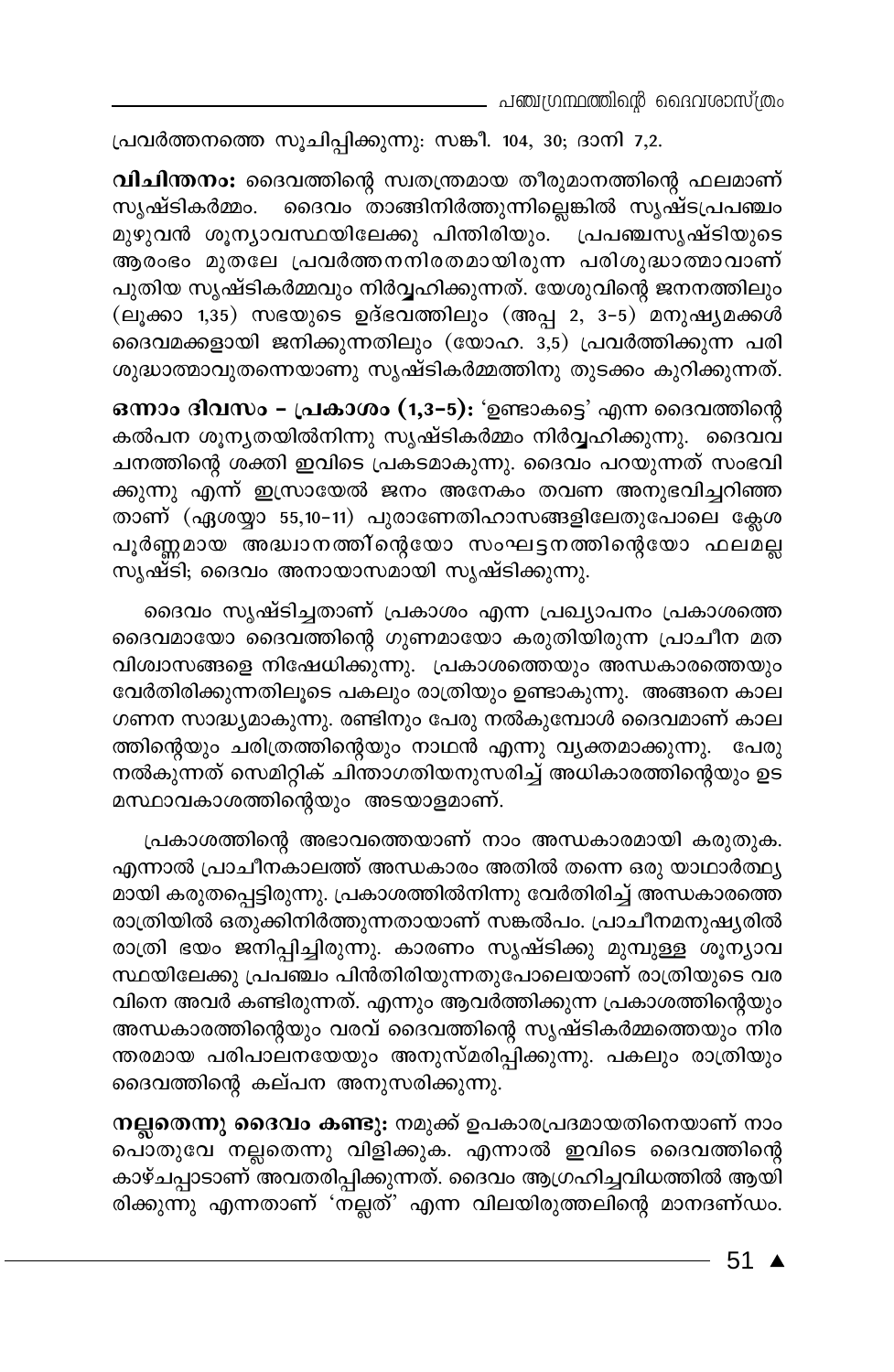പഞ്ചഗ്രന്ഥത്തിന്റെ ദൈവശാസ്ത്രം \_

അത് പൂർണ്ണതയെ സൂചിപ്പിക്കുന്നു. ഈ അവലോകനം ഓരോ സൃഷ്ടി കർമ്മത്തിനുശേഷവും ആവർത്തിക്കുന്നതിലൂടെ പ്രപഞ്ചവസ്തുക<u>്</u>ക ളെല്ലാം അതിൽ തന്നെ നല്ലതാണെന്ന് വിശുദ്ധ ഗ്രന്ഥകാരൻ നമ്മെ അനു സ്മരിപ്പിക്കുന്നു.

സന്ധ്യയായി-പ്രഭാതമായി-ഒന്നാം ദിവസം: സൂര്യാസ്തമയം മുതൽ സൂര്യാസ്തമയം വരെയാണ് യഹൂദർ ദിവസത്തെ കണക്കാക്കിയിരുന്ന ത്. സൂര്യനുണ്ടാകുന്നതിനു മുമ്പേ എങ്ങനെ പകലും രാത്രിയും ഉണ്ടായി എന്ന<sup>് ചോദ്യം വിശുദ്ധഗ്രന്ഥകാരൻ ഉന്നയിക്കുന്നില്ല. പ്രകാശത്തിന്റെ</sup> ഉറവിടം സൂര്യനല്ല എന്നു വ്യക്തമാക്കുകയാണ് പക്ലിനെ സൂര്യനിൽ് \_<br>നിന്നു വേർപെടുത്തുന്നതുകൊണ്ട് ചെയ്യുന്നത്. സൂര്യനെ ദൈവമായി ആരാധിച്ചിരുന്ന മതങ്ങളുമായുള്ള ഒരു വിവാദവും ഈ വിവരണത്തിനു പിന്നിൽ കാണാം.

ഇവിടെ ദിവസം എന്നതുകൊണ്ട് 24 മണിക്കുറിന്റെ ഒരു ദിവസമല്ല, സുദീർഘമായൊരു കാലഘ്ട്ടം, അഥവാ 'ഒരു യുഗം' ആണ് വിവക്ഷി ക്കുന്നത് എന്നു വ്യാഖ്യാനിക്കാറുണ്ട്. വിശുദ്ധ ഗ്രന്ഥകാരൻ ഈ അർത്ഥ ത്തിലാണ് ദിവസം എന്ന പദം ഉപയോഗിച്ചത് എന്നു കരുതാൻ മതി യായ ന്യായമില്ല. ആറു ദിവസത്തെ സൃഷ്ടിയും ഏഴാം ദിവസത്തെ വിശ്രമവും സാബത്തിന്റെ പ്രാധാന്യം എടുത്തു കാട്ടുന്നതാണ്.

എന്നാൽ വിശുദ്ധ ഗ്രന്ഥകാരൻമാർ ഉദ്ദേശിച്ചതിനെക്കാൾ ആഴമേറിയ അർത്ഥം അവരുടെ വാക്കുകൾക്കുണ്ടാകാം എന്ന് അംഗീകരിക്കുമ്പോൾ 'യുഗം' എന്ന വ്യാഖ്യാനവും സാധ്യമാണെന്നു കാണാം. "ആയിരം വൽസരം അങ്ങയുടെ ദൃഷ്ടിയിൽ കഴിഞ്ഞുപോയ ഇന്നലെ പോലെയും രാത്രിയിലെ ഒരു യാമം പോലെയും മാത്രമാണ്"(സങ്കീ. 90:4). "കർത്താവി ന്റെ മുമ്പിൽ ഒരു ദിവസം ആയിരം വർഷങ്ങൾ പോലെയും ആയിരം വർഷം ഒരു ദിവസം പോലെയുമാണ്" (2 പത്രോ. 3:8) എന്നിങ്ങനെയുള്ള പ്രസ്താ വനകൾ ശ്രദ്ധേയമത്രേ. സൃഷ്ടികർമ്മം 24 മണിക്കൂർ വീതം ദീർഘിക്കുന്ന ആറു ദിവസം കൊണ്ടു പൂർത്തിയായതല്ല, അനേക കോടി വർഷങ്ങളി ലൂടെ നടന്നു കൊണ്ടിരിക്കുന്ന ഒരു പ്രക്രിയയാണ് എന്ന ആധുനികശാ സ്ത്രത്തിന്റെ നിഗമനവും ബൈബിളിന്റെ വിവരണവും തമ്മിൽ പൊരു ത്തക്കേടില്ല എന്നും ഈ വ്യാഖ്യാനം തെളിയിക്കുന്നു.

വിചിന്തനം: 'അന്ധകാരത്തിൽനിന്നു പ്രകാശത്തിലേക്കു നയിക്കണമേ' എന്ന ഭാരതീയ ഋഷികളുടെ പ്രാർത്ഥന ഇന്നും നാം ആവർത്തിക്കുന്നു. അന്ധകാരം ശൂനൃതയേയും നിരാശയേയും, അജ്ഞതയേയും അടിമ ത്തത്തേയുമൊക്കെ സൂചിപ്പിക്കുന്നു. പ്രകാശമാകട്ടെ സന്തോഷവും, പ്രത്യാശയും പ്രദാനം ചെയ്യുന്നു. അന്ധകാരാവൃതമായ ശൂന്യാവസ്ഥ യിലേക്ക് ദൈവം പ്രകാശം ചൊരിഞ്ഞതുപോലെ നിരാശ നിറഞ്ഞ ജീവി തത്തിലേക്ക് അവിടുന്ന് പ്രത്യാശ ചൊരിയുന്നു. ദൈവത്തിന്റെ വചന മാണ് പ്രകാശം നൽകുന്നത് (സങ്കീ 119:105). 'ഞാൻ ലോകത്തിന്റെ പ്രകാ ശമാകുന്നു' (യോഹ 8:12) എന്നു പറഞ്ഞപ്പോൾ യേശു പ്രകാശത്തിനു

 $\triangle$  52 -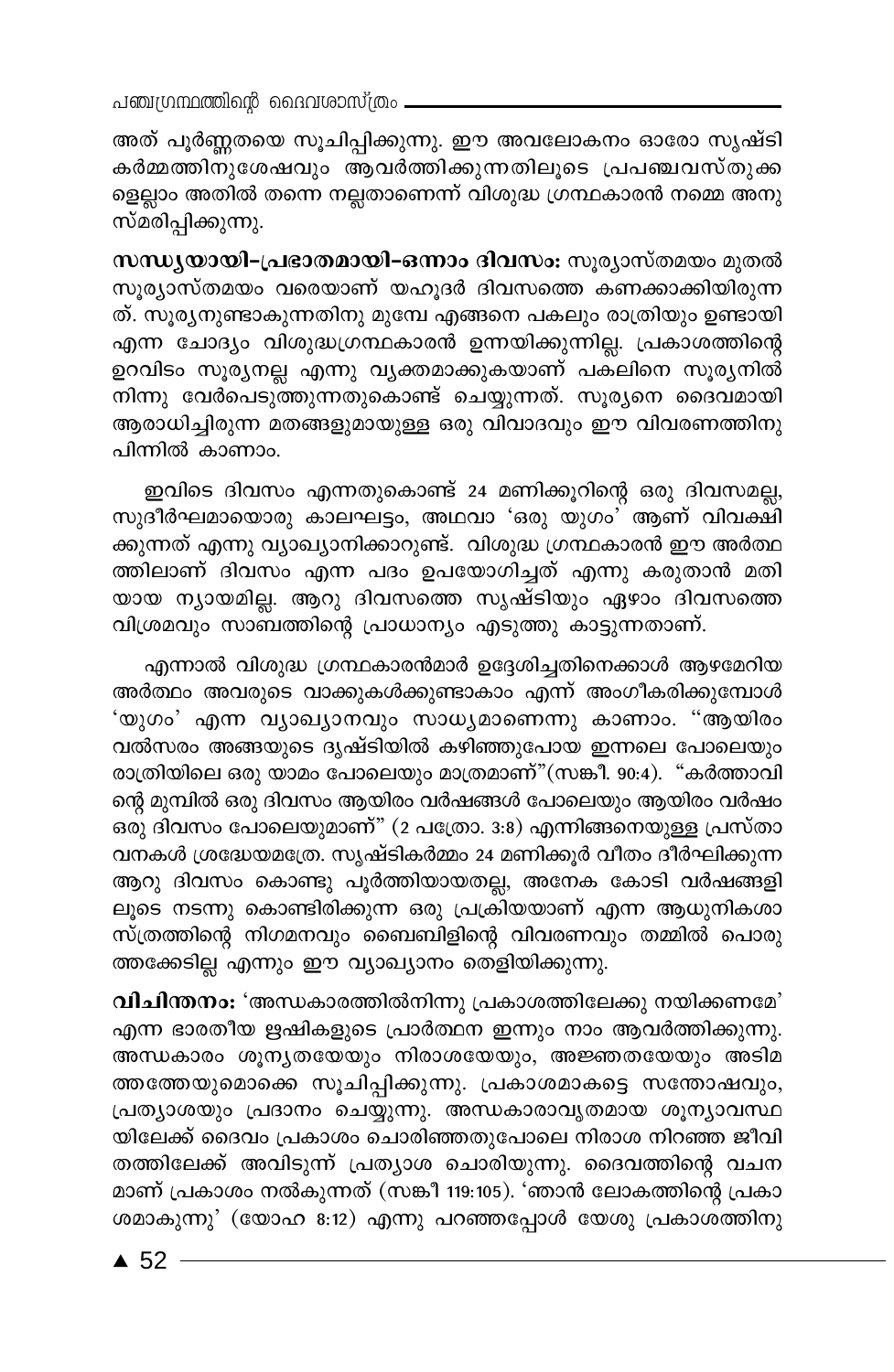പുതിയൊരർത്ഥം നൽകുകയായിരുന്നു.

രണ്ടാം ദിവസം – ആകാശവിതാനം (1:6-8): പ്രപഞ്ചസംവിധാനത്തെ സംബന്ധിച്ച് പ്രാചീന മനുഷ്യരുടെ ഇടയിൽ നിലവിലിരുന്ന സങ്കൽപ ത്തിന്റെ വെളിച്ചത്തിൽ വേണം ഈ വിവരണത്തെ മനസ്സിലാക്കാൻ. ഭൂമിക്കു മുകളിൽ കമഴ്ത്തിവച്ചിരിക്കുന്ന ഭീമാകാരമായൊരു കോപ്പപോ .<br>ലെയാണ് ആകാശം കരുതപ്പെട്ടിരുന്നത്. മുകളിലുള്ള ജലമാണു വിതാ നത്തിന്റെ വാതായനങ്ങളിലൂടെ മഴയായി വീഴുന്നത് (ലൂക്ക 4:25). നോഹ യുടെ കാലത്ത് ഈ വിതാനം പിളരുകയും താഴെയും മുകളിലുമുള്ള ജലം വീണ്ടും സംയോജിച്ചു ഭൂമിയെ പ്രളയജലത്തിൽ മുക്കുകയും ചെയ്യുന്നതായി കാണാം. അന്ധകാരമെന്നതുപോലെതന്നെ പ്രളയജലവും പ്രപഞ്ചത്തിന് നിരന്തരഭീഷണിയായി നിലകൊള്ളുന്നു.

മൂന്നാം ദിവസം – കരയും കടലും സസ്യങ്ങളും (1:9–13): രണ്ടാം ദിവസത്തെ വിഭജനപ്രക്രിയ പൂർത്തിയാക്കുകയാണ് ദൈവം ആദ്യം ചെയ്യുന്നത്. വിതാനത്തിനു താഴെയുള്ള ജലത്തെ ഒരിടത്ത് ഒതുക്കി, ജലത്തിൽ മുങ്ങിക്കിടന്ന കര പ്രത്യക്ഷമാക്കുന്നു. പ്രളയ ജലത്തിൽ നിന്നു ഭൂമിയെ മോചിപ്പിക്കുന്ന വിമോചനപ്രവൃത്തിയാണിത്. ജലത്തിനു മുകളിൽ അദ്ഭുതകരമായി ഉറപ്പിച്ചു നിർത്തിയിരിക്കുന്ന അതിവിശാല മായൊരു പലക പോലെയാണ് മദ്ധ്യപൗരസ്ത്യദേശത്തെ പ്രാചീനർ ഭൂമിയെ കണ്ടിരുന്നത്. ചുറ്റിലും ഒതുക്കി നിർത്തിയിരിക്കുന്ന പ്രളയജല മാണ് സമുദ്രം ദൈവം കൽപിച്ച അതിരുകൾ അത് അനുസരിക്കുന്നു (സങ്കീ. 104:9; ജറെ 5:22).

'ഭൂമി മുളപ്പിക്കുന്നു' എന്നു പറയുമ്പോൾ ഭൂമിയുടെ ഫലപുഷ്ടി ദൈവ ത്തിന്റെ ദാനമാണ് എന്ന് സൂചിപ്പിക്കുന്നു. ഭൂമിയാണ് മുളപ്പിക്കുന്നതെ ങ്കിലും ദൈവത്തിന്റെ കൽപനയനുസരിച്ച് അത് ചെയ്യുന്നതിനാൽ ദൈവം തന്നെയാണ് സസ്യലോകത്തിന്റെയും നാഥൻ. ആറാം ദിവസത്തെ സൃഷ്ടിയിൽ ഇവ മൃഗങ്ങൾക്കും മനുഷ്യർക്കും ആഹാരമായി ഉദ്ദേശി ച്ചുള്ളതാണെന്നു വൃക്തമാക്കുന്നു (1:29-30).

വിചിന്തനം: പ്രളയജലത്തിനുമധ്യേ ദൈവം നിർമ്മിച്ച ഒരു കൂടാരം പോലെയാണ് വിശുദ്ധഗ്രന്ഥകാരൻ പ്രപഞ്ചത്തെ വിഭാവനം ചെയ്യുന്ന ത്. സൃഷ്ടപ്രപഞ്ചത്തെ മുഴുവൻ വലയം ചെയ്തു സംരക്ഷിക്കുന്ന ദൈവ പരിപാലനയുടെ അടയാളമാണിത്. സൂര്യന്റെ മാരകമായ രശ്മികളെ തട ഞ്ഞുനിർത്തുന്ന അന്തരീക്ഷ വായുമണ്ഡലത്തെക്കുറിച്ച് (ozone sphere) നമുക്ക് ഇന്ന് അറിവു ലഭിച്ചിട്ടുണ്ട്. അന്തരീക്ഷത്തിലെ താപനില ഉയരു കയും ധ്രുവപ്രദേശങ്ങളിലെ മഞ്ഞുമലകൾ ഉരുകി ഭൂമിയുടെ നല്ലൊരു ഭാഗം ജലത്തിനടിയിലാവുകയും ചെയ്യാനുള്ള സാധ്യതകളെക്കുറിച്ച് ആധുനികശാസ്ത്രജ്ഞന്മാർ മുന്നറിയിപ്പു നൽകുന്നുണ്ട്. പ്രാചീനവി ശ്വാസവും ആധുനികശാസ്ത്രവും ഫലത്തിൽ ഒന്നുതന്നെയാണ് പഠി പ്പിക്കുക. ഭൂമിയിൽ ജീവൻ വളർന്നു വികസിക്കാൻ വേണ്ട പരിസ്ഥിതി നിരന്തരമായ ഭീഷണിയെ നേരിടുന്നുണ്ട്. ആകാശവിതാനം ഭേദിച്ചു പ്രള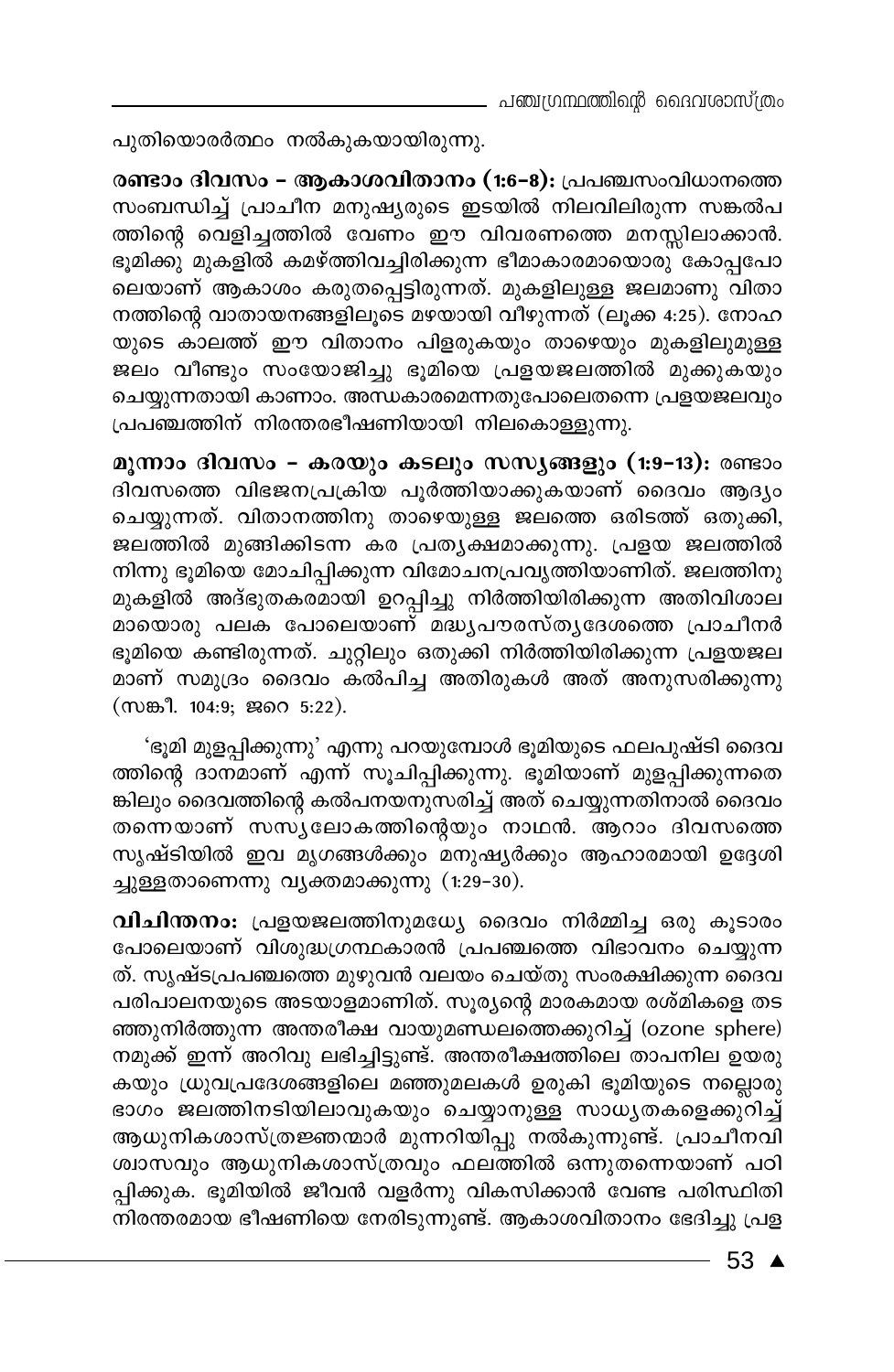പഞ്ചന്ഥ്രന്തിന്റെ ദൈവശാസ്ത്രം

യജലമോ, സംരക്ഷണവലയം ഭേദിച്ച് മാരകരശ്മികളോ ഭൂമിയിൽ പതി ക്കാം. ദൈവികപരിപാലനയുടെ വൈഭവം എത്രയെന്ന് ഈ അപകടാ വസ്ഥ വൃക്തമാക്കുന്നു.

നാലാം ദിവസം - ആകാശഗോളങ്ങൾ (1:14-19): ഒന്നാം ദിവസത്തെ സൃഷ്ടിയുമായി ബന്ധപ്പെട്ടതാണ് നാലാം ദിവസത്തെ സൃഷ്ടി. ആകാ ശഗോളങ്ങളെ ദൈവങ്ങളായി ആരാധിച്ചിരുന്ന ലോകത്തിൽ തികച്ചും വിപ്ലവകരമായൊരു വിശ്വാസമാണ് വി.ഗ്രന്ഥകാരൻ അവതരിപ്പിക്കുന്ന ത്. സൂര്യൻ, ചന്ദ്രൻ എന്ന പേരുകൾ പോലും പറയാതെ വലിയ ദീപം, ചെറിയ ദീപം എന്നു വർണ്ണിക്കുന്നതിലൂടെ അവയൊന്നും ദൈവമല്ലെന്നും ദൈവത്തിന്റെ സൃഷ്ടികൾ മാത്രമാണെന്നും ഊന്നിപ്പറയുന്നു. ആകാശ ഗോളങ്ങളെ അലങ്കാരങ്ങളായും കാലം അറിയിക്കുന്ന ഉപകരണങ്ങ ളായും ഇവിടെ ചിത്രീകരിക്കുന്നു. പഞ്ചാംഗത്തിന്റെയും ഘടികാരത്തി ന്റെയും സ്ഥാനമേ അവയ്ക്കുള്ളൂ.

വിചിന്തനം: ആകാശഗോളങ്ങൾ മനുഷ്യന്റെ ഭാവിയെ നിർണ്ണയിക്കുന്ന ദൈവങ്ങളാണെന്നു വിശ്വസിച്ചിരുന്ന പ്രാചീനർ നിരന്തരമായ ഭീതിയി ലാണ് കഴിഞ്ഞിരുന്നത്. ഈ ഭയത്തിൽ നിന്നു മോചനം നൽകുന്നതാണ് ഇവിടെ പ്രഖ്യാപിക്കപ്പെടുന്ന വിശ്വാസം. മനുഷ്യർ ദൈവങ്ങളുടെ കര ങ്ങളിലെ കളിപ്പാട്ടങ്ങള്ല്ല. എന്നാൽ ആകാശഗോളങ്ങളുടെ നില മനു ഷ്യജീവിതത്തെ നിയന്ത്രിക്കുന്നു എന്ന അന്ധവിശ്വാസം പലരിലും ഇന്നും നിലനിൽക്കുന്നുണ്ട്. വാരഫലവും മുഹൂർത്തവും നോക്കി തീരു മാനങ്ങളെടുക്കുമ്പോൾ വിഗ്രഹാരാധനയിലേക്കു വഴുതി വീഴുകയാ ണെന്ന് ഓർക്കണം. ദൈവവചനം നൽകുന്ന സ്വാതന്ത്ര്യം ആസ്വദിക്കാൻ അന്ധവിശ്വാസങ്ങളെ ഉപേക്ഷിച്ചേ മതിയാവു.

അഞ്ചാം ദിവസം - ജലജീവികൾ, പക്ഷികൾ (1:20-23): സസൃ ലോകത്തിനു ജീവനുള്ളതായി പ്രാചീനർ കരുതിയിരുന്നില്ല. അതിനാൽ ജീവജാലങ്ങളുടെ സൃഷ്ടി അഞ്ചാം ദിവസം തുടങ്ങുന്നതായി രേഖപ്പെ ടുത്തിയിരിക്കുന്നു. ആകാശത്തെ രണ്ടു തട്ടായിട്ടാണ് ഇവിടെ കാണുന്ന ത്. മുകളിൽ വിരിച്ചുനിർത്തിയിരിക്കുന്ന വിതാനം. അവിടെയാണ് ആകാ ശഗോളങ്ങളുടെ സ്ഥാനം. അവയ്ക്കു താഴെ, ഭൂമിക്കു മുകളിലുള്ള അന്ത രീക്ഷമാണ് താഴത്തെ തട്ട്. അതാണ് പക്ഷികളുടെ വിഹാരരംഗം. രണ്ടു തട്ടുകൾക്കും അവയ്ക്കു മുകളിലുള്ള ജലത്തിനും മുകളിലാണ് മൂന്നാ മത്തെ തട്ട്. അത് ദൈവത്തിന്റെ ഭവനമാണ്. ഇതിനെ ഉദ്ദേശിച്ചാണ് വി. പൗലോസ് മൂന്നാം സ്വർഗ്ഗം എന്നു പറയുന്നത്. (2 കോറി 12:2). അഞ്ചാം ദിവസത്തെ സൃഷ്ടികർമ്മം രണ്ടാം ദിവസത്തേതിനോടു ബന്ധപ്പെട്ടിരി ക്കുന്നു.

ജലജീവികൾക്കും പക്ഷികൾക്കും പ്രത്യുൽപാദനശക്തി നൽകി ക്കൊണ്ട് ദൈവം അവയെ അനുഗ്രഹിച്ചു. ജീവൻ നൽകാനുള്ള കഴിവ് ദൈവത്തിന്റെ പ്രത്യേക ദാനമാണ്. എല്ലാത്തരം ജീവജാലങ്ങളെയും സംരക്ഷിക്കാനും നിലനിർത്താനും ദൈവം ആഗ്രഹിക്കുന്നു എന്ന് ഈ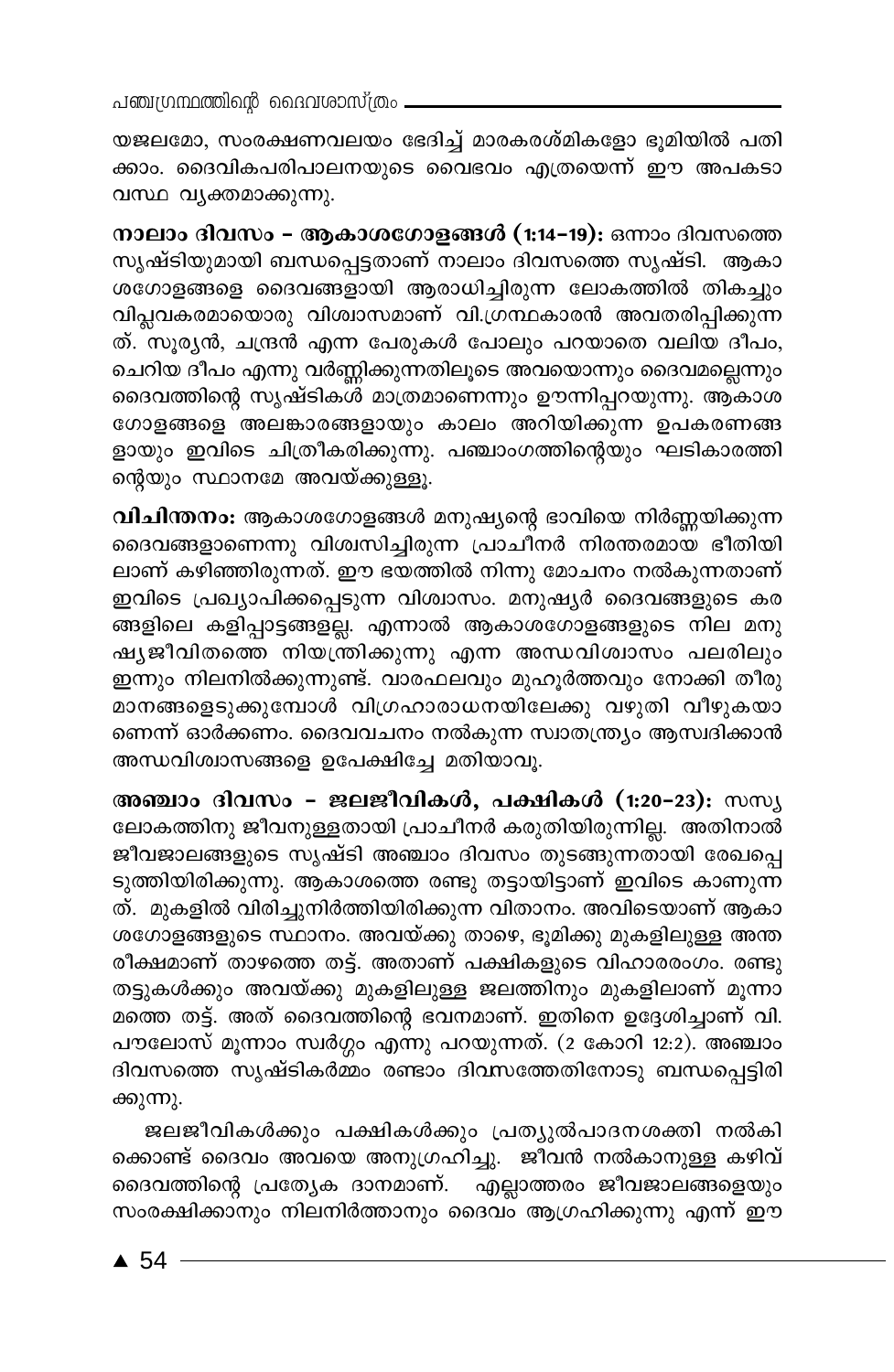പ്രസ്താവന വൃക്തമാക്കുന്നു.

ആറാം ദിവസം - മൃഗങ്ങൾ, മനുഷൃർ (1:24-30): മൂന്നാം ദിവസമെ ന്നതുപോലെ ആറാം ദിവസവും രണ്ടു സൃഷ്ടി കർമ്മങ്ങൾ രേഖപ്പെടു ത്തിയിരിക്കുന്നു. ആദ്യമായി ജന്തുക്കളെയാണ് സൃഷ്ടിക്കുക. രണ്ടാ മത്തെ പ്രവൃത്തി മനുഷ്യസൃഷ്ടിയാണ്. സൃഷ്ടികർമ്മത്തിന്റെ മകുട മായിട്ടാണ് അവസാനത്തെ സൃഷ്ടിയായ മനുഷൃൻ പ്രതൃക്ഷപ്പെടുന്ന ത്. ദൈവത്തിന്റെ ആലോചന, മനുഷ്യന്റെ സ്ഥാവം, ലക്ഷ്യം എന്നിവ ഈ വിവരണത്തെ മറ്റു സൃഷ്ടികളുടെ വിവരണങ്ങളിൽ നിന്നു വേർതി രിച്ചു നിർത്തുന്നു.

"**നമുക്ക് നമ്മുടെ"**: ഏകദൈവം എന്തുകൊണ്ട് ബഹുവചനം ഉപയോ ഗിക്കുന്നുഃ ഇത് പൂജ്കബഹുവചനമായി കരുതുന്നവരുണ്ട്. ദൈവ ത്തിന്റെ ആലോചനാസഭയെക്കുറിച്ചാണ് ഇവിടെ സൂചന (ജോബ് 1:6; 2:1; 1 രാജാ 22:19–21) എന്നു മറ്റു ചിലർ കരുതുന്നു. ദൈവത്തെ സൂചിപ്പി .<br>ക്കാൻ ഉപയോഗിക്കുന്ന ഏലോഹിം എന്ന പദം ബഹുവചനമായതിനാൽ അതിനോട് അനുരൂപപ്പെടുത്താൻവേണ്ടി ഇവിടെയും ബഹുവചനം ഉപ യോഗിക്കുന്നു എന്ന് വേറേ ചിലർ കരുതുന്നു. ദൈവം തന്നോടു തന്നെ ആലോചിച്ചു എന്ന വ്യാഖ്യാനമാണ് കൂടുതൽ സ്വീകാര്യം. ദൈവം ആലോചിച്ചു് തീരുമാനിച്ചാണ് മനുഷ്യനെ സൃഷ്ടിച്ചത് എന്നതു മനു ഷൃനു ദൈവം നല്കുന്ന പ്രാധാന്യത്തെ എടുത്തു കാട്ടുന്നു. പുതിയ നിയമത്തിൽ വെളിപ്പെടുത്തപ്പെട്ട പരിശുദ്ധ ത്രിത്വത്തെക്കുറിച്ചുള്ള വ്യാഗ്യ മായ ഒരു സുചനയും ഈ പദപ്രയോഗത്തിലുണ്ടാകാം.

ഛായ – സാദൃശ്യം: മനുഷ്യസ്വഭാവത്തെയും മനുഷ്യനു ദൈവത്തോ ടുള്ള ബന്ധത്തെയും വെളിപ്പെടുത്തുന്നതാണ് ഈ പദങ്ങൾ. ഛായ എന്നു വിവർത്തനം ചെയ്യുന്ന 'സെലെം' എന്ന ഹീബ്രുവാക്കിന് പ്രതിമ, പ്രതിരൂപം എന്നാണ് അർത്ഥം. മനുഷ്യൻ ദൈവത്തിന്റെ പ്രതിരൂപമായി സൃഷ്ടിക്കപ്പെട്ടിരിക്കുന്നു എന്ന് ആദ്യത്തെ പദം സൂചിപ്പിക്കുന്നു. എന്നാൽ ഈ ചിന്ത അതിരു കടന്ന് മനുഷ്യനെ മറ്റൊരു ദൈവമായി കാണാതിരി ക്കാൻ വേണ്ടിയാണ് സാദൃശും എന്ന പദം കൂട്ടിച്ചേർത്തിരിക്കുന്നത്. 'ദ്മൂത്' എന്നാണ് ഇതിന്റെ ഹിബ്രുമൂലം. സാമ്യമുള്ളത്, ഏകദേശരൂപം എന്നൊക്കെയാണ് ഈ പദത്തിന്റെ അർത്ഥം. ചിന്തിക്കാനും സ്വതന്ത്ര മായി തീരുമാനം എടുക്കാനും സ്നേഹിക്കാനും ഉള്ള കഴിവും ശാരീരി കതയും ചേർന്നതാണ് ഈ പ്രതിഛായ. പൂർണ്ണമായ മനുഷ്യവ്യക്തി യാണ് ദൈവഛായയിൽ സൃഷ്ടിക്കപ്പെട്ടത്. "ദൈവം സ്നേഹമാകുന്നു" (1 യോഹ. 4,8) എന്ന പുതിയനിയമ പഠനത്തിന്റെ വെളിച്ചത്തിൽ സ്നേഹി ക്കാനുള്ള കഴിവിലാണ് മനുഷ്യനിലെ ദൈവഛായ ഏറ്റം പ്രകടമാവു ന്നത് എന്ന് കരുതാനാവും.

വിചിന്തനം: ദൈവത്തിന്റെ പ്രതിഛായയിൽ സൃഷ്ടിക്കപ്പെട്ടിരിക്കുന്നു എന്നതാണ് മനുഷ്യമഹത്വത്തിന്റെ നിദാനം. ദൈവവുമായി വ്യക്തിപര മായ ബന്ധത്തിൽ ഏർപ്പെടാൻ അവനു കഴിയും. ഓരോ വ്യക്തിയും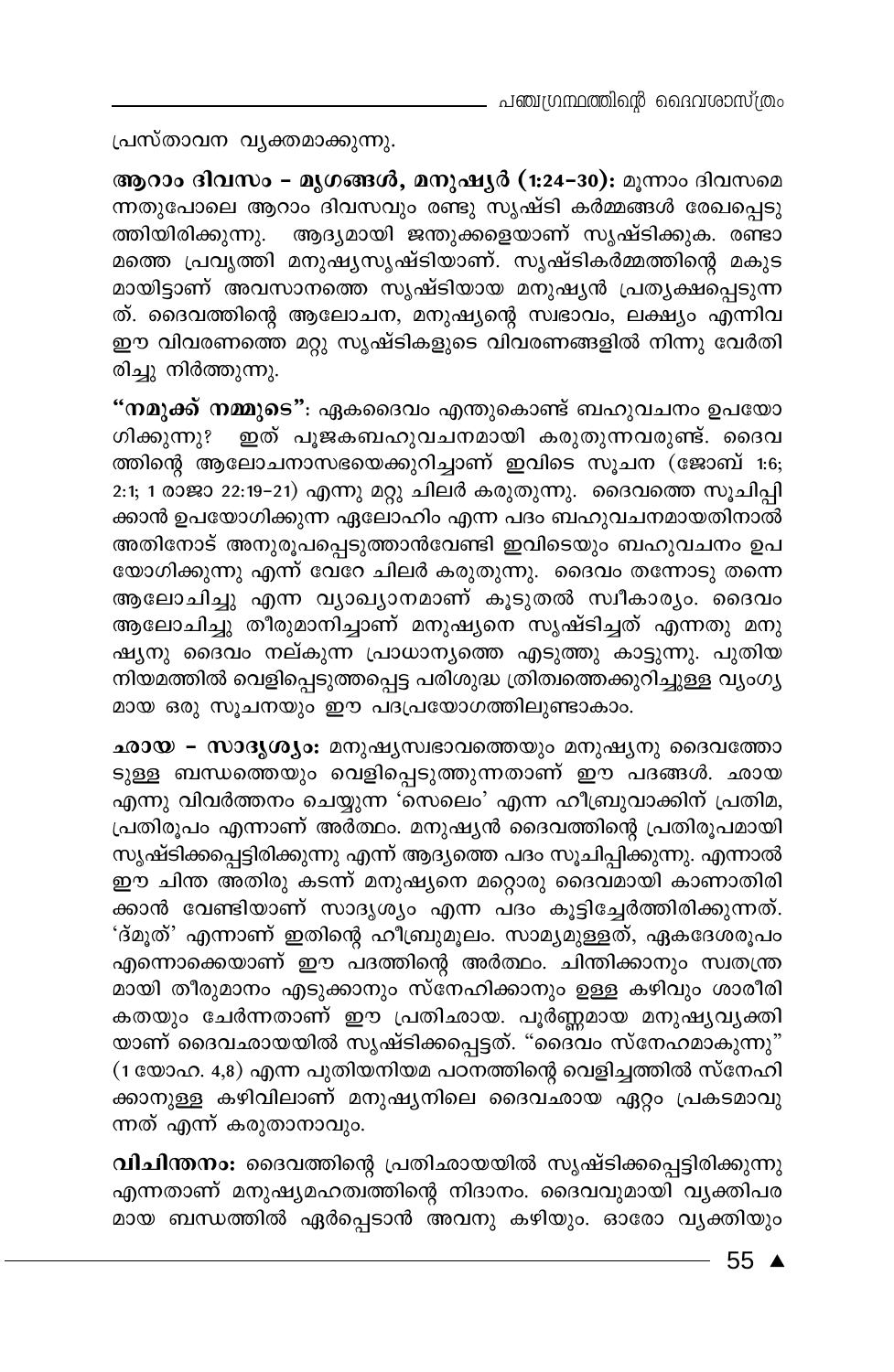പഞ്ചന്ഥ്രന്തിന്റെ ദൈവശാസ്ത്രം.

ദൈവത്തിനു വിലപ്പെട്ടവനാണ്, മഹത്വമുള്ളവനാണ് (സങ്കീ. 8; ഏശ. 43,4). മനുഷ്യനെ ജാതിയുടെയും വർഗ്ഗത്തിന്റെയും തൊഴിലിന്റെയും മറ്റും പേരിൽ ഉയർന്നവരും താണവരും ആയി തരംതിരിക്കുന്നതും ചിലരെ അവജ്ഞയോടെ വീക്ഷിക്കുന്നതും ദൈവത്തിന്റെ പദ്ധതിക്കു വിരുദ്ധ മാണ്. മനുഷ്യനെ അവഹേളിക്കുന്നവൻ ദൈവത്തെ അവഹേളിക്കുന്നു. (മത്താ. 25,45).

പരസ്പരം സ്നേഹിക്കുകയും പൂർണ്ണമായി ദാനം ചെയ്യുകയും ചെയ്യുന്ന പിതാവ്, പുത്രൻ, പരിശുദ്ധാത്മാവ് എന്ന മൂന്നു വൃക്തികളുടെ കൂട്ടായ്മയാണ് ദൈവം. ദൈവത്തിന്റെ ഛായയിൽ സൃഷ്ടിക്കപ്പെട്ട മനു ഷ്യൻ കൂട്ടായ്മയിലേക്കു വിളിക്കപ്പെട്ടിരിക്കുന്നു. പരസ്പരം അംഗീകരി ക്കുകയും സ്നേഹിക്കുകയും പങ്കുവെയ്ക്കുകയും ചെയ്ത്, ഒരു കുടും ബമായി, കൂട്ടായ്മയായി വളരുക എന്നത് മനുഷ്യനെ സംബന്ധിച്ച ദൈവി കപദ്ധതിയാണ്.

ദൈവത്തിന്റെ ഛായയിലും സാദൃശ്യത്തിലും സൃഷ്ടിക്കപ്പെട്ട ആദിമ നുഷ്യൻ വരാനിരിക്കുന്ന യേശുക്രിസ്തു എന്ന പൂർണ്ണ മനുഷ്യന്റെ മുന്നോ ടിയും പ്രതീകവുമാണ്. യേശുവിലാണ് ദൈവിക പ്രതിഛായ അതിന്റെ പൂർണ്ണതയിൽ പ്രതിഫലിക്കുന്നത് (കൊളോ 1:15). നാമെല്ലാം യേശു വിന്റെ പുർണ്ണതയിലേക്കു വളരാൻ വിളിക്കപ്പെട്ടവരാണ് (എഫേ 4:13).

ആധിപത്യം: ദൈവഛായയിൽ മനുഷ്യനെ സൃഷ്ടിച്ചതിന്റെ ലക്ഷ്യം മനുഷ്യന് ഭൂമിയുടെയും അതിലെ സകല ജീവജാലങ്ങളുടെയുംമേൽ ആധിപത്യം ഉണ്ടായിരിക്കുക എന്നതാണ്. സൃഷ്ടികർമ്മത്തിൽ ക്രിയാ ത്മകമായി പങ്കുചേരാൻ മനുഷ്യൻ വിളിക്കപ്പെട്ടിരിക്കുന്നു. അവൻ ഭൂമി യിൽ ദൈവത്തിന്റെ പ്രതിനിധിയായി വർത്തിക്കണം.

വിചിന്തനം: എല്ലാ പ്രപഞ്ചവസ്തുക്കളും മനുഷ്യന്റെ ആധിപത്യത്തിൽ ഏല്പിച്ചിരിക്കുന്നു. അവൻ സൃഷ്ടിവസ്തുക്കൾ ഒന്നിന്റെയും അടിമയാ യിരിക്കരുത്, അവ ഒന്നിനെയും ആരാധിക്കയുമരുത്. സൃഷ്ടിയുടെ മകു ടമായ മനുഷൃൻ സൃഷ്ടപ്രപഞ്ചത്തിന്റെ മുഴുവൻ ആരാധനയും സ്തുതിയും ദൈവത്തിനു സമർപ്പിക്കാൻ കടപ്പെട്ടിരിക്കുന്നു.

പ്രപഞ്ച രഹസ്യങ്ങൾ അന്വേഷിച്ചറിയാനും പ്രപഞ്ചത്തെ ഏവർക്കും ഉപയുക്തമാംവിധം ക്രമീകരിക്കാനും മനുഷ്യന് ഉത്തരവാദിത്വമുണ്ട്. എന്നാൽ മനുഷ്യന്റെ ആധിപത്യം സേച്ഛാധിപത്യമാകരുത്. ദൈവ ത്തിന്റെ പ്രതിനിധിയായി സൃഷ്ടിക്കപ്പെട്ടിരിക്കുന്ന മനുഷ്യൻ അവിടുത്തെ ഹിതമനുസരിച്ചാവണം ഭൂമിയുടെമേൽ ഭരണം നടത്തുന്നത്. സ്വാർത്ഥ മോഹങ്ങളുടെ പൂർത്തീകരണത്തിനായി പ്രകൃതി നിയമങ്ങളെയും ദൈവി കപദ്ധതിയെയും മാനിക്കാതെ പ്രപഞ്ചത്തെ ചൂഷണം ചെയ്യുന്നവർ നാശ മാണു വരുത്തിവയ്ക്കുക. നിരന്തരം വികസിക്കുന്ന മരുഭൂമിയും അനു ദിനം വർദ്ധമാനമായിക്കൊണ്ടിരിക്കുന്ന ജല-വായു-ഭൂമി മലിനീകരണവും അതുപോലുള്ള മറ്റു വിനകളും ഉത്തരവാദിത്വരഹിതമായ മനുഷ്യന്റെ പ്രവർത്തനങ്ങളുടെ ഫലമത്രേ.

 $\triangle$  56 -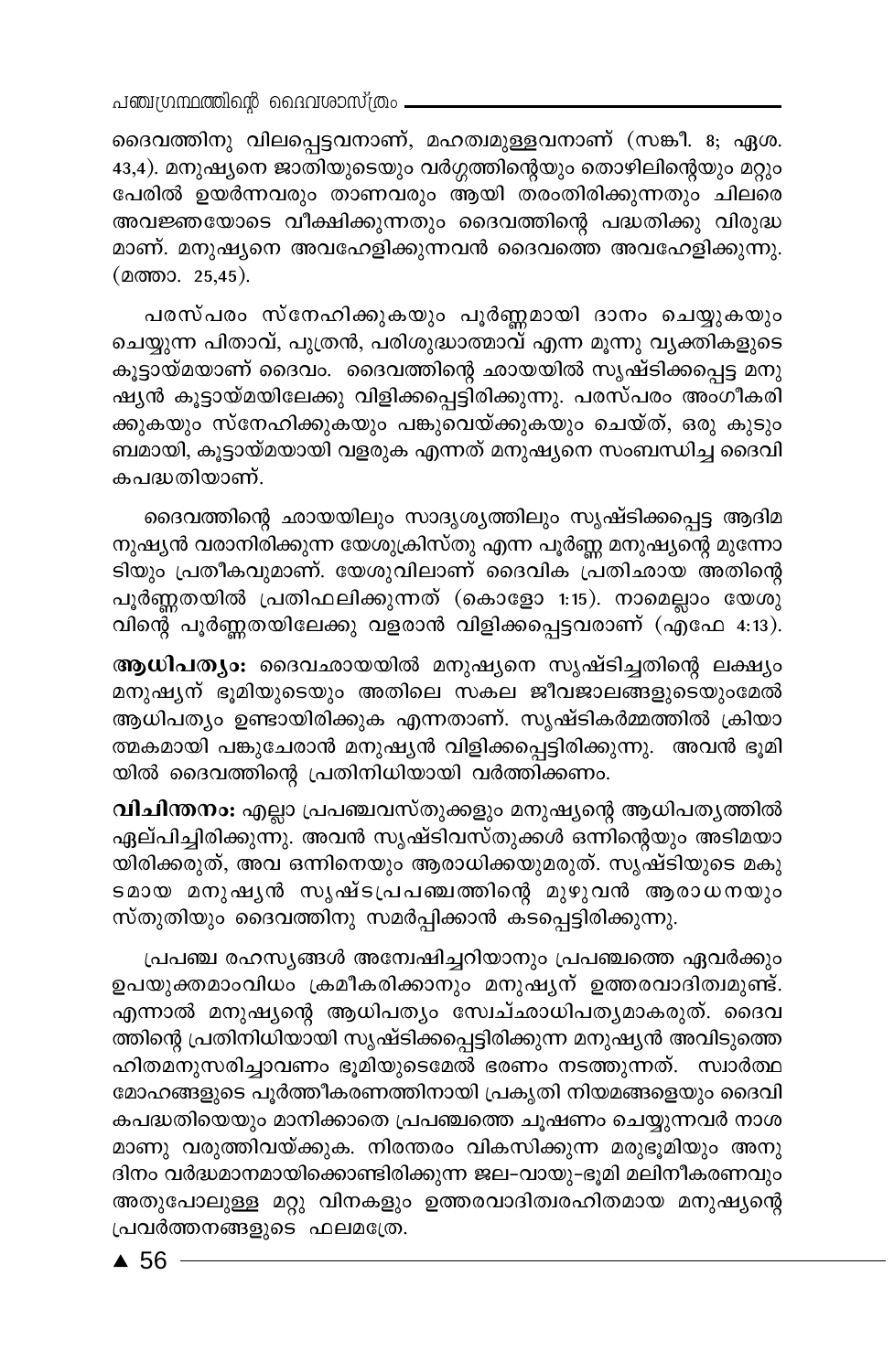- പഞ്ചഗ്രന്ഥത്തിന്റെ ദൈവശാസ്ത്രം

സ്ത്രീയും പുരുഷനും: ആദാം എന്ന പദമാണ് മനുഷ്യൻ എന്നു വിവർത്തനം ചെയ്യപ്പെടുന്നത്. ഒരു വൃക്തിയുടെ പേര് എന്നതിലുപരി "മനുഷ്യൻ"എന്ന പൊതു സ്വഭാവത്തെ ഈ വാക്കു സൂചിപ്പിക്കുന്നു. സ്ത്രീയും പുരുഷനും അടങ്ങുന്ന മനുഷ്യൻ സമൂഹജീവിയാണ്. ഈ സമൂഹത്തിലാണ് ദൈവത്തിന്റെ പ്രതിഛായ അതിന്റെ പൂർണ്ണതയിൽ പ്രതൃക്ഷമാകുന്നത്.

വിചിന്തനം: സ്ത്രീയും പുരുഷനും ഒരുപോലെ ദൈവത്തിന്റെ പ്രതി ഛായ വഹിക്കുന്നു. സ്ത്രീകളെ താഴ്ന്നവരായി കരുതുകയും ചൂഷണം ചെയ്യുകയും വ്യാപാരവസ്തുവാക്കുകയും ചെയ്യുന്ന സംസ്കാരം ദൈവിക പദ്ധതിക്കു വിരുദ്ധമാണ്. ഗർഭസ്ഥശിശു സ്ത്രീയാണെന്നറി ഞ്ഞാൽ കൊന്നുകളയുന്ന സംസ്കാരം പൈശാചികമത്രേ.

സന്താനപുഷ്ടി: മനുഷ്യനെ സ്ത്രീയും പുരുഷനുമായി സൃഷ്ടിച്ച തിന്റെ മുഖ്യലക്ഷ്യം അവർ കുഞ്ഞുങ്ങൾക്കു ജന്മം നല്കുക എന്നതാ ണെന്ന് തുടർന്നു പ്രസ്താവിക്കുന്നു. സൃഷ്ടിയുടെ രണ്ടാം വിവരണ ത്തിൽ പരസ്പരം ഇണയും തുണയുമായി വർത്തിക്കാൻവേണ്ടിയാണ് ലൈംഗികവൃത്യാസം എന്ന് എടുത്തു കാട്ടുന്നുണ്ട് (ഉൽപ 2:18). ദാമ്പ തൃബന്ധത്തിന്റെ ഏറ്റം പ്രധാനപ്പെട്ട രണ്ടു ലക്ഷ്യങ്ങളാണ് പ്രത്യുല്പാ ദനവും സഖിത്വവും. ലൈംഗിക്ത ദൈവനിശ്ചിതവും വിശുദ്ധവുമാ ണെന്ന് ഈ രണ്ടു വിവരണങ്ങൾ വ്യക്തമാക്കുന്നു. ജന്മം നൽകാനുള്ള കഴിവ് ദൈവത്തിന്റെ ദാനമാണ്, സന്താനപുഷ്ടി ദൈവാനുഗ്രഹമാണ്.

വിചിന്തനം: മൃഗങ്ങളെപ്പോലെ പെരുകുകയല്ല, വിവേകവും ബുദ്ധിയു മുള്ള മനുഷ്യനെന്ന നിലയിൽ സന്താനങ്ങൾക്കു് ജന്മം നൽകി മനുഷ്യോ ചിതമായി വളർത്തുകയാണ് ഇവിടെ വിവക്ഷിക്കുന്ന ദൗത്യം. ഉത്തരവാ ദിത്വപൂർണ്ണമായ കുടുംബസംവിധാനമാണ് ദൈവം മനുഷ്യനെ ഏൽപ്പി ച്ചിരിക്കുന്നത്. അതിനാൽ കൃത്രിമ കുടുംബാസൂത്രണ സംവിധാനങ്ങളെ സഭ എതിർക്കുന്നു. ഗർഭഛിദ്രമാകട്ടെ, കൊല്ലരുത് എന്ന ദൈവപ്രമാണ ത്തിന്റെ ലംഘനമാണ്.

ഭക്ഷണം: തന്റെ സൃഷ്ടികൾക്കെല്ലാം ജീവനും നിലനില്പും സുസ്ഥി തിയും ദൈവം ഉറപ്പു വരുത്തുന്നു. കായ്കനികളും ധാനൃങ്ങളും മനു ഷ്യനു ഭക്ഷണമായി നല്കുന്നു. മൃഗങ്ങൾക്കാവട്ടെ, പുല്ലും ഇലകളും. ആരും ആരെയും ദ്രോഹിക്കുകയോ വധിക്കുകയോ ചെയ്യാതെ സമാധാ നത്തിലും സമൃദ്ധിയിലും കഴിയണം. ആവശ്യമായവ ആർക്കും കിട്ടാതെ വരരുത് എന്നത് ദൈവത്തിന്റെ പദ്ധതിയാണ്. ആരംഭത്തിൽ മനുഷ്യൻ സസ്യഭുക്കായിരുന്നെന്നും പിന്നീടാണ് മാംസം ഭക്ഷിക്കാൻ തുടങ്ങിയ തെന്നും ഈ വിവരണം സൂചിപ്പിക്കുന്നു. പാപത്തിനധീനനായി ദൈവ ത്തിൽ നിന്നകന്നുപോയ മനുഷ്യനാണ് കൊന്നു തിന്നാൻ തുടങ്ങിയത് (ഉൽപ 9:2-3). ഈ അവസ്ഥയ്ക്കു മാറ്റം വരുമെന്നും വീണ്ടും മനുഷൃനും മൃഗങ്ങളും സസ്യഭുക്കുകളും സമാധാനപ്രിയരും ആകുമെന്നും ദൈവം പ്രവാചകന്മാരിലൂടെ വാഗ്ദാനം ചെയ്യുന്നുണ്ട്. (ഏശ 65:25).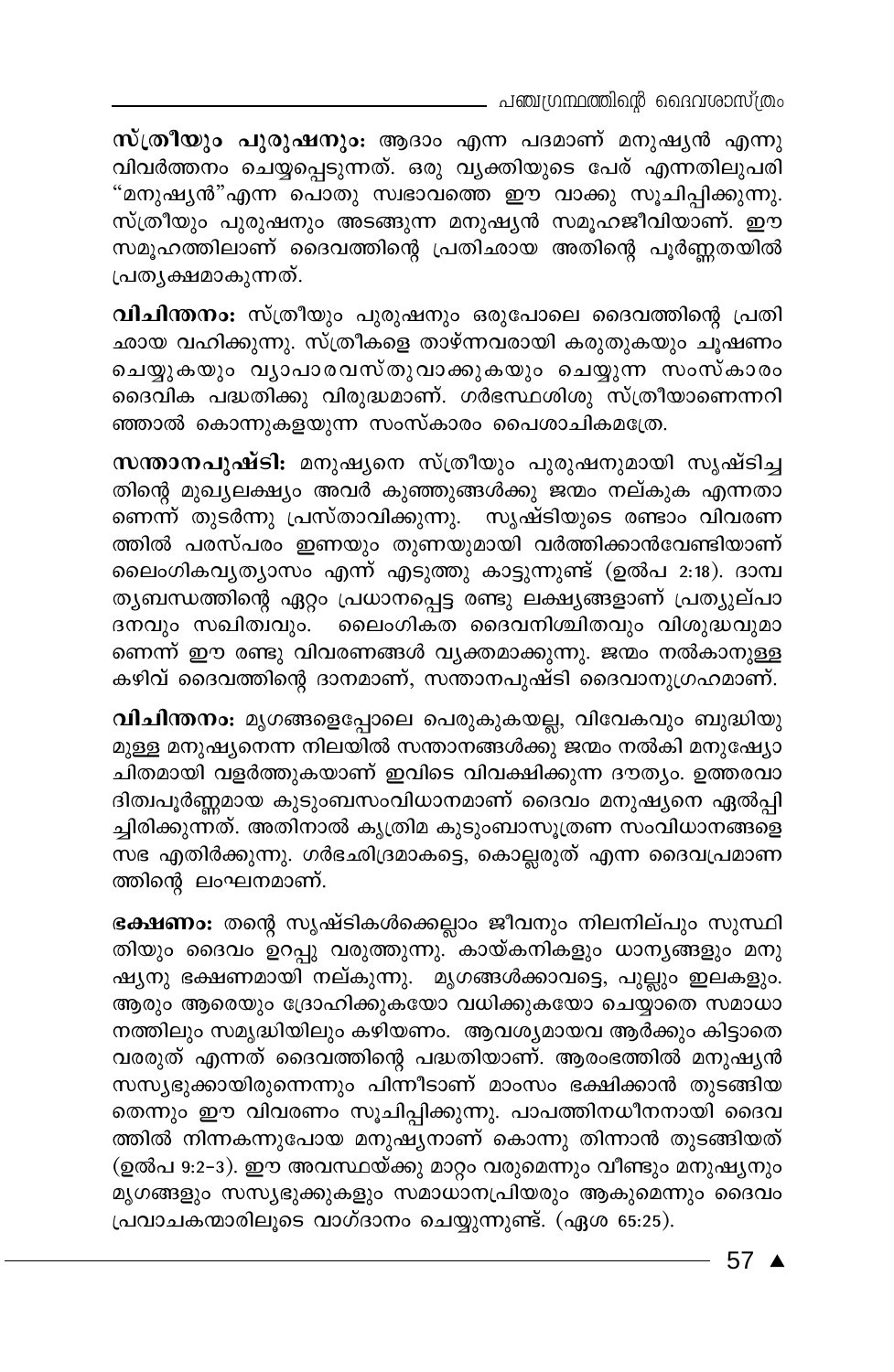പഞ്ചഗ്രന്ഥത്തിന്റെ ദൈവശാസ്ത്രം -

വിചിന്തനം: മനുഷ്യനും മൃഗങ്ങൾക്കും ആഹാരത്തിനാവശ്യമായത് ഭൂമി യിൽനിന്നു ലഭിക്കാൻ ദൈവം സംവിധാനം ചെയ്തിട്ടുണ്ട്. ഒരു ചെറിയ ന്യൂനപക്ഷം ഭൂമിയും അതിലെ വിഭവങ്ങളും കൈയടക്കി സകലവിധ .<br>സുഖഭോഗങ്ങളും അനുഭവിക്കുകയും ഭൂരിപക്ഷത്തെ ദാരിദൃത്തിലും പട്ടി ണിയിലും ആഴ്ത്തുകയും ചെയ്യുന്ന ഇന്നത്തെ സാമ്പത്തിക സംവിധാനം ദൈവികപദ്ധതിക്കു വിരുദ്ധമാണ്. കോടിക്കണക്കിനു ജനങ്ങൾ ആവ ശൃത്തിനാഹാരം കിട്ടാതെ വിഷമിക്കുമ്പോൾ ലോകകമ്പോളത്തിൽ ഭക്ഷ്യധാന്യങ്ങളുടെ വില ഉയർത്താൻ വേണ്ടി ഉൽപാദനം നിയന്ത്രി ക്കുകയും ഭക്ഷ്യവസ്തുക്കൾ നശിപ്പിക്കുകയും ചെയ്യുന്ന അന്താരാഷ്ട്ര വിപണന നയവും നിയമങ്ങളും പാപകരമാണ്, അയല്ക്കാരൻ പട്ടിണി കൊണ്ടു മരിക്കുമ്പോൾ വിരുന്നാഘോഷിക്കുന്നതു പോലെ (ലൂക്ക 16:22). ഭക്ഷണം, വസ്ത്രം, പാർപ്പിടം മുതലായ അടിസ്ഥാനാവശ്യങ്ങൾ എല്ലാ മനുഷൃർക്കും നിറവേറ്റാൻ ഉതകുന്ന ദേശീയ–അന്തർദ്ദേശീയ സംവിധാനങ്ങൾക്കു രൂപം നൽകാൻ മനുഷ്യന് ഉത്തരവാദിത്വമുണ്ട്. "അയൽക്കാരന്റെ ഉപജീവനമാർഗ്ഗം തടയുന്നവൻ അവനെ കൊല്ലുക യാണ്" (പ്രഭാ. 34:22).

<mark>"വളരെ നന്നായിരിക്കുന്നു"</mark> "നല്ലതെന്ന് ദൈവം കണ്ടു" എന്ന് ആറു തവണ ആവർത്തിച്ചതിനുശേഷം "വളരെ നന്നായിരിക്കുന്നു" എന്ന് ഏഴാം തവണ പറയുന്നു. താൻ സൃഷ്ടിച്ചതെല്ലാം നല്ലതാണെന്നും സൃഷ്ടികൾ എല്ലാം താൻ ആഗ്രഹിച്ചവിധത്തിൽ പൂർ്ണ്ണമായിരിക്കുന്നു എന്നും ദൈവം സംഖ്യയായതിനാൽ ഏഴുപ്രാവശ്യം ആവർത്തിക്കുന്നതിലൂടെ ഈ ആശയം അനിഷേധ്യമാംവിധം ഊന്നിപ്പറയുന്നു. തനിക്കു ചുറ്റും നടമാ ടുന്ന തിന്മകൾ ദൈവത്തിന്റെ സൃഷ്ടിയല്ല എന്ന വിശ്വാസം പുരോഹിത രചയിതാവ് ഇതിലൂടെ ആവരത്തിച്ചുറപ്പിക്കുന്നു. തിന്മയുടെ ഉദ്ഭവത്തെ ക്കുറിച്ചുള്ള വിവരണത്തിന്റെ ആമുഖമാണ് ഇതെന്നും ഓർക്കുക.

ഏഴാം ദിവസം – വിശ്രമം 2:1-4: വ്യത്യസ്തങ്ങളായ എട്ടു സൃഷ്ടി കർമ്മങ്ങൾ ആറുദിവസത്തിന്റെ ചട്ടക്കൂട്ടിൽ ഒതുക്കി വിവരിച്ചത് ഏഴാം ദിവസത്തെ വിശ്രമത്തിന്റെ പ്രാധാന്യം എടുത്തുകാട്ടാൻ വേണ്ടിയാണ്. തന്റെ പ്രവർത്തനങ്ങൾ പൂർത്തിയാക്കി ദൈവം ഏഴാം ദിവസം വിശ്രമി ച്ചതുപോലെ അധ്വാനിക്കുന്നവരെല്ലാം ഏഴാം ദിവസം വിശ്രമിക്കണം എന്ന് വിശുദ്ധ ഗ്രന്ഥകാരൻ അനുസ്മരി്പ്പിക്കുന്നു. ഇത് ദൈവത്തിന്റെ വിശ്രമ ത്തിൽ, അഥവാ നിത്യഭാഗ്യത്തിൽ പങ്കുചേരുന്നതിന്റെ മുന്നാസ്വാദനമാ ണ്. പത്തു പ്രമാണങ്ങളിൽ ഒന്നായി സാബത്താചരണത്തെ അവതരി പ്പിക്കുന്നതിലൂടെ ഇതിന്റെ പ്രാധാന്യം എത്രയെന്നു വ്യക്തമാക്കുന്നു.  $($ L)O 20:8-11).

വിചിന്തനം: അധ്വാനിക്കുന്ന മനുഷ്യന്റെ മൗലികാവകാശമാണ് വിശ്ര മം. മനുഷ്യൻ അധ്വാനത്തിന് അടിമയാകരുത് (യോഹ. 6: 27). എന്നാൽ, വിശ്രമം നിഷ്ക്രിയത്വമല്ല. "ദൈവം ഏഴാം ദിവസത്തെ അനുഗ്രഹിച്ചു

 $\triangle$  58 -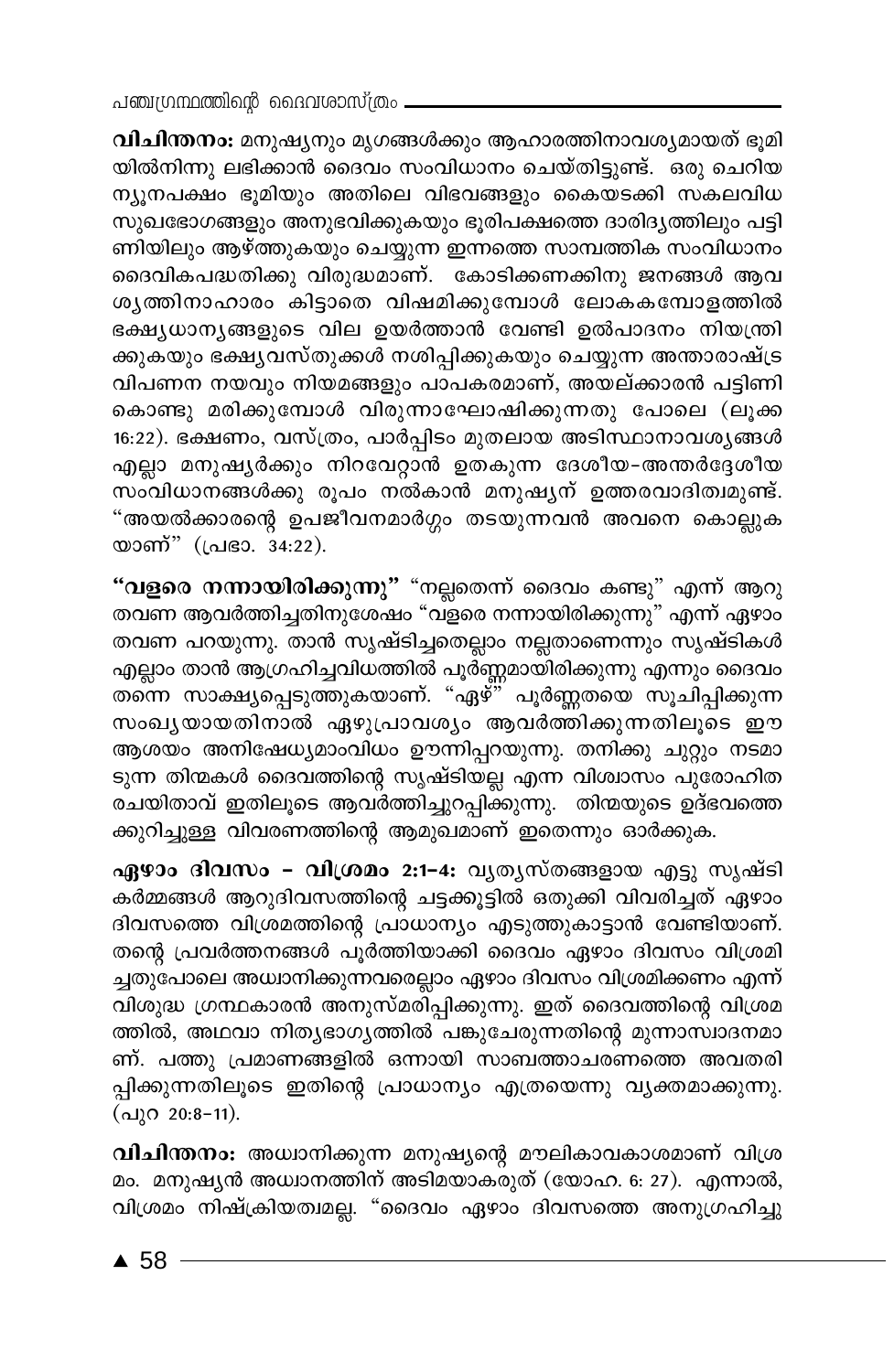\_ പഞ്ചഗ്രന്ഥത്തിന്റെ ദൈവശാസ്ത്രം

വിശുദ്ധമാക്കി" എന്ന പ്രഖ്യാപനം പ്രത്യേകം ശ്രദ്ധിക്കുക. ദൈവത്തിനു വേണ്ടി മാറ്റി വയ്ക്കപ്പെട്ടതാണ് വിശുദ്ധം. ആത്മീയ കാര്യങ്ങളിൽ സവി ശേഷമായി ശ്രദ്ധിക്കാനും അനുദിനജീവിതത്തിൽ ദൈവികസാന്നി ധൃത്തെ പ്രത്യേകമാംവിധം അനുസ്മരിക്കാനുംവേണ്ടിയാണ് ഏഴാം ദിവസം മാറ്റിവച്ചിരിക്കുന്നത്. യഹൂദർ ആഴ്ചയുടെ ഏഴാം ദിവസം സാബ ത്താചരിക്കുമ്പോൾ ക്രൈസ്തവർ ആഴ്ചയുടെ ഒന്നാം ദിവസമാണ് വിശു ദ്ധമായി ആചരിക്കുന്നത്. യേശുവിന്റെ ഉത്ഥാനത്തിലൂടെ പുതിയ സൃഷ്ടി നടത്തുകയും നിത്യജീവനിൽ നമുക്കു പങ്കാളിത്തം നല്കുകയും ചെയ്ത തിന്റെ ഓർമ്മയാണ് ഞായറാഴ്ച അനുസ്മരിക്കുന്നത്. കർത്താവിന്റെ ദിവസം നന്മ ചെയ്യേണ്ടതിന്റെ ആവശ്യകതയെപ്പറ്റി യേശുനാഥൻ പ്രത്യേകം പഠിപ്പിച്ചിട്ടുണ്ട്. ഏഴാം ദിവസത്തെ വിശ്രമം എന്നത് ദൈവ ശാസ്ത്രപരമായ ഒരു കാഴ്ചപ്പാടാണ്. സൃഷ്ടികർമ്മം ഇനിയും പൂർത്തി യായിട്ടില്ല. പുതിയ ആകാശവും പുതിയ ഭൂമിയും സംജാതമാകുന്നതു വരെ ദൈവം തന്റെ പ്രവൃത്തി തുടരുന്നു (യോഹ 5:17). അതിൽ പങ്കു ചേരാൻ മനുഷ്യൻ വിളിക്കപ്പെട്ടിരിക്കുന്നു.

# പ്രപഞ്ചത്തിന്റെ ഉദ്ഭവം ബൈബിളിന്റെയും ശാസ്ത്രത്തിന്റെയും വീക്ഷണങ്ങൾ്

ബൈബിൾ വരച്ചുകാട്ടുന്ന പ്രപഞ്ചചിത്രം ഇന്നത്തെ ശാസ്ത്രീയ കണ്ടുപിടുത്തങ്ങളുമായി പൊരുത്തപ്പെടുന്നില്ല. അതിവിശാലമായ പ്രപ ഞ്ചത്തിൽ ഒരു ചെറുമണൽത്തരി മാത്രമാണ് ഭൂമി എന്ന് ശാസ്ത്രകാര ന്മാർ ആധികാരികമായി തെളിവുകൾ നിരത്തി സ്ഥാപിച്ചു കഴിഞ്ഞു. സൂര്യനിൽ നിന്നു പൊട്ടിത്തെറിച്ച് സാവധാനം തണുത്തുറഞ്ഞ ഒരു ചെറു കണിക മാത്രമാണ് നാം പാർക്കുന്ന ഭൂമി. സെക്കന്റിൽ മൂന്നു ലക്ഷം കിലോമീറ്റർ സഞ്ചരിക്കുന്ന പ്രകാശകിരണത്തിന് ഭൂമിയിൽനിന്ന് ചന്ദ്ര നിലെത്താൻ ഒരു സെക്കന്റു സമയം മതി, പ്രകാശം സൂര്യനിൽനിന്നു ഭൂമിയിലെത്താൻ ഏകദേശം 8 മിനിറ്റു വേണം.

സ്വയം തിരിയുകയും സൂര്യനു പ്രദക്ഷിണം വയ്ക്കുകയും ചെയ്യുന്ന ഒരു ഗോളമാണ് ഭൂമി. ഇതുപോലെ അനേകം ഗോളങ്ങൾ സൂര്യനു ചുറ്റും കറങ്ങുന്നുണ്ട്. ചിലതു ഭൂമിയേക്കാൾ ചെറുതാണ്. മറ്റു ചിലത് അനേ കായിരം മടങ്ങ് വലുതുമാണ്. സൂര്യനു ചുറ്റും തിരിയുന്ന ഗ്രഹങ്ങളും അവയുടെ ഉപഗ്രഹങ്ങളും കൂടി സൗരയൂഥം എന്ന പേരിൽ അറിയപ്പെ ടുന്നു. സൂര്യനിൽ നിന്നു പുറപ്പെടുന്ന പ്രകാശ കിരണം സൗരയൂഥ ത്തിന്റെ ഏറ്റം അകലെയുള്ള പ്ലൂട്ടോയിൽ എത്താൻ ഏഴു മണിക്കൂർ എടുക്കും.

കോടിക്കണക്കിന് സൗരയൂഥങ്ങൾ ഒന്നിച്ചുചേർന്ന താരാപഥത്തെ ക്ഷീരപഥം (Galaxy) എന്നു വിളിക്കുന്നു. ക്ഷീരപഥത്തിന്റെ ഒരറ്റത്തു നിന്ന് മറ്റേ അറ്റത്ത് എത്താൻ പ്രകാശകിരണത്തിന് മൂന്നുലക്ഷം വർഷ ങ്ങൾ വേണം. ഇപ്പോഴും നാം പ്രപഞ്ചത്തിന്റെ ഒരു കോണിൽ എത്തിയ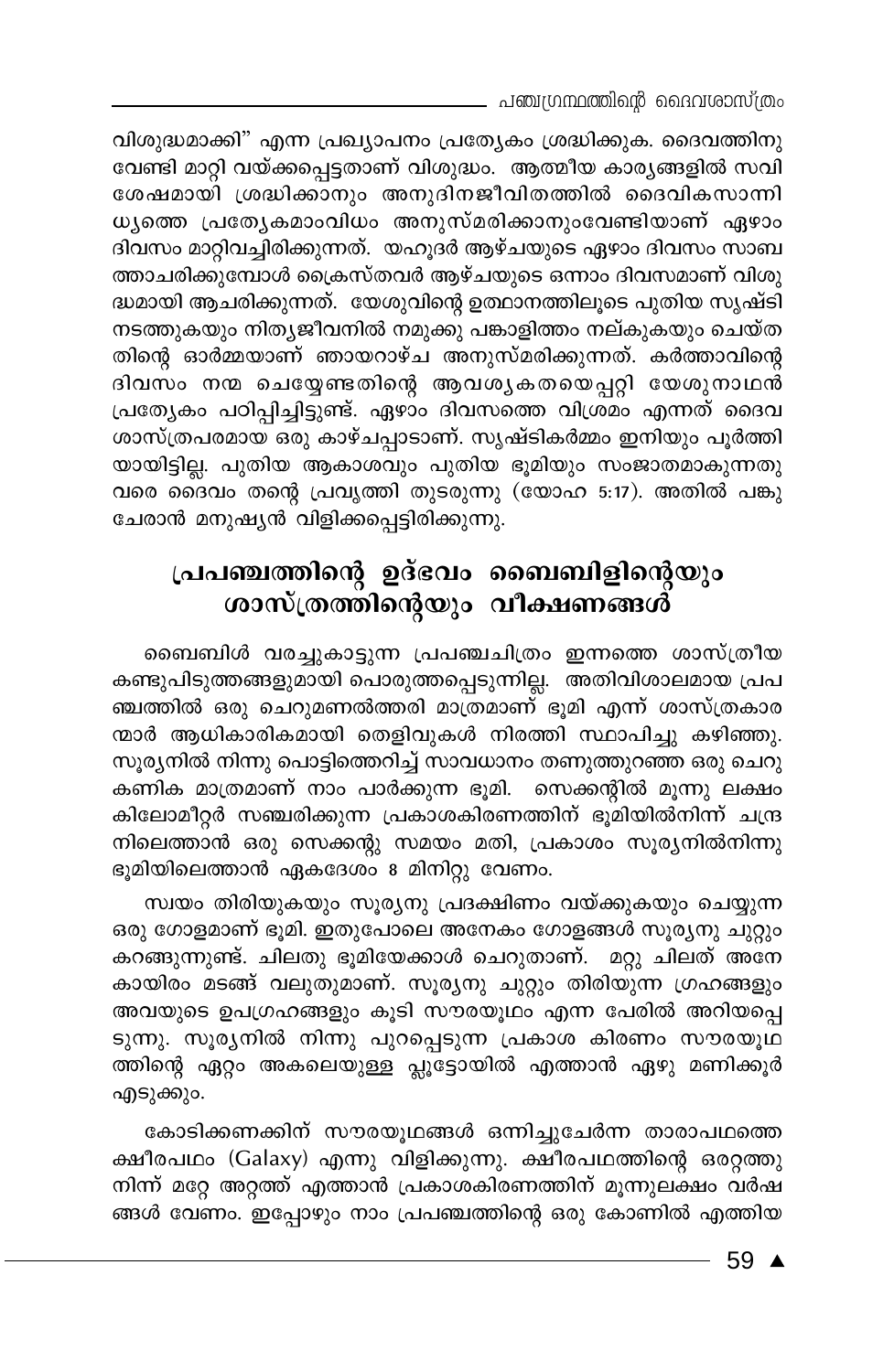തേയുള്ളൂ.

ചുരുങ്ങിയത് അഞ്ചു കോടി ക്ഷീരപഥങ്ങളെങ്കിലും ഉൾക്കൊള്ളുന്ന താണ് ഈ പ്രപഞ്ചമെന്ന് ശാസ്ത്രജ്ഞന്മാർ കരുതുന്നു. ഈ പ്രപഞ്ചം മുഴുവൻ വലിയൊരു പൊട്ടിത്തെറിയുടെ ഫലമായി ചിന്നിച്ചിതറുകയും .<br>നിരന്തരം കറങ്ങിക്കറങ്ങി അകന്നുപോവുകയും ചെയ്തുകൊണ്ടിരിക്കുന്ന ഭീമാകാരങ്ങളായ ധൂളീപടലം പോലെയാണ് കാണപ്പെടുന്നത്. ഏതാണ്ട് രണ്ടായിരം കോടി വർഷങ്ങൾക്കുമുമ്പായിരിക്കണം ഈ ആദിമസ്ഫോ ടനം നടന്നതെന്ന് ശാസ്ത്രജ്ഞന്മാർ കരുതുന്നു. ഈ പ്രപഞ്ചത്തിന് ആരംഭമുണ്ടെന്നും അതിനാൽത്തന്നെ അവസാനം ഉണ്ടാകുമെന്നും ശാസ്ത്രംതന്നെ സാക്ഷ്യപ്പെടുത്തുന്നു.

പ്രപഞ്ചത്തിന്റെ ഘടനയെയും വിസ്തൃതിയെയുംകുറിച്ചെന്നതുപോ ലെതന്നെ ജീവജാലങ്ങളുടെ ഉദ്ഭവത്തെയും പ്രായത്തെയുംകുറിച്ചും ബൈബിളും ശാസ്ത്രവും തമ്മിൽ പ്രത്യക്ഷത്തിൽ പൊരുത്തക്കേടുണ്ട്. .<br>ജീവജാലങ്ങളെല്ലാം ഇന്നത്തെ അവസ്ഥയിൽ ആരംഭം മുതലേ സൃഷ്ടി ക്കപ്പെട്ടവയാണെ്ന്നും രണ്ടു ദിവസത്തിനുള്ളിൽ അവയെല്ലാം ഉണ്ടാ യെന്നും ബൈബിളിൽ കാണുന്നു. ബൈബിളിന്റെ വിവരണം മൊത്ത മായി എടുത്താൽ ഭൂമിക്ക് ഇപ്പോൾ ഏകദേശം 6000 വർഷമേ പ്രായമു ള്ളൂ. ഇതിൽനിന്നു തികച്ചും വിഭിന്നമാണ് ശാസ്ത്രം നല്കുന്ന അറിവ്. .<br>തിളച്ചുരുകുന്ന സുര്യഗോളത്തിൽനിന്ന് പൊട്ടിത്തെറിച്ച ഭുമി അനേക കോടി വർഷങ്ങൾ കൊണ്ടാണ് തണുത്തുറഞ്ഞത്. ഭൂമിയുടെ ഉപരിത ലത്തിൽ ചൂടു നിലനില്ക്കുമ്പോൾതന്നെ, ഏകദേശം 200 കോടി വർഷ ങ്ങൾക്കു മുമ്പ്, ജീവന്റെ ആദൃകണിക പ്രതൃക്ഷപ്പെട്ടതായി ശാസ്ത്ര .<br>ജ്ഞന്മാർ കരുതുന്നു. വളർന്നു വികസിക്കാനുള്ള ശക്തി തന്നിൽ ത്തന്നെ ഉൾക്കൊണ്ടിരുന്ന ഈ ആദ്യജീവി സാവകാശം പെരുകി, പുതിയ രൂപങ്ങളിലും ഭാവങ്ങളിലും ജീവികൾ പ്രത്യക്ഷപ്പെട്ടു. നിരന്തരമായ പരിണാമപ്രകിയയിലൂടെ വളർന്നു വികസിച്ച് ഏകദേശം 30 ലക്ഷം വർഷങ്ങൾക്കു മുമ്പ് ഇന്നത്തെ മനുഷ്യനോടു സാമ്യമുള്ള ആദ്യമനു ഷൃനുണ്ടായി. അഗ്നി ഉപയോഗിക്കുകയും ആയുധമുണ്ടാക്കുകയും ചെയ്തിരുന്ന "ജാവാ മനുഷൃൻ" എന്നറിയപ്പെടുന്ന വർഗ്ഗം ഏതാണ്ട് പത്ത് ലക്ഷം വർഷങ്ങൾക്കു മുമ്പാണ് പ്രതൃക്ഷപ്പെട്ടത്. മരിച്ചവരെ അട ക്കുകയും ഗുഹകളിൽ പടം വരയ്ക്കുകയും ചെയ്യുന്ന മനുഷ്യൻ പ്രത്യ .<br>ക്ഷപ്പെട്ടിട്ട് ഏകദേശം എഴുപതിനായിരം വർഷമായി. പതിനായിരം വർഷം വരെ പഴക്കമുള്ള പുരാതന സംസ്കാരങ്ങൾ കണ്ടെത്തിയിട്ടുണ്ട്.

ശാസ്ത്രം നല്കുന്ന ഈ അറിവും ബൈബിൾ വിവരിക്കുന്ന ആറു ദിവസത്തെ സൃഷ്ടിയും ഭൂമിയെ കേന്ദ്രമാക്കിയുള്ള പ്രപഞ്ചഘടനയും തമ്മിൽ പൊരുത്തപ്പെടുത്താൻ കഴിയുമോ? ഇല്ല എന്നതാണ് വാസ്ത വം. എന്നാൽ രണ്ടും രണ്ടു മേഖലകളിലാണ് വർത്തിക്കുന്നതെന്നു മന സ്സിലാക്കണം. നിരീക്ഷണങ്ങളിലൂടെ കണ്ടെത്തുന്ന സത്യമാണ് ശാസ്ത്രം ്യം<br>അവതരിപ്പിക്കുന്നത്. ബൈബിളാകട്ടെ പ്രപഞ്ചത്തിന്റെ ഉദ്ഭവത്തെയും ലക്ഷ്യത്തെയുംകുറിച്ചുള്ള ഒരു വിശ്വാസപ്രഖ്യാപന്മാണ്. പ്രപഞ്ചം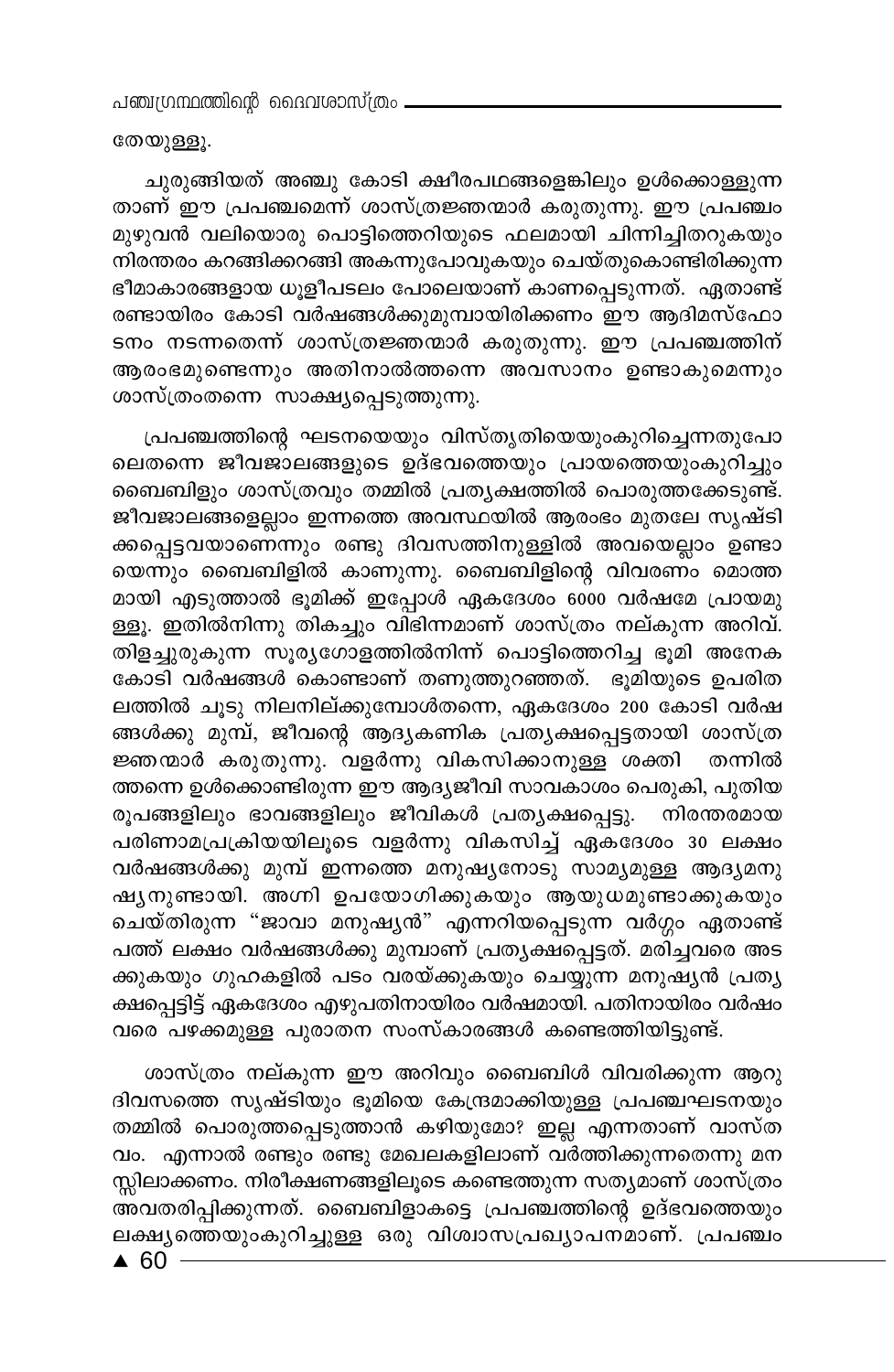\_ പഞ്ചഗ്രന്ഥത്തിന്റെ ദൈവശാസ്ത്രം

എന്നുണ്ടായെന്നോ അതിന്റെ ഘടന എന്തെന്നോ വിവരിക്കുകയല്ല, ഇതു ദൈവത്തിന്റെ സൃഷ്ടിയാണെന്നുള്ള വിശ്വാസം ഏറ്റു പറയുകയാണ് ബൈബിൾ ചെയ്യുന്നത്. അന്നു നിലവിലിരുന്ന പ്രപഞ്ചദർശനത്തിന്റെ വെളിച്ചത്തിൽ വിശുദ്ധഗ്രന്ഥകാരൻ സൃഷ്ടികർമ്മം വിവരിക്കുന്നു. മനു ഷ്യനു ഗ്രഹിക്കാൻ പറ്റുന്ന വിധത്തിലാണ് ദൈവം വെളിപാടു നല്കു ന്നത്. പ്രപഞ്ചഘടനയെക്കുറിച്ചു ശാസ്ത്രീയമായ കാഴ്ചപ്പാടു ലഭിച്ച ഇന്നും നാം സൂര്യോദയത്തെയും അസ്തമയത്തെയുംകുറിച്ച് പറയാറു ണ്ടല്ലൊ.

ജീവജാലങ്ങളെയെല്ലാം ദൈവം സൃഷ്ടിച്ചു എന്ന ബൈബിളിന്റെ പഠ നത്തിനു വിരുദ്ധമല്ല, അ്നേക കോടി വർഷങ്ങൾ നീണ്ടു നിന്ന പരിണാ മപ്രക്രിയയിലൂടെയാണ് അവ ഉണ്ടായത് എന്ന ശാസ്ത്രത്തിന്റെ നിഗമ നം. സ്രഷ്ടാവും ജീവന്റെ നാഥനുമായ ദൈവമാണ് വളർന്നു വികസി ക്കാനുള്ള ശക്തി പ്രപഞ്ചത്തിൽ നിക്ഷേപിച്ചത്. ആരംഭത്തിൽതന്നെ എല്ലാം പൂർണ്ണമായി സൃഷ്ടിച്ചതിനുശേഷം ദൈവം വിശ്രമിക്കുകയല്ല, സൃഷ്ടികർമ്മം ഇന്നും തുടരുകയാണ്. ഏഴാം ദിവസത്തെ വിശ്രമ<mark>്</mark> എന്നത് ദൈവശാസ്ത്രപരമായ ഒരു കാഴ്ചപ്പാടാണ്. സാബത്ത് വിശ്രമ ത്തിന്റെ പ്രാധാന്യവും നിത്യാനന്ദത്തിലേക്ക് മനുഷ്യൻ വിളിക്കപ്പെട്ടിരി ക്കുന്നു എന്ന സത്യവും ഇതിലൂടെ ഊന്നിപ്പറയുന്നു. സൃഷ്ടികർമ്മം ഇനിയും പൂർത്തിയായിട്ടില്ല. പുതിയ ആകാശവും പുതിയ ഭൂമിയും സംജാ തമാകുന്നതുവരെ ദൈവം തന്റെ പ്രവൃത്തി തുടരുന്നു (യോഹ 5, 17). അതിൽ പങ്കുചേരാൻ മനുഷ്യൻ വിളിക്കപ്പെട്ടിരിക്കുന്നു.

### പ്രപഞ്ചോൽപത്തി: ബൈബിളിലും പുരാണേതിഹാസങ്ങളിലും

പ്രപഞ്ചസൃഷ്ടിയെക്കുറിച്ചുള്ള ബൈബിളിലെ വിവരണത്തിന് മധ്യ പൗരസ്തൃദേശത്തു പ്രചാരത്തിലിരുന്ന ഇതിഹാസങ്ങളോടു സാമൃമു ണ്ട്. എനുമാ എലിഷ് എന്ന ബാബിലോണിയൻ ഇതിഹാസം ഒരുദാ ഹരണമാണ്. മുകളിൽ ആകാശവും താഴെ ഭൂമിയും ഉണ്ടാകുന്നതിനു മുമ്പ് ആദിപിതാവായ അപ്സുവും (Apsu) ആദിമാതാവായ തിയാമത്തും (Tiamat) തങ്ങളുടെ ജലങ്ങൾ ഒരുമിച്ചു ചേർത്ത് ഒറ്റ ജലസഞ്ചയമാക്കി യിരിക്കുന്നു. ശുദ്ധജലവും ഉപ്പുവെള്ളവുമാണ് ആദിമാതാപിതാക്കന്മാരായി ഇവിടെ ചിത്രീകരിക്കപ്പെടുന്നത്. ഈ സമ്മിശ്രണത്തിൽനിന്ന് അനേകം ദേവന്മാർ ഉണ്ടായി. അവരുടെ നിരന്തരമായ ബഹളം ആദിമാതാപിതാ ക്കൾക്ക് അസഹൃമായിത്തിർന്നപ്പോൾ പിതാവായ അപ്സു ശലൃക്കാ രായ മക്കളെ കൊന്നുകളയാൻ തീരുമാനിച്ചു. ഇതറിഞ്ഞ ദേവന്മാർ ദുഃഖ ത്തിലാണ്ടു. എന്നാൽ മഹാജ്ഞാനിയായ എയാ (Ea) സൂത്രത്തിൽ അപ്സുവിനെ വധിച്ചു. ക്രുദ്ധയായ തിയാമത് ദേവന്മാരെ ഒന്നടങ്കം നശി പ്പിക്കാൻ സന്നാഹങ്ങൾഒരുക്കി. പക്ഷെ മർദുക്ക് അവളെ രണ്ടായി വെട്ടി മുറിച്ച് മുകൾ ഭാഗംകൊണ്ട് ആകാശവും കീഴ്ഭാഗം കൊണ്ട് ഭൂമിയും

61 ▲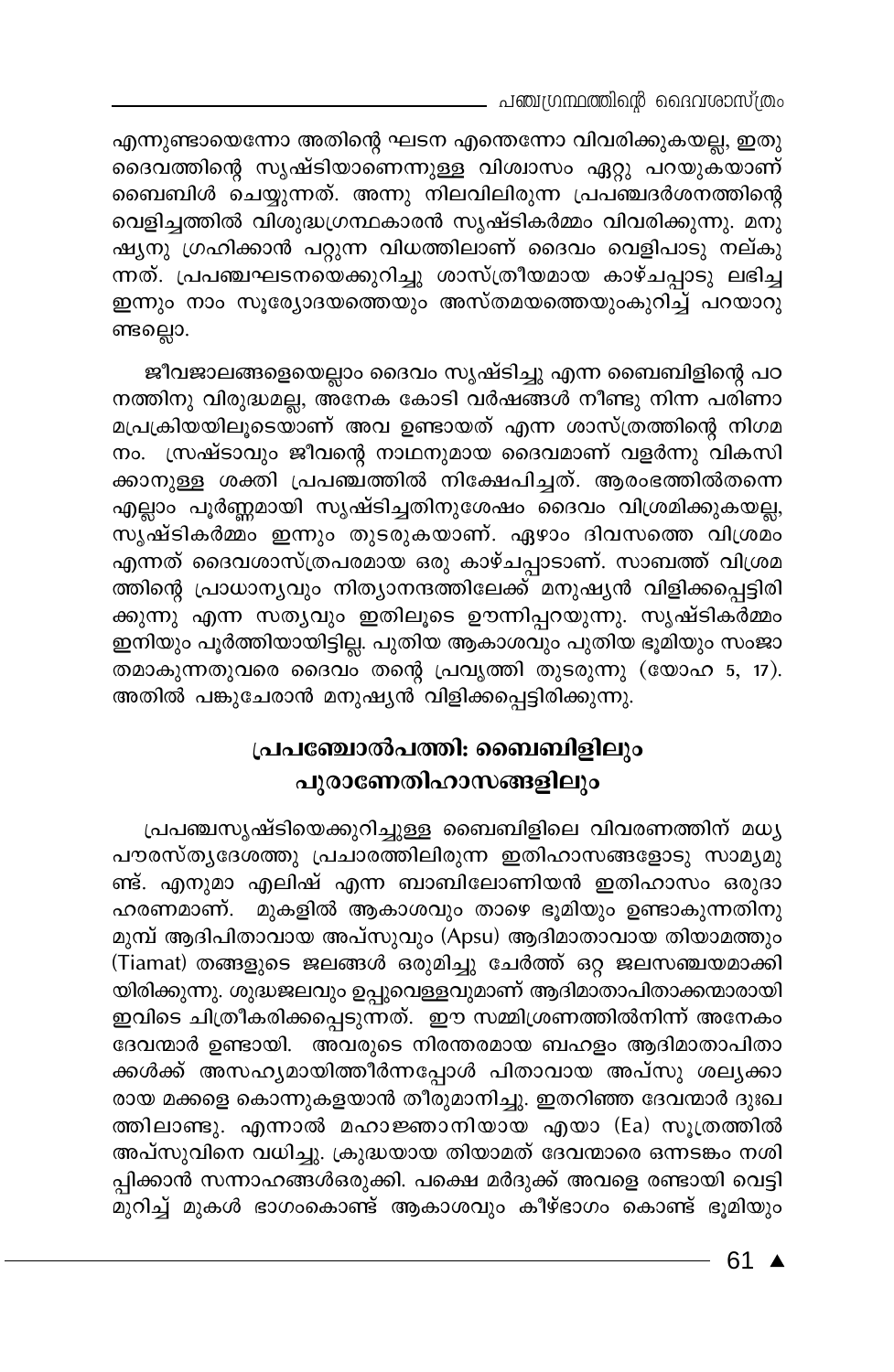പഞ്ചന്ധന്ഥത്തിന്റെ ദൈവശാസ്ത്രം -

സൃഷ്ടിച്ചു.

ഈജിപ്തിൽ പ്രചാരത്തിലിരുന്ന സൃഷ്ടിയുടെ വിവരണം ഇതിലും ലളിതമാണ്. പുരാതന സമുദ്രത്തിനു മധ്യത്തിൽ ഒരു ചെറിയ കുന്നു ണ്ടായിരുന്നു. ആ കുന്നിൽ ഇരുന്ന് അത്തും (Atum) ദേവൻ മറ്റു ദേവ ന്മാരെ പുറപ്പെടുവിച്ചു. ഇവിടെ ആകാശവും ഭൂമിയും എല്ലാം ദൈവങ്ങ ളാണ്. 'അത്തും'സൂരുനാണ്. ഫെനീഷ്യക്കാരുടെ വിശ്വാസം മറ്റൊന്നാ യിരുന്നു. കുഴഞ്ഞ ചേറുപോലുള്ള സമുദ്രമധൃത്തിൽ മോത്ത് (Mot) ദേവൻ ജനിച്ചു. സകല ജീവജാലങ്ങളെയും തന്നിൽ ഉൾക്കൊള്ളുന്ന വലിയൊരു മുട്ട (ബ്രഹ്മാണ്ഡം) ആയിരുന്നു മോത്ത്. ഈ മുട്ട രണ്ടായി മുറിഞ്ഞ് മുകൾഭാഗം ആകാശവും കീഴ്ഭാഗം ഭൂമിയുമായി.

ബൈബിളിലെ വിവരണത്തിൽ മേൽപ്പറഞ്ഞ ഇതിഹാസങ്ങളുമായി ചില സാമ്യങ്ങൾ കാണാം. ആരംഭത്തിലുണ്ടായിരുന്ന ജലവും ജലത്തെ വിഭജിച്ചു നടത്തുന്ന സൃഷ്ടികർമ്മവും ഈ സാമൃങ്ങളിൽ ഉൾപ്പെടുന്നു. എന്നാൽ വ്യത്യാസങ്ങൾ ഏറെയാണ്. ഇതിഹാസങ്ങളിൽ ദേവന്മാരെല്ലാം ജലത്തിൽനിന്നു ജനിക്കുന്നു. പരസ്പരം കലഹിക്കുന്നു, വധിക്കുന്നു. ബൈബിളിലാകട്ടെ അനാദിയായ ദൈവം അനായാസമായി സകലതും തന്റെ വചനംകൊണ്ടു സൃഷ്ടിക്കുന്നു. ദൈവം ഏകനാണ്, പ്രപഞ്ച ത്തിൽനിന്നു വൃതിരിക്തനും പ്രപഞ്ചത്തിന് അതീതനുമാണ്. ദൈവിക വെളിപാടും മാനുഷിക ഭാവനയും തമ്മിലുള്ള വൃത്യാസം ഇവിടെ ദൃശ്യ മാകുന്നു.

ഡോ. മൈക്കിൾ കാരിമറ്റം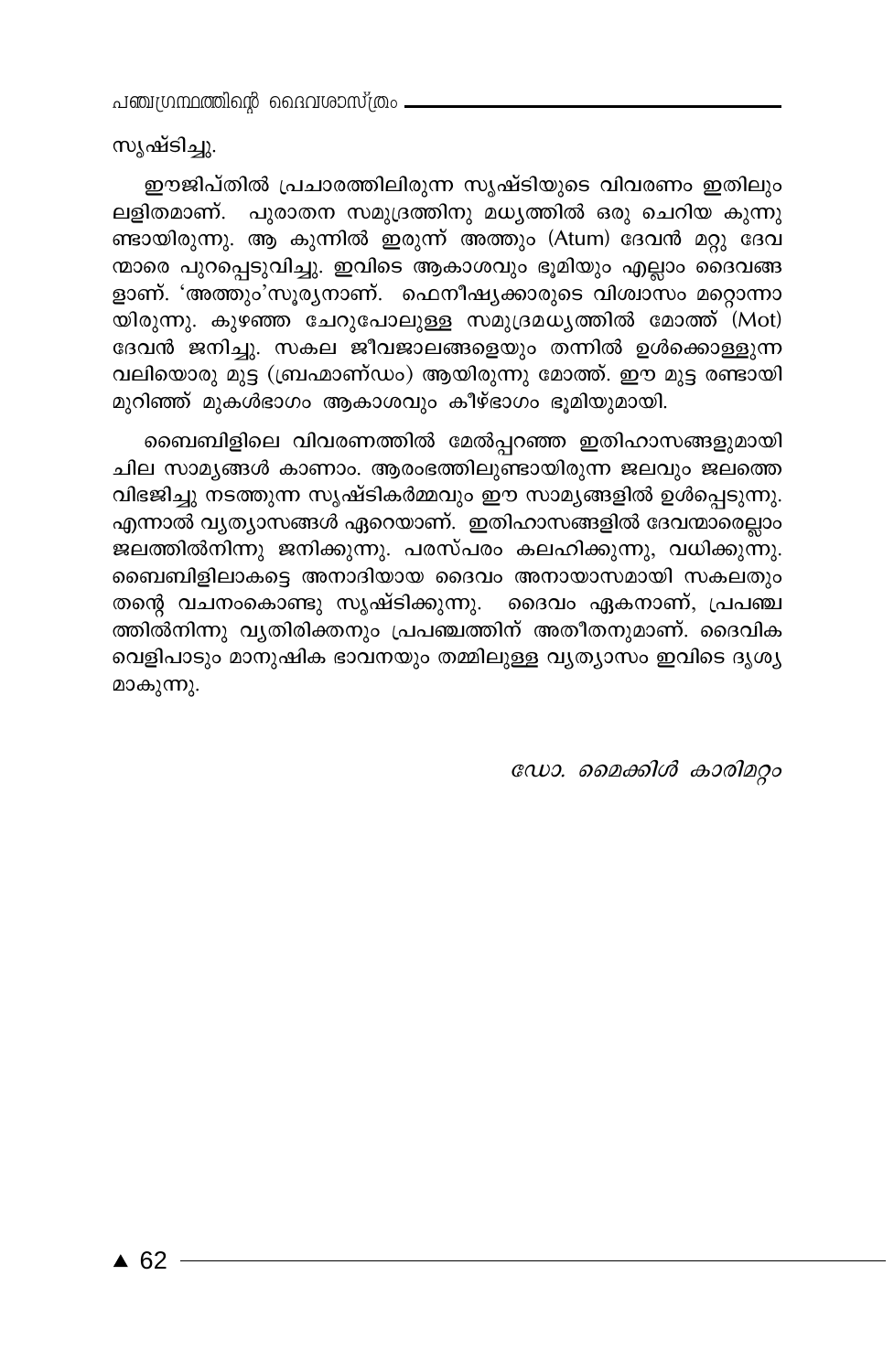# പുറപ്പാടുഗ്രന്ഥം

 $\mathbf{\partial}$ റിബ്രിലെ രണ്ടാമത്തെ പുസ്തകം പുറ പ്പാട്എന്ന പേരിൽ അറിയപ്പെടുന്നു. ഹീബ്രു ബൈബി .<br>ളിൽ പുസ്തകത്തിന്റെ ആദ്യത്തെ രണ്ടു വാക്കുകളായ എല്ലേ ഷ്മോത്ത്(ഇതാണ് പേരുകൾ) ആണ് പുസ്തക ത്തിന്റെ പേരായി ഉപയോഗിക്കുന്നത്. ബൈബിൾ ഗ്രീക്കി ലേക്കു വിവർത്തനം ചെയ്തവർ പുസ്തകത്തിന്റെ ഉള്ളട ക്കത്തെ സൂചിപ്പിക്കാനായി എക്സോദോസ് (Exodos) എന്ന പേരുപയോഗിച്ചു. പുറത്തേക്കു പോകൽ എന്നാണ് ഈ പേരിന്റെ അർത്ഥം. ഇസ്രായേൽ ജനം ഈജിപ്തിലെ അടിമത്തത്തിൽ നിന്നു മോചിതരായതിന്റെ ചരിത്രം വിവ രിക്കുന്നതിനാൽ പുസ്തകത്തിന് ഈ പേര് കൂടുതൽ അനു യോജ്യമാണ്.

മോചിതരായവർ മരുഭൂമിയിലൂടെ യാത്ര ചെയ്ത് സീനാ യ്മലയുടെ അടിവാരത്തിൽ എത്തുകയും അവിടെവച്ച് ഒരു ഉടമ്പടിയിലൂടെ ദൈവജനമായി തിരഞ്ഞെടുക്കപ്പെടുകയും ചെയ്ത സംഭവമാണ് പുറപ്പാടു പുസ്തകത്തിന്റെ കേന്ദ്രം. തങ്ങൾ ദൈവത്താൽ പ്രത്യേകം തിരഞ്ഞെടുക്കപ്പെട്ട ജന മാണെന്നും ദൈവവുമായുള്ള ഉടമ്പടിയുടെ നിബന്ധനകൾ അനുസരിച്ചു ജീവിക്കാൻ കടപ്പെട്ടിരിക്കുന്നുവെന്നു<mark>ം</mark> അവരെ നിരന്തരം അനുസരിപ്പിക്കുന്ന ഉടമ്പടിയുടെ പേട കത്തിന്റെയും സാക്ഷ്യകൂടാരത്തിന്റെയും വിവരങ്ങളാണ് പുസ്തകത്തിന്റെ അവസാന ഭാഗത്തുള്ളത്.

#### ശ്രന്ഥകർത്താവ്

പുറപ്പാടു പുസ്തകത്തിൽ വിവരിക്കുന്ന സംഭവങ്ങ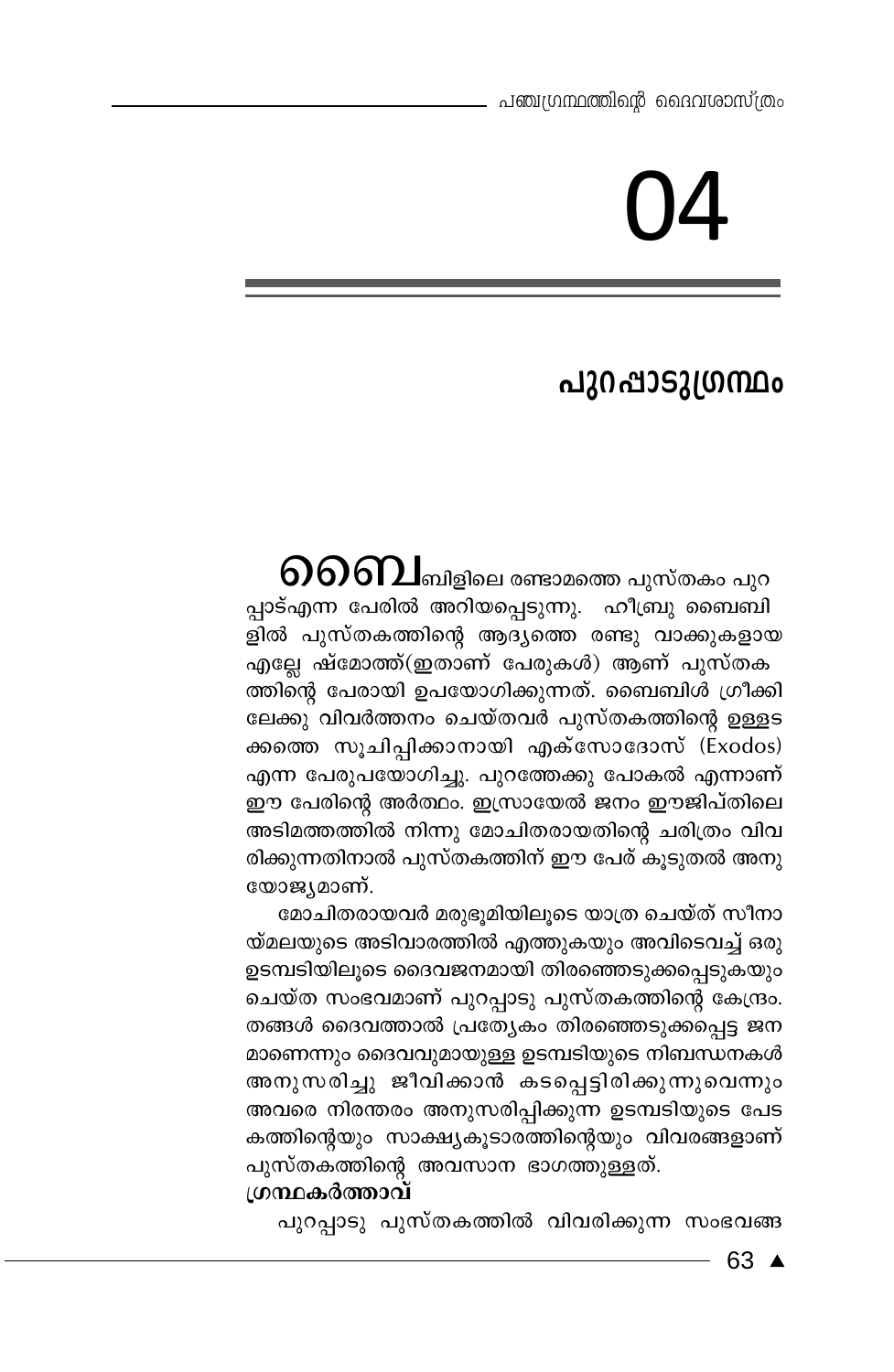ളിലെ മുഖ്യ കഥാപാത്രം മോശ ആയതിനാലും കർത്താവു തന്നെ മോശ യോട് ഇവ ഒരു പുസ്തകത്തിൽ എഴുതാൻ കൽപിച്ചതായി രേഖപ്പെ ടുത്തിയിരിക്കുന്നതിനാലും (പുറ 17, 14) മോശതന്നെയാണ് ഈ പുസ്തകം മുഴുവൻ എഴുതിയതെന്ന് പൊതുവേ കരുതപ്പെട്ടിരുന്നു. എന്നാൽ പതിനേഴാം നൂറ്റാണ്ട് മുതൽ നടന്ന ശാസ്ത്രീയ ഗവേഷണങ്ങ ളുടെ ഫലമായി ഈ പുസ്തകം ഒരാളുടെ രചനയല്ല, അനേകം ഗ്രന്ഥ കർത്താക്കൾ ഇതിനു പിന്നിൽ പ്രവർത്തിച്ചിട്ടുണ്ട് എന്നു തെളിഞ്ഞിട്ടു ണ്ട്. വാചികവും ലിഖിതവുമായി നൂറ്റാണ്ടുകളിലൂടെ കാത്തു സൂക്ഷിക്ക പ്പെട്ട ഇസ്രായേൽ ജനത്തിന്റെ വിശ്വാസ പൈതൃകമാണ് ഈ ഗ്രന്ഥ ത്തിലുള്ളത്. ഇതിന്റെ തുടക്കം മോശയിൽ നിന്നാണ് എന്നതിൽ സംശ യമില്ല. ചില വിവരങ്ങളും നിയമങ്ങളും മോശതന്നെ രേഖപ്പെടുത്തിയ തായി ന്യായമായും അനുമാനിക്കാം. എന്നാൽ ഇന്നു ലഭിച്ചിരിക്കുന്ന വിധ ത്തിൽ പുസ്തകം അന്തിമമായി പ്രസാധനം ചെയ്യപ്പെട്ടത് ബാബിലോൺ പ്രവാസത്തിനുശേഷം, ബി.സി. അഞ്ചാം നൂറ്റാണ്ടിലാണ് എന്നു പൊതുവെ കരുതപ്പെടുന്നു. ഉൽപത്തി പുസ്തകത്തിൽ കണ്ട JEP എന്ന മൂന്നു പാരമ്പര്യങ്ങളും പുറപ്പാടു പുസ്തകത്തിലും ഉണ്ട്. അതിനു പുറമേ നിയമാവർത്തന (D) പാരമ്പര്യത്തിന്റെ സ്വാധീനവും ചില ഭാഗങ്ങളിൽ ദൃശൃമാണ്.

#### ചരിത്രസംഭവം

ഇസ്രായേലിനെ ഒരു ജനതയാക്കി മാറ്റിയ പുറപ്പാടു സംഭവത്തെയോ അതുമായി ബന്ധപ്പെട്ട മഹാമാരികളെയോ കുറിച്ച് ഈജിപ്തിലെ ചരി ത്രരേഖകളിൽ യാതൊരു പരാമർശവും ഇതുവരെ കണ്ടെത്താൻ കഴി ഞ്ഞിട്ടില്ല. എന്നാൽ അതുകൊണ്ടുമാത്രം ഈ വിവരണങ്ങൾ വെറും കെട്ടു കഥകളാണെന്നു കരുതാനാവില്ല. രാജ്യത്തിന്റെ മഹത്വവും രാജാക്കന്മാ രുടെ വിജയങ്ങളും പ്രഘോഷിക്കാനായി എഴുതപ്പെടുന്ന ചരിത്രരേഖക ളിൽ രാജാവിനും രാജ്യത്തിനും അപമാനകരമായ സംഭവങ്ങൾ കാണാ തിരിക്കുക തികച്ചും സ്വാഭാവികമാണല്ലോ.

ഈജിപ്തിലെ ചരിത്രരേഖകൾ ഇസ്രായേൽ ജനത്തെക്കുറിച്ചു പരാ മർശിക്കുന്നില്ലെങ്കിലും പുറപ്പാടു പുസ്തകത്തിൽ വിവരിക്കുന്നതിനു സമാ നമായ നഗരനിർമ്മാണത്തിനു വേണ്ടി നടന്ന അടിമവേലയെക്കുറിച്ച് ആ രേഖകളിൽ വ്യക്തമായ തെളിവുകളുണ്ട്. ഹബീറു എന്നറിയപ്പെട്ടിരുന്ന ഒരു ജനവിഭാഗം ഇപ്രകാരം അടിമവേല ചെയ്തിരുന്നു. ഇസ്രായേൽക്കാർ ഹബീറുക്കളുടെ ഗണത്തിൽപ്പെടും എന്നു നാം കണ്ടുകഴിഞ്ഞു (തീർത്ഥാടനം 3,പേജ് 7). അടിമകൾ ഒറ്റയ്ക്കും കൂട്ടമായും ഒളിച്ചോടു അവരെ തേടിപ്പിടിച്ചു തിരിച്ചു കൊണ്ടുവരാൻ ശ്രമിക്കു കയും പട്ടാളം കയും ചെയ്തിരുന്നതായും രേഖകളുണ്ട്. ഈജിപ്തിൽ നിന്ന് ഒളിച്ചോ ടുന്നവർ നേരേ സീനായ്മരുഭൂമിയിലേക്കാണ് പോവുക. ഇപ്രകാരം പലാ യനം ചെയ്ത ഒരുകൂട്ടം അടിമകളായിരിക്കണം പുറപ്പാടു പുസ്തക ത്തിലെ ഇസ്രായേൽജനം.

പുറപ്പാടുമായി ബന്ധപ്പെട്ട മഹാമാരികളിൽ പലതും ഈജിപ്തിൽ

 $\triangle$  64 -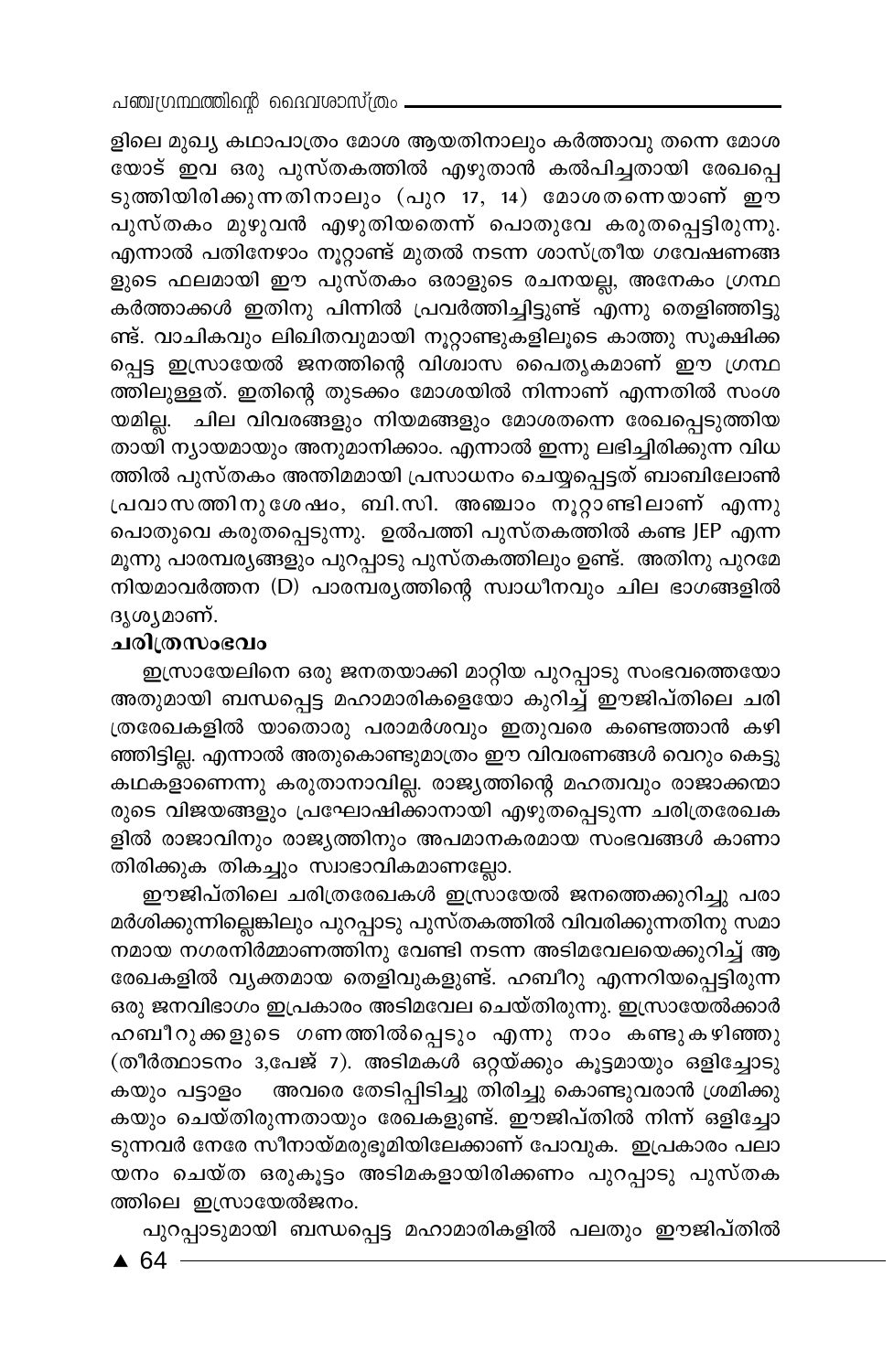\_ പഞ്ചഗ്രന്ഥത്തിന്റെ ദൈവശാസ്ത്രം

നൈൽ നദിയിലെ വെള്ളപ്പൊക്കവുമായി ബന്ധപ്പെട്ട സാധാരണ സംഭ വങ്ങളാണ്. അവയുടെ അസാധാരണമായ കാഠിന്യവും സമയവും ഇസ്രാ യേലിന്റെ മോചനത്തിനു കാരണമായതിനാൽ അവ ദൈവത്തിന്റെ പ്രത്യേക<sup>്</sup> പരിപാലനയുടെ അടയാളമായി ഇസ്രായേൽക്കാർക്ക് അനുഭ വപ്പെട്ടു.

ബി.സി. 1700-1550 കാലഘട്ടത്തിൽ ഈജിപ്തു ഭരിച്ച ഹിക്സോസ് രാജവംശത്തിന്റെ തലസ്ഥാനം അവാരിസ് നഗരമായിരുന്നു. വിദേശിക ളായ ഹിക്സോസിനെ തുരുത്തിയതിനുശേഷം തുടങ്ങിയ 18-ാം രാജ വംശം (1570-1310) അവാരിസിൽ നിന്ന് ഏകദേശം 800 കിലോമീറ്റർ തെക്കുള്ള തെബെസാണ് തലസ്ഥാനമായി സ്വീകരിച്ചത്. 19-ാം രാജ വംശം (1310-1200) തലസ്ഥാനം വീണ്ടും നൈൽനദീതടത്തിലേക്കു മാറ്റി. ഈ രാജവംശത്തിന്റെ സ്ഥാപകനായ സേത്തോസ് ഒന്നാമൻ (1309-1290) ഈ നഗരത്തിന്റെ പണി ആരംഭിച്ചു. മകൻ റാമ്സേസ് രണ്ടാമൻ (1290-1224) നഗരനിർമ്മാണം പൂർത്തിയാക്കി, റാമ്സേസ് എന്ന പേരു .<br>നൽകി. പിത്തോം, റാമ്സേസ് എന്ന നഗരങ്ങൾക്കു വേണ്ടി കഠിനമായ അടിമവേല ചെയ്യാൻ ഇസ്രായേൽ നിർബന്ധിതരായി എന്ന പരാമർശം (പുറ 1, 11) ഈ രാജാക്കന്മാരുടെ കാലത്തെയാണ് സൂചിപ്പിക്കുക. റാമ്സേസ് രണ്ടാമന്റെ മരണത്തിനു ശേഷം രാജാവായ മെർണെഫാത്ത് (1224-1214) തന്റെ വിജയങ്ങളുടെ പട്ടിക രേഖപ്പെടുത്തിയ ഒരു ശിലാഫ ലകത്തിൽ ഇസ്രായേലിനെ തോൽപ്പിച്ചതായി അവകാശപ്പെടുന്നു. ബി. സി. 1220ൽ പലസ്തീനായിൽ വച്ച് ഫറവോ ഇസ്രായേലിനെ തേൽപ്പി ച്ചെങ്കിൽ അതിനു മുമ്പേ അവർ ഈജിപ്തിൽ നിന്ന് രക്ഷപ്പെട്ട് പല സ്തീനായിൽ കുടിയേറിപ്പാർത്തു എന്ന് അനുമാനിക്കാം. അതിനാൽ റാമ്സേസ് രണ്ടാമന്റെ ഭരണകാലത്ത്, 1270-1250 കാലഘട്ടത്തിലായിരി ക്കണം പുറപ്പാടു സംഭവം നടന്നത്. പുറ 12, 40–41ൽ നല്കിയിരിക്കുന്ന കാലസൂചനയും ഈ നിഗമനത്തിലേക്കു നയിക്കുന്നു. ഈജിപ്തിൽ വാസമുറപ്പിച്ചതിന്റെ 430-ാം വർഷമാണ് ഇസ്രായേൽക്കാർ പുറപ്പെട്ടത്. ബി.സി. 1700ൽ ഭരണമാരംഭിച്ച ഹിക്സോസ് രാജവംശത്തിന്റെ തുടക്ക ത്തിലായിരിക്കണം യാക്കോബും കുടുംബവും ഈജിപ്തിലേക്കു കുടി യേറിയത്.

പുറപ്പാട് ഒരു ചരിത്രസംഭവമാണെങ്കിലും അതുമായി ബന്ധപ്പെടുത്തി ബൈബിളിൽ വിവരിക്കുന്ന കാര്യങ്ങളെല്ലാം അക്ഷരാർത്ഥത്തിൽ അതേ പടി സംഭവിച്ചതാകണം എന്നില്ല. നൂറ്റാണ്ടുകളിലൂടെ വാമൊഴിയായി കൈമാറിവന്ന വിവരണങ്ങളിൽ പല വിശദീകരണങ്ങളും അതിശയോ ക്തികളും കലർന്നിട്ടുണ്ടാവാം. വിവരണങ്ങളിലെ വിശദാംശങ്ങളേക്കാൾ അവയിലൂടെ വെളിപ്പെടുന്ന ജനതയുടെ വിശ്വാസമാണ് പ്രാധാന്യമർഹി ക്കുന്നത്. ദൈവം തങ്ങളെ അടിമത്തത്തിൽ നിന്ന് മോചിപ്പിച്ച് ഉടമ്പടിയി ലൂടെ തന്റെ സ്ഥതം ജനതയാക്കി മാറ്റി എന്ന അടിസ്ഥാന വിശ്വാസ മാണ് ഈ വിവരണങ്ങളിൽ ഉടനീളം തുടിച്ചു നിൽക്കുന്നത്. ഉടമ്പടി യുടെ നിബന്ധനകൾ അനുസരിച്ചുകൊണ്ട് ദൈവത്തോടു വിശ്വസ്തത

65 ▲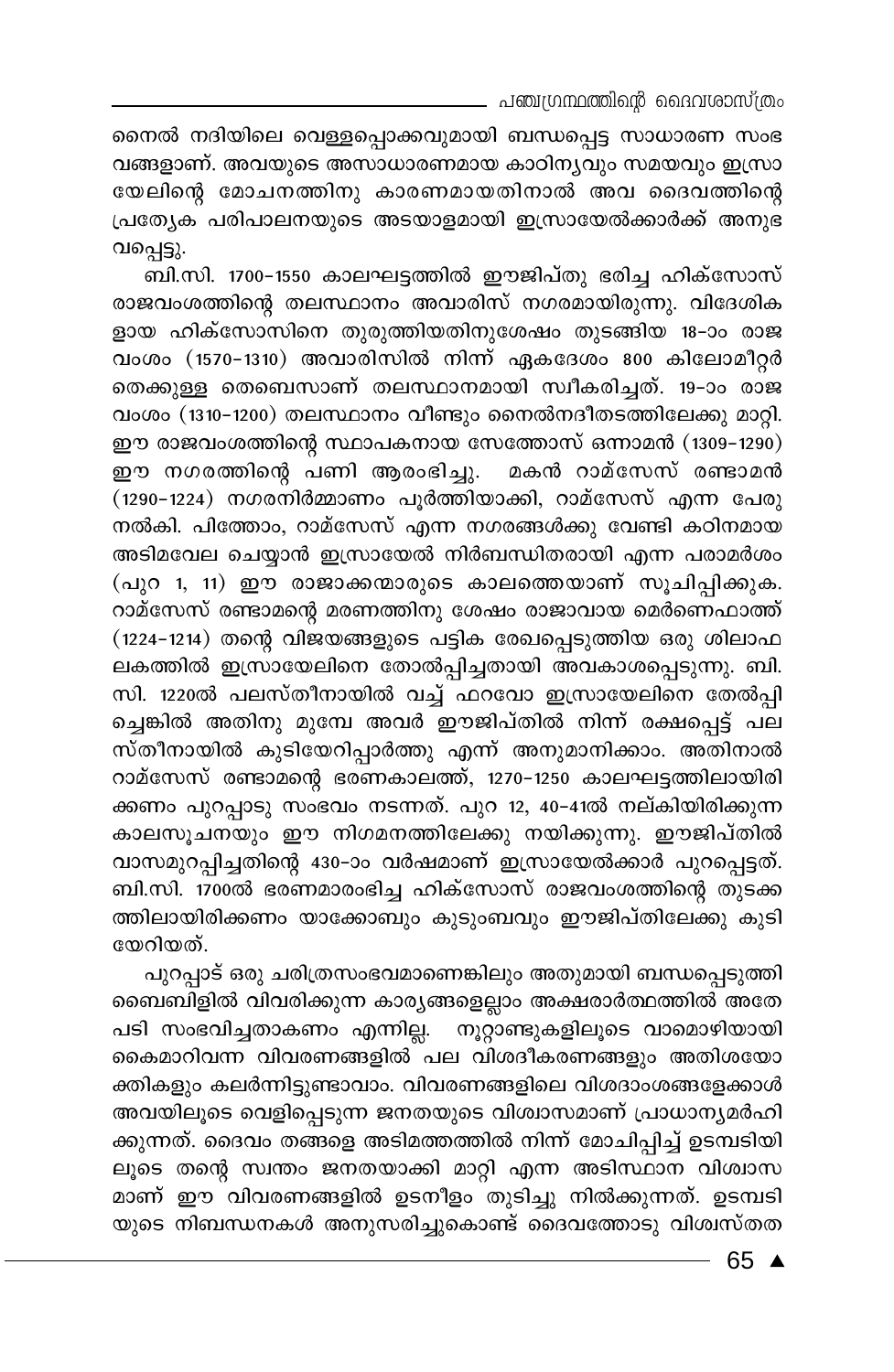പാലിക്കാൻ ഈ വിശ്വാസം അവരെ പ്രേരിപ്പിച്ചു. മറ്റ് ഏത് ബൈബിൾ ഗ്രന്ഥങ്ങളിലും എന്നതുപോലെ പുറപ്പാട് പുസ്തകത്തിലും ഉപയോഗി ക്കുന്ന സാഹിത്യരൂപങ്ങളും രചനാശൈലികളും കണക്കിലെടുത്താലേ ഈ ഗ്രന്ഥത്തിലൂടെ ലഭിക്കുന്ന രക്ഷാസന്ദേശം ഗ്രഹിക്കാനാവൂ.

### സാഹിത്യരൂപം

സംഭവങ്ങൾ യഥാതഥം അവതരിപ്പിക്കുന്ന ഒരു ദൃക്സാക്ഷി വിവര ണമോ, ആധുനിക ചരിത്രകാരന്റെ നിഷ്കർഷതയോടെ രചിക്കപ്പെട്ട ചരി ത്രമോ അല്ല, വിശ്വാസത്തിന്റെ വെളിച്ചത്തിൽ വിശദീകരിക്കപ്പെട്ട ചരി ത്രമാണ് പുറപ്പാടു പുസ്തകത്തിലുള്ളത്. തങ്ങളെ സ്നേഹിക്കുകയും സ്വന്തമായി തിരഞ്ഞെടുക്കുകയും അത്ഭുതകരമായി പരിപാലിക്കുകയും ചെയ്ത ദൈവത്തിലുള്ള വിശ്വാസം ഏറ്റുപറയുകയും ആ വിശ്വാസം പിൻതലമുറകൾക്കു കൈമാറുകയുമാണ് ഗ്രന്ഥരചനയുടെ ലക്ഷ്യം. അതിനാൽ യഥാർത്ഥത്തിൽ സംഭവിച്ചതെന്ത്, പില്ക്കാലത്ത് വിശദീക രണങ്ങളിലൂടെ കൂട്ടിച്ചേർക്കപ്പെട്ടത് എന്ത് എന്നു കൃത്യമായി വേർതിരിച്ചു കാണുക എളുപ്പമല്ല, വിശ്വാസിയെ സംബന്ധിച്ചിടത്തോളം അത് അവ ശൃവും അല്ല. പുറ്പ്പാടു പുസ്തകത്തിൽ വിവിധങ്ങളായ സാഹിതൃരൂ പങ്ങൾ ദൃശ്യമാണ്. ധീരനായ നേതാവിന്റെ കീഴിൽ ഒരു ജനം അനേകം അദ്ഭുതങ്ങളുടെ അകമ്പടിയോടെ, അടിമത്തത്തിൽ നിന്ന് വിടുതൽ നേടി, കടൽ കടന്ന് സ്വതന്ത്രരാകുന്നതിന്റെ വിവരണത്തിന് ഇതിഹാസത്തിന്റെ (EPIC) സ്വഭാവമുണ്ട്. ശിശുവധം, മോശയുടെ രക്ഷപ്പെടൽ, ഈജിപ്തിനെ ബാധിച്ച മഹാമാരികൾ മുതലായവയുടെ വിവരണങ്ങളിൽ ഐതിഹ്യ ത്തിന്റെ (Legend) ലാഞ്ഛന കാണാം. പെസഹായുടെ വിവരണത്തിന് ആരാധനാക്രമത്തിന്റെയും (Liturgy) ഉടമ്പടിയുടെ വിവരണങ്ങൾക്ക് നിയ മസംഹിതയുടേയും (Legal Code) സാഹിതൃരൂപമാണ് ഉപയോഗിച്ചിരി ക്കുന്നത്. ഇതിനു പുറമേ നാടകത്തിന്റെയും (Drama) കീർത്തനങ്ങളു ടെയും (hymn) ശൈലിയിൽ രചിക്കപ്പെട്ട ഭാഗങ്ങളും പുറപ്പാടു പുസ്ത കത്തിലുണ്ട്. വൈവിധ്യമാർന്ന ഈ സാഹിത്യരൂപങ്ങൾ എല്ലാം പുറ പ്പാടു സംഭവത്തിലൂടെ ലഭിച്ച അടിസ്ഥാനപരമായ ദൈവാനുഭവം അനു .<br>വാചകർക്ക് അനുഭവവേദ്യമാക്കാൻ സഹായിക്കുന്നു. അതിനാൽ വിവ രണങ്ങളുടെ അക്ഷരാർത്ഥത്തിൽ ഒതുങ്ങി നില്ക്കാതെ അവയിലൂടെ ലഭ്യമാകുന്ന സന്ദേശം ഗ്രഹിക്കാനും അനുഭവം സ്ഥതമാക്കാനും ശ്രമി ക്കണം.

#### പുറപ്പാടു സംഭവത്തിന്റെ പ്രാധാന്യം

ഇസ്രായേൽ ജനത്തിന്റെ ചരിത്രത്തിലെ ഏറ്റവും നിർണ്ണായകമായ സംഭവമാണ് പുറപ്പാട്. കഠിനമായ മർദ്ദനത്തിനിരയായി കഴിഞ്ഞ ഒരുപറ്റം അടിമകൾ ഒരു സ്വതന്ത്രജനതയായിത്തീർന്ന വിമോചനത്തിന്റെ ഇതി ഹാസമാണത്. ദൈവത്തെക്കുറിച്ചും തങ്ങളെക്കുറിച്ചുമുള്ള ഇസ്രായേൽ ജനതയുടെ അവബോധം രൂപം പ്രാപിച്ചത് ഈ സംഭവത്തിലൂടെയായി രുന്നു. മർദ്ദിതരുടെ നിലവിളി കേൾക്കുകയും അടിമകളെ മോചിപ്പിക്കു കയും ചെയ്യുന്ന യാഹ്വേയാണ് ദൈവം എന്ന് അവർ ഗ്രഹിച്ചതും ദൈവ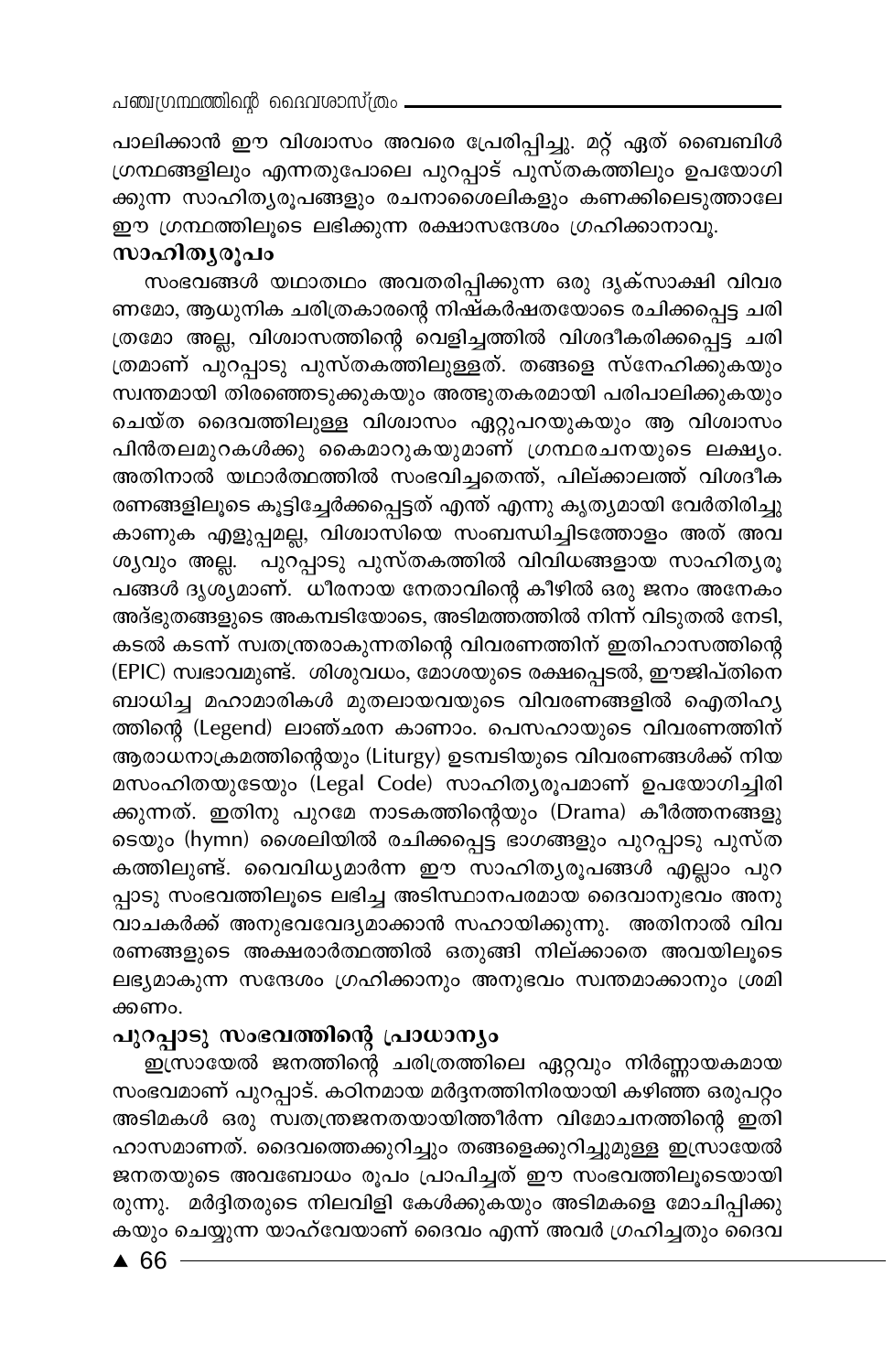\_ പഞ്ചഗ്രന്ഥത്തിന്റെ ദൈവശാസ്ത്രം

ത്താൽ പ്രത്യേകം തിരഞ്ഞെടുക്കപ്പെട്ട ജനമാണ് തങ്ങൾ എന്ന ആത്മാ വബോധം അവരിൽ അങ്കുരിച്ചതും ഈ സംഭവത്തിനുള്ള ഒരുക്കമായി രുന്നു. വാഗ്ദത്തഭൂമി കൈയ്യടക്കുന്നതു മുതലുള്ള സംഭവപരമ്പരകൾ ഇതിന്റെ തുടർച്ചയും പൂർത്തീകരണവുമത്രേ. ഈജിപ്തിൽ നിന്നുള്ള മോചനവും സീനായ് ഉടമ്പടിയുമാണ് ഈ സംഭവത്തിലെ ഏറ്റവും പ്രധാ നപ്പെട്ട മുഹൂർത്തങ്ങൾ.

ഈജിപ്തിൽ നിന്നുള്ള മോചനത്തിലൂടെ പ്രകടമായ വിമോചകനായ ദൈവത്തിന്റെ കരുണാർദ്രവും പാവങ്ങളോടുള്ള പക്ഷപാതപരവുമായ സ്നേഹവും സീനായ് ഉടമ്പടിയിലൂടെ നല്കപ്പെട്ട നിയമങ്ങളും ഇസ്രാ യേൽ ജനത്തിന്റെ ആധ്യാത്മികതയുടെ അടിത്തറയായിരുന്നു. ഒരു ജന തയെന്നനിലയിലുള്ള അവരുടെ അസ്തിത്വം കെട്ടിപ്പെടുത്തത് ഈ അടി ത്തറയിന്മേലാണ്. പഴയ നിയമത്തിലുടനീളം പുറപ്പാടു സംഭവത്തിന്റെ സ്വാധീനം ദൃശ്യമാണ്. ഉടമ്പടിയുടെ പ്രമാണങ്ങൾ എഴുതിയ കൽപല കകൾ ഉള്ളടക്കം ചെയ്തിരുന്ന സാക്ഷ്യപേടകം തങ്ങളുടെ മദ്ധ്യേയുള്ള ദൈവിക സാന്നിദ്ധ്യത്തെക്കുറിച്ച് അവരെ നിരന്തരം അനുസ്മരിപ്പിച്ചു; ദൈവിക പ്രമാണങ്ങൾ അനുസരിച്ചു ജീവിക്കാനുള്ള തങ്ങളുടെ ബാദ്ധ്യ തയെക്കുറിച്ച് അവരെ ബോദ്ധ്യപ്പെടുത്തി. അടിമത്തത്തിന്റെ ഭവനമായ ഈജിപ്തിൽ നിന്നു നിന്നെ പുറത്തുകൊണ്ടുവന്ന ഞാനാണ് നിന്റെ ദൈവമായ കർത്താവ്. ഞാനല്ലാതെ മറ്റൊരു ദൈവം നിനക്കുണ്ടാക

രുത് (പുറ 20, 2) എന്ന ഒന്നാം പ്രമാണം ഇസ്രായേലിന്റെ വൃക്തി ത്വവും വ്യതിരക്തതയും എന്തിലടങ്ങിയിരിക്കുന്നു എന്നു വെളിപ്പെടുത്തു ന്നു. പെസഹാ, പന്തക്കുസ്താ, കൂടാരത്തിരുന്നാൾ, എന്നീ മഹോത്സവ ങ്ങൾ പുറപ്പാടു സംഭവത്തിന്റെ സജീവസ്മരണ തലമുറകളിലൂടെ അവ രിൽ നിലനിർത്തി. പണ്ടെങ്ങോ നടന്ന ഒരു സംഭവമായിട്ടല്ല ഇന്നും എന്നും നിറവേറുന്ന ഒരു സജീവയാഥാർത്ഥ്യമായിട്ടാണ് പുറപ്പാടു സംഭ വത്തെ ഈ തിരുന്നാളുകളിലൂടെ അവർ ആഘോഷിച്ചത്.

ഉത്സവാഘോഷങ്ങളിൽ മാത്രമല്ല അനുദിനജീവിതത്തിലും പുറപ്പാടു സംഭവത്തിന്റെ ഓർമ്മ നിറഞ്ഞു നിന്നു. പ്രാർത്ഥനകളിലൂടെയും കീർത്ത നങ്ങളിലൂടെയും പുറപ്പാടു നയിച്ച വിമോചകനായ ദൈവത്തെ അവർ നിരന്തരം പാടിപ്പുകഴ്ത്തി. 78, 81, 105, 114, 135, 136 മുതലായ സങ്കീർത്ത നങ്ങൾ പുറപ്പാടു സംഭവത്തിന്റെ പ്രകീർത്തനങ്ങളാണ്. വ്യക്തിയോ, സമൂഹമോ, ജനം മുഴുവനുമോ പീഡനങ്ങളും പ്രതിസന്ധികളും നേരി ടുമ്പോൾ പുറപ്പാടു സംഭവത്തിലേക്കാണ് തിരിഞ്ഞു നോക്കുക. അവർ പഴയ കാര്യങ്ങളെ, കർത്താവിന്റെ ദാസനായ മോശയുടെ നാളുകളെ അനുസ്മരിച്ചു.... (ഏശ 63, 11-13). അപകടത്തിൽ നിന്നു രക്ഷയും ശത്രുക്കളിൽ നിന്നു മോചനവും ലഭിക്കുമ്പോൾ പുറപ്പാടിനെ അനുസ്മ രിച്ചുകൊണ്ട് അവർ കർത്താവിനെ സ്തുതിക്കും (യൂദി 16, 2-3).

നേതാക്കന്മാരും ജനവും അധർമ്മത്തിൽ ചരിക്കുമ്പോൾ പ്രവാചക ന്മാരിലൂടെ പുറപ്പാടു സംഭവത്തെയും ഉടമ്പടിയുടെ പ്രമാണങ്ങളെയും കുറിച്ച് ദൈവം അവരെ അനുസ്മരിപ്പിക്കും. ശക്തമായ ശകാരവും

 $-67$   $\triangle$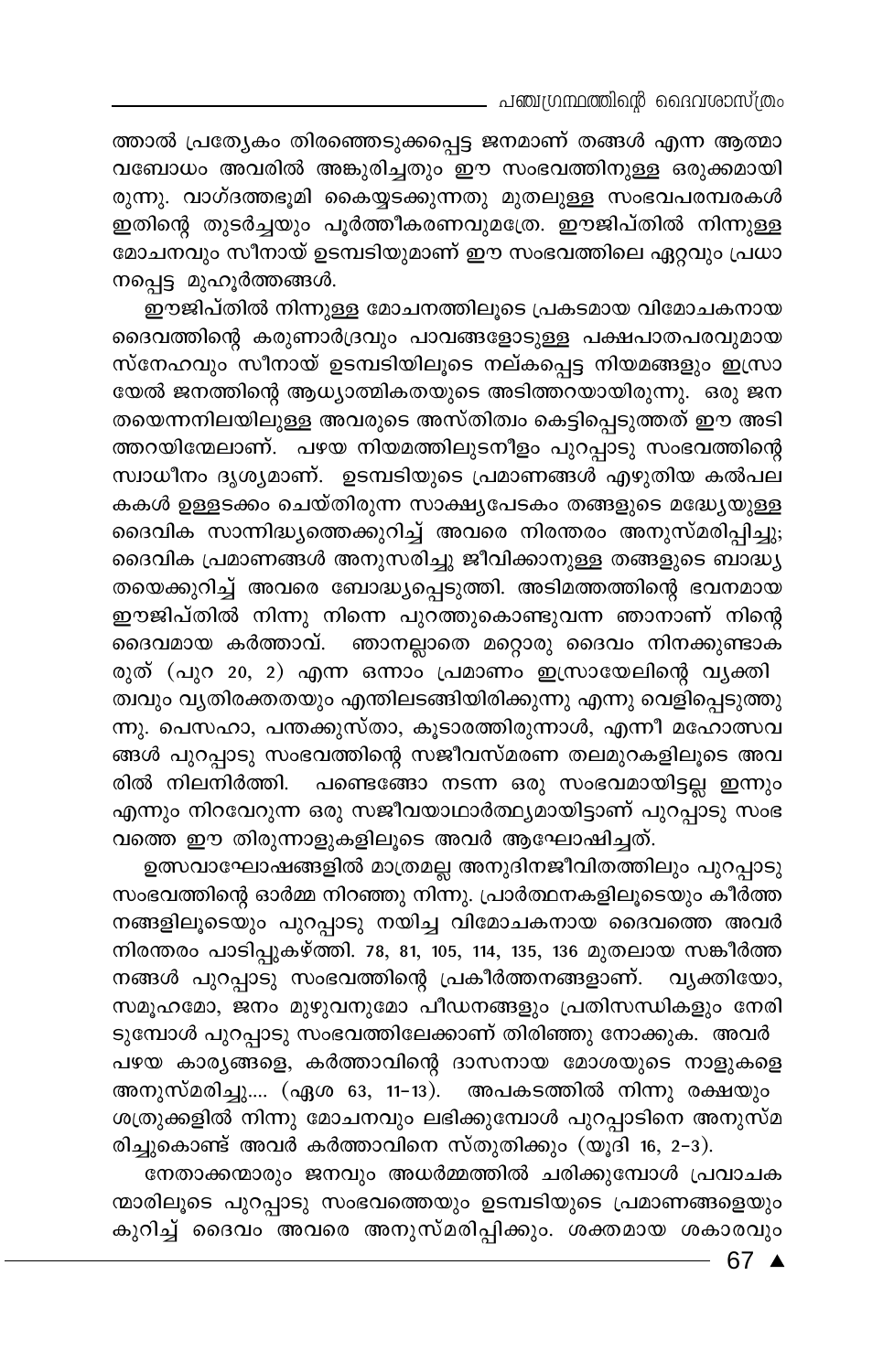തീക്ഷ്ണമായ ഉപദേശവും അനുതാപത്തിനായുള്ള നിരന്തരമായ ആഹ്വാ നങ്ങളും പുറപ്പാടു സംഭവത്തിന്റെ വെളിച്ചത്തിലാണ് നല്കുക (ആമോ 2, 10; ഹോസി 2, 14-15; 11, 1; ജറെ 2, 1-13; എസെ 16). ദൈവം തങ്ങൾക്കു വേണ്ടി ചെയ്ത വലിയ കാര്യങ്ങളെക്കുറിച്ചുള്ള ഓർമ്മ അവിടുത്തോടു വിശ്വസ്തത പുലർത്താൻ അവരെ പ്രേരിപ്പിക്കും. അടിമകൾക്കു വിടു തൽ നല്കിയവനെ ആരാധിക്കുന്നവർ അടിമകളെ മോചിപ്പിക്കാനും ഭൂമി യിൽ നീതിയും സാഹോദര്യവും പുലർത്താനും വേണ്ടി നിലകൊള്ളണം. തങ്ങളുടെ അവിശ്വസ്തത നിമിത്തം സ്വാതന്ത്ര്യം നഷ്ടപ്പെട്ട് വാഗ്ദ

.<br>അഭൂമിയിൽ നിന്നകലെ പ്രവാസികളായി കഴിയേണ്ടി വന്ന ഇസ്രായേൽ ജനത്തിന് ഭാസുരമായ ഭാവിയെക്കുറിച്ച് പ്രതീക്ഷകൾ നല്കിയ പ്രവാ ചകന്മാരും പുറപ്പാടു സംഭവത്തിലേക്കാണ് ശ്രദ്ധ തിരിച്ചത്. ബാബിലോ

ണിൽ നിന്നുള്ള മോചനത്തെ ഒരു രണ്ടാം പുറപ്പാടായി അവർ കണ്ടു. മരുഭൂമിയിൽ കർത്താവിനു വഴിയൊരുക്കുവിൻ.... ഇതാ ദൈവമായ കർത്താവ് ശക്തിയോടെ വരുന്നു.... ഇടയനെപ്പോലെ അവിടുന്ന് ആട്ടിൻകൂ ട്ടത്തെ.... നയിക്കുന്നു (ഏശ 40, 3-11). ഇൗജിപ്തിലെ അടിമത്തത്തിൽ നിന്ന് പിതാക്കന്മാരെ മോചിപ്പിച്ച ദൈവം ബാബിലോണിലെ അടിമത്ത ത്തിൽ നിന്നു തന്റെ ജനത്തെ വീണ്ടും മോചിപ്പിച്ച് വാഗ്ദത്തഭൂമിയിലേക്കു നയിക്കും (ഏശ 43, 1-7; 48, 20-21; 49, 9-13; 52, 2-6).

പുതിയ നിയമത്തിലും പുറപ്പാടു സംഭവത്തിന്റെ സ്വാധീനം നിർണ്ണാ യകമാണ്. പെസഹായും പുതിയ ഉടമ്പടിയും പുറപ്പാടിന്റെ പശ്ചാത്തല ത്തിലല്ലാതെ മനസ്സിലാക്കാൻ കഴിയില്ല. യേശുവിന്റെ മരണത്തെയും ഉത്ഥാനത്തേയും ഒരു പുറപ്പാടായിട്ടാണ് സുവിശേഷകന്മാർ ചിത്രീകരി ച്ചിരിക്കുന്നത് (ലൂക്കാ 9,31; യോഹ 13,1). മാമ്മോദീസയെയും ക്രിസ്തീയ .<br>ജീവിതത്തിൽ നേരിടുന്ന പ്രലോഭനങ്ങളെയും (1 കൊറി 10,1-13) വൃക്തി കളുടെ മരണത്തേയും (2 പത്രോ 1,14–15) പുറപ്പാടിന്റെ വെളിച്ചത്തിലാണ് വിശദീകരിക്കുക.

#### പുറപ്പാടു പുസ്തകത്തിന്റെ പ്രസക്തി

വിമോചകനായ ദൈവത്തിന്റെ പ്രത്യേക പരിപാലനയാൽ ധീരനും നിസ്വാർത്ഥനുമായ മോശയുടെ നേതൃത്വത്തിൽ, ഒരു പറ്റം അടിമകൾ സ്വാതന്ത്ര്യം നേടി ഒരു ജനതയായിത്തീർന്ന സംഭവം വിവരിക്കുന്ന പുറ പ്പാടു പുസ്തകം എന്നത്തേക്കാളേറെ ഈ ഇരുപത്തൊന്നാം നൂറ്റാണ്ടിൽ ശ്രദ്ധിക്കപ്പെടുന്നുണ്ട്. സാമ്പത്തികവും സാമൂഹികവും രാഷ്ട്രീയവുമായ മേഖലകളിൽ അടിമത്തം അനുഭവിക്കുന്ന ജനപദങ്ങൾക്ക് മോശ നയിച്ച പുറപ്പാട് വലിയ പ്രത്യാശയും പ്രചോദനവും നല്കുന്നു. രണ്ടാം വത്തി .<br>ക്കാൻ സുനഹദോസിനു ശേഷം ലത്തീൻ അമേരിക്കയിൽ പ്രചാരത്തിൽ വന്ന വിമോചനദൈവശാസ്ത്രം (liberation theology), അമേരിക്കൻ ഐക്യനാടുകളിലും ആഫ്രിക്കയിലും ശക്തിയാർജ്ജിച്ച കറുത്തവരുടെ ദൈവശാസ്ത്രം (Black theology), ഭാരതത്തിൽ മുളപൊട്ടുന്ന ദലിത .<br>രുടെ ദൈവശാസ്ത്രം എന്നിങ്ങനെയുള്ള വിവിധങ്ങളായ ദൈവശാസ്ത്ര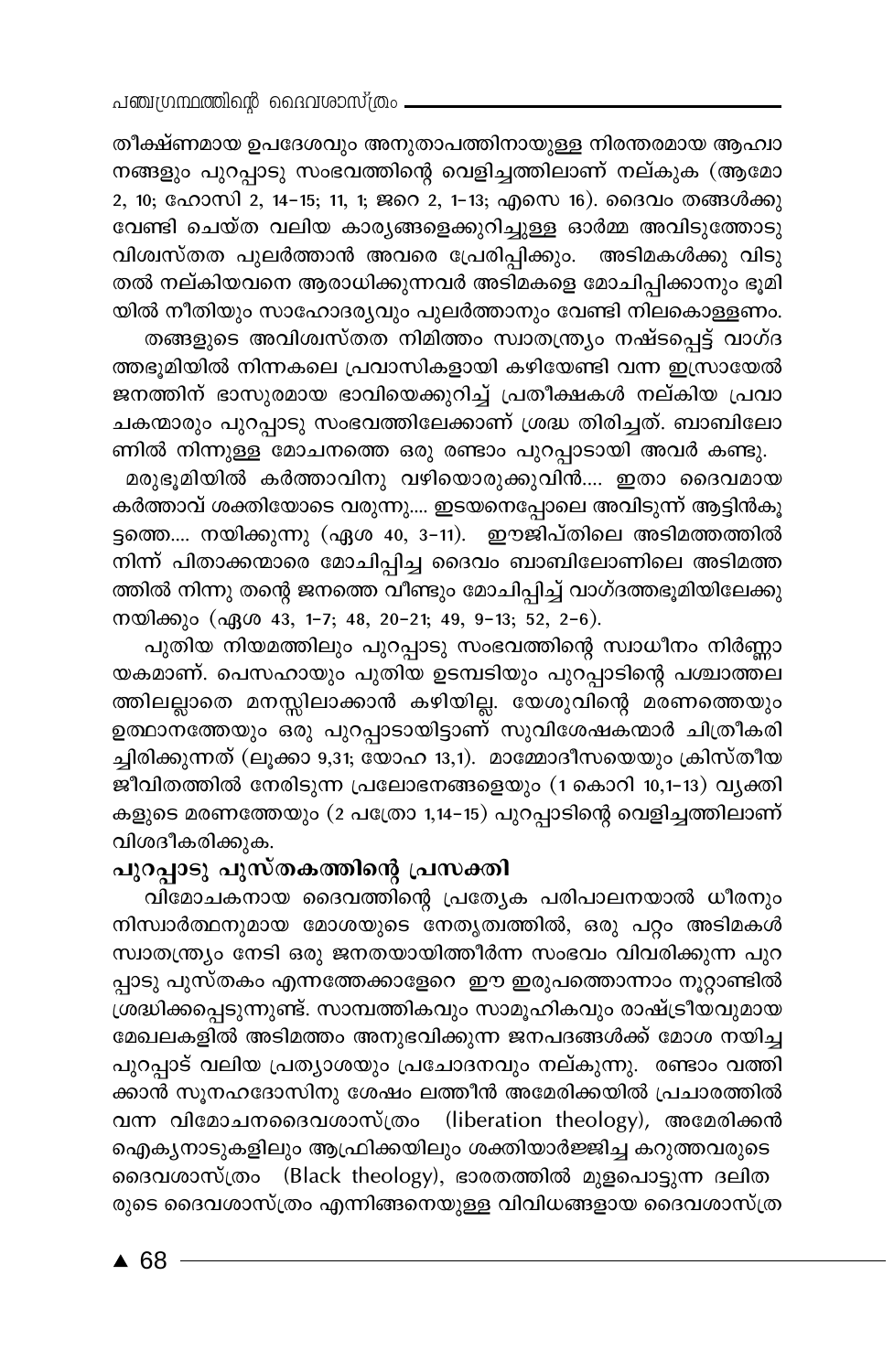. പഞ്ചഗ്രന്ഥത്തിന്റെ ദൈവശാസ്ത്രം

ചിന്താധാരകളും അവയുടെ ഉറവിടങ്ങളും വിളനിലങ്ങളുമായ വിമോച നപ്രസ്ഥാനങ്ങളും മുഖ്യമായും പുറപ്പാടു പുസ്തകത്തിൽ നിന്നാണ് പ്രചോദനം ഉൾക്കൊള്ളുന്നത്.

ഈ ചിന്താധാരകളും വിമോചനപ്രസ്ഥാനങ്ങളും ചിലപ്പോഴൊക്കെ പുറപ്പാടു പുസ്തകത്തെ ഭൗതികമാത്രവും അക്രമാസക്തവുമായ വിമോ ചനസമരങ്ങളുടെ മാതൃകയും മാർഗ്ഗരേഖയുമായി തെറ്റിദ്ധരിക്കാറുണ്ട് എന്നതും ശ്രദ്ധേയമത്രെ. ദീർഘമായ ഒരു യാത്രയുടെ തുടക്കം മാത്ര മാണ് പുറപ്പാട് എന്ന കാര്യം വിസ്മരിക്കാനാവില്ല. ദൈവത്തെ ആരാ ധിക്കുന്ന ഒരു സമൂഹമായി വളരാൻ വേണ്ടിയാണ് ഇസ്രായേൽ ജനം അടിമത്തത്തിൽ നിന്നു വിമോചിതരായത്. യേശുവിന്റെ പെസഹാരഹ സ്യത്തിലൂടെ സംലഭ്യമായ സമഗ്രവിമോചനത്തിന്റെ തുടക്കവും മുന്നോ ടിയുമാണ് ഈജിപ്തിൽ നിന്നുള്ള മോചനം. മനുഷ്യനെ അടിമയാക്കുന്ന സകലവിധ തിന്മകളിലും നിന്നുള്ള സമ്പൂർണ്ണ മോചനത്തിലൂടെ മാത്രമേ പുറപ്പാടു പൂർത്തിയാകൂ.

#### വിഭജനം

പുറപ്പാടു പുസ്തകത്തെ രണ്ടു ഭാഗമായി തിരിക്കാം. 1-15 അധ്യായ ങ്ങൾ ഈജിപ്തിൽ നിന്നുള്ള മോചനത്തേയും 15-40 അദ്ധ്യായങ്ങൾ സീനായ് ഉടമ്പടിയുടെ പശ്ചാത്തലത്തിൽ ഇസ്രായേൽ സമൂഹം ദൈവ ജനമായി രൂപം പ്രാപിക്കുന്നതിനേയും വിവരിക്കുന്നു.

ഡോ. മൈക്കിൾ കാരിമറ്റം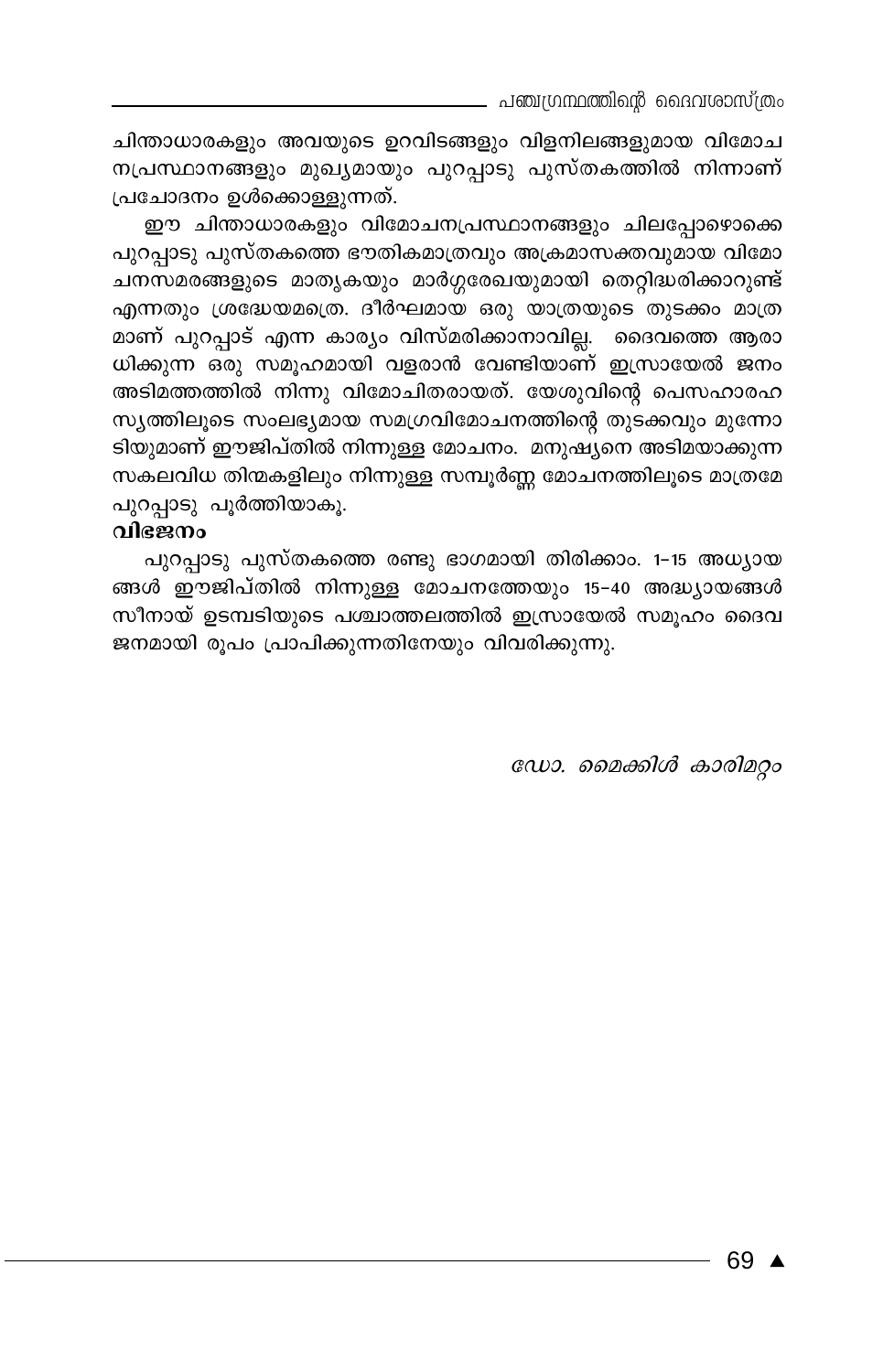# U5

# പുറപ്പാടു സംഭവം

 $\mathfrak{H}$  $\mathfrak{H}$ ബിളിലെ രണ്ടാമത്തെ പുസ്തകം പുറ പ്പാട്എന്ന പേരിൽ അറിയപ്പെടുന്നു. ഹീബ്രു ബൈബി ളിൽ പുസ്തകത്തിന്റെ ആദ്യത്തെ രണ്ടു വാക്കുകളായ എല്ലേ ഷ്മോത്ത്(ഇതാണ് പേരുകൾ) ആണ് പുസ്തക ത്തിന്റെ പേരായി ഉപയോഗിക്കുന്നത്. ബൈബിൾ ഗ്രീക്കി ലേക്കു വിവർത്തനം ചെയ്തവർ പുസ്തകത്തിന്റെ ഉള്ളട ക്കത്തെ സൂചിപ്പിക്കാനായി എക്സോദോസ് (Exodos) എന്ന പേരുപയോഗിച്ചു. പുറത്തേക്കു പോകൽ എന്നാണ് ഈ പേരിന്റെ അർത്ഥം. ഇസ്രായേൽ ജനം ഈജിപ്തിലെ അടി മത്തത്തിൽനിന്നു മോചിതരായതിന്റെ ചരിത്രം വിവരിക്കു ന്നതിനാൽ പുസ്തകത്തിന് ഈ പേര് കൂടുതൽ അനുയോ ജ്യമാണ്.

മോചിതരായവർ മരുഭൂമിയിലൂടെ യാത്ര ചെയ്ത് സീനാ യ്മലയുടെ അടിവാരത്തിൽ എത്തുകയും അവിടെവച്ച് ഒരു ഉടമ്പടിയിലുടെ ദൈവജനമായി തിരഞ്ഞെടുക്കപ്പെടുകയും ചെയ്ത സംഭവമാണ് പുറപ്പാടു പുസ്തകത്തിന്റെ കേന്ദ്രം. തങ്ങൾ ദൈവത്താൽ പ്രത്യേകം തിരഞ്ഞെടുക്കപ്പെട്ട ജന മാണെന്നും ദൈവവുമായുള്ള ഉടമ്പടിയുടെ നിബന്ധനകൾ അനുസരിച്ചു ജീവിക്കാൻ കടപ്പെട്ടിരിക്കുന്നുവെന്നും അവരെ നിരന്തരം അനുസരിപ്പിക്കുന്ന് ഉടമ്പടിയുടെ പേടകത്തി പുസ്തകത്തിന്റെ അവസാന ഭാഗത്തുള്ളത്.

#### ഗ്രന്ഥകർത്താവ്

പുറപ്പാടു പുസ്തകത്തിൽ വിവരിക്കുന്ന സംഭവങ്ങളിലെ മുഖ്യ കഥാപാത്രം മോശ ആയതിനാലും കർത്താവുതന്നെ മോശയോട് ഇവ ഒരു പുസ്തകത്തിൽ എഴുതാൻ കൽപി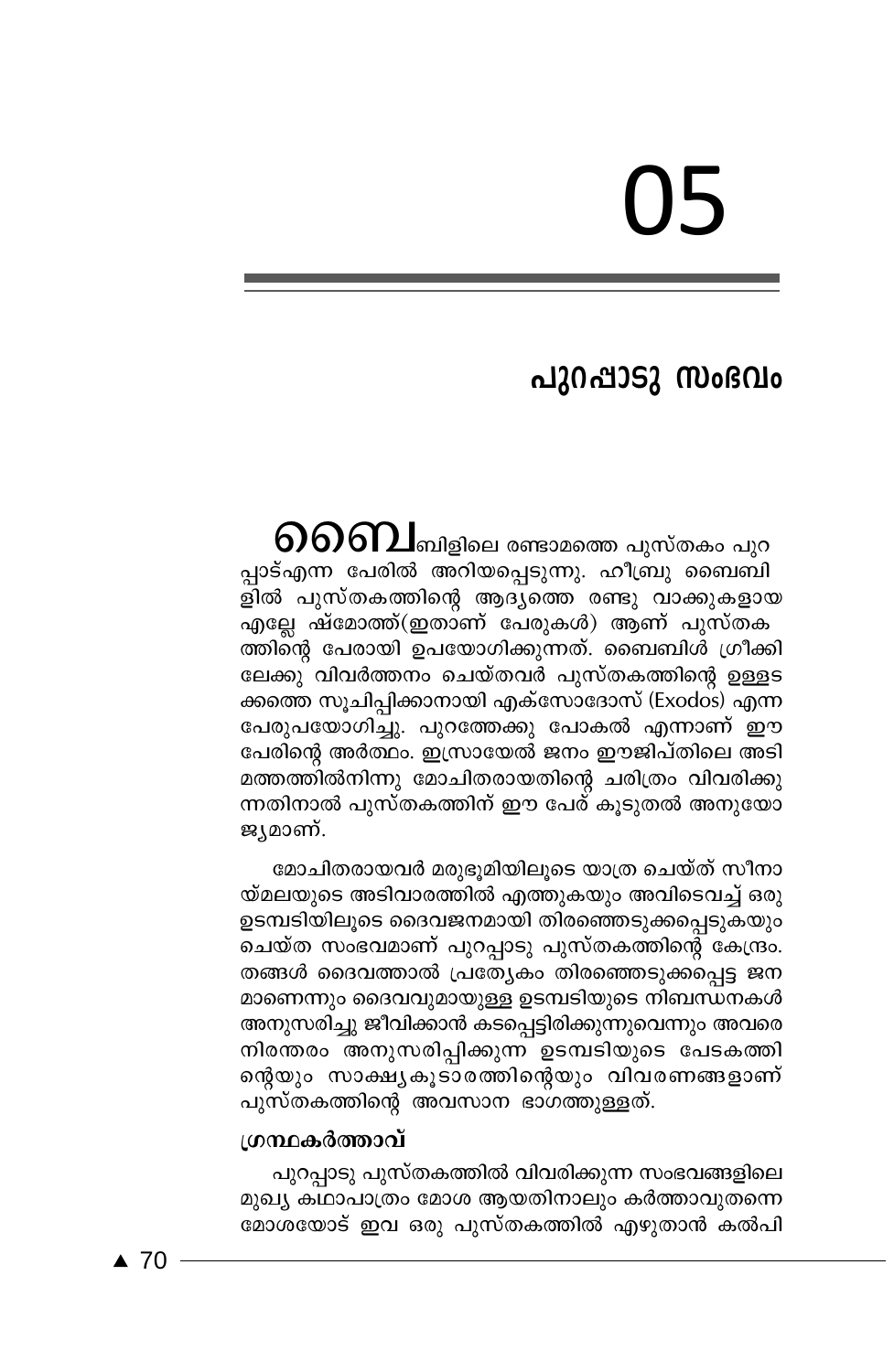. പഞ്ചഗ്രന്ഥത്തിന്റെ ദൈവശാസ്ത്രം

ച്ചതായി രേഖപ്പെടുത്തിയിരിക്കുന്നതിനാലും (പുറ 17, 14) മോശതന്നെ യാണ് ഈ പുസ്തകം മുഴുവൻ എഴുതിയതെന്ന് പൊതുവേ കരുതപ്പെ ട്ടിരുന്നു. എന്നാൽ പതിനേഴാം നൂറ്റാണ്ട് മുതൽ നടന്ന ശാസ്ത്രീയ ഗവേ ഷണങ്ങളുടെ ഫലമായി ഈ പുസ്തകം ഒരാളുടെ രചനയല്ല, അനേകം ഗ്രന്ഥകർത്താക്കൾ ഇതിനു പിന്നിൽ പ്രവർത്തിച്ചിട്ടുണ്ട് എന്നു തെളി ഞ്ഞിട്ടുണ്ട്. വാചികവും ലിഖിതവുമായി നൂറ്റാണ്ടുകളിലൂടെ കാത്തു സൂക്ഷിക്കപ്പെട്ട ഇസ്രായേൽ ജനത്തിന്റെ വിശ്വാസ പൈതൃകമാണ് ഈ ഗ്രന്ഥത്തിലുള്ളത്. ഇതിന്റെ തുടക്കം മോശയിൽനിന്നാണ് എന്നതിൽ സംശയമില്ല. ചില വിവരങ്ങളും നിയമങ്ങളും മോശതന്നെ രേഖപ്പെടു ത്തിയതായി ന്യായമായും അനുമാനിക്കാം. എന്നാൽ ഇന്നു ലഭിച്ചിരി ക്കുന്ന വിധത്തിൽ പുസ്തകം അന്തിമമായി പ്രസാധനം ചെയ്യപ്പെട്ടത് ബാബിലോൺ പ്രവാസത്തിനുശേഷം, ബി.സി. അഞ്ചാം നൂറ്റാണ്ടിലാണ് എന്നു പൊതുവേ കരുതപ്പെടുന്നു. ഉൽപത്തി പുസ്തകത്തിൽ കണ്ട JEP എന്ന മൂന്നു പാരമ്പര്യങ്ങളും പുറപ്പാടു പുസ്തകത്തിലും ഉണ്ട്. അതിനു പുറമേ നിയമാവർത്തന (D) പാരമ്പര്യത്തിന്റെ സ്വാധീനവും ചില ഭാഗങ്ങളിൽ ദൃശ്യമാണ്.

#### ചരിത്രസംഭവം

ഇസ്രായേലിനെ ഒരു ജനതയാക്കി മാറ്റിയ പുറപ്പാടു സംഭവത്തെയോ അതുമായി ബന്ധപ്പെട്ട മഹാമാരികളെയോകുറിച്ച് ഈജിപ്തിലെ ചരി ത്രരേഖകളിൽ യാതൊരു പരാമർശവും ഇതുവരെ കണ്ടെത്താൻ കഴി ഞ്ഞിട്ടില്ല. എന്നാൽ അതുകൊണ്ടുമാത്രം ഈ വിവരണങ്ങൾ വെറും കെട്ടു കഥകളാണെന്നു കരുതാനാവില്ല. രാജ്യത്തിന്റെ മഹത്വവും രാജാക്കന്മാ രുടെ വിജയങ്ങളും പ്രഘോഷിക്കാനായി എഴുതപ്പെടുന്ന ചരിത്രരേഖക ളിൽ രാജാവിനും രാജ്യത്തിനും അപമാനകരമായ സംഭവങ്ങൾ കാണാ തിരിക്കുക തികച്ചും സ്വാഭാവികമാണല്ലോ.

ഈജിപ്തിലെ ചരിത്രരേഖകൾ ഇസ്രായേൽ ജനത്തെക്കുറിച്ചു പരാ മർശിക്കുന്നില്ലെങ്കിലും പുറപ്പാടു പുസ്തകത്തിൽ വിവരിക്കുന്നതിനു സമാ നമായ നഗരനിർമ്മാണത്തിനുവേണ്ടി നടന്ന അടിമവേലയെക്കുറിച്ച് ആ രേഖകളിൽ വ്യക്തമായ തെളിവുകളുണ്ട്. ഹബീറു എന്നറിയപ്പെട്ടിരുന്ന ഒരു ജനവിഭാഗം ഇപ്രകാരം അടിമവേല ചെയ്തിരുന്നു. ഇസ്രായേൽക്കാർ ഹബീറുക്കളുടെ ഗണത്തിൽപ്പെടും എന്നു നാം കണ്ടുകഴിഞ്ഞു. അടിമ കൾ ഒറ്റയ്ക്കും കൂട്ടമായും ഒളിച്ചോടുകയും പട്ടാളംഅവരെ തേടിച്ചി ടിച്ചു തിരിച്ചു കൊണ്ടുവരാൻ ശ്രമിക്കുകയും ചെയ്തിരുന്നതായും രേഖ കളുണ്ട്. ഈജിപ്തിൽനിന്ന് ഒളിച്ചോടുന്നവർ നേരേ സീനായ്മരുഭൂമിയി ലേക്കാണ് പോവുക. ഇപ്രകാരം പലായനം ചെയ്ത ഒരുകൂട്ടം അടിമക ളായിരിക്കണം പുറപ്പാടു പുസ്തകത്തിലെ ഇസ്രായേൽജനം.

പുറപ്പാടുമായി ബന്ധപ്പെട്ട മഹാമാരികളിൽ പലതും ഈജിപ്തിൽ നൈൽ നദിയിലെ വെള്ളപ്പൊക്കവുമായി ബന്ധപ്പെട്ട സാധാരണ സംഭ വങ്ങളാണ്. അവയുടെ അസാധാരണമായ കാഠിന്യവും സമയവും ഇസ്രാ യേലിന്റെ മോചനത്തിനു കാരണമായതിനാൽ അവ ദൈവത്തിന്റെ പ്രത്യേക പരിപാലനയുടെ അടയാളമായി ഇസ്രായേൽക്കാർക്ക് അനുഭ വപ്പെട്ടു.

71 ▲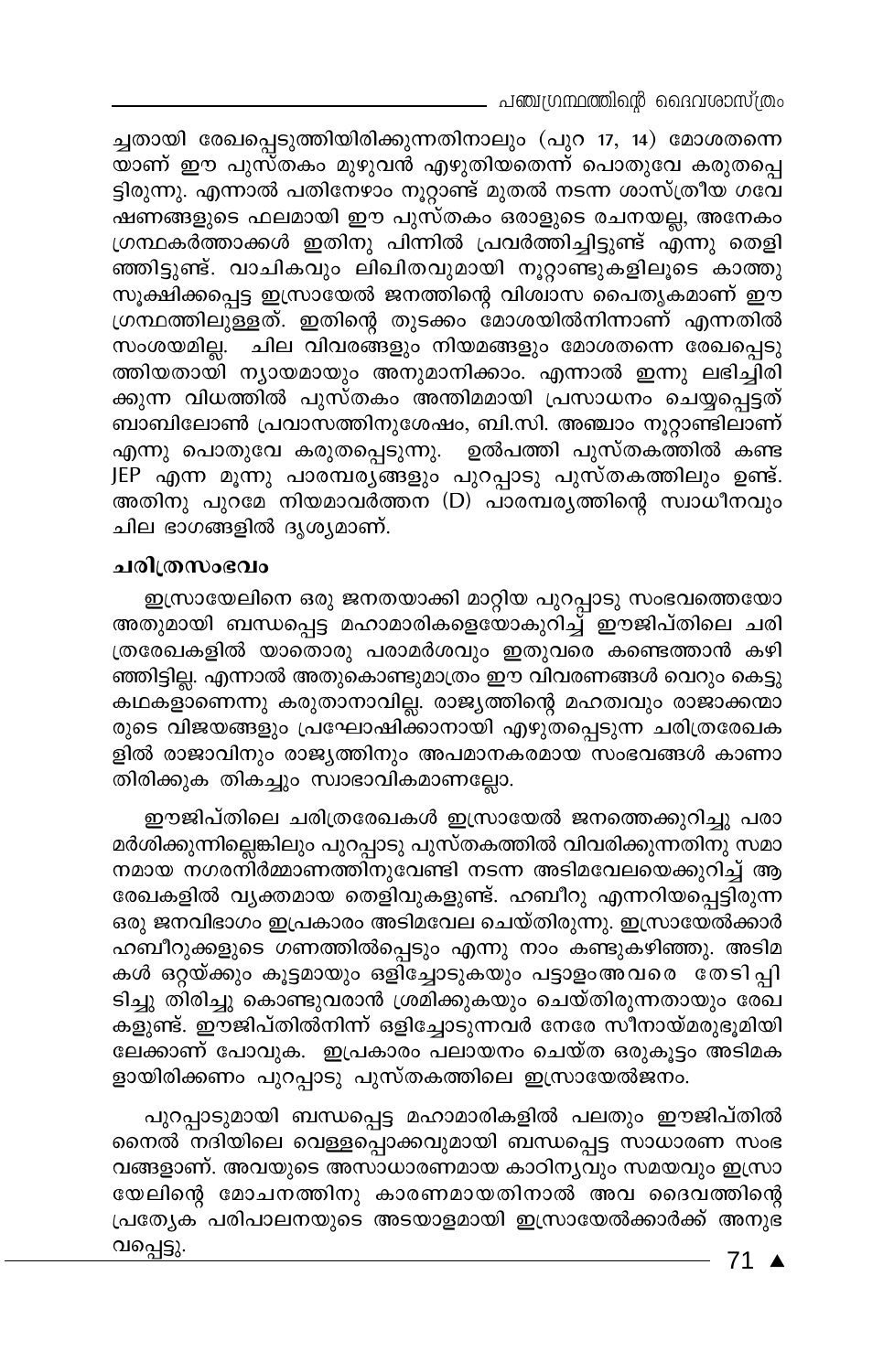ബി.സി. 1700-1550 കാലഘട്ടത്തിൽ ഈജിപ്തു ഭരിച്ച ഹിക്സോസ് രാജവംശത്തിന്റെ തലസ്ഥാനം അവാരിസ് നഗരമായിരുന്നു. വിദേശിക ളായ ഹിക്സോസിനെ തുരുത്തിയതിനുശേഷം തുടങ്ങിയ 18-ാം രാജ \_<br>വംശം (1570-1310) അവാരിസിൽനിന്ന് ഏകദേശം 800 കിലോമീറ്റർ തെക്കുള്ള തെബെസാണ് തലസ്ഥാനമായി സ്വീകരിച്ചത്. 19-ാം രാജ വംശം (1310-1200) തലസ്ഥാനം വീണ്ടും നൈൽനദീതടത്തിലേക്കു മാറ്റി. ഈ രാജവംശത്തിന്റെ സ്ഥാപകനായ സേത്തോസ് ഒന്നാമൻ (1309–1290) ഈ നഗരത്തിന്റെ പണി ആരംഭിച്ചു. മകൻ റാമ്സേസ് രണ്ടാമൻ  $\overline{(\hspace{1pt}1290}$ –1224) നഗരനിർമ്മാണം പൂർത്തിയാക്കി, റാമ്സേസ് എന്ന പേരു നൽകി. പിത്തോം, റാമ്സേസ് എന്ന നഗരങ്ങൾക്കുവേണ്ടി കഠിനമായ അടിമവേല ചെയ്യാൻ ഇസ്രായേൽ നിർബന്ധിതരായി എന്ന പരാമർശം (പുറ 1, 11) ഈ രാജാക്കന്മാരുടെ കാലത്തെയാണ് സൂചിപ്പിക്കുക. <u>റാമ്സേസ് രണ്ടാമന്റെ മരണത്തിനുശേഷം രാജാവായ മെർണെഫാത്ത്</u> (1224–1214) തന്റെ വിജയങ്ങളുടെ പട്ടിക രേഖപ്പെടുത്തിയ ഒരു ശിലാഫ ലകത്തിൽ ഇസ്രായേലിനെ തോൽപ്പിച്ചതായി അവകാശപ്പെടുന്നു. ബി. സി. 1220ൽ പലസ്തീനായിൽവച്ച് ഫറവോ ഇസ്രായേലിനെ തോൽപ്പി ച്ചെങ്കിൽ അതിനുമുമ്പേ അവർ ഈജിപ്തിൽനിന്ന് രക്ഷപ്പെട്ട് പലസ്ത്1 നായിൽ കുടിയേറിപ്പാർത്തു എന്ന് അനുമാനിക്കാം. അതിനാൽ റാമ്സേസ് രണ്ടാമന്റെ ഭരണകാലത്ത്, 1270-1250 കാലഘട്ടത്തിലായിരിക്കണം പുറ പ്പാടു സംഭവം നടന്നത്. പുറ 12, 40-41ൽ നല്കിയിരിക്കുന്ന കാലസൂച നയും ഈ നിഗമനത്തിലേക്കു നയിക്കുന്നു. ഈജിപ്തിൽ വാസമുറപ്പി ച്ചതിന്റെ 430–ാം വർഷമാണ് ഇസ്രായേൽക്കാർ പുറപ്പെട്ടത്. ബി.സി. 1700ൽ ഭരണമാരംഭിച്ച ഹിക്സോസ് രാജവംശത്തിന്റെ തുടക്കത്തിലായിരിക്കണം യാക്കോബും കുടുംബവും ഈജിപ്തിലേക്കു കുടിയേറിയത്.

പുറപ്പാട് ഒരു ചരിത്രസംഭവമാണെങ്കിലും അതുമായി ബന്ധപ്പെടുത്തി ബൈബിളിൽ വിവരിക്കുന്ന കാര്യങ്ങളെല്ലാം അക്ഷരാർത്ഥത്തിൽ അതേ പടി സംഭവിച്ചതാകണം എന്നില്ല. നൂറ്റാണ്ടുകളിലൂടെ വാമൊഴിയായി കൈമാറിവന്ന വിവരണങ്ങളിൽ പല വിശദീകരണങ്ങളും അതിശയോ ക്തികളും കലർന്നിട്ടുണ്ടാവാം. വിവരണങ്ങളിലെ വിശദാംശങ്ങളേക്കാൾ അവയിലൂടെ വെളിപ്പെടുന്ന ജനതയുടെ വിശ്വാസമാണ് പ്രാധാന്യമർഹി ക്കുന്നത്. ദൈവം തങ്ങളെ അടിമത്തത്തിൽനിന്ന് മോചിപ്പിച്ച് ഉടമ്പടിയി ലൂടെ തന്റെ സ്ഥതം ജനതയാക്കി മാറ്റി എന്ന അടിസ്ഥാന വിശ്വാസ മാണ് ഈ ്വിവരണങ്ങളിൽ ഉടനീളം ്തുടിച്ചു നിൽക്കുന്നത്. ഉടമ്പടി യുടെ നിബന്ധനകൾ അനുസരിച്ചുകൊണ്ട് ദൈവത്തോടു വിശ്വസ്തത പാലിക്കാൻ ഈ വിശ്വാസം അവരെ പ്രേരിപ്പിച്ചു. മറ്റ് ഏത് ബൈബിൾ ഗ്രന്ഥങ്ങളിലും എന്നതുപോലെ പുറപ്പാട് പുസ്്തക്ത്തിലും ഉപയോഗി ക്കുന്ന സാഹിത്യരൂപങ്ങളും രചനാശൈലികളും കണക്കിലെടുത്താലേ ഈ ഗ്രന്ഥത്തിലൂടെ ലഭിക്കുന്ന രക്ഷാസന്ദേശം ഗ്രഹിക്കാനാവൂ.

#### സാഹിതൃരൂപം

സംഭവങ്ങൾ യഥാതഥം അവതരിപ്പിക്കുന്ന ഒരു ദൃക്സാക്ഷി വിവര ണമോ, ആധുനിക ചരിത്രകാരന്റെ നിഷ്കർഷതയോടെ രചിക്കപ്പെട്ട ചരി ത്രമോ അല്ല, വിശ്വാസത്തിന്റെ വെളിച്ചത്തിൽ വിശദീകരിക്കപ്പെട്ട ചരി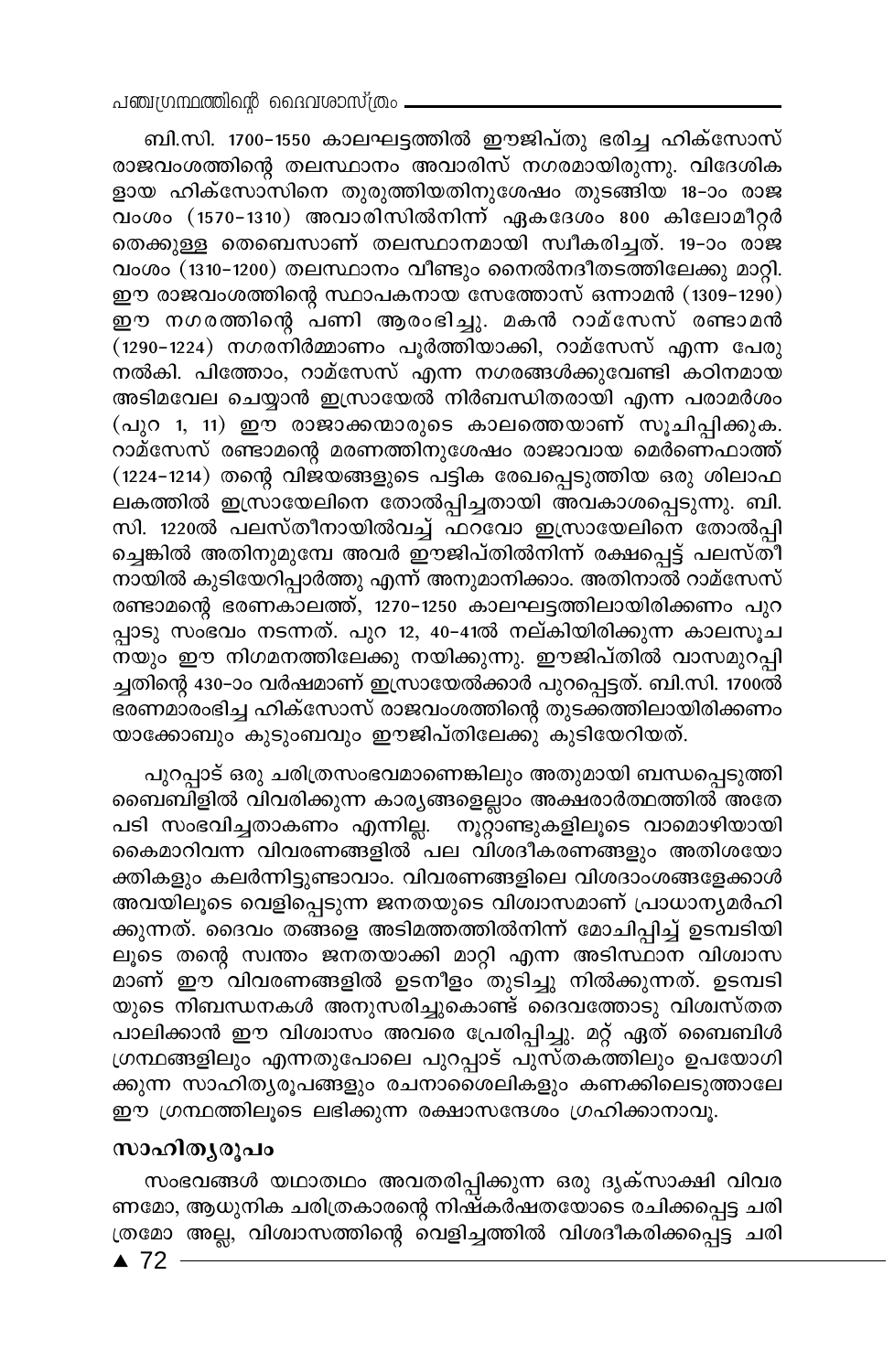- പഞ്ചഗ്രന്ഥത്തിന്റെ ദൈവശാസ്ത്രം

ത്രമാണ് പുറപ്പാടു പുസ്തകത്തിലുള്ളത്. തങ്ങളെ സ്നേഹിക്കുകയും സ്വന്തമായി തിരഞ്ഞെടുക്കുകയും അത്ഭുതകരമായി പരിപാലിക്കുകയും ചെയ്ത ദൈവത്തിലുള്ള വിശ്വാസം ഏറ്റുപറയുകയും ആ വിശ്വാസം പിൻതലമുറകൾക്കു കൈമാറുകയുമാണ് ഗ്രന്ഥരചനയുടെ ലക്ഷ്യം. അതിനാൽ യഥാർത്ഥത്തിൽ സംഭവിച്ചതെന്ത്, പില്ക്കാലത്ത് വിശദീക രണങ്ങളിലൂടെ കൂട്ടിച്ചേർക്കപ്പെട്ടത് എന്ത് എന്നു കൃത്യമായി വേർതിരിച്ചു കാണുക എളുപ്പമല്ല, വിശ്വാസിയെ സംബന്ധിച്ചിടത്തോളം അത് അവ ശ്യവും അല്ല. പുറപ്പാടു പുസ്തകത്തിൽ വിവിധങ്ങളായ സാഹിതൃരൂപ ങ്ങൾ ദൃശ്യമാണ്. ധീരനായ നേതാവിന്റെ കീഴിൽ ഒരു ജനം അനേകം അദ്ഭുതങ്ങളുടെ അകമ്പടിയോടെ, അടിമത്തത്തിൽനിന്ന് വിടുതൽ നേടി, കടൽ കടന്ന് സ്വതന്ത്രരാകുന്നതിന്റെ വിവരണത്തിന് ഇതിഹാസത്തിന്റെ (EPIC) സ്വഭാവമുണ്ട്. ശിശുവധം, മോശയുടെ രക്ഷപ്പെടൽ, ഈജിപ്തിനെ ബാധിച്ച മഹാമാരികൾ മുതലായവയുടെ വിവരണങ്ങളിൽ ഐതിഹ്യ ത്തിന്റെ (Legend) ലാഞ്ഛന കാണാം. പെസഹായുടെ വിവരണത്തിന് ആരാധനാക്രമത്തിന്റെയും (Liturgy) ഉടമ്പടിയുടെ വിവരണങ്ങൾക്ക് നിയ മസംഹിതയുടേയും (Legal Code) സാഹിതൃരൂപമാണ് ഉപയോഗിച്ചിരി ക്കുന്നത്. ഇതിനു പുറമേ നാടകത്തിന്റെയും (Drama) കീർത്തനങ്ങളു ടെയും (hymn) ശൈലിയിൽ രചിക്കപ്പെട്ട ഭാഗങ്ങളും പുറപ്പാടു പുസ്ത കത്തിലുണ്ട്. വൈവിധ്യമാർന്ന ഈ സാഹിത്യരൂപങ്ങൾ എല്ലാം പുറ പ്പാടു സംഭവത്തിലൂടെ ലഭിച്ച അടിസ്ഥാനപരമായ ദൈവാനുഭവം അനുവാചകർക്ക് അനുഭവവേദ്യമാക്കാൻ സഹായിക്കുന്നു. അതി നാൽ വിവരണങ്ങളുടെ അക്ഷരാർത്ഥത്തിൽ ഒതുങ്ങി നില്ക്കാതെ അവയിലൂടെ ലഭ്യമാകുന്ന സന്ദേശം ഗ്രഹിക്കാനും അനുഭവം സ്വന്ത മാക്കാനും ശ്രമിക്കണം.

# പുറപ്പാടു സംഭവത്തിന്റെ പ്രാധാന്യം

ഇസ്രായേൽ ജനത്തിന്റെ ചരിത്രത്തിലെ ഏറ്റവും നിർണ്ണായകമായ സംഭവമാണ് പുറപ്പാട്. കഠിനമായ മർദ്ദനത്തിനിരയായി കഴിഞ്ഞ ഒരുപറ്റം അടിമകൾ ഒരു സ്വതന്ത്രജനതയായിത്തീർന്ന വിമോചനത്തിന്റെ ഇതി ഹാസമാണത്. ദൈവത്തെക്കുറിച്ചും തങ്ങളെക്കുറിച്ചുമുള്ള ഇസ്രായേൽ ജനതയുടെ അവബോധം രൂപം പ്രാപിച്ചത് ഈ സംഭവത്തിലൂടെയായി രുന്നു. മർദ്ദിതരുടെ നിലവിളി കേൾക്കുകയും അടിമകളെ മോചിപ്പിക്കു കയും ചെയ്യുന്ന യാഹ്വേയാണ് ദൈവം എന്ന് അവർ ഗ്രഹിച്ചതും ദൈവ ത്താൽ പ്രത്യേകം തിരഞ്ഞെടുക്കപ്പെട്ട ജനമാണ് തങ്ങൾ എന്ന ആത്മാ വബോധം അവരിൽ അങ്കുരിച്ചതും ഈ സംഭവത്തിനുള്ള ഒരുക്കമായി രുന്നു. വാഗ്ദത്തഭൂമി കൈയ്യടക്കുന്നതു മുതലുള്ള സംഭവപരമ്പരകൾ ഇതിന്റെ തുടർച്ചയും പൂർത്തീകരണവുമത്രേ. ഈജിപ്തിൽനിന്നുള്ള മോചനവും സീനായ് ഉടമ്പടിയുമാണ് ഈ സംഭവത്തിലെ ഏറ്റവും പ്രധാ നപ്പെട്ട മുഹൂർത്തങ്ങൾ.

ഈജിപ്തിൽനിന്നുള്ള മോചനത്തിലൂടെ പ്രകടമായ വിമോചകനായ ദൈവത്തിന്റെ കരുണാർദ്രവും പാവങ്ങളോടുള്ള പക്ഷപാതപരവുമായ സ്നേഹവും സീനായ് ഉടമ്പടിയിലൂടെ നല്കപ്പെട്ട നിയമങ്ങളും ഇസ്രാ യേൽ ജനത്തിന്റെ ആധ്യാത്മികതയുടെ അടിത്തറയായിരുന്നു. ഒരു ജന

 $-73$   $\triangle$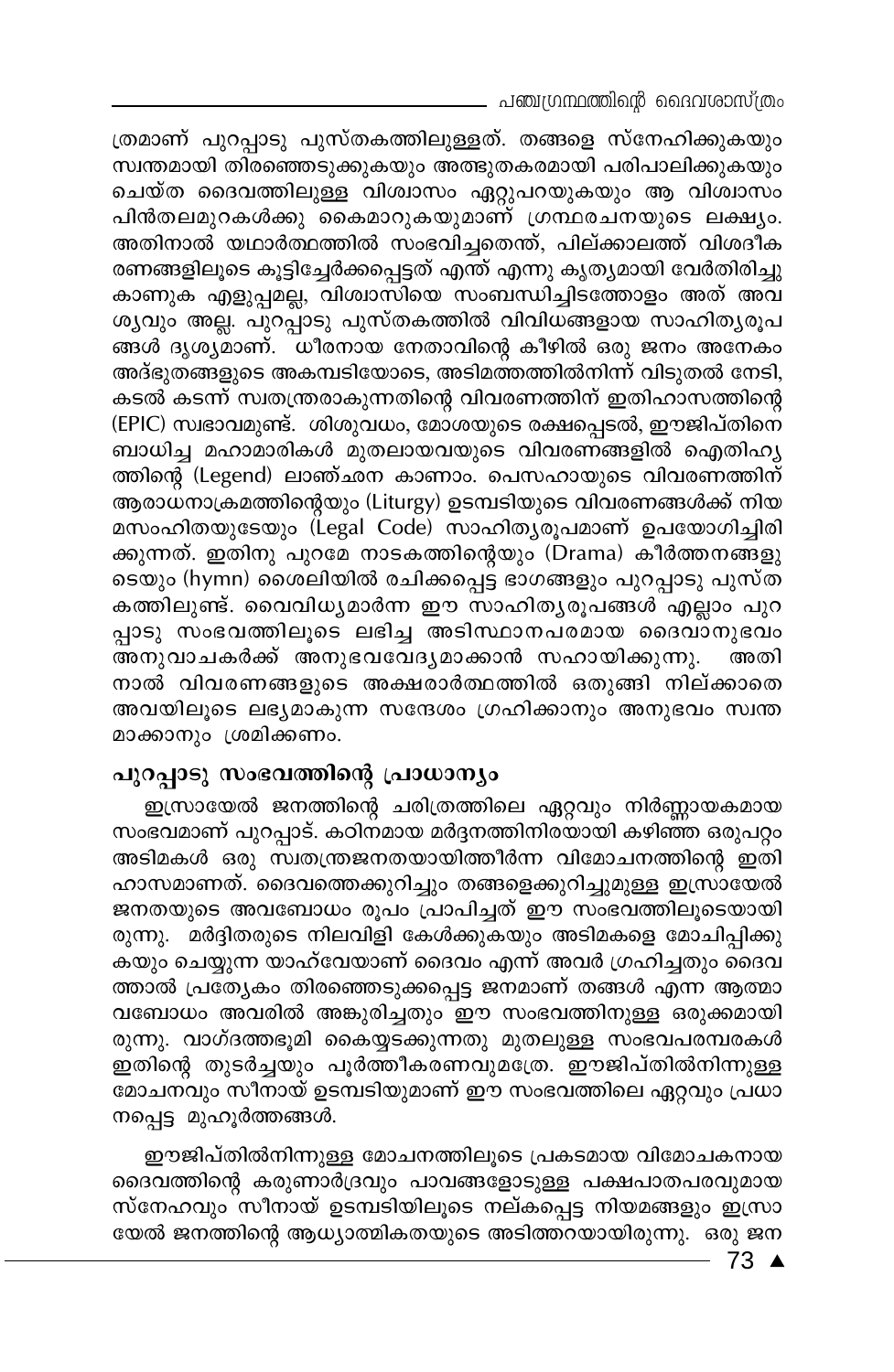തയെന്നനിലയിലുള്ള അവരുടെ അസ്തിത്വം കെട്ടിപ്പെടുത്തത് ഈ അടി ത്തറയിന്മേലാണ്. പഴയനിയമത്തിലുടനീളം പുറപ്പാടു സംഭവത്തിന്റെ സ്ഥാധീനം ദൃശ്യമാണ്. ഉടമ്പടിയുടെ പ്രമാണങ്ങൾ എഴുതിയ കൽപല കകൾ ഉള്ളടക്കം ചെയ്തിരുന്ന സാക്ഷ്യപേടകം തങ്ങളുടെ മദ്ധ്യേയുള്ള ദൈവിക സാന്നിദ്ധ്യത്തെക്കുറിച്ച് അവരെ നിരന്തരം അനുസ്മരിപ്പിച്ചു; ദൈവിക പ്രമാണങ്ങൾ അനുസരിച്ചു ജീവിക്കാനുള്ള തങ്ങളുടെ ബാദ്ധ്യ തയെക്കുറിച്ച് അവരെ ബോദ്ധ്യപ്പെടുത്തി. അടിമത്തത്തിന്റെ ഭവനമായ ഈജിപ്തിൽനിന്നു നിന്നെ പുറത്തുകൊണ്ടുവന്ന ഞാനാണ് നിന്റെ ദൈവ മായ കർത്താവ്. ഞാനല്ലാതെ മറ്റൊരു ദൈവം നിനക്കുണ്ടാകരുത് (പുറ 20, 2) എന്ന ഒന്നാം പ്രമാണം ഇസ്രായേലിന്റെ വ്യക്തിത്വവും വ്യതി രക്തതയും എന്തിലടങ്ങിയിരിക്കുന്നു എന്നു വെളിപ്പെടുത്തുന്നു. പെസ ഹാ, പന്തക്കുസ്താ, കൂടാരത്തിരുന്നാൾ, എന്നീ മഹോത്സവങ്ങൾ പുറ പ്പാടു സംഭവത്തിന്റെ സജീവസ്മരണ തലമുറകളിലൂടെ അവരിൽ നിലനിർത്തി. പണ്ടെങ്ങോ നടന്ന ഒരു സംഭവമായിട്ടല്ല ഇന്നും എന്നും നിറവേറുന്ന ഒരു സജീവ യാഥാർത്ഥ്യമായിട്ടാണ് പുറപ്പാടു സംഭവത്തെ ഈ തിരുന്നാളുകളിലൂടെ അവർ ആഘോഷിച്ചത്.

ഉത്സവാഘോഷങ്ങളിൽ മാത്രമല്ല അനുദിനജീവിതത്തിലും പുറപ്പാടു സംഭവത്തിന്റെ ഓർമ്മ നിറഞ്ഞു നിന്നു. പ്രാർത്ഥനകളിലൂടെയും കീർത്ത നങ്ങളിലൂടെയും പുറപ്പാടു നയിച്ച വിമോചകനായ ദൈവത്തെ അവർ നിരന്തരം പാടിപ്പുകഴ്ത്തി. 78, 81, 105, 114, 135, 136 മുതലായ സങ്കീർത്ത നങ്ങൾ പുറപ്പാടു സംഭവത്തിന്റെ പ്രകീർത്തനങ്ങളാണ്. വൃക്തിയോ, സമൂഹമോ, ജനം മുഴുവനുമോ പീഡനങ്ങളും പ്രതിസന്ധികളും നേരി ടുമ്പോൾ പുറപ്പാടു സംഭവത്തിലേക്കാണ് തിരിഞ്ഞു നോക്കുക. അവർ പഴയ കാര്യങ്ങളെ, കർത്താവിന്റെ ദാസനായ മോശയുടെ നാളുകളെ അനുസ്മരിച്ചു.... (ഏശ 63, 11-13). അപകടത്തിൽനിന്നു രക്ഷയും ശത്രു ക്കളിൽനിന്നു മോചനവും ലഭിക്കുമ്പോൾ പുറപ്പാടിനെ അനുസ്മരിച്ചു കൊണ്ട് അവർ കർത്താവിനെ സ്തുതിക്കും (യൂദി 16, 2-3).

നേതാക്കന്മാരും ജനവും അധർമ്മത്തിൽ ചരിക്കുമ്പോൾ പ്രവാചക ന്മാരിലൂടെ പുറപ്പാടു സംഭവത്തെയും ഉടമ്പടിയുടെ പ്രമാണങ്ങളെയും കുറിച്ച് ദൈവം അവരെ അനുസ്മരിപ്പിക്കും. ശക്തമായ ശകാരവും തീക്ഷ്ണമായ ഉപദേശവും അനുതാപത്തിനായുള്ള നിരന്തരമായ ആഹ്വാ നങ്ങളും പുറപ്പാടു സംഭവത്തിന്റെ വെളിച്ചത്തിലാണ് നല്കുക (ആമോ 2, 10; ഹോസി 2, 14-15; 11, 1; ജറെ 2, 1-13; എസെ 16). ദൈവം തങ്ങൾക്കു വേണ്ടി ചെയ്ത വലിയ കാര്യങ്ങളെക്കുറിച്ചുള്ള ഓർമ്മ അവിടുത്തോടു വിശ്വസ്തത പുലർത്താൻ അവരെ പ്രേരിപ്പിക്കും. അടിമകൾക്കു വിടു തൽ നല്കിയവനെ ആരാധിക്കുന്നവർ അടിമകളെ മോചിപ്പിക്കാനും ഭൂമി യിൽ നീതിയും സാഹോദര്യവും പുലർത്താനുംവേണ്ടി നിലകൊള്ളണം.

തങ്ങളുടെ അവിശ്വസ്തത നിമിത്തം സ്വാതന്ത്ര്യം നഷ്ടപ്പെട്ട് വാഗ്ദ ത്തഭൂമിയിൽ നിന്നകലെ പ്രവാസികളായി കഴിയേണ്ടി വന്ന ഇസ്രായേൽ ജനത്തിന് ഭാസുരമായ ഭാവിയെക്കുറിച്ച് പ്രതീക്ഷകൾ നല്കിയ പ്രവാ ചകന്മാരും പുറപ്പാടു സംഭവത്തിലേക്കാണ് ശ്രദ്ധ തിരിച്ചത്. ബാബിലോ ണിൽനിന്നുള്ള മോചനത്തെ ഒരു രണ്ടാം പുറപ്പാടായി അവർ കണ്ടു.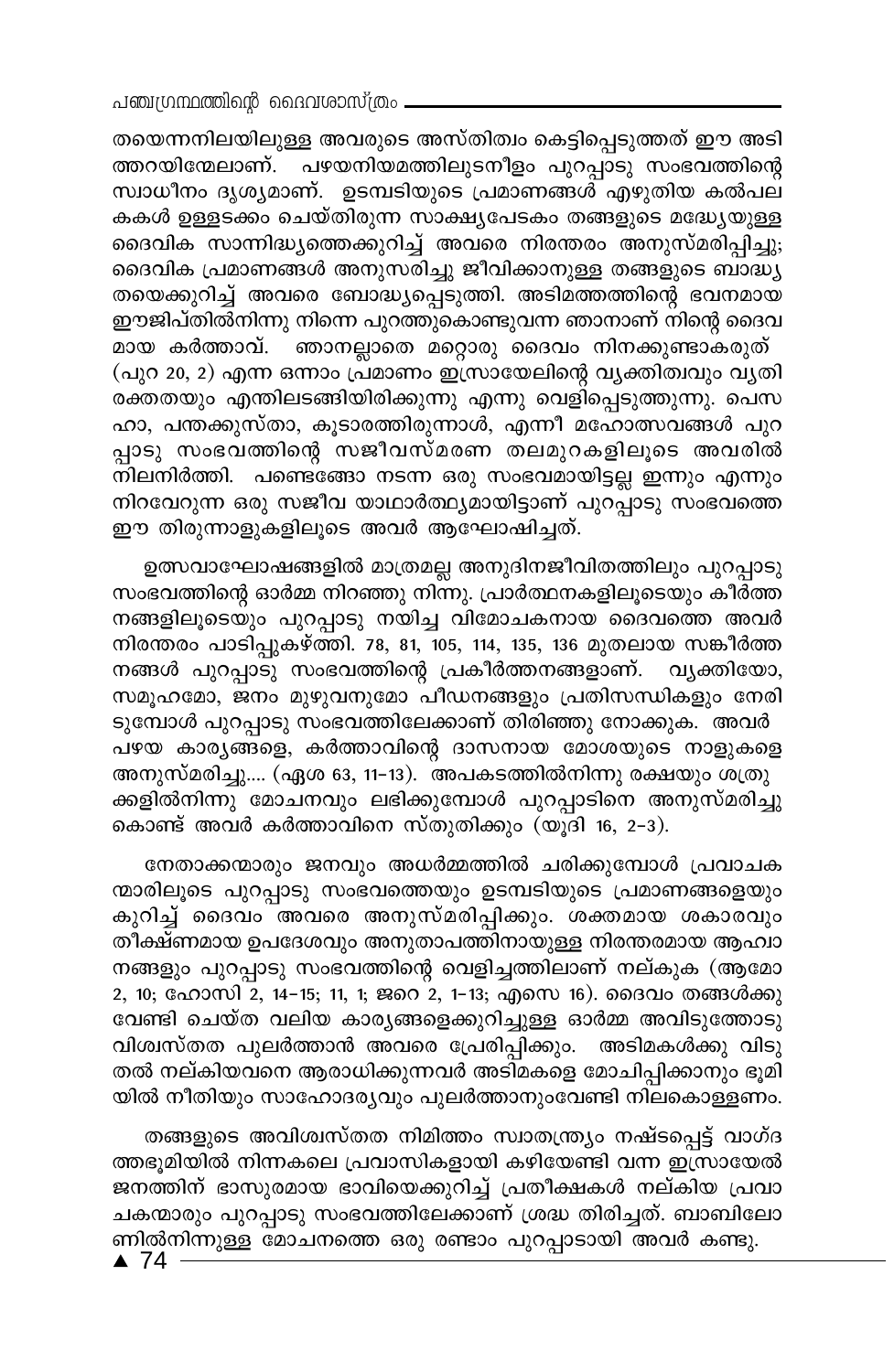മരുഭൂമിയിൽ കർത്താവിനു വഴിയൊരുക്കുവിൻ.... ഇതാ ദൈവമായ കർത്താവ് ശക്തിയോടെ വരുന്നു.... ഇടയനെപ്പോലെ അവിടുന്ന് ആട്ടിൻകൂ ട്ടത്തെ.... നയിക്കുന്നു (ഏശ 40, 3–11). ഇൗജിപ്തിലെ അടിമത്തത്തിൽ നിന്ന് പിതാക്കന്മാരെ മോചിപ്പിച്ച ദൈവം ബാബിലോണിലെ അടിമത്ത ത്തിൽനിന്നു തന്റെ ജനത്തെ വീണ്ടും മോചിപ്പിച്ച് വാഗ്ദത്തഭൂമിയിലേക്കു നയിക്കും (ഏശ 43, 1-7; 48, 20-21; 49, 9-13; 52, 2-6).

പുതിയനിയമത്തിലും പുറപ്പാടു സംഭവത്തിന്റെ സ്വാധീനം നിർണ്ണാ യകമാണ്. പെസഹായും പുതിയ ഉടമ്പടിയും പുറപ്പാടിന്റെ പശ്ചാത്തല ത്തിലല്ലാതെ മനസ്സിലാക്കാൻ കഴിയില്ല. യേശുവിന്റെ മരണത്തെയും ഉത്ഥാന്ത്തേയും ഒരു പുറപ്പാടായിട്ടാണ് സുവിശേഷക്ന്മാർ ചിത്രീകരി ച്ചിരിക്കുന്നത് (ലൂക്കാ 9,31; യോഹ 13,1). മാമ്മോദീസയെയും ക്രിസ്തീയ ജീവിതത്തിൽ നേരിടുന്ന പ്രലോഭനങ്ങളെയും (1 കൊറി 10,1-13) വൃക്തി കളുടെ മരണത്തെയും (2 പത്രോ 1,14–15) പുറപ്പാടിന്റെ വെളിച്ചത്തിലാണ് വിശദീകരിക്കുക.

# പുറപ്പാടു പുസ്തകത്തിന്റെ പ്രസക്തി

വിമോചകനായ ദൈവത്തിന്റെ പ്രത്യേക പരിപാലനയാൽ ധീരനും നിസ്വാർത്ഥനുമായ മോശയുടെ നേതൃത്വത്തിൽ, ഒരു പറ്റം അടിമകൾ സ്വാതന്ത്ര്യം നേടി ഒരു ജനതയായിത്തീർന്ന സംഭവം വിവരിക്കുന്ന പുറ പ്പാടു പുസ്തകം എന്നത്തേക്കാളേറെ ഈ ഇരുപത്തൊന്നാം നൂറ്റാണ്ടിൽ ശ്രദ്ധിക്കപ്പെടുന്നുണ്ട്. സാമ്പത്തികവും സാമൂഹികവും രാഷ്ട്രീയവുമായ മേഖലകളിൽ അടിമത്തം അനുഭവിക്കുന്ന ജനപദങ്ങൾക്ക് മോശ നയിച്ച പുറപ്പാട് വലിയ പ്രത്യാശയും പ്രചോദനവും നല്കുന്നു. രണ്ടാം വത്തി ക്കാൻ സൂനഹദോസിനുശേഷം ലാറ്റിൻ അമേരിക്കയിൽ പ്രചാരത്തിൽ വന്ന വിമോചനദൈവശാസ്ത്രം (liberation theology), അമേരിക്കൻ ഐക്യനാടുകളിലും ആഫ്രിക്കയിലും ശക്തിയാർജ്ജിച്ച കറുത്തവരുടെ ദൈവശാസ്ത്രം (Black theology), ഭാരതത്തിൽ മുളപൊട്ടുന്ന ദലിത രുടെ ദൈവശാസ്ത്രം എന്നിങ്ങനെയുള്ള വിവിധങ്ങളായ ദൈവശാസ്ത്ര ചിന്താധാരകളും അവയുടെ ഉറവിടങ്ങളും വിളനിലങ്ങളുമായ വിമോച നപ്രസ്ഥാനങ്ങളും മുഖ്യമായും പുറപ്പാടു പുസ്തകത്തിൽനിന്നാണ് പ്രചോദനം ഉൾക്കൊള്ളുന്നത്.

ഈ ചിന്താധാരകളും വിമോചനപ്രസ്ഥാനങ്ങളും ചിലപ്പോഴൊക്കെ പുറപ്പാടു പുസ്തകത്തെ ഭൗതികമാത്രവും അക്രമാസക്തവുമായ വിമോ ചനസമരങ്ങളുടെ മാതൃകയും മാർഗ്ഗരേഖയുമായി തെറ്റിദ്ധരിക്കാറുണ്ട് എന്നതും ശ്രദ്ധേയമത്രേ. ദീർഘമായ ഒരു യാത്രയുടെ തുടക്കം മാത്ര മാണ് പുറപ്പാട് എന്ന കാര്യം വിസ്മരിക്കാനാവില്ല. ദൈവത്തെ ആരാ ധിക്കുന്ന ഒരു സമൂഹമായി വളരാൻവേണ്ടിയാണ് ഇസ്രായേൽ ജനം അടിമത്തത്തിൽനിന്നു വിമോചിതരായത്. യേശുവിന്റെ പെസഹാരഹസ്യ ത്തിലൂടെ സംലഭ്യമായ സമഗ്രവിമോചനത്തിന്റെ തുടക്കവും മുന്നോടി യുമാണ് ഈജിപ്തിൽ നിന്നുള്ള മോചനം. മനുഷ്യനെ അടിമയാക്കുന്ന സകലവിധ തിന്മകളിലുംനിന്നുള്ള സമ്പൂർണ്ണ മോചനത്തിലൂടെ മാത്രമേ പുറപ്പാടു പൂർത്തിയാകൂ.

75 ▲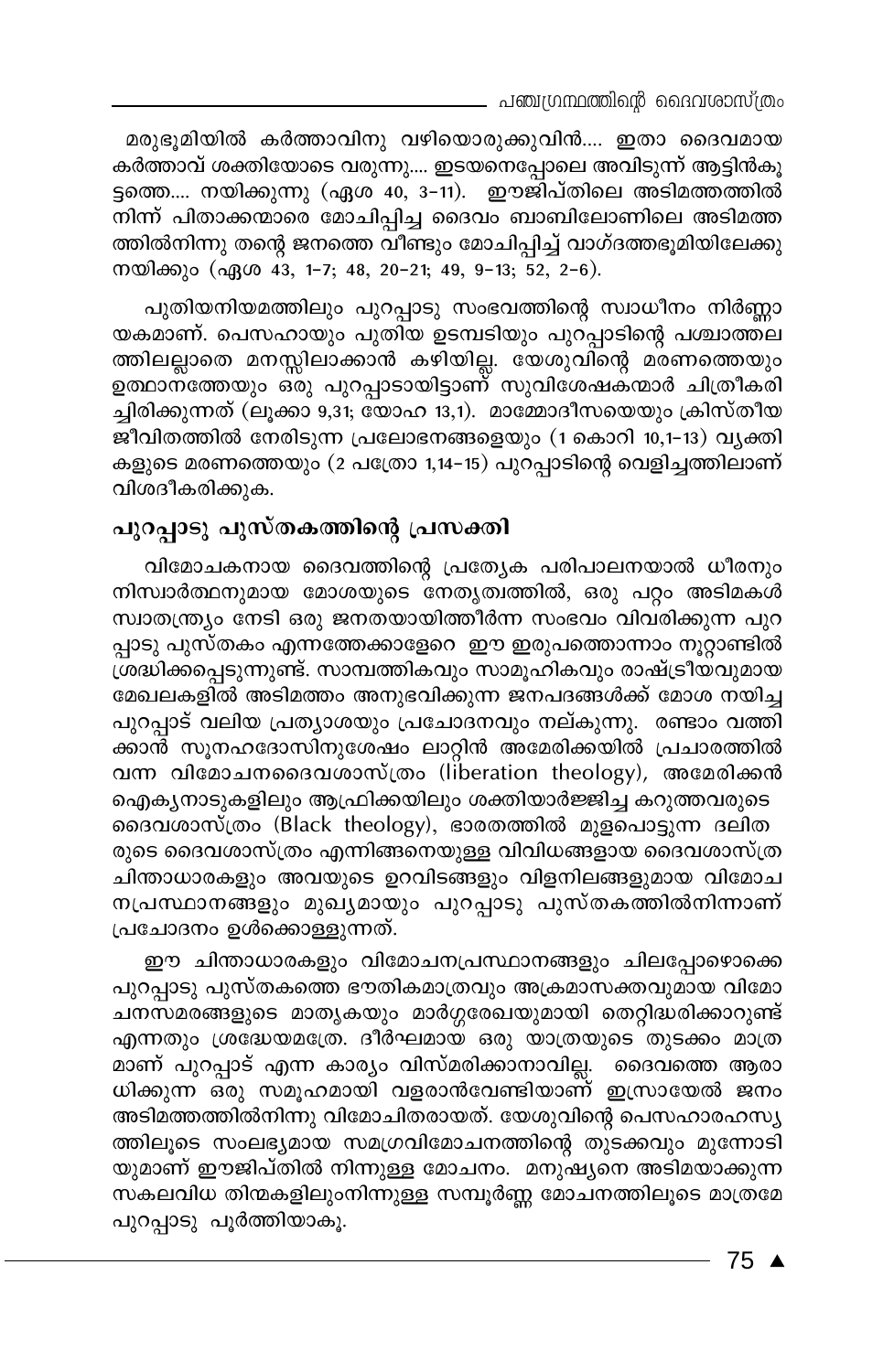# വിഭജനം

പുറപ്പാടു പുസ്തകത്തെ രണ്ടു ഭാഗമായി തിരിക്കാം. 1-15 അധ്യായ ങ്ങൾ ഈജിപ്തിൽനിന്നുള്ള മോചനത്തെയും 15-40 അദ്ധ്യായങ്ങൾ സീനായ് ഉടമ്പടിയുടെ പശ്ചാത്തലത്തിൽ ഇസ്രായേൽ സമൂഹം ദൈവ ജനമായി രൂപം പ്രാപിക്കുന്നതിനെയും വിവരിക്കുന്നു.

# ഉടമ്പടിയും നിയമങ്ങളും

പഞ്ചഗ്രന്ഥത്തിന്റെ എന്നല്ല, പഴയനിയമത്തിന്റെ തന്നെ കേന്ദ്രമാണ് സീനായ് ഉടമ്പടി. പുറപ്പാടു പുസ്തകത്തിലെ 22 അദ്ധ്യായങ്ങളും ലേവൃ പുസ്തകത്തിലെ 27 അദ്ധ്യായങ്ങളും ഈ ഉടമ്പടിയെക്കുറിച്ചാണ് പ്രതി പാദിക്കുന്നത്.അബ്രാഹം,ഇസഹാക്ക്, യാക്കോബ് എന്നീ പൂർവ്വപിതാ ക്കന്മാർക്കു ദൈവം നല്കിയ വാഗ്ദാനങ്ങളും അവരുമായി ചെയ്ത ഉട മ്പടികളും സീനായ് ഉടമ്പടിയിലേക്കു നയിക്കുന്നതായിരുന്നു. നിയമാ വർത്തനഗ്രന്ഥം മുഴുവൻതന്നെ സീനായ് ഉടമ്പടിയുടെ വിശദീകരണമാ യിട്ടാണ് അവതരിപ്പിച്ചിരിക്കുന്നത്. ജോഷ്വായുടെ നേതൃത്വത്തിൽ ഷെക്കെ മിൽവെച്ച് പുതുക്കിയത് സീനായ് ഉടമ്പടി തന്നെയാണ്. ജനത്തെ മാന സാന്തരത്തിനു ക്ഷണിച്ച പ്രവാചകന്മാർ ഉടമ്പടിയുടെ പശ്ചാത്തലത്തി ലാണ് കുറ്റാരോപണങ്ങളും ശിക്ഷയുടെ മുന്നറിയിപ്പുകളും അവതരിപ്പി ച്ചത്. ജറെമിയാ, എസെക്കിയേൽ തുടങ്ങിയ പ്രവാചകന്മാർ പുതിയ ഉട മ്പടിയെക്കുറിച്ചു പ്രതിപാദിച്ചപ്പോഴും ലംഘിക്കപ്പെട്ട സീനായ് ഉടമ്പടി അവരുടെ പ്രസ്ംഗത്തിന്റെയും വാഗ്ദാനങ്ങളുടെയും പശ്ചാത്തലമായി നിലകൊണ്ടു. ഉടമ്പടിയോടുള്ള അവിശ്വസ്തത ബാബിലോൺ പ്രവാ സത്തിനു കാരണമായി വിശദീകരിക്കപ്പെട്ടു. പ്രവാസത്തിൽനിന്നു മട ങ്ങിവന്ന് സമൂലമായ മതനവീകരണത്തിനു നേതൃത്വം നൽകിയ എസ്രാ, നെഹെമിയാ തുടങ്ങിയ നിയമപണ്ഡിതന്മാരും പുരോഹിതന്മാരും സീനായ് ഉടമ്പടിയുടെ നിബന്ധനകളാണ് നവീകരണത്തിന്റെ രൂപരേ ഖയായി അവതരിപ്പിച്ചത്.

നോഹയുമായി ചെയ്ത ഉടമ്പടി (ഉൽപ 9,8-10) സൃഷ്ടപ്രപഞ്ചത്തെ മുഴുവൻ മുന്നിൽ കണ്ടുകൊണ്ടുള്ളതായിരുന്നു. അതുവഴി യാതൊരു നിബ ന്ധനയുമില്ലാതെ ദൈവം സൗജന്യമായി തന്റെ സംരക്ഷണം വാഗ്ദാനം ചെയ്തു. അ്ബ്രാഹവുമായി ചെയ്ത ഉടമ്പടിയിൽ (ഉൽപ 15, 1–21, 17, 1–14) ഒരു വ്യക്തി മാത്രമാണ് പങ്കാളിയായി നില്ക്കുന്നത്. ഛേദനാചാരം മാത്ര മായിരുന്നു അതിന്റെ നിബന്ധന. സീനായ് ഉടമ്പടിയിലാകട്ടെ ഒരു ജനം മുഴുവൻ പങ്കുചേരുന്നു. വ്യക്തമായ നിബന്ധനകളും അവതരിപ്പിക്കുന്നു ണ്ട്. ഈ ഉടമ്പടികളെല്ലാം യേശുവിൽ പൂർത്തിയാകാനിരുന്ന പുതിയ ഉട മ്പടിയ്ക്കുള്ള ഒരുക്കങ്ങളായിരുന്നു.

ഈജിപ്തിൽനിന്നു പുറപ്പെട്ട് മരുഭൂമിയിലൂടെ യാത്ര ചെയ്ത് സീനാ യ്മലയുടെ അടുത്തെത്തിയ വിമോചിതരായ അടിമകൾ മലയുടെ അടി വാരത്ത് കൂടാരമടിച്ചു. അവിടെവച്ച് അതിശക്തവും ഭയാനകവുമായ പ്രതി ഭാസങ്ങളിലൂടെ ദൈവം അവർക്കു പ്രത്യക്ഷപ്പെടുകയും തന്റെ പദ്ധതി വെളിപ്പെടുത്തുകയും ചെയ്തു. ഉടമ്പടിയിലൂടെ തന്റെ ജനമായി അവരെ സ്ഥീകരിക്കുക എന്നതായിരുന്നു അവരെ സംബന്ധിച്ച ദൈവത്തിന്റെ പദ്ധ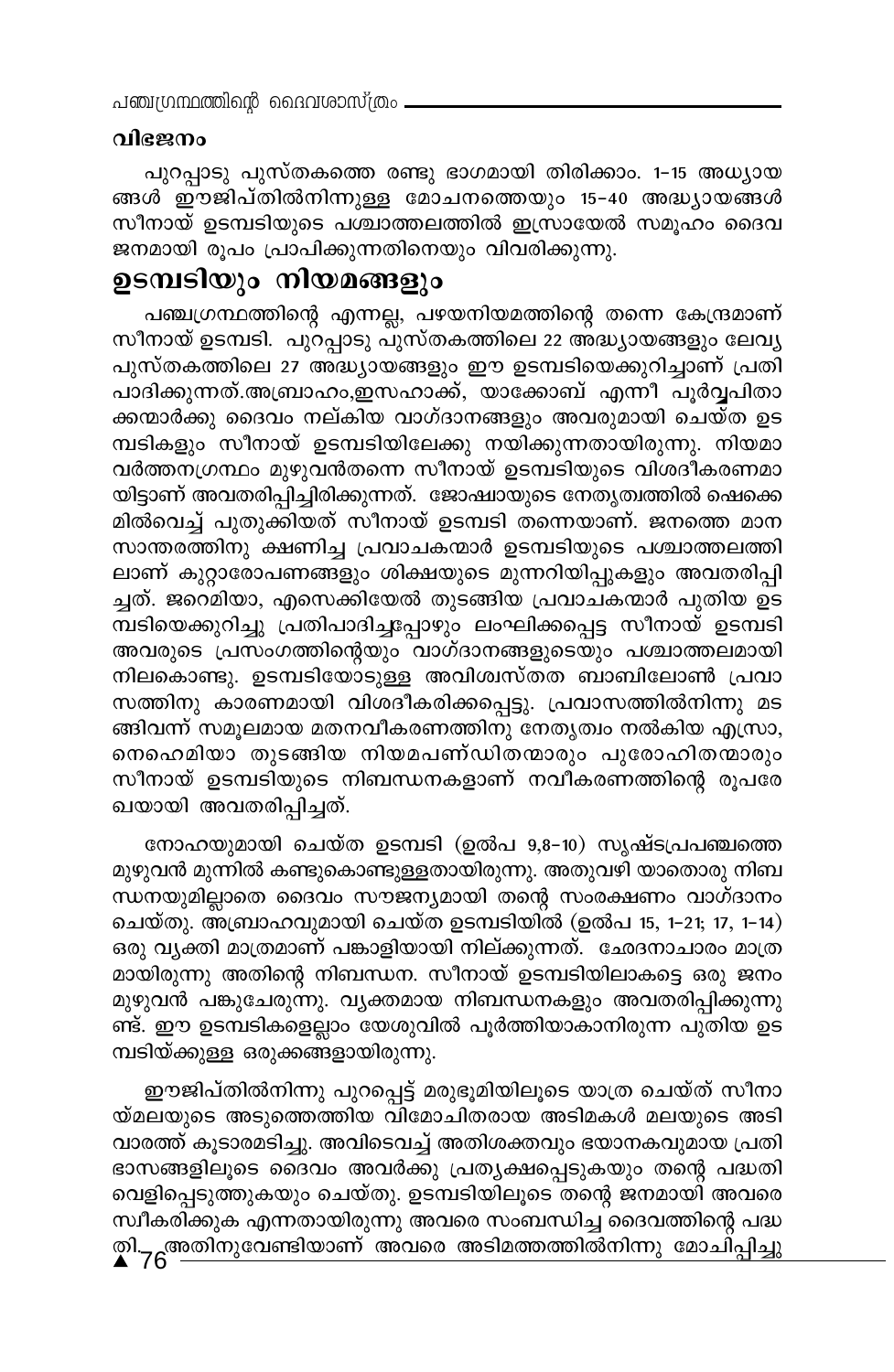\_ പഞ്ചഗ്രന്ഥത്തിന്റെ ദൈവശാസ്ത്രം

കൊണ്ടുവന്നത്. എന്നാൽ ആ പദ്ധതി സ്ഥീകരിക്കുകയോ തിരസ്ക്കരി ക്കുകയോ ചെയ്യാൻ അവർക്കു സ്വാതന്ത്ര്യമുണ്ട്. സ്വീകരിക്കാനുള്ള സന്ന ദ്ധത ജനം ഏറ്റു പറഞ്ഞു കഴിഞ്ഞപ്പോൾ രണ്ടു ഘട്ടങ്ങളിലായി ദൈവം തന്റെ നിബന്ധനകൾ അവതരിപ്പിച്ചു. ആ നിയമങ്ങളെ അടിസ്ഥാനമാക്കി ദൈവം അവരുമായി ഉടമ്പടി ചെയ്തു. ബലിപീഠത്തിന്മേലും ജനത്തി ന്മേലും ബലിമൃഗത്തിന്റെ രക്തം തളിച്ചുകൊണ്ട് ഉടമ്പടി ഉറപ്പിക്കപ്പെട്ടു.

ഇവിടെ അവതരിപ്പിക്കുന്ന നിയമങ്ങളെല്ലാം സീനായ്മലയുടെ അടി വാരത്തുവച്ചു പ്രഖ്യാപിക്കപ്പെട്ടതല്ല. പലതും കാനാൻദേശത്തു വാസ മുറപ്പിച്ചതിനുശേഷം രൂപം പ്രാപിച്ചവയാണ്. പല നിയമങ്ങളും ചുറ്റുപാ ടുമുള്ള ജനതകളുടെ ഇടയിൽ പ്രചാരത്തിൽ ഇരുന്നവയുമാണ്. ഏതു കാലത്തു രൂപപ്പെട്ടവയാണെങ്കിലും അവയെല്ലാം സീനായ് മലയിൽവച്ചു വെളിപ്പെടുത്തപ്പെട്ട ദൈവഹിതത്തിന്റെ വ്യാഖ്യാനമായിട്ടാണ് ഇസ്രാ യേൽക്കാർ കരുതിയത്. അതിനാൽ അവരുടെ നിയമങ്ങൾ മുഴുവൻ മോശ വഴി ദൈവം നല്കിയ ഉടമ്പടിയുടെ നിയമങ്ങളായിരുന്നു.

# ഉടമ്പടി

ഉടമ്പടിയുടെ നിബന്ധനകൾ വിശദീകരിക്കുന്നതിനു മുമ്പ്, രണ്ടു ഘട്ട മായി ദൈവജനത്തെ ഒരുക്കുന്നതിന്റെ വിവരണമാണ് ഈ അദ്ധ്യായ ത്തിൽ അവതരിപ്പിക്കുന്നത്. അവരുമായി ഉടമ്പടി ചെയ്യാനുള്ള തന്റെ താല്പര്യവും ഉടമ്പടിയുടെ ചില പ്രത്യേകതകളും ആദ്യമേ അവതരിപ്പി ക്കുന്നു. ജനം സമ്മതം നല്കിക്കഴിയുമ്പോൾ തന്റെ മഹത്വവും വിശു ദ്ധിയും അതിശക്തമായ പ്രതിഭാസങ്ങളിലൂടെ അവർക്കു വെളിപ്പെടുത്തു ന്നു. ആരുമായാണ് തങ്ങൾ ഉടമ്പടിയിൽ ഏർപ്പെടാൻ പോകുന്നതെന്നു ജനത്തെ വൃക്തമായി ബോധ്യപ്പെടുത്തുകയാണ് ഇതിന്റെ ലക്ഷ്യം. അതിശക്തമായ ദൈവാനുഭവത്തിന്റെ പശ്ചാത്തലത്തിലാണ് ഉടമ്പടി ഉറ പ്പിക്കപ്പെടുന്നത്.

പല പാരമ്പര്യങ്ങളിൽപ്പെട്ട വിവരണങ്ങൾ കൂട്ടി യോജിപ്പിച്ചിരി ക്കുന്നതിനാൽ വിരസവും അർത്ഥശൂന്യവുമെന്നു തോന്നാവുന്ന അനേകം ആവർത്തനങ്ങൾ ഇവിടെ കാണാം. മോശ മലയിലേക്കു കയറുകയും മല യിൽനിന്ന് ഇറങ്ങുകയും ചെയ്യുന്നതും ദൈവത്തിന്റെ വാക്കുകൾ ജന ത്തോടും ജനത്തിന്റെ മറുപടി ദൈവത്തോടും പലതവണ ആവർത്തിക്കു ന്നതും ഉദാഹരണങ്ങളാണ്. സംഭവങ്ങളുടെ ക്രമാനുഗതമായ ഒരു വിവര ണമല്ല, വിശ്വാസത്താൽ പ്രചോദിതവും ദൈവശാസ്ത്രപരവുമായ വിചി ന്തനവും വിശകലനവുമാണ് ഇവിടെ അവതരിപ്പിക്കുന്നത്.

a. പശ്ചാത്തലം 19, 1–2 (P): യാത്രയുടെ കാലത്തെയും യാത്രാമധ്യേ വിശ്രമിച്ച താവളങ്ങളെയുംകുറിച്ചുള്ള കൃത്യമായ സൂചനകൾ പുരോ ഹിതഗ്രന്ഥകാരന്റേതാണ്. ഇസ്രായേൽ ജനം റഫിദിമിൽ എത്തിയതായി 17, 1ൽ പറഞ്ഞതിന്റെ തുടർച്ച ഇവിടെ കാണാം. സീനായ് ഉപദ്വീപിന്റെ തെക്കെഅറ്റത്തു സ്ഥിതി ചെയ്യുന്ന, ഏകദേശം 2300 മീറ്റർ ഉയരമുള്ള ജേബെൽ മൂസാ (മോശയുടെ മല)യാണ് ഇവിടെ പരാമർശിക്കുന്ന സീനായ് മല എന്ന് പൊതുവേ കരുതപ്പെടുന്നു. മോശയ്ക്കു വിളി ലഭി ച്ചത് ഈ മലയിൽ വച്ചായിരുന്നു (പുറ<sup>്</sup>ദ്,1). വിമോചിതരായ ജനം മല

77 ▲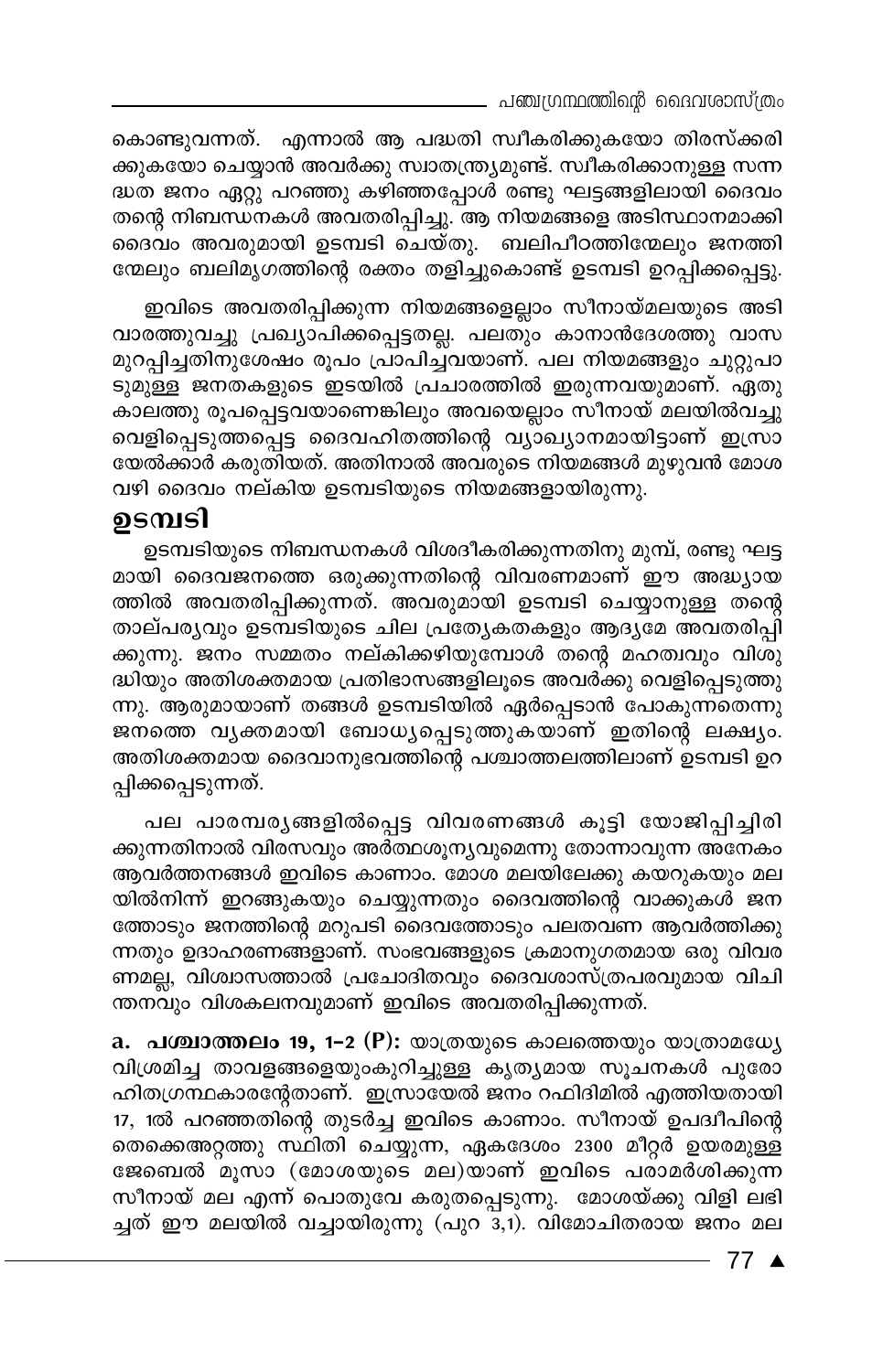യിൽവച്ചു ദൈവത്തെ ആരാധിക്കും എന്ന അടയാളമാണ് വിളിയുടെ അവ സരത്തിൽ ദൈവം മോശയ്ക്കു നല്കിയത് (പുറ 3,12). സീനായ്മലയുടെ അടിവാരത്തിൽ ജനം പാളയമടിച്ചതോടെ ദൈവം നല്കിയ വാഗ്ദാന ത്തിന്റെ ആദ്യഭാഗം പൂർത്തിയായി. ഇവിടെ വച്ചുണ്ടായ ദൈവാനുഭവം ഇസ്രാഭയലിന്റെ സമൂഹമനസ്സിൽ ആഴത്തിൽ പതിഞ്ഞിരുന്നു. ദേശം മുഴു വൻ വലിയൊരു പ്രതിസന്ധിയെ നേരിട്ടപ്പോൾ ദൈവികസാന്നിധ്യം തേടി ഏലിയാ പ്രവാചകൻ ഈ മലയിലേക്കാണ് പ്രയാണം ചെയ്തത് (1 രാജ  $19, 8-13$ ).

b. ഉടമ്പടിയുടെ അവതരണം 19,3-8: പഞ്ചഗ്രന്ഥത്തിനു പിന്നിലുള്ള നാലു പാരമ്പര്യങ്ങളിൽനിന്നു വ്യത്യസ്തമായ ഒരു പ്രത്യേക സ്രോത സ്സിൽനിന്നാണ് ഈ വിവരണം എടുത്തിട്ടുള്ളത് എന്നു കരുതപ്പെടുന്നു. ഉടമ്പടിയിൽ പങ്കുചേരാൻ ദൈവം ജനത്തെ ക്ഷണിക്കുകയും ജനം ക്ഷണം സ്വീകരിക്കുകയും ചെയ്യുന്നതാണ് ഈ വാകൃങ്ങളിലെ പ്രതി പാദ്യം. ഉടമ്പടിയുടെ പൊതുവായ സ്വഭാവം മാത്രമേ ഇവിടെ അവതരി പ്പിക്കുന്നുള്ളൂ. ദൈവത്തിനും ജനത്തിനും ഇടയ്ക്കുള്ള മധൃവർത്തി എന്ന നിലയിൽ മോശയ്ക്കു വലിയ പ്രാധാന്യം നല്കിയിരിക്കുന്നു.

കർത്താവ് സീനായ് മലയിൽ വസിക്കുന്നു എന്ന പ്രതീതിയാണ് ഈ വിവരണത്തിൽനിന്നു ലഭിക്കുന്നത്. ഈജിപ്തിലും മരുഭൂമിയിലും അവി ടുന്ന് സന്നിഹിതനാണെങ്കിലും അവിടുത്തെ സാന്നിധ്യം പ്രത്യേകമാം വിധം ജനത്തിന് അനുഭവവേദ്യമായ സ്ഥലമാണ് സീനായ് മല. ഇസ്രാ യേൽ ജനത്തെ ഈജിപ്തിലെ അടിമത്തത്തിൽനിന്നു മോചിപ്പിക്കുക എന്ന ആദൃദൗതൃം പൂർത്തിയാക്കിയതിനുശേഷം മലയിലേക്കു കയറി ചെല്ലുന്ന മോശയെ ദൈവം പുതിയൊരു ദൗത്യം ഏല്പിക്കുന്നു. ഇതു വരെ നടന്ന സംഭവങ്ങളുടെ അർത്ഥവും ലക്ഷ്യവും വിശദീകരിച്ചു കൊടു ത്തുകൊണ്ട് ജനത്തെ രക്ഷാചരിത്രത്തിന്റെ അടുത്ത പടിയിലേക്കു കൈപിടിച്ചു നടത്തുക എന്നതാണ് ഈ പുതിയ ദൗത്യം. മോശ മലയി ലേക്കു കയറിച്ചെന്നു എന്നും കർത്താവു മലയിൽനിന്നു മോശയെ വിളിച്ചു എന്നും ഉള്ള 3-ാം വാകൃത്തിലെ പ്രസ്താവനകൾ പരസ്പര വിരുദ്ധങ്ങ ം.<br>ളായി കരുതേണ്ടതില്ല. കർത്താവിന്റെ മലയിലേക്കു കയറിച്ചെല്ലാനുള്ള സ്വാതന്ത്ര്യം മോശയ്ക്കു കർത്താവു നല്കിയിരിക്കുന്ന പ്രത്യേക് സ്ഥാന ത്തിന്റെ തെളിവാണ്. `ദൈവത്തിന്റെ വക്താവായി` ജനത്തിന്റെ അടുക്ക ലേക്ക്്അയയ്ക്കപ്പെടുമ്പോൾ മോശ്യുടെ പ്രവാചക ദൗത്യം്വ്യക്തമാ കുന്നു. ദൈവത്തിന്റെ പ്രവൃത്തികളുടെ അർത്ഥം വ്യാഖ്യാനിക്കുകയും അവിടുത്തെ തിരുഹിതം ജനത്തെ അറിയിക്കുകയുമാണ് പ്രവാചകന്റെ കടമ. "യാക്കോബിന്റെ ഭവനത്തോടു പറയുക, ഇസ്രായേലിനെ അറി യിക്കുക" എന്ന സമാന്തരവാചകങ്ങൾക്ക് ഒരേ അർത്ഥമാണുള്ളത്.

ദൈവം മുന്നോട്ടു വയ്ക്കുന്ന ഉടമ്പടിയുടെ ഏകദേശരൂപമാണ് 4-6 വാകൃങ്ങളിൽ വിവരിക്കുന്നത്. ഇത് മൂന്നു കാരൃങ്ങൾ ഉൾക്കൊള്ളുന്നു. 1.കഴിഞ്ഞ സംഭവങ്ങളുടെ അനുസ്മരണം. 2. ഭാവിയെക്കുറിച്ചുള്ള വാഗ്ദാ നം. 3.വാഗ്ദാനപൂർത്തീകരണത്തിനാവശ്യമായ നിബന്ധന.

അനുസ്മരണം: 4-ാം വാകൃത്തിൽ ഇസ്രായേൽക്കാർക്കുണ്ടായ 1.

 $\triangle$  78 -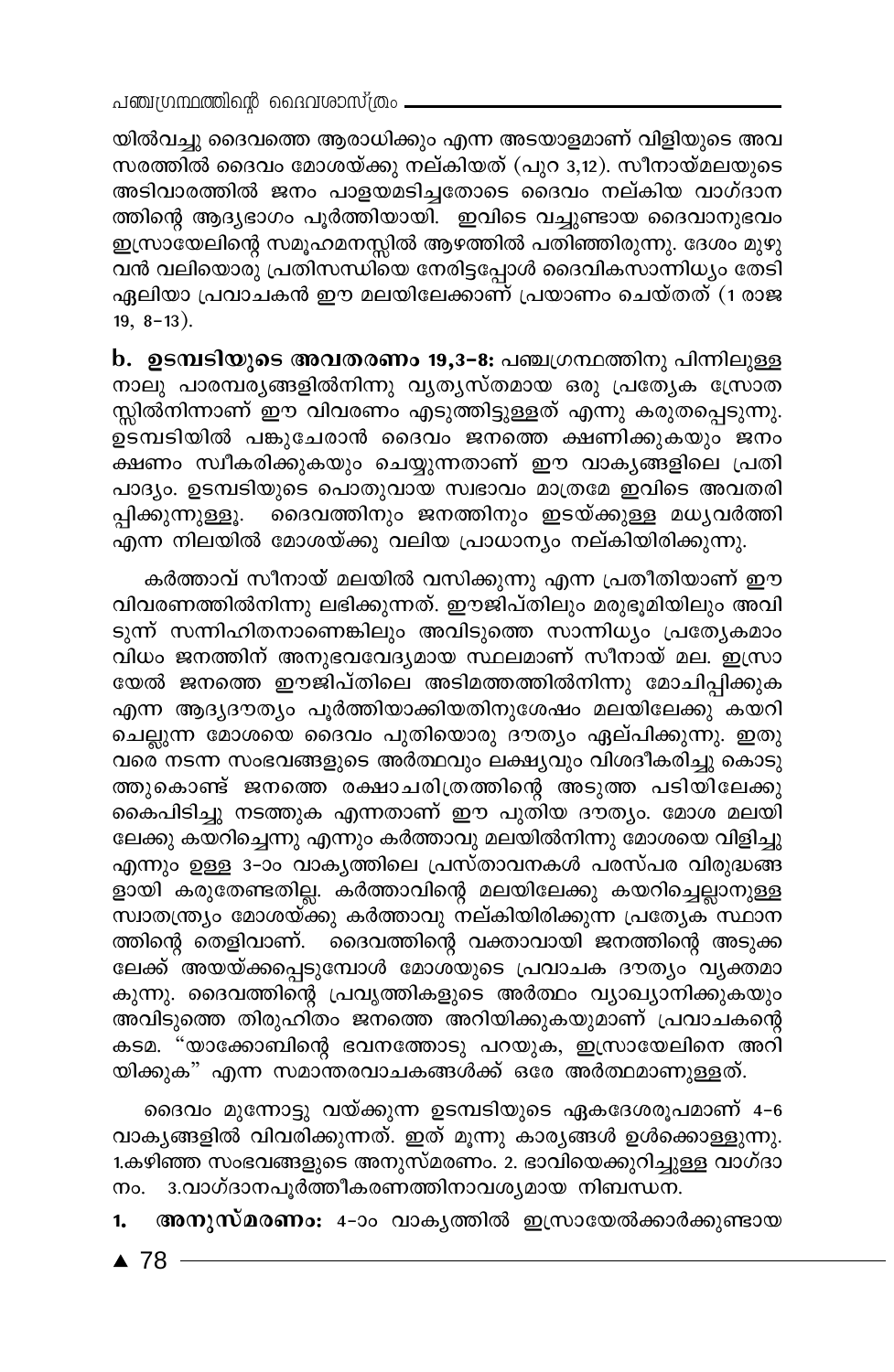. പഞ്ചഗ്രന്ഥത്തിന്റെ ദൈവശാസ്ത്രം

വിമോചനാനുഭവത്തെ അനുസ്മരിപ്പിക്കുന്നു. മരുഭൂമിയിലൂടെയുള്ള യാത്ര യിലേക്കു ശ്രദ്ധ തിരിക്കുന്ന മനോഹരമായൊരു പ്രതീകമാണ് കഴുകന്റെ ചിറകുകൾ. അത് വേഗതയെയും സുരക്ഷിതത്വത്തെയും സൂചിപ്പിക്കു ന്നു. നിയ 32, 11 ൽ വിവരിക്കുന്ന തള്ളക്കഴുകന്റെ ചിത്രം ഇതു കൂടുതൽ വിശദമാക്കുന്നുണ്ട്. ഉയർന്ന പാറയിടുക്കിലോ വലിയ മരത്തിന്റെ കൊമ്പിലോ ആണ് കഴുകൻ കൂടു കൂട്ടുക. തൂവൽ മുളച്ചെങ്കിലും ചിറ കുകൾക്ക് ശക്തിയോ പറക്കാൻ ധൈര്യമോ ഇല്ലാതെ കൂട്ടിൽ ഇരിക്കുന്ന കുഞ്ഞുങ്ങൾക്കു മുകളിൽ തന്റെ വലിയ ചിറക്ു വിരിച്ച് തള്ള പലവട്ടം പറന്നു കാണിക്കുന്നു. എന്നാൽ കൂട്ടിൽ നിന്നു പറന്നുയരാൻ കുഞ്ഞു ങ്ങൾക്കു ശക്തിയില്ല. കൂടിന്റെ സുരക്ഷിതത്വം വിട്ടിറങ്ങാൻ ധൈര്യവുമി ല്ല. അതിനാൽ തള്ളതന്നെ കൂടു കൊത്തിപ്പൊളിക്കുന്നു. കൂടിന്റെ കമ്പു ക്ളിൽ അള്ളിപ്പിടിച്ചിരിക്കുന്ന കുഞ്ഞിനെ ബലമായി താഴേക്കു തള്ളിയി ടുന്നു. അഗാധമായ ഗർത്തത്തിലേക്കു കല്ലുപോലെ വീഴുന്ന കുഞ്ഞിനെ താഴേക്കു കുതിച്ചെത്തിയ തള്ള തന്റെ ശ്ക്തമായ വലിയ ചിറകുകളിൽ താങ്ങിയെടുത്ത് കൂട്ടിലേക്കു കൊണ്ടു പോകുന്നു. ഈ പരിശീലനപരി പാടി പലതവണ ആവർത്തിച്ചു കഴിയുമ്പോൾ തന്റെ കുഞ്ഞിച്ചിറകു കൾ വീശി പറക്കാൻ കുഞ്ഞു പഠിക്കുന്നു. അടിമത്ത്ം നല്കിയിരുന്ന സുരക്ഷിതത്വത്തിൽനിന്ന് സ്വാതന്ത്ര്യത്തിന്റെ വിശാലവിഹായസിലേക്കു പറന്നുയരാൻ ദൈവം ഇസ്രായേലിനെ പരിശീലിപ്പിച്ച കാലഘട്ടമായി രുന്നു മരുഭൂമിയിലൂടെയുള്ള യാത്ര എന്ന് ഈ പ്രതികത്തിലൂടെ വ്യക്ത മാക്കുന്നു. അത് ഇസ്രായേലിന്റെ ശൈശവമായിരുന്നു. അവിടെ വച്ചു നേരിട്ട പ്രലോഭനങ്ങളും പരീക്ഷണങ്ങളും വളർച്ചയിലേക്കു നയിക്കുന്ന വയായിരുന്നു.

'എന്റെയടുക്കലേക്കു കൊണ്ടു വന്നു': ഇതുവരെ നടന്ന സംഭവങ്ങ ളുടെ അർത്ഥവും ലക്ഷ്യവും കുടുതൽ വിശദമാക്കുന്നതാണ് ഈ വാകൃ ശകലം. പുറപ്പാടും മരുഭൂമിയിലൂടെയുള്ള യാത്രയും ദൈവസന്നിധിയി ലേക്കു നയിക്കുന്ന പ്രയാണമായിരുന്നു. ദൈവംതന്നെയാണ് അവരെ തന്റെയടുക്കലേക്കു കൊണ്ടുവന്നത്. കർത്താവു ചെയ്ത വലിയ കാര്യ ങ്ങളെ അനുസ്മരിച്ചതിനുശേഷം ഭാവിയെ സംബന്ധിച്ച വാഗ്ദാനത്തി ലേക്ക് ശ്രദ്ധ തിരിക്കുന്നു.

വാഗ്ദാനം: ലോകജനതകൾക്കു മധ്യേ ഇസ്രായേലിനു നല്കാൻ 2. ഉദ്ദേശിക്കുന്ന പ്രത്യേക സ്ഥാനവും ദൗതൃവുമാണ് 5-6 വാകൃങ്ങളിൽ ദൈവത്തിന്റെ വാഗ്ദാനമായി അവതരിപ്പിക്കുന്നത്. മൂന്നു വിശേഷണ ങ്ങളിലൂടെ ഈ വാഗ്ദാനം വിശദമാക്കുന്നു. സ്വന്തം ജനം, പുരോഹിത രാജ്യം, വിശുദ്ധജനം.

സ്വന്തം ജനം: "എല്ലാ ജനതകളിലുംനിന്ന് എനിക്കുള്ള പ്രത്യേക സമ്പാദ്യം ആയിരിക്കും നിങ്ങൾ" എന്നാണ് ഹീബ്രുമൂലം. ഏറ്റം പ്രിയ പ്പെട്ട എന്റെ സ്വന്തം ജനം എന്ന വിവർത്തനം ഒരു വിശദീകരണമാണ്. "സെഗുല്ലാ" എന്ന ഹീബ്രുവാക്കാണ് ഇവിടെ വിശദീകരണവിഷയമാ കുന്നത്. ്ഇടയന്മാരുടെ ജീവിതപശ്ചാത്തലത്തിൽനിന്ന് ഈ വാക്കിന്റെ അർത്ഥം ഗ്രഹിക്കാനാവും. ഗോത്രത്തിന്റെ മുഴുവൻ ആടുകളെ മേയ്ക്കുന്ന ഇടയന്മാർ അവയിൽനിന്ന് തങ്ങളുടെ സ്വന്തമായവയെ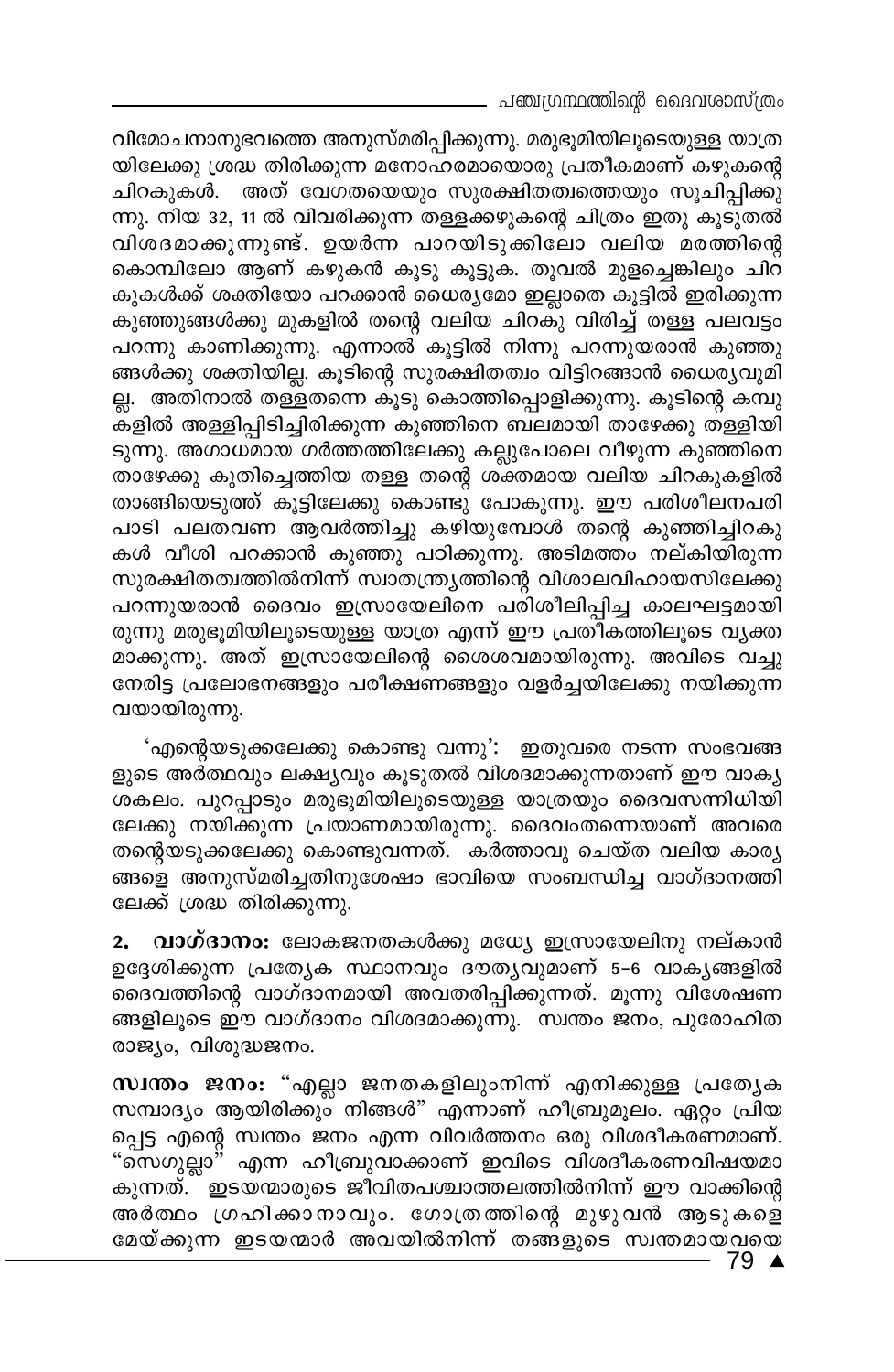"സെഗുല്ലാ" എന്നു വിളിക്കും. ആട്ടിൻകൂട്ടത്തിൽനിന്ന് പ്രത്യേക ശ്രദ്ധ യോടെ പോറ്റി വളർത്തുന്ന ആടുകളെ സൂചിപ്പിക്കാനും ഈ പദം ഉപ യോഗിക്കാറുണ്ട്. "വലിയ വില കൊടുത്തു വാങ്ങിയത്" എന്ന അർത്ഥവും ഈ പദത്തിനുണ്ട്. ഈ ധ്വനികളാണ് "എനിക്ക് ഏറ്റം പ്രിയപ്പെട്ട എന്റെ സ്വന്തം ജനം" എന്ന വിവർത്തനത്തിലൂടെ വിശദീകരിക്കുന്നത്.

ഇസ്രായേലിനെ പ്രത്യേകമായി തിരഞ്ഞെടുക്കുമ്പോഴും ദൈവം ഇത രജനതകളെ ഉപേക്ഷിക്കുകയോ അവഗണിക്കുകയോ ചെയ്യുന്നില്ല. 'കാരണം ഭൂമി മുഴുവൻ എന്റേതാണ്" എന്ന പ്രസ്താവന ഈ തി്ര ഞ്ഞെടുപ്പിന്റെ സ്വഭാവം വിശദമാക്കുന്നു. ലോകജനതകൾ എല്ലാം ദൈവ ത്തിന്റേതാണ്. അവരിൽനിന്ന് ഒരു ജനതയെ പ്രത്യേകമായി തിരഞ്ഞെ ടുക്കുന്നതിനു വൃക്തമായ ലക്ഷ്യമുണ്ട്. ആ ലക്ഷ്യമാണ് അടുത്ത രണ്ടു വിശേഷണങ്ങളിലൂടെ വിശദമാക്കുന്നത്.

പുരോഹിതരാജ്യം: ഈ വിശേഷണത്തെ രണ്ടു വിധത്തിൽ വിശദീക രിക്കാം. 1.പുരോഹിതന്മാരാൽ ഭരിക്കപ്പെടുന്ന രാജ്യം. 2. പുരോഹിത ശൂശ്രൂഷ ചെയ്യുന്ന രാജ്യം. രാജ്യം എന്നതുകൊണ്ട് ഏകീകൃതഭരണ ത്തിൻ കീഴിലുള്ള ജനത എന്നാണ് അർത്ഥമാക്കുന്നത്. ആദ്യത്തെ വിശ ദീകരണം സ്ഥീകരിക്കുന്നവർ ഇസ്രായേലിലെ പുരോഹിതനേതൃത്വ ത്തിനും അവർ അർപ്പിക്കുന്ന ദൈവികശുശ്രൂഷയ്ക്കും പ്രാധാന്യം നല്കു ന്നു. അഭിഷിക്തമായ പുരോഹിത നേതാക്കന്മാരിലൂടെ, ബലിയർപ്പണം വഴി ദൈവത്തെ ആരാധിക്കുന്ന ഒരു ജനമായിരിക്കും ഇസ്രായേൽ എന്ന് ഇക്കൂട്ടർ കരുതുന്നു. പ്രവാസത്തിനുശേഷം ഇസ്രായേൽ ഇപ്രകാരമൊരു ജനതയായി തീർന്നു. എന്നാൽ ചുരുക്കം ചില നേതാക്കന്മാർ മാത്രമല്ല ഇസ്രായേൽ ജനം മുഴുവനുമാണ് പുരോഹിത ശുശ്രൂഷയ്ക്കായി തിര് ഞ്ഞെടുക്കപ്പെട്ടിരിക്കുന്നത് എന്ന രണ്ടാമത്തെ വിശദീകരണത്തിന് സാഹ ചര്യത്തിൽനിന്ന് കൂടുതൽ സാധുത ലഭിക്കുന്നു. ഈ അർത്ഥത്തിലാണ് 1 പത്രോ 2,5ൽ പുരോഹിതജനം എന്നു ക്രിസ്തുസഭയെ വിശേഷിപ്പി ക്കുന്നത്.

ദൈവത്തിനും ജനത്തിനും ഇടയിൽ മധ്യസ്ഥനായിരിക്കുക എന്ന താണ് പുരോഹിതന്റെ ദൗത്യം. ജനത്തിന്റെ ആരാധനയും പ്രാർത്ഥനയും ബലികളും ദൈവത്തിനു സമർപ്പിക്കുക, ദൈവഹിതം ജനത്തെ പഠിപ്പി ക്കുക എന്ന രണ്ടു മുഖ്യ കർത്തവൃങ്ങളാണ് ഈ മാധ്യസ്ഥ്യത്തിലുള്ള ത്. ലോകജനതകളുടെ മുഴുവൻ മധൃസ്ഥരായി ഇസ്രായേൽ ജനം ഒന്നടങ്കം ദൈവസന്നിധിയിൽ നില്ക്കണം. അവരുടെ ആരാധനയും പ്രാർത്ഥനയും ബലികളും എല്ലാം എല്ലാ ജനതകൾക്കുംവേണ്ടി ആയി രിക്കണം. ലോകജനതകളെ മുഴുവൻ സ്ഥീകാര്യമായ ബലിവസ്തുവായി ദൈവത്തിനു സമർപ്പിക്കണം. ദൈവഹിതം അറിയാനും അതു സ്വജീവി തത്തിൽ അനുവർത്തിക്കാനും ലോകജനതകളെ അറിയിക്കാനുമുള്ള കടമ ഇസ്രായേൽ ജനത്തിനു മുഴുവനുമുണ്ട്. ദൈവത്തെ അറിയുക യാണ് യഥാർത്ഥ ജ്ഞാനം. ആ ജ്ഞാനം പകർന്നു കൊടുക്കലാണ് പുരോഹിതധർമ്മം എന്ന (ഹോസി 4,6) പഠനം ഇവിടെ ശ്രദ്ധേയമത്രേ.

വിശുദ്ധ ജനം: ദൈവത്തിനായി പ്രത്യേകം മാറ്റി വയ്ക്കപ്പെട്ടതിനെ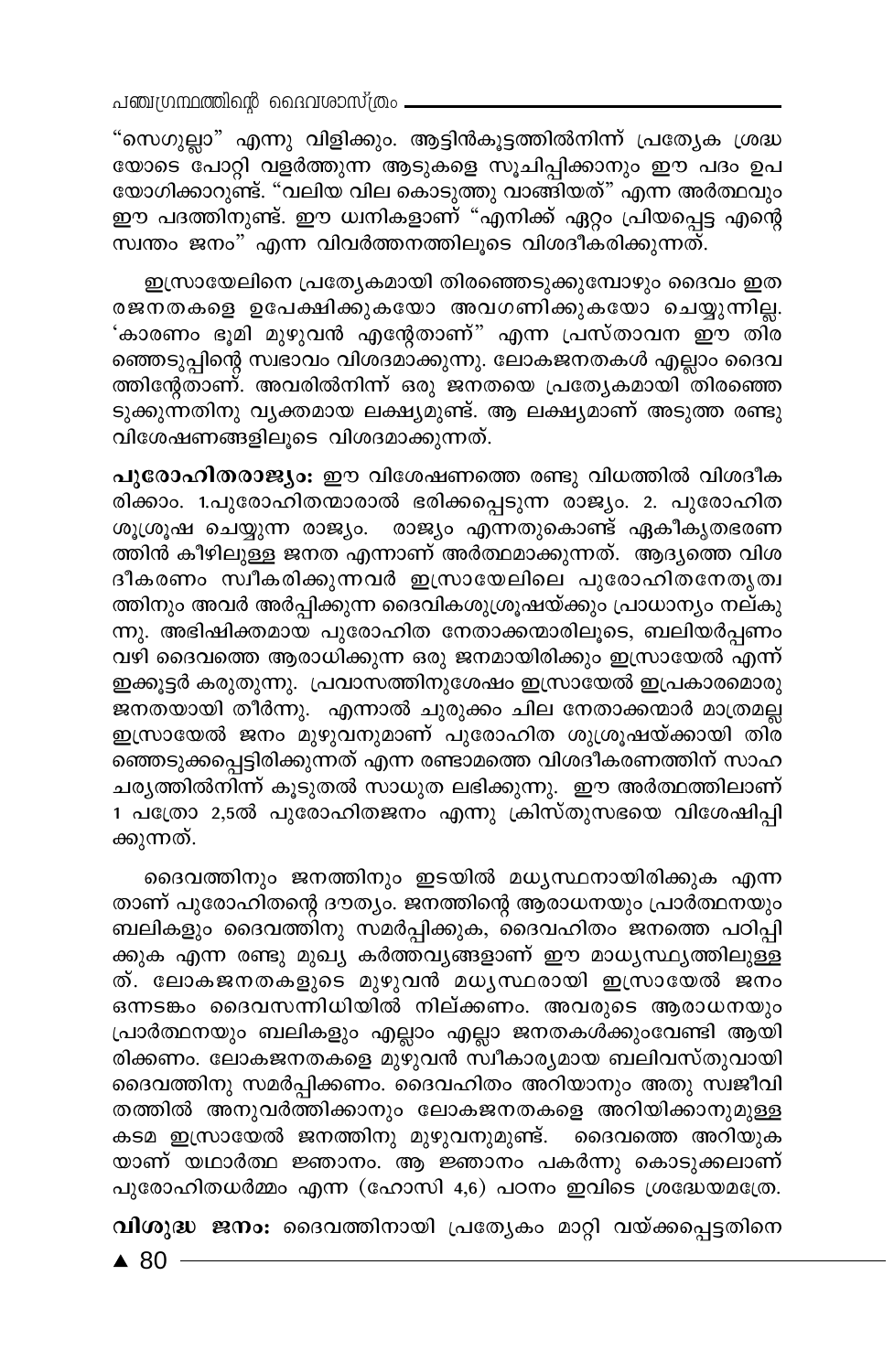പഞ്ചഗ്രന്ഥത്തിന്റെ ദൈവശാസ്ത്രം

യാണ് "വിശുദ്ധം" എന്നു വിശേഷിപ്പിക്കുന്നത്. ഈ അർത്ഥത്തിൽ സ്ഥല ങ്ങളെയും വസ്തുക്കളെയും വിശുദ്ധം എന്നു വിളിക്കാറുണ്ട്. പുരോഹി തരാജ്യം എന്നതുപോലെ ഈ വിശേഷണവും ഒരു വിളിയും ദൗത്യവും സൂചിപ്പിക്കുന്നു. ദൈവം ഇസ്രായേൽ ജനത്തെ ഇതരജനതകളിൽനിന്നു വേർതിരിച്ച് തന്റെ ശുശ്രൂഷയ്ക്കായി മാറ്റി വച്ചിരിക്കുന്നു. അവിടുത്തെ വിശുദ്ധിക്ക് തങ്ങളുടെ ജീവിതത്തിലൂടെ അവർ സാക്ഷ്യം വഹിക്കണം. ദൈവം വിശുദ്ധനായതിനാൽ അവിടുത്തെ ശുശ്രൂഷയ്ക്കായി തിരഞ്ഞെ ടുക്കപ്പെട്ടവർ വിശുദ്ധരായിരിക്കണം എന്ന കല്പന ലേവൃപുസ്തക ത്തിലെ ഒരു പ്രധാന പ്രമേയമാണ് (ലേവ്യ 19, 2). വിശുദ്ധ ജനമായി തിരഞ്ഞെടുക്കപ്പെട്ടവരാണ് തങ്ങൾ എന്ന ഇസ്രായേലിന്റെ ദൗതൃബോ ധം നിയമാവർത്തന ഗ്രന്ഥത്തിൽ അനേകം തവണ ആവർത്തിക്കുന്നു ണ്ട് (നിയ 7, 6; 14, 2. 21; 26, 19).

3. നിബന്ധന: ഇതുവരെ അവർക്കുവേണ്ടി സൗജന്യമായി ചെയ്ത പ്രവൃ ത്തികളും ഇനിയും ചെയ്യാൻ പോകുന്ന മഹത്തായ കാര്യങ്ങളും ചുരു ക്കമായി അവതരിപ്പിച്ചതിനുശേഷം അവയുടെ സാക്ഷാൽക്കാരത്തിന് ഒരു നിബന്ധന വയ്ക്കുന്നു. "എന്റെ വാക്കു കേൾക്കുകയും ഉടമ്പടി പാലി ക്കുകയും" എന്ന സമാന്തരവാക്യങ്ങളിൽ ഈ നിബന്ധന എന്താണെന്നു സൂചിപ്പിക്കുന്നു. "അനുസരിക്കുക" എന്നാണ് "വാക്കു കേൾക്കുക" എന്ന തിന് അർത്ഥം. "ഉടമ്പടി പാലിക്കുക" എന്ന് ഈ വിധേയത്വത്തെ വീണ്ടും വിശേഷിപ്പിക്കുന്നു. ഉടമ്പടിയുടെ നിബന്ധനകളായി പിന്നീട് അറിയി ക്കുന്ന കല്പനകളെ കർത്താവിന്റെ വാക്കുകൾ എന്നാണ് വിശേഷിപ്പി ക്കുന്നത് (പുറ 20, 1).

ഇസ്രായേൽജനവുമായി ദൈവം സ്ഥാപിക്കാൻ ആഗ്രഹിക്കുന്ന പ്രത്യേക ബന്ധത്തെയാണ് "ഉടമ്പടി" എന്നു വിശേഷിപ്പിക്കുന്നത്. ദൈവ ത്തിന്റെ ഭാഗത്തുനിന്ന് സൗജന്യമായ ദാനമാണ് "ഉടമ്പടി. ഇസ്രായേൽ ജനത്തിന്റെ എന്തെങ്കിലും പ്രത്യേക യോഗ്യതയെ പരിഗണിച്ചല്ല അവരെ തിരഞ്ഞെടുക്കുന്നതും അവരുമായി ഉടമ്പടി ചെയ്യാൻ ദൈവം തീരുമാ നിച്ചതും. അവർക്കു നല്കാൻ പോകുന്ന പ്രത്യേകസ്ഥാനവും അവരെ ഏല്പിക്കാൻ പോകുന്ന ദൗതൃവും ഒരു വിധത്തിലും അവർക്ക് അർഹ തപ്പെട്ടതല്ല. അതു ദൈവത്തിന്റെ കൃപയാണ്. എന്നാൽ സ്വതന്ത്രമന സ്സോടെ അവർ അതു സ്വീകരിക്കണം.

ജനത്തിന്റെ മറുപടി: കർത്താവിന്റെ വാക്കുകൾ ജനത്തെയും ജന ത്തിന്റെ മറുപടി കർത്താവിനെയും മോശ അറിയിക്കുന്നതായി 7-8 വാകൃ ങ്ങളിൽ രേഖപ്പെടുത്തിയിരിക്കുന്നു. ഏതാണ്ട് ഇതേ വാക്കുകൾതന്നെ ഉടമ്പടി സ്ഥാപനത്തിനു തൊട്ടു മുമ്പ് 24, 3ൽ വീണ്ടും ആവർത്തിക്കു ന്നുണ്ട്. ശ്രേഷ്ഠന്മാരും ജനവും ഒന്നടങ്കം കർത്താവിനോടു പരിപൂർണ്ണ വിധേയത്വം പ്രകടിപ്പിക്കുന്നു. നിരുപാധികമായ അനുസരണമാണ് അവർ പ്രഖ്യാപിക്കുന്നത്.

**ദൈവദർശനം 19, 9–25 (JE)** സീനായ്മലയിൽവെച്ച് ഇസ്രാ C. യേൽ ജനത്തിനുണ്ടായ ദൈവാനുഭവം അടുത്തതായി വിവരിക്കുന്നു. ഉടനെ സംഭവിക്കാൻ പോകുന്ന പ്രത്യക്ഷീകരണത്തിന്റെ സ്വഭാവവും

 $-81$   $\triangle$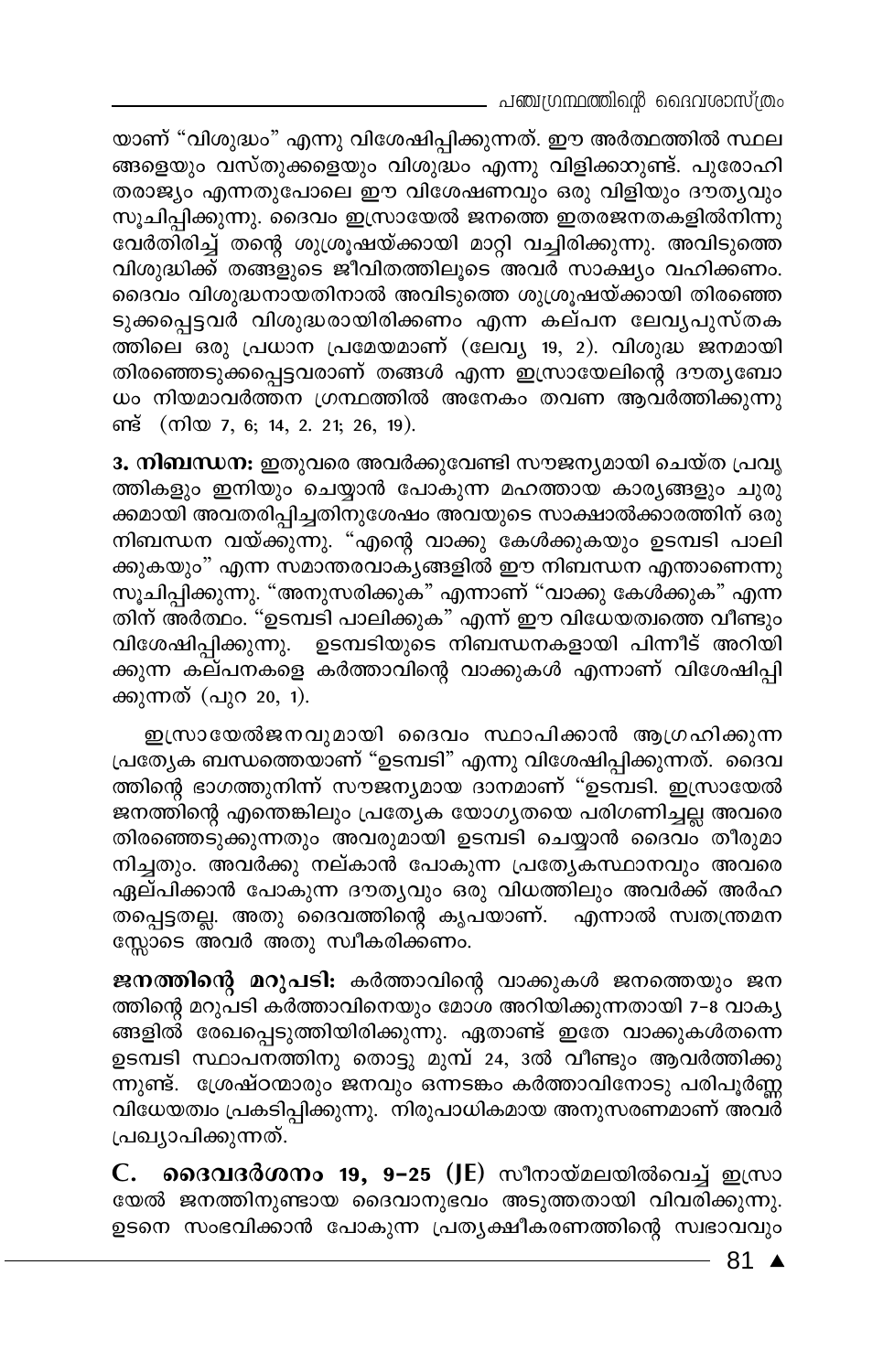ലക്ഷ്യവും ചുരുക്കമായി പ്രതിപാദിക്കുന്ന 9-ാം വാക്യം മൂന്നു കാര്യ ങ്ങൾ വ്യക്തമാക്കുന്നു. 1. ദൈവം മലയിൽ ഇറങ്ങിവരും. സീനായ്മല ദൈവത്തിന്റെ ഭവനമല്ല, പ്രത്യക്ഷപ്പെടാനായി തിരഞ്ഞെടുത്ത സ്ഥലം മാത്രമാണ്. അനന്തവും അഗ്രാഹൃവുമാംവിധം സൃഷ്ടികളിൽ നിന്നെല്ലാം വൃതൃസ്തനും ഉന്നതനുമാണ് ദൈവം. മേഘം അവിടുത്തെ സാന്നിധ്യത്തെ സൂചിപ്പിക്കുക മാത്രമേ ചെയ്യുന്നുള്ളൂ. 2. ജനം ദൈവ ത്തിന്റെ സ്വരം കേൾക്കണം. 3. മോശയെ വിശ്വസിക്കണം. ദൈവം നേരി ട്ടല്ല, മോശ വഴിയാണ് ജനത്തോടു സംസാരിക്കുന്നത്. ജനത്തിന്റെ മുമ്പിൽ തന്റെ പ്രവാചകനായി ദൈവംതന്നെ മോശയെ അംഗീകരിച്ചുറ പ്പിക്കുന്നു. പ്രവാചകവചനത്തെ ദൈവവചനമായി സ്വീകരിച്ച് അനുസ .<br>രിക്കേണ്ടതിന്റെ ആവശ്യകത ഈ വാക്യത്തിൽ ഊന്നിപ്പറയുന്നു.

10-15 വാകൃങ്ങൾ ദൈവദർശനത്തിനാവശ്യമായ ഒരുക്കത്തെ വിശദീ കരിക്കുന്നു. മൂന്നു കാര്യങ്ങളാണ് പ്രത്യേകമായി എടുത്തു പറയുന്നത്. 1. മലയെ സമീപിക്കരുത്. 2.വസ്ത്രങ്ങൾ അലക്കണം. 3.ലൈംഗികവൃ ത്തിയിൽനിന്ന് ഒഴിഞ്ഞു നില്ക്കണം. മലയെ സമീപിക്കരുത് എന്ന കല്പന ദൈവത്തിന്റെ വിശുദ്ധിക്ക് ഊന്നൽ നൽകുന്നു. കർത്താവ് ഇറങ്ങി വരുന്നതിനാൽ വിശുദ്ധ സ്ഥലമായിത്തീരുന്ന മലയെ സമീപി ക്കുന്നവർ വധിക്കപ്പെടണം എന്ന കല്പന, ലാഘവബുദ്ധിയോടെ ആരും ദൈവസന്നിധിയിലേക്കു കടന്നു ചെല്ലരുത് എന്നു നിർദ്ദേശിക്കുന്നു (ഹീബ്രു 12, 18-22). ദൈവം മലയിൽ ഇറങ്ങി വരുന്നത് മനുഷ്യനോ ടുള്ള അവിടുത്തെ സാമീപൃത്തെ സൂചിപ്പിക്കുന്നു. എന്നാൽ സമീപസ്ഥ നായിരിക്കുമ്പോഴും ദൈവം എല്ലാറ്റിനും അതീതനും സൃഷ്ടികളിൽനി നെല്ലാം വൃതൃസ്തനും ആണെ്ന് ഈ കല്പന അനുസ്മരിപ്പിക്കുന്നു. ലൈംഗികവേഴ്ച അതിൽത്തന്നെ പാപമോ നിഷിദ്ധമോ ആയതിനാല ല്ല, ദൈവസന്നിധിയിൽ പ്രത്യക്ഷപ്പെടാൻ പോകുന്നവർ ഏകാഗ്രചിത്ത രായി, വലിയ ആദരവോടെ, ദൈവത്തിൽ മാത്രം ശ്രദ്ധ കേന്ദ്രീകരിക്കണം എന്ന് അനുസ്മരിപ്പിക്കാനാണ് അതിൽനിന്ന് ഒഴിഞ്ഞു നില്ക്കാൻ ആവ ശ്യപ്പെടുന്നത് (1 സാമൂ 21:4; 1 കോറി 7:5).

മൂന്നാം ദിവസം എന്ന പ്രയോഗം ദൈവം മനുഷ്യന്റെ ചരിത്രത്തി ലേയ്ക്ക് ഇറങ്ങി വന്ന് അതിനെ പുതിയ ലക്ഷ്യത്തിലേക്കു നയിക്കുന്ന സമയത്തെയാണ് സൂചിപ്പിക്കുന്നത്. (ഹോസി 6:2; ലൂക്കാ 13:32–33; മത്താ 16:21). സീനായ്മലയിൽ സംഭവിക്കാൻ പോകുന്ന ദൈവത്തിന്റെ പ്രത്യ ക്ഷീകരണം ഇസ്രായേലിന്റെ ചരിത്രത്തെ നിർണ്ണായകമായി സ്ഥാധീനി ക്കുന്നതായിരിക്കും. 13-ാം വാകൃത്തിൽ പ്രതിപാദിക്കുന്ന കാഹളധ്വനി ഉത്സവാഘോഷത്തിനും ബലിയർപ്പണത്തിനുമായി വിശുദ്ധ സമ്മേളനം വിളിച്ചു കൂട്ടുന്ന കൊമ്പുവിളിയെ അനുസ്മരിപ്പിക്കുന്നു.

16-19 വാകൃങ്ങൾ ദൈവത്തിന്റെ പ്രതൃക്ഷീകരണം വിവരിക്കുന്നു. അതിശക്തമായ രണ്ടു വൃത്യസ്ത പ്രതിഭാസങ്ങൾ ഈ വിവരണത്തിൽ ദൃശ്യമാണ്. ഇടിമുഴക്കവും മേഘവും മിന്നൽപിണരും ഒരു കൊടുങ്കാ റ്റിന്റെ പ്രതീതി ജനിപ്പിക്കുന്നു. കൊടുങ്കാറ്റിന്റെ ശീൽക്കാരമാണ് കാഹ ളധ്വനിയായി ചിത്രീകരിക്കുന്നത്. അഗ്നിയും പുകയും ഭൂമികുലുക്കവു \_<br>മാകട്ടെ, അഗ്നിപർവ്വതം പൊട്ടിത്തെറിക്കുന്നതിന്റെ ചിത്രത്തെയാണ് അനു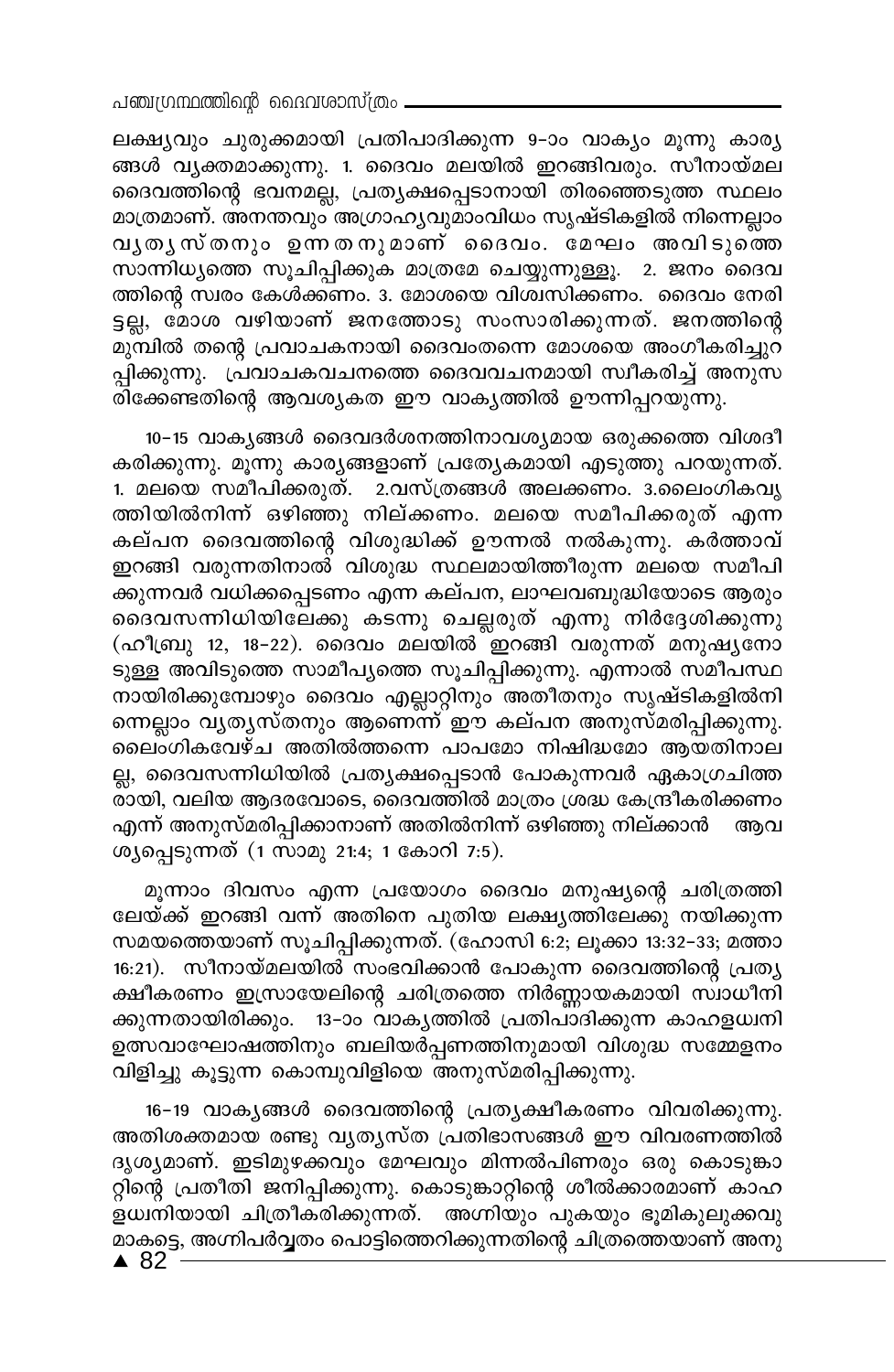– പഞ്ചഗ്രന്ഥത്തിന്റെ ദൈവശാസ്ത്രം

സ്മരിപ്പിക്കുന്നത്. മനുഷ്യനിൽ ഭയവും പരിഭ്രാന്തിയും ജനിപ്പിക്കുന്ന ഈ പ്രതിഭാസങ്ങൾ ഉച്ചസ്ഥായിയിൽ എത്തുമ്പോൾ സംഭീതരായ ജനം മോശയുടെ പിന്നിൽ മലയടിവാരത്തു നിലയുറപ്പിക്കുന്നു. ദൈവാരാധന യ്ക്കായി സമ്മേളിച്ചിരിക്കുന്ന സമൂഹത്തിന്റെ ചിത്രമാണ് ഇവിടെ തെളി യുന്നത്. ദൈവത്തെ കാണാൻ ജനം കാത്തു നിന്നെങ്കിലും അവർ കാണു ന്നത് പുകയുന്ന അഗ്നിപർവ്വതം മാത്രമാണ്. ദൈവം അദൃശൃനായി ത്തന്നെ കഴിയുന്നു. ദൈവത്തെ കാണാനാവില്ല, അവിടുത്തെ ശബ്ദം കേൾക്കാൻ മാത്രമേ കഴിയു എന്ന് 19-ാം വാകൃത്തിലെ വിവരണം സൂചി പിക്കുന്നു. പിന്നീട് സീനായ്സംഭവത്തെക്കുറിച്ച് പ്രതിപാദിക്കുമ്പോൾ ഇക്കാര്യം എടുത്തു പറയുന്നുണ്ട് (നിയ 4:11-12).

20–25 വാകൃങ്ങൾ ദൈവസന്നിധിയിൽ നില്ക്കുന്നവർക്ക് ആവശ്യമായ വിശുദ്ധിയെക്കുറിച്ച് വീണ്ടും അനുസ്മരിപ്പിക്കുന്നു. പുരോഹിത ന്മാരെക്കുറിച്ചുള്ള പരാമർശം സീനായ് സംഭവത്തിന്റെ കാലത്തിനു നിര ക്കുന്നതല്ല. പുരോഹിതസംവിധാനം പിന്നീടാണ് ഉണ്ടായത്. അഹറോനെ മല കയറാൻ അനുവദിക്കുന്നത് മോശയോടൊപ്പം അയാൾക്കും പ്രാധാ ന്യം നല്കാൻ വേണ്ടിയാണ്. എന്നാൽ മറ്റു വിവരണങ്ങളിലെല്ലാം മോശ മാത്രമാണ് മധൃസ്ഥനായി വർത്തിക്കുന്നത്. അതിനാൽ അഹറോനെ ക്കുറിച്ചുള്ള ഈ പരാമർശം പില്ക്കാലത്തു കൂട്ടിച്ചേർത്തതായി കരുത പ്പെടുന്നു.

വിചിന്തനം: ഫറവോയുടെ ദാസ്യത്തിൽനിന്നു മോചിപ്പിച്ച്, ഇസ്രായേ ലിനെ ദൈവം സ്ഥതം ജനവും പുരോഹിതരാജ്യവുമായി ഉയർത്തി. ഭൗതി കശക്തികളെ സേവിക്കുന്നവർ അവയുടെ അടിമകളായിത്തീരുന്നു. ദൈവത്തെ ശുശ്രൂഷിക്കുന്നവരാകട്ടെ മഹത്വമണിയുന്നു. പാപത്തിന്റെ ദാസൃത്തിൽനിന്നു മോചിപ്പിച്ച് ദൈവമക്കളുടെ സ്ഥതന്ത്രൃത്തിലേക്കു മനുഷ്യനെ ഉയർത്തിയ യേശുക്രിസ്തു സ്ഥാപിച്ച ഉടമ്പടിയുടെ നാന്ദിയും പ്രതീകവുമായിരുന്നു സീനായ് ഉടമ്പടി.

കഴുകന്റെ ചിറകുകളിലെന്നപോലെ ഇസ്രായേൽ ജനത്തെ നയിച്ച ദൈവം എല്ലാ മനുഷ്യരേയും ഇന്നും കാത്തുപാലിക്കുകയും തന്റെ സന്നി ധിയിലേക്കു് സംവഹിക്കുകയും ചെയ്യുന്നു. എന്നാൽ ദൈവമക്കളായി ത്തീരാനും അവിടുത്തെ തിരുസന്നിധിയിൽ നിരന്തരം വസിക്കാനും നമ്മുടെ സ്വതന്ത്രമായ തീരുമാനവും സഹകരണവും ആവശ്യമാണ്. ഭാവിയെ മുഴുവൻ മുന്നിൽ കാണാതെ ദൈവകരങ്ങളിൽ സ്വയം സമർപ്പി .<br>ക്കാൻ നാം സന്നദ്ധരാകണം. നമുക്കു നന്മയായതു മാത്രമേ ദൈവം നമ്മിൽനിന്ന് ആവശ്യപ്പെടുകയുള്ളൂ എന്ന വിശ്വാസം ഇതിനാവശ്യമാ ണ്. ദൈവസന്നിധിയിലേക്കു കടന്നുവരുന്നവർക്ക് ആവശ്യമായ വിശു ദ്ധിയെക്കുറിച്ചുള്ള വിവരണത്തിന് ഇന്നു വലിയ പ്രസക്തിയുണ്ട്. ബാഹൃ മായ ആചാരങ്ങളെക്കാൾ ആന്തരികമായ വിശുദ്ധിക്കും മനോഭാവത്തി നുമാണ് പ്രാധാന്യം നൽകേണ്ടത്. ഭയവും പരിഭ്രാന്തിയുമല്ല, നന്ദിയും സ്നേഹവും വിന്യാനിതമായ ആദരവുമാണ് ദൈവിക്സാന്നിധ്യം നമ്മിൽ ഉളവാക്കേണ്ടത് (റോമാ 8, 15; 1 യോഹ 4, 18).

ഡോ. മൈക്കിൾ കാരിമറ്റം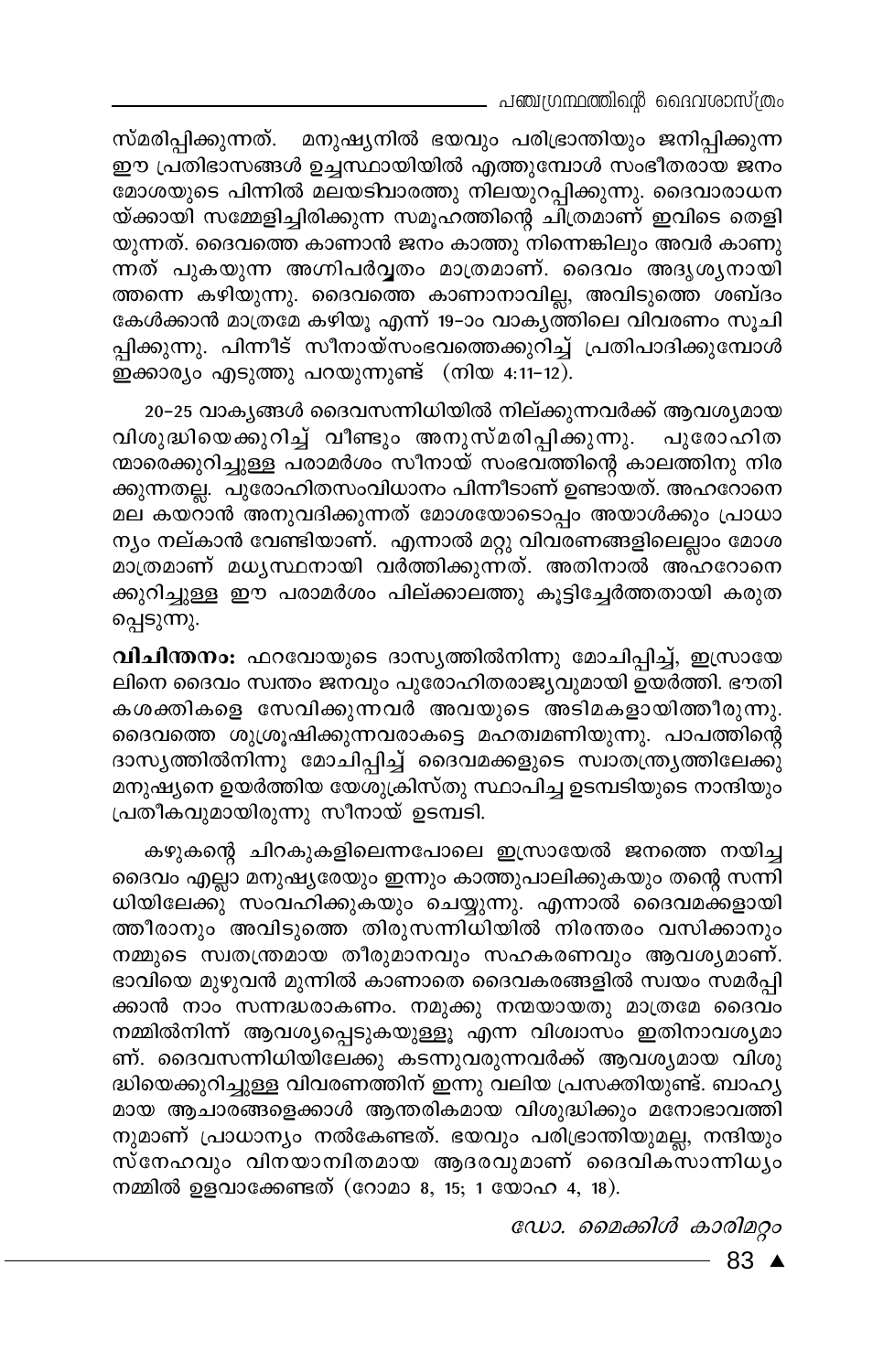# 06

# സീനായ് ഉടമ്പടിയും പത്തു കല്പനകളും

വാക്കാണ് മലയാളത്തിൽ ഉടമ്പടി എന്ന് വിവർത്തനം ചെയ്യപ്പെട്ടിരിക്കുന്നത്. ബാറാ (Bara=ഒന്നിച്ച് ഭക്ഷിക്കുക) എന്ന ഹീബ്രു പദത്തിന്റെയും ബിറീതു (Biritu=ബന്ധി ക്കുക) എന്ന അക്കാദിയൻ പദത്തിന്റെയും സമ്മിശ്രരുപ മാണ് ഇതെന്ന് കരുതപ്പെടുന്നു. ഇതിന്റെ ഗ്രീക്കുരൂപം *ഡിയാത്തക്കേ* (Diatheke) എന്നാണ്. 'ഉടമ്പടി'ക്കു സമാന മായി ബൈബിളിൽ മറ്റു പല പദങ്ങളും ഉപയോഗിച്ചിട്ടു ണ്ട്. ഉദാ. സഖ്യം (ജോഷ്വ 9:6–16; ന്യായാ 2:2; 2 സാമു 3:12), ഒത്തുതീർപ്പ് (2 രാജാ 11:4; ജോബ് 41: 4), വാക്കുകൊ ടുക്കൽ (സങ്കീ 55:20), ബന്ധം (ആമോ 1:9), സന്ധി (1 രാജാ  $5:12$ ).

മധൃപൗരസ്തൃ ഉടമ്പടികൾ: വൃക്തികളും ദേശങ്ങളും ഗോത്രങ്ങളും പുരാതനകാലം മുതൽതന്നെ പല തരത്തി ലുള്ള ഉടമ്പടികളിൽ ഏർപ്പെട്ടിരുന്നു. ഹിത്യരാജാവായ ഹത്തുസിൽസ് III-ാംമനും ഈജിപ്തിലെ ഫറവോയായി രുന്ന റംസേസ് Il-ാംമനുമാണ് ഹിത്യ ഉടമ്പടി ഉണ്ടാക്കിയ ത്. ഈ ഉടമ്പടിക്ക് അഞ്ചു ഭാഗങ്ങളുണ്ടായിരുന്നു.

1. ഇരുകക്ഷികളുടെയും പേരുകൾ

2. ഇരുകക്ഷികളും തമ്മിൽ മുൻകാലത്തുണ്ടായ ബന്ധച രിത്രം.

- 3. ഉടമ്പടി വ്യവസ്ഥകൾ.
- 4. ദൈവിക സാക്ഷികളുടെ പട്ടിക.

 $\triangle$  84  $\overline{\phantom{0}}$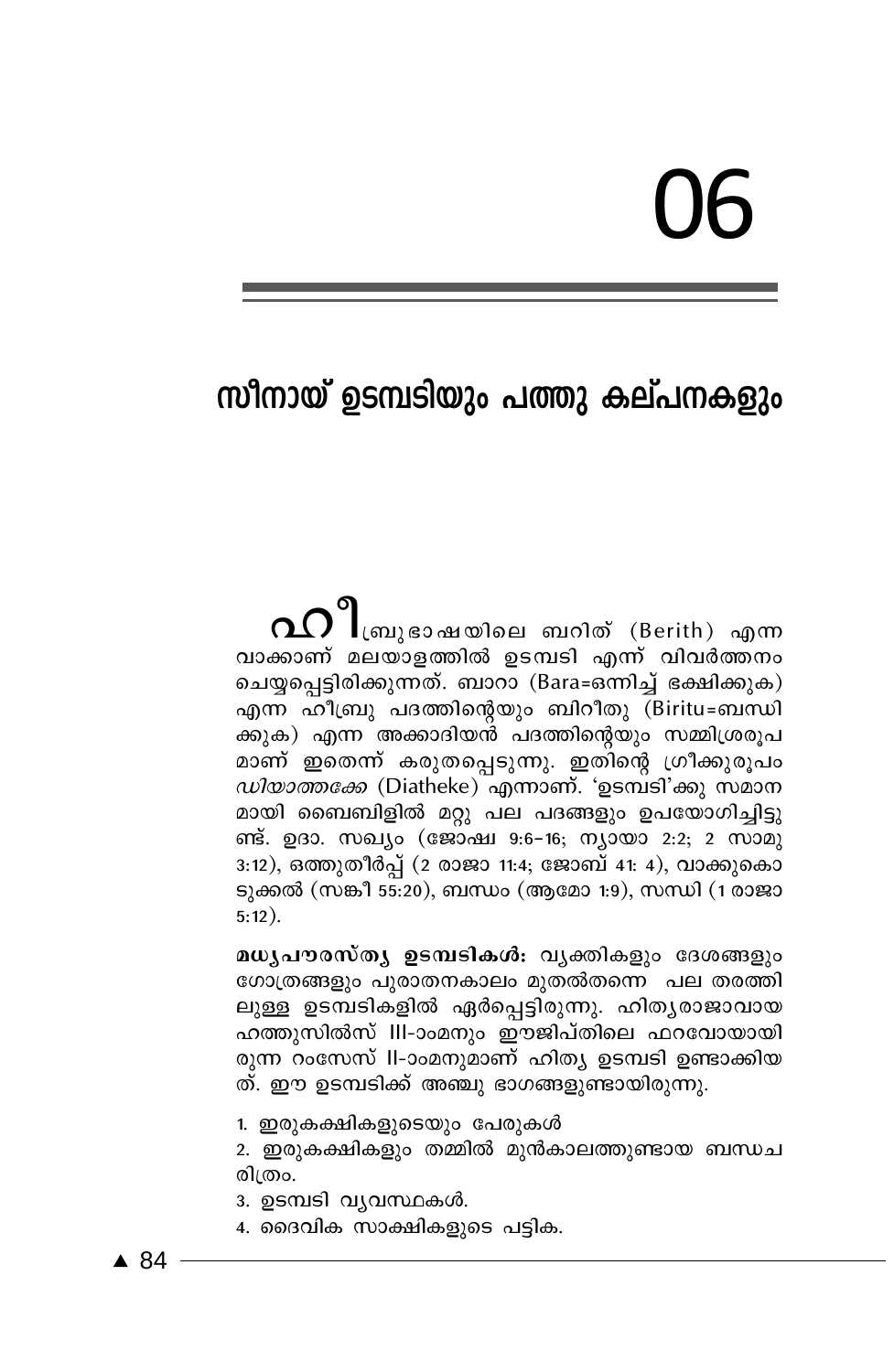. പഞ്ചഗ്രന്ഥത്തിന്റെ വൈവശാസ്ത്രം

5. ഉടമ്പടി പാലിച്ചാലുള്ള നേട്ടങ്ങളും ലംഘിച്ചാലുള്ള ഭവിഷ്യത്തുകളും.

ഉടമ്പടിയോടനുബന്ധിച്ച് മൃഗബലി നടത്തുന്ന പതിവും സർ**വ്വ** സാധാരണമായിരുന്നു. ഉടമ്പടി ലംഘിക്കുന്നവൻ മൃഗത്തെപ്പോലെ വധി ക്കപ്പെടും എന്നായിരുന്നു ഇതിന്റെ സൂചന. ഉടമ്പടിയിൽ ഏര്പ്പെട്ടിരുന്ന വർ തുല്യരാകണമെന്നില്ല. അധിപനും ആശ്രിതനും ഉടമ്പടിയിൽ പങ്കു ചേരുന്നത് സാധാരണമായിരുന്നു . ബൈബിളിൽ കാണുന്ന പല ഉടമ്പ ടികളും ഇത്തരത്തിലുള്ളവയായിരുന്നു (ഉദാ:ജോഷ്വ 5;1 സാമു 11:1−2; ഉൽപ 14).

പലതരത്തിലുള്ള ഉടമ്പടികളെക്കുറിച്ച് പഴയനിയമത്തിൽ പരാമർശ ങ്ങളുണ്ട്. ദാവീദും ജോനാഥനും (1 സാമു 18:3-4), ദാവീദും അബ്നേറും  $(2 \text{ m}$ ാമു 3:12-21), സോളമനും ഷെമേയിയും  $(1 \text{ a}$ ാജാ 2:42-46), സോള മനും ഹിരാമും (1 രാജാ 5:12) തമ്മിലുണ്ടായ ഉടമ്പടികൾ ഉദാഹരണ ങ്ങൾ. ഉടമ്പടിയോടനുബന്ധിച്ച് പല അനുഷ്ഠാനങ്ങളുമുണ്ടായിരുന്നു. സതൃപ്രതിജ്ഞ (ഉൽപ 24:2-3,9, 41), പന്തിഭോജനം (ഉൽപ 26:28-30), വസ്ത്രം കൈമാറൽ (1 സാമു 13:4), മൃഗബലി (ഉൽപ 15:9-21; ജറെ 34:18−20) എന്നിവയായിരുന്നു പ്രധാനപ്പെട്ടവ.

എന്നാൽ, വി. ഗ്രന്ഥം അതീവ പ്രാധാനൃത്തോടെ അവതരിപ്പിക്കു ന്നത്, ദൈവം തന്റെ ജനവുമായി നടത്തുന്ന ഉടമ്പടികളെയാണ്. ഈ ഉടമ്പടികൾക്കു മുൻകൈ എടുക്കുന്നത് ദൈവമാണ്. നോഹയുമായും (ഉൽപ 9:8-17) അബ്രാഹവുമായും (ഉൽപ 15:17) കാലാന്തരത്തിൽ അബ്രാഹത്തിന്റെ പിൻതലമുറക്കാരായ ഇസ്രായേൽ ജനവുമായും (പു റ 19−24) ദൈവം ഉടമ്പടി ചെയ്തു. ദാവീദുമായും അവിടുന്ന് ഉടമ്പടി ബന്ധത്തിലേർപ്പെടുന്നുണ്ട് (2 സാമു 7; 1 രാജാ 8:17).

ദൈവവും ഇസ്രായേലും തമ്മിൽ നടന്ന ഉടമ്പടി ഹിത്യരുടെ ഉടമ്പടി യുടെ ഘടനയിലുള്ളതായിരുന്നു. ഉദാ: ജോഷ്വ 24.

- 1. ആമുഖം. ഇരുകക്ഷികളെയും പരിചയപ്പെടുത്തുന്നു (വാ.1).
- 2. ദൈവവും ഇസ്രായേലും തമ്മിലുള്ള ഗതകാലബന്ധത്തിന്റെ ചരിത്രം  $($ QIO.2-13).
- 3. ഉടമ്പടി വൃവസ്ഥകൾ (വാ.14).
- 4. സാക്ഷികൾ (വാ. 22,27).
- 5. അനുഗ്രഹവും ശാപവും (വാ.19,20,25)
- 6. ഉടമ്പടി വൃവസ്ഥകൾ എഴുതി സുക്ഷിക്കണം എന്ന നിർദ്ദേശം (വാ.26).

ദെെവവുമായി ചെയ്ത ഉടമ്പടി ഇസ്രായേലിന്റെ ചരിത്രത്തെ അടി മുടി സ്വാധീനിച്ചു. ജനം ഉടമ്പടി വ്യവസ്ഥകൾ ലംഘിച്ചപ്പോൾ ദൈവം മുന്നറിയിപ്പു നൽകി. അതും അവഗണിച്ചപ്പോൾ അവിടുന്ന് അവരെ ശിക്ഷിച്ചു (1 സാമു 4:4−11; 2:27−36; 3:11−14). തുടർന്നുള്ള ഇസ്രായേലിന്റെ ചരിത്രം, ഉടമ്പടി പാലിക്കുന്നതിൽ അവർ വരുത്തിയ വീഴ്ചകളുടെയും അതിന് ദൈവം നല്കിയ ശിക്ഷകളുടെയും രേഖയാണ്. ഏറ്റവും വലിയ ശിക്ഷയായിരുന്നു <sub>്പവാസം.</sub>

85 ▲  $\lambda$ പ്രവാസാനന്തര കാലത്ത് പ്രവാചകന്മാരിലൂടെ ഒരു പുതിയ ഉടമ്പ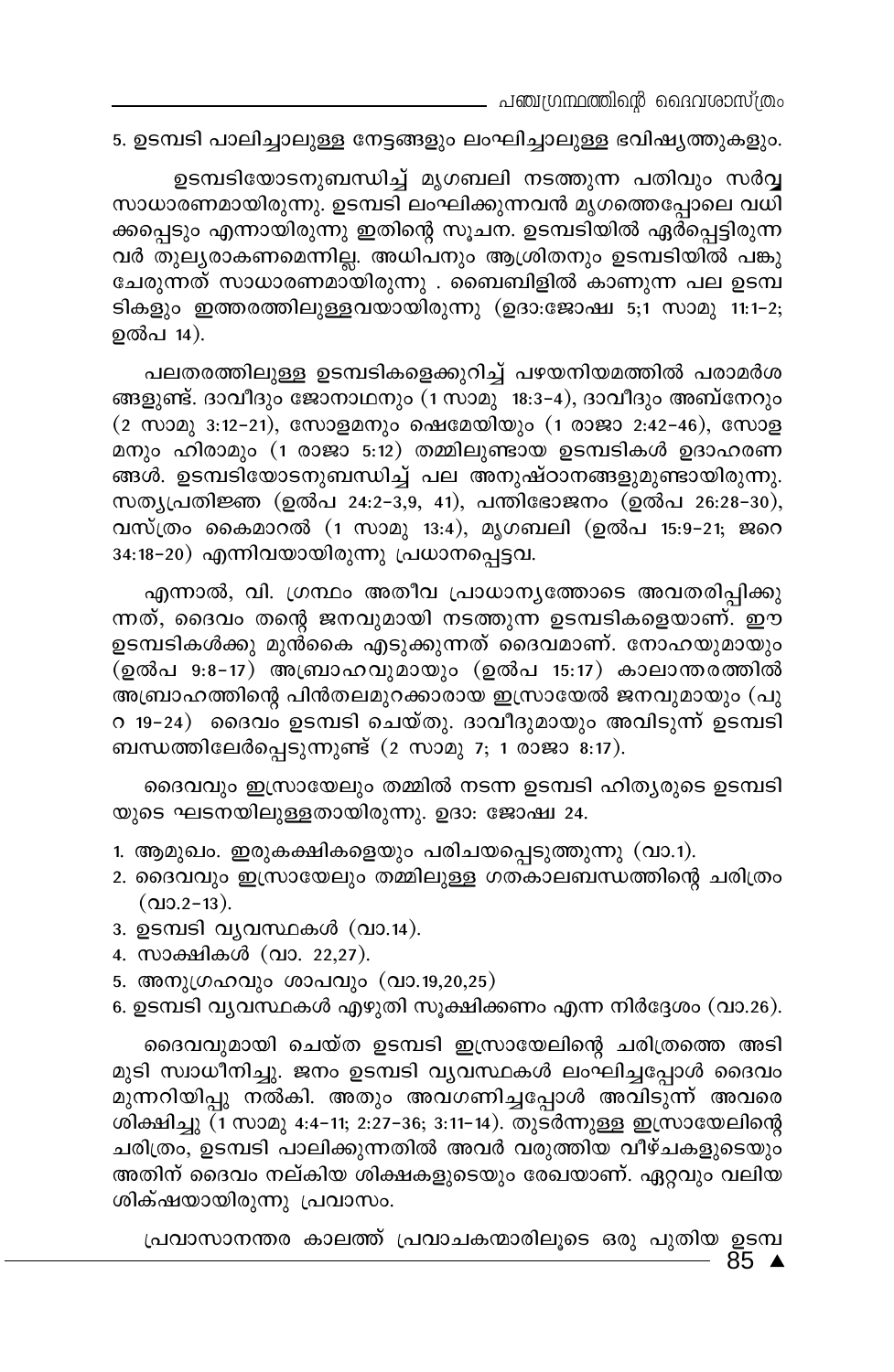പഞ്ചന്ധന്ഥത്തിന്റെ ദൈവശാസ്ത്രം -

ടിയെക്കുറിച്ച് ദൈവം ജനത്തെ അറിയിച്ചു (ജറെ 31:31-34; ഏശ 42:9) ഈ പുതിയ ഉടമ്പടി നിതൃമായിരിക്കും (എസെ 34:25; 37:26; ഏശ 55:3; ജറെ 32:37-40). ഇതുവഴി ഇസ്രായേൽ ജനം മുഖേന എല്ലാ ജനതകളും അനുഗ്രഹിക്കപ്പെടും.

ഉടമ്പടി എന്നപദം പ്രവാചക ഗ്രന്ഥങ്ങളിൽ പ്രതീകാത്മകമായും ഉപ യോഗിച്ചിട്ടുണ്ട് (ജറെ 33:20,25; മലാ 2:14; ഹോസി 2:18).

പഴയനിയമ ഉടമ്പടികൾ പുതിയനിയമത്തിലുടനീളം പരാമർശി ക്കപ്പെടുന്നുണ്ട് (ലൂക്കാ 1:72; അപ്പ 3:25; ഗലാ 3:25;7:8; ഗലാ 3:15,17; 2 കോറി ഃ.14). പഴയനിയമ ഉടമ്പടിക്ക് യേശു പുതിയ വ്യാഖ്യാനം നല്കി (ലൂക്കാ 22:20; 1 കോറി 11:25; മത്താ 26:28; മർക്കോ 14:24). പുതിയ ഉട മ്പടി ഉറപ്പിക്കാൻ മൃഗബലിക്കു പകരം സ്വന്തം ശരീരവും രക്തവുമാണ് അവിടുന്ന് ബലിയായി അർപ്പിച്ചത് (ലൂക്കാ 22:20; മത്താ 26:28; മർക്കോ 14:24). ജറെ 31:31-34 ന്റെ പൊളിച്ചത്തിൽ യേശുവിന്റെ രക്ഷാകരപ്ര വർത്തനം മുഴുവൻ പുതിയ ഉടമ്പടിയെ ലക്ഷ്യമാക്കിയുള്ളതായിരുന്നു എന്ന് പൗലോസ് പഠിപ്പിക്കുന്നുണ്ട്. (റോമാ 11:27; 1 കോറി 11:25; 2 കോറി 3:1-6; എഫേ 2:12). 2കോറി 3:14-18 ൽ പഴയതും പുതിയതുമായ ഉടമ്പടി യുടെ വൃത്യാസം പൗലോസ് എടുത്തുകാണിക്കുന്നു. ഹെബ്രായലേ ഖന കർത്താവും പൗലോസിന്റെ ആശയങ്ങളെ പിന്താങ്ങുന്നുണ്ട് (8:8; 10:16 ff; 9:1ff; 12:24ff etc.) യേശു പുതിയ ഉടമ്പടിയുടെ മധ്യസ്ഥ നാണ് (ഹെബ്രാ  $9:15$ ).

## പത്തു പ്രമാണങ്ങൾ

ദൈവനിഷേധത്തിലേക്കും സഹോദരവധത്തിലേക്കും നയിച്ച മനു ഷ്യന്റെ അഹങ്കാരവും സ്വാർത്ഥതയുംമൂലം തകർന്ന ബന്ധങ്ങളെ വീണ്ടും കൂട്ടിയോജിപ്പിച്ച് സഹോദരങ്ങളുടെ കൂട്ടായ്മയായ സമൂഹത്തിനു രൂപം കൊടുക്കാൻ ദൈവം വിഭാവനം ചെയ്ത രക്ഷാകരപദ്ധതിയിലെ ഒരു നിർണ്ണായക മുഹുർത്തമാണ് സീനായ് ഉടമ്പടി. നിയമങ്ങളുടെ രണ്ടു പട്ടികകശ്് സീനായ് ഉടമ്പടിയുടെ ഭാഗമായി അവതരിപ്പിച്ചിട്ടുണ്ട്. അവ യിൽ ആദ്യത്തേത് പത്തു കല്പനകൾ എന്ന പേരിൽ അറിയപ്പെടുന്നു (പുറ 34, 28, നിയ 4, 13, 10, 4). "പത്തു വാക്കുകൾ" എന്നാണ് ഹിബ്രുമൂ ലം. ദൈവം തന്റെ വിരൽകൊണ്ട് രണ്ടു കല്പലകകളുടെ ഇരുവശത്തും എഴുതി മോശയ്ക്കു നല്കിയതാണ് ഈ പ്രമാണങ്ങൾ എന്നു പുറപ്പാടു പുസ്തകത്തിൽ പല തവണ രേഖപ്പെടുത്തിയിരിക്കുന്നത് (പുറ 31,18; 32,15; 34,1) ഈ നിയമങ്ങളുടെ പ്രാധാന്യം എടുത്തു കാട്ടുന്നു. മനു ഷ്യന് ദൈവത്തോടും സഹജീവികളോടും ഉണ്ടായിരിക്കേണ്ട ബന്ധങ്ങളെ സ്മഗ്രമായി നിർവ്ചിക്കുന്ന പത്തു പ്രമാണങ്ങൾ പഴയനിയമത്തിലും പുതിയനിയമത്തിലും ഒരുപോലെ സുപ്രധാനങ്ങളാണ്. മാനവസമൂഹ ത്തിനു മുഴുവനും സ്ഥാതന്ത്ര്യവും സാഹോദര്യവും ഉറപ്പു വരുത്തുന്ന അടിസ്ഥാന നിയമങ്ങളാണിവ.

ഭയാനകമായ ഒരു ദൈവദർശനത്തിന്റെ പശ്ചാത്തലത്തിലാണ് പത്തു പ്രമാണങ്ങൾ അവതരിപ്പിക്കുന്നതെങ്കിലും സീനായ് സംഭവവുമായി ഇതി നുള്ള ബന്ധം കൃത്രിമമാണെന്ന് അടുത്തു പരിശോധിച്ചാൽ കാണാനാ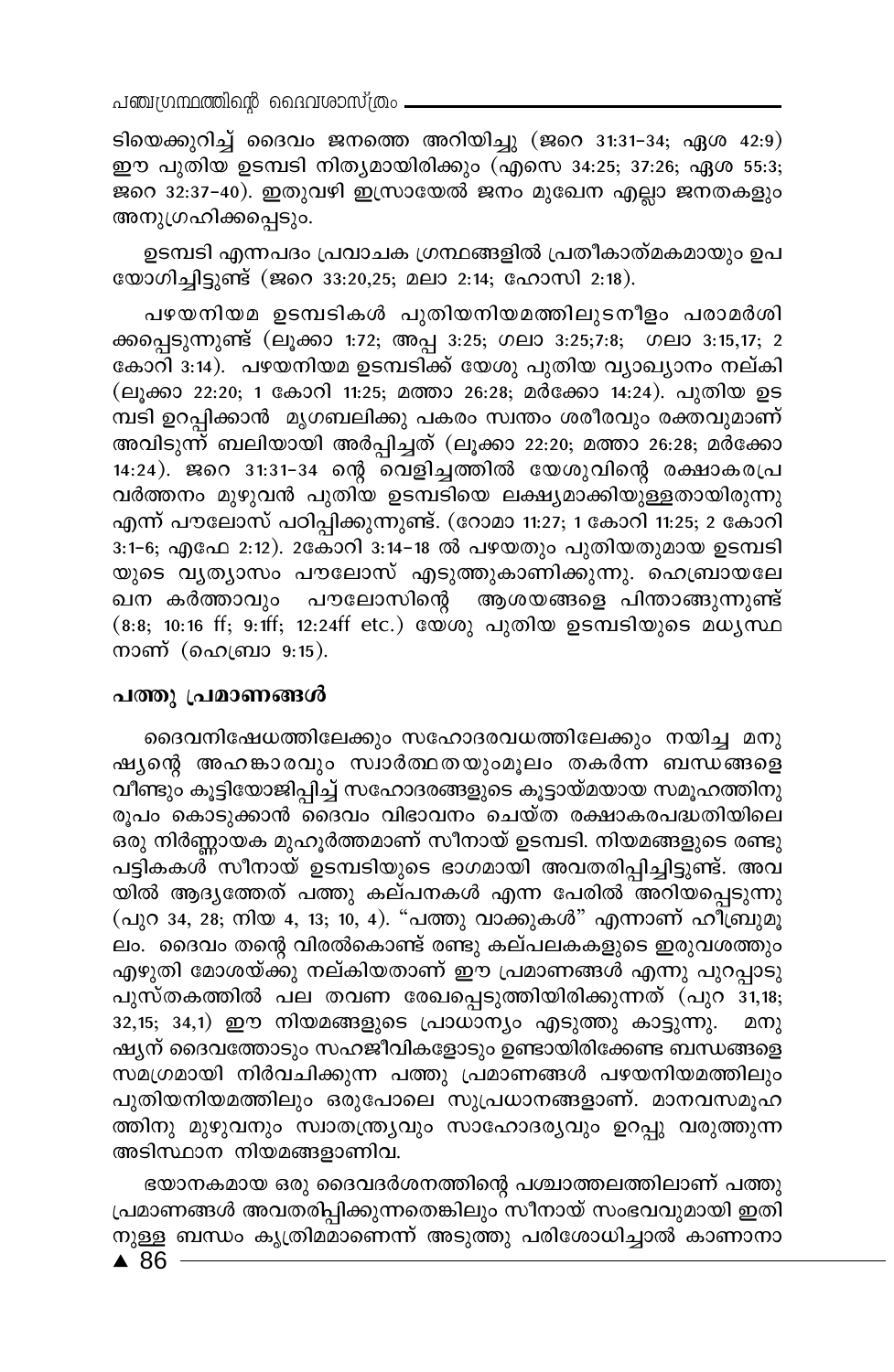- പഞ്ചഗ്രന്ഥത്തിന്റെ ദൈവശാസ്ത്രം

വും. പുറ 19, 25ൽ മോശ മലയിൽനിന്ന് ഇറങ്ങി വന്ന് ജനത്തോടു സംസാ രിച്ചതായി രേഖപ്പെടുത്തിയിരിക്കുന്നു. 20, 18ൽ മലയുടെ മുന്നിൽ ഭയന്നു നില്ക്കുന്ന ജനത്തിന്റെ ചിത്രം അവതരിപ്പിച്ചിരിക്കുന്നു ഇവയ്ക്കു മധ്യേ തിരുകി വച്ചതുപോലെയാണ് പത്തു പ്രമാണങ്ങളുടെ പട്ടിക പ്രതൃക്ഷ പ്പെടുന്നത്. പ്രമാണങ്ങളുടെ പട്ടികയിൽ EP രചയിതാക്കളുടെ സ്വാധീനം കാണാം. പല പാരമ്പര്യങ്ങൾ കൂട്ടിയോജിപ്പിച്ച അന്തിമപ്രസാധകനാണ് വിവരണങ്ങളെ ഈ ക്രമത്തിൽ അവതരിപ്പിച്ചത്.

പത്തു പ്രമാണങ്ങളുടെ രണ്ടു പട്ടികകൾ ബൈബിളിലുണ്ട് (പുറ 20, 1-17; നിയ 5, 6-21). രണ്ടും തമ്മിൽ കാതലായ ഐക്യമുണ്ടെങ്കിലും ചുരുക്കം ചില വൃത്യാസ്ങ്ങളും കാണാം. സാബത്താചരണത്തിനു നല്കുന്ന വിശദീകരണമാണ് ഒരു വ്യത്യാസം. അന്യന്റെ വസ്തുക്കളെ ആഗ്രഹിക്കരുത് എന്ന പ്രമാണത്തിൽ വിലക്കപ്പെട്ട കാര്യങ്ങളെ അവത രിപ്പിക്കുന്ന ക്രമത്തിൽ രണ്ടാമത്തെ പ്രധാന വ്യത്യാസം ദൃശ്യമാകുന്നു. ഇന്നു ബൈബിളിൽ കാണുന്ന ക്രമത്തിൽ അവതരിപ്പിക്കുന്നതിനു മുമ്പേ സ്വതന്ത്രമായി നിലനിന്ന ഒരു പട്ടികയായിരുന്നു പത്തു പ്രമാണങ്ങൾ എന്ന് ഈ വൃത്യാസങ്ങളിൽ നിന്ന് അനുമാനിക്കാം. പ്രമാണങ്ങളിൽ ചിലത് ഒറ്റ വാകൃത്തിലുള്ള കല്പനയോ വിലക്കോ ആയി അവതരിപ്പി ക്കുമ്പോശ് മറ്റു ചിലതിന് ദീർഘമായ വിശദീകരണങ്ങൾ നല്കിയിരി ക്കുന്നു. ആരംഭത്തിൽ എല്ലാ പ്രമാണങ്ങളും നിരുപാധികമായ കല്പന കളായിരുന്നെന്നും വിശദീകരണങ്ങളും വ്യാഖ്യാനങ്ങളും പില്ക്കാലത്തു കൂട്ടിച്ചേർത്തതാണെന്നും പൊതുവേ കരുതപ്പെടുന്നു.

ഉടമ്പടിയുടെ നിബന്ധനകളായി അവതരിപ്പിക്കുന്ന നിയമങ്ങൾക്കും ബി. സി. രണ്ടാം സഹസ്രാബ്ദത്തിൽ മെസൊപ്പൊട്ടാമിയായിൽ നിലവി ലിരുന്ന പല നിയമസംഹിതകളോടും സാമ്യമുണ്ട്. ഹമ്മുറാബിയുടെ നിയ മസംഹിത, എഷ്നുന്നായുടെ നിയമസംഹിത (Code of Eshnunna), ഹിതൃ രുടെ നിയമസംഹിത (Hittite Code) എന്നിവ ഉദാഹരണങ്ങളാണ്. മനു ഷ്യർ തമ്മിലുള്ള വ്യവഹാരങ്ങളാണ് ഇവയിലെല്ലാം പ്രതിപാദിക്കപ്പെടു ന്നത്. നിയമദാതാവായ രാജാവിന്റെ കല്പനകളായിട്ടാണ് ഈ നിയമ ങ്ങളെല്ലാം അവതരിപ്പിച്ചിരിക്കുന്നത്. പത്തു പ്രമാണങ്ങൾ മനുഷ്യർ തമ്മി ലുള്ള ബന്ധങ്ങളെ മാത്രമല്ല, ദൈവവും മനുഷ്യനും തമ്മിലുള്ള ബന്ധ ത്തെയും പരാമർശിക്കുന്നു.്ഏതെങ്കിലും ഒരു മനുഷ്യവൃക്തിയുടെ തീരു മാനമല്ല, വെളിപ്പെടുത്തപ്പെട്ട ദൈവഹിതമാണ് പത്തു പ്രമാണങ്ങളുടെ ഉള്ളടക്കം.

നിയമങ്ങൾ അവതരിപ്പിക്കുന്ന രീതിയിലും മെസൊപ്പൊട്ടാമിയൻ നിയ മസംഹിതകളും പത്തു പ്രമാണങ്ങളും തമ്മിൽ വൃത്യാസമുണ്ട്. "ഇന്ന സാഹചര്യമുണ്ടാവുകയാണെങ്കിൽ ഇപ്രകാരം പ്രവർത്തിക്കണം" എന്ന അവതരണരീതിയാണ് ആദ്യത്തെ നിയമസംഹിതകളിൽ എല്ലാം ഉള്ളത്. ഇതിനെ വൃവസ്ഥാബദ്ധമായ, അഥവാ സോപാധികമായ നിയമങ്ങൾ (Conditional law) എന്നു വിളിക്കുന്നു. ഇപ്രകാരമുള്ള അവതരണരീതി യാണ് ബൈബിളിലെ മിക്ക നിയമങ്ങൾക്കും ഉള്ളത്. എന്നാൽ പത്തു പ്രമാണങ്ങൾ യാതൊരു വൃവസ്ഥയുമില്ലാത്ത കല്പനകളാണ്. ഏതു സാഹചര്യത്തിലും എക്കാലവും സാധുതയു്ള്ള നിയമങ്ങളാണിവ. ഇതിനെ

 $-87$   $\triangle$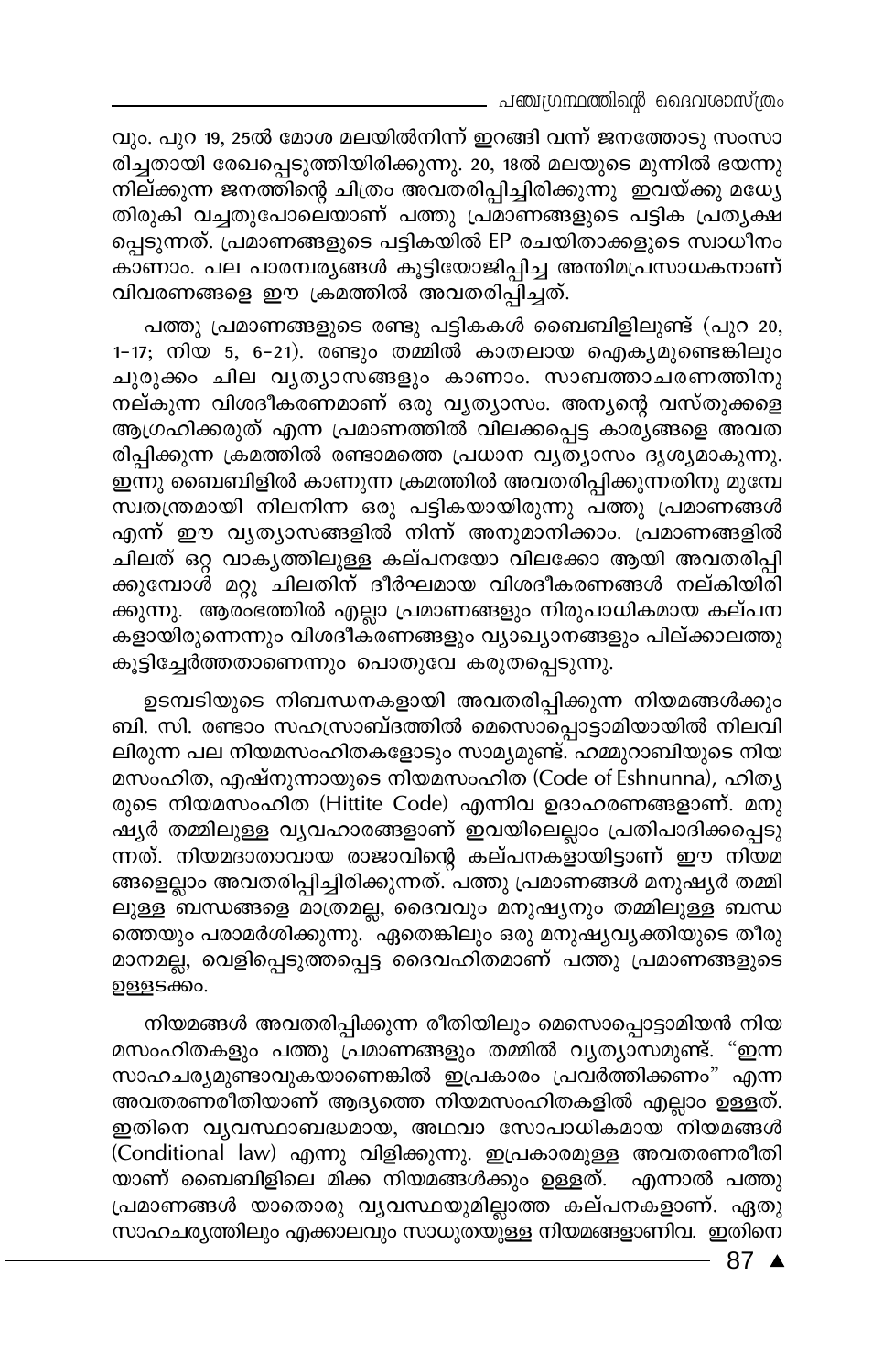നിരുപാധിക കല്പനകൾ (Apodictic laws) എന്നു വിളിക്കുന്നു.

പത്തു പ്രമാണങ്ങൾ എന്നു ബൈബിളിൽ പലതവണ ആവർത്തിച്ചു പറയുന്നുണ്ടെങ്കിലും പ്രമാണങ്ങളെ പത്തായി വിഭജിക്കുന്ന കാര്യത്തിൽ അഭിപ്രായവൃത്യാസങ്ങളുണ്ട്. ഇന്നു പ്രചാരത്തിലിരിക്കുന്ന മൂന്നു വിഭ ജനരീതിയകൾ താഴെ കൊടുക്കുന്നു.

| പ്രമാണം        | യഹുദർ      | പ്രോട്ടസ്റ്റന്റുസഭകൾ കത്തോലിക്കർ |            |
|----------------|------------|----------------------------------|------------|
| 1              | പുറ 20, 2  | $20, 2-3$                        | $20, 2-6$  |
| $\overline{2}$ | $20, 3-6$  | $20, 4-6$                        | 20, 7      |
| 3              | 20, 7      | 20, 7                            | $20, 8-11$ |
| 4              | $20, 8-11$ | $20, 8-11$                       | 20, 12     |
| 5              | 20, 12     | 20, 12                           | 20, 13     |
| 6              | 20, 13     | 20, 13                           | 20, 14     |
| 7              | 20, 14     | 20, 14                           | 20, 15     |
| 8              | 20, 15     | 20, 15                           | 20, 16     |
| 9              | 20, 16     | 20, 16                           | 20, 17a    |
| 10             | 20, 17     | 20, 17                           | 20, 17b    |

റബ്ബിമാരുടെ പാരമ്പര്യം അനുസരിച്ചാണ് യഹൂദർ ഈ വിഭജനരീതി സ്ഥീകരിച്ചിരിക്കുന്നത്. യഹൂദചിന്തകനായ ഫിലോയും ചരിത്രകാരനായ ഫ്ളാവിയൂസ് ജോസേഫൂസും ഗ്രീക്ക് സഭാപിതാക്കന്മാരും സ്വീകരിച്ച വിഭജനരീതി മിക്ക പ്രോട്ടസ്റ്റന്റു സഭകളും പിന്തുടരുന്നു. വി. അഗസ്റ്റിൻ തുടങ്ങി ലത്തീൻസഭ പിതാക്കന്മാർ എടുത്ത നിലപാടാണ് കത്തോലിക്കാ സഭയും ലൂഥറൻസഭയും പ്രമാണങ്ങളുടെ വിഭജനക്രമത്തിൽ അംഗീക രിച്ചിരിക്കുന്നത്. ഇതനുസരിച്ച് യഹൂദരും പ്രോട്ടസ്റ്റന്റുകാരും ഒന്നും രണ്ടും പ്രമാണങ്ങളായി എണ്ണുന്നവയെ കത്തോലിക്കർ ഒന്നാം പ്രമാണമായി കരുതുന്നു. ആദ്യത്തെ കൂട്ടർ പത്താം പ്രമാണമായി കരുതുന്നവയെ രണ്ടാ മത്തെ കൂട്ടർ 9, 10 പ്രമാണങ്ങളായി പരിഗണിക്കുന്നു. വിഭജനത്തിലുള്ള ഈ വ്യത്യാസത്തിന്റെ കാരണങ്ങൾ ഓരോ പ്രമാണവും ചർച്ച ചെയ്യു മ്പോൾ എടുത്തു കാട്ടുന്നതാണ്.

## ഒന്നാം പ്രമാണം 20,2-6

ദൈവം അരുളിച്ചെയ്ത വചനങ്ങളാണിവ എന്ന ഒന്നാം വാകൃം പ്രമാണങ്ങളുടെ പട്ടികയ്ക്ക് ഒരു ശീർഷകമായി നിലകൊള്ളുന്നു. ദൈവത്തിന്റെ വചനമായിരിക്കണം ദൈവജനത്തിന് മാർഗ്ഗദീപമായി നില്ക്കുന്നത് (സങ്കീ. 119,105). തുടർന്ന് അവതരിപ്പിക്കുന്ന നിയമസം ഹിതകളെല്ലാം ഈ അടിസ്ഥാന നിയമങ്ങളുടെ വിശദീകരണങ്ങളും വ്യാഖ്യാനങ്ങളും ഉൾപ്പിരിവുകളുമാണ്. അടിമത്തത്തിൽനിന്ന് താൻ

 $\triangle$  88 -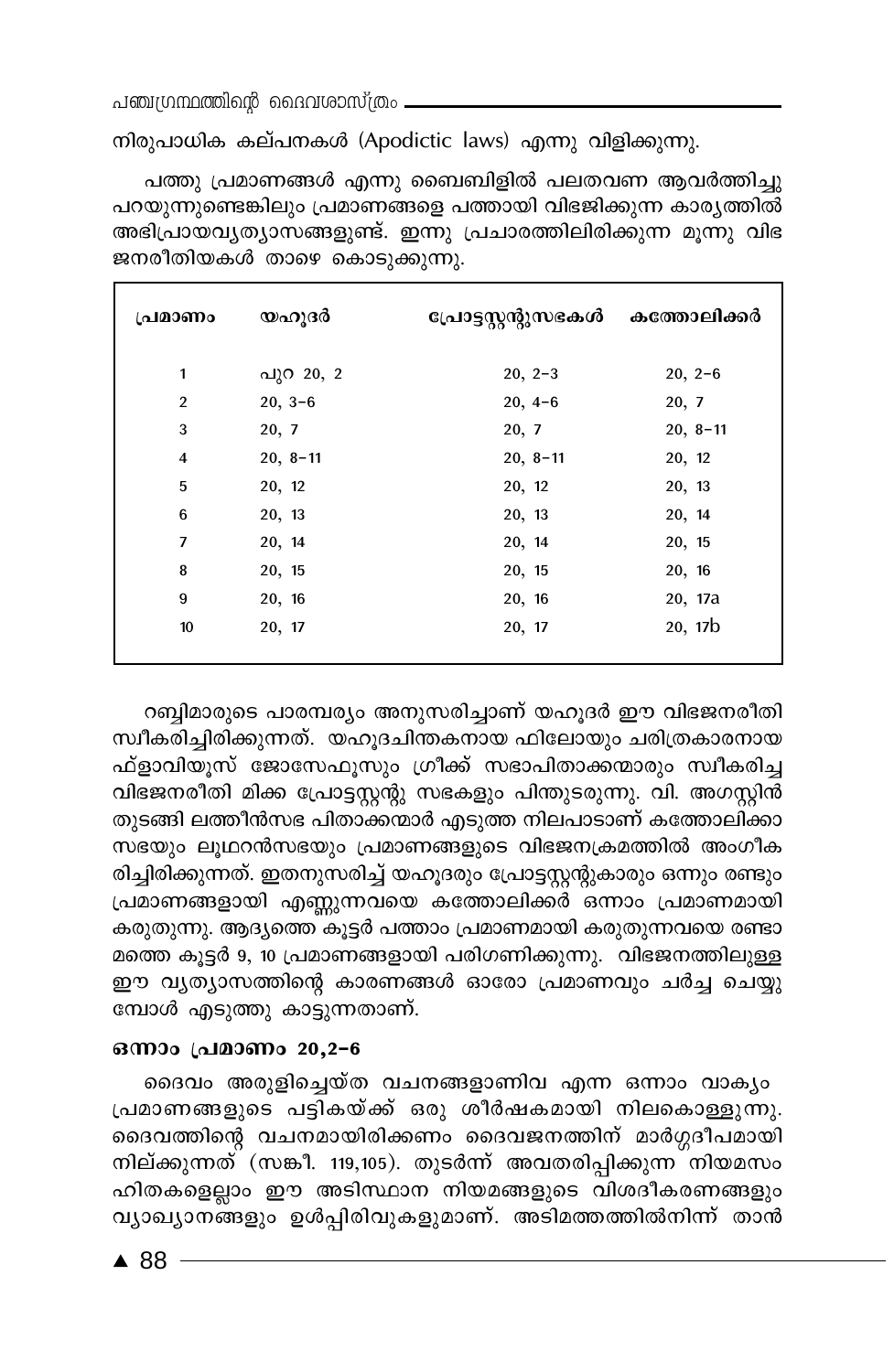\_ പഞ്ചഗ്രന്ഥത്തിന്റെ ദൈവശാസ്ത്രം

മോചിപ്പിച്ച തന്റെ ജനം സ്വതന്ത്രരായി തുടരാൻ ആവശ്യമായ അടി സ്ഥാന ജീവിതനിയമങ്ങളാണ് ഇവിടെ ദൈവം നല്കുന്നത്. അടിമക ളുടെ നിർബന്ധിത സേവനമല്ല, സ്വതന്ത്രരുടെ സ്നേഹപൂർണ്ണമായ ശുശൂഷയാണ് അവിടുത്തേക്ക് ആവശ്യം.

നീ, നിന്നെ, നിന്റെ, നിനക്ക് എന്നിങ്ങനെയുള്ള ഏകവചനപ്രയോഗ ങ്ങൾ പ്രത്യേക ശ്രദ്ധയർഹിക്കുന്നു. ഇസ്രായേൽ ജനത്തെ മുഴുവൻ ഒറ്റ വ്യക്തിയെന്ന നിലയിലാണ് ഈ പ്രമാണങ്ങൾ കാണുന്നത്. മാത്ര മല്ല, ഓരോ വ്യക്തിയെയും ദൈവം നേരിട്ട് അഭിസംബോധന ചെയ്യു കയും ചെയ്യുന്നു. വൃക്തിത്വമോ വൃക്തിപരമായ ഉത്തരവാദിത്വമോ ഇല്ലാത്ത ഒരു ഭരണസംവിധാനമില്ല, ഓരോ മനുഷ്യനേയും പേരുചൊല്ലി വിളിച്ച്, ഞാൻ – നീ എന്ന ദൃഢ്മായ ബന്ധം സ്ഥാപിക്കുന്ന വൃക്തി യാണ് ദൈവം.

യാഹ്വേയെ മാത്രമേ ദൈവമായി ആരാധിക്കാവു എന്ന കല്പനയുടെ വിശദീകരണമാണ് ബഹുദൈവാരാധനയും വിഗ്രഹാരാധനയും വിലക്കു ന്നതിലൂടെ നല്കുന്നത്. അന്യജനതകൾ അനേകം ദൈവങ്ങളെ ആരാ ധിച്ചിരുന്നു. ഓരോ ആവശ്യങ്ങൾക്കായി അവർ ഓരോ ദൈവങ്ങളെ സമീ പിച്ചിരുന്നു. എന്നാൽ ഇസ്രായേലിനെ തിരഞ്ഞെടുത്ത ദൈവമായ യാഹ്വേ അസഹിഷ്ണുവായ ദൈവമാണ്. തന്നോടൊപ്പം മറ്റു ദൈവ ങ്ങളെ ആരാധിക്കാൻ അവിടുന്ന് അനുവദിക്കുകയില്ല. ദൈവം ഒരുവനേ യുള്ളൂ. ദൈവങ്ങളായി പരിഗണിക്കപ്പെടുന്ന മറ്റെല്ലാം മിഥ്യയും മനു മകളായി തീരുന്നു. അതിനാൽ ഒന്നാം പ്രമാണവും മനുഷ്യന്റെ യഥാർത്ഥ സ്വാതന്ത്ര്യമാണ് ലക്ഷ്യം വയ്ക്കുന്നത്.

വിഗ്രഹനിർമ്മാണത്തെയും ആരാധനയെയും വിലക്കുന്ന കല്പന രണ്ടാം പ്രമാണമായി യഹൂദരും പ്രോട്ടസ്റ്റന്റുസഭകളും കരുതുന്നു. കത്തോലിക്കരാകട്ടെ ഒന്നാം പ്രമാണത്തിന്റെ വിശദീകരണമായിട്ടാണ് ഇതിനെ കാണുന്നത്. യാഹ്വേ മാത്രമാണ്്ദൈവം, മറ്റു ദൈവങ്ങളെ ആരാധിക്കരുത് എന്നകല്പനയുടെ രണ്ടു ഭാഗങ്ങൾ വിഗ്രഹം ഉണ്ടാക്ക രുത്, ആരാധിക്കരുത് എന്ന വിലക്കിലൂടെ കൂടുതൽ വ്യക്തമാക്കുന്നു. ആരാധനയ്ക്കായി വിഗ്രഹം ഉണ്ടാക്കരുത് എന്നാണ് ചുരുക്കത്തിൽ ഈ കല്പനയുടെ അർത്ഥം. അതിനാൽ ഇത് ഒന്നാം പ്രമാണത്തിന്റെ ഭാഗ മാണ്.

ആരാധിക്കാനല്ലാതെ പ്രതിമകൾ ഉണ്ടാക്കുന്നത് ഈ പ്രമാണത്തി ലൂടെ മുടക്കുന്നില്ല എന്നു കാണാം. കൃപാസനത്തിന്മേൽ കെരൂബുക ളുടെ പ്രതിമകൾ സ്ഥാപിക്കാനും (പുറ 25, 18-21) മരുഭൂമിയിൽ വച്ചു പിച്ചള സർപ്പത്തെ ഉണ്ടാക്കാനും (സംഖ്യ 21, 8-9) മോശയ്ക്കു കർത്താവുതന്നെ നല്കിയ കല്പനകളിൽനിന്നും ഇതു വൃക്തമാണ്. പഴയ നിയമത്തിൽ അദൃശ്യനായി സ്ഥിതി ചെയ്യുകയും വചനത്തിലൂടെ മാത്രം സ്വയം വെളിപ്പെടുത്തുകയും ചെയ്ത ദൈവം കാലത്തിന്റെ

89 ▲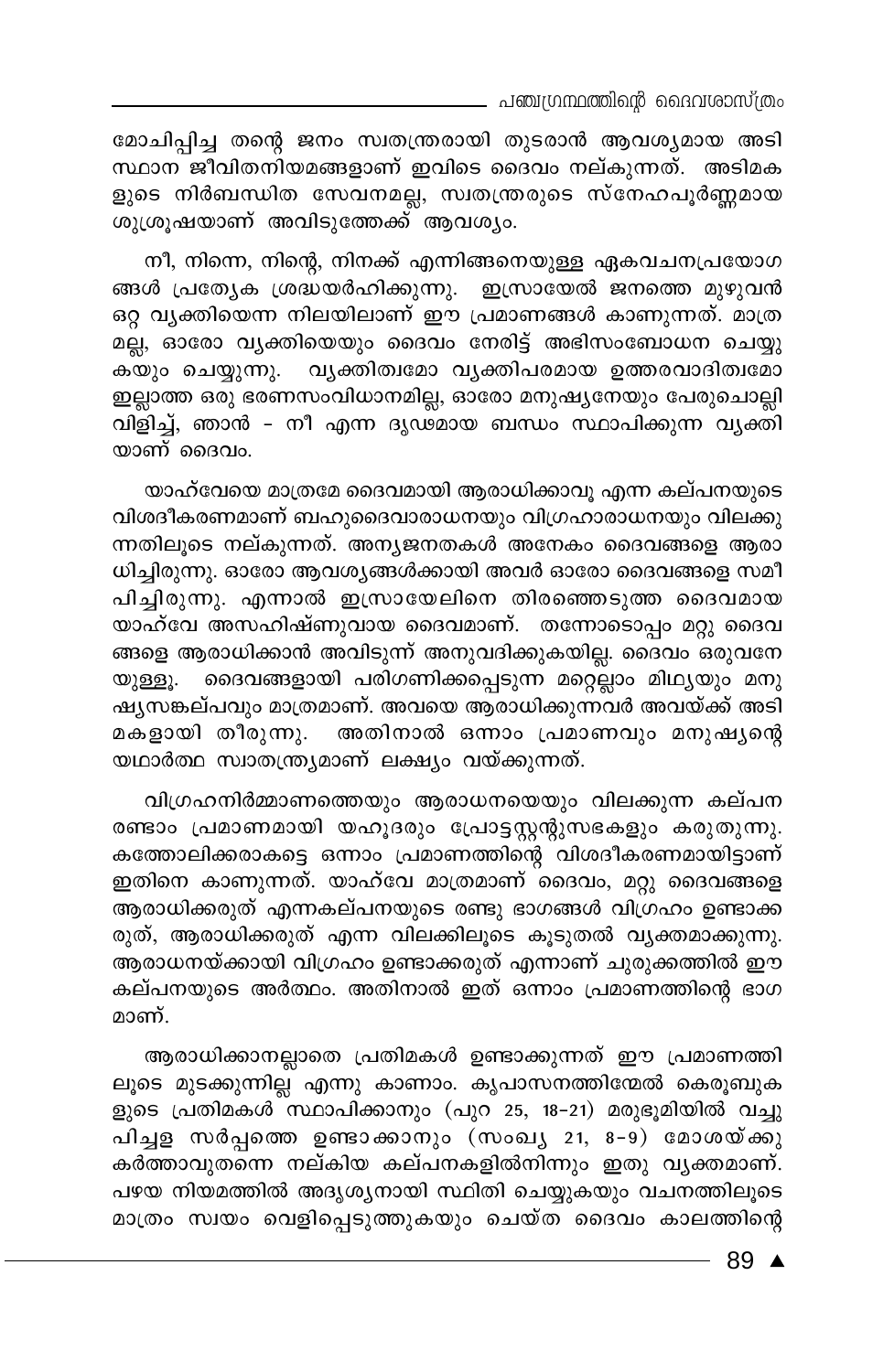പൂർണ്ണതയിൽ, യേശുക്രിസ്തുവിൽ മനുഷ്യനായി അവതരിച്ചു (കൊളോ 1, 15, ഫിലി 2. 7). ദൃശ്യനായി അവതരിച്ചവന്റെ പ്രതിമയോ ഛായാചി ത്രമോ ഉണ്ടാക്കുന്നത് ഒന്നാം പ്രമാണത്തിന്റെ ലംഘനമാവുകയില്ല. പ്രതി മകളും ഛായാചിത്രങ്ങളും പ്രതീകങ്ങൾ മാത്രമാണെന്നകാര്യം വിസ്മ രിച്ച്, അവയെ ആരാധിക്കാൻ തുടങ്ങിയാൽ തീർച്ചയായും അതു പ്രമാണ ലംഘനമാകും. ദൈവത്തിന്റെ സ്ഥാനത്ത് മറ്റെതിനെയെങ്കിലും പ്രതി ഷ്ഠിച്ചാൽ അത് വിഗ്രഹാരാധനയാകും. ധനം, അധികാരം പ്രതൃയശാ സ്ത്രങ്ങൾ, സ്ഥാനമാനങ്ങൾ തുടങ്ങി അനേകം വിഗ്രഹങ്ങൾ ഇന്നു മനു ഷ്യഹൃദയങ്ങളിൽ സ്ഥാനം പിടിച്ചിട്ടുണ്ട്. ധനമോഹത്തെ വിഗ്രഹാരാധ നയായി ബൈബിൾ ചിത്രീകരിക്കുന്നത് ഇവിടെ പ്രത്യേകം ശ്രദ്ധേയമ ്രേ (കൊളോ 3, 5 എഫേ 5, 5; മത്താ 6, 24).

മൂന്നും നാലും തലമുറകൾവരെ ശിക്ഷിക്കും എന്ന താക്കീത് ദൈവ ത്തിന്റെ പ്രതികാര ബുദ്ധിയല്ല, രക്ഷിക്കാനുള്ള തീരുമാനമാണ് വൃക്ത മാക്കുന്നത്. ദൈവകൽപന ധിക്കരിക്കുന്നവർ എന്നാണ് എന്നെ വെറു ക്കുന്നവർഎന്ന വിശേഷണം കൊണ്ട് അർത്ഥമാക്കുന്നത്. താൻ ചെയ്ത തിന്മകൾ വേഗം മറക്കാൻ മനുഷ്യൻ ശ്രമിച്ചെന്നു വരും. എന്നാൽ അതു പരിഹരിക്കുന്നതുവരെ അവനു സ്വസ്ഥതയുണ്ടാവുകയില്ല. മനുഷൃസ മൂഹത്തിൽ സത്യവും നീതിയും സാഹോദര്യവും നിലനില്ക്കണം എന്ന ദൈവത്തിന്റെ രക്ഷാകരമായ തീരുമാനം നിഷേധാത്മകരൂപത്തിൽ ഇവിടെ പ്രകടമാകുന്നു. അനുതാപത്തിലേക്കും പാപപരിഹാരത്തി ലേക്കും നയിക്കുന്നതാണ് ഈ ശിക്ഷ.

#### രണ്ടാം പ്രമാണം 20:7

നിന്റെ ദൈവമായ കർത്താവിന്റെ നാമം എന്ന പ്രയോഗം ഇസ്രാ യേലും ദൈവവും തമ്മിലുള്ള വൃക്തിബന്ധത്തെ സൂചിപ്പിക്കുന്നു. ഓരോ വൃക്തിയും ദൈവത്തിനു നൽകേണ്ട ആദരവും ബഹുമാനവുമാണ് ഈ .<br>കല്പന ഉന്നം വയ്ക്കുന്നത്. അങ്ങയുടെ നാമം പൂജിതമാകണമേഎന്ന കർതൃപ്രാർത്ഥനയിൽ യേശുനാഥൻ ഈ പ്രമാണത്തിന്റെ അർത്ഥം വ്യക്തമാക്കിത്തന്നിട്ടുണ്ട്. ദൈവത്തോടുള്ള ആദരവിനു നിരക്കാത്ത സകല സംസാരവും ഈ പ്രമാണത്തിലൂടെ വിലക്കുന്നു. അഞ്ചുകാര്യ ങ്ങൾ ഇവിടെ ശ്രദ്ധേയമാണ്. 1.ആണയിടൽ. പറയുന്ന കാരൃത്തിന്റെ സത്യം സ്ഥാപിക്കാൻവേണ്ടി ദൈവനാമത്തിൽ ആണയിടരുത്. കള്ളം സ്ഥാപിക്കാൻ കർത്താവിന്റെ നാമം ഉപയോഗിക്കരുത് എന്നാണ് മുഖ്യ മായും ഇത് അർത്ഥമാക്കുന്നത്. എന്നാൽ അതു മാത്രമല്ല, ആണയിടു കയേ അരുത് എന്ന് യേശു പഠിപ്പിച്ചു (മത്താ 5:33–37). സ്വാർത്ഥ താൽപ രൃങ്ങൾ സ്ഥാപിച്ചെടുക്കാനായി ദൈവത്തിന്റെ നാമം പ്രയോഗിക്കരുത്. 2.ദൈവനാമത്തിന്റെ മാന്ത്രികമായ ഉപയോഗം. പ്രകൃത്യാതീത ശക്തി കളുടെ പേര് അറിയാമെങ്കിൽ അവയെ തങ്ങൾക്ക് ആവശ്യമായ രീതി യിൽ സ്വാധീനിക്കാം എന്ന് ബഹുദൈവാരാധകരായ പൗരാണികർ വിശ്വ സിച്ചിരുന്നു. തന്റെ ഇഷ്ടം അനുസരിച്ച് ദൈവം പ്രവർത്തിക്കും എന്ന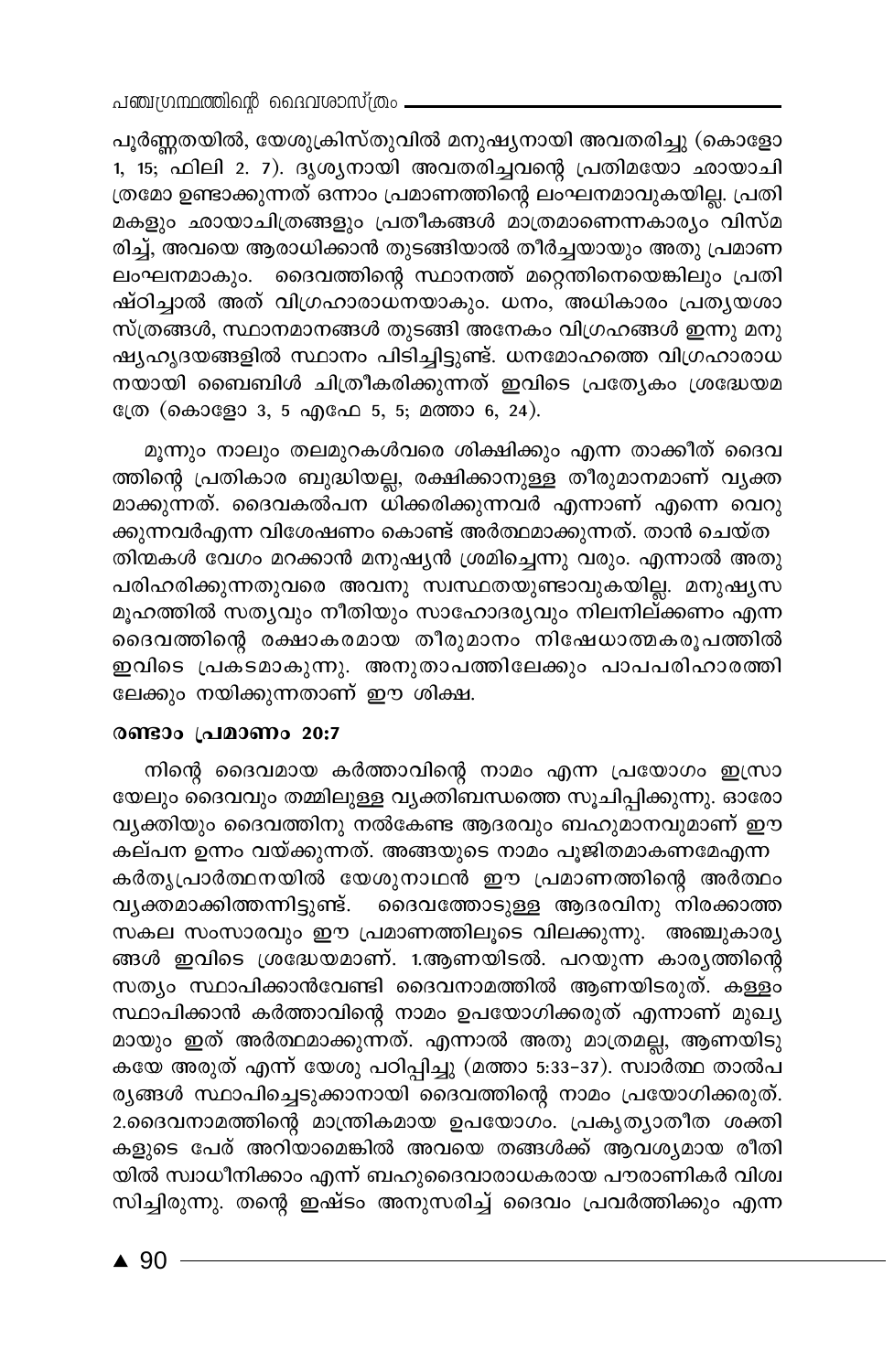അന്ധവിശ്വാസമാണ് ഈ ചിന്താഗതിയിൽ നിഴലിക്കുന്നത്. നാമോച്ചാര ണത്തിലൂടെ ദൈവികശക്തിയെ സ്വാർത്ഥതാൽപര്യങ്ങൾക്കായി ഉപയോ ഗിക്കാൻ ശ്രമിക്കരുത്. 3.ദൈവമല്ലാത്തതിന് ദൈവനാമം നൽകരുത്. ഒന്നാം പ്രമാണത്തിന്റെ ഒരു വിശദീകരണം തന്നെയാണിത്. 4. ദൈവദൂ ഷണം പറയരുത്. ദൈവത്തെ ശപിക്കുന്നതും ദൈവഭക്തരെ അവരുടെ വിശ്വാസത്തിന്റെ പേരിൽ പരിഹസിക്കുന്നതും ദൈവദൂഷണമാണ്. സമ്പത്തും സമൃദ്ധിയുമുണ്ടാകുമ്പോൾ, ഇനി എനിക്കൊരാപത്തും വരാ നില്ല എന്നു കരുതി ദൈവത്തെ വെല്ലുവിളിക്കുന്നതും ദൈവദൂഷണം തന്നെ. 5.ഇവയ്ക്കു പുറമേ ആവശ്യമായ ആദരവോ ചിന്തയോ കൂടാതെ അശ്രദ്ധമായും ലാഘവബുദ്ധിയോടെയും ദൈവനാമം ഉപയോഗിക്കുന്ന തിനെയും ഈ പ്രമാണം വിലക്കുന്നു.

# മൂന്നാം പ്രമാണം 20:8-11

ആഴ്ചയുടെ ഏഴാം ദിവസമാണ് സാബത്ത് എന്ന പേരിൽ അറിയ പ്പെടുന്നത്. 'ശാബത്ത' എന്ന ഹീബ്രുവാക്കിന് വർജ്ജിക്കുക, അവസാ നിപ്പിക്കുക, നിർത്തുക എന്നൊക്കെയാണ് അർത്ഥം. സാബത്താചര ണത്തെ സംബന്ധിച്ച മൂന്നാം പ്രമാണം രണ്ടു കാര്യങ്ങൾ ആവശ്യപ്പെ ടുന്നു. 1. എല്ലാ അധ്വാനങ്ങളിലും നിന്നു വിരമിച്ച് വിശ്രമിക്കണം. 2.ദൈവാ രാധനയ്ക്കായി ആ ദിവസം മാറ്റി വയ്ക്കണം. സൃഷ്ടി കർമ്മം പൂർത്തി യാക്കി ദൈവം വിശ്രമിച്ചതിന്റെ ഓർമ്മയ്ക്കായി (ഉൽപ 2:2-4) സാബ ത്താചരിക്കണം എന്ന കൽപന ഈ ദിവസത്തെ ദൈവത്തിന്റെ വിശ്രമ ത്തിൽ പങ്കുചേരുന്ന അവസരമായി വിശേഷിപ്പിക്കുന്നു. നിയമാവർത്തന പുസ്തകത്തിലെ പത്തു പ്രമാണങ്ങളുടെ പട്ടികയിൽ ഈജിപ്തിൽ നിന്നുള്ള മോചനവുമായി ബന്ധിപ്പിച്ചുകൊണ്ട് (നിയ 5:12–15) അദ്ധ്വാനി ക്കുന്നവരുടെ മൗലികാവകാശമായി സാബത്താചരണത്തെ വ്യാഖ്യാനി ക്കുന്നു. ജോലികളിൽനിന്നെല്ലാം വിരമിച്ച് വിശ്രമിക്കുക എന്നതായിരുന്നു സാബത്താചരണത്തിന്റെ ഉദ്ദേശ്യം.

പെസഹാ, പന്തക്കുസ്താ, കൂടാരത്തിരുന്നാൾ എന്നീ മൂന്നു പ്രധാന ഉത്സവങ്ങൾ എന്നതുപോലെ സാബത്താചരണവും കാനാൻകാരിൽ നിന്നു കടമെടുത്തതാണെന്നു കരുതപ്പെടുന്നു. ആഴ്ചയുടെ ഏഴാം ദിവസം ദുർദ്ദേവതയുടെ ദിവസമായി കാനാൻകാർ കരുതിയിരുന്നു. അന്നു ചെയ്യുന്ന യാതൊരു ജോലിയും വിജയിക്കുകയില്ല എന്നു മാത്രമ ല്ല, വിപരീത ഫലം ഉളവാക്കുകയും ചെയ്യും. അതിനാൽ അവർ എല്ലാ ഭ്ജാലികളും നിർത്തിവയ്ക്കും. ജോലികളിൽ നിന്നു വിരമിക്കുന്നതിനാ ലാണ് ഏഴാം ദിവസത്തിന് 'ശാബത്ത്' എന്ന പേരുണ്ടായത്. ആഴ്ച യുടെ ഏഴാം ദിവസത്തെ ശനിയാഴ്ച എന്നാണല്ലോ നാം വിളിക്കുക. ജീവിതത്തിലുണ്ടാകുന്ന പരാജയങ്ങളെയും നഷ്ട്ങ്ങളെയും സൂചിപ്പി ക്കാൻ ശനി,ശനിദശ മുതലായ പദങ്ങൾ ഉപയോഗിക്കുക ഇന്നും സാധാ രണമാണല്ലോ. 'ശാബ്ത്തി'നെ കുറിച്ച് കാനാൻകാരുടെ ഇടയിൽ നില വിലിരുന്ന വിശ്വാസം ശനിയെക്കുറിച്ച് നമ്മുടെ നാട്ടിലും പ്രാബല്യത്തി ലിരിക്കുന്നു എന്ന് ഇതിൽ നിന്നും കാണാം.

91  $\triangle$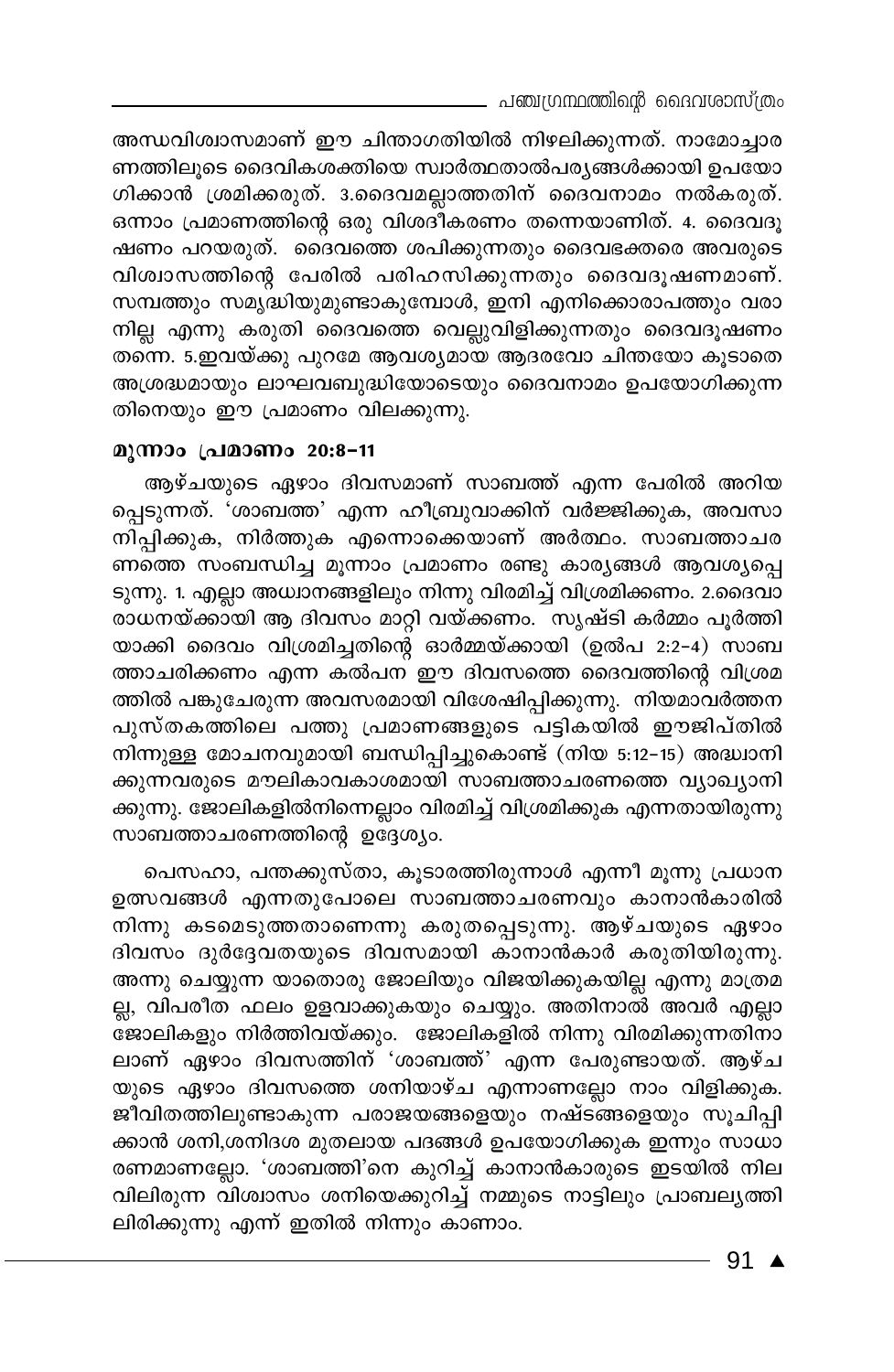പരാജയകാരണമാകുന്ന ദുർദ്ദേവതയുടെ ദിവസം എന്ന നിലയിൽ നിന്ന് കർത്താവിന്റെ വിശ്രമദിനമായി സാബത്ത് വ്യാഖ്യാനിക്കപ്പെട്ടു. ഭയത്തിന്റെയും നിഷ്ക്രിയത്വത്തിന്റെയുമല്ല, ആഹ്ലാദത്തിന്റെയും ദൈവാ രാധനയുടെയും ദിവസമായി പത്തു പ്രമാണങ്ങൾ സാബത്തിനെ അവ തരിപ്പിക്കുന്നു. കർത്താവിന്റെ സന്നിധിയിൽ വിശ്രമിക്കാനും അവിടുത്തെ സ്തുതിക്കാനുമുള്ള അവസരമാണ് സാബത്ത്. അത് നിതൃജിവിത ത്തിന്റെ മുന്നാസ്വാദനവുമാണ് (ഹെബ്രാ 4:4–10). ബാബിലോൺ പ്രവാ സത്തിനു ശേഷം യഹൂദർ സാബത്തിൽ ജോലി ചെയ്യാതിരിക്കുന്നതിന് വലിയ പ്രാധാന്യം നൽകി. സാബത്തിൽ വിലക്കപ്പെട്ട ജോലികളുടെ പട്ടികയുണ്ടാക്കുകയും നിർബന്ധപൂർവ്വം നടപ്പാക്കുകയും ചെയ്തു. പുതിയനിയമകാലമായപ്പോഴേയ്ക്കും സാബത്താചരണം മനുഷൃനു വിശ്രമം നൽകുന്ന ആഹ്ലാദ്യപദമായ ദിവസം എന്നതിനേക്കാൾ താങ്ങാ നാവാത്ത ഒരു ചുമടായിത്തീർന്നു. ഇതിനെതിരേ യേശു ശക്തമായി പ്രതി കരിച്ചത് സുവിശേഷങ്ങൾ രേഖപ്പെടുത്തിയിട്ടുണ്ട് (മർക്കോ 2:23 – 3:6).

പഴയ നിയമത്തിലെ സാബത്തിന്റെ സ്ഥാനത്ത് യേശുനാഥൻ ഉയിർത്തെഴുന്നേറ്റ ആഴ്ചയുടെ ആദ്യദിവസം ക്രൈസ്തവർ വിശുദ്ധമായി ആചരിക്കുന്നു. ജോലിയിൽ നിന്നു വിരമിക്കുക എന്നതിനേക്കാൾ കർത്താ വിന്റെ രക്ഷാകരപ്രവൃത്തികൾ അനുസ്മരിച്ചുകൊണ്ട് ദൈവജനം ഒന്ന ടങ്കം ദേവാലയത്തിൽ സമ്മേളിച്ച് വിശുദ്ധ കുർബാനയിലൂടെ അവിടു ത്തേക്ക് ആരാധനയർപ്പിക്കുന്നതിനും കാരുണ്യപ്രവൃത്തികളിൽ ഏർപ്പെ ടുന്നതിനും ക്രൈസ്തവർ പ്രാധാന്യം നൽകുന്നു.

വിചിന്തനം: അദ്ധാനം മനുഷ്യന് ആവശ്യമാണെന്നും എന്നാൽ മനു ഷ്യൻ അദ്ധ്വാനത്തിന് അടിമയാകരുതെന്നും ഈ പ്രമാണം കൽപിക്കു ന്നു. വിശ്രമിക്കാനും ദൈവശുശ്രുഷയ്ക്കായി സമയം മാറ്റി വയ്ക്കാനും എല്ലാമനുഷ്യർക്കും കടമയുണ്ട്. ആഴ്ചയിൽ ഒരു ദിവസം അതിനായി പ്രത്യേകം മാറ്റിവയ്ക്കുന്നതിലൂടെ മനുഷ്യന്റെ സ്വാതന്ത്ര്യവും മഹത്വവും ദൈവം തന്നെ ഉറപ്പുവരുത്തുന്നു. മാറിവന്നിരിക്കുന്ന ആധുനികമനു ഷ്യന്റെ ജീവിത സാഹചര്യങ്ങളിലും സാബത്താചരണത്തിനു പ്രസക്തി നഷ്ടപ്പെട്ടിട്ടില്ല. കർത്താവിന്റെ ദിവസം (Dies Domenica) എന്നാണ് ക്രൈസ്തവർ ്ഞായറാഴ്ചയെ വിശേഷിപ്പിക്കുന്നത്.

## നാലാം പ്രമാണം 20,12-13

ദൈവത്തോടും (1-3) സഹജീവികളോടും (5-10) ഉള്ള ബന്ധത്തെ നിർവചിക്കുന്ന പ്രമാണങ്ങൾക്കു മധ്യേയാണ് മാതാപിതാക്കന്മാരോടുള്ള കടമയെ സംബന്ധിച്ച നാലാം പ്രമാണം അവതരിപ്പിച്ചിരിക്കുന്നത്. പ്രതി ഫലം വാഗ്ദാനം ചെയ്യുന്ന ഏക പ്രമാണമാണിത്. മാതാപിതാക്കന്മാരെ ബഹുമാനിക്കാത്തവൻ അവരിലൂടെ ലഭിച്ച ജീവന് അർഹനല്ല (പുറ 21, 17; ലേവ്യ 20, 9; സുഭാ 20, 20; 30, 17; പ്രഭാ 3, 16).

ബഹുമാനിക്കുകഎന്നു വിവർത്തനം ചെയ്യുന്ന 'കാബെദ്' എന്ന ഹീബ്രുവാക്കിന് ഭാരമുള്ളതായിരിക്കുകഎന്നാണ് മൂലാർത്ഥം. അധികാ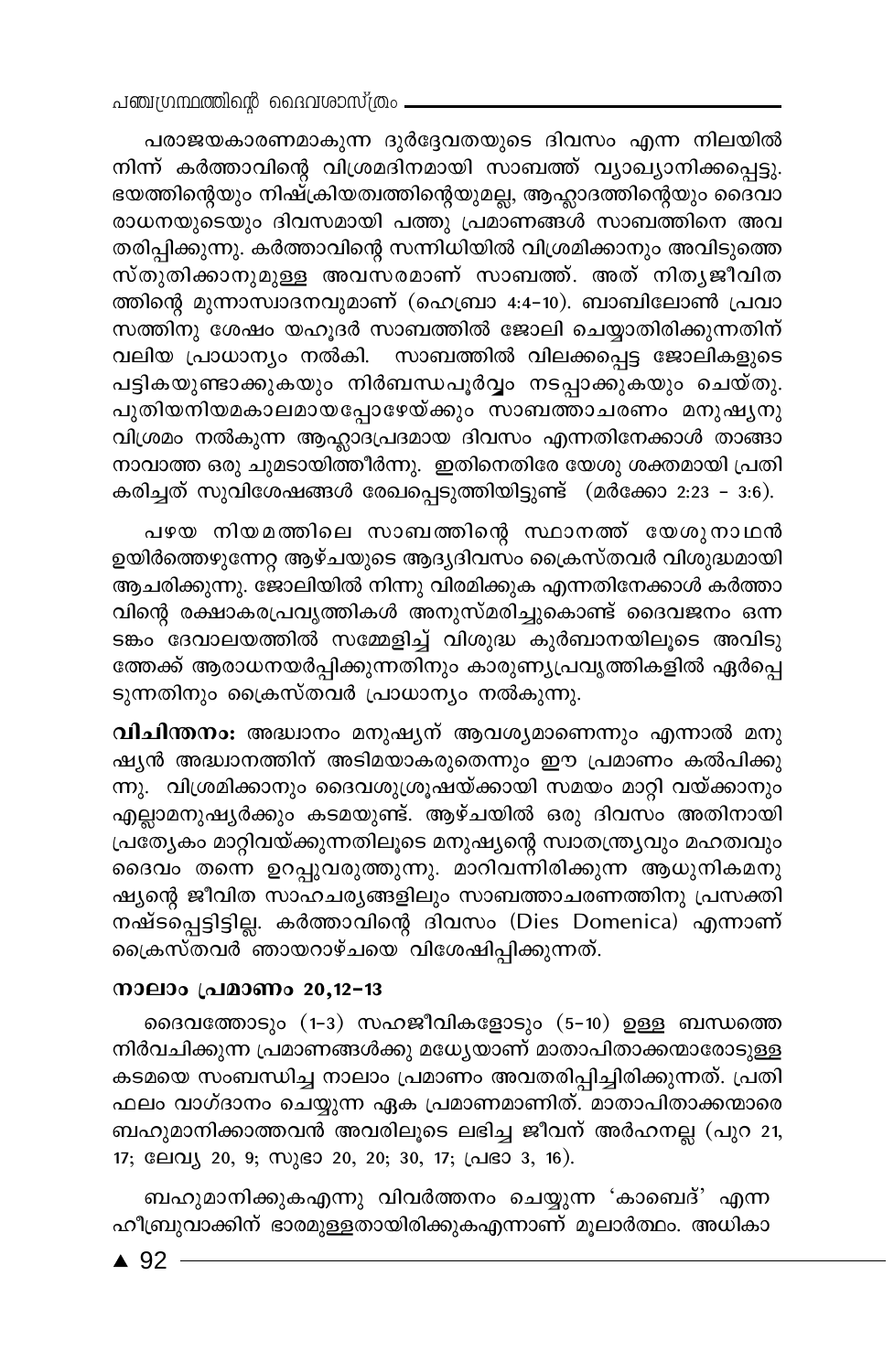- പഞ്ചഗ്രന്ഥത്തിന്റെ ദൈവശാസ്ത്രം

രത്തെ അംഗീകരിക്കുക എന്ന് ഇതിന് അർത്ഥമുണ്ട്. ആദിമ ഇസ്രായേൽ സമുഹത്തിൽ മാതാപിതാക്കന്മാർക്ക് മരണംവരെ കുടുംബത്തിൽ അധി കാരം ഉണ്ടായിരുന്നു. കുട്ടികൾ മാത്രമല്ല, കുട്ടികളുള്ളവരും തങ്ങളുടെ മാതാപിതാക്കന്മാരുടെ അധികാരം അംഗ്ീകരിക്കാനും അവർക്കാവശ്യമാ യതെല്ലാം സ്നേഹപൂർവ്വം നൽകാനും കടപ്പെട്ടിരുന്നു. മാതാപിതാക്കന്മാ രെ, പ്രത്യേകിച്ചും വൃദ്ധരും രോഗികളുമായവരെ, ഭാരവും ശല്യവുമായി കരുതി അവഗണിക്കാനുള്ള പ്രവണത ഏറിവരുന്ന ആധുനിക സമൂഹ ത്തിൽ നാലാം പ്രമാണത്തിന് എന്നത്തേക്കാളേറെ പ്രസക്തിയുണ്ട്.

# 5-10 പ്രമാണങ്ങൾ 20,14-17

ഇതുവരെ കണ്ട പ്രമാണങ്ങളിൽനിന്ന് വ്യത്യസ്തമായി, അടുത്ത ആറു പ്രമാണങ്ങൾ യാതൊരു വിശദീകരണവും ന്യായീകരണവും .<br>നല്കാത്ത നിരുപാധികമായ കല്പനകളാണ്. അരുത്എന്ന നിഷേ ധരൂപത്തിലുള്ള വിലക്കുകളായിട്ടാണ് അവതരിപ്പിച്ചിരിക്കുന്നതെങ്കിലും സ്ഥലകാലങ്ങൾക്ക് അതീതമായി സകല മനുഷ്യർക്കും സംരക്ഷണവും സുരക്ഷിതത്വവും പ്രാദാനം ചെയ്യുകയാണ് ഈ പ്രമാണങ്ങളുടെ ലക്ഷ്യം. മറ്റു നാലു കല്പനകളിലെന്നതുപോലെ ഇവിടെയും നീഎന്ന് അഭിസംബോധന ചെയ്തുകൊണ്ട് കല്പനകൾ നല്കിയിരിക്കുന്നു. ഈ കല്പനകളെല്ലാം സ്വാഭാവികനിയമങ്ങൾ (Natural laws) ആയി പരിഗ ണിക്കപ്പെടുന്നു.

മനുഷ്യജീവനു സംരക്ഷണം നല്കുന്നതാണ് അഞ്ചാം പ്രമാണം. നീ കൊല്ലരുത് എന്ന കല്പനയുടെ മൂലത്തിന് നീ കൊലപാതകം ചെയ്യരുത് എന്നാണ് അർത്ഥം. കുറ്റവാളികൾക്ക് നൽകുന്ന വധശി .<br>ക്ഷയോ ന്യായമായ യുദ്ധത്തിൽ നടക്കുന്ന കൊലയോ ഈ പ്രമാണ ത്താൽ വിലക്കുന്നില്ല എന്ന് മറ്റു നിയമങ്ങളിൽനിന്നു കാണാം. വ്യക്തി വിദ്വേഷം, പ്രതികാര്ബുദ്ധി, സ്ഥർത്ഥലാഭം മുതലായവയുടെ പേരിലുള്ള കൊലപാതകമാണ് ഇവിടെ വിലക്കുന്നത്. ഭ്രൂണഹത്യ, കാരുണ്യവധം എന്നിവ മാത്രമല്ല, കഴിയുന്ന സഹായം ചെയ്തു കൊടുക്കാത്തതിനാൽ അയൽക്കാരൻ മരിക്കാൻ ഇടയാകുന്നതും ഈ പ്രമാണത്തിന്റെ പരിധി യിൽ പെടുന്നു.

നീ വൃഭിചാരം ചെയ്യരുത് എന്ന ആറാം പ്രമാണം ദാമ്പതൃവിശ്വസ്ത തയും ലൈംഗികശുദ്ധിയും കാത്തു പാലിക്കാൻ ആവശ്യപ്പെടുന്നു. കുഞ്ഞുങ്ങൾക്കു ജന്മം നല്കുന്നതിലൂടെ സൃഷ്ടികർമ്മത്തിൽ പങ്കുചേ രാനും പരസ്പരം ഇണയും തുണയുമായി വർത്തിക്കാനും വേണ്ടിയാണ് ദൈവം മനുഷ്യനെ സ്ത്രീയും പുരുഷനുമായി സൃഷ്ടിച്ചത് (ഉൽപ 1:28; 2:18-24). ഒരു പുരുഷനെയും ഒരു സ്ത്രീയെയും തമ്മിൽ മരണംവരെ അഭേദ്യമാംവിധം ബന്ധിപ്പിക്കുന്ന വിവാഹത്തിലൂടെ സംജാതമാകുന്ന കുടുംബത്തിന്റെ സുരക്ഷിതത്വത്തിലാണ് മനുഷ്യജീവൻ നാമ്പെടുക്കു ന്നതും വളർന്നു വികസിക്കുന്നതും. കുടുംബത്തിന്റെ ഭദ്രതയ്ക്കു തുരങ്കം വയ്ക്കുന്ന വൃഭിചാരം മനുഷ്യജീവനെതിരേയുള്ള പാപമാണ്. അതു

93  $\triangle$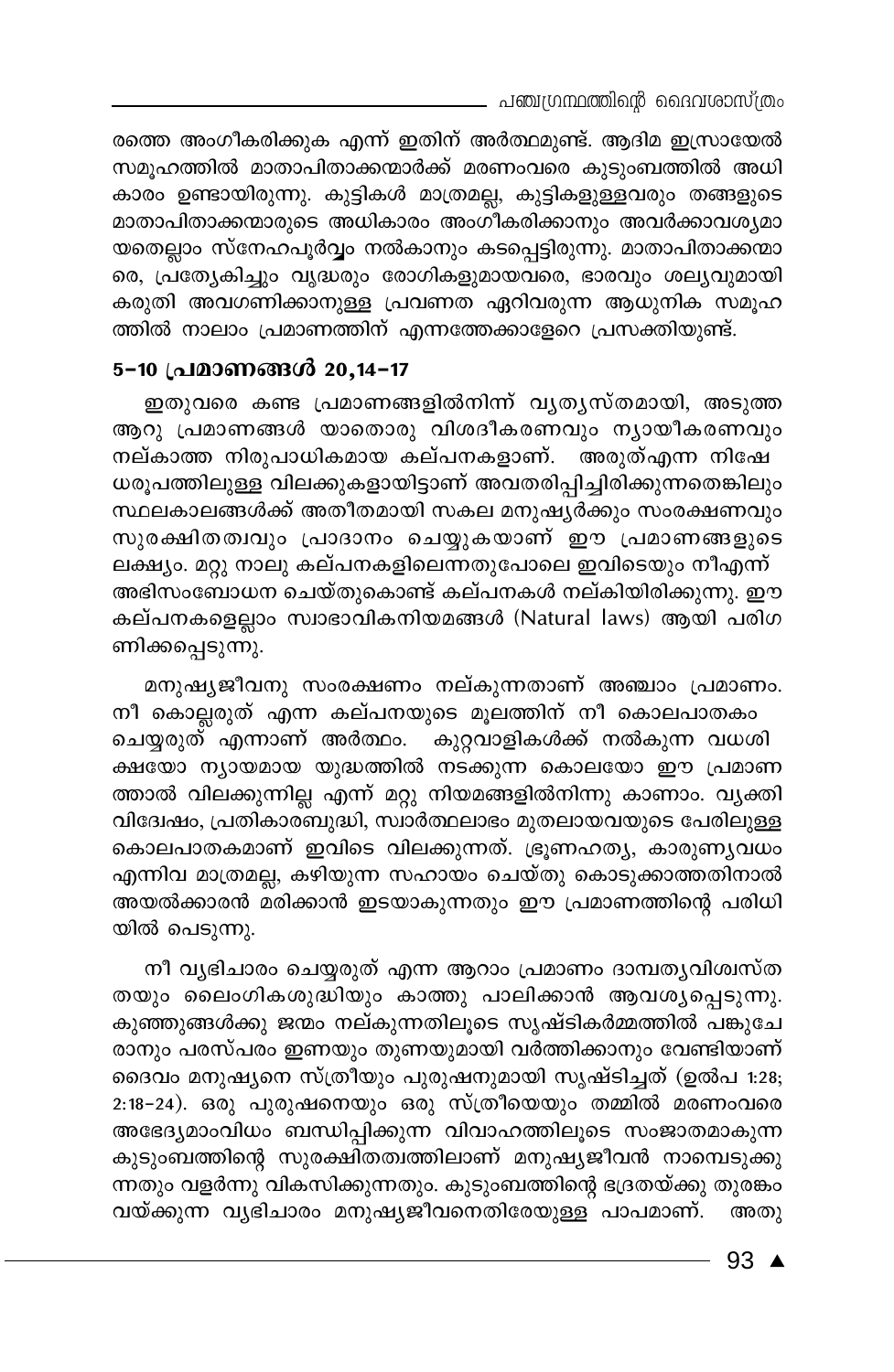സ്രഷ്ടാവിന്റെ പദ്ധതിക്കു വിരുദ്ധവുമാണ്. അതിനാൽ ഭർത്താവിന്റെയോ ഭാരൃയുടെയോ അവകാശത്തിന്മേലുള്ള കടന്നാക്രമണം മാത്രമല്ല, വിവാ ഹത്തിന്റെ വിശുദ്ധിക്കു നിരക്കാത്ത സകല ലൈംഗികവേഴ്ചകളും ഈ പ്രമാണത്താൽ വിലക്കുന്നു. ഇതിന്റെ വിവിധ വശങ്ങൾ പിന്നീട് അനേകം നിയമങ്ങളിലൂടെ വിശദീകരിക്കുന്നുണ്ട് (ലേവ്യ 18). ബാഹ്യമായ പ്രവൃ ത്തികൾ മാത്രമല്ല, അശുദ്ധമായ ആഗ്രഹങ്ങളും തീരുമാനങ്ങളുംപോലും പാപമാണെന്ന് യേശു പഠിപ്പിച്ചു (മത്താ 5:27-30).

നീ മോഷ്ടിക്കരുത് എന്ന ഏഴാം പ്രമാണം ജീവന്റെ സംരക്ഷണ ത്തിന് ആവശ്യമായ ഭൗതികവസ്തുക്കളുടെ സംലഭൃത എല്ലാവർക്കും ഉറപ്പു വരുത്തുന്നു. അപരന്റെ ന്യായമായ അവകാശങ്ങളെ മാനിക്കാൻ എല്ലാവർക്കും കടമയുണ്ട്. മനുഷ്യസമൂഹത്തിന്റെ നിലനില്പിനും ഇത ത്യാവശ്യമാണ്. എന്നാൽ പരിധിയില്ലാത്ത സ്വത്തു സമ്പാദനത്തെ ഈ പ്രമാണം പ്രോത്സാഹിപ്പിക്കുന്നില്ല. ഭൂമിയും അതിലെ സകല വിഭവങ്ങളും കർത്താവിന്റേതാണ് (ലേവ്യ 25:23). മനുഷ്യർ ഭൂമിയുടെ ഉടമകളല്ല, സൂക്ഷിപ്പുകാർ മാത്രമാണ്. മനുഷ്യോചിതമായ ജീവിതത്തിന് ആവശ്യ മായവ ആർക്കും നിഷേധിക്കപ്പെടരുത് എന്നതാണ് ഈ പ്രമാണത്തിന്റെ ലക്ഷ്യം. അർഹമല്ലാത്തത്, അത് പണമോ ജോലിയോ സ്ഥലമോ എന്തു മാകട്ടെ, സ്വന്തമാക്കുന്നതും മോഷണമത്രേ. ഈ പ്രമാണത്തിൽ ഉപ യോഗിച്ചിരിക്കുന്ന ഹീബ്രുപദത്തിന് മനുഷ്യനെ മോഷ്ടിക്കരുത് എന്നും അർത്ഥമുണ്ട്. `അടിമയാക്കി വയ്ക്കുന്നതിനെയും, വില്ക്കുന്നതിനെയും, സമ്മർദ്ദം ചെലുത്തി കാര്യം നേടുന്നതിനു വേണ്ടി മനുഷ്യനെ ഉപയോ ഗിക്കുന്നതിനെയും ഇവിടെ വിലക്കുന്നു.

നീതിന്യായ കോടതിയിലെ വിചാരണയുടെ പശ്ചാത്തലത്തിലാണ് എട്ടാം പ്രമാണം അവതരിപ്പിച്ചിരിക്കുന്നത്. കോടതിയിൽ അസത്യം പറ യുന്നതും സത്യം മറച്ചു വയ്ക്കുന്നതും ഈ പ്രമാണത്തിലൂടെ വിലക്കു .<br>ന്നു. എല്ലാവർക്കും നീതി ലഭ്യമാക്കുക എന്നതാണ് ഈ പ്രമാണം ഉന്നം വയ്ക്കുന്നത്. കോടതിയിൽ നല്കുന്ന സാക്ഷ്യത്തിന് ജീവന്മരണ പ്രാധാ ന്യമുണ്ട്. അത് എപ്രകാരം ദുരുപയോഗിക്കപ്പെടാം എന്ന് നാബോത്തിന്റെ കഥ (1രാജാ 21) വൃക്തമാക്കുന്നു. രണ്ടുപേരുടെ സാക്ഷൃത്തിന്മേലല്ലാതെ വധശിക്ഷ നടപ്പാക്കരുതെന്നു നിയമം (സംഖ്യ 35, 30; നിയ 19, 15) സാക്ഷ്യ ത്തിന്റെ പ്രാധാന്യം എടുത്തു കാട്ടുന്നു. വ്യാജസാക്ഷ്യം നല്കുന്നവന് കൊടുക്കേണ്ട ശിക്ഷയെക്കുറിച്ചും വൃക്തമായ നിയമമുണ്ട് (നിയ 19, 18-19). കള്ളസാക്ഷ്യം സമൂഹത്തിലെ വലിയൊരു തിന്മയായി പ്രവാച കന്മാർ എടുത്തു കാട്ടുന്നു (ആമോ 5, 10-11; 6,12). വ്യാപകമായ അർത്ഥ ത്തിൽ എട്ടാം പ്രമാണം എല്ലാ അപവാദങ്ങളെയും ദുഷ്പ്രചരണങ്ങ ളെയും വിലക്കുന്നു.

ഒമ്പതും പത്തും പ്രമാണങ്ങൾ ഒരുമിച്ചാണ് ഈ പട്ടികയിൽ കൊടു ത്തിരിക്കുന്നത്. ഭാര്യ, മൃഗങ്ങൾ, വസ്തുക്കൾ, എല്ലാം ഒരേ ശീർഷക ത്തിൽ ചേർത്തിരിക്കുന്നു. എന്നാൽ നിയമാവർത്തന പുസ്തകത്തിലെ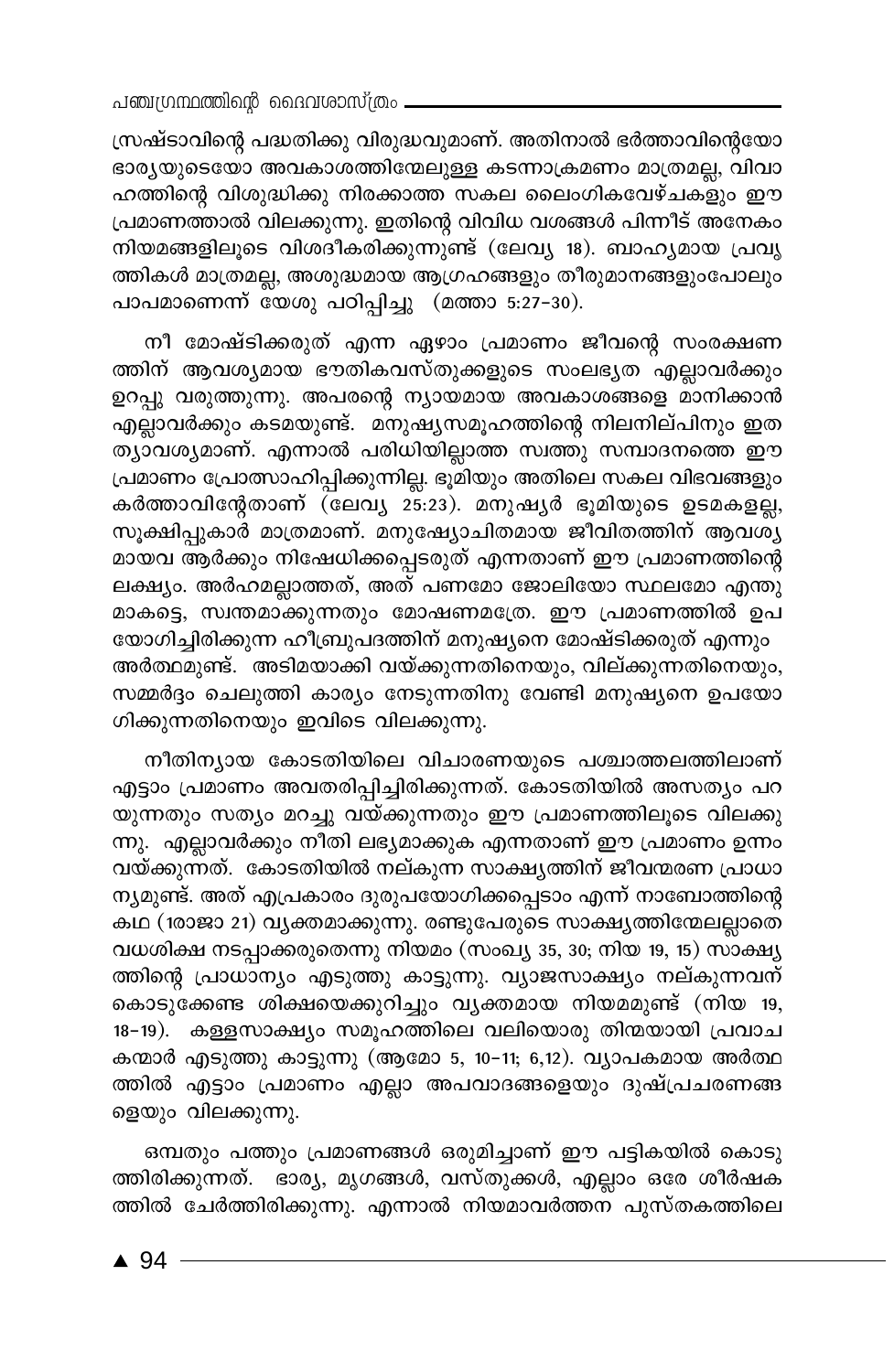പഞ്ചഗ്രന്ഥത്തിന്റെ ദൈവശാസ്ത്രം

പത്തു പ്രമാണങ്ങളുടെ പട്ടികയിൽ അയല്ക്കാരന്റെ ഭാര്യയെ മോഹി ക്കരുത്(നിയ 5, 20) എന്ന് പ്രത്യേകം എടുത്തു പറഞ്ഞുകൊണ്ട് ഇവയെ രണ്ടു പ്രമാണങ്ങളായി തിരിച്ചിരിക്കുന്നു. ഈ വിഭജനമാണ് കത്തോലി ക്കാസഭ സ്ഥീകരിച്ചിരിക്കുന്നത്. മോഹിക്കരുത് എന്ന കല്പന വെറും ഒരു ആഗ്രഹത്തെയല്ല, പ്രവൃത്തിയിലേക്കു നയിക്കുന്ന തീരുമാനത്തെ സൂചിപ്പിക്കുന്നു. ആറും ഏഴും പ്രമാണങ്ങളിൽ വിലക്കിയ പ്രവൃത്തികൾ അവയുടെ ഉറവിടത്തിൽതന്നെ ഇവിടെ വിലക്കുന്നു. കുടുംബത്തിന്റെ ഭദ്രതയും ന്യായമായ സ്വകാര്യസ്വത്തിന്റെ സംരക്ഷണവും ഈ പ്രമാ ണങ്ങളിലൂടെ ഉറപ്പു വരുത്തുന്നു. അർഹമല്ലാത്തതു സ്ഥതമാക്കാനുള്ള ദുരാഗ്രഹത്തെ തുടക്കത്തിൽ തന്നെ തടയാൻ ഈ പ്രമാണങ്ങളിലൂടെ അനുശാസിക്കുന്നു.

വിചിന്തനം: വിലക്കുകളുടെ ഒരു പട്ടിക മാത്രമായി പത്തു പ്രമാണ ങ്ങൾ പ്രത്യക്ഷപ്പെട്ടേക്കാം. എന്നാൽ മനുഷ്യസമൂഹത്തിന്റെ നിലനി ല്പ്പിനും വളർച്ചയ്ക്കും അവശ്യം ആവശ്യമായ അടിസ്ഥാനനിയമങ്ങ ളാണ് ഇവ. ഇതു വെളിപ്പെടുത്തപ്പെട്ട ദൈവഹിതമാണ്. ഈ പ്രമാണ \_<br>ങ്ങളെ അവഗണിക്കുന്നത് വൃക്തികൾക്കും മനുഷൃസമൂഹത്തിനു തന്നെയും ആത്മഹത്യാപരമായിരിക്കും എന്ന് ചരിത്രം സാക്ഷ്യപ്പെടു ത്തുന്നു.

ഡോ. ജോസഫ് പാംപ്ലാനി

95  $\triangle$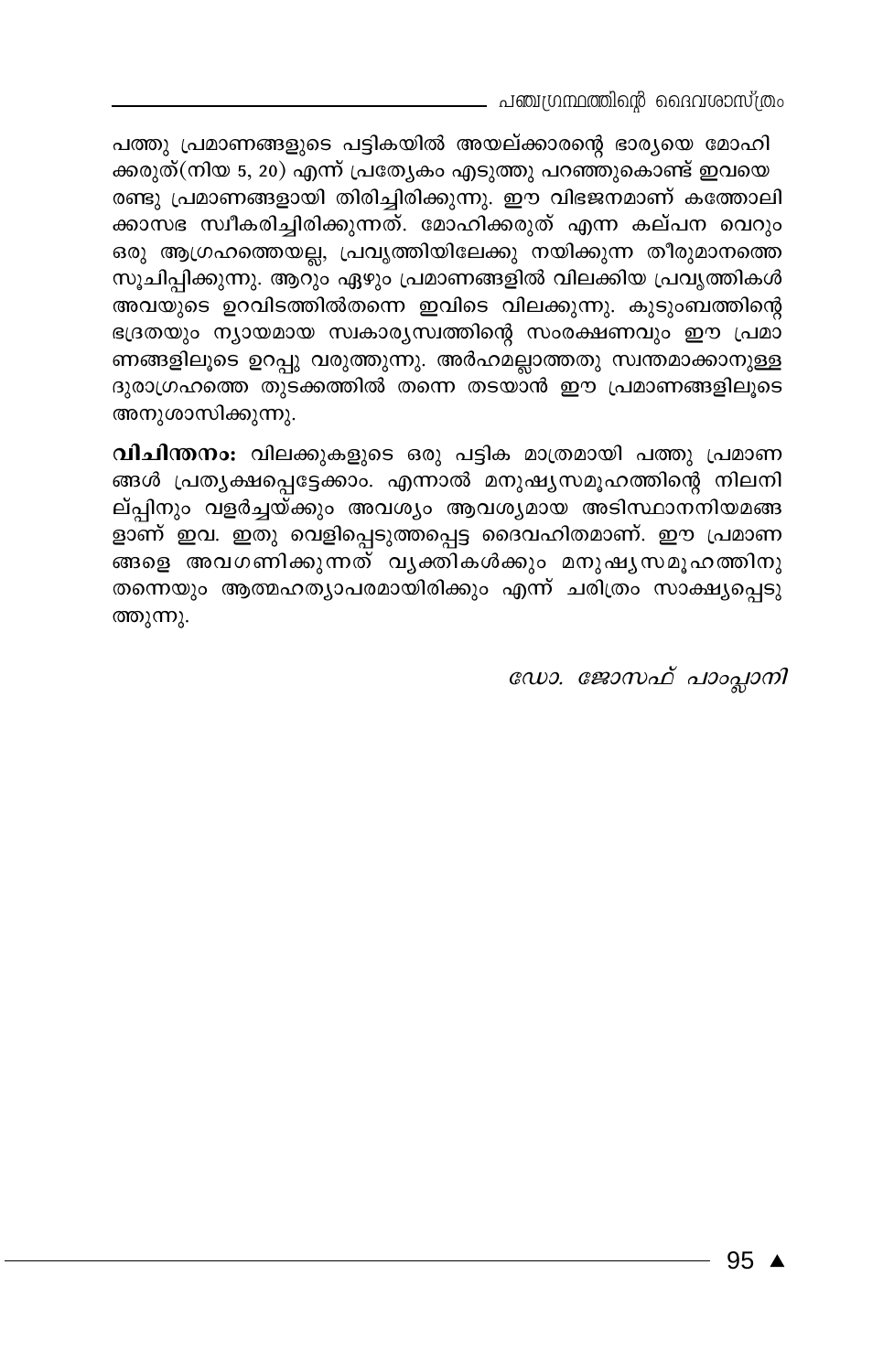# ലേവ്വരുടെ പുസ്തകം

 $\mathfrak{0}$   $\mathfrak{0}$   $\mathfrak{0}$   $\mathfrak{1}$ ബിളിലെ മൂന്നാമത്തെ പുസ്തകം ലേവൃർ എന്ന പേരിൽ അറിയപ്പെടുന്നു. ലേവീഗോത്ര ജരായ പുരോഹിതന്മാർ അറിഞ്ഞിരിക്കേണ്ടതും അനു ഷ്ഠിക്കേണ്ടതുമായ നിയമങ്ങളും ആചാരക്രമങ്ങളും അവതരിപ്പിക്കുന്നതിനാൽ പുസ്തകത്തിന്റെ ഉള്ളട ക്കത്തെ സൂചിപ്പിക്കാൻ ഈ പേരു സഹായിക്കും. പഴയ നിയമം ഗ്രീക്കു ഭാഷയിലേക്കു വിവർത്തനം ചെയ്തവർ 'ലേവൃരെ സംബന്ധിക്കുന്നവ<sup>'</sup> എന്നർത്ഥമുള്ള ലെവി ത്തിക്കോൺ (Leviticon) എന്ന പേരു നൽകി. ലത്തീ നിൽ ഇതിനെ ലെവിത്തിക്കുസ് (Leviticus) എന്നു വിവർത്തനം ചെയ്തു. ഇംഗ്ലീഷിലും ഇതേ പേരു തന്നെ ഉപയോഗിക്കുന്നു. എന്നാൽ മൂലഭാഷയായ ഹീബ്രുവിൽ പുസ്തകത്തിന്റെ ആദൃവാക്കായ 'വയ്യിഖ്റാ' എന്ന പദം പുസ്തകത്തിന്റെ പേരായി ഉപയോഗിക്കുന്നു. 'അവൻ വിളിച്ചു' എന്നാണ് ഇതിന്റെ അർത്ഥം. വിശുദ്ധിയിലേക്കു വിളിക്കപ്പെട്ടവരാണ് തങ്ങശ് എന്ന് അനുസ്മരിപ്പിക്കാനും, ഗ്രന്ഥത്തിൽ വിവരിക്കുന്ന നിയമങ്ങൾ അനുസരിച്ചു കൊണ്ട് വിശുദ്ധരായി ജീവിക്കാൻ പ്രേരിപ്പിക്കാനും ഈ പേര് കുടുതൽ പര്യാപ്തമാണ്.

# 2. ഗ്രന്ഥ കർത്താവ് - കാലം

സീനായ് മലയുടെ അടിവാരത്തു സ്ഥാപിച്ച സാക്ഷ്യ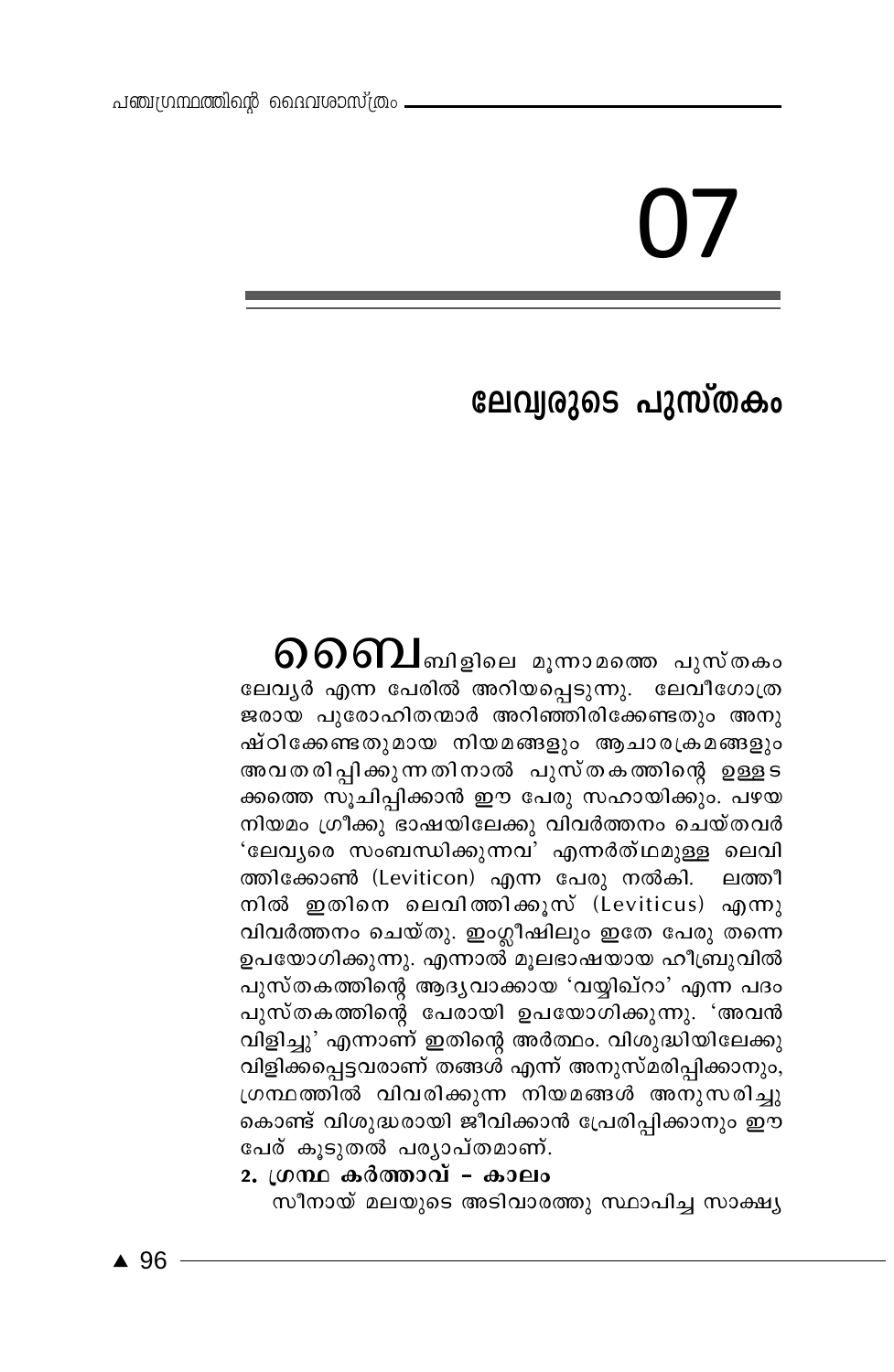. പഞ്ചഗ്രന്ഥത്തിന്റെ ദൈവശാസ്ത്രം

കൂടാരത്തിൽ വച്ച് ദൈവം മോശയ്ക്ക് ഈ നിയമങ്ങൾ മുഴുവൻ വെളി പ്പെടുത്തി എന്ന പ്രതീതി ജനിപ്പിക്കുന്ന വിധത്തിലാണ് പുസ്തകം രചിച്ചിരിക്കുന്നത്. ''കർത്താവ് മോശയോട് അരുളിച്ചെയ്തു" എന്ന പ്രസ്താവന ഒരു പല്ലവി പോലെ ഓരോ അധ്യായത്തിന്റെയും ആരം ഭത്തിൽ ആവർത്തിക്കുന്നുണ്ട്. ഇസ്രായേലിന്റെ നിയമം മുഴുവൻ മോശ വഴി ദൈവം നൽകിയതാണ് എന്ന വിശ്വാസം ഈ പദപ്രയോ ഗത്തിൽ പ്രതിഫലിക്കുന്നു. എന്നാൽ, ലേവ്യ പുസ്തകത്തിൽ രേഖ പ്പെടുത്തിയിരിക്കുന്ന നിയമങ്ങളെല്ലാം അതേ പടി മോശ തന്നെ എഴു തിയതാണ് എന്ന് ഇത് അർത്ഥമാക്കുന്നില്ല. പുറപ്പാടു പുസ്തകത്തിൽ ഉടമ്പടിയുടെ നിയമങ്ങളെക്കുറിച്ചു കണ്ട കാരൃങ്ങൾ ഇവിടെയും പ്രസ ക്തമാണ്.

പഞ്ചഗ്രന്ഥത്തിന്റെ പിന്നിലുള്ള നാലു പാരമ്പര്യങ്ങളിൽ ഒന്നായ പുരോഹിതപാരമ്പരുത്തിൽപ്പെട്ടതാണ് ലേവൃപുസ്തകം. ബി.സി. അഞ്ചാം നൂറ്റാണ്ടിലാണ് ഇതിന്റെ രചന പൂർത്തിയായത് എന്ന് പൊതുവെ അംഗീകരിക്കപ്പെട്ടിട്ടുണ്ട്. അനേകം നിയമസംഹിതകളുടെ ഒരു സമാഹാരമാണ് ഈ പുസ്തകം. നൂറ്റാണ്ടുകളിലൂടെ, വൃതൃസ്ത സാഹചര്യങ്ങളിൽ രൂപപ്പെട്ട നിയമങ്ങൾ ഇവിടെ ഒരുമിച്ചു ചേർത്തി രിക്കുന്നു.

മരുഭൂമിയിലെ കൂടാരം, സോളമന്റെ ദേവാലയം, ജോസിയാ രാജാ വിന്റെ മതനവീകരണം, ബാബിലോൺ പ്രവാസം, പുതിയ ദേവാല യത്തിലെ ശുശ്രൂഷകൾ എന്നിവയുടെയെല്ലാം സ്വാധീനം ഈ നിയ മസംഹിതകളിൽ കാണാം. പ്രവാസികളോടു പ്രസംഗിച്ച പുരോഹി തനും പ്രവാചകനുമായ എസെക്കിയേലും, പ്രവാസത്തിനുശേഷം ഇസ്രായേലിൽ മതനവീകരണത്തിനു നേതൃത്വം നൽകിയ എസ്രാ, നെഹമിയാ മുതലായവരും അവരുടെ ശിഷൃഗണവും ലേവൃപുസ്ത കത്തിന്റെ രചനയിൽ നിർണ്ണായകമായ പങ്കു വഹിച്ചിട്ടുണ്ട്.

# 3. പ്രാധാനൃവും പ്രസക്തിയും

നിയമം, പ്രവാചകന്മാർ, ലിഖിതങ്ങൾ എന്നിങ്ങനെ യഹുദർ ബൈബിളിനെ മൂന്നു ഭാഗങ്ങളായി തിരിക്കുന്നു. ഇതിൽ നിയമം അഥവാ "തോറാ" എന്നു വിളിക്കുന്ന പഞ്ചഗ്രന്ഥത്തിനാണ് അവർ ഏറ്റം കൂടുതൽ പ്രാധാന്യം നൽകുന്നത്. പഞ്ചഗ്രന്ഥത്തിന്റെ കേന്ദ്ര മാണ് നിയമപുസ്തകമായ ലേവൃർ. അതിനാൽ ബൈബിളിലെ ഏറ്റവും പ്രധാനപ്പെട്ട പുസ്തകമായി ലേവ്യ പുസ്തകം കരുതപ്പെടു ന്നു. ദൈവം തങ്ങൾക്കു നൽകിയ ഏറ്റം വലിയ ദാനമായിട്ടാണ് യഹൂ ദർ നിയമത്തെ പരിഗണിക്കുന്നത്. ദൈവകൃപയാൽ നിലനിൽക്കാനും അവിടുത്തെ പ്രീതിക്കർഹരാകാനും എന്തു ചെയ്യണമെന്ന് നിയമം പഠിപ്പിക്കുന്നു. "ഞാൻ ഇന്നു നിങ്ങളുടെ മുമ്പിൽ വച്ചിരിക്കുന്ന നിയ മസംഹിതയിലേതുപോലെ നീതിയുക്തമായ നിയമങ്ങളും ചട്ടങ്ങളും മറ്റേത് ശ്രേഷ്ഠജനതയ്ക്കാണുള്ളത്? (നിയ 4,8) എന്ന മോശയുടെ ചോദ്യം നിയമത്തിന്റെ പ്രാധാന്യം വൃക്തമാക്കുന്നു. "കർത്താവ് ഇസ്രായേൽ ജനവുമായി മോശ വഴി ഉറപ്പിച്ച ഉടമ്പടിയുടെ നിയമ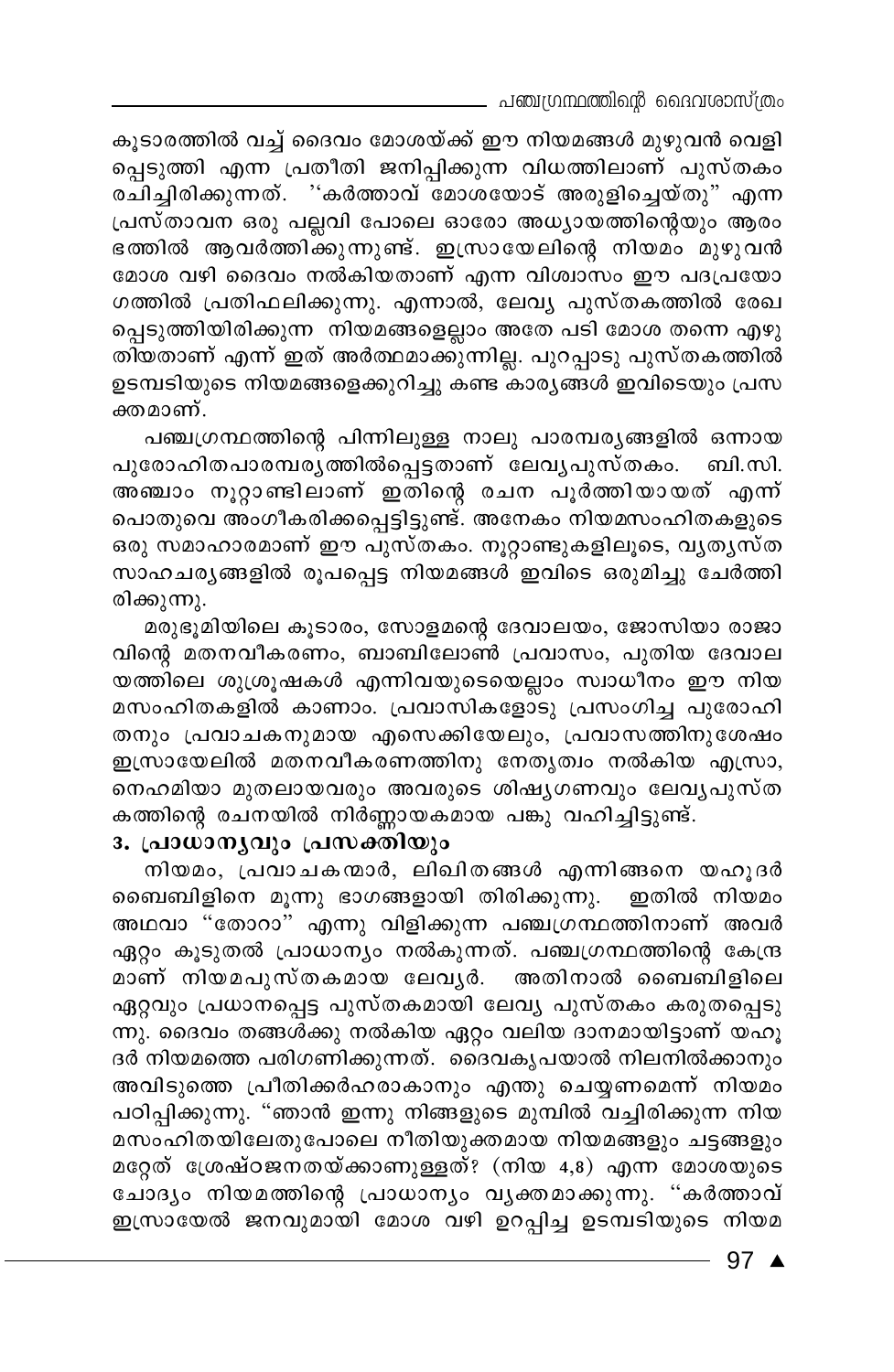ങ്ങളും ചട്ടങ്ങളും പ്രമാണങ്ങളും" (ലേവ്യ 26, 46) എന്ന ഉപസംഹാരം ലേവ്യ പുസ്തകത്തിന്റെ സ്വഭാവവും പ്രാധാന്യവും എടുത്തുകാട്ടു  $m<sub>λ</sub>$ .

യഹൂദർക്ക് ഏറ്റം പ്രധാനപ്പെട്ടതാണ് ലേവൃ പുസ്തകമെങ്കിലും പുതിയ നിയമത്തിൽ അതിന് എന്തു പ്രസക്തിയുണ്ട് എന്നു ചോദി ച്ചേക്കാം. ബലിയർപ്പണത്തെയും പൗരോഹിത്യത്തെയും സംബന്ധിച്ച നിയമങ്ങൾ വരാനിരുന്നവയുടെ പ്രതീകങ്ങളായിരുന്നു എന്ന് ഹെബ്രാ യർക്കുള്ള ലേഖനം പഠിപ്പിക്കുന്നു (ഹെബ്രാ 9). വി. പൗലോസ് നിയ മത്തെയും കൃപയെയും രണ്ടു തട്ടുകളിൽ വച്ചു വിശകലനം ചെയ്ത തിനുശേഷം നിയമാനുഷ്ഠാനം വഴിയല്ല, യേശുക്രിസ്തുവിലുള്ള വിശ്വാസം വഴി കൃപയാലാണ് രക്ഷ ലഭിക്കുന്നത് എന്ന് സ്ഥാപിക്കു ന്നു (എഫേ 2,8-9).റോമാക്കാർക്കും ഗലാത്തിയാക്കാർക്കും എഴുതിയ ലേഖനങ്ങളിൽ നിയമാനുഷ്ഠാനത്തിലുള്ള അതിരുകടന്ന ആത്മാഭി മാനത്തിനെതിരേ ശക്തമായ താക്കീതുകൾ നൽകുന്നുണ്ട്. ലേവൃ പുസ്തകവും അതിലെ നിയമങ്ങളും കാലഹരണപ്പെട്ടുപോയി എന്ന് ഇതിൽ നിന്നെല്ലാം അനുമാനിക്കാൻ സാധിക്കുമോ?

"നിയമത്തെയോ പ്രവാചകന്മാരെയോ അസാധുവാക്കാനാണ് ഞാൻ വന്നതെന്നു നിങ്ങൾ വിചാരിക്കരുത്. അസാധുവാക്കാനല്ല, പൂർത്തിയാക്കാനാണ് ഞാൻ വന്നത്" (മത്താ 5,17) എന്ന യേശുവിന്റെ പ്രഖ്യാപനം ലേവൃപുസ്തകത്തെ സംബന്ധിച്ചു പ്രസക്തമാണ്. ആ പുസ്തകത്തിൽ നിർദ്ദേശിച്ചിട്ടുള്ള നിയമങ്ങൾ യേശുവും ശിഷ്യന്മാരും അനുസരിക്കുകയും ചെയ്തിരുന്നു (ലൂക്കാ 2,4. 21-24); മർക്കോ 1,44; യോഹ 2,13; 7, 10; 12, 1; അപ്പ 21, 16).

യേശുവിന്റെയും അപ്പസ്തോലന്മാരുടെയും ജീവിതത്തിൽ മാത്ര മല്ല, ക്രിസ്തുസഭയുടെ വിശ്വാസത്തിലും ജീവിതവീക്ഷണത്തിലും ആ്ചാരങ്ങളിലും ലേവൃപുസ്തകത്തിന്റെ സ്വാധീനം നിർണ്ണായകമാ ണ്. അനുഷ്ഠാനവിധികളുടെ വിശദാംശങ്ങളിൽ തങ്ങിനിൽക്കാ തെ,പുസ്തകത്തിന്റെ പൊതുവായ ചൈതനൃവും ലക്ഷ്യവും ഗ്രഹി ക്കാൻ ശ്രമിച്ചാലേ ഈ സ്വാധീനം കണ്ടെത്താൻ കഴിയു. "വിശുദ്ധ രായിരിക്കുവിൻ"എന്ന് അനേകം തവണ ആവർത്തിക്കപ്പെടുന്ന ആഹാനം എന്നും എല്ലാവർക്കും പ്രസക്തമാണ്. വിശുദ്ധിയിലേ ക്കുള്ള വിളിയാണ് ലേവ്യപുസ്തകത്തിന്റെ മുഖ്യ സന്ദേശം. ഭക്ഷ ണം, വസ്ത്രധാരണം, ശാരീരികശുദ്ധി മുതലായ ബാഹൃകാരൃങ്ങ ളിൽ ശ്രദ്ധ ചെലുത്തുമ്പോഴും ദൈവത്തോടും സഹജീവികളോടു മുള്ള ബന്ധത്തിൽ അവശ്യം പാലിക്കേണ്ട മനോഭാവത്തിന് ലേവൃ പുസ്തകം ഊന്നൽ നൽകുന്നുണ്ട്.

ദൈവാരാധനയ്ക്കായി തിരഞ്ഞെടുക്കപ്പെട്ട ദൈവജനമാണ് സഭ എന്ന കാഴ്ചപ്പാടിലും സഭയുടെ ആരാധനക്രമം, കൂദാശകൾ, തിരു നാളുകൾ, വിവിധ ജീവിതാന്തസ്സുകൾ തുടങ്ങി എല്ലാ മേഖലകളിലും ലേവൃപുസ്തകത്തിലെ നിയമങ്ങളുടെ സ്വാധീനം അന്തർലീനമാ യിരിക്കുന്നു. "നിന്നെപ്പോലെ തന്നെ നിന്റെ അയൽക്കാരനെയും

 $\triangle$  98 -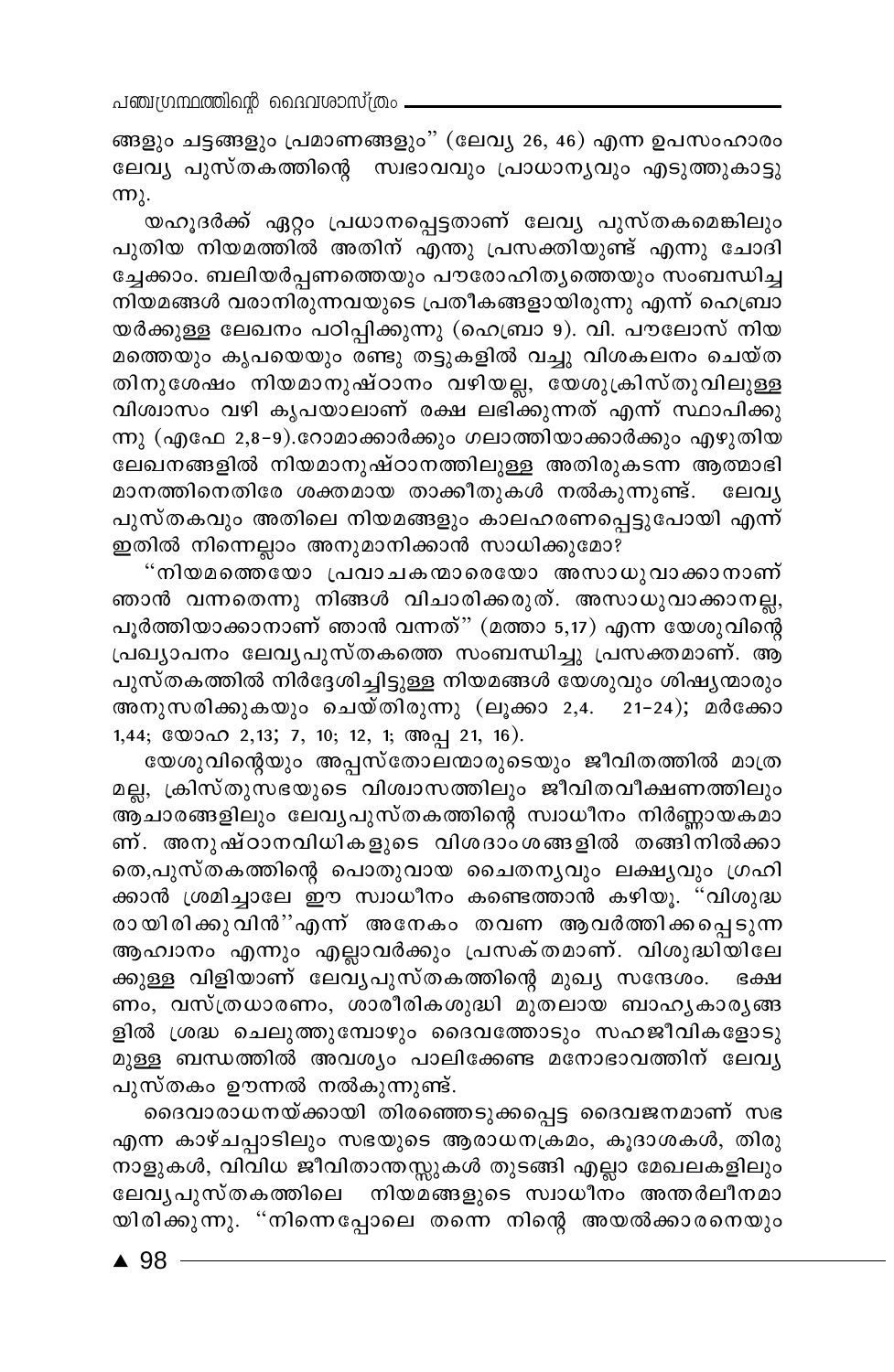\_ പഞ്ചഗ്രന്ഥത്തിന്റെ ദൈവശാസ്ത്രം

സ്നേഹിക്കുക" (മത്താ 22, 39) എന്ന കല്പന ഉദ്ധരിച്ചുകൊണ്ട് (ലേവ്യ 19, 18) യേശുനാഥൻ തന്നെ ഈ പുസ്തകത്തിന്റെ സനാ തന പ്രാധാന്യം എടുത്തുകാട്ടുന്നു.

ബലിയർപ്പണം, ഭക്ഷണം, ശാരീരികശുദ്ധി തുടങ്ങിയവയെ സംബ ന്ധിക്കുന്ന പല നിയമങ്ങൾക്കും ഇന്ന് പ്രസക്തി നഷ്ടപ്പെട്ടിട്ടുണ്ട്. എന്നാൽ അവ ലക്ഷ്യം വയ്ക്കുന്ന ദൈവാരാധനയും ജീവിതവിശു ...<br>ദ്ധിയും ഒരിക്കലും അപ്രസക്തമായിത്തീരുന്നില്ല. പരിശുദ്ധനായ ദൈവത്തെ ആരാധിക്കാൻ തിരഞ്ഞെടുക്കപ്പെട്ട ജനം വിശുദ്ധരായി രിക്കണം എന്ന ലേവൃപുസ്തകത്തിന്റെ മുഖ്യപ്രമേയത്തിന് എന്നും വലിയ പ്രസക്തിയുണ്ട്. ബാഹൃമായ ആചാരങ്ങളെയും അനുഷ്ഠാ നങ്ങളെയും സംബന്ധിച്ച വിശദമായ നിയമങ്ങൾ ജീവിതവിശുദ്ധി യുടെ ആവശ്യകതയെയാണ് ഊന്നിപ്പറയുന്നത്. എന്നാൽ ഈ നിയ മങ്ങൾ പലപ്പോഴും ബാഹൃമാത്രവും അനുഷ്ഠാനപ്രധാനവുമായ മത ജീവിതത്തിന് പ്രേരകമായിത്തീർന്നിട്ടുണ്ട്. അതിനാൽത്തന്നെ പ്രവാ ചകന്മാരും (ഏശ 1, 11-20; ജറെ 7,21-23; ആമോ 5,21-24; ഹോസി 6,6) യേശുവും (മത്താ 12, 7; 23, 23-26) ഇപ്രകാരമുള്ള നിയമവൃാ ഖ്യാനത്തിനെതിരെ ശക്തമായ താക്കീതുകൾ നൽകിയിട്ടുണ്ട്. പക്ഷെ തെറ്റായി വ്യാഖ്യാനിക്കപ്പെടുന്നു എന്നത് യഥാർത്ഥനിയമത്തിന്റെ സാധുതയെ ഇല്ലാതാക്കുന്നില്ലല്ലോ.

സർവ്വസൃഷ്ടികൾക്കും അതീതനും അവയിൽ നിന്നെല്ലാം വൃതൃ സ്തനും എന്നാൽ, എല്ലാറ്റിനും അസ്തിത്വവും ജീവനും നൽകുന്ന വനുമാണ് ദൈവം.പരിശുദ്ധൻ എന്ന വിശേഷണം കൊണ്ട് ഇതാണ് അർത്ഥമാക്കുക. ദൈവത്തിന്റെ പരിശുദ്ധിയെക്കുറിച്ചുള്ള ആഴമേറിയ അവബോധം വിശ്വാസികളിൽ ഉളവാക്കുകയാണ് ലേവൃപുസ്തക ത്തിന്റെ ഒരു ലക്ഷ്യം. പരിശുദ്ധനായ ദൈവത്തോടു രമ്യതയിലെ ത്താൻ പാപിയായ മനുഷ്യനെ സഹായിക്കുകയാണ് ഈ പുസ്തക ത്തിൽ വിവരിച്ചിരിക്കുന്ന നിയമങ്ങളുടെ മുഖ്യമായ ഉദ്ദേശ്യം. ബലി യർപ്പണങ്ങളും ശുദ്ധീകരണകർമ്മങ്ങളും എല്ലാം ഈ ലക്ഷ<mark>ൃ</mark>ത്തി ലേക്ക് വിരൽ ചൂണ്ടുന്നു. അറിവില്ലായ്മയും അശ്രദ്ധയും മൂലം ഉണ്ടാ കുന്ന വീഴ്ചകൾക്കാണ് ഇവിടെ<sup>്</sup>ബലിയർപ്പണങ്ങളും നേർച്ചകാഴ്ച കളും വഴി പരിഹാരം അനുഷ്ഠിക്കാൻ നിർദ്ദേശിക്കുന്നത്. ഉടമ്പടിയി ലൂടെ വെളിപ്പെടുത്തപ്പെട്ട ദൈവമഹത്വത്തിനു വിരുദ്ധമായി മനഃ പൂർവ്വം ചെയ്യുന്ന പാപങ്ങൾക്ക് ഇവ പരിഹാരമാവുകയില്ല.

ലേവൃപുസ്തകത്തിലെ ബലിയർപ്പണങ്ങളും പരിഹാരക്കാഴ്ച കളും എല്ലാം യേശുവിൽ പൂർത്തിയാകാനിരുന്ന ഏകബലിയുടെ മുന്നോടികളും പ്രതീകങ്ങളും മാത്രമായിരുന്നു. ആണ്ടുതോറും പരി ഹാരബലിയർപ്പിക്കുന്ന പഴയനിയമത്തിലെ പ്രധാന പുരോഹിതൻ, ഒരിക്കൽ മാത്രം അർപ്പിച്ച ആത്മബലിയിലൂടെ ലോകത്തിന്റെ പാപ ങ്ങൾക്കു മുഴുവൻ പരിഹാരമനുഷ്ഠിച്ച സാക്ഷാൽ പ്രധാന<sup>്</sup>പുരോ ഹിതനായ യേശുക്രിസ്തുവിന്റെ പ്രതികമായിരുന്നു. ലേവൃപുസ്ത കത്തിൽ നിർദ്ദേശിക്കുന്ന അനേകം ബലികളുടെ പശ്ചാത്തലത്തിൽ

99  $\triangle$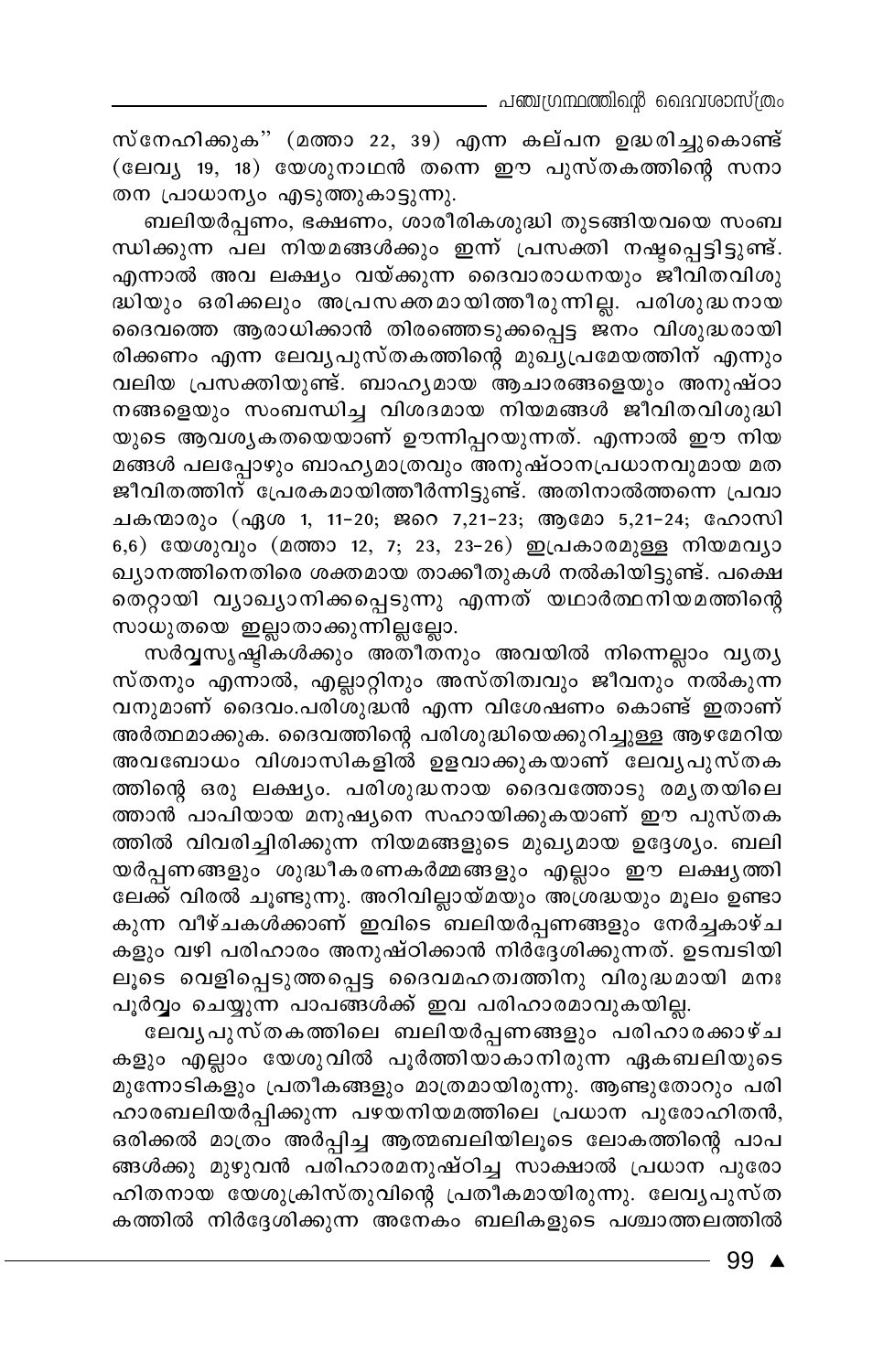ഇന്നു നാം ആചരിക്കുന്ന ബലിയും വിരുന്നുമായ വിശുദ്ധ കുർബാന യുടെ അർത്ഥവും പുതുമയും ഗ്രഹിക്കാൻ കൂടുതൽ എളുപ്പമുണ്ട്.

പുരോഹിതന്മാർക്ക് ആവശ്യമായ വിശുദ്ധിയെ സംബന്ധിച്ച നിയ മങ്ങൾ ക്രിസ്തുവിന്റെ രാജകീയ പൗരോഹിത്യത്തിൽ പങ്കുകാരായ സകല വിശ്വാസികൾ്ക്കും ബാധകമാണ്. മാനുഷികബന്ധങ്ങളിൽ നിലനിൽ ക്കേണ്ട വിശുദ്ധിയെ സംബന്ധിച്ച നിയമങ്ങൾക്ക് ഒരു കാലത്തും പ്രസക്തി നഷ്ടപ്പെടുന്നില്ല. ജീവനെ മാനിക്കുക, ദാമ്പതൃ ജീവിതത്തിന്റെ ഭദ്രത കാത്തു സൂക്ഷിക്കുക, ദരിദ്രർക്കു പ്രത്യേക സംരക്ഷണം നൽകുക, സാമ്പത്തികവും സാമൂഹികവുമായ നീതി ഉറപ്പുവരുത്തുക മുതലായവയെ ലക്ഷ്യമാക്കിക്കൊണ്ടുള്ള നിയമ ങ്ങൾക്ക് ഇന്നും വലിയ പ്രസക്തിയുണ്ട്. "നിങ്ങളുടെ സ്വർഗ്ഗസ്ഥനായ പിതാവ് പരിപൂർണ്ണനായിരിക്കുന്നതുപോലെ നിങ്ങളും പരിപൂർണ്ണ രായിരിക്കുവിൻ" (മത്താ 5, 48) എന്ന യേശുവിന്റെ വാക്കുകളിൽ ലേവൃപുസ്തകത്തിന്റെ മുഴുവൻ സന്ദേശവും പ്രസക്തിയും സംഗ്ര ഹിച്ചിരിക്കുന്നു.

#### $4.9<sup>2</sup>$ ലടന

ലേവ്യപുസ്തകം രണ്ടു ഭാഗമായി തിരിച്ചിരിക്കുന്നു 1-16 അധ്യായ ങ്ങൾ അടങ്ങുന്ന ആദ്യഭാഗം മുഖ്യമായും ദൈവ-മനുഷ്യബന്ധത്തെ ക്രമീകരിക്കുന്ന നിയമങ്ങളാണ് പ്രതിപാദിക്കുന്നത്. 17–27 അധ്യായ

ഡോ. മൈക്കിൾ കാരിമറ്റം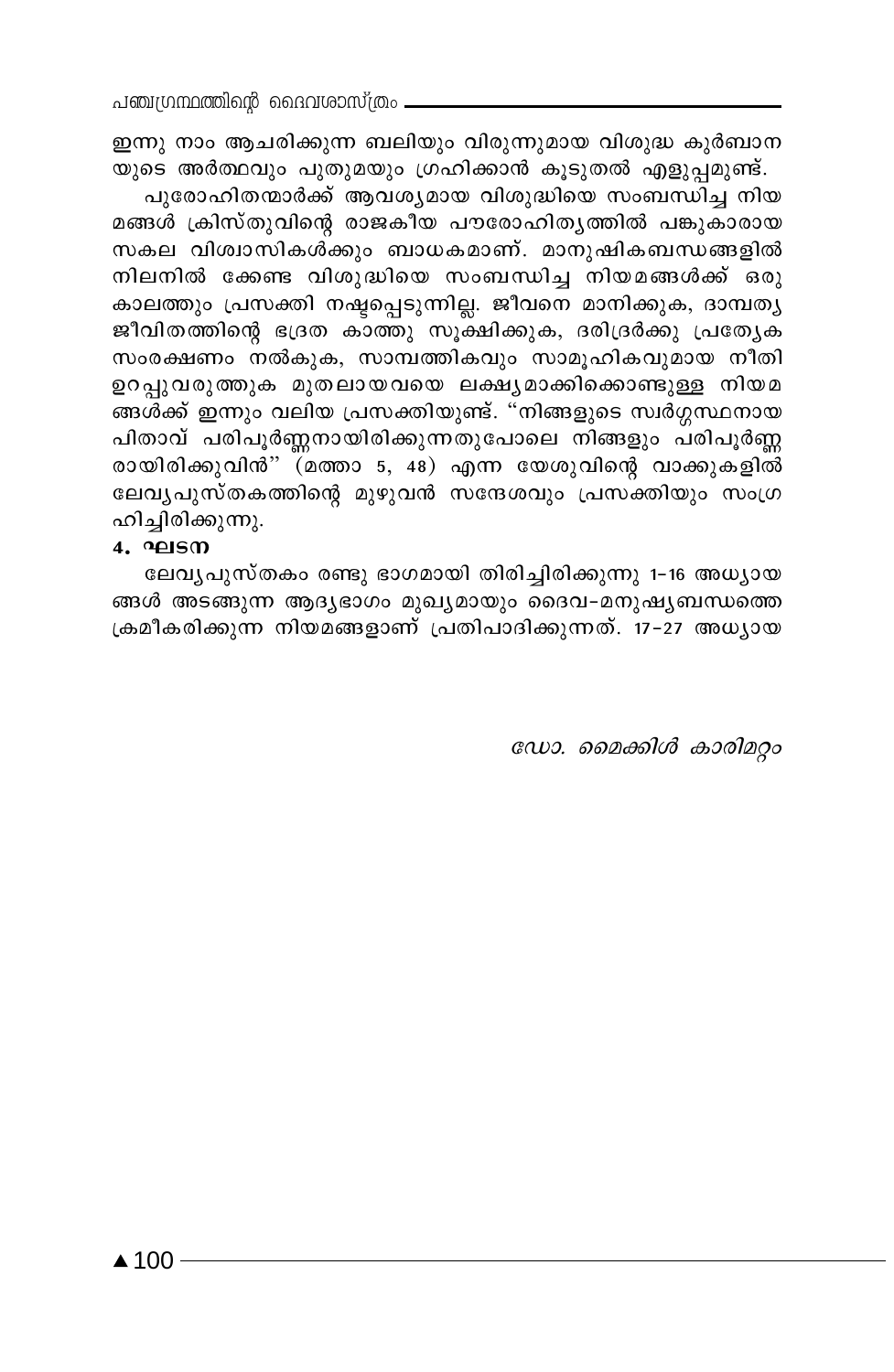# 08

# യഹൂദരുടെ തിരുനാളുകളും ബലികളും

 $\mathbf{\Theta}$ ു സമുദായത്തിന്റെയോ ദേശത്തിന്റെയോ പൊതു വായ ആഘോഷദിനങ്ങളെയാണ് വി. ഗ്രന്ഥത്തിൽ തിരു നാളുകൾ എന്നു വിളിക്കുന്നത്. ഹീബ്രുഭാഷയിലെ മൊവെദ് (Moed), ഹാഗ് (Hag)എന്നീ പദങ്ങളാണ് മലയാ ളത്തിൽ 'തിരുനാളുകൾ' എന്ന് വിവർത്തനം ചെയ്യപ്പെട്ടി രിക്കുന്നത്.

# തിരുനാളുകൾ

ഇസ്രായേൽ ഒരു ജനതയായി രൂപപ്പെടുന്ന ഘട്ട ത്തിൽത്തന്നെ തിരുനാളിനെക്കുറിച്ചുള്ള പരാമർശം കണ്ടെ ത്താനാവും. മരുഭൂമിയിൽപോയി തിരുനാൾ ആഘോഷിക്കു വാനായി യഹൂദജനത്തെ വിട്ടുതരണമെന്നാണ് മോശ ഫറ വോയോട് ആവശ്യപ്പെട്ടത് (പുറ 5:1ff).പുറപ്പാട് സംഭവ ത്തിനുശേഷം തിരുനാളുകൾ ഇസ്രായേൽക്കാരെ സംബ ന്ധിച്ചിടത്തോളം ഉത്സവദിനങ്ങളായിരുന്നു. ഷീലോയിൽ ആചരിച്ചിരുന്ന വാർഷികത്തിരുനാളിൽ യുവതികൾ നൃത്തം ചെയ്തിരുന്നു (ന്യായ 21:21). സാമുവലിന്റെ പിതാവായ എൽക്കാനാ വർഷംതോറും ഈ തിരുനാളിൽ സംബന്ധി

 $101 \triangle$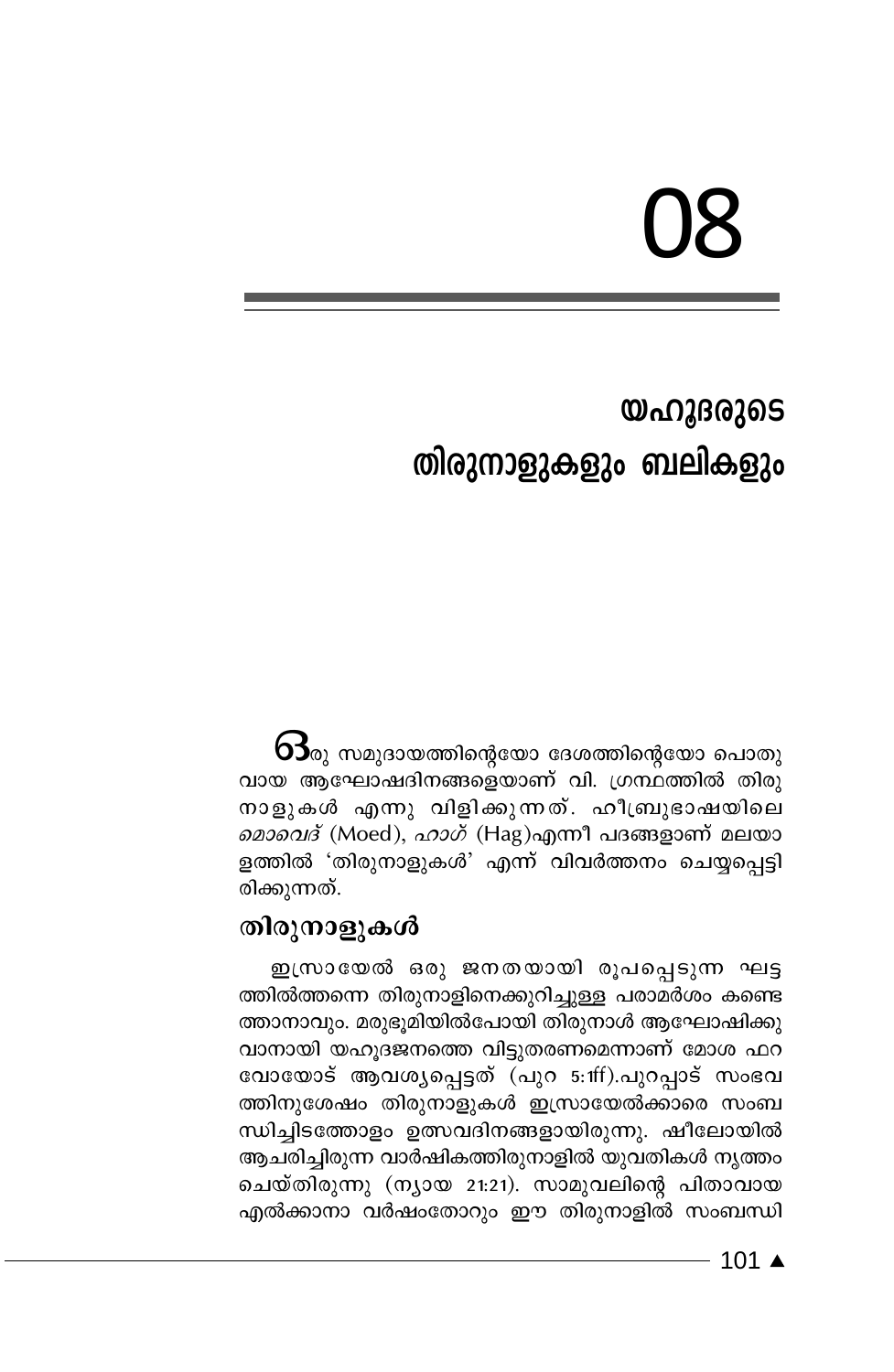ച്ചിരുന്നു (1 സാമു 1:3ff). കർത്താവിന്റെ ആലയം ജറുസലേമിൽ പണിയ പ്പെട്ടതിനുശേഷം ഇസ്രായേൽക്കാരുടെ തിരുനാളുകൾ ദേവാലയം കേന്ദ്രീ കരിച്ചാണ് ആഘോഷിക്കപ്പെട്ടിരുന്നത്. ഗാനങ്ങളും ആർപ്പുവിളികളുമാ യാണ് തിരുനാളാഘോഷത്തിനായി ജനം ദേവാലയത്തിലേക്ക് എത്തിയി രുന്നത് (സങ്കീ 42:4). തിരുനാളുകളോടനുബന്ധിച്ച് മദ്യപാനവും മറ്റ് അനാ ചാരങ്ങളും കാലക്രമത്തിൽ വളർന്നുവന്നു (cfr. 1 സാമു 1:13–15). തിരുനാ ളുകളെ ദുരുപയോഗിക്കുന്നതിനെതിരേ പ്രവാചകന്മാർ രൂക്ഷമായി വിമർശി ക്കുന്നത് ഈ പശ്ചാത്തലത്തിലാണ് (ആമോ 8:56; ഏശ 12:18).

# പഴയനിയമത്തിലെ തിരുനാളുകൾ

ഇസ്രായേൽക്കാരുടെ തിരുനാളുകളെ പൊതുവേ നാലായി തരംതി രിക്കാം.(1) ആഴ്ചയിലൊരിക്കൽ ആഘോഷിക്കുന്നത് (2) മാസത്തിലൊ രിക്കൽ ആഘോഷിക്കുന്നത്(3) വർഷത്തിലൊരിക്കൽ ആഘോഷിക്കു ന്നത് (4) പ്രത്യേക അവസരങ്ങളിൽ ആഘോഷിക്കുന്നത്.

# l. ആഴ്ചയിൽ ഒരിക്കൽ ആഘോഷിക്കുന്നത് – സാബത്ത്

സാബത്ത് എന്ന വാക്കിന് വിശ്രമം എന്നാണർത്ഥം. സൃഷ്ടികർമ്മം പൂർത്തിയാക്കി ഏഴാംദിവസം ദൈവം വിശ്രമിച്ചതിനെ അനുസ്മരിക്കാ നാണ് സാബത്താചരിച്ചിരുന്നത് (cfr. ഉൽപ 2:1-3). എന്നാൽ പുറപ്പാട് സംഭവം നടക്കുന്നതുവരെ ഇസ്രായേൽക്കാർ സാബത്താചരിച്ചിരുന്നില്ല (cfr. പുറ 16:23f).തിരുനാളുകളുടെ ഗണത്തിലാണ് ലേവൃരുടെ പുസ്തക്ക് സാബത്തിനെ ഉൾപ്പെടുത്തിയിരിക്കുന്നത് (ലേവ്യ 23:1-11). കാലക്രമ ത്തിൽ ഇസ്രായേലിനെ ദൈവം ഈജിപ്തിൽനിന്നും മോചിപ്പിച്ചതിന്റെ അനുസ്മരണം എന്ന നിലയിലും സാബത്താചരിച്ചു തുടങ്ങി (നിയ 5:12 -15). ഇസ്രായേലും ദൈവവും തമ്മിലുള്ള സ്നേഹബന്ധത്തിന്റെ അട യാളമായിരുന്നു സാബത്ത്. (പുറ 31:17; എസെ 20:12,20).

# II. മാസത്തിലൊരിക്കൽ ആഘോഷിക്കുന്നത് – അമാവാസി

മാസാരംഭത്തിലാണ് ഈ തിരുനാൾ കൊണ്ടാടിയിരുന്നത്. അന്നേദി വസം പ്രത്യേകബലികളും കാഴ്ചകളും സമർപ്പിക്കേണ്ടതുണ്ട് (സംഖ്യ 28:11-15; എസ്രാ 3:5). അമാവാസി ദിനത്തിൽ ജനങ്ങൾ കാഹളങ്ങൾ മുഴക്കിയിരുന്നു (സംഖ്യ 10:10; സങ്കീ 81:3). ദാവീദിന്റെ കാലത്ത് ലേവ്യ രുടെ ജോലി നിർണ്ണയിച്ചപ്പോൾ അമാവാസി ദിന്ത്തിൽ ശുശ്രൂഷ ചെയ്യാൻ പ്രത്യേകം ലേവായരെ നിയമിച്ചിരുന്നു (1 ദിന 23:31). നിയമ ത്തിൽ നിഷ്കർഷിച്ചിട്ടില്ലെങ്കിലും അമാവാസിനാളിൽ യഹുദർ സാധാ രണയായി ജോലി ചെയ്തിരുന്നില്ല (ആമോ 8:5). കാലാന്തരത്തിൽ അമാ വാസിയാഘോഷത്തിലും അനാചാരങ്ങൾ കടന്നുകൂടി. ഏശയ്യാ ഇതി നെതിരേ ആഞ്ഞടിക്കുന്നുണ്ട് (ഏശ 1:13,14). പ്രവാസത്തെത്തുടർന്ന് അമാ വാസി ആഘോഷം താത്കാലികമായി നിന്നുപോയെങ്കിലും ഇത് പുനഃസ്ഥാപിക്കപ്പെട്ടു (നെഹെ 10:33). എസെക്കിയേലിന്റെ ദേവാലയ ദർശനത്തിലും (എസെ 45:17) പുതിയ ആകാശത്തെയും പുതിയ ഭൂമി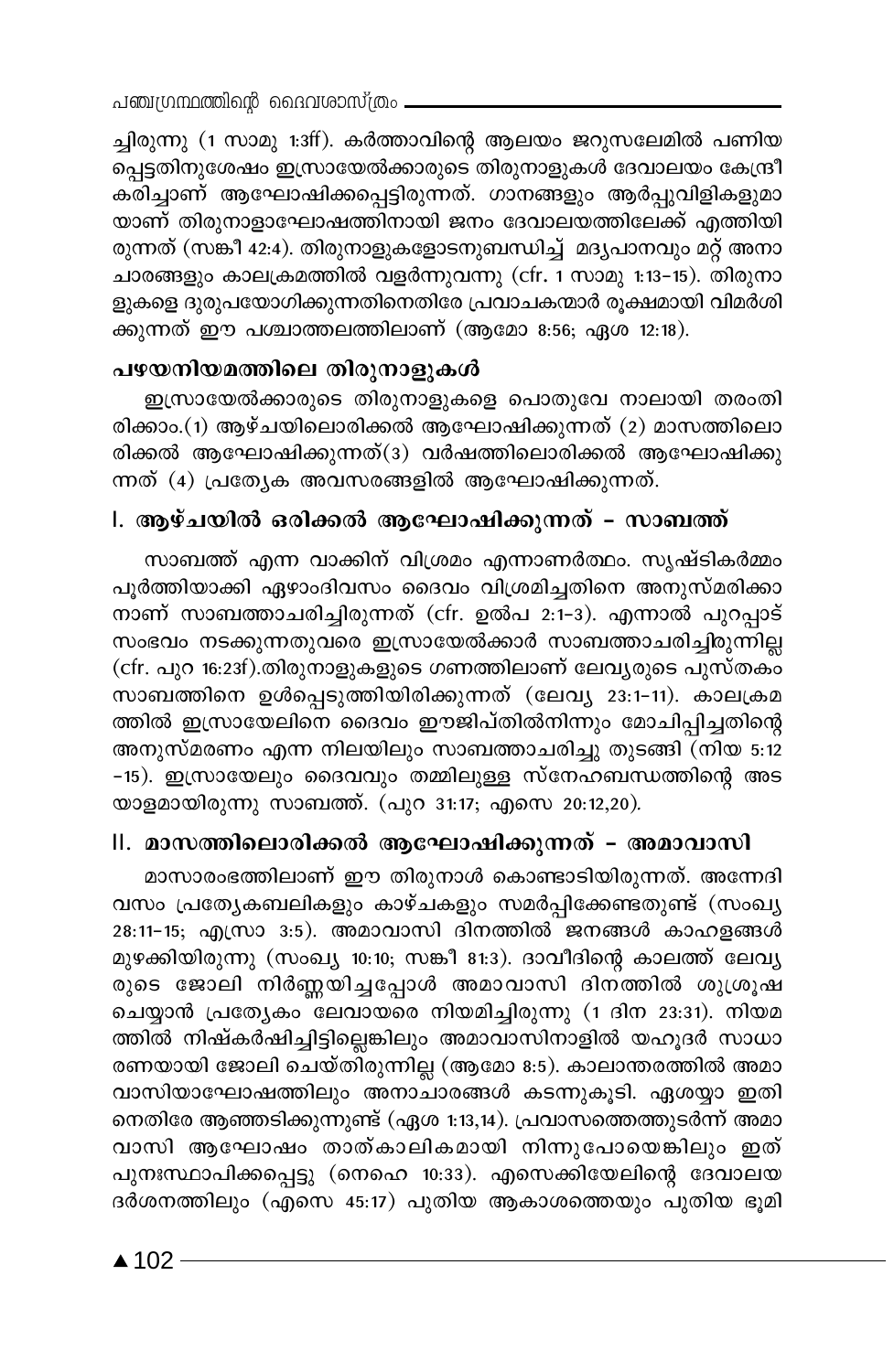യെയുംപറ്റി പ്രതിപാദിക്കുന്ന ഏശയ്യായുടെ ദർശനത്തിലും (ഏശ 66:22 -23) ഈ തിരുനാളിനെക്കുറിച്ച് പരാമർശിക്കുന്നുണ്ട്. പൗലോസിന്റെ വീക്ഷണത്തിൽ അമാവാസിയും സാബത്തുമൊക്കെ വരാനിരുന്ന നന്മ യുടെ നിഴലുകൾ മാത്രമായിരുന്നു (കൊളോ 2:16).

# III. വാർഷികത്തിരുനാളുകൾ

യഹുദരുടെ ഉത്സവദിനങ്ങളായിട്ടാണ് വാർഷികത്തിരുനാളുകൾ പരി ഗണിക്കപ്പെട്ടിരുന്നത്. വാർഷികത്തിരുനാളുകളെ കർത്താവിന്റെ തിരു നാളുകൾ എന്നാണ് വിളിച്ചിരുന്നത് (cfr. പുറ 12:14; ലേവ്യ 23 :39,41). ഈ തിരുനാൾ ദിനങ്ങളിൽ പ്രത്യേകബലികളും കാഴ്ചകളും കർത്താ വിന് സമർപ്പിക്കണമെന്ന് നിയമമുണ്ടായിരുന്നു. ഇസ്രായേൽക്കാരുടെ ഇടയിൽ നിലവിലിരുന്ന വാർഷികത്തിരുനാളുകൾ ചുവടെചേർക്കുന്നു.

# i)പഞ്ചഗ്രന്ഥിയിലെ തിരുനാളുകൾ

1. പെസഹാതിരുനാൾ :- ഈജിപ്തിനുമേൽ ദൈവം അയച്ച പത്താ മത്തെ ബാധയിൽനിന്ന് ഇസ്രായേൽ ഭവനങ്ങൾ രക്ഷപ്പെട്ടത് വാതിൽപ്പ ടിയിന്മേൽ തളിച്ചിരുന്ന കുഞ്ഞാടിന്റെ രക്തം മൂലമാണ് (പുറ 12). ദൈവം ഇസ്രായേലിനെ അത്ഭുതകരമായി രക്ഷിച്ച പ്രസ്തുതദിനത്തിന്റെ ഓർമ്മ വർഷംതോറും കൊണ്ടാടണമെന്ന് നിയമമുണ്ടായിരുന്നു (പുറ 12:14). സീനായ് മലയുടെ അടിവാരത്തിൽ കൂടാരമടിച്ചിരുന്നപ്പോഴാണ് ഇസ്രാ യേൽക്കാർ രണ്ടാമത്തെ പെസഹാ ആചരിച്ചത് (സംഖ്യ 9:1-5).

അബീബ് (നിയ 16:1) എന്നും നീസാൻ (നെഹെ 2: 1 എസ്തേ 3:7) എന്നും അറിയപ്പെട്ടിരുന്ന ഒന്നാം മാസമാണ് പെസഹാ ആചരിച്ചിരുന്ന ത്. പ്രസ്തുത മാസത്തിന്റെ 14-ാം ദിവസം വൈകുന്നേരമാണ് പെസഹാ ഭക്ഷണം (ലേവ്യ 23:5). പെസഹാ ഭക്ഷണത്തിനുള്ള കുഞ്ഞാടിനെ നാലു ദിവസം മുമ്പുതന്നെ (പത്താം തീയതി) തെരഞ്ഞെടുക്കണമായിരുന്നു (പുറ 12:3). പതിനാലാം തീയതി സൂര്യാസ്തമയസമയത്താണ് കുഞ്ഞാ ടിനെ ബലിയർപ്പിക്കേണ്ടത്. കുഞ്ഞാടിന്റെരക്തം വീടിന്റെ വാതിൽപ്പടി യിന്മേലും കട്ടിളക്കാലിന്മേലും തളിക്കണം (പുറ 12:7,22). കുഞ്ഞാടിനെ കൊല്ലുമ്പോൾ അതിന്റെ അസ്ഥികൾ ഒടിക്കരുതെന്ന് നിയമമുണ്ടായിരു ന്നു (പുറ 12:46). അതിന്റെ മാംസം വേവിച്ച് (പുറ 12:9; 2 ദിന 35:13; നിയ 16:7). കയ്പുള്ള ഇലകളും പുളിപ്പില്ലാത്ത അപ്പവും കൂട്ടി ഭക്ഷിക്കണം (പുറ 12:8). ഭവനത്തിലുള്ള പരിച്ചേദിതരായ എല്ലാ അംഗങ്ങളോടുമൊത്ത് തിടുക്കത്തിലാണ് പെസഹാ ഭക്ഷിക്കേണ്ടത് (പുറ 12:11).

പെസഹാ ഭക്ഷണത്തിന്റെ പിറ്റേന്നാണ് *പുളിപ്പില്ലാത്ത അപ്പത്തിന്റെ* തിരുനാൾ ആരംഭിക്കുന്നത്. ഏഴുദിവസം നീണ്ടുനിൽക്കുന്ന ഈ തിരു നാൾക്കാലത്ത് (haghamasot) പുളിപ്പില്ലാത്ത മാവുകൊണ്ടുണ്ടാക്കിയ ഭക്ഷണം മാത്രമാണ് യഹൂദർ ഭക്ഷിച്ചിരുന്നത് (പുറ 34:18,19; ലേവൃ 23:6). ഈ ഏഴുദിവസങ്ങളെ "പുളിപ്പില്ലാത്ത അപ്പത്തിന്റെ തിരുനാൾ ദിവസങ്ങൾ" എന്നാണ് പുതിയ നിയമത്തിൽ പരാമർശിക്കുന്നത് (ലുക്കാ

 $103$  ▲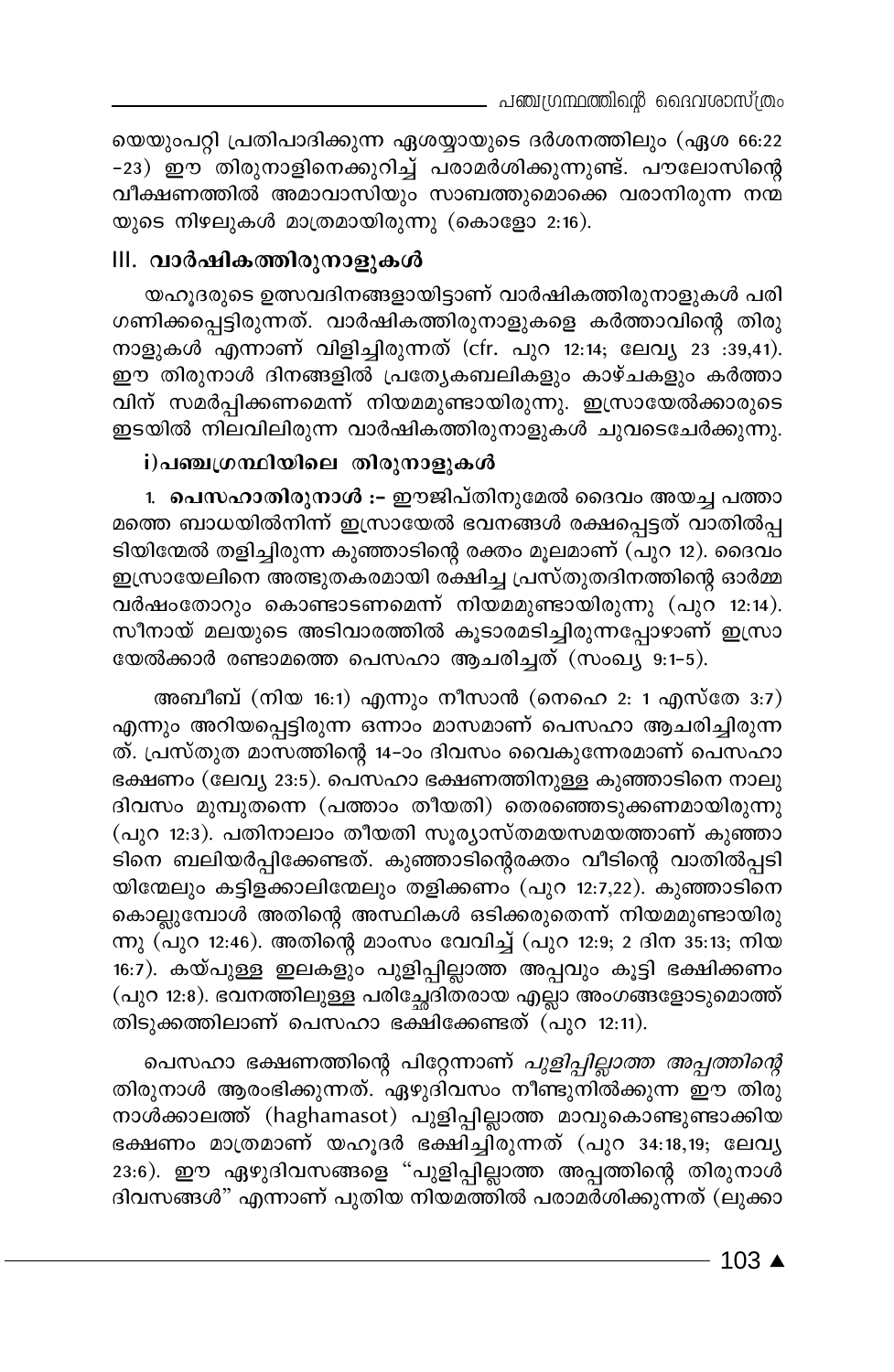22:1). പുളിപ്പില്ലാത്ത അപ്പത്തിന്റെ തിരുനാളിലെ ഒന്നാംദിവസവും ഏഴാം ദിവസവും എല്ലാവിധത്തിലുള്ള ദാസ്യവേലകളും നിരോധിക്കപ്പെട്ടിരുന്നു. കാലക്രമത്തിൽ പുളിപ്പില്ലാത്ത അപ്പത്തിന്റെ തിരുനാൾ അടക്കമുള്ള ദിന ങ്ങളെ പെസഹാ എന്നുവിളിച്ചുതുടങ്ങി. എന്നാൽ ആദിമകാലത്ത് പെസ ഹാത്തിരുനാളും പുളിപ്പില്ലാത്ത അപ്പത്തിന്റെ തിരുനാളും വൃതൃസ്ത തിരുനാളുകളായിട്ടാണ് ആഘോഷിച്ചിരുന്നത്.

ഈ രണ്ടു തിരുനാളുകളും വൃതൃസ്ത പാരമ്പരൃങ്ങളിൽ നിന്നായി ഇസ്രായേൽക്കാർ കടമെടുത്ത ആഘോഷങ്ങളാണെന്നു വാദിക്കുന്ന പണ്ഡിതന്മാരുണ്ട്. 'പെസഹാ' എന്നത് നാടോടികളായി കഴിഞ്ഞിരുന്ന ആട്ടിടയന്മാരുടെ ഇടയിൽ നിലവിലുണ്ടായിരുന്ന ആഘോഷമായിരുന്ന ത്രേ. ഈ ഇടയന്മാർ ഒരു മേച്ചിൽപ്പുറംവിട്ട് മറ്റൊന്നിലേക്കു പോകുന്ന അവസരത്തിൽ ഒരു കുഞ്ഞാടിനെക്കൊന്ന് ആഘോഷപൂർവ്വം ഭക്ഷി ക്കുന്ന പതിവുണ്ടായിരുന്നു. ഈ ആഘോഷത്തെ പെസഹാ എന്നാണ് അവർ വിളിച്ചിരുന്നത്. പുളിപ്പില്ലാത്ത അപ്പത്തിന്റെ തിരുനാളാകട്ടെ, കാനാ നൃകർഷകരുടെയിടയിൽ നിലനിന്നിരുന്ന ഒരു ആഘോഷമായിരുന്നു. *മാസോത്ത്* (പുളിപ്പില്ലാത്ത അപ്പം എന്നർത്ഥം) എന്ന പേരിൽ അറിയ പ്പെടുന്ന ഈ ഉത്സവം ബാർളിയുടെ വിളവെടുപ്പോടനുബന്ധിച്ചാണ് ആഘോഷിച്ചിരുന്നത്. ഈ രണ്ടു തിരുനാളുകളെ ഇസ്രായേൽക്കാർ രക്ഷാകരമായ അർത്ഥം നൽകി സംയോജിപ്പിച്ചതാണെന്ന് കരുതപ്പെടു ന്നു. രാജഭരണത്തിന്റെ കാലംവരെ ഇവ രണ്ടും വൃതൃസ്തതിരുനാളു കളായാണ് ആചരിക്കപ്പെട്ടിരുന്നത്. ഹെസെക്കിയ, ജോസിയാ എന്നീ രാജാക്കന്മാരുടെ കാലത്ത് വിപുലമായ ആഘോഷങ്ങളോടുകൂടിയാണു പെസഹാ ആചരിച്ചിരുന്നത് (2രാജാ 23:21-23; 2ദിന 30:1ff; 35:1-99).

പെസഹാത്തിരുനാളിനോടനുബന്ധിച്ച് യഹുദർ ജറുസലേം ദേവാ ലയത്തിലേക്കു തീർത്ഥാടനം നടത്തിയിരുന്നു. പുതിയനിയമകാലത്ത്, പെസഹായോടനുബന്ധിച്ച് നാനാദേശങ്ങളിൽനിന്നുള്ള യഹൂദർ ജറു സലേമിലെത്തിയിരുന്നു (യോഹ 12:20; Josephus, War VI.ix.3). പെസ ഹാത്തിരുനാളോടനുബന്ധിച്ച് യേശുവും ജറുസലേമിൽ പോയിരുന്നു (ലൂക്കാ 2:42; യോഹ 2:13; 6:4). ശിഷ്യന്മാരോടൊത്ത് യേശു കഴിച്ച .<br>അന്തൃത്താഴം സമാന്തരസുവിശേഷകന്മാരുടെ വീക്ഷണമനുസരിച്ച് പെസഹാ ഭക്ഷണമായിരുന്നു. യേശു മരിച്ചത് പെസഹാക്കാലത്താണ് (യോഹ 13:1). പത്രോസിന്റെ കാരാഗൃഹവാസവും അത്ഭുതകരമായ രക്ഷ പ്പെടലും പെസഹാക്കാലത്തായിരുന്നു (അപ്പ 12:3). യേശുവിനെ പെസ ഹാക്കുഞ്ഞാടായിട്ടാണ് പൗലോസ് ചിത്രീകരിക്കുന്നത് (1 കോറി 5:7).

2. പന്തക്കുസ്താ തിരുനാൾ:- വിളവെടുപ്പ് തിരുനാൾ (പുറ 23:16) ആഴ്ചകളുടെ തിരുനാൾ (പുറ 34:22), ആദ്യഫലങ്ങളുടെ തിരുനാൾ (സംഖ്യ 28:26) എന്നീ പേരുകളിലും ഈ തിരുനാൾ അറിയപ്പെട്ടിരുന്നു. പെസഹാത്തിരുനാൾ ആഘോഷിക്കുന്ന ആഴ്ചയിലെ സാബത്തുമുതൽ ഏഴാഴ്ചകൾക്കുശേഷമുള്ള സാബത്തു ദിനത്തിലാണ് പന്തക്കുസ്താ തിരുനാൾ ആഘോഷിച്ചിരുന്നത്. പന്തക്കുസ്താ (അമ്പതാം ദിവസം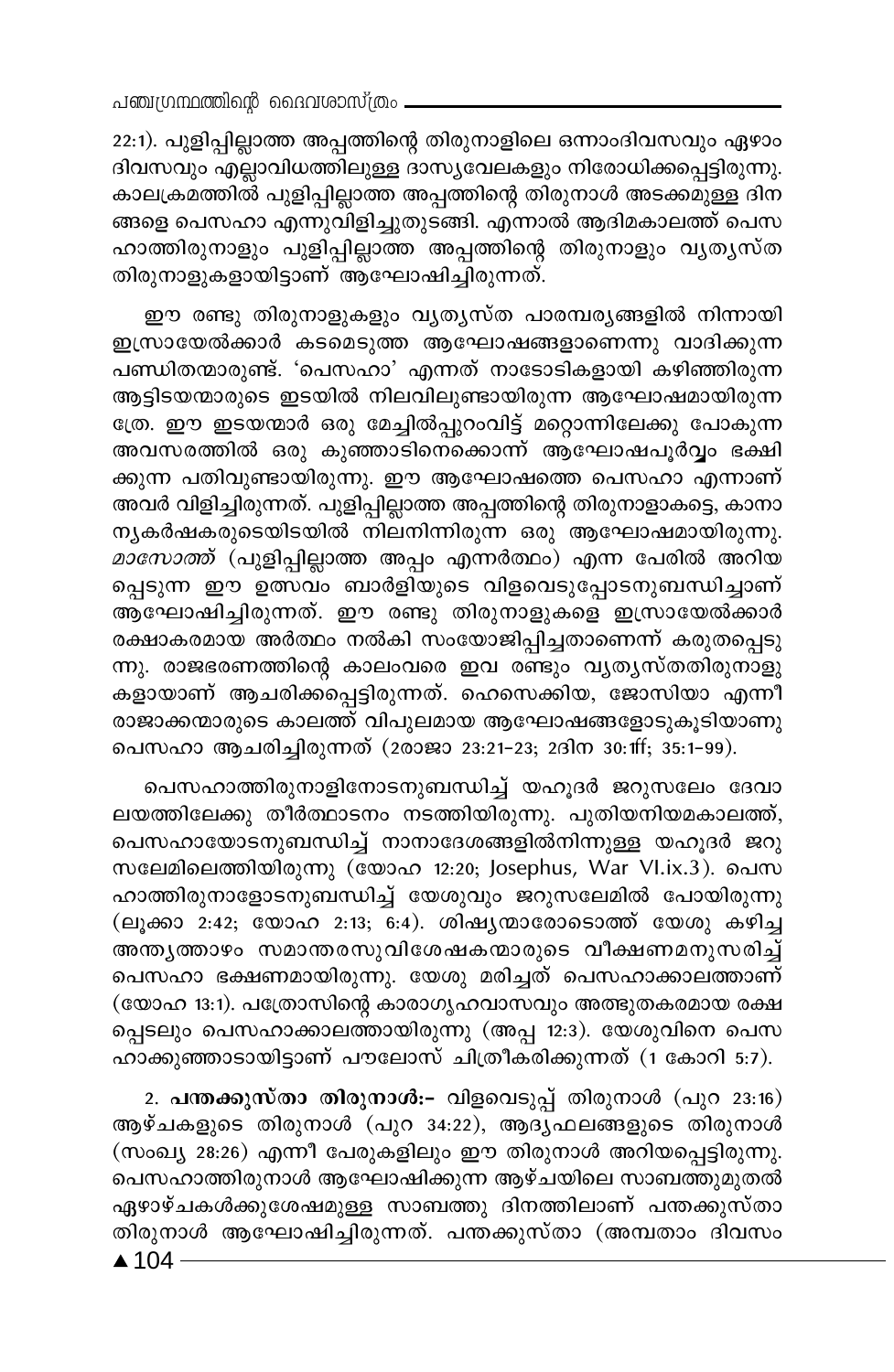എന്നർത്ഥം) എന്ന പേര് ഈ തിരുനാളിനു ലഭിക്കാനുള്ള കാരണവും .<br>ഇതുതന്നെയാണ് (ലേവ്യ 23:15ff cfr. തോബി 2:1). ഒരുവർഷം പ്രായ മായ ഏഴ് കുഞ്ഞാടുകളെയും ഒരു കാളയെയും രണ്ടു മുട്ടാടുകളെയും ഈ തിരുനാളിനോടനുബന്ധിച്ച് ദൈവത്തിന് ബലിയർപ്പിച്ചിരുന്നു. ഈ തിരുനാൾ ദിനത്തിൽ എല്ലാവിധ ജോലികളും നിഷിദ്ധമായിരുന്നു. കുടും ബാംഗങ്ങളോടൊപ്പം സമൂഹത്തിലെ അവഗണിക്കപ്പെട്ട വിഭാഗങ്ങളായ പരദേശികളെയും അനാഥരെയും വിധവകളെയും ലേവായരെയും ഈ തിരുനാളാഘോഷങ്ങളിൽ പങ്കെടുപ്പിച്ചിരുന്നു (നിയ 16:11-12).

ഇത് ഒരു വിളവെടുപ്പുത്സവമായിട്ടാണ് ആഘോഷിച്ചുതുടങ്ങിയതെ ങ്കിലും കാലക്രമത്തിൽ ഇതിന് പുതിയ വിശദീകരണം നൽകപ്പെട്ടു. റബ്ബ്മാരുടെ വ്യാഖ്യാനമനുസരിച്ച് സീനായ് മലയിൽവച്ച് മോശയ്ക്കു കൽപ്പനകൾ നൽകിയതിന്റെ അനുസ്മരണാർത്ഥമാണ് ഈ തിരുനാൾ ആഘോഷിക്കുന്നത്.

ഈ തിരുനാളിന്റെ ആഘോഷദിനത്തെക്കുറിച്ചു ഫരിസേയരും സദു ക്കായരും തമ്മിൽ ശക്തമായ അഭിപ്രായവൃത്യാസം നിലനിന്നിരുന്നു. ഫരിസേയരുടെ അഭിപ്രായത്തിൽ, പെസഹാത്തിരുനാളിന്റെ തൊട്ടടുത്ത ദിനം മുതൽ (cfr. ലേവൃ 23) ഏഴ് ആഴ്ചകൾക്കുശേഷം വരുന്ന ദിവസ മാണ് പന്തക്കുസ്താതിരുനാൾ ആചരിക്കേണ്ടത്. ഈ വീക്ഷണമനുസ രിച്ച് തിരുനാൾ ആഴ്ചയിലെ ഏതു ദിനത്തിലുമാകാം, അതായത് സാബ ത്തിൽ വേണമെന്ന് നിർബന്ധമില്ല. എന്നാൽ, സദുക്കായരുടെ വീക്ഷ ണത്തിൽ സാബത്തുദിനത്തിൽ മാത്രമേ ഈ തിരുനാൾ ആചരിക്കാൻ പാടുള്ളൂ. പെസഹാത്തിരുനാൾ കഴിഞ്ഞുവരുന്ന സാബത്തുദിനം മുത ലുള്ള ഏഴാഴ്ചകളാണ് അവർ കണക്കു കൂട്ടിയിരുന്നത്.

പുതിയ നിയമത്തിൽ അപ്പസ്തോലന്മാരുടെമേൽ പരിശുദ്ധാത്മാവ് എഴുന്നള്ളിവന്നതു പന്തക്കുസ്താദിനത്തിലാണ് (അപ്പ 2:1). സഭയുടെ ഔദ്യോഗികമായ ഉദ്ഘാടനം നടന്നതും ഈ ദിനത്തിലാണ്. പന്തക്കു സ്താത്തിരുനാൾവരെ എഫേസോസിൽ കഴിയാനുള്ള ആഗ്രഹം പൗലോസ് പ്രകടിപ്പിക്കുന്നുണ്ട് (1 കോറി 16:8). ഏതാനും വർഷങ്ങൾക്കു ശേഷം പൗലോസ് ജറുസലേമിൽവച്ച് ഈ തിരുനാൾ ആഘോഷിച്ച് തായി നടപടിപുസ്തകം സാക്ഷ്യപ്പെടുത്തുന്നുണ്ട് (അപ്പ 20:16).

3. കൂടാരത്തിരുനാൾ:- ഏഴാം മാസത്തിന്റെ (തിഷ്റി) പതിനഞ്ചാം ദിവസമാണ് കൂടാരത്തിരുനാൾ ആചരിച്ചിരുന്നത്. പാപപ്പരിഹാരദിനാച രണം കഴിഞ്ഞ് അഞ്ചുദിവസത്തിനുശേഷം ആഘോഷിച്ചിരുന്ന ഈ ഉത്സവം ഏഴു ദിവസം നീണ്ടുനിന്നിരുന്നു (പുറ 23:14ff; 34:22) . ഒന്നാമ ത്തെയും എട്ടാമത്തെയും ദിനങ്ങൾ വിശ്രമ ദിവസങ്ങളായിരുന്നു. 'ഈന്ത പ്പനയോലകളും അരളിമരത്തിന്റെയും മറ്റ് വൃക്ഷങ്ങളുടെയും ശാഖകളും കൊണ്ടു നിർമ്മിക്കുന്ന കൂടാരങ്ങളിലാണ് ഈ ഏഴുദിവസവും ഇസ്രാ യേൽക്കാർ വസിച്ചിരുന്നത്. ഈജിപ്തിൽനിന്നു പുറത്തുവന്നശേഷം മരു ഭൂമിയാത്രയ്ക്കിടയിൽ ഇസ്രായേൽക്കാർ കൂടാരങ്ങളിൽ താമസിച്ചിരു

- 105 ▲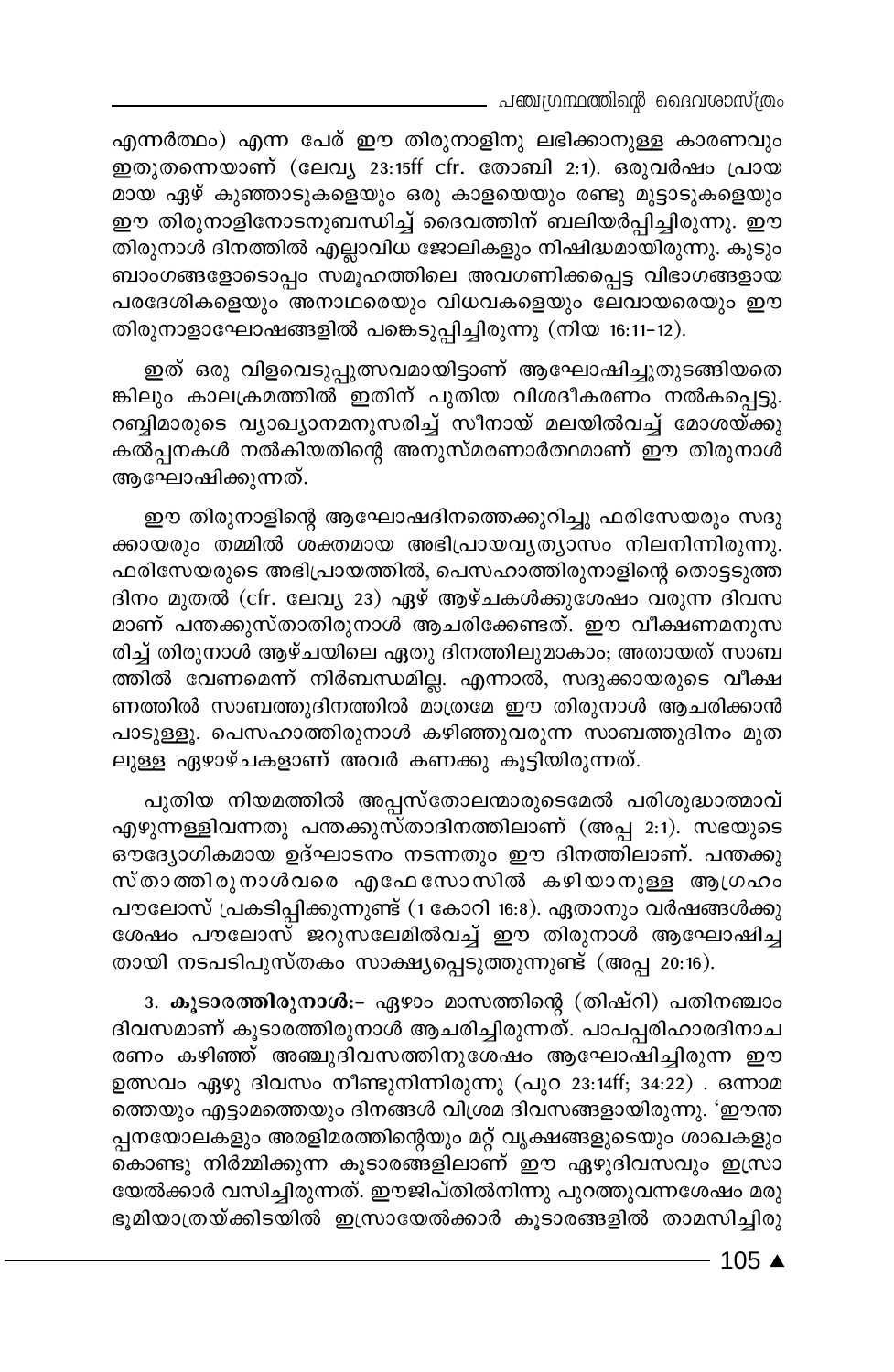ന്നതിനെ അനുസ്മരിക്കാനാണ് ഇപ്രകാരം ചെയ്തിരുന്നത് (ലേവ്യ 23:33 -43). കുടുംബാംഗങ്ങളോടൊപ്പം വിദേശികളും അനാഥരും വിധവകളും ലേവായരും ഈ ആഘോഷങ്ങളിൽ പങ്കുകൊണ്ടിരുന്നു (നിയ 16:13-15). ഈ തിരുനാളോടനുബന്ധിച്ച് എഴുപത് കാളകളെ ബലിയർപ്പിച്ചിരുന്നു. ഏഴുവർഷം കൂടുമ്പോൾ ഈ തിരുനാളിൽ നിയമഗ്രന്ഥം മുഴുവൻ പര സ്യമായി വായിച്ചിരുന്നു (നിയ 31:9-13).

ദാരിയുസ് രണ്ടാമന്റെ കാലത്ത് പ്രവാസം അവസാനിപ്പിച്ച് തിരിച്ചെ ത്തിയ യഹൂദർ കൂടാരത്തിരുനാൾ ആഘോഷിച്ചിരുന്നു (എസ്രാ 3:4). ജോഷ്വയുടെ കാലം മുതൽ എസ്രായുടെ കാലംവരെ ഈ തിരുനാളാ ഘോഷം മുടങ്ങിക്കിടക്കുകയായിരുന്നു. നിയമഗ്രന്ഥങ്ങളിൽ അനുശാ സിച്ചിരുന്ന അതേ രീതിയിൽതന്നെയാണ് എസ്രായുടെ കാലത്ത് ഈ തിരുനാൾ ആചരിച്ചിരുന്നത് (നെഹെ 8:13–18). കൂടാരത്തിരുനാളാഘോ ഷിക്കുവാനായി സകല ജനപദങ്ങളും ജറുസലേമിൽ വന്നെത്തുന്ന ദിന ങ്ങളെക്കുറിച്ച് സഖറിയാ പ്രവചിക്കുന്നുണ്ട് (സഖ 14:16-19).

കുടാരത്തിരുനാളിൽ പങ്കെടുക്കുവാനായി യേശു ജറുസലേമിൽ പോയിരുന്നു (യോഹ 7:2, 8). ജോസേഫുസിന്റെ അഭിപ്രായത്തിൽ യഹു ദരുടെ ഏറ്റവും പ്രധാനപ്പെട്ടതും പരിശുദ്ധവുമായ തിരുനാളാണിത് (Anti. VIII iv. 1). മിഷ്നായിലെയും ജോസേഫുസിന്റെയും (Anti. IIIX.4) വിവരണമനുസരിച്ച് കുടാരത്തിനുള്ളിൽ സീലോഹായിലെ നീരുറവ യിൽനിന്നുള്ള ജലം തർപ്പണകർമ്മത്തിനായി ദേവാലയത്തിൽ കൊണ്ടുവന്നിരുന്നു. കൂടാര്ത്തിരുനാളിൽ ജീവജലത്തെക്കുറിച്ചുള്ള യേശുവിന്റെ പ്രബോധനത്തിന്റെ (യോഹ 7:37-39) പശ്ചാത്തലം ഇതാ ണെന്ന് കരുതപ്പെടുന്നു.

4. പാപപരിഹാരദിനം:- ഏഴാം മാസത്തിന്റെ (തിഷ്റി) പത്താംദി വസമാണ് പാപപരിഹാരദിനമായി ആചരിച്ചിരുന്നത്. ഇത് ഒരു ആഘോ ഷദിനമെന്നതിനേക്കാൾ പാപപരിഹാരദിനമായിട്ടാണ് യഹൂദർ കൊണ്ടാ ടിയിരുന്നത് (ലേവ്യ 23:27; 25:9).

ദേവാലയത്തിലെ വിശുദ്ധിയുടെ അതിവിശുദ്ധ സ്ഥലത്ത് പ്രധാന പുരോഹിതൻ പ്രവേശിക്കുന്ന ഏകദിനമാണിത്. ഇതിനായി പ്രധാനപു രോഹിതനും അദ്ദേഹത്തിന്റെ കുടുംബാംഗങ്ങളും മാത്രമല്ല ഇസ്രായേൽ ജനം മുഴുവൻ അന്യോന്യം അനുരഞ്ജനപ്പെടേണ്ടതുണ്ടായിരുന്നു (ലേ വ്യ 16). പാപപരിഹാരദിനം ഉപവാസദിനമായിട്ടാണ് ആചരിക്കപ്പെട്ടിരുന്ന ത്. യാഹ്വെയുടെ പരിശുദ്ധിയെയും ഇസ്രായേലിന്റെ പാപാവസ്ഥയെയും അനുസ്മരിക്കുന്ന ദിനമാണിത്. പതിനഞ്ചു ബലികൾ ഈ ദിവസം അർപ്പി ക്കപ്പെട്ടിരുന്നു. ഇതിൽ പന്ത്രണ്ടെണ്ണം ദഹനബലികളും മൂന്നെണ്ണം പാപ പരിഹാര ബലികളുമാണ് (ലേവ്യ 16:5-29; സംഖ്യ 29:7-11). സംഖ്യ 28:8 പരാമർശിക്കുന്ന മുട്ടാടിന്റെ ബലികൂടി കണക്കിലെടുത്താൽ പതിനാറു ബലികളുണ്ട്.

"വിശ്രമംനൽകുന്ന വിശുദ്ധ സാബത്ത്" എന്നാണ് ഈ തിരുനാൾ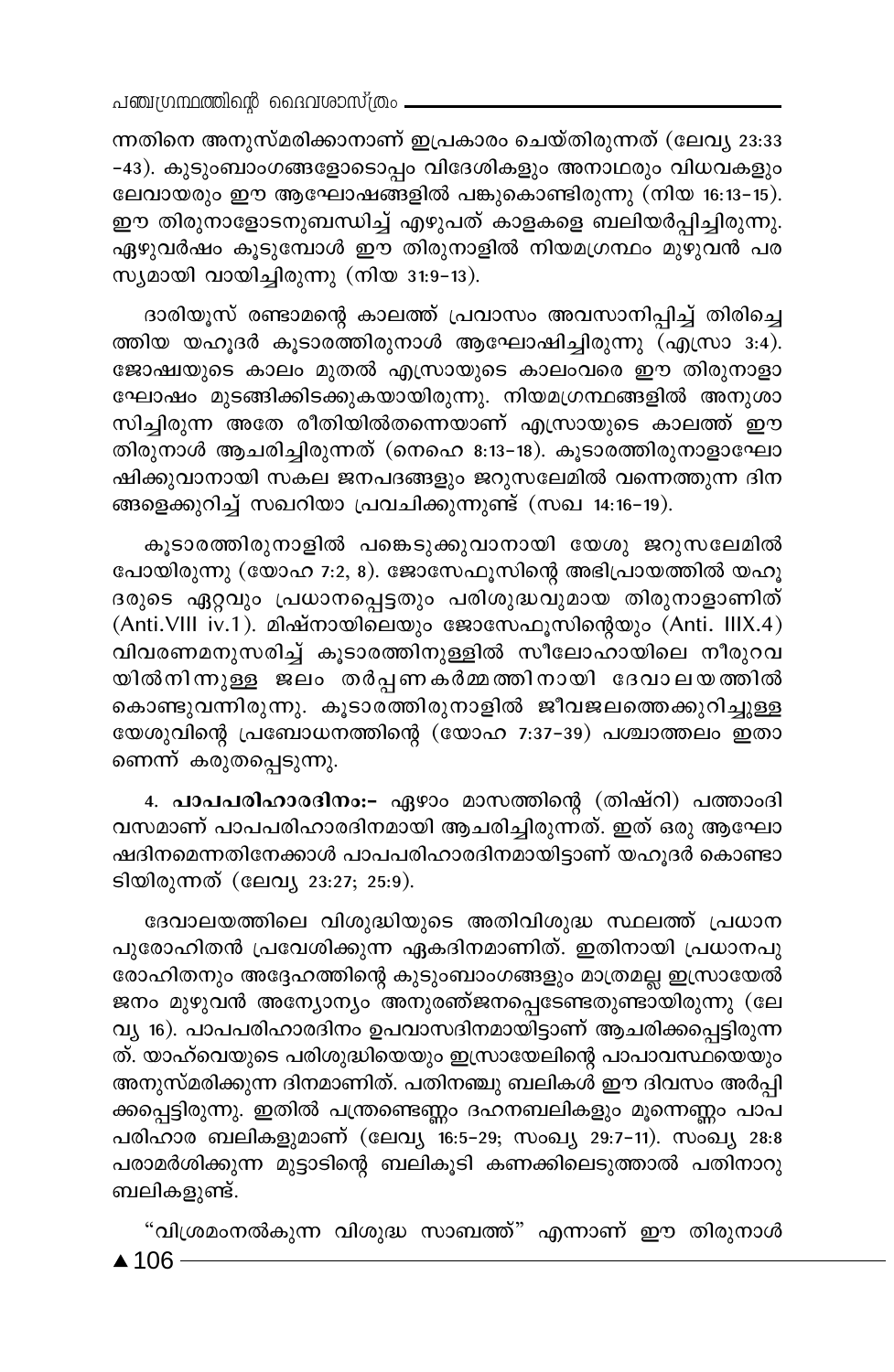\_ പഞ്ചഗ്രന്ഥത്തിന്റെ ദൈവശാസ്ത്രം

വിശേഷിപ്പിക്കപ്പെട്ടിരുന്നത് (ലേവ്യ 16:31). ആചാരപ്രകാരമുള്ള ക്ഷാളന കർമ്മങ്ങൾക്കുശേഷം ചണംകൊണ്ടുള്ള ഔദ്യോഗിക വസ്ത്രമണിഞ്ഞ് പ്രധാന പുരോഹിതൻ സാക്ഷ്യകൂടാരത്തിൽ പ്രവേശിച്ചതിനുശേഷം തന്റെയും തന്റെ കുടുംബാംഗങ്ങളുടെയും പാപപരിഹാരാർത്ഥം ഒരു കാളയെ ദഹനബലിയായും ഒരു മുട്ടാടിനെ പാപപരിഹാരബലിയായും സമർപ്പിച്ചിരുന്നു (ലേവ്യ 16:4). അതിനുശേഷം സാക്ഷ്യകൂടാരത്തിന്റെ കവാടത്തിങ്കൽ വച്ച് രണ്ടുമുട്ടാടുകളെ അദ്ദേഹം തിരഞ്ഞെടുക്കും. അവ യിൽ യാഹ്വെക്കുള്ളതിനെയും അസാസേലിനുള്ളതിനെയും കുറിയിട്ട് നിർണ്ണയിക്കും. യാഹ്വെയ്ക്കുള്ള മുട്ടാടിനെ അദ്ദേഹം ദഹനബലിയായി അർപ്പിക്കും. അസാസേലിനായി നിശ്ചയിക്കപ്പെട്ടിരിക്കുന്ന ആടിന്റെമേൽ ജനത്തിന്റെ പാപങ്ങൾ മുഴുവനും ആവാഹിച്ചതിനുശേഷം അതിനെ മരു ഭൂമിയിലേക്ക് അയച്ചിരുന്നു (ലേവ്യ 16:9-10; സങ്കീ 104 :12).

അതിനുശേഷം പ്രധാനപുരോഹിതൻ ഒരു കാളയെ പാപപരിഹാര ബലിയായി സമർപ്പിക്കണം. അതിനുശേഷം കർത്താവിന്റെ സന്നിധി യിലെ ബലിപീഠത്തിൻ മേലുള്ള തീക്കനൽ നിറച്ച ധൂപകലശവും കുന്തി രിക്കവും കൈകളിലേന്തി അദ്ദേഹം അതിവിശുദ്ധ സ്ഥലത്ത് പ്രവേശി ക്കണം. താൻ മരിക്കാതിരിക്കാൻ വേണ്ടി സാക്ഷ്യപേടകത്തിൻമേലുള്ള കൃപാസനത്തെ പുകകൊണ്ട് മറയ്ക്കുന്നതിനായി അദ്ദേഹം കുന്തിരിക്കം ധൂപകലശത്തിൽ നിക്ഷേപിക്കണം. അനന്തരം കാളക്കുട്ടിയുടെ രക്ത മെടുത്ത് കൈവിരൽകൊണ്ട് കൃപാസനത്തിന്മേൽ മുൻഭാഗത്ത് ഏഴു പ്രാവശ്യം തളിക്കണം.

ഈ കർമ്മങ്ങൾക്കുശേഷം സമാഗമകൂടാരത്തിലെത്തി ചണവസ്ത്രം മാറ്റി പ്രധാനപുരോഹിതൻ തന്റെ സാധാരണ വസ്ത്രം ധരിക്കുന്നു. തുടർന്ന് രണ്ടു മുട്ടാടുകളെ അദ്ദേഹം ദഹനബലിയായി അർപ്പിക്കുന്നു. പാപങ്ങൾ മോചിക്കപ്പെട്ട് താനും ജനവും ദൈവവുമായി അനുരഞ്ജി തരാകുവാൻ വേണ്ടിയാണ് ഈ ബലിയർപ്പണം. കൂടാരത്തിനു വെളി യിൽവച്ചാണ് ദഹനബലിയായി അർപ്പിക്കുന്ന മുട്ടാടുകളെയും കാള യെയും ദഹിപ്പിച്ചിരുന്നത് (ലേവ്യ 16:27; cfr. ഹെബ്രാ 13:11). തിരുക്കർമ്മ ങ്ങൾക്കുശേഷം, അസാസേലിനുള്ള ആടിനെ മരുഭുമിയിലേക്കാനയിച്ച വനും ദഹനബലിക്കു സഹായിച്ചവരും തങ്ങളുടെ വസ്ത്രങ്ങൾ കഴുകി ശുദ്ധരാക്കപ്പെടണം.

മോശയുടെ നിയമമനുസരിച്ച് ഉപവാസം അനുഷ്ഠിക്കേണ്ട ഏകദി നമാണിത് (പുറ 30:10). ഇടക്കാലത്ത് മങ്ങിപ്പോയ ഈ ദിനത്തിന്റെ പ്രാധാന്യം എസ്രായുടെ കാലത്ത് വീണ്ടെടുക്കപ്പെട്ടു (നെഹെ 9:1). ഹെബ്രായ ലേഖനകർത്താവ് ജനത്തിന്റെ പാപങ്ങൾക്ക് നിത്യമായി പരി ഹാരമർപ്പിച്ച പ്രധാനപുരോഹിതനായി ക്രിസ്തുവിനെ ചിത്രീകരിക്കു ന്നത് ഈ തിരുനാളിന്റെ പശ്ചാത്തലത്തിലാണ് (ഹെബ്രാ 9:11ff).

4. പുതുവത്സരദിനം (Rosh hashanah): ഇപ്രകാരമൊരു തിരുനാൾ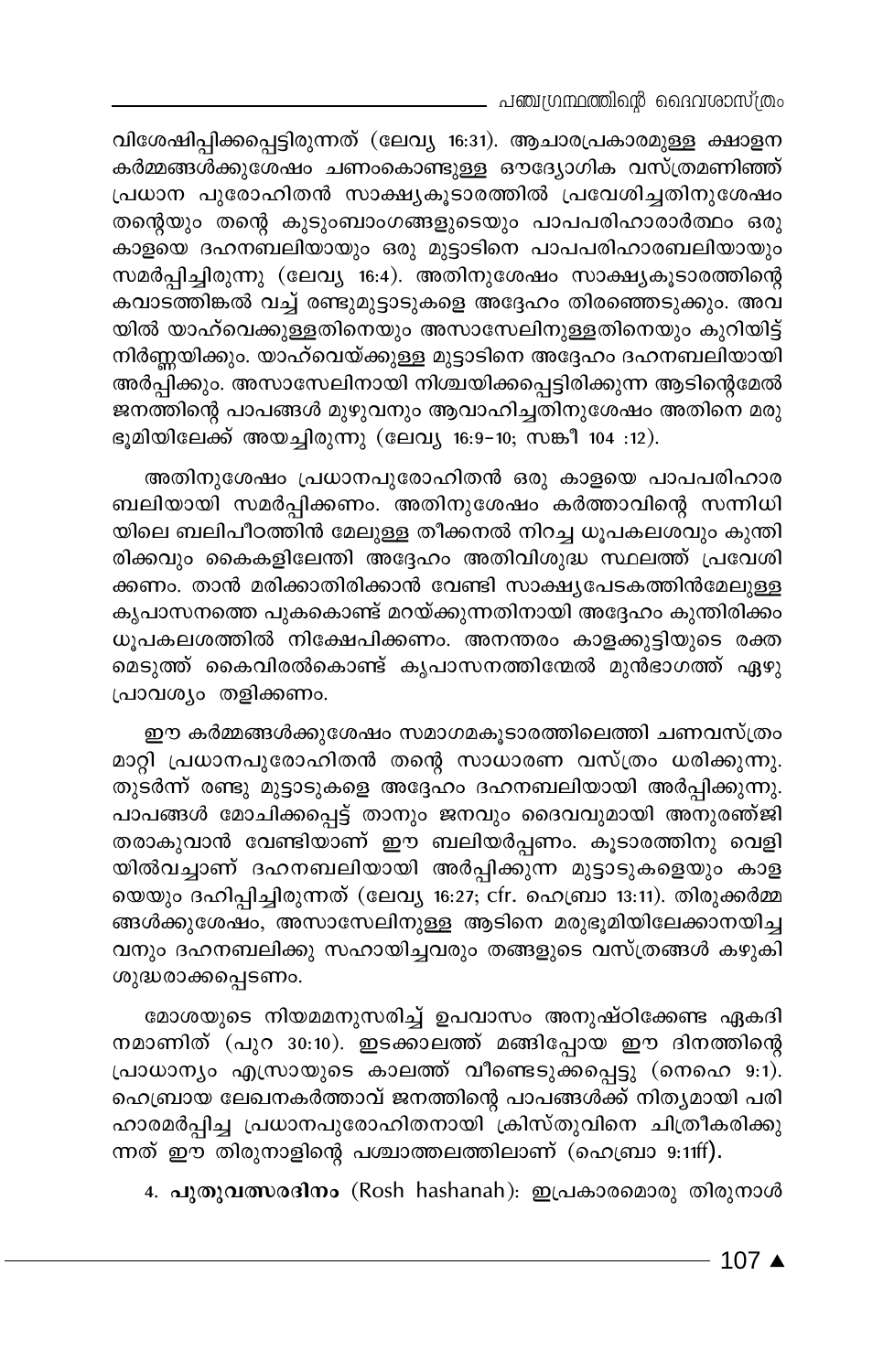ഇസ്രായേൽക്കാർ ആചരിച്ചിരുന്നോ എന്നതിനെക്കുറിച്ച് ബൈബിൾ പണ്ഡിതന്മാരുടെയിടയിൽ അഭിപ്രായാന്തരങ്ങളുണ്ട്. പുതുവത്സരദിനം ആഘോഷിക്കുന്ന പതിവ് ബാബിലോണിയാക്കാരുടെയിടയിൽ നില വിലുണ്ടായിരുന്നു. വസന്തകാലത്ത് ആഘോഷിച്ചിരുന്ന ഈ തിരുനാൾ മർദുക്ക് ദേവന്റെ രാജത്വത്തെ പ്രഖ്യാപിക്കുന്നതായിരുന്നു. *അകിത്തു* എന്നാണ് ഈ തിരുനാൾ അറിയപ്പെട്ടിരുന്നത്. ഈ തിരുനാളിനെ അവ ലംബമാക്കി യാഹ്വെയുടെ രാജത്വത്തെ ഏറ്റുപറയാനായി യഹൂദർ 'നവ വത്സരദിനം' ആഘോഷിച്ചുതുടങ്ങി എന്ന് വാദിക്കുന്ന പണ്ഡിതന്മാരു ണ്ട്. അവരുടെ അഭിപ്രായത്തിൽ 47,93,96-99 എന്നീ സങ്കീർത്തനങ്ങൾ ഈ തിരുനാളിൽ നടത്തപ്പെടുന്ന ആരാധനയുടെ ഭാഗമായി ആലപിക്ക പ്പെട്ടിരുന്നവയാണ്. വരാനിരിക്കുന്ന രക്ഷകനെക്കുറിച്ചുള്ള പ്രത്യാശയുടെ പ്രകടനമായും ഈ തിരുനാളിനെ പരിഗണിക്കുന്നവരുണ്ട്. യൂദായിലെ പുതുവത്സരദിനത്തിന് സമാന്തരമായിട്ടാണ് ഇസ്രായേലിൽ ജറോബോ വാം, എട്ടാം മാസത്തിന്റെ പതിനഞ്ചാം ദിവസം ഒരു തിരുനാൾ ഏർപ്പെ ടുത്തിയത് എന്ന് കരുതപ്പെടുന്നു (1 രാജാ 12:32).

എന്നാൽ വർഷാരംഭത്തിൽ ഇപ്രകാരമൊരു തിരുനാൾ ഇസ്രാ യേൽക്കാർ ആചരിച്ചിരുന്നില്ല എന്നു കരുതുന്നവരുമുണ്ട്. കാരണം, പുറ 12:2 അനുസരിച്ച് ഹീബ്രുകലണ്ടറിലെ ആദൃമാസം നീസാനാണ്. നീസാൻ മാസത്തിന്റെ ആദ്യദിനത്തിൽ ഏതെങ്കിലും ആഘോഷം നട ത്തിയിരുന്നതായി ബൈബിളിൽ യാതൊരു പരാമർശനവുമില്ല. എന്നാൽ, ഏഴാം മാസത്തിന്റെ ആരംഭദിനത്തെ വിശുദ്ധ സമ്മേളനദിന്മായി ആച രിച്ചിരുന്നു (ലേവ്യ`23:23-25). അന്നേദിവസം കാഹളങ്ങൾ മുഴക്കുകയും ദഹനബലി അർപ്പിക്കുകയും ചെയ്തിരുന്നു. പ്രസ്തുതദിവസം യഹൂ ദർ കഠിനമായ ജോലികളൊന്നും ചെയ്തിരുന്നില്ല. (സംഖ്യ 29:1-6). എന്നാൽ, ഇത് പുതുവത്സരദിനമായിരുന്നെന്ന് ബൈബിൾ പറയുന്നില്ല. ഏഴാം മാസമായ തിഷ്റി, സിവിൽ വർഷത്തിന്റെ ആരംഭമായിരുന്നെന്നും ഈയർത്ഥത്തിലാണ് ഏഴാംമാസത്തിന്റെ ഒന്നാം ദിവസത്തിൽ പുതുവ ത്സരദിനം ആഘോഷിച്ചിരുന്നതെന്നും കരുതപ്പെടുന്നു.

# ii) പ്രവാസാനന്തര കാലഘട്ടത്തിലെ തിരുനാളുകൾ

പ്രവാസാനന്തരകാലത്ത് പഞ്ചഗ്രന്ഥിയിൽ പരാമർശിക്കപ്പെട്ടിട്ടി ല്ലാത്ത രണ്ട് തിരുനാളുകൾ കൂടി യഹൂദർ ആചരിച്ചുതുടങ്ങി.

1. *പൂരിം:*- ആദാർമാസം പതിനാലം തീയതിയാണ് ഈ തിരുനാൾ ആചരിച്ചിരുന്നത്. ഹാമാന്റെ ചതിയിൽനിന്ന് എസ്തേറിന്റെ ബുദ്ധിപൂർവ്വ മുള്ള ഇടപെടൽനിമിത്തം ഇസ്രായേൽജനം രക്ഷിക്കപ്പെട്ട സംഭവത്തെ അനുസ്മരിക്കാനാണ് ഈ തിരുനാൾ ആചരിച്ചുതുടങ്ങിയത്. 2 മക്ക 15:36-ൽ ഈ തിരുനാളിനെ 'മർദോക്കായ് ദിനം' എന്നാണ് വിളിക്കുന്ന ത്. ഈ തിരുനാളിനോടനുബന്ധിച്ച് മതപരമായ ചടങ്ങുകൾ നിലവിലു ണ്ടായിരുന്നോ എന്ന് വ്യക്തമല്ല. പിൽക്കാലത്ത് ഈ തിരുനാൾദിനത്തിൽ സിനഗോഗുകളിൽ എസ്തേറിന്റെ പുസ്തകം വായിക്കുകയും ഭക്ഷണ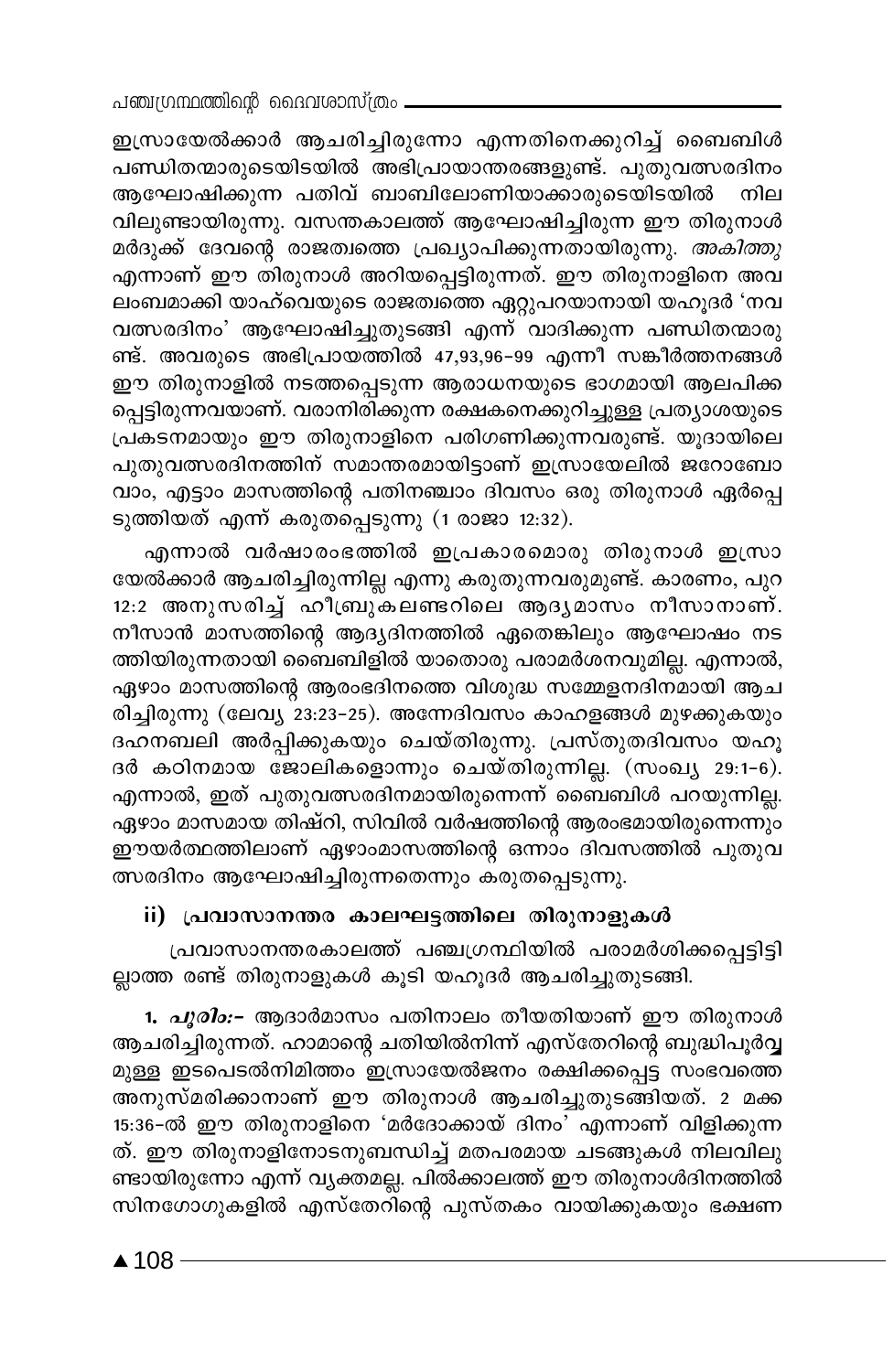പദാർത്ഥങ്ങൾ വിതരണം ചെയ്യുകയും ചെയ്തിരുന്നതായി മിഷ്നാ സാക്ഷ്യപ്പെടുത്തുന്നുണ്ട്.

2. *പ്രതിഷ്ഠയുടെതിരുനാൾ* (Hanukah):-കിസ്ലേവ് മാസം 25-ാം തീയതി ആരംഭിച്ച് എട്ടുദിവസത്തേക്ക് നീണ്ടുനിൽക്കുന്ന തിരുനാൾ. അന്തിയോക്കസ് നാലാമന്റെ കാലത്ത് ജറുസലേം ദേവാലയത്തിലെ ആരാധനകൾ മുടങ്ങിയിരുന്നു. യൂദാസ് മക്കബേയൂസ് ജറുസലേം ദേവാ ലയം വീണ്ടെടുക്കുകയും കർത്താവിന്റെ ബലിപീഠം കേടുപാടുകൾ തീർത്ത് പുന.പ്രതിഷ്ഠിക്കുകയും ചെയ്തു (1 മക്ക 4:41-49; 10:6-8). ഈ ചരിത്രസംഭവത്തെ അനുസ്മരിക്കാനാണ് പ്രതിഷ്ഠയുടെ തിരുനാൾ ആചരിച്ചുതുടങ്ങിയത്. ഈ തിരുനാളിന്റെ ഓരോ ദിവസത്തിലും ഓരോ തിരിവീതം അധികം കത്തിക്കുന്ന പാരമ്പര്യമുണ്ടായിരുന്നതായി ജോസേ ഫൂസ് സാക്ഷ്യപ്പെടുത്തുന്നുണ്ട്. (Anti XII vii.7). തന്മൂലം ഇത് 'പ്രകാ ശത്തിന്റെ തിരുനാൾ' (Phota). എന്നും അറിയപ്പെട്ടിരുന്നു. ഈ തിരുനാ ളിന്റെ ആരംഭദിനത്തിലും സമാപനദിനത്തിലും വിശുദ്ധ സമ്മേളനങ്ങൾ നടത്തിയിരുന്നു. ഈ തിരുനാളിൽ ജോലി ചെയ്യുന്നത് നിരോധിക്കപ്പെ ട്ടിരുന്നില്ല.

ബി.സി. 160 നുശേഷം സിറിയാക്കാരുടെമേൽ ഇസ്രായേൽ നേടിയ വിജയത്തെ അനുസ്മരിക്കുവാനായി ഈ തിരുനാൾ ആദാർമാസം പതി മുന്നാം തീയതി ആചരിച്ചുതുടങ്ങി (1 മക്ക 13:51–52). പുതിയനിയമത്തിൽ .<br>ഒരു പ്രാവശ്യം ഈ തിരുനാൾ പരാമർശിക്കപ്പെടുന്നുണ്ട് (യോഹ 10:22).

#### IV. പ്രത്യേക സന്ദർഭങ്ങളിൽ ആഘോഷിക്കുന്ന തിരുനാളുകൾ

1. *സാബത്ത് വർഷം*:– ഓരോ ഏഴാം വർഷവും യഹൂദർ സാബത്ത് വർഷമായി ആചരിച്ചിരുന്നു. സാബത്തുവർഷത്തിൽ, കൃഷിചെയ്യാതെ ഭൂമിക്കു വിശ്രമം നൽകിയിരുന്നു; എല്ലാവിധ കടങ്ങളും ഇളച്ചു നൽകി യിരുന്നു. സാബത്തുവർഷം ആചരിക്കുന്നതിൽ വീഴ്ചവരുത്തുന്നവർക്ക് കനത്ത ശിക്ഷ ലഭിക്കുമെന്ന് ദൈവം മുന്നറിയിപ്പു നൽകുന്നുണ്ട് (പുറ 23:10; ലേവ്യ 25:1-7). സാബത്ത് വർഷത്തിൽ കൂടാരത്തിനുള്ളിൽ നിയ മഗ്രന്ഥം പരസ്യമായി പാരായണം ചെയ്തിരുന്നു.

2. *ജുബിലി*:- ഓരോ അമ്പതാംവർഷവും ജൂബിലിവർഷമായി ആച രിച്ചിരുന്നു. നാൽപ്പത്തിയൊമ്പതാം വർഷത്തിലെ പാപപരിഹാരദിനത്തി ലാണ് ജൂബിലിവർഷം ആരംഭിക്കുന്നത്. ഇതിന്റെ ആരംഭം അറിയിക്കു വാനായി പ്രത്യേകം കാഹളം മുഴക്കിയിരുന്നു. ജുബിലി വർഷം സ്വാത ന്ത്ര്യത്തിന്റെ വർഷമായിരുന്നു. പണയംവച്ചതും കടംമേടിച്ചതും മോഷ്ടി ച്ചതുമായ വസ്തുക്കൾ ഉടമസ്ഥന് തിരികെ നൽകുന്ന സമയമാണിത്. വിലയിലും അളവുതൂക്കങ്ങളിലുമുള്ള അനീതി ജൂബിലിവർഷത്തിൽ പരി ഹരിച്ചിരുന്നു. ജുബിലിവർഷത്തിൽ വിതയും കൊയ്ത്തും നിരോധിക്ക പ്പെട്ടിരുന്നു (ലേവ്യ 25:8-17).

പുതിയനിയമത്തിലെ തിരുനാളുകൾ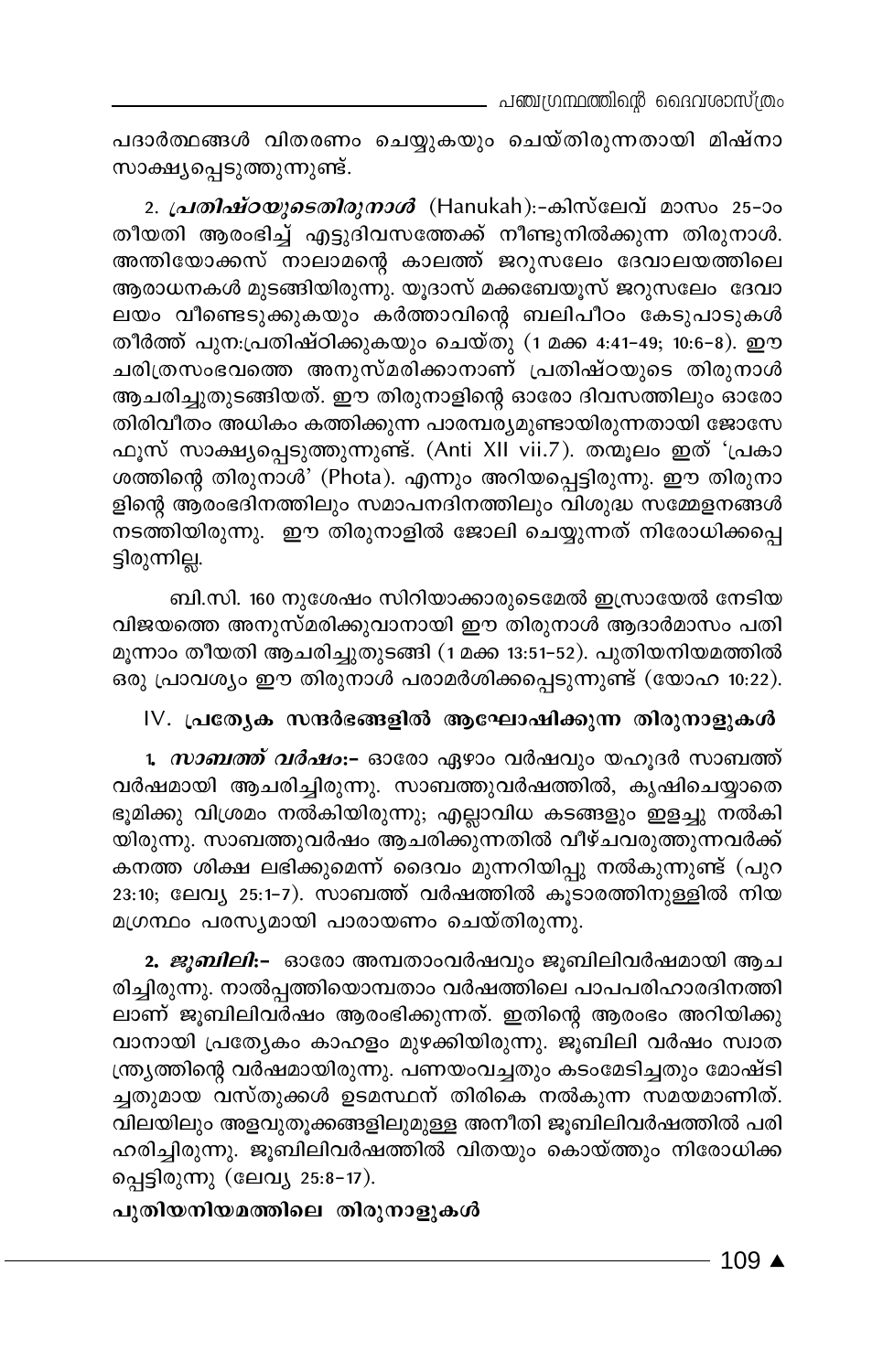പഞ്ചന്ഥ്രന്തിന്റെ ദൈവശാസ്ത്രം

യഹൂദരുടെയും വിജാതീയരുടേതുമായ ഒട്ടനവധി തിരുനാളുകളെ ക്കുറിച്ചു പുതിയനിയമത്തിൽ പരാമർശിക്കുന്നുണ്ട്.

1. യഹൂദ തിരുനാളുകൾ:- പഴയനിയമകാലത്ത് ആചരിച്ചിരുന്ന ഒട്ടു മിക്ക തിരുനാളുകളെക്കുറിച്ചും പുതിയനിയമത്തിൽ പരാമർശങ്ങളുണ്ട്. ഉദാ: സാബത്ത്, പെസഹാ, പുളിപ്പില്ലാത്ത അപ്പത്തിന്റെ തിരുനാൾ (മ ത്താ 26:17; മർക്കോ 14:1; ലൂക്കാ 22:1). കൂടാരത്തിരുനാൾ (യോഹ 7:1 -37), പ്രതിഷ്ഠയുടെ തിരുനാൾ (യോഹ 10:22), പന്തക്കുസ്താതിരുനാൾ (അപ്പ 2:1). യേശുവിന്റെ മാതാപിതാക്കൾ നിയമപ്രകാരം പെസഹാ ആചരിച്ചിരുന്നു (ലൂക്കാ 2:42). യേശു തന്റെ പരസ്യജീവിതകാലത്ത് പല തവണ പെസഹാ ആചരിച്ചിരുന്നു(യോഹ 12:20). പെസഹാക്കാലത്ത് ജനങ്ങൾ ആവശ്യപ്പെടുന്ന ഒരു കുറ്റവാളിയെ മോചിപ്പിക്കുന്ന പതിവ് റോമൻ ഗവർണ്ണർമാരുടെ ഭരണകാലത്ത് നിലവിലുണ്ടായിരുന്നു (മത്താ 27:15; മർക്കോ 15:6).

രക്ഷാകരരഹസ്യങ്ങളെ തിരുനാളുകളുടെ പശ്ചാത്തലത്തിൽ ആല ങ്കാരികമായി വ്യാഖ്യാനിക്കുന്ന പതിവും പുതിയനിയമത്തിലുടനീളം കണ്ടെത്താനാവും. പൗലോസിന്റെ വീക്ഷണത്തിൽ, നമുക്കുവേണ്ടി കൊല്ലപ്പെട്ട പെസഹാക്കുഞ്ഞാടാണ് ക്രിസ്തു (1 കോറി 5:7ff). സാബ്ത്തും അമാവാസിയും മറ്റു തിരുനാളുകളുമെല്ലാം വരാനിരുന്നവ യുടെ നിഴലുകളായിരുന്നു (കൊളോ 2:16-17). ദൈവജനത്തിന്റെ വിശ്ര മദിനത്തെ നിതൃവിശ്രമത്തിന്റെ പ്രതീകമായാണ് ഹെബ്രായലേഖന കർത്താവ് അവതരിപ്പിക്കുന്നത് (ഹെബ്രാ 4:ff). പാപപരിഹാരദിനത്തിലെ കർമ്മങ്ങളെ യേശുവിന്റെ ബലിയുടെ ആദിരൂപമായാണ് അദ്ദേഹം കാണുന്നത് (ഹെബ്രാ  $\sin$ ff).

തിരുനാളുകളിൽ പ്രമുഖസ്ഥാനവും അഭിവാദനവും തേടുന്ന ഫരി സേയരെ യേശു അപലപിക്കുന്നുണ്ട് (മത്താ 23:7; മർക്കോ 12:39; ലുക്കാ  $20:46$ ).

2. വിജാതീയ തിരുനാളുകൾ: വിജാതീയ തിരുനാളാഘോഷങ്ങളിൽ വിശ്വാസികൾക്ക് പങ്കെടുക്കാമോ എന്നത് കോറിന്തോസ് സഭയിലെ ഒരു വലിയ പ്രശ്നമായിരുന്നു. പ്രസ്തുത തിരുനാളുകളിൽ പങ്കെടുത്താൽ വിഗ്രഹങ്ങൾക്കർപ്പിച്ച മാംസം കഴിക്കേണ്ടിവരും എന്നതായിരുന്നു പ്രശ്നകാരണം. മറ്റുള്ളവർക്ക് ഉതപ്പിനുകാരണമാകുന്നില്ലെങ്കിൽ ഇപ്ര കാരം ചെയ്യാം എന്നതായിരുന്നു പൗലോസ് നിർദ്ദേശിച്ച് പരിഹാരം (1 കോറി 10:27).

3. യുഗാന്ത്യവിരുന്ന്: യുഗാന്ത്യത്തെ വലിയൊരു വിരുന്നിനോട് താര തമൃപ്പെടുത്തുന്ന രീതി ബൈബിളിലുടനീളമുണ്ട് (എസെ 39:17–20). തിരു നാൾ ദിനങ്ങളിലെ വിരുന്നിനെ അനുസ്മരിപ്പിക്കുന്ന ഈ വിവരണങ്ങൾ യുഗാന്ത്യത്തെ മഹത്തായ ഒരു തിരുനാൾ ദിനമായിട്ടാണു വി. ഗ്രന്ഥം വീക്ഷിക്കുന്നത് എന്ന വസ്തുതയിലേക്കാണ് വിരൽചുണ്ടുന്നത്. ഈ

 $\triangle$  110 -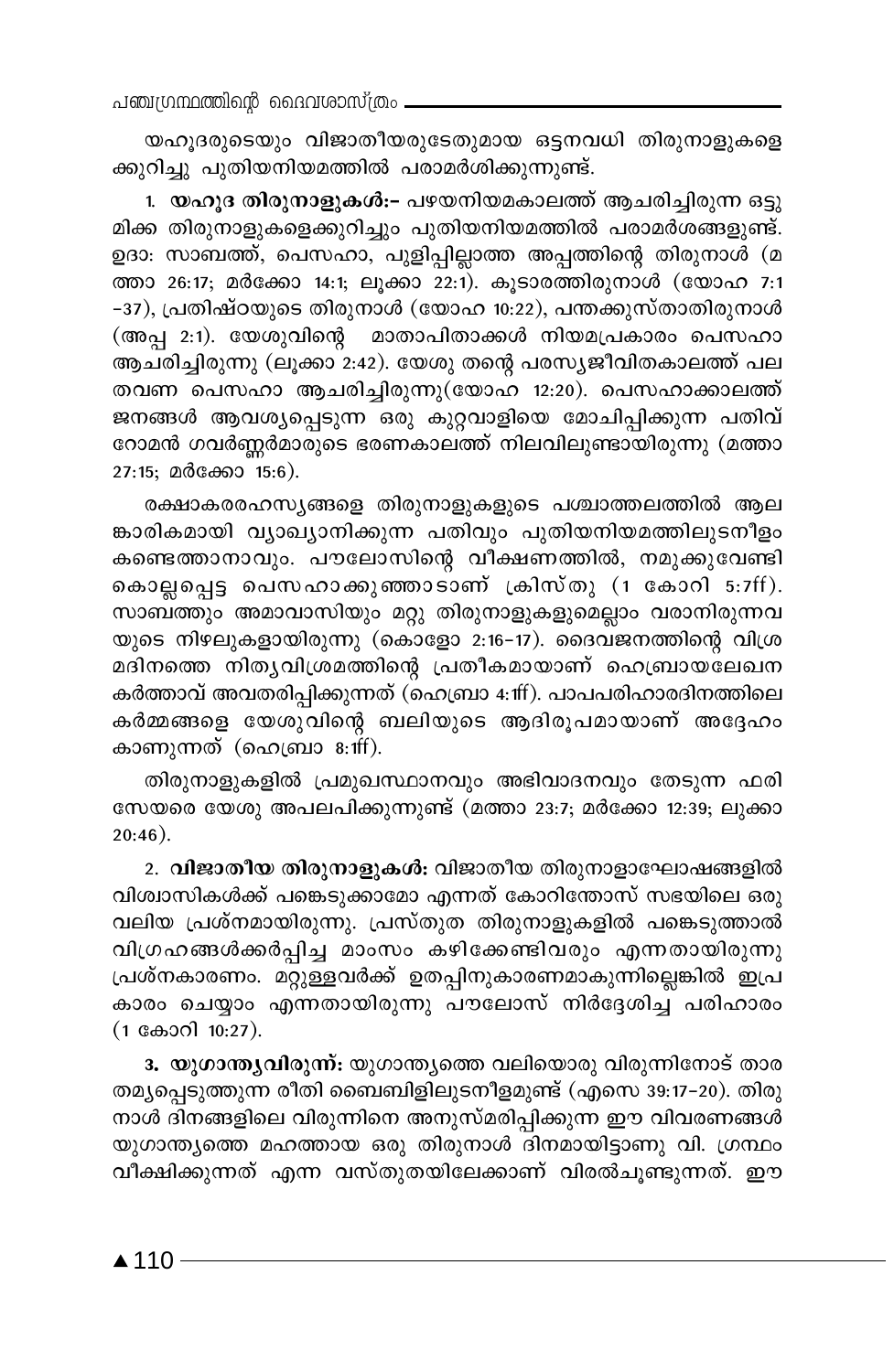. പഞ്ചഗ്രന്ഥത്തിന്റെ ദൈവശാസ്ത്രം

തിരുനാൾ സദൃയിൽ പക്ഷികൾപോലും പങ്കെടുക്കും (വെളി 19:17ff).

### ബലികൾ

ദേവീദേവന്മാരെ പ്രീതിപ്പെടുത്തുന്നതിനായി മൃഗങ്ങളെയും ധാനൃങ്ങ ളെയും ആരാധനയുടെ ഭാഗമായി സമർപ്പിക്കുന്നതാണ് ബലി അഥവാ യാഗം. പുരാതന സംസ്കാരങ്ങളിലെല്ലാം ബലികൾ ആരാധനയുടെ ഭാഗ മായിരുന്നു.

ആദിമകാലം മുതൽ ഇസ്രായേൽക്കാർ ബലികളർപ്പിച്ചിരുന്നു (ഉൽപ 4:3-4). ഇസ്രായേൽ സമൂഹത്തിനുവേണ്ടിയോ, ഒരു വ്യക്തിക്കുവേ ണ്ടിയോ ദേവാലയത്തിലെ യാഗപീഠത്തിൽ ബലിയർപ്പിച്ചിരുന്നത് യഹൂദ പുരോഹിതന്മാരായിരുന്നു. അങ്ങനെ പൗരോഹിതൃവും ബലിപീഠവും ഇസ്രായേൽ മതജീവിതത്തിന്റെ പ്രധാന ഘടകങ്ങളായി മാറി. സാധാര ണഗതിയിൽ ബലിപീഠത്തിലെ തീ കെടുത്തിയിരുന്നില്ല (ലേവ്യ 6:12-13).

ലേവ്യരുടെ പുസ്തകത്തിലെ ആദ്യ ആറ് അധ്യായങ്ങളിലെ വിവര ണമനുസരിച്ച് ബലിക്ക് ആറു ഭാഗങ്ങളുണ്ട്.

- 1. വിശ്വാസി ബലിമൃഗത്തെ (വസ്തുവിനെ) ദേവാലയത്തിലേക്ക് കൊണ്ടുവരുന്നു.
- 2. തന്റെ പാപങ്ങൾ പ്രതീകാത്മകമായി ബലി വസ്തുവിന്റെമേൽ ഇറ ക്കിവെയ്ക്കുന്നതിന്റെ പ്രതീകമായി അതിന്മേൽ കൈ (കൈകൾ) വയ്ക്കുന്നു.
- 3. ബലിമൃഗത്തെ വിശ്വാസി കൊല്ലുന്നു. (പ്രധാന തിരുനാളുകളിൽ പുരോ ഹിതൻ).
- 4. പുരോഹിതൻ ബലിമൃഗത്തിന്റെ രക്തം ഒരു പാത്രത്തിൽ ശേഖരിച്ച് ബലിപീഠത്തിന്റെ നാലു വശങ്ങളിൽ തളിക്കുന്നു.
- 5. രക്തവും മേദസ്സും പുരോഹിതൻ ദഹിപ്പിക്കുന്നു (വൃക്ക, കരൾ, കുടൽ എന്നിവയിലെ മേദസ്സ് പ്രധാനം). ചില ബലികളിൽ മൃഗത്തിന്റെ ത്വക്കും ദഹിപ്പിക്കുന്നു.
- 6. മൃഗത്തിന്റെ അവശേഷിക്കുന്ന ഭാഗങ്ങൾ ബലിവിരുന്നായി പുരോഹി തനും ആരാധകരും ചേർന്നോ (സമാധാന ബലി) പുരോഹിതർ തനിച്ചോ പുരോഹിതന്മാരും കുടുംബവും ചേർന്നോ ഭക്ഷിക്കുന്നു.

മൃഗങ്ങളെ ബലിയർപ്പിച്ചിരുന്ന രീതിയെ അടിസ്ഥാനമാക്കി നാലുതരം ബലികൾ പഴയനിയമത്തിൽ കാണാം.

- 1. മൃഗത്തെ പൂർണ്ണമായും ദഹിപ്പിക്കുന്ന ബലി (ലേവ്യ 1; 6:8-13).
- 2. സമാധാനബലി (ലേവ്യ 3; 7:11-36; 22:18-30). മൃഗത്തിന്റെ ചില ആന്ത രാവയവങ്ങളും മേദസ്സും ദഹിപ്പിക്കുന്നു; രക്തം ബലിപീഠത്തിന്റെ വശങ്ങളിൽ തളിക്കുന്നു. ബലിയുടെ അവസാനം പുരോഹിതരും ജന ങ്ങളും ബലിവിരുന്ന് ആസ്വദിക്കുന്നു (നിയ 12:17–18; 1 സാമു 9:12–13;

- 111 ▲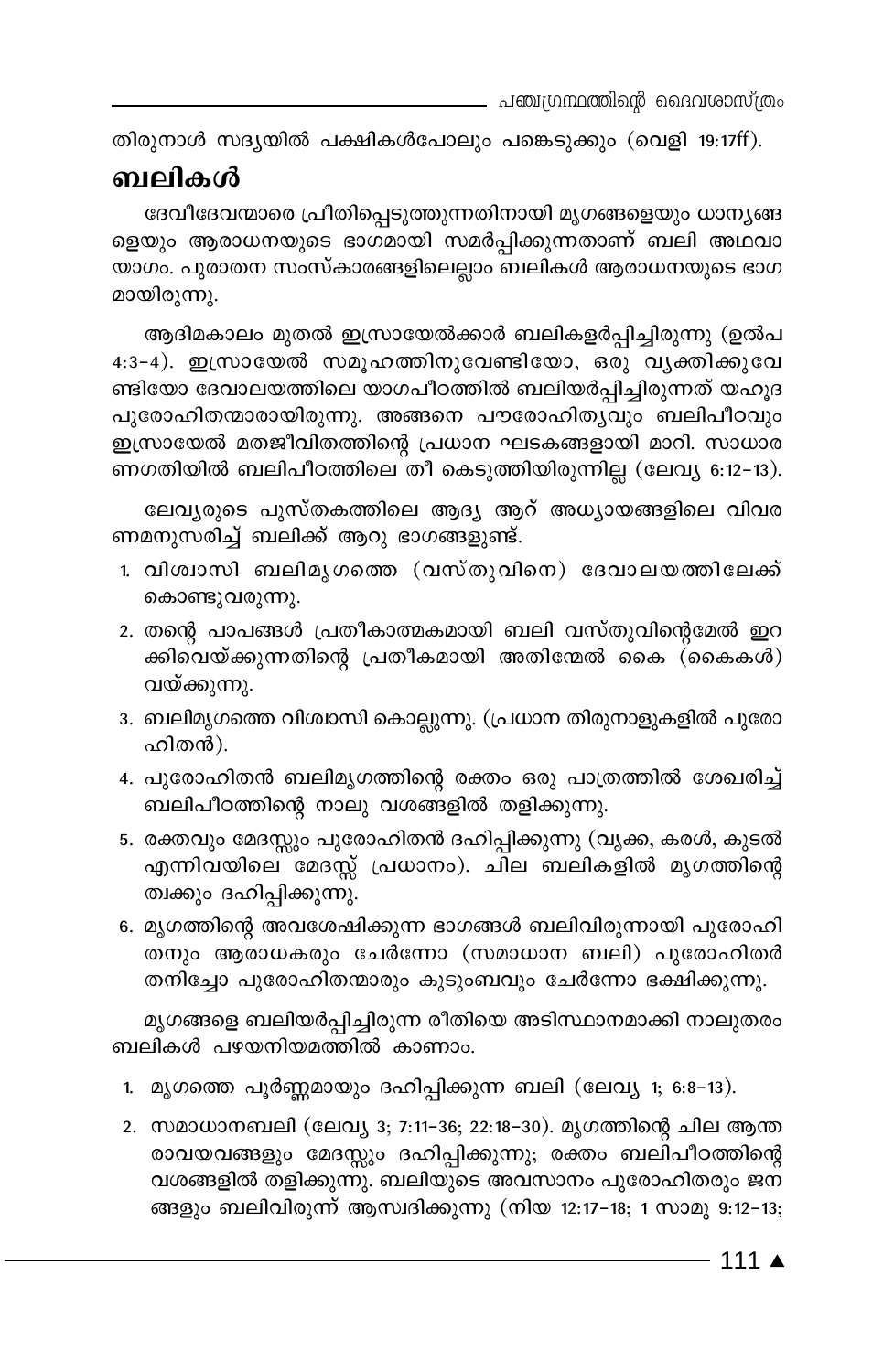പഞ്ചന്ധ്രന്ഥത്തിന്റെ ദൈവശാസ്ത്രം.

സെഫാ 1:7).

- 3. പാപപരിഹാര ബലി (ലേവ്യ 4:1-5:13; 6:24-30). ജനങ്ങളുടെ പാപപ രിഹാരത്തിനായിട്ടാണ് ബലിയെങ്കിൽ, മാംസം സമാഗമ കൂടാരത്തിനു പുറത്തു ദഹിപ്പിച്ചിരുന്നു. പ്രധാന പുരോഹിതന്റെ പാപപരിഹാരത്തി നായിട്ടാണെങ്കിൽ മാംസം പുരോഹിതർതന്നെ ഭക്ഷിച്ചിരുന്നു. ബലി മൃഗത്തിന്റെ രക്തം ദേവാലയത്തിന്റെ തിരശ്ശീലയിലും ധൂപപീഠ ത്തിലും തളിക്കുന്നു.
- 4. പ്രായശ്ചിത്ത ബലി (ലേവ്യ 5:14-6:7; 7:1-6). രക്തം ബലിപീഠത്തിനു ചുറ്റും തളിക്കുകയും മേദസ്സു മുഴുവനും, വൃക്കകളും കരളിന്മേലുള്ള നെയ്വലയും വാലും ബലിപീഠത്തിൽ ദഹിപ്പിക്കുകയും ചെയ്യുന്നു. ബലിമാംസം പുരോഹിതന്മാരാണ് ഭക്ഷിക്കുന്നത്.

ധാനൃബലികൾക്ക് (ലേവൃ 2) നേർമ്മയുള്ള മാവോ ചുട്ടെടുത്ത അടയോ പുളിപ്പില്ലാത്ത അപ്പമോ പുതിയ കതിർമണികൾ തീയിൽ ഉണ ക്കിപ്പൊടിച്ചതോ സമർപ്പിച്ചിരുന്നു. ധാനൃത്തിന്റെ ഒരു ഭാഗം സുഗന്ധദ്ര വൃങ്ങൾ ചേർത്ത് ദഹിപ്പിച്ചിരുന്നു. മറ്റൊരു ഭാഗം പുരോഹിതന്മാർക്ക് അവകാശപ്പെട്ടതായിരുന്നു. സമാധാന ബലിയോടു ചേർന്നർപ്പിക്കുന്ന കൃതജ്ഞതാ ബലിക്ക് സമർപ്പിക്കുന്ന ധാന്യങ്ങളിൽ പുരോഹിതനുള<u>്</u>ള വിഹിതം മാറ്റിയതിനുശേഷം ജനങ്ങൾക്കും ഭക്ഷിക്കാം (ലേവ്യ 7:11-14). സാധാരണ ധാനൃബലികളിൽ എണ്ണയും ഉപ്പും അവശ്യ വസ്തുക്കളാ യിരുന്നു.

ചില ബലികൾ "നീരാജനബലി"കളായി അർപ്പിച്ചിരുന്നു. ബലിപീഠ ത്തിൽ ദഹിപ്പിക്കുന്നതിനും ഭക്ഷിക്കുന്നതിനും മുമ്പ് ബലിവസ്തുക്കൾ അതിവിശുദ്ധ സ്ഥലത്തേക്കുയർത്തി വിശുദ്ധീകരിക്കുന്നതാണ് ഈ ബലി (പുറ 29:24-28; ലേവ്യ 7:30-31; 8:25-28; 10:14-15; 14:12-13; സംഖ്യ 6:20; 18:11). നിത്യേന പ്രഭാതത്തിലും സായാഹ്നത്തിലും ദഹനബലികൾ ദേവാ ലയത്തിൽ അർപ്പിച്ചിരുന്നു (പുറ 29:38-42; സംഖ്യ 28:3-8). പരിമള ധൂപാർപ്പണവും ഈ ബലികളുടെ ഭാഗമായിരുന്നു (പുറ 30:7-8). സാബത്തു ദിനങ്ങളിൽ അധികം ബലികൾ അർപ്പിക്കപ്പെട്ടിരുന്നു (സംഖ്യ 28:9–10). ദേവാലയത്തിൽ സൂക്ഷിച്ചിരുന്ന പന്ത്രണ്ടു തിരുസാന്നിധ്യ അപ്പം സാബത്തുതോറും മാറ്റി സ്ഥാപിച്ചിരുന്നു. പുരോഹിതർക്കു മാത്രമേ ഇതു ഭക്ഷിക്കുവാൻ അനുവാദമുണ്ടായിരുന്നുള്ളൂ (ലേവ്യ 24:5–9; മത്താ 12:3–4).

അമാവാസി, പെസഹായുടെ ഏഴു ദിനങ്ങൾ, പുളിപ്പില്ലാത്ത അപ്പ ത്തിന്റെ തിരുനാൾ, വിളവെടുപ്പ്, പുതുവത്സരം, പാപപരിഹാരദിനം, കൂടാ രത്തിരുനാളിന്റെ എട്ടുദിനങ്ങൾ തുടങ്ങിയ ദിവസങ്ങളിൽ പ്രത്യേക ബലി കൾ അർപ്പിക്കപ്പെട്ടിരുന്നു (സംഖ്യ 28:1-29). ഈ ദിനങ്ങളിൽ ഒരു കോലാ ടിനെ പാപ്പരിഹാരബലിയായി അർപ്പിച്ചിരുന്നു. പുറപ്പാടു സംഭവത്തിന്റെ ആചരണ (പുറ 12:3-13) വുമായി ബന്ധപ്പെട്ട പെസഹാക്കുഞ്ഞാട് പിന്നീട് ഇസ്രായേലിന്റെ ഔദ്യോഗിക പെസഹാബലിയായി രൂപാന്തരപ്പെട്ടു (cfr. നിയ 16:5-7). വിളവെടുപ്പു തിരുനാളിൽ പ്രത്യേക ധാന്യബലി അർപ്പിച്ചി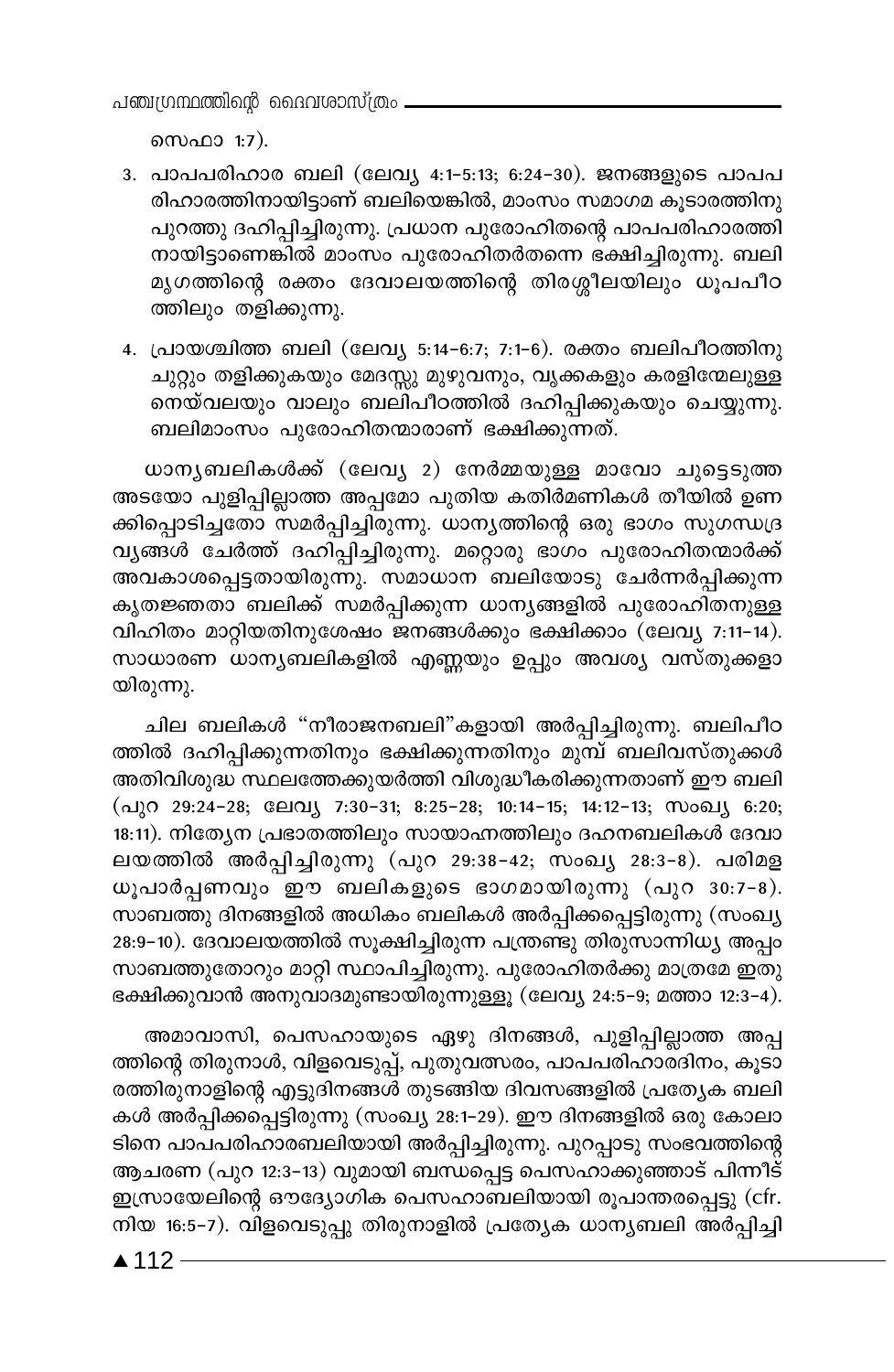\_ പഞ്ചഗ്രന്ഥത്തിന്റെ വൈവശാസ്ത്രം

രുന്നു (ലേവ്യ 23:15-17; സംഖ്യ 28:26). പാപപരിഹാര ദിനത്തിൽ അതി വിശുദ്ധ സ്ഥലത്തു പ്രവേശിക്കുന്ന മഹാപുരോഹിതൻ സുരഭിലമായ ധൂപം അർപ്പിച്ചിരുന്നു (ലേവൃ 16:2; 12-13).

ബലിനേർച്ചയും സ്വാഭീഷ്ടക്കാഴ്ചകളും നിർബന്ധിത ബലികളായി രുന്നില്ല. സ്വാഭീഷ്ടകാഴ്ചകൾ ഭക്ത്യാദരങ്ങളാൽ മാത്രം അർപ്പിക്കുന്ന വയും, ബലിനേർച്ച ആപത്തുകളിൽ നേർന്ന ബലികളുമാണ് $\vec{\phantom{a}}$ (ലേവൃ 7:16; 22:21; cfr. 2 സാമു 15:7-8). കൃതജ്ഞതാ ബലി ബലിനേർച്ചയെയും സ്വാഭീഷ്ടകാഴ്ചയെയും (സങ്കീ 56:12-13; 50:14; 54:6-7; 116:14, 17-18) ചില സമാധാന ബലികളെയും (ലേവ്യ 7:12) സൂചിപ്പിക്കുന്നു.

പാപപരിഹാരബലിയും പ്രായശ്ചിത്തബലിയും നിർബന്ധമായും അർപ്പിക്കേണ്ടതായ ചില സാഹചര്യങ്ങളുണ്ട് (ലേവ്യ 5:1-4,14-15; 6:1-5).  $\alpha$ ുരോഹിതരുടെ അഭിഷേക കർമ്മവുമായി ബന്ധപ്പെട്ടും (പുറ 29:14) .<br>അമാവാസികളിലും പ്രധാനതിരുനാളുകളിലും പ്രസവശേഷമുള്ള ശുദ്ധീ കരണത്തിലും (ലേവ്യ 12:6) നാസീർ വ്രതക്കാരെ ശുദ്ധീകരിക്കുന്നതിനും (സംഖ്യ 6:9−11) പാപപരിഹാര ബലി ആവശ്യമായിരുന്നു. ചില ലൈംഗിക കുറ്റങ്ങൾക്കും (ലേവ്യ 19:20−22) കുഷ്ഠരോഗിയുടെ ശുദ്ധീകരണത്തിനും ഈരാവശ്യമായിരുന്നു (ലേവ്യ 14:10−20).

ഇസ്രായേലിലെ ആദ്യജാതരും മൃഗങ്ങളുടെ കടിഞ്ഞുലുകളും ദൈവ ത്തിനവകാശപ്പെട്ടതായിരുന്നു (പുറ 22:29-30). എന്നാൽ അശുദ്ധമായ മൃഗങ്ങൾക്കു പകരം ആടുകളെ ബലിയർപ്പിച്ച് അവയെ വീണ്ടെടുക്കാം (cfr. പുറ 13:13; 34:19; സംഖ്യ 18:15-16). ബലിയോഗ്യമായ മൃഗങ്ങളെ തിരിച്ചെടുക്കാവുന്നതല്ല. ആദ്യവിളവിന്റെ ആദ്യഫലം ദൈവത്തിനുള്ള തത്രേ (പുറ 23:19; സംഖ്യ 18:12-13; നിയ 18:4). ആദ്യഫലങ്ങളുടെ നീരാ ജനബലി പുളിപ്പില്ലാത്ത അപ്പത്തിന്റെ തിരുനാളിലും (ലേവൃ 23:9−14) വിളവെടുപ്പു തിരുനാളിലുമാണ് (ലേവ്യ 23:20) അർപ്പിക്കേണ്ടത്.

ഇസ്രായേലിലെ ബലിയർപ്പണത്തിന്റെ തുടക്കം മറ്റു സംസ്കാരങ്ങ ളുമായി ബന്ധപ്പെട്ടിരിക്കുന്നു. കാനാൻകാരുടെ യാഗരീതികളുമായി യഹൂ ദരുടെ ബലിയർപ്പണ രീതിക്ക് കാതലായ സാമൃമുണ്ട്. കാനാനൃർ ബാൽദേവനു ബലിയർപ്പിച്ചപ്പോൾ ഇസ്രായേല്യർ യാഹ്വെയ്ക്കു ബലി യർപ്പിച്ചു (cfr. 1 രാജാ 18:23-24; 2 രാജാ 5:17).

ഇസ്രായേലിൽ പ്രചാരത്തിലിരുന്ന ബലിയർപ്പണ രീതി, നരബലി മൃഗ \_-en-bmbn cq]m-¥-c-s∏-´-Xm-sW∂v Nne¿ Nq≠n-°m-Wn-°p-∂p≠v (ഉൽപ 22; എസെ 20:25–26). ആദ്യജാതരെ വീണ്ടെടുക്കുന്ന നിയമവും ഇതിലേക്ക് വിരൽചുണ്ടുന്നു (പുറ 13:11–15; 34:19–20). എന്നാൽ നിയ 12:31; 2 രാജാ. 16:3; സങ്കീ 106:34-38 എന്നീ വാകൃങ്ങൾ നരബലി ഒരു കാനാനൃ ആചാരമാണെന്ന് സാക്ഷിക്കുന്നു. കാനാനൃരുടെ ബലിരീതികൾ ഇസ്രാ യേൽക്കാർ പരിഷ്കരിച്ച് സ്വന്തമാക്കിയെന്ന് ന്യായമായും നമുക്കുഹിക്കാം  $(m_1)$  = 11:30-40; 2 @ 280 17:17; 21:6;  $\mathfrak{so}_0$  7:31; 32:35;  $\alpha$  0  $\alpha$  16:20-21; 23:37,39).

113 ▲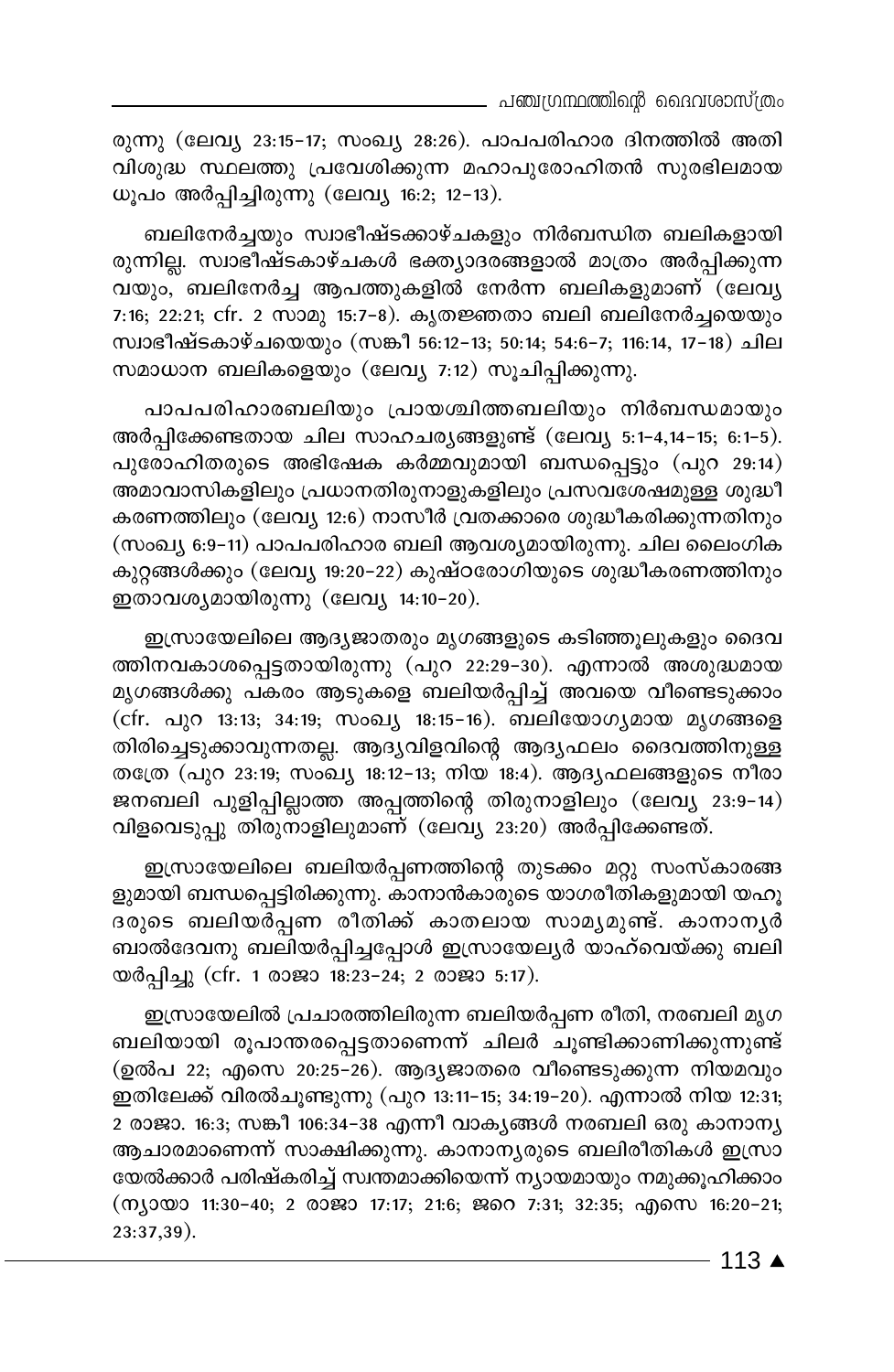പഞ്ചന്ഥ്രന്തിന്റെ ദൈവശാസ്ത്രം -

ബലിയർപ്പണത്തിന് പല അർത്ഥങ്ങളുണ്ട്. കോപിഷ്ഠനായ ദൈവത്തെ പ്രീതിപ്പെടുത്തുന്നതിനുള്ള നൈവേദ്യമായും (1 സാമു 26:19; 2 സാമു 24:25; ജോബ് 42:7-8) ആരാധകനു പകരമായും ബലിയെ കണ്ടി രുന്നു. ബലിവസ്തുക്കൾ ദൈവത്തിനുള്ള ഭോജനമായും കണ്ടിരുന്നു (ലേവ്യ 3:11; 21:6; സംഖ്യ 28:2). ഈ മെസെപ്പൊട്ടോമിയൻ ആശയം ഇസ്രാ യേൽ നിരാകരിച്ചു (നിയ 32:37-38). അതായത് മനുഷ്യരെ ആശ്രയിക്കു ന്നവനല്ല ദൈവം (സങ്കീ 50:12-13).

ആകാശവും ഭൂമിയും അതിലെ സകലവും സൃഷ്ടിച്ച ദൈവത്തിന് മനുഷ്യനർപ്പിക്കുന്ന ആരാധനയാണ് ബലി. 'നല്കലിന്റെ' പ്രാധാന്യം എല്ലാത്തരം ബലികളിലും നമുക്കു കാണാം. ബലിയുടെ അനുഷ്ഠാന ക്രമങ്ങൾ തന്നെ ദൈവത്തിന് മനുഷ്യർ തങ്ങളെത്തന്നെ നൽകുന്നതിനെ സൂചിപ്പിക്കുന്നു. ദഹനബലികളിലും പാനീയ ബലികളിലും സമൂഹ ത്തിന്റെ നിലനിൽപിനാവശ്യമായവ ദൈവത്തിനായി സമർപ്പിക്കുകയാ ണ്. ബലിവസ്തുക്കൾ ഭുജിക്കുന്ന ജനം ബലി സ്ഥീകരിച്ച ദൈവവുമായി ഐകൃത്തിലെത്തിച്ചേരുന്നു. പിൽക്കാലങ്ങളിൽ ബലികളെ പ്രവാചക ന്മാർ വിമർശിക്കാൻ കാരണം അവരുടെ ശ്രദ്ധ മുഴുവൻ എങ്ങനെയുള്ള മനോഭാവത്തോടെ ബലിയർപ്പിക്കുന്നു എന്നതിലുപരി എന്തുമാത്രം അർപ്പിക്കുന്നുവെന്നതിൽ മാത്രം ശ്രദ്ധിച്ചു എന്നതുകൊണ്ടാണ് (ഏശ 1:11; മിക്കാ 6:7).

ബലിയർപ്പണത്തിലൂടെ ദൈവം സംപ്രീതനാവുകയും (ലേവ്യ 1:9) പാപങ്ങൾക്ക് അതു പരിഹാരമായി ഭവിക്കുകയും ചെയ്യുന്നു (ലേവ്യ 1:4; ഉല്പ 8:21). രക്തത്തിന്റെ പാപപരിഹാരം ചെയ്യാനുള്ള ശേഷിയാണ് അതിനു പ്രാധാന്യം കൊടുക്കുന്നത് (ലേവ്യ 17:11). സാധാരണഗതിയിൽ ബലികളും കാഴ്ചകളും പാപത്തിനു പരിഹാരമേകുന്നു (1 സാമു 3:14). ചുരുക്കത്തിൽ യാന്ത്രികമായ ഒരു പാപമോചനം നൽകാൻ ബലികൾ പര്യാപ്തമായിരുന്നില്ല. ബലിയർപ്പിക്കുന്നവന്റെ ജീവിതവിശുദ്ധിയെ അടി സ്ഥാനമാക്കിയായിരുന്നു ബലിയുടെ പാപപരിഹാരശക്തി (cfr. സങ്കീ  $40:6-8$ ; 51:16-19; ജറെ 6:20; 14:12; ഹോസി 6:6).

## ബലിപീഠത്തിന്റെ പ്രാധാന്യം

മിസ്ബയഹ് എന്ന ഹീബ്രുപദം ബൈബിളിൽ നാനൂറുതവണയോളം ഉപയോഗിച്ചിട്ടുണ്ട്. 'യാഗത്തിനുള്ള സ്ഥലം' എന്നാണ് ഈ പദത്തിന്റെ അർത്ഥം. "യാഗോദ്ദേശ്യത്തോടെ കൊല്ലുകയും മുറിക്കുകയും ചെയ്യുക" എന്ന ക്രിയാജന്യമായ വാക്കിൽ നിന്ന് (സബഹ് – zbh) രൂപം പ്രാപിച്ച താണിത് എന്നതുകൊണ്ട് ഈ വാക്ക് അതിപുരാതന കാലത്തെ മൃഗബലി യിൽനിന്നും ഉരുത്തിരിഞ്ഞതാണെന്നും കരുതാം. വി. ഗ്രന്ഥത്തിലെ അനു ഷ്ഠാന ക്രമങ്ങളിൽ ഈ പദം മൃഗബലിയുമായി ബന്ധപ്പെട്ടുതന്നെയാണ് ഉപയോഗിച്ചിട്ടുള്ളത്. ഇവ മിക്കപ്പോഴും പാപപരിഹാരത്തിനുവേണ്ടിയാ യിരുന്നു. എണ്ണയും ഉപ്പും കുന്തുരുക്കവും കലർത്തിയ ധാന്യങ്ങൾ, പഴ ങ്ങൾ, വീഞ്ഞ്, നാൽക്കാലികൾ, പക്ഷികൾ തുടങ്ങിയവയാണ് ബലിവ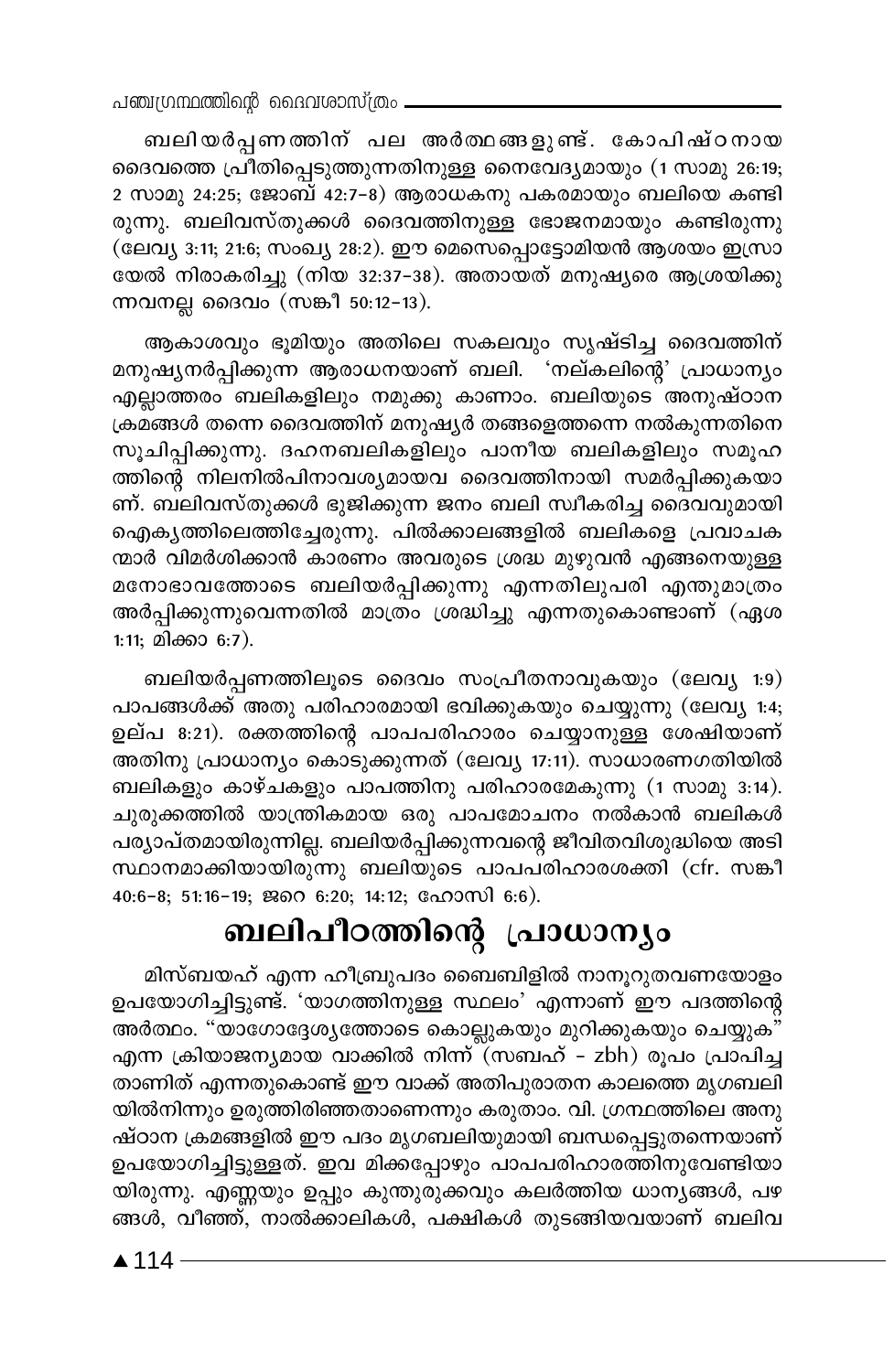\_ പഞ്ചഗ്രന്ഥത്തിന്റെ ദൈവശാസ്ത്രം

സ്തുക്കളായി ഉപയോഗിച്ചിരുന്നത്. എല്ലാത്തരം അർപ്പണങ്ങളും ദഹി പ്പിക്കലും ബലിപീഠത്തിലായിരുന്നെങ്കിലും ബലിമൃഗങ്ങളെ കൊന്നിരു ന്നത് ബലിപീഠത്തോടു ചേർന്നുള്ള വേറൊരു സ്ഥലത്തായിരുന്നു.

ദമാസ്ക്കസിലെ ബലിപീഠത്തിന്റെ (2 രാജാ 16:10) ചുവടുപിടിച്ച്, ആഹാസ് രാജാവ് പണിതീർത്ത ബലിപീഠത്തെ പ്രതിപാദിക്കുന്ന അവ സരങ്ങളിൽ എസെക്കിയേൽ പ്രവാചകൻ ഈ പദമാണുപയോഗിക്കു ന്നത് (എസെ 43:15). പഴയനിയമത്തിൽ ബലിപീഠമെന്ന വാക്ക് കൂടു .<br>തലും കാണുന്നത് പഞ്ചഗ്രന്ഥിയിലാണ്. രാജാക്കന്മാരുടെ ഒന്നും രണ്ടും പുസ്തകം, ദിനവൃത്താന്തം രണ്ടാം പുസ്തകം, എസെക്കിയേലിന്റെ പുസ്തകം തുടങ്ങിയവയാണ് മറ്റുഭാഗങ്ങൾ.

പുതിയനിയമത്തിൽ ബലിപീഠം എന്നതിന് *തുസിയാസ്തേരിയോൺ* എന്ന ഗ്രീക്കുപദമാണുപയോഗിച്ചിരിക്കുന്നത്. ഇരുപത്തിനാലിടങ്ങളിൽ ഈ പദമുപയോഗിച്ചു കാണുന്നുണ്ട്. കൂടാതെ ബോമോസ് എന്ന ഗ്രീക്കു വാക്ക്, വിജാതീയ ദേവാലയഘടനയെ പരാമർശിച്ച് (അപ്പ 17:23) ബലി പീഠം എന്നാണ് തർജ്ജിമ ചെയ്തിരിക്കുന്നത്. ഉയർന്ന സ്ഥലം എന്നാണ് ഈ ഗ്രീക്കുപദത്തിന്റെ അർത്ഥം. 'ധൂപകലശം' എന്നർത്ഥം വരുന്ന *തുമി യാതേരിയോൺ* എന്ന മറ്റൊരുപദവും ഉപയോഗിച്ചു കാണുന്നുണ്ട് (ഹെബ്രാ 9:4). മൃഗങ്ങളെയും ആഹാരസാധനങ്ങളെയും ബലിയർപ്പി ക്കുന്നതിന് ജറുസലേം ദേവാലയത്തിലും മറ്റു ദേവാലയങ്ങളിലും മാത്ര മല്ല തുറസ്സായ സ്ഥലങ്ങളിൽപോലും ബലിപീഠങ്ങൾ പണിയപ്പെട്ടിരുന്നു. ദേവാലയങ്ങളോട് ബന്ധമില്ലാത്ത ബലിപീഠങ്ങളും അക്കാലത്തുണ്ടായി രുന്നു (ഉൽപ 13:18; 33:20). ദേവാലയ സൗധങ്ങളോടു ചേർന്ന് അവയുടെ മുറ്റത്ത് ബലിപീഠങ്ങളും, 'ഉയർന്നസ്ഥലങ്ങൾ' എന്നറിയപ്പെടുന്ന നിഗൂ ഢതയുള്ള ശ്രീകോവിലുകളുമുണ്ടായിരുന്നു.

പ്രധാനമായും നാലു തരം ബലിപീഠങ്ങളെക്കുറിച്ചുള്ള പരാമർശങ്ങൾ ബൈബിളിൽ കണ്ടെത്താൻ കഴിയും.

കല്ലുകൊണ്ടുള്ള ബലിപീഠം:- ഇവ പ്രകൃത്യാ ഉള്ളവയും നിർമ്മി ക്കപ്പെട്ടവയും ഉണ്ട്. വലിയ പാറകൾ ബലിപീഠങ്ങളായി ഉപയോഗിച്ചി രുന്നു (ന്യായാ 6:19–23; 13:19–20). ചെറുകല്ലുകളുപയോഗിച്ചും ബലിപീഠം ഉണ്ടാക്കിയിരുന്നു (പുറ 20:25; 1 രാജാ 18:30-35).

മണ്ണുകൊണ്ടുള്ള ബലിപീഠം:- പുറ 20:24-ൽ ദൈവമായ 2. കർത്താവ് മോശയോട് തനിക്ക് മണ്ണു കൊണ്ടൊരു ബലിപീഠമുണ്ടാക്കി ആടുകളെയും കാളകളെയും അതിനുമേൽ ദഹനബലികളും സമാധാ നബലികളുമായി അർപ്പിക്കാൻ ആവശ്യപ്പെടുന്നുണ്ട്. സാങ്കേതികത്വവും .<br>കലാനൈപുണ്യവും ഇത്തരം ബലിപീഠങ്ങളിൽ ദർശിക്കാനാവില്ലെങ്കിലും ഇവയുടെ ലഭ്യതയും ലാളിത്യവും പ്രത്യേകം ശ്രദ്ധാർഹമാണ്.

തടികൊണ്ടുള്ള ബലിപീഠം:- കരുവേലമരമാണ് പ്രധാനമായും 3. ഇത്തരം ബലിപീഠം നിർമ്മിക്കാനുപയോഗിച്ചിരുന്നത് (പുറ 30:1). ദേവ

- 115 ▲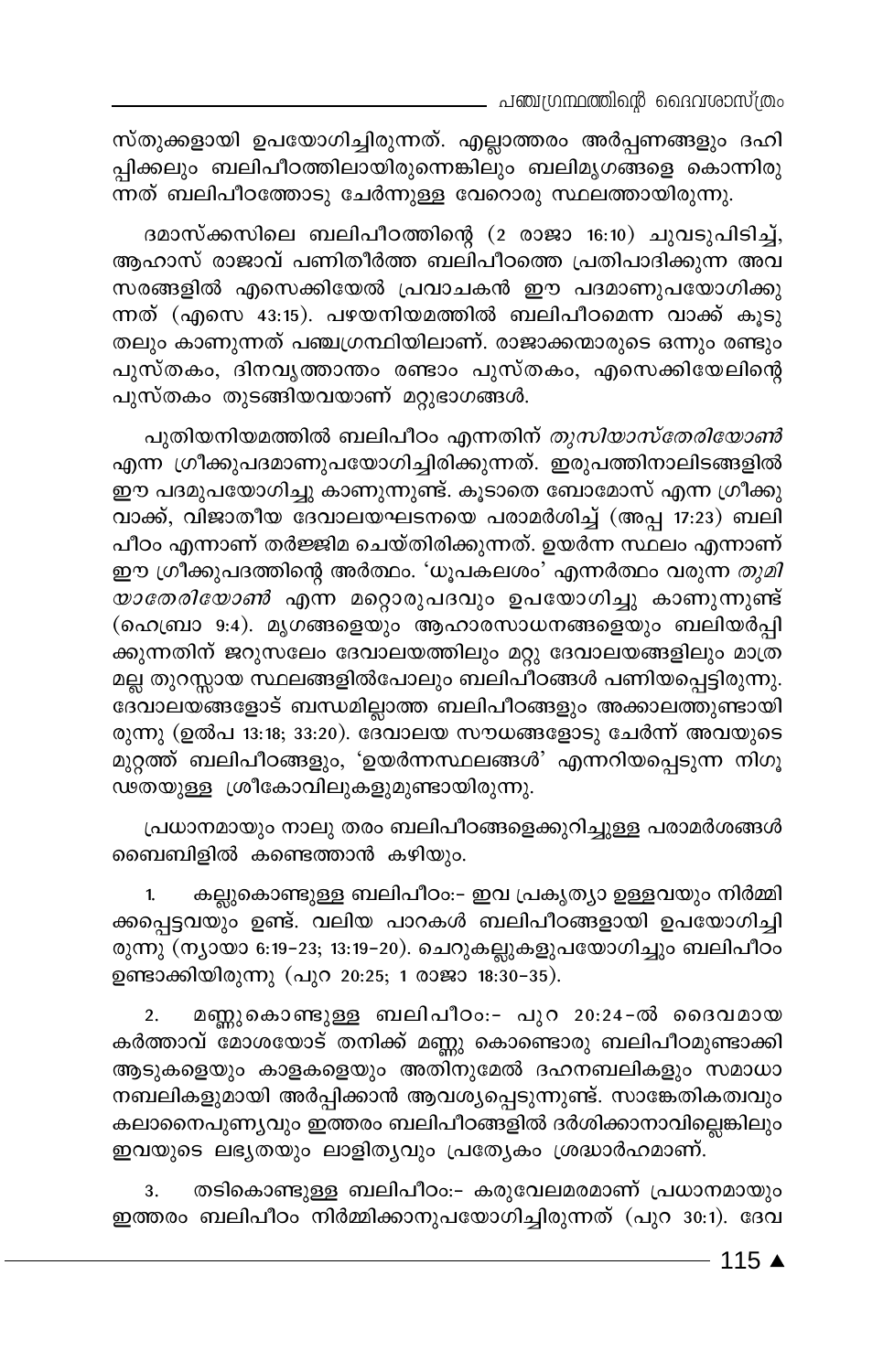ദാരുവും ഉപയോഗിച്ചിരുന്നു (രാജാ 6:20). ഇത്തരം ബലിപീഠത്തിന്റെ മുകൾ ഭാഗവും പാർശ്വങ്ങളും കൊമ്പുകളും തങ്കവുംകൊണ്ടു പൊതി ഞ്ഞിരുന്നു; മുകൾവശത്ത് ചുറ്റിലും സ്ഥർണ്ണം കൊണ്ടുള്ള അരികുപാളി പിടിപ്പിച്ചിരുന്നു. അതിനു താഴെ രണ്ടു മൂല്കളിലും ഓരോ സ്വർണ്ണവള യങ്ങളും പിടിപ്പിച്ചിരുന്നു (പുറ 30:16). ധൂപാർപ്പണത്തിനായി പ്രത്യേകം ബലിപീഠങ്ങൾ സജ്ജീകരിച്ചിരുന്നു. ധൂപാർപ്പണത്തിനുള്ള ബലിപീഠം സാക്ഷ്യപേടകത്തിനു മുകളിലുള്ള കൃപാസനത്തിന്റെയും സാക്ഷ്യപേ ടകത്തെ മറയ്ക്കുന്ന തിരശ്ശീലയുടെയും മുമ്പിൽ സ്ഥാപിക്കണം (പുറ 30:6). ഇതിനോടനുബന്ധമായി വിളക്കുകാലുകളും കാഴ്ചയപ്പം സ്ഥാപി ക്കാനുള്ള മേശയുമുണ്ടായിരുന്നു.

ഇഷ്ടിക കൊണ്ടുള്ള ബലിപീഠം:- ഇഷ്ടിക കൊണ്ടുളള ബലി  $\overline{4}$ . പീഠത്തെക്കുറിച്ച് വി. ഗ്രന്ഥത്തിൽ ഒരിടത്തുമാത്രമേ പ്രതിപാദിക്കുന്നുള്ളൂ (ഏശ 65:3) *ലെബനാഹ്* എന്ന പദമാണ് ഇവിടെ ഉപയോഗിച്ചിരിക്കുന്നത്.

വെളിപാടു ഗ്രന്ഥത്തിൽ ആലങ്കാരികാർത്ഥത്തിലാണ് ഈ പദം ഉപ യോഗിച്ചിരിക്കുന്നത് (വെളി 6:9). സ്വർഗ്ഗത്തിലുളള ഈ ധൂപാർപ്പണ ബലി പീഠത്തിലാണ് എല്ലാ വിശുദ്ധരുടെയും പ്രാർത്ഥനകൾ അർപ്പിക്കപ്പെട്ടി രുന്നത് (cfr. 8:3-4; 16:7). ഹെബ്രായലേഖനകർത്താവ് യേശുവിനെ ഒരു ബലിപീഠമായിട്ടാണ് ചിത്രീകരിക്കുന്നത് (ഹെബ്രാ 13:10). കാരണം, യേശു വിന്റെ ബലി സകലരുടെയും പാപങ്ങൾക്കുവേണ്ടിയുള്ളതായിരുന്നു.

### പുരോഹിതർ: ബലിയർപ്പകർ

*കൊഹെൻ* (Kohen) എന്ന ഹീബ്രു പദമാണ് പുരോഹിതനെ സൂചി പ്പിക്കുവാൻ പഴയനിയമത്തിൽ ഉപയോഗിക്കുന്നത്. ഈ പദത്തിന്റെ ക്രിയാരൂപത്തിന് "നിൽക്കുക" എന്നാണർത്ഥം. ദൈവത്തിന്റെ മുമ്പിൽ് ജനത്തിനുവേണ്ടി നിൽക്കുന്നവൻ എന്ന അർത്ഥത്തിലായിരിക്കാം പുരോ ഹിതനെ സൂചിപ്പിക്കുവാൻ ഈ പദം ഉപയോഗിക്കുന്നത്. എഴുന്നൂറി ലേറെ പ്രാവശ്യം ഈ പദം പഴയനിയമത്തിൽ ഉപയോഗിച്ചിട്ടുണ്ട്. ലേവാ യൻ എന്നത് പുരോഹിതന്റെ ഔദ്യോഗിക നാമമായിട്ടാണ് ആദൃകാ ലത്ത് ഉപയോഗിച്ചിരുന്നത്. കാലാന്തരത്തിൽ അത് ഒരു ഗോത്രത്തിന്റെ പേരായി മാറി. എന്നാൽ ലേവി ഗോത്രത്തിൽനിന്നുള്ള പുരോഹിതരെ യാണ് ലേവായർ എന്നുവിളിച്ചിരുന്നതെന്നും തന്മൂലം ഗോത്രനാമമെന്ന നിലയിലാണ് ഈ പദം ആദ്യം ഉപയോഗിച്ചുതുടങ്ങിയതെന്നും അഭി പ്രായപ്പെടുന്നവരുണ്ട്. "ലേവൃർ" ("ലേവായർ") എന്ന പദം എൺപതി ലേറെത്തവണ പഴയനിയമത്തിൽ ഉപയോഗിച്ചിട്ടുണ്ട്.

യാഹ്വെയുടെ പുരോഹിതരെ മാത്രമല്ല, വിജാതീയ പുരോഹിത ന്മാരെ സൂചിപ്പിക്കാനും *കൊഹെൻ* എന്ന പദം തന്നെയാണ് പഴയനിയ മത്തിൽ ഉപയോഗിച്ചിരിക്കുന്നത് (ഉൽപ 41:45; 50; 46:20; 47–26; 1 സാമു 6:2; 5:5; 2 രാജാ 10:19; ജറെ 48:7; 2 ദിന 34:4).

#### 1. ഇസ്രായേലിലെ പൗരോഹിതൃത്തിന്റെ ഉത്ഭവം

ഇസ്രായേൽക്കാരുടെ ഇടയിൽ ആദിമകാലത്ത് പുരോഹിതരുണ്ടാ

 $\triangle$  116 -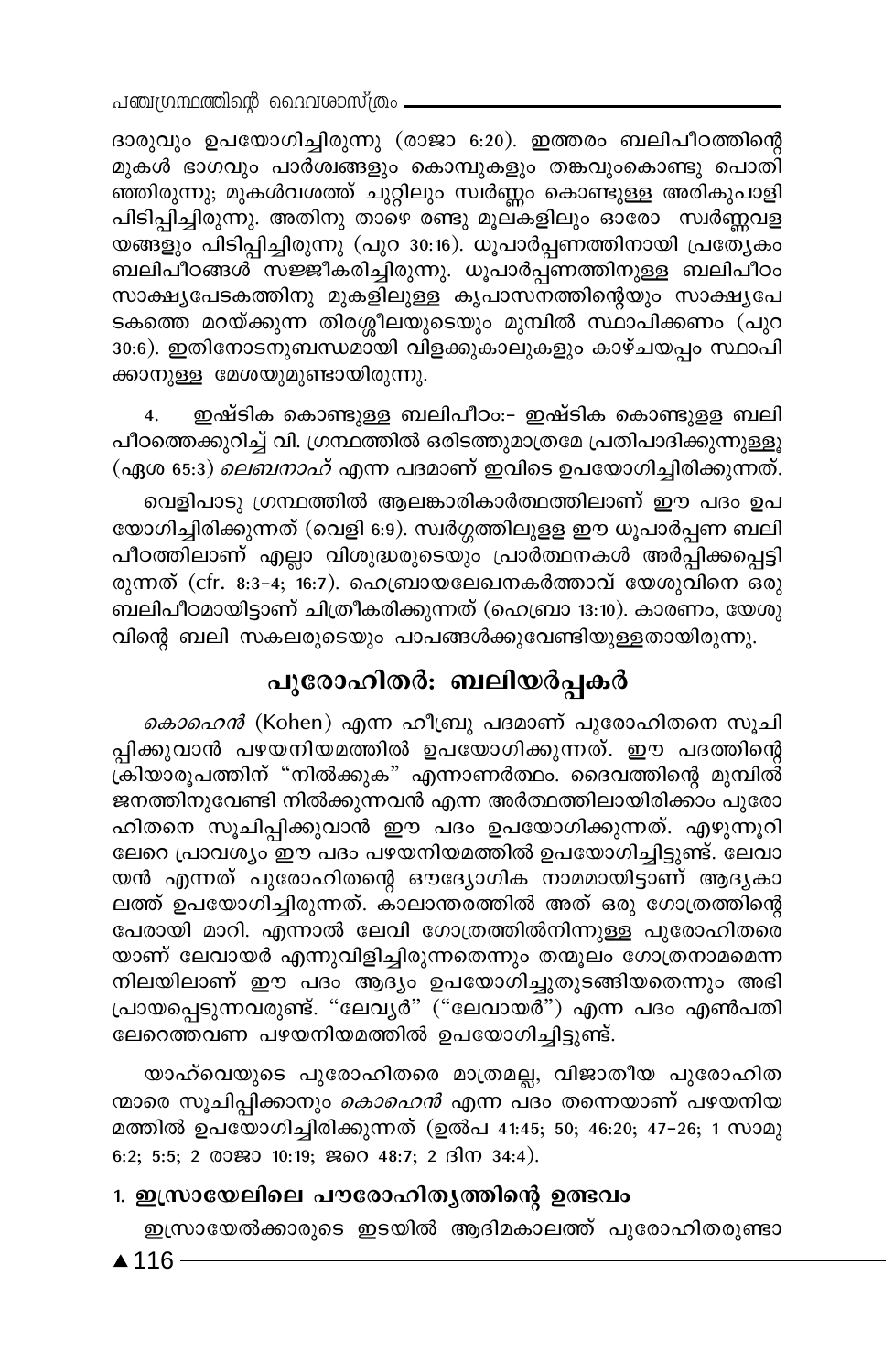യിരുന്നില്ല എന്നാണ് ബൈബിൾ പണ്ഡിതന്മാരുടെ അഭിപ്രായം. കാരണം, പ്രമാണങ്ങൾ നടപ്പിലാക്കുന്നതിനെക്കുറിച്ചുള്ള ആദൃനിർദ്ദേശങ്ങളി ലൊന്നും (പുറ 20–23) പുരോഹിതന്മാരെക്കുറിച്ചു പരാമർശിക്കുന്നില്ല. സീനായ് ഉടമ്പടിക്കുമുൻപ് പുരോഹിതന്മാർ ഉണ്ടായിരുന്നില്ല എന്ന വസ്തുതയിലേക്കാണ് ഇത് വിരൽ ചൂണ്ടുന്നത്. സാക്ഷ്യകൂ്ടാരവും വാഗ്ദാനപേടകവും നിർമ്മിക്കപ്പെട്ടപ്പോൾ അവയുടെ ശുശ്രൂഷ്കരും സംര ക്ഷകരുമായി നിയമിക്കപ്പെട്ടവരാണ് പിന്നീട് പുരോഹിതൻമാരായി അറി യപ്പെട്ടുതുടങ്ങിയത്. മോശയുടെ സഹോദരനായ അഹറോനും കുടും ബത്തിനുമാണ് ഈ ചുമതല നൽകപ്പെട്ടത് (പുറ 25-40).

കാലക്രമത്തിൽ പുരോഹിതസ്ഥാനം ലേവിഗോത്രത്തിന് അവകാശ പ്പെട്ടതായിത്തീർന്നു. യാക്കോബിന് ലെയായിൽ ജനിച്ച മൂന്നാമത്തെ പുത്രനാണ് ലേവി. ലേവിക്ക് യാക്കോബ് നൽകിയ ശാപത്തെ (ഉൽപ 34:25ff; 49:5ff) മോശ അനുഗ്രഹമാക്കി മാറ്റി (പുറ 32:29; നിയ 33:8,9). ലേവിയുടെ മൂന്നു പുത്രന്മാർ മൂന്നു പുരോഹിതകുടുംബങ്ങളുടെ തല വന്മാരായി അറിയപ്പെടുന്നു. ഗെർഷോം, കൊഹാത്ത്, മെറാറി എന്നിവ രായിരുന്നു ലേവിയുടെ മൂന്നു പുത്രന്മാർ. ഇവരിൽ കോഹാത്ത് കുടും ബത്തിൽ നിന്നുള്ളവരാണ് പുരോഹിതകർമ്മങ്ങൾ അനുഷ്ഠിച്ചിരുന്നത്. മറ്റുരണ്ടുകുടുംബങ്ങളിൽനിന്നുള്ളവർ പുരോഹിതരുടെ സഹായി കളായും വിശുദ്ധ സ്ഥലത്തിന്റെ സംരക്ഷകരായും സേവനം ചെയ്തു പോന്നു (സംഖ്യ 3:5ff). നിയമാവർത്തന പാരമ്പര്യമനുസരിച്ച് ബലിപീ ഠത്തിൽ ശുശ്രൂഷചെയ്യുക, ദഹനബലിയർപ്പിക്കുക, നിയമം പഠിപ്പിക്കുക എന്നീ മൂന്നു ധർമ്മങ്ങളാണ് പുരോഹിതന്മാർക്കുണ്ടായിരുന്നത് (നിയ 33:8-10). കാനാൻദേശം വിവിധഗോത്രങ്ങൾക്കായി ഭാഗിച്ചു നൽകിയ പ്പോൾ ലേവി ഗോത്രത്തിന് ഓഹരിയൊന്നും ലഭിച്ചില്ല.

പൗരോഹിത്യം ഗോത്രപാരമ്പര്യവുമായി ബന്ധപ്പെട്ടതായിരുന്നെ ങ്കിലും ലേവൃരല്ലാത്തവരും പുരോഹിത ശുശ്രൂഷ നടത്തിയിരുന്നു. എഫ്രായിം ഗോത്രജനായ മിക്കായുടെ പുത്രൻ (ന്യായ 17:5), ദാവീദിന്റെ പുത്രന്മാർ (ന്യായ 13:19) തുടങ്ങിയവർ പുരോഹിതശുശ്രൂഷ നടത്തിയി രുന്നു.

#### 2. ലേവായ പൗരോഹിതൃത്തിന്റെ പ്രാധാന്യം

ഇസ്രായേലിനു ദൈവത്തോടുള്ള ബന്ധത്തിന്റെ പ്രതീകമാണ് പൗരോഹിത്യം. ഇസ്രായേലിനെ ദൈവത്തിന്റെ പുരോഹിതനായിട്ടാണ് പരിഗണിച്ചിരുന്നത് (പുറ 19:6; ലേവ്യ 11:44ff സംഖ്യ 15:40). ഉടമ്പടിയുടെ മധൃസ്ഥർ പുരോഹിതന്മാരായിരുന്നു. ഉടമ്പടിയും പൗരോഹിതൃവും തമ്മിൽ അഭേദ്യമായ ബന്ധമാണ് വി. ഗ്രന്ഥത്തിലുള്ളത്. "നിങ്ങൾ എനിക്ക് പുരോഹിതരാജ്യവും വിശുദ്ധ ജനവും" ആണെന്ന ദൈവ ത്തിന്റെ പ്രഖ്യാപനം പൗരോഹിതൃപദവി ഒരു ഗോത്രത്തിനുമാത്രമുള്ള തല്ല എന്ന് വ്യക്തമാക്കുന്നുണ്ട് (പുറ 19:5 ഏശ 61:6). ഇപ്രകാരം പൗരോ ഹിതൃപദവിയിലേക്കുയർത്തപ്പെട്ട ജനത്തിന്റെ പ്രതിനിധികളെന്ന നില യിലാണ് ലേവൃരെ പരിഗണിക്കേണ്ടത്. ദൈവം തന്റെ ജനത്തിൽനിന്നും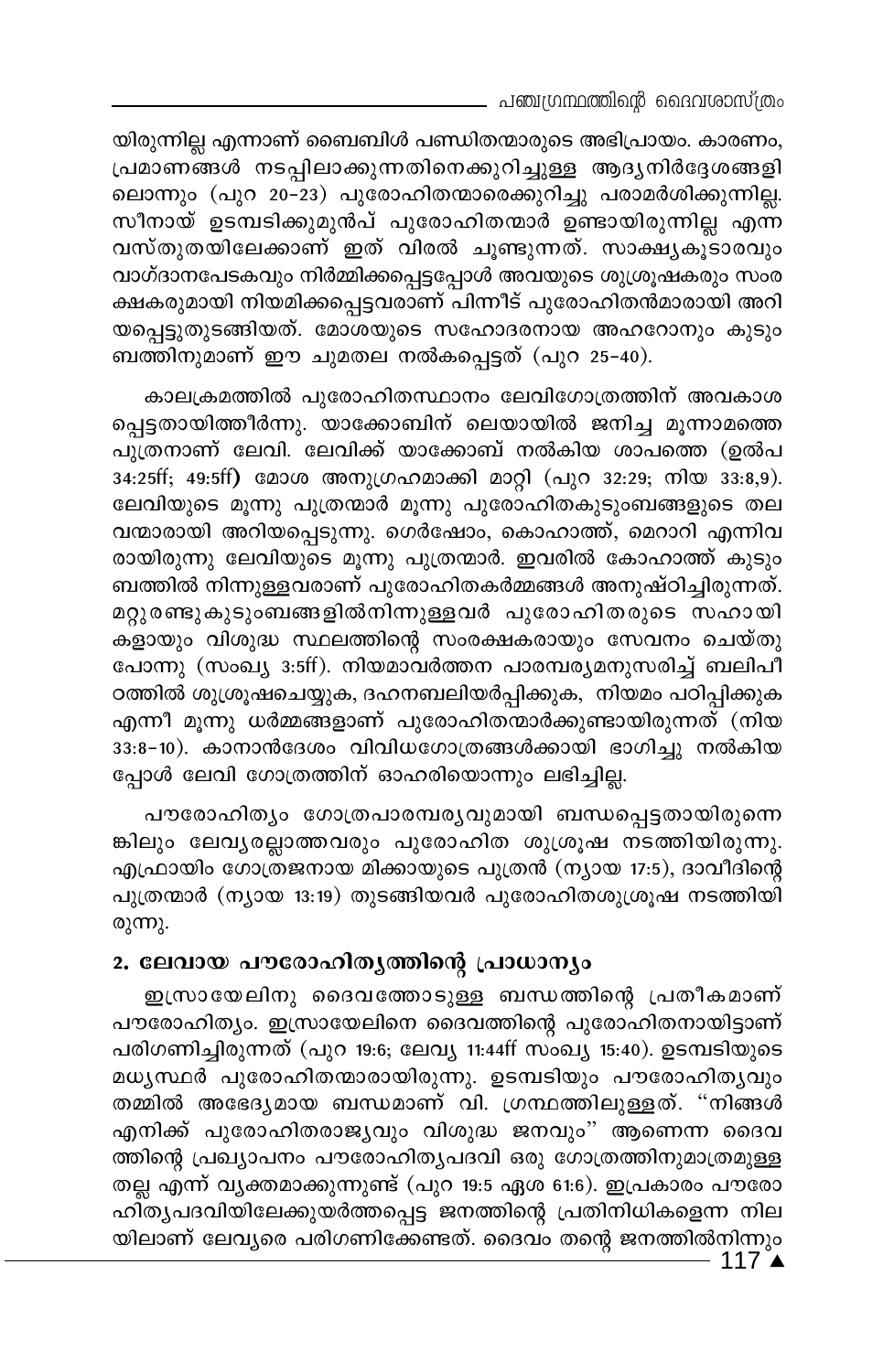പ്രതീക്ഷിക്കുന്ന വിശുദ്ധിയുടെ മാതൃകയായിരിക്കാനുള്ള കടമയും പുരോഹിതനുണ്ടായിരുന്നു. ദൈവജനത്തിന്റെ വിശുദ്ധിക്കു സാക്ഷ്യം വഹിക്കുക എന്നതായിരുന്നു പുരോഹിതന്റെ പ്രഥമവും പ്രധാനവുമായ ദൗത്യം (പുറ 28:38; ലേവ്യ 10:7; സംഖ്യ 18:1). ദൈവവും ഇസ്രായേലും തമ്മിലുള്ള ഉടമ്പടിക്ക് മാധ്യസ്ഥ്യം വഹിക്കുക എന്നതായിരുന്നു രണ്ടാ മത്തെ ദൗത്യം (സംഖ്യ 18:19; ജറെ 33:20-26; മലാ 2:4ff). എഫോദുപ യോഗിച്ച് ദൈവഹിതം ആരായുക എന്നതും പുരോഹിതന്റെ ദൗത്യമാ യിരുന്നു (1 സാമു 23:6–12). ബലിയർപ്പിക്കുക, വിശുദ്ധ സ്ഥലങ്ങൾ സംര ക്ഷിക്കുക, ദൈവത്തിന്റെ അരുളപ്പാടുകൾ വ്യാഖ്യാനിക്കുക (1 സാമു 14:18), നിയമം പഠിപ്പിക്കുക (ഹോസി 4:1-10), ന്യായവിധി നടത്തുക (പു റ 33:7-11) എന്നിവയും പുരോഹിത ധർമ്മങ്ങളായിരുന്നു.

#### 3. മൂന്നുതരം പുരോഹിതന്മാർ

പഴയനിയമത്തിലെ പുരോഹിതന്മാരെ അധികാരത്തിന്റെ അടിസ്ഥാ നത്തിൽ മൂന്നുവിഭാഗങ്ങളായി തിരിച്ചിരുന്നു; പ്രധാന പുരോഹിതൻ, സാധാരണ പുരോഹിതന്മാർ, ലേവായർ. ഈ മൂന്നുഗണങ്ങളും ലേവി ഗോത്രത്തിൽപ്പെട്ടവരായിരുന്നു. എന്നാൽ ലേവിഗോത്രത്തിൽപ്പെട്ട എല്ലാ വരും പുരോഹിതന്മാരായിരുന്നില്ല എന്ന് ഇതിൽനിന്നു വ്യക്തമാണ്. അധി കാരശ്രേണിയിലെ ഏറ്റവും താഴത്തെ തട്ടിലുണ്ടായിരുന്നവർ ലേവായ രായിരുന്നു. ദൈവത്തിനവകാശപ്പെട്ട കടിഞ്ഞൂൽ പുത്രന്മാർക്കു തുല്യ മായ സ്ഥാനമാണ് അവർക്കുണ്ടായിരുന്നത് (പുറ 13:2; 22:29; 34:19-20; ലേവ്യ 27:26; സംഖ്യ 3:12; 8:14-17; 18:15; നിയ 15:19). പുരോഹിത ശുശ്രൂ ഷയ്ക്കായി മാറ്റിനിർത്തപ്പെട്ടിരുന്ന അഹറോൻവംശജർക്ക് ലേവൃരേ ക്കാൾ ഉയർന്ന സ്ഥാനമാണുണ്ടായിരുന്നത്. ബലിപീഠത്തിൽ ശുശ്രൂഷ ചെയ്യാൻ അവർക്കു മാത്രമേ അവകാശമുണ്ടായിരുന്നുള്ളൂ. പൗരോഹി തൃത്തിന്റെ പൂർണ്ണതയായിരുന്നു പ്രധാന പുരോഹിത സ്ഥാനം. ഇസ്രാ യേലിലെ പന്ത്രണ്ടുഗോത്രങ്ങളുടെയും പേരുകൾ അദ്ദേഹത്തിന്റെ ശിരോ വസ്ത്രത്തിൽ ആലേഖനം ചെയ്തിരുന്നു (പുറ 28:29). ആണ്ടിലൊരി ക്കൽ വിശുദ്ധിയുടെ അതിവിശുദ്ധ സ്ഥലത്തു കടന്നുചെല്ലാനുള്ള അവ കാശവും അദ്ദേഹത്തിനു മാത്രമേ ഉണ്ടായിരുന്നുള്ളൂ.

#### 4. പുരോഹിതന്മാരുടെ അഭിഷേക കർമ്മം

പുറ 29-ലും ലേവ്യ 8-ലും പുരോഹിതന്മാരുടെ അഭിഷേകകർമ്മ ത്തിന്റെ ക്രമങ്ങൾ വിവരിച്ചിട്ടുണ്ട്. പ്രധാനമായും നാലു കർമ്മങ്ങളാണ് ഇതിനുണ്ടായിരുന്നത് – (1) ആചാരമനുസരിച്ചുള്ള കുളി. ഇത് ഹൃദയ വിശുദ്ധിയെ സൂചിപ്പിക്കുന്നു. (2) അഭിഷേകം (ലേവ്യ 8:10-11). (3) പുരോ ഹിത വസ്ത്രധാരണം (പുറ 28:3-5; ലേവ്യ 8:7-9).  $\overline{(4)}$  നന്ദിസൂചകമായ ബലിയർപ്പണം (ലേവ്യ 8:14-17, 23-32).

മുട്ടാടിന്റെ രക്തം കൊണ്ട് വലതുചെവിയും തള്ളവിരലും കാൽവി രലും ലേപനം ചെയ്താണ് അഭിഷേകകർമ്മം നടത്തിയിരുന്നത്. കൂടാതെ അഭിഷേക തൈലവും ഉപയോഗിച്ചിരുന്നു (ലേവ്യ 8:22-24).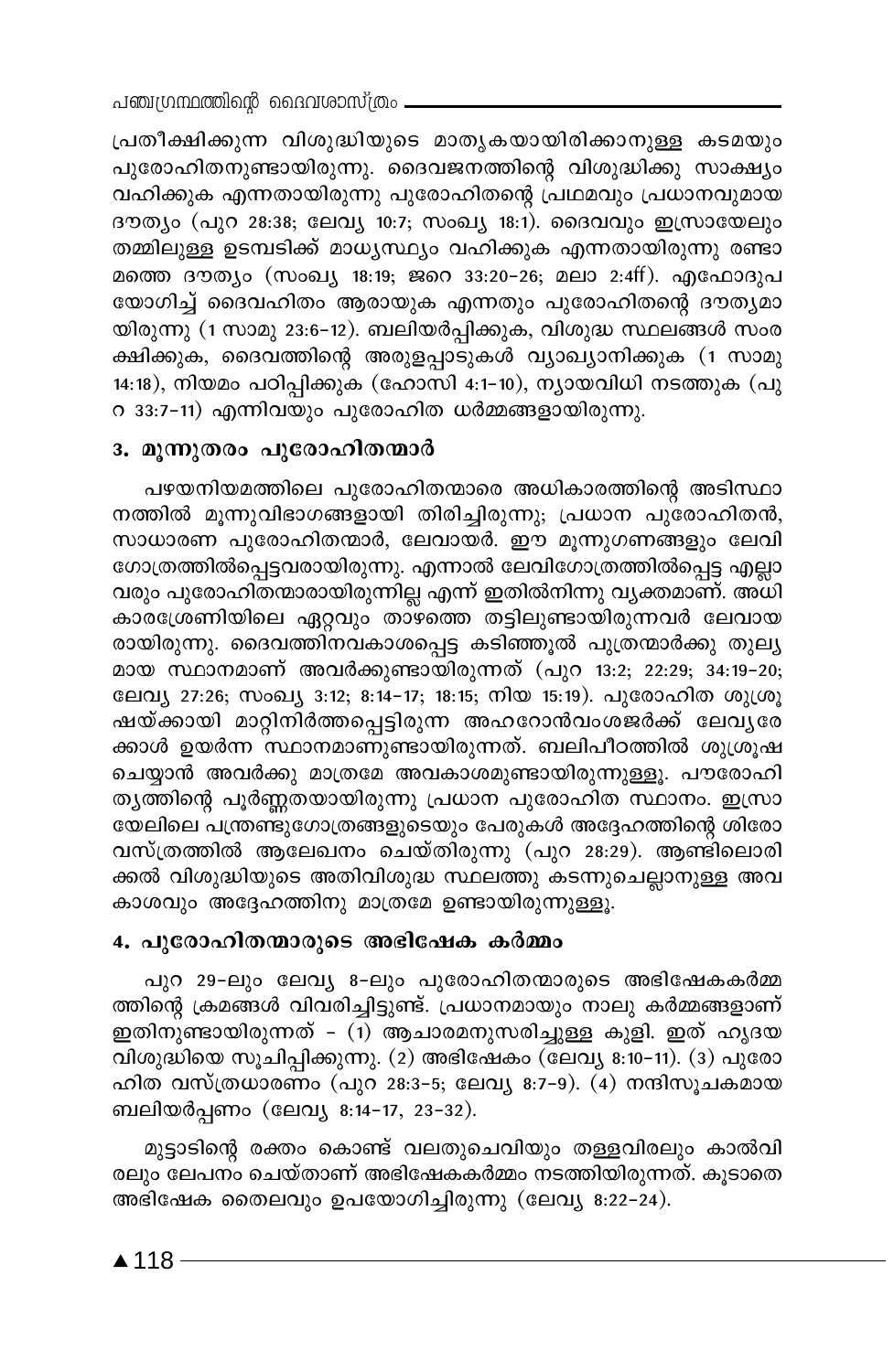പഞ്ചഗ്രന്ഥത്തിന്റെ ദൈവശാസ്ത്രം

#### 5. പുരോഹിതന്മാർ – ഇസ്രായേലിന്റെ ചരിത്രത്തിൽ

ഇസ്രായേലിന്റെ ചരിത്രത്തിൽ പുരോഹിതന്മാർക്ക് നിർണ്ണായകമായ സ്ഥാനമാണുണ്ടായിരുന്നത്. മോശയുടെ കാലത്തിനുമുമ്പ് പുരോഹിത ന്മാർ നിലവിലുണ്ടായിരുന്നോ എന്നതിനെക്കുറിച്ച് അഭിപ്രായാന്തര ങ്ങളുണ്ട്. പൂർവ്വപിതാക്കന്മാരുടെ കാലത്ത് ഓരോ കുടുംബത്തിന്റെയും തലവന്മാരാണ് പുരോഹിതകർമ്മം അനുഷ്ഠിച്ചിരുന്നത്.

1) *മോശയുടെ കാലഘട്ടത്തിനുമുമ്പ് :* വിജാതീയപുരോഹിതന്മാരെ ക്കുറിച്ചു മാത്രമേ മോശയുടെ കാലഘട്ടത്തിനുമുമ്പുള്ള വിവരണങ്ങളിൽ പരാമർശിക്കുന്നുള്ളൂ. മെൽക്കിസദെക്ക് (ഉൽപ 14:18), ഈജിപ്തിലെ പുരോഹിതന്മാർ (41:45), മിദിയാനിലെ പുരോഹിതന്മാർ (പുറ 2:16; 3:1; 14:1). പുരോഹിതധർമ്മമായ ബലിയർപ്പണം നടത്താൻ ആർക്കും അവ കാശമുണ്ടായിരുന്നു എന്നുവേണം കരുതാൻ. കായേനും ആബേലും (ഉൽപ 4:4) നോഹയും (8:20), അബ്രാഹവും (12:7,8), ഇസഹാക്കും  $(26.25)$ , യാക്കോബും  $(35.3,7)$  നടത്തുന്ന ബലിയർപ്പണങ്ങൾ ഈ വസ്തു തയിലേക്കാണ് വിരൽ ചൂണ്ടുന്നത്.

2) മോശയുടെ കാലഘട്ടം: മോശയുടെ സഹോദരനായ അഹറോനും കുടുംബവുമാണ് പുരോഹിതധർമ്മാനുഷ്ഠാനത്തിനായി അഭിഷേകം ചെയ്യപ്പെട്ടത് (പുറ 28; ലേവ്യ 8). അവർ അനുഷ്ഠിക്കേണ്ട ധർമ്മങ്ങൾ പ്രത്യേകമായി നിർദ്ദേശിക്കപ്പെട്ടിരുന്നു (ലേവ്യ 1:4; 10:11; 24:8; 33:10). ബലി യർപ്പിക്കപ്പെടുന്ന മൃഗങ്ങളുടെ മാംസത്തിൽ ഒരോഹരി പുരോഹിതനു ള്ളതായിരുന്നു. ദേവാലയത്തിൽ സമർപ്പിക്കപ്പെടുന്ന ആദൃഫലങ്ങളുടെ മേലും ദശാംശത്തിൻമേലും പുരോഹിതന്മാർക്ക് അവകാശമുണ്ടായിരു ന്നു (നിയ 12:17-19; 14:22; 29; 26:12). ഭൂമിയിൽ ഉത്പ്പാദിപ്പിക്കപ്പെടുന്ന എല്ലാ വിഭവങ്ങളുടെയും ദശാംശം അവർക്ക് അവകാശപ്പെട്ടതാണ് (സംഖ്യ 18:21 -24). പുരോഹിതന്മാരുടെയും വിശുദ്ധ സ്ഥലങ്ങളുടെയും സംരക്ഷ ണാർത്ഥം പ്രായപൂർത്തിയായ ഓരോ ഇസ്രായേൽക്കാരനും അര ഷെക്കൽ വീതം നികുതി നൽകണം. പ്രത്യേക ഭൂപ്രദേശങ്ങൾ നൽക പ്പെട്ടിരുന്നെങ്കിലും ആ്ടുമാടുകളെ മേയിക്കുവാനായി ഓരോ ഗോത്ര ത്തിൽനിന്നും നിശ്ചിത നഗരങ്ങളും മേച്ചിൽപുറങ്ങളും പുരോഹിത ന്മാർക്കും ലേവായർക്കുമായി വിഭജിച്ചു നൽകിയിരുന്നു (ജോഷ്വ 21:  $1-42$ ; 1  $3\sqrt{m}$  6:54-31).

3) മോശയുടെ കാലം മുതൽ പ്രവാസകാലംവരെ: ലേവി ഗോത്ര ത്തിനു ലഭിച്ച പുരോഹിതസ്ഥാനം ഇസ്രായേലിന്റെ ചരിത്രത്തിൽ അഭം ഗുരം പരിരക്ഷിക്കപ്പെട്ടു. ജബൂസ്യരുടെ കയ്യിൽനിന്ന് ജറുസലേം നഗരം വീണ്ടെടുത്ത ദാവീദ് രാജാവ് ജറുസലേമിനെ വിശുദ്ധനഗരമാക്കി ഉയർത്തി. വാഗ്ദാനപേടകം ജറുസലേമിൽ സ്ഥാപിക്കപ്പെട്ടു. ദാവീദും  $(2 \text{ m}$ ാമു 6:17ff) സോളമനും (1 രാജാ 8:5, 62ff) പുരോഹിത ധർമ്മം അനുഷ്ഠിച്ചിരുന്നതായി വി. ഗ്രന്ഥം സാക്ഷ്യപ്പെടുത്തുന്നുണ്ട്. ജറുസലേം ദേവാലയം സ്ഥാപിക്കപ്പെട്ടതോടുകൂടി പുരോഹിതന്മാരുടെ പ്രവർത്ത നങ്ങളെല്ലാം ദേവാലയം കേന്ദ്രീകരിച്ചായി. അധികാരത്തിന്റെ അടിസ്ഥാ നത്തിൽ പുരോഹിതന്മാർ വിവിധ വിഭാഗങ്ങളായി തരംതിരിക്കപ്പെട്ടത്

- 119 ▲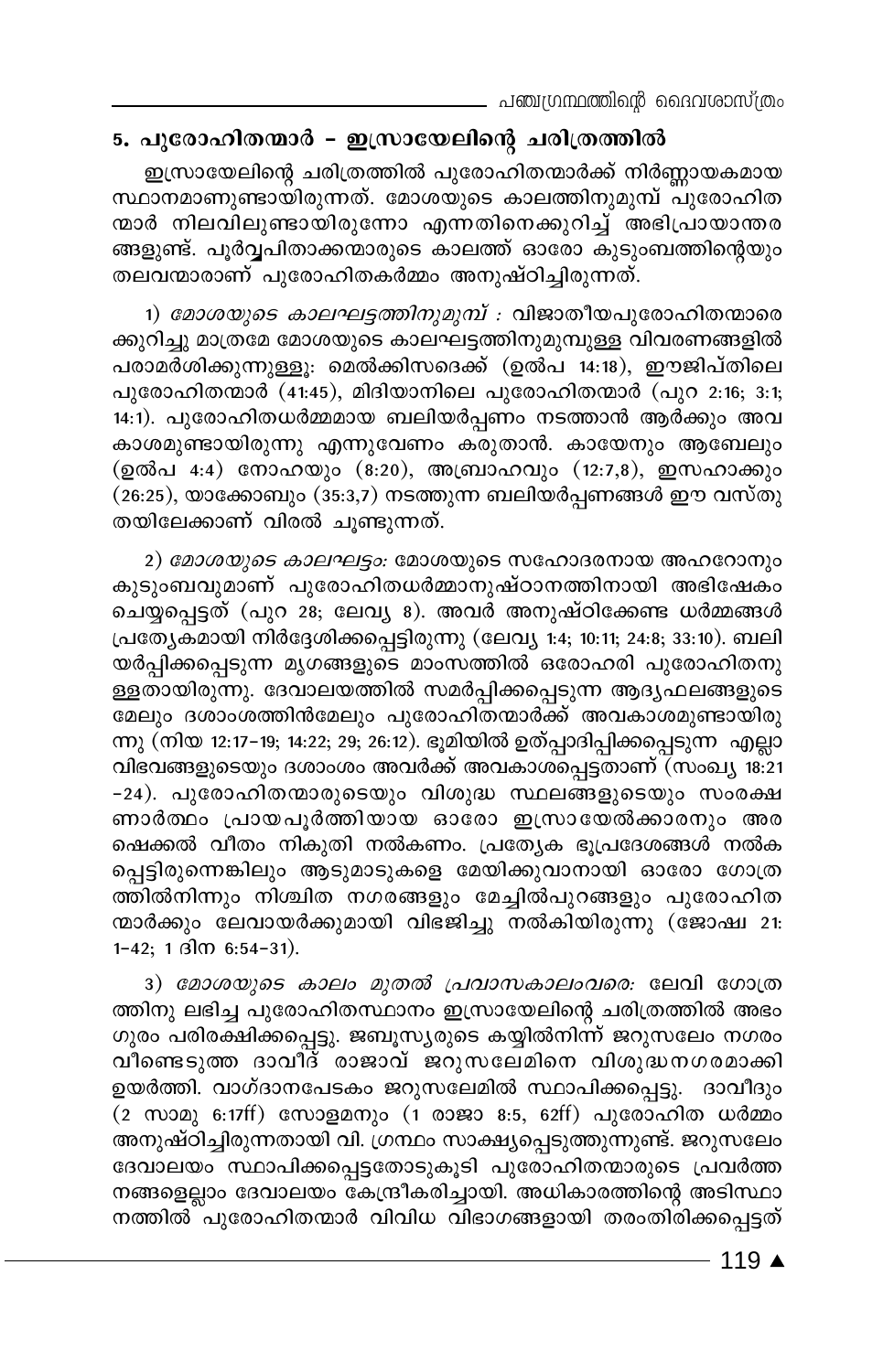പഞ്ചന്ഥ്രന്തിന്റെ ദൈവശാസ്ത്രം

ഈ കാലഘട്ടത്തിലാണ്.

രാജ്യം വിഭജിക്കപ്പെട്ടപ്പോൾ വടക്കൻ രാജ്യമായ ഇസ്രായേലിലെ ബഥേലിൽ ജറുസലേം ദേവാലയത്തിനുസമാനമായ ആരാധനാലയം സ്ഥാപിക്കപ്പെട്ടു. ഇവിടെയും അനേകം പുരോഹിതർ സേവനം ചെയ്തി രുന്നു. ദാൻ ഗോത്രത്തിൽ പെട്ടവരായിരുന്നു ബഥേലിലെ പുരോഹിതർ (1 രാജാ 12:31,33). ലേവൃവംശത്തിൽ പെടാത്ത മൂന്നു പുരോഹിതന്മാരെ .<br>ക്കുറിച്ച് ചരിത്രഗ്രന്ഥങ്ങൾ പരാമർശിക്കുന്നുണ്ട്. (1) ദാവീദിന്റെ പുത്ര ന്മാർ (2 സാമു 3:18); (2) ദാവീദിന്റെ പുരോഹിതനായ ഈറാ (2 സാമു  $20:26$ ); (3) സോളമന്റെ പുരോഹിതനായിരുന്ന സാബുദ് (1 രാജാ 4:5).

മോശയുടെ കാലഘട്ടത്തിനുശേഷം പുരോഹിതവൃത്തി ലേവി ഗോത്ര ത്തിന്റെ മാത്രം കുത്തകയായി നിലനിന്നില്ല എന്ന വസ്തുതയിലേക്കാണ് ഈ വിവരങ്ങൾ വിരൽ ചൂണ്ടുന്നത്. ചില് പണ്ഡിതന്മാരുടെ അഭിപായ ത്തിൽ, ലേവി ഗോത്രത്തിൽപ്പെടാത്ത പുരോഹിതന്മാരും കാലക്രമത്തിൽ ലേവിഗോത്രജരായി അറിയപ്പെട്ടുതുടങ്ങി (cfr. നിയ 33:8-1). എഫ്രായിം ഗോത്രജനായിരുന്ന സാമുവൽ പുരോഹിതനായാണ് അറിയപ്പെട്ടിരുന്ന ത് (1:27-28; 2:11; 3:1). ദിനവൃത്താന്തകാരൻ സാമുവലിനെ ലേവിഗോത്ര ജനായാണ് ചിത്രീകരിക്കുന്നത് (1 ദിന 6:16-28).

ജോസിയാ രാജാവിന്റെ മതനവീകരണകാലത്ത്(ബി.സി. 621) വിവിധ ആരാധനാകേന്ദ്രങ്ങളും പൂജാവിധികളും നിർത്തലാക്കപ്പെട്ടു. ജറുസലേം ഏക ആരാധനാകേന്ദ്രമായി വീണ്ടും ശക്തി പ്രാപിച്ചു (2 രാജാ 23:1-24). ബലിയർപ്പണം ജറുസലേം ദേവാലയത്തിൽമാത്രമേ പാടുള്ളൂ എന്നും പുരോഹിതന്മാർ മാത്രമേ നടത്താവൂ എന്നുമുള്ള നിയമങ്ങൾ ഈ കാലത്ത് നടപ്പിലാക്കപ്പെട്ടു (നിയ 12:5–7,11,13,14). എല്ലാ പുരോഹിതന്മാ രെയും ലേവി ഗോത്രജരായാണ് പരിഗണിച്ചിരുന്നത് (നിയ 10:8; 18:1; 21:5; 33:8). നിയമാവർത്തനഗ്രന്ഥം ജോസിയായുടെ മതനവീകരണകാ ലത്താണ് കണ്ടെടുക്കപ്പെട്ടത് (2 രാജാ 22:8–13; 23:1–3). തന്മൂലം നിയമാ വർത്തനഗ്രന്ഥത്തിൽ പുരോഹിതന്മാരെക്കുറിച്ച് പരാമർശിക്കുന്ന നിയ മങ്ങൾ ജോസിയായുടെ മതനവീകരണകാലത്ത് നിലവിൽവന്നതാണെന്ന് അനുമാനിക്കപ്പെടുന്നു. പ്രവാസകാലംവരെ ഈ നില തുടർന്നു എന്നു കരുതാം.

4) *പ്രവാസകാലം*: എസെക്കിയേൽ പ്രവാചകന്റെ പുസ്തകത്തിൽനി ന്നാണ് ഈ കാലഘട്ടത്തിലെ പുരോഹിതന്മാരെക്കുറിച്ച് വിശദാംശങ്ങൾ ലഭിക്കുന്നത്. സാദോക്കിന്റെ കുടുംബത്തിൽപ്പെട്ട പുരോഹിതന്മാർക്കാ യിരുന്നു പ്രവാസ കാലഘട്ടത്തിൽ പ്രാമുഖ്യം (സോളമന്റെ കാലത്ത് അബിയാഥറിനു പകരം നിയമിക്കപ്പെട്ട പ്രധാന പുരോഹിതനാണ് സാദോക്ക്-1 ദിന 6:8,53; 24:3; 27:17). രക്ഷാകരയുഗത്തിലെ ദേവാലയ ത്തിൽ സാദോക്കിന്റെ പുത്രന്മാർ മാത്രമാണ് ശുശ്രൂഷ ചെയ്യുക (എ സെ 43:19). രക്ഷാകര്യുഗത്തിൽ പുരോഹിതനായ രാജാവായിരിക്കും ഭരണം നടത്തുന്നത്. പുരോഹിതരുടെ വസ്ത്രത്തെക്കുറിച്ചും (44:17f) ബലിയർപ്പണത്തെക്കുറിച്ചും (46:19f) വിവാഹത്തെക്കുറിച്ചും (44:23) എസെക്കിയേൽ പ്രതിപാദിക്കുന്നുണ്ട്. ദേവാലയത്തോടനുബന്ധിച്ചുള്ള

 $\triangle$  120 -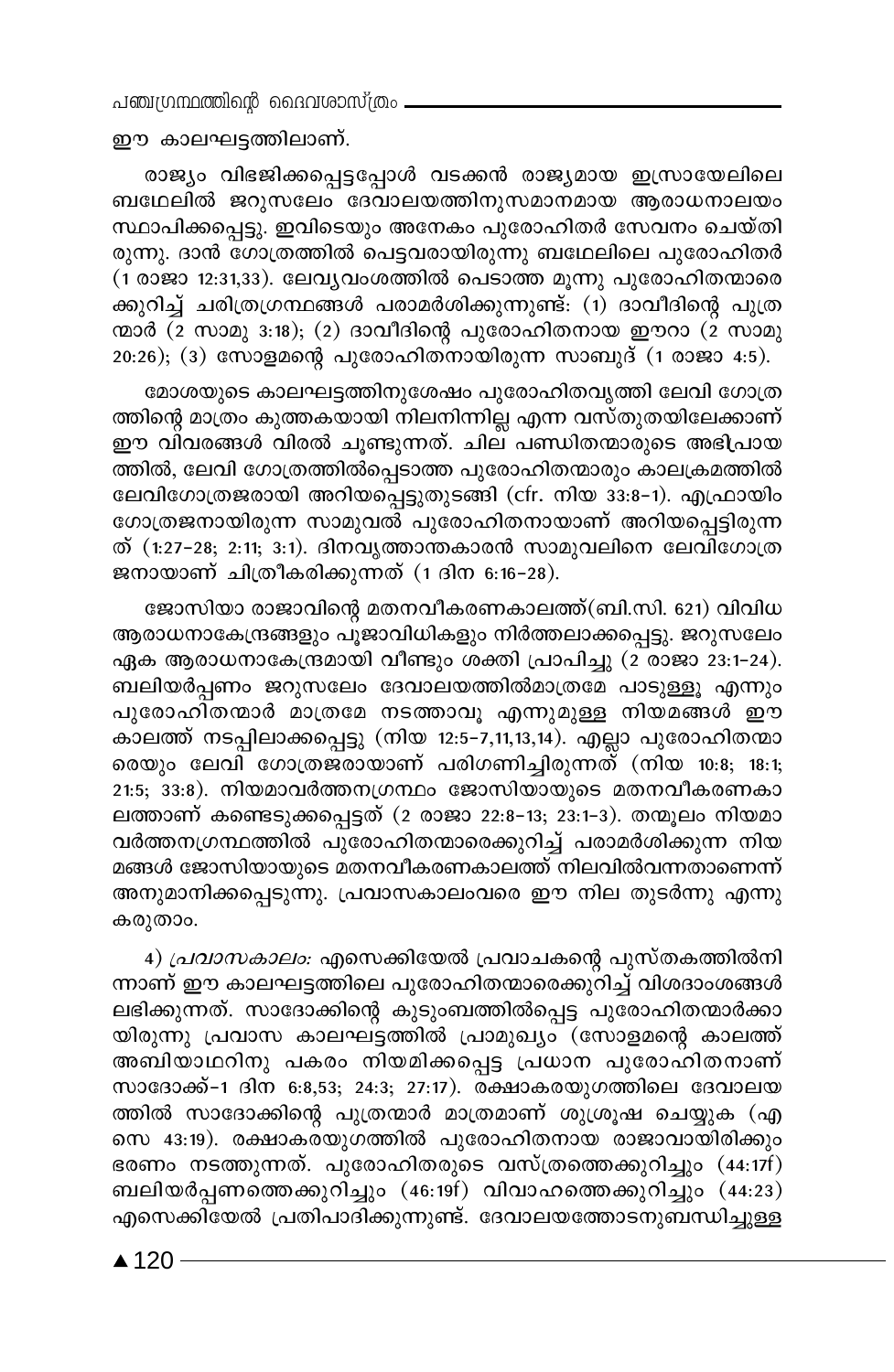. പഞ്ചഗ്രന്ഥത്തിന്റെ ദൈവശാസ്ത്രം

സ്ഥലം പുരോഹിതന്മാർക്കവകാശപ്പെട്ടതാണ് (45:15; 48:13). പുരോഹി തപാരമ്പര്യത്തിൽ എഴുതപ്പെട്ട കൃതികളുമായി എസെക്കിയേലിന്റെ വിവ രണങ്ങൾക്കു സാമ്യമുണ്ട് (ഉദാ: എസെ 23:26=ലേവ്യ 10). മരുഭുമിയാത്ര യ്ക്കിടയിൽ അഹറോനുണ്ടായിരുന്ന സ്ഥാനമാണ് നവീകരിക്കപ്പെട്ട ദേവാ ലയത്തിൽ സാദോക്കിന്റെ പുത്രന്മാർക്കുള്ളത് എന്നാണ് എസെ ക്കിയേലിന്റെ അഭിമതം (44:6-16). ചുരുക്കത്തിൽ മോശയുടെ കാലത്തെ പുരോഹിത<sup>്</sup>സങ്കൽപ്പത്തിലേക്കുള്ള തിരിച്ചുപോക്കാണ് ഈ കാലഘട്ട ത്തിൽ ദർശിക്കാനാവുന്നത്.

5) *പ്രവാസാനന്തരകാലഘട്ടം:* ബാബിലോൺ പ്രവാസത്തിനുശേഷം ജറുസലേം ദേവാലയം പുനരുദ്ധരിക്കപ്പെട്ടു. പുരോഹിതന്മാരുടെ നഷ്ടപ്ര താപം തിരിച്ചുകിട്ടിയ കാലമാണിത്. അഹറോന്റെ വംശത്തിൽപ്പെട്ട വർക്കുമാത്രമാണ് പ്രവാസാനന്തരം പുരോഹിതപദവി നൽകപ്പെട്ടത്. ഈ കാലഘട്ടത്തിൽ പുരോഹിതന്മാരുടെ എണ്ണം ക്രമാതീതമായി വർദ്ധിച്ചു. പൗരോഹിത്യേതര വൃത്തികളിൽ ഏർപ്പെടാൻ ലേവൃരും പുരോഹിതരും നിർബന്ധിതരായി തുടങ്ങി (നെഹെ 13:10f; cfr.10:35). പുരോഹിതരുടെ സേവനങ്ങളും കടമകളും കൃത്യമായി നിർണ്ണയിക്കപ്പെട്ടത് ഈ കാല ഘട്ടത്തിലാണ് (1 ദിന 24:34–19).

പ്രവാസാനന്തരകാലത്ത് ലേവായരും പുരോഹിതന്മാരും തമ്മിലുള്ള വൃത്യാസം കൃത്യമായി നിർണ്ണയിക്കപ്പെട്ടു. ലേവ്യർക്കും മാന്യമായ ഒരു സ്ഥാനം നൽകപ്പെട്ടിരുന്നു. പുരോഹിതന്മാരെക്കാൾ എണ്ണത്തിൽകുറ വായിരുന്നതുകൊണ്ട് ലേവൃരുടെ പ്രാധാന്യം വർദ്ധിച്ചു (എസ്രാ 2:40 -42). ദേവാലയത്തിൽ ശുശ്രൂഷ ചെയ്യാൻ ആവശ്യമായത്ര ലേവായർ ഇല്ലാതിരുന്നതിനാൽ വിദൂരഗ്രാമങ്ങളിൽനിന്നുപോലും ലേവായരെ കണ്ടെത്തി ജറുസലേമിൽ കൊണ്ടുവന്നിരുന്നത്രേ.

യവനകാലഘട്ടത്തിൽ സമൂഹത്തിലെ ഏറ്റവും ഉയർന്ന വിഭാഗ മായാണ് പുരോഹിതന്മാർ പരിഗണിക്കപ്പെട്ടിരുന്നത്. പ്രധാന പുരോഹി തൻ യഹൂദരുടെ ഔദ്യോഗിക വക്താവായി അറിയപ്പെട്ടു തുടങ്ങിയത് ഈ കാലഘട്ടത്തിലാണ്. യൂദയായിലെ ഏറ്റവും ശക്തമായ ഭരണകേ ന്ദ്രമായി ജറുസലേം ദേവാലയം മാറിയതും ഈ കാലയളവിലാണ്. ഹസ്മോണിയൻ രാജാക്കന്മാരുടെ ഭരണകാലത്താണ് (ബി.സി. 165-60) പുരോഹിതാധിപത്യം അതിന്റെ പൂർണ്ണതയിലെത്തിയത്. പലവിഭാ ഗങ്ങളായി പുരോഹിതന്മാർ തിരിഞ്ഞതും ഈ കാലഘട്ടത്തിലെ സവി ശേഷതയാണ്. യഹൂദരുടെ സർവ്വാധികാര സഭയായ സാൻഹെദ്രീനിൽ ഭൂരിപക്ഷവും പുരോഹിതന്മാരായിരുന്നു.

എ.ഡി. 70-ൽ ജെറുസലേം ദേവാലയം തകർക്കപ്പെട്ടതോടുകൂടി പുരോഹിതന്മാരുടെ പ്രാധാന്യം അസ്തമിച്ചു. സിനഗോഗുകളിലെ റബ്ബിമാരും ഫരിസേയരുമാണ് തൽസ്ഥാനം കയ്യടക്കിയത്.

ഡോ. ജോസഫ് പാംപ്ലാനി

121 ▲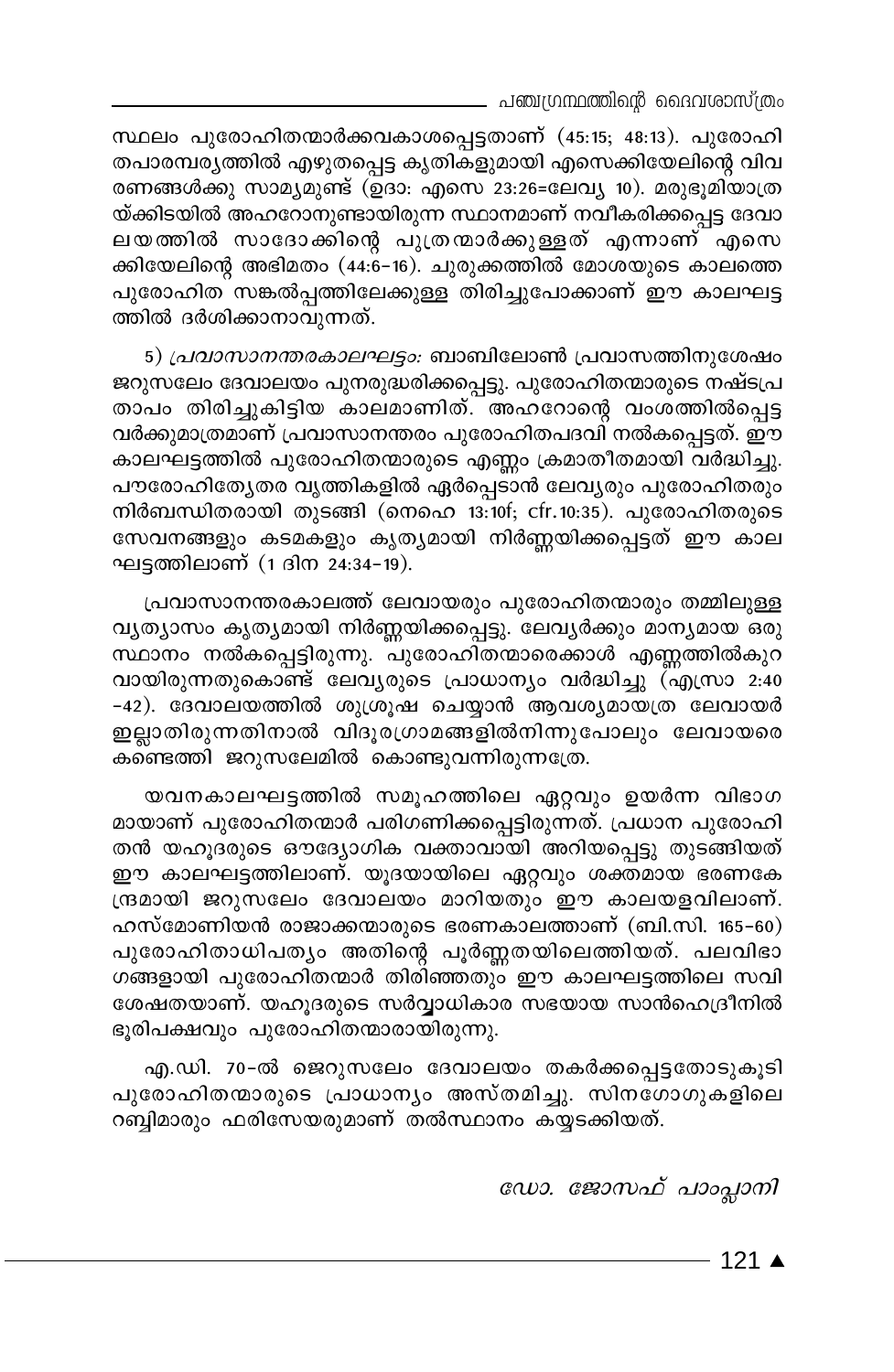## സംഖ്വയുടെ പുസ്തകം

 $\boldsymbol{\Omega}$   $\boldsymbol{\Omega}$   $\boldsymbol{\Omega}$  ബിളിലെ നാലാമത്തെ പുസ്തകം സംഖ്യ എന്ന പേരിൽ അറിയപ്പെടുന്നു. ഹെബ്രായ ഭാഷ യിൽ എഴുതപ്പെട്ട ബൈബിൾ ഗ്രീക്കിലേയ്ക്ക് വിവർത്തനം ചെയ്തവരാണ് ഈ പേരു നല്കിയത്. അരിത്മോയ് (Arithmoi) എന്ന ഗ്രീക്കു പദമാണ് "സംഖ്യ" (Numbers) എന്നു വിവർത്തനം ചെയ്യുന്നത്.

പുസ്തകത്തിന്റെ ആരംഭത്തിലും (1, 20–46) അവസാന ത്തിലും (26, 1–51) ജനസംഖ്യാ കണക്കെടുക്കുന്നതായി വിവ രിക്കുന്നതിനാലാണ് ''സംഖ്യ''എന്ന പേരു നല്കപ്പെട്ടത്. ഇതിനു പുറമെ, ലേവൃരുടെ എണ്ണം (3, 14-51; 26, 57-62), നേതാക്കന്മാരുടെ പട്ടികകൾ (1, 5-15), ഗോത്രത്തലവന്മാർ നല്കിയ കാഴ്ചകളുടെ കണക്ക് (7, 10–83), ദേശം ഒറ്റു നോക്കാൻ അയച്ച ചാരന്മാരുടെ പേരുവിവരം (13, 4-15), തിരുനാൾ ദിവസങ്ങളിൽ ബലിയർപ്പിക്കുന്ന മൃഗങ്ങളുടെ  $\alpha$ സിന്റാ (28, 1-23), യുദ്ധത്തിൽ കൊള്ളയായി ലഭിച്ച മനു ഷ്യരുടെയും മൃഗങ്ങളുടെയും അംഗസംഖ്യ (31, 25-52) എന്നിങ്ങനെ കൃത്യമായ എണ്ണത്തിനു പ്രാധാന്യം നല്കുന്ന അനേകം പട്ടികകൾ ഈ പുസ്തകത്തിൽ കാണുന്നതും "സംഖ്യ"എന്ന പേരു നല്കുന്നതിന് കാരണമായിട്ടുണ്ടാ വും. എന്നാൽ ഇതുകൊണ്ടു മാത്രം പുസ്തകത്തിന്റെ ഉള്ള ടക്കം വ്യക്തമാവുകയില്ല.

ഹീബ്രു ബൈബിളിൽ, പുസ്തകത്തിന്റെ ആദ്യവാകൃ ത്തിലെ അഞ്ചാമത്തെ വാക്കായ ''ബ്മിദ്ബാർ''എന്ന പദ മാണ് പുസ്തകത്തിന്റെ പേരായി ഉപയോഗിച്ചിരിക്കുന്നത്.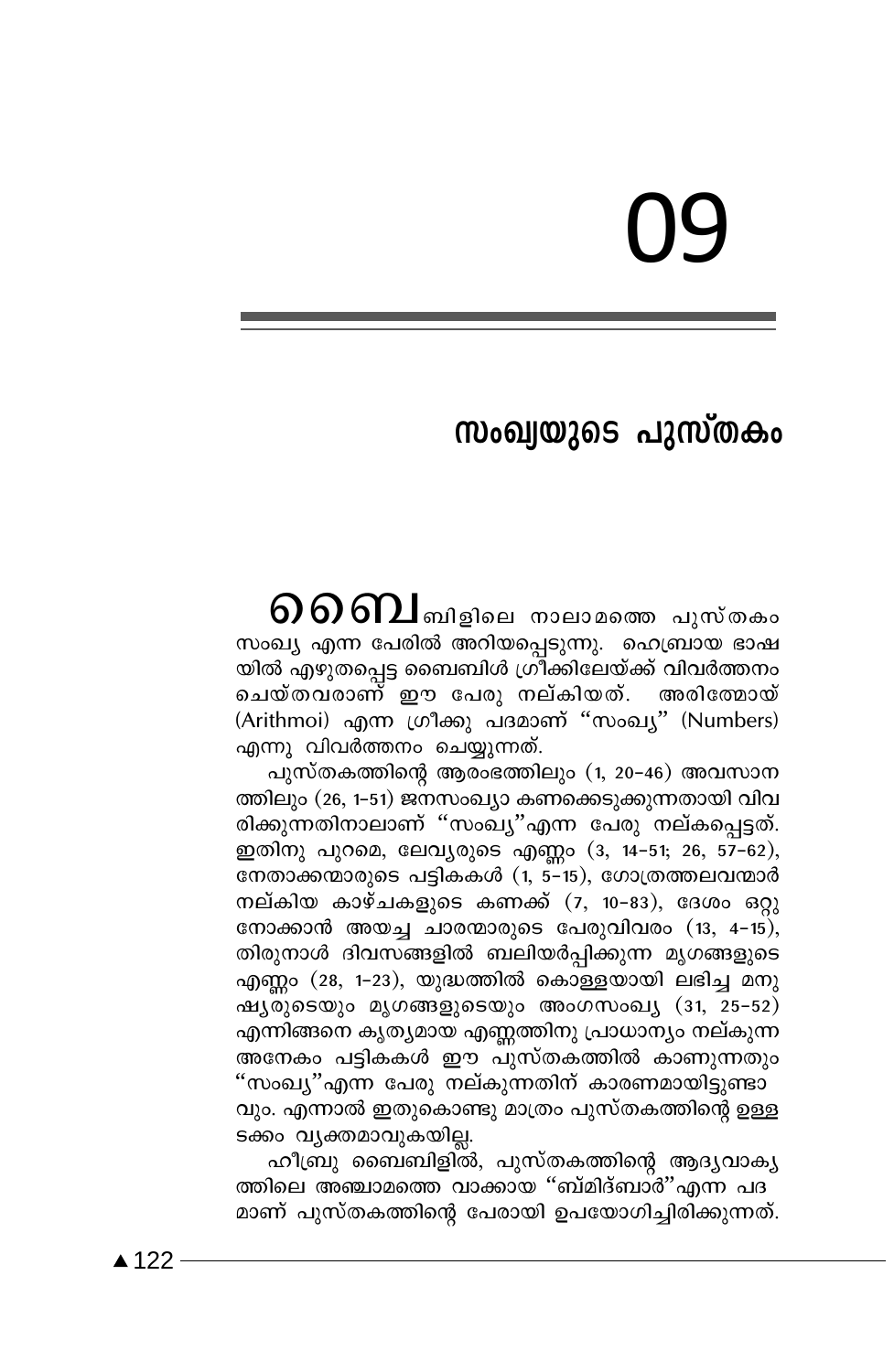മരുഭുമിയിൽ എന്നാണ് ഈ പേരിന്റെ അർത്ഥം. ഇസ്രായേൽ ജനം വാഗ്ദത്തഭൂമി ലക്ഷ്യം വച്ച് മരുഭൂമിയിലൂടെ നടത്തിയ യാത്രയാണ് പുസ്തകത്തിൽ പ്രതിപാദിക്കുന്നത് എന്നു സൂചിപ്പിക്കാൻ ഈ പേര് കൂടുതൽ പര്യാപ്തമാണ്. എന്നാൽ ഇതും ഉള്ളടക്കത്തെ മുഴുവനായി പ്രകടിപ്പിക്കുന്നില്ല എന്നു സമ്മതിക്കണം.

#### 2. ഗ്രന്ഥകർത്താവ് - കാലം

പഞ്ചഗ്രന്ഥത്തിലെ മറ്റു പുസ്തകങ്ങളെപ്പോലെ തന്നെ സംഖ്യയും മോശ എഴുതിയതായി കരുതപ്പെട്ടിരുന്നു. ഈ ഗ്രന്ഥത്തിൽ വിവരിക്കുന്ന സംഭവങ്ങളിലെ മുഖ്യനേതാവ് മോശയാണ്. മോശ വഴി ദൈവം നല്കിയ നിയമങ്ങളും ചട്ടങ്ങളുമാണ് ഇതിൽ രേഖപ്പെടുത്തിയിരിക്കുന്നത്. നൂറ്റാ ണ്ടുകളിലൂടെ കൈമാറിവന്ന വിവിധ പാരമ്പര്യങ്ങൾ സംയോജിപ്പിച്ച് ഇന്നു ലഭിച്ചിരിക്കുന്ന രീതിയിൽ പുസ്തകമായി എഴുതപ്പെട്ടത് ബി. സി. അഞ്ചാം നൂറ്റാണ്ടിലായിരിക്കണം. സംഭവങ്ങളുടെ വിവരണങ്ങൾ അധികപങ്കും യാഹ്വിസ്റ്റ് – ഏലോഹിസ്റ്റ് (J-E) രചനയും വിവിധ പട്ടികകൾ, നിയമ സംഹിതകൾ മുതലായവ<sup>്</sup>പുരോഹിതരചനയും (P) ആണെന്നു കരുത പ്പെടുന്നു.

#### 3. ഘടന

ഇസ്രായേൽ ജനം മരുഭൂമിയിലൂടെ ചെയ്ത യാത്രയുടെ വിവരണ മാണ് സംഖ്യാപുസ്തകത്തിൽ രേഖപ്പെടുത്തിയിരിക്കുന്നത്. ഏകദേശം നാല്പതു വർഷം ദീർഘിച്ച ഈ യാത്രയിലെ വിവിധ താവള ങ്ങളെക്കുറിച്ചു വിവരിക്കുന്നുണ്ടെങ്കിലും കൃത്യമായ ഒരു യാത്രാവിവര ണമാണിതെന്നു പറയാനാവില്ല. യാത്രയുമായി ബന്ധപ്പെട്ട ചുരുക്കം സംഭ വങ്ങളേ രേഖപ്പെടുത്തിയിട്ടുള്ളൂ. അവതന്നെ യാത്രയുടെ ഏതു ഘട്ട ത്തിലാണ് നടന്നതെന്നു വൃക്തവുമല്ല. സീനായ്, കാദെശ്, മൊവാബ് സമതലം എന്നീ മൂന്നു താവളങ്ങളെ കേന്ദ്രമാക്കിയാണ് വിവരണങ്ങൾ നല്കിയിരിക്കുന്നത്. യാത്രാവിവരണങ്ങൾക്കു മധ്യേ വിവിധങ്ങളായ നിർദ്ദേശങ്ങളും നിയമങ്ങളും രേഖപ്പെടുത്തിയിരിക്കുന്നു.

ജനസംഖ്യ, പാളയസംവിധാനം, പൗരോഹിത്യം, നേതൃത്വം എന്നി വയെ സംബന്ധിച്ച നിയമങ്ങൾ യാത്രാവിവരണത്തിന്റെ സാഹചര്യങ്ങ ളുമായി ബന്ധപ്പെട്ടു പോകുന്നു. എന്നാൽ മറ്റു നിയമങ്ങൾക്ക് വിവരണ ങ്ങളുമായി പ്രത്യേക ബന്ധമൊന്നുമില്ല. ഇവയിൽ പലതും പുറപ്പാട്, ലേവൃർ പുസ്തകങ്ങളിൽ കണ്ട നിയ്മങ്ങളുടെ വിശദീകരണങ്ങളോ വൃതൃസ്തങ്ങളായ അവതരണങ്ങളോ ആണ്. എന്തുകൊണ്ട് ഈ നിയ മനിർദ്ദേശങ്ങൾ യാത്രാവിവരണങ്ങൾക്കു മധ്യേ ചേർത്തിരിക്കുന്നു എന്നു വൃക്തമല്ല. യാത്രാവിവരണം സംഭവങ്ങളുടെ വസ്തുനിഷ്ഠവും ക്രമാ നുഗതവുമായ ഒരു വിവരണമല്ല. ഗ്രന്ഥകർത്താവ് എടുത്തുകാട്ടാൻ ആഗ്ര ഹിക്കുന്ന ചില നിയമങ്ങളുടെ പ്രാധാന്യം വ്യക്തമാക്കുകയാണ് ഈ വിവരണങ്ങളുടെ ലക്ഷ്യം എന്നു തോന്നും.

കൽദായരുടെ ഊറിൽ (ഉൽ 11, 31) ആരംഭിച്ച് കാനാൻദേശത്തു ചെന്ന വസാനിക്കുന്ന സുദീർഘമായ യാത്രയുടെ ഒരു ഭാഗം മാത്രമാണ് സംഖ്യാ പുസ്തകത്തിൽ അവതരിപ്പിക്കുന്നത്. ഈ യാത്രയുടെ പ്രധാന ഘട്ട ങ്ങളും അവയിൽ സംഖ്യാപുസ്തകത്തിലെ വിവരണങ്ങളുടെ സ്ഥാനവും താഴെ കൊടുത്തിരിക്കുന്ന രേഖാചിത്രത്തിൽ നിന്നും മനസ്സിലാക്കാം.

 $-123$   $\triangle$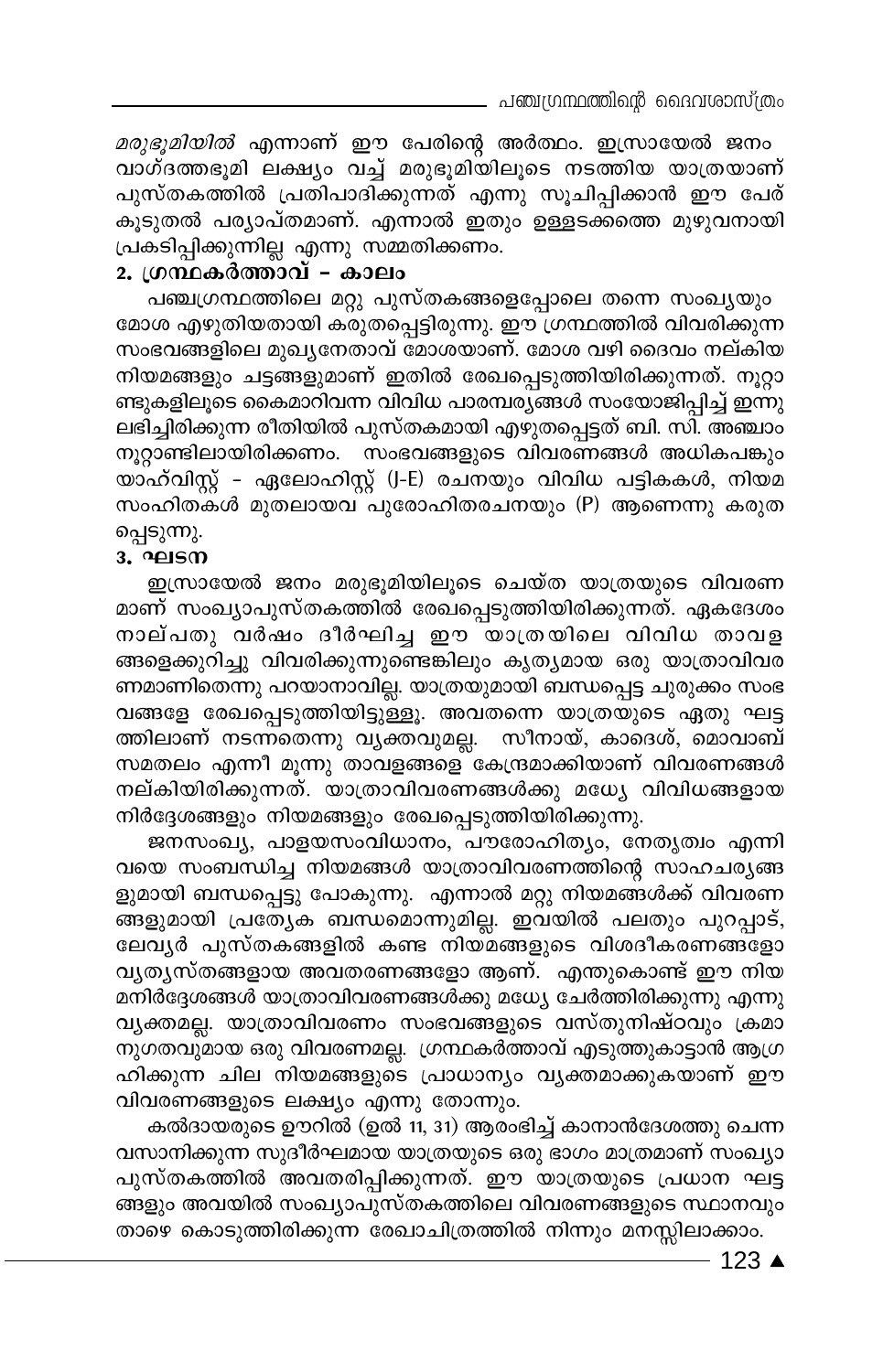ബാബേലിൽ വച്ച് ചിതറിപ്പോയ മനുഷ്യസമൂഹത്തെ വീണ്ടും ഒരു മിച്ചു കൂട്ടാനുള്ള ദൈവികപദ്ധതിയാണ് ഈ യാത്രയിലൂടെ ചുരുളഴിയു ന്നത്. ഊർ മുതൽ ഈജിപ്തുവരെയുള്ള യാത്രയുടെ ചരിത്രം ഉൽപത്തി പുസ്തകത്തിൽ അവതരിപ്പിച്ചു. ഇൗജിപ്തിൽ നിന്നു പുറപ്പെട്ട് സീനായ് മലയുടെ അടിവാരത്തിൽ പാളയമടിക്കുന്നതു വരെയുള്ള യാത്ര പുറ പ്പാടു പുസ്തകത്തിന്റെ ആദ്യഭാഗത്തു വിവരിക്കുന്നു. പുറപ്പാട് 19–40, ലേവൃർ, സംഖ്യ 1-10 എന്നീ ബൈബിൾ ഭാഗങ്ങൾ സീനായ്മലയിൽ വച്ചു ദൈവം നല്കിയ നിയമങ്ങളും നിർദ്ദേശങ്ങളും രേഖപ്പെടുത്തുന്നു. സീനായ്മലയിൽ നിന്നു പുറപ്പെട്ട ജനം കാദെശിലും പിന്നീട് മൊവാ ബുസമതലത്തിലും ചെന്നെത്തുന്നതിന്റെ ചരിത്രമാണ് സംഖ്യാ പുസ്ത കത്തിൽ വിവരിക്കുന്നത്. മൊവാബുസമതലത്തിൽ വച്ചു മോശ ജന ത്തോടു ചെയ്ത പ്രസംഗങ്ങൾ നിയമാവർത്തന പുസ്തകത്തിൽ രേഖ പ്പെടുത്തിയിരിക്കുന്നു. മൊവാബിൽ നിന്നു പുറപ്പെട്ട് കാനാൻദേശം കൈയ്യടക്കുന്നതിന്റെ വിവരണം ജോഷ്വായുടെ പുസ്തകത്തിൽ കാണാം. ഇസ്രായേൽ ജനം കാനാൻദേശം സ്വന്തമാക്കുന്നതോടെയാണ് ദൈവം അബ്രാഹത്തിനു ഭൂമിയെ സംബന്ധിച്ചു നല്കിയ വാഗ്ദാനം പൂർത്തി യാകുന്നത്.

#### 4. പ്രധാന ആശയങ്ങൾ

കണക്കുകൂട്ടലുകളുടെയും നിയമസംഹിതകളുടെയും ബാഹുല്യ ത്തിൽ ശ്രദ്ധിക്കപ്പെടാതെ പോയേക്കാവുന്ന സംഖ്യാ പുസ്തകത്തിലെ ചില പ്രധാന ആശയങ്ങൾ അറിഞ്ഞിരിക്കുന്നത് പുസ്തകത്തിന്റെ പൊതുവായ സന്ദേശം ഗ്രഹിക്കാൻ സഹായകമാകും.

a. യാത്ര: സംഖ്യാ പുസ്തകത്തിലെ വിവരണങ്ങളെല്ലാം തന്നെ ഒരു യാത്രയുടെ ചട്ടക്കൂട്ടിൽ ഒതുക്കിയിട്ടിരിക്കുന്നു. ജനസ്ംഖ്യ, പാളയസം വിധാനം, യാത്രയിൽ പാലിക്കേണ്ട ക്രമങ്ങൾ മുതലായവയെ സംബ ന്ധിച്ച നിയമങ്ങളെല്ലാം സുദീർഘവും ക്ലേശകരവുമായ ഒരു പടനീക്ക ത്തിന്റെ ശൈലിയിൽ് അവതരിപ്പിക്കുന്നു. വാഗ്ദത്തഭൂമി എന്ന വിശുദ്ധ മായ ലക്ഷ്യത്തെ മുന്നിൽ കണ്ടുകൊണ്ട് ജനം മരുഭൂമിയിലൂടെ നടത്തിയ തീർത്ഥാടനമാണിത്.

b. ജനത്തിന്റെ രൂപീകരണം: മോശയുടെ നേതൃത്വത്തിൽ ഈജിപ്തിൽ നിന്നു പുറപ്പെട്ടത് വൃതൃസ്തമായ ആശയങ്ങളും താൽപര്യങ്ങളുമുള്ള ഒരു ആൾക്കൂട്ടമായിരുന്നു. യാക്കോബിന്റെ സന്തതികളും ഇതര ജനത കളും ആ കൂട്ടത്തിലുണ്ടായിരുന്നു. വിശ്വാസം, ആചാരങ്ങൾ, പ്രതീക്ഷ കൾ, സ്വഭാവസവിശേഷതകൾ എന്നിവയിലെല്ലാം വൈവിധ്യമാർന്നതാ യിരുന്നു ഈ ആൾക്കൂട്ടം. സീനായ്മലയുടെ അ്ടിവാരത്തു വച്ച് ഉടമ്പടി യിലൂടെ അവർ ദൈവജനമായി തിരഞ്ഞെടുക്കപ്പെട്ടു. വിശുദ്ധജനമായി തുടരാൻ ആവശ്യമായ നിയമസംഹിതകൾ അവിടെവച്ച നല്കപ്പെട്ടു. എപ്രകാരമാണ് അവർ വ്യത്യാസങ്ങളെയും വൈവിധ്യങ്ങളെയും അതി ജീവിച്ച് ഒരു ജനമായിത്തീർന്നത് എന്ന് സംഖ്യാ പുസ്തകത്തിൽ വിവ രിക്കുന്നു. അനേകം പരീക്ഷണങ്ങളിലൂടെയും പ്രലോഭനങ്ങളിലൂടെയും കടന്നാണ് അവർ ദൈവജനം എന്ന പേരിന് അർഹരായിത്തീർന്നത്.

മരുഭൂമിയുടെ സർവ്വകാഠിനൃവും അവർ അറിഞ്ഞു. വിശപ്പും ദാഹവും അവരെ വലച്ചു. പാർക്കാൻ സ്വന്തമായൊരിടമില്ലാതെ പരദേശികളായി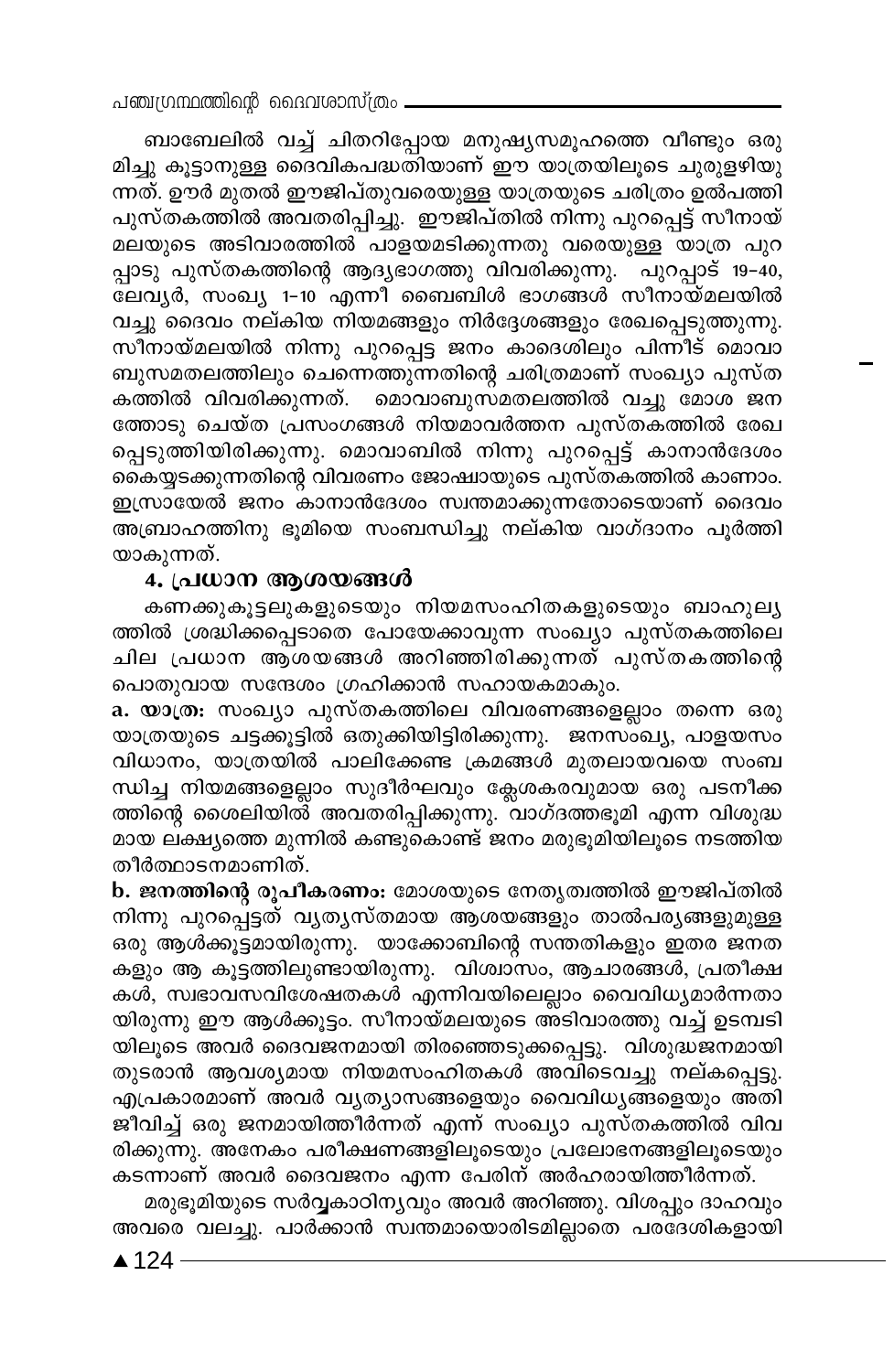— പഞ്ചഗ്രന്ഥത്തിന്റെ വൈവശാസ്ത്രം

അവർ അലഞ്ഞു. ജനവാസമുള്ള ഇടങ്ങളിൽ പെരുവഴിയിലൂടെ നടന്നു പോകാൻ പോലും അവർക്ക് അനുവാദം ലഭിച്ചില്ല. ചെന്നെത്തിയിട ത്തെല്ലാം തദ്ദേശവാസികൾ അവരെ വെറുത്തു, ആ്ട്ടിയോടിച്ചു. ശക്ത മായ സൈന്യങ്ങൾ അവരെ പിന്തുടർന്നു. `ഇങ്ങനെ മരുഭൂമിയിൽ കഴി യേണ്ടിവന്ന നാല്പതു വർഷം ഇസ്രായേലിന്റെ ശൈശവമായിരുന്നു. ദൈവജനത്തിന്റെ രൂപീകരണത്തിന്റെ ആദൃഘട്ട്മായിരുന്നു അത്. ഈ കാലഘട്ടത്തെ അനുസ്മരിച്ചുകൊണ്ടാണ് <sup>ദ</sup>ജനിച്ച ദിവസം തന്നെ നീ

വെറുക്കപ്പെടുകയും വെളിമ്പ്രദേശത്ത് ഉപേക്ഷിക്കപ്പെടുകയും ചെയ്തു'' എന്ന് എസെക്കിയേൽ പ്രവാചകൻ പറയുന്നത് (എസെ 16, 5). അടിമ ത്തത്തിൽ നിന്നു തങ്ങളെ മോചിപ്പിച്ച്, നിരന്തരം നയിച്ചുകൊണ്ടിരിക്കുന്ന കർത്താവായ ദൈവത്തെ വിശ്വസിക്കാനും അവനിൽ മാത്രം ആശ്രയി ക്കാനും ജനത്തെ പരിശീലിപ്പിക്കുന്ന വലിയ പരീക്ഷണങ്ങളായിരുന്നു ഇത്. സ്ഥർത്ഥപരവും ഗോത്രപരവുമായ താൽപര്യങ്ങൾ വെടിഞ്ഞ് ഒരു ജനതയായി, ദൈവത്തിന്റെ സഭയായി വളരുന്നതിന്റെ ചിത്രമാണിത്.

ജനത്തിന്റെ പിറുപിറുപ്പും ദൈവത്തിന്റെ പ്രതികരണവും ശ്രദ്ധേയ മാണ്. അഞ്ചുഘട്ടങ്ങളായിട്ടാണ് ഈ പ്രമേയം അവതരിപ്പിക്കുന്നത്. 1.പിറുപിറുപ്പ്. തങ്ങൾ ആഗ്രഹിക്കുന്ന എന്തെങ്കിലും ലഭിക്കാതെ വരു <u>മ്പോൾ ജനം അസ്വസ്ഥരാവുകയും ദൈവത്തിനും അവിടുന്നു നിയോ</u> ഗിച്ച നേതാക്കന്മാർക്കും എതിരേ പ്രതിഷേധിക്കുകയും ചെയ്യുന്നു. മുറുമുറുക്കുന്ന ജനത്തെ അഗ്നി, സർപ്പങ്ങൾ, മഹാമാരികൾ 2.ശിക്ഷ. മുതലായവ അയച്ച് ദൈവം കഠിനമായി ശിക്ഷിക്കുന്നു. 3.പശ്ചാത്താ പം. ശിക്ഷയനുഭവിക്കുമ്പോൾ ജനം മനസ്സു തിരിഞ്ഞ് മാപ്പിരക്കുന്നു. ശിക്ഷ അകറ്റിക്കിട്ടണം എന്നതാണ് അവരുടെ ആവശ്യം. 4.മാധ്യസ്ഥ്യം. ജനത്തിന്റെ ക്ലേശങ്ങളിൽ മനസ്സലിയുന്ന മോശ ദൈവത്തിന്റെ മുമ്പിൽ അവർക്കുവേണ്ടി മാധൃസ്ഥൃം വഹിക്കുന്നു. 5.മാപ്പ്. മോശയുടെ മാധൃസ്ഥ്യം സ്വീകരിച്ച് ദൈവം ജനത്തോടു ക്ഷമിക്കുകയും ശിക്ഷ പിൻവലിക്കുകയും ചെയ്യുന്നു. സംഖ്യാ പുസ്തകത്തിൽ അനേകം തവണ ആവർത്തിക്കുന്ന ഈ മാതൃക ബൈബിളിലെ മറ്റു പുസ്തകങ്ങളിലും കാണാം. (ഉദാ : ന്യായാ. 3, 7-11). ദൈവമനുഷ്യബന്ധങ്ങളിൽ നിര ന്തരം ആവർത്തിക്കപ്പെടുന്ന ഒരു പ്രക്രിയയാണിത്.

c. വാഗ്ദത്തഭൂമി: സംഖ്യാ പുസ്തകത്തിലെ മറ്റൊരു പ്രധാന പ്രമേയ മാണ് വാഗ്ദത്ത ഭൂമി. പിതാക്കന്മാർക്കു വാഗ്ദാനം ചെയ്ത കാനാൻ ദേശം ദൈവം ജനത്തിനു സൗജന്യമായി നല്കുന്ന ദാനമാണ്. അതിൽ പ്രവേശിച്ച് സ്ഥിരമായി വസിക്കാൻ ദൈവത്തോടു വിശ്വസ്തത പാലി ക്കണം; അവിടുത്തെ ഉടമ്പടി അനുസരിച്ചു ജീവിക്കണം. ദൈവത്തിന്റെ വാഗ്ദാനത്തിൽ വിശിസിച്ചുകൊണ്ട് ധീരമായി യുദ്ധം ചെയ്യാൻ സന്നദ്ധ രാകുന്നവർക്കു മാത്രമേ വാഗ്ദത്തഭൂമിയിൽ പ്രവേശനമുള്ളൂ. ഭീരുക്കളും അവിശ്വസ്തരും അതിൽ പ്രവേശിക്കുകയില്ല. ദൈവത്തിന്റെ പ്രത്യേക സാന്നിധൃവും സംരക്ഷണവും വഴി വിശുദ്ധമാക്കപ്പെട്ടതാണ് വാഗ്ദത്ത ഭൂമി. അവിടെ കർത്താവായ ദൈവത്തെ മാത്രമേ ആരാധിക്കാവൂ. അന്യദൈവങ്ങളെ ആരാധിക്കുന്നതും അധാർമ്മികമായി ജീവിക്കുന്നതും വാഗ്ദത്തഭൂമി നഷ്ടപ്പെടാൻ ഇടയാക്കും.

d. നേതൃത്വം: യഥാർത്ഥമായ നേതൃത്വത്തിന്റെ വിവിധ വശങ്ങൾ മോശ

 $-125$  ▲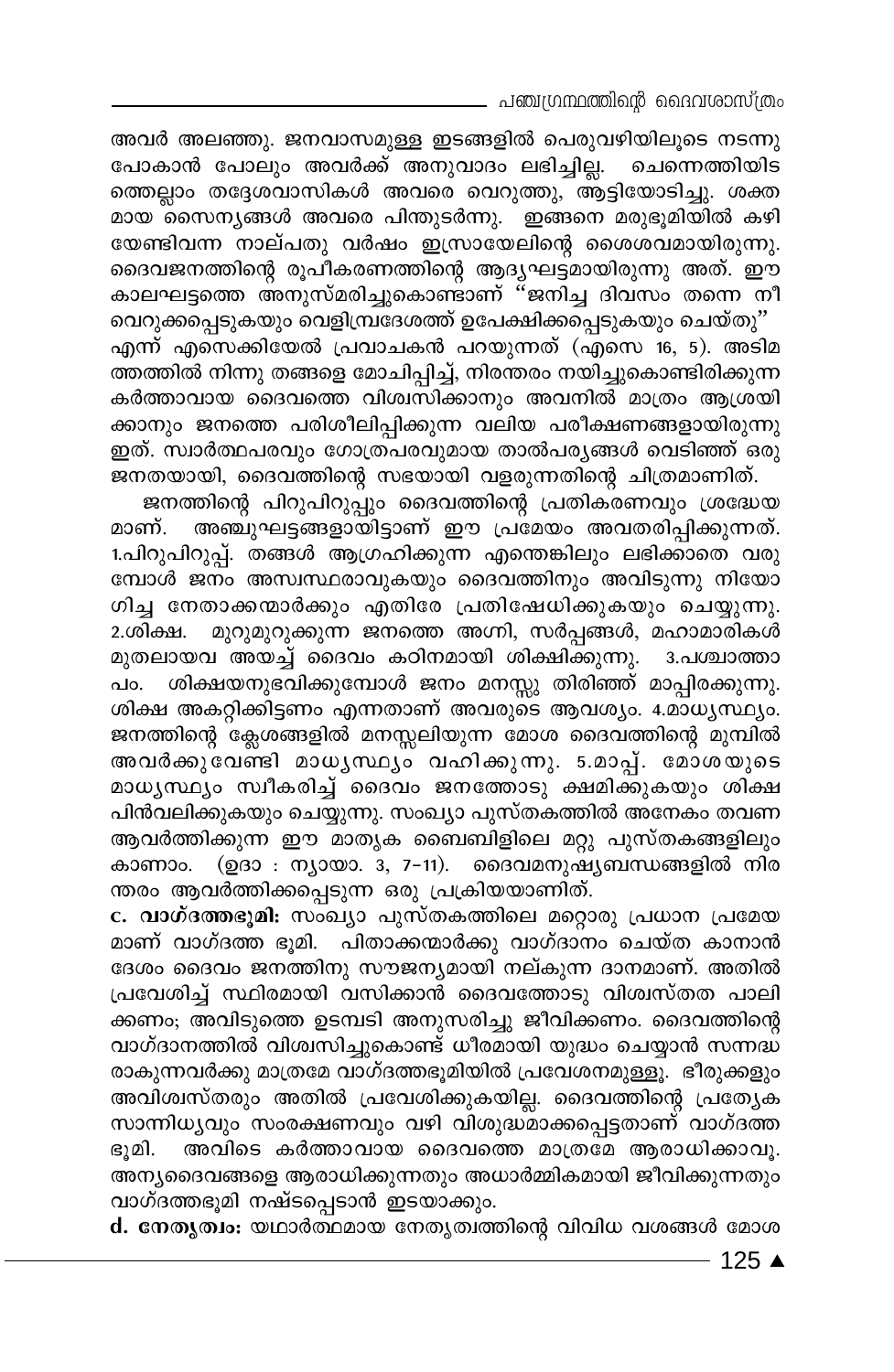പഞ്ചഗ്രന്ഥത്തിന്റെ ദൈവശാസ്ത്രം \_

യുടെ ചിത്രീകരണത്തിൽ പ്രകടമാക്കുന്നു. ദൈവം തിരഞ്ഞെടുത്തു നിയോഗിക്കുന്നവനാണ് നേതാവ്. അയാൾ ദൈവത്തിനും ജനത്തിനു മിടയിൽ മധൃസ്ഥനായി വർത്തിക്കുന്നു. ദൈവത്തെയും ജനത്തെയും സ്നേഹിക്കുന്നു. ദൈവത്തിന്റെ വചനമാണ് അയാൾക്കു മാർഗ്ഗദർശി. പ്രതിസന്ധികളും ക്ലേശങ്ങളും മൂലം ജനത്തിന്റെ മനസ്സിടിയുകയും അടി മത്തത്തിന്റെ സുരക്ഷിതത്വം സ്വാതന്ത്ര്യത്തിന്റെ സാഹസികതയെക്കാൾ അഭികാമൃമായി അവർക്കനുഭവപ്പെടുകയും ചെയ്യുമ്പോഴും, നേതാവ് പത റാതെ, ലക്ഷ്യബോധം നഷ്ടപ്പെടാതെ ഉറച്ചു നില്ക്കുന്നു. ജനം മുഴു വനുമെതിരെ ഒറ്റയ്ക്കു നില്ക്കുകയും അവരെ ശാസിക്കുകയും ശകാരി ക്കുകയും ചെയ്യുമ്പോഴും നേതാവ് അവരെ സ്നേഹിക്കുന്നു. വിനയവും എളിമയുമുള്ളവനാണ് നേതാവ്. തന്റെ നേതൃത്വം നഷ്ട്പ്പെട്ടേക്കും എന്ന ഭീതിയല്ല, ജനത്തിനു വാഗ്ദത്തഭൂമി നഷ്ടമാകും എന്ന ബോധ്യമാണ് അവരെ എതിർക്കാനായി നേതാവിനെ പ്രേരിപ്പിക്കുന്നത്. ജനത്തിന്റെ പാപങ്ങൾക്കു മാപ്പിരക്കുകയും പരിഹാരം അനുഷ്ഠിക്കുകയും ചെയ്യു ന്നവനാണ് നേതാവ്. വാഗ്ദത്തഭൂമിയിൽ തനിക്കു പ്രവേശനം നഷ്ടപ്പെ ട്ടിട്ടും ജനത്തെ അങ്ങോട്ടു നയിക്കാൻ തയ്യാറാവുകയും അവർ അവിടെ പ്രവേശിക്കും എന്ന അറിവിൽ ആനന്ദം കൊള്ളുകയും ചെയ്യുന്നു.

#### 5. പ്രസക്തി

മുവായിരത്തിൽപരം വർഷങ്ങൾക്കു മുമ്പ് ഇസ്രായേൽ ജനം മരുഭൂ മിയിലൂടെ നടത്തിയ ഐതിഹാസികമായ ഒരു യാത്രയുടെ ചരിത്രം വിവ രിക്കുക എന്നതല്ല സംഖ്യാ പുസ്തകത്തിന്റെ മുഖ്യലക്ഷ്യം. ആ യാത്ര യുടെ ചരിത്രം മുഴുവൻ ഇവിടെ അവതരിപ്പിക്കുന്നുമില്ല. തിരഞ്ഞെടുത്ത ചില സംഭവങ്ങൾ മാത്രമേ പ്രതിപാദൃവിഷയമാകുന്നുള്ളൂ. ലോകജന തകൾക്കു മുഴുവൻ ആദ്ധ്യാത്മികമായ ആഹാരവും മാർഗ്ഗനിർദ്ദേശവും നല്കുന്നതിനു വേണ്ടിയാണ് ഇവ രേഖപ്പെടുത്തിയിരിക്കുന്നത്. 1 കോറി 10, 1-13ൽ വി. പൗലോസ് ഇതിനെക്കുറിച്ചു് വിശദമായി പ്രതിപാദിക്കു ന്നുണ്ട്. മരുഭൂമിയിലൂടെയുള്ള യാത്ര പ്രതികാത്മകമായ രണ്ടു തലങ്ങൾ ഉൾക്കൊള്ളുന്നു. a.സഭാത്മകം b.വൃക്തിപരം.

a. സഭാത്മകപ്രതീകം: മോശയുടെ നേതൃത്വത്തിൽ ഈജിപ്തിലെ അടിമത്തത്തിൽ നിന്നു പുറപ്പെട്ട്, വാഗ്ദത്തഭൂമിയെ ലക്ഷ്യംവച്ച്, മരുഭൂ മിയിലൂടെ നീങ്ങുന്ന ഇസ്രായേൽജനം യേശുക്രിസ്തുവിന്റെ നേതൃത്വ ത്തിൽ, പാപത്തിൽ നിന്നു മോചനം നേടി, ദൈവരാജ്യത്തെ ലക്ഷ്യമാക്കി യാത്ര ചെയ്യുന്ന സഭയുടെ പ്രതീകമാണ്. നിരവധിയായ പ്രലോഭന ങ്ങൾക്കും പരീക്ഷണങ്ങൾക്കും ക്ലേശങ്ങൾക്കും നടുവിലൂടെയുള്ള യാത്ര ഈ ഭൂമുഖം നവീകരിക്കപ്പെടുകയും ഒരു പുതിയ ആകാശവും പുതിയ ഭൂമിയും സംജാതമാവുകയും ചെയ്യുന്നതുവരെ തുടരും.

b. വ്യക്തിതലം: സഭാസമൂഹത്തിന്റെ മാത്രമല്ല, ഓരോ വ്യക്തിയുടെയും ആദ്ധ്യാത്മികജീവിതവും മരുഭൂമിയിലൂടെയുള്ള ഒരു യാത്രയാണ്. പിത്യ ഭവനമാകുന്ന വാഗ്ദത്തഭൂമിയിൽ പ്രവേശിച്ച് നിത്യം വസിക്കാൻ വ്യക്തി കളെ ഒരുക്കുന്ന അവസരങ്ങളാണ് ക്ലേശങ്ങളും പ്രലോഭനങ്ങളും. ഇസ്രാ യേൽ ജനത്തിന്റെ അനുഭവങ്ങൾ ഓരോ മനുഷ്യവ്യക്തിക്കും പാഠമാക ണം. ഇവിടെ വിവരിക്കുന്ന ഓരോ സംഭവവും വായിച്ചു വിശകലനം ചെയ്യു മ്പോൾ ഞാൻ എന്ന വ്യക്തിക്കും ഞാൻ ഉൾപ്പെടുന്ന സഭയ്ക്കും എന്തു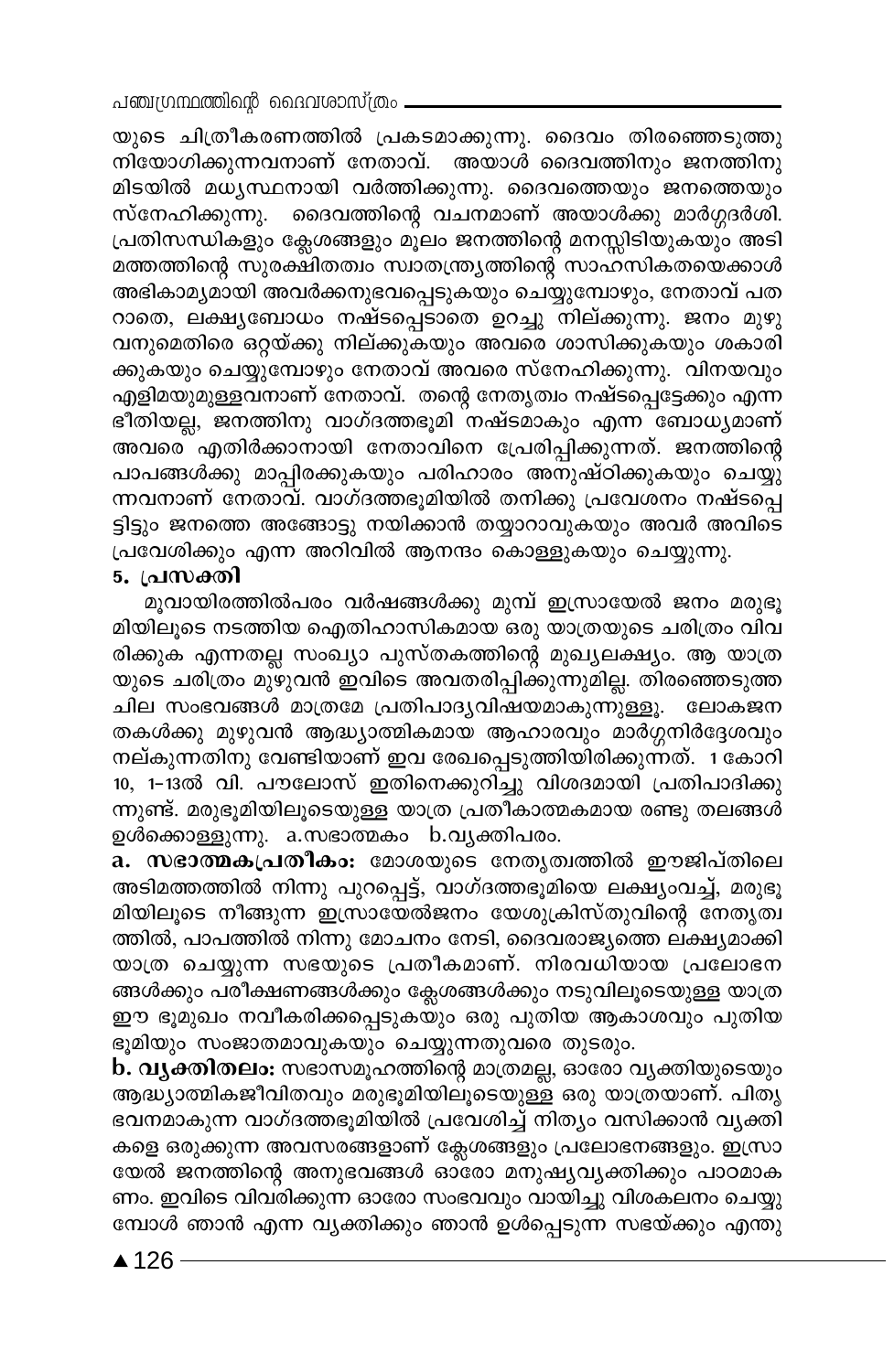പാഠമാണ് ഇതിലൂടെ ലഭിക്കുന്നതെന്ന് ഓരോരുത്തരും ചോദിക്കണം. 6. പാഠവിഭജനം: പുസ്തകം മൂന്നു ഭാഗമായി തിരിച്ചിരിക്കുന്നു.

- 1. യാത്രയ്ക്ക് ഒരുക്കം 1, 1-10,10
	- 2.  $\omega$  3( $\omega$ ) 10, 11-21,36
	- 3. വാഗ്ദത്തഭൂമിയുടെ പടിവാതില്ക്കൽ  $22,1-36,13$

സീനായ് മലയുടെ അടിവാരത്തു വച്ചുണ്ടായ ശക്തമായ ദൈവാനുഭ വത്തിൽ നിന്നു കരുത്താർജ്ജിച്ച ജനം വാഗ്ദത്തഭൂമി കൈവശപ്പെടു ത്താൻ വേണ്ടി പുറപ്പെടുന്നതിനാവശ്യമായ ഒരുക്കങ്ങളാണ് ഈ അധ്യാ യങ്ങളിൽ വിവരിക്കുന്നത്. ഈ ഭാഗം മുഴുവൻ തന്നെ പുരോഹിത രച നയായി കരുതപ്പെടുന്നു. രാജ്യം നഷ്ടപ്പെട്ട് ബാബിലോണിൽ പ്രവാ സികളായി കഴിയുന്ന ജനത്തിന് പ്രത്യാശ നൽകുകയാണ് പുരോഹിത ഗ്രന്ഥകാരന്റെ പ്രധാന ലക്ഷ്യം. വാഗ്ദത്തഭൂമിയിലേക്കു യാത്ര ചെയ്യുന്ന ഇസ്രായേൽ ജനം മരുഭൂമിയിൽ കഴിയുന്നതുപോലെയാണ് പ്രവാസി കൾ ബാബിലോണിൽ കഴിയുന്നത്. മരുഭൂമിയിലെ കൂടാരത്തിൽ വസി ക്കുകയും ജനത്തിനു വഴികാട്ടുകയും ചെയ്ത ദൈവം പ്രവാസികളുടെ മധ്യേ വസിക്കുന്നുണ്ടെന്നും അവിടുന്നുതന്നെ അവരെ വീണ്ടും വാഗ്ദത്ത ഭൂമിയിലേക്കു നയിക്കുമെന്നും ഈ വിവരണങ്ങളിലൂടെ ഉറപ്പു നൽകു <u>m)</u>.

ഡോ. മൈക്കിൾ കാരിമറ്റം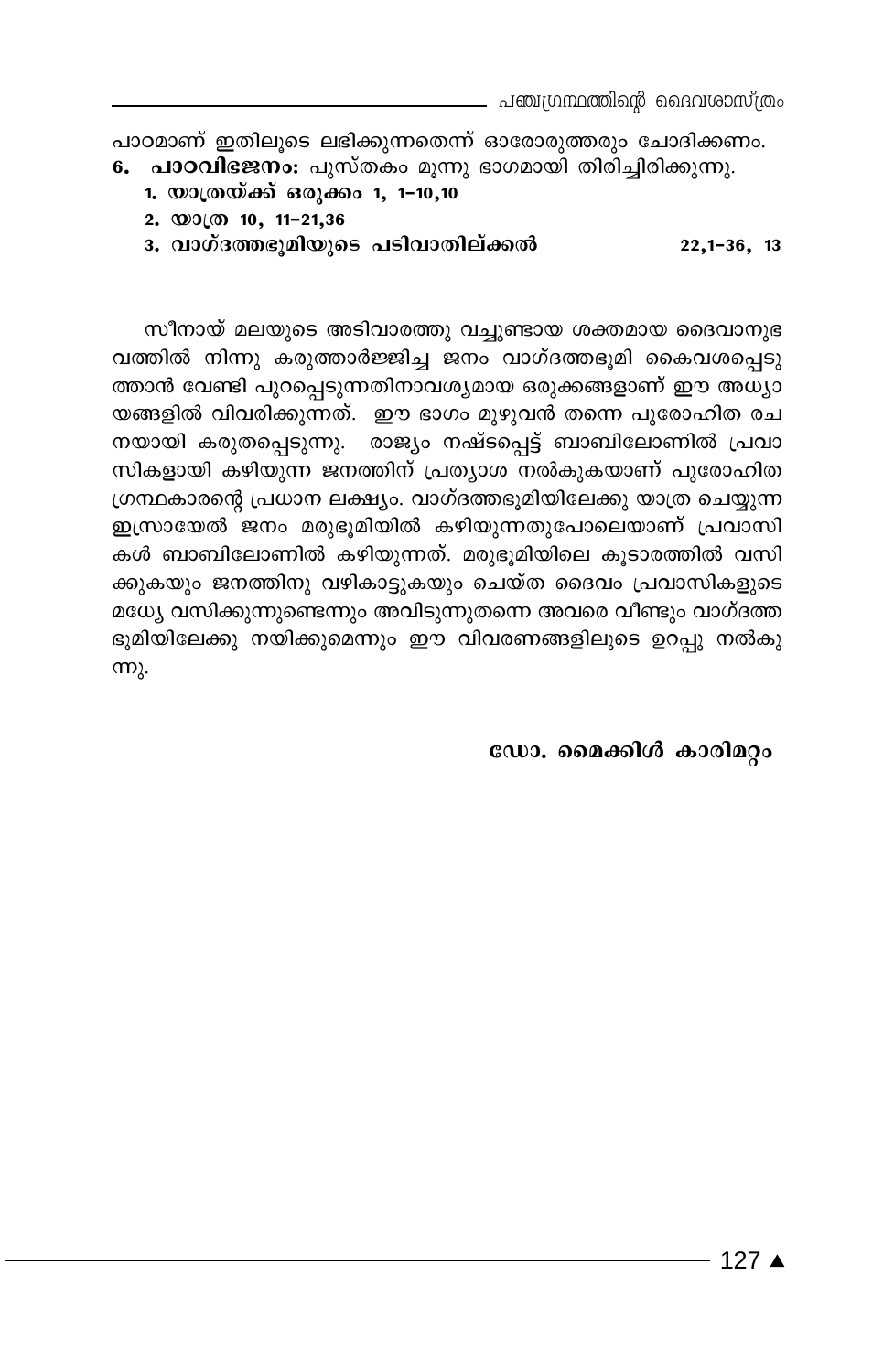# 10

## ബാലാമിന്റെ പ്രവചനങ്ങൾ

(സംഖ്യ 22,2-24,25)

 ${\bf \bigcap\! \, }$   $\bf O$ ഖൃയുടെ പുസ്തകത്തിലെ ബാലാമിന്റെ <u>്ദൈവശാസ്ത്രപരമായി</u> പ്രവചനങ്ങൾ ഏറെ പ്രാധാന്യമുള്ളതാണ്. വരാനിരിക്കുന്ന രക്ഷകനെക്കുറി വൃക്തമായ പ്രവചനങ്ങൾ ഉൾക്കൊള്ളുന്ന ച്ചുള്ള പഞ്ചത്രന്ഥഭാഗമെന്ന നിലയിൽ ഈ പ്രവചനങ്ങൾ പുതിയനിയമ പഠനത്തിന് ഏറെ അനിവാര്യമാണ്. ഈ പ്രവചനങ്ങളുടെ ഉള്ളടക്കമാണ് ഈ അധ്യായത്തിന്റെ പ്രതിപാദ്യം.

തന്റെ രാജ്യാതിർത്തിയിൽ പാളയമടിച്ചിരിക്കുന്ന ഇസ്രാ യേൽക്കാരെ ആയുധശക്തികൊണ്ടു തോല്പിക്കുക അസാ ധ്യമെന്നു മനസ്സിലാക്കിയ മൊവാബു രാജാവായ ബാലാക് ആഭിചാരം കൊണ്ട് അവരെ കീഴടക്കുന്നതിനായി പേരുകേട്ട മന്ത്രവാദിയായ ബാലാമിനെ ദൂരദേശത്തു നിന്ന് ആളയച്ചു വരുത്തി. എന്നാൽ ശപിക്കാനായി വാ തുറന്നപ്പോഴെല്ലാം അനുഗ്രഹവചസുകളാണ് ബാലാമിന്റെ വായിൽ നിന്നു വീണത്. നിരാശനായ ബാലാക് ബാലാമിനെ വെറും കൈയോടെ തിരിച്ചയച്ചു. ഇസ്രായേലിന്റെ മഹത്വത്തെ പ്രകീർത്തിക്കാനും മൊവാബ്യരുടെ മൗഢ്യത്തെ പരിഹസി ക്കാനുമായി ഇസ്രായേൽക്കാർ രചിച്ച ഒരു ഹാസ്യകഥയാ ണിതെന്നു വ്യാഖ്യാതാക്കൾ കരുതുന്നു. മൊവാബൃരുടെയും അമ്മോന്യരുടെയും ഉത്ഭവത്തെക്കുറിച്ചുള്ള കഥ പോലെ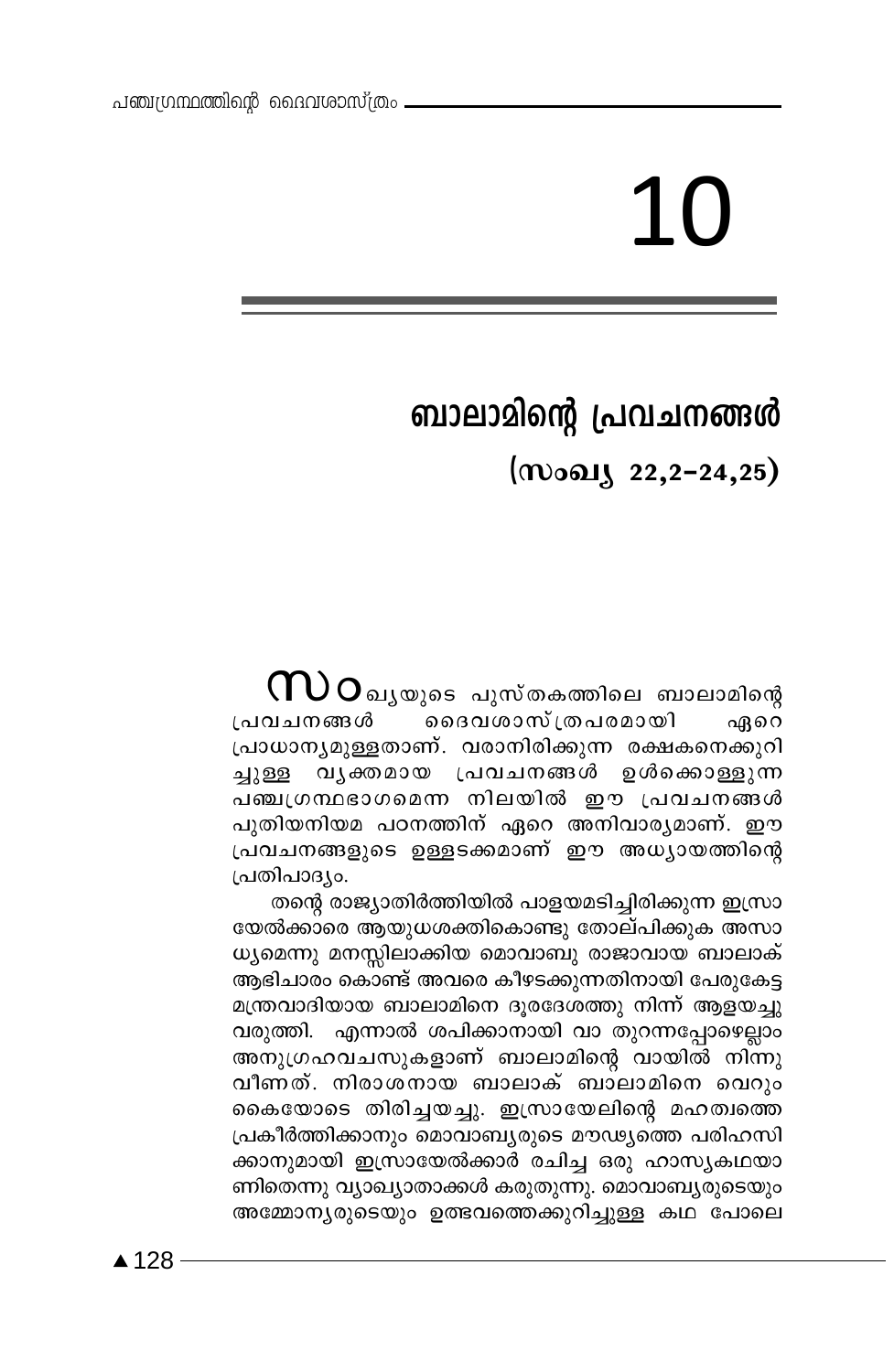(ഉൽപ 19, 30-38).

ഈ വിവരണത്തിൽ ഹാസ്യം നിറഞ്ഞു നിൽക്കുന്നു എന്നതിൽ സംശ യമില്ല. എന്നാൽ ഇന്നു നമുക്കു ലഭിച്ചിരിക്കുന്ന വിവരണത്തെ മുഴുവ നായി കണക്കിലെടുക്കുമ്പോൾ ഹാസ്യത്തെക്കാൾ മുന്നിട്ടു നില്ക്കുന്നത് ഇസ്രായേലിന്റെ സ്വഭാവത്തെയും ഭാവിയെയും സംബന്ധിച്ച ആഴ്മേറി യ, ദൈവശാസ്ത്രപരമായ ഉൾക്കാഴ്ചകളാണ്. ബാലാമിന്റെ ചിത്രീകര ണത്തിലും അയാളുടെ നാവിൽ വച്ചു കൊടുത്തിരിക്കുന്ന പ്രവചനങ്ങ ളിലും ഈ കാഴ്ച്ചപ്പാടു വൃക്തമാക്കുന്നു. അതുകൊണ്ടുതന്നെയാണ് ഈ കഥ ബൈബിളിന്റെ ഭാഗമായി അവതരിപ്പിച്ചിരിക്കുന്നത്.

JE പാരമ്പര്യങ്ങളിൽ വ്യത്യസ്ത ഊന്നലുകളോടെ നിലവിലിരുന്ന ഒരു കഥയുടെ രണ്ടു വിവരണങ്ങൾ ഒരുമിച്ചു ചേർത്തതാണ് ഇന്നത്തെ വിവരണം എന്ന് വ്യാഖ്യാതാക്കൾ അഭിപ്രായപ്പെടുന്നു. ബാലാമിന്റെ സ്ഥഭാവത്തെയും ചെയ്തികളെയും കുറിച്ചു പരസ്പര വിരുദ്ധമെന്നു തോന്നാവുന്ന ചില വിശദാംശങ്ങൾക്ക് ഇതായിരിക്കാം കാരണം.

ഗദൃവും പദൃവും ഇടകലർത്തിയാണ് കഥ അവതരിപ്പിച്ചിരിക്കുന്നത്, വിവരണങ്ങളെല്ലാം ഗദൃവും പ്രവചനങ്ങൾ നാലും പദൃവും. മൂന്ന് എന്ന സംഖ്യയ്ക്ക് ഈ വിവരണത്തിൽ പ്രത്യേക പ്രാധാന്യം നല്കിയിരിക്കു ന്നു. ബാലാക്കുമായുള്ള കണ്ടുമുട്ടലിനു മുമ്പ് ബാലാമിന് ദൈവം പ്രതൃ ക്ഷപ്പെട്ടു നിർദ്ദേശങ്ങൾ നല്കുന്നത്, ദൂതൻ വഴി തടയുന്നത്, കഴുത വഴിമാറുന്നത്, ബലിപീഠങ്ങൾ നിർമ്മിച്ച് ബലിയർപ്പിക്കുന്നത് ഇവയെല്ലാം മൂന്നു തവണ ആവർത്തിക്കുന്നുണ്ട്. മൂന്ന് പൂർണ്ണതയുടെസംഖ്യയാക യാൽ എല്ലാം ദൈവഹിതം പോലെ നടക്കുന്നു എന്ന സൂചനയാണ് ഇതി ലൂടെ ലഭിക്കുന്നത്.

ഇസ്രായേൽ ജനത്തിന്റെ സംഖ്യാബലവും ആയുധശക്തിയും യുദ്ധ ങ്ങളിൽ അവർ നേടിയ വിജയവും ചുറ്റുപാടുമുള്ള ജനതകളിൽ ഉയർത്തിയ ഭയത്തെക്കുറിച്ചു പ്രതിപാദിച്ചുകൊണ്ട് വിവരണം ആരംഭി \_<br>ക്കുന്നു (22, 2–4). ഇസ്രായേൽ്ക്കാരെ തോല്പ്പിക്കാനുള്ള ഏകമാർഗ്ഗമെന്ന നിലയിൽ അവർ ബാലാമിന്റെ സഹായം തേടി. മൊവാബിൽ നിന്ന് ഏക ദേശം അറുനൂറു കിലോമീറ്റര് അകലെ സിറിയായുടെ വടക്കു കിഴക്കേ അതിർത്തിയിൽ, യുഫ്രട്ടീസ് നദിതീരത്തുള്ള ഒരു നഗരമാണ് ബാലാ മിന്റെ വാസസ്ഥലമായ പെത്തോർ.

"്ജനത്തെ വിഴുങ്ങുന്നവൻ" എന്നാണ് ബാലാം എന്ന പേരിന്റെ അർത്ഥം. തന്റെ ശാപത്താൽ ജനസമൂഹങ്ങളെ ഒന്നടങ്കം നശിപ്പിക്കാ നുള്ള അയാളുടെ അസാധാരണ കഴിവിനെ സൂചിപ്പിക്കുന്നതാണ് ഈ പേര്. ഇസ്രായേലിനെക്കുറിച്ച് ബാലാക്ക് നല്കുന്ന ലഘുവിവരണത്തിൽ  $(22, 5)$  പുറപ്പാടു ചരിത്രത്തിന്റെ രത്നച്ചുരുക്കം കാണാം. അബ്രാഹ ത്തിന് ദൈവം നല്കിയ വാഗ്ദാനം (ഉൽപ. 15, 5. 18-21; 17, 8) പൂർത്തി യായി എന്നും ഇതിലൂടെ സൂചിപ്പിക്കുന്നു. അനുഗ്രഹത്തെയും ശാപ ത്തെയും കുറിച്ചുള്ള ബാലാക്കിന്റെ വാക്കുകൾ (22, 6) പുരാതനമതങ്ങ ളിൽ നിലനിന്ന ഒരു പൊതുവിശ്ചാസത്തിന്റെ പ്രകടനമാണ്. അനുഗ്ര ഹവും ശാപവും ഫലശൂന്യമായ വെറും വാക്കുകളല്ല. പറയുന്നവ നിറ വേറ്റാൻ അവയ്ക്കു കഴിവുണ്ട്. ബാലാമിനുള്ള അമാനുഷിക് മാന്ത്രിക

129 ▲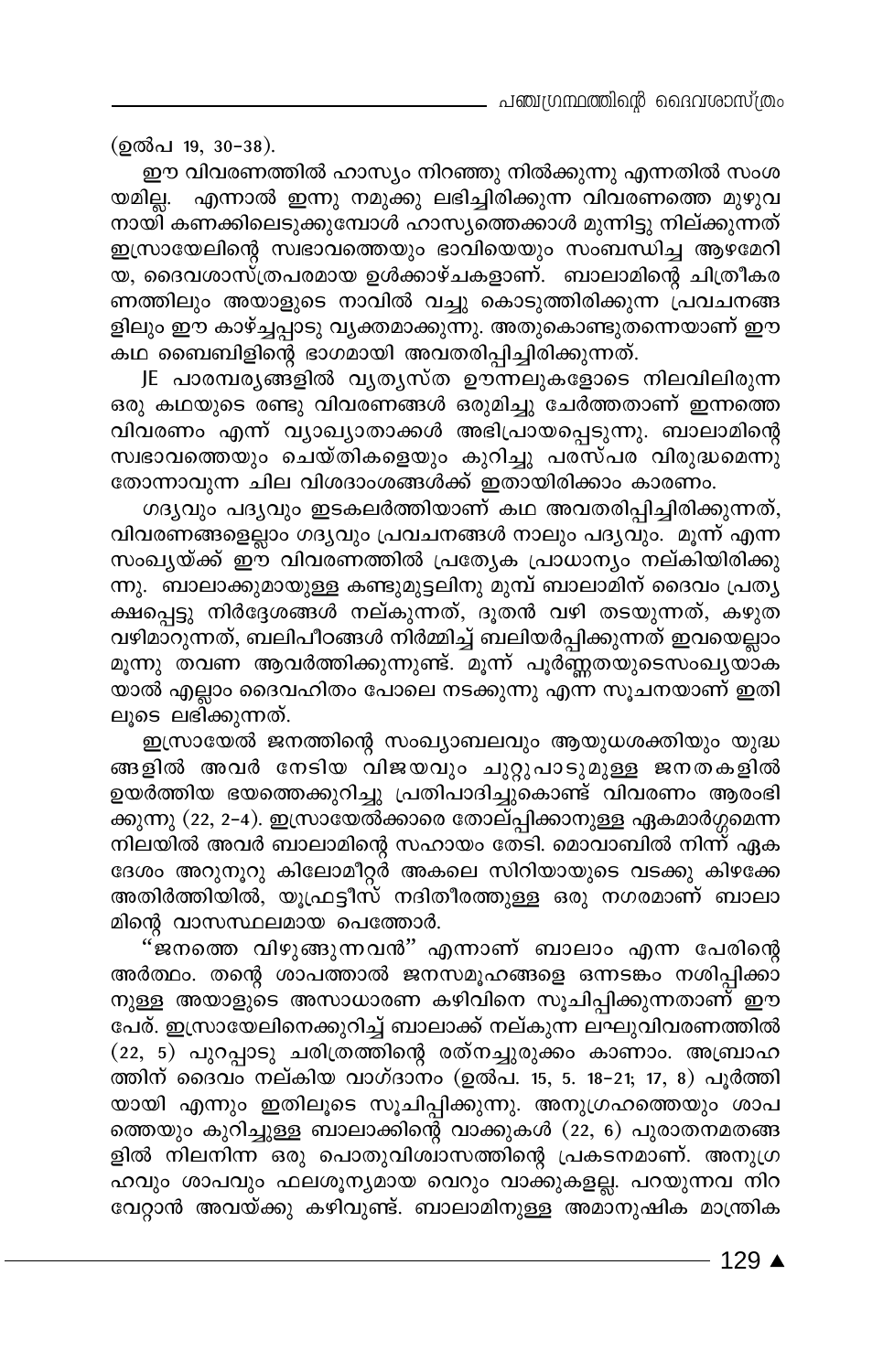ശക്തിയെക്കുറിച്ചാണ് ബാലാക്ക് സൂചിപ്പിക്കുന്നത്. എന്നാൽ പറയുന്ന വാക്കുകൾ യാന്ത്രികമായി നിറവേറുകയില്ല ആ വാക്കുകളെ പ്രവാച കന്റെ നാവിൽ വച്ചുകൊടുക്കുന്ന ദൈവം അവ നിറവേറ്റുകയാണ് എന്ന് ബൈബിൾ പഠിപ്പിക്കുന്നു.

#### ബാലാമും കഴുതയും (സംഖ്യ 22,21-41)

ബാലാമിനെക്കുറിച്ച് ഇതുവരെ വരച്ചുകാട്ടിയതിൽനിന്നും വ്യത്യസ്ത മായ ഒരു ചിത്രമാണ് നർമ്മരസം കലർന്ന അടുത്ത സംഭവത്തിൽ അവ തരിപ്പിക്കുന്നത്. ദൈവഹിതം മാത്രമേ പ്രവർത്തിക്കൂ എന്ന് ആവർത്തിച്ചു പ്രഖ്യാപിക്കുകയും രണ്ടു തവണ കർത്താവിനെ കണ്ടുമുട്ടുകയും അവി ടുത്തെ അനുവാദത്തോടെ യാത്ര പുറപ്പെടുകയും ചെയ്ത ബാലാമിനെ എന്തുകൊണ്ട് ദൈവദൂതൻ വഴിയിൽ വച്ച് തടയുകയും കൊല്ലാൻ ശ്രമി ക്കുകയും ചെയ്തു എന്നു വ്യക്തമല്ല. തിരുഹിതത്തിനു വിരുദ്ധമായി ട്ടാണ് അയാൾ യാത്ര പുറപ്പെട്ടത് എന്ന് ഈ വിവരണത്തിൽ നിന്നു തോന്നും.

ദ്രവ്യാഗ്രഹത്താൽ അന്ധനായിത്തീർന്ന ഒരു പ്രവാചകന്റെ ചിത്രമാണ് ബാലാമിന്റെയും കഴുതയുടെയും കഥയിൽ തെളിയുന്നത്. ഊരിയ വാളു മായി വഴിയിൽ നിന്ന ദൈവദൂതനെ കണ്ട കഴുത രണ്ടു തവണ വഴി മാറി; വഴിമാറുക അസാധ്യമായപ്പോൾ കിടന്നുകളഞ്ഞു. ''ദീർഘദർശി'' എന്ന പേരു കേട്ട ബാലാമിന് കഴുതയുടെത്ര കാഴ്ചശക്തി പോലും ഇല്ലാതെ പോയി. തന്റെ വിശ്വസ്ത സഹചാരിയായ കഴുതയുടെ പെരു മാറ്റരീതിയിൽ വന്ന മാറ്റത്തെ തിരിച്ചറിയാനുള്ള ബുദ്ധിയും അയാൾക്കു നഷ്ടപ്പെട്ടു. മൗഢ്യത്തിന്റെ പര്യായമായ കഴുതയേക്കാൾ വിഡ്ഢിയാണ് ബാലാം എന്ന് ഈ വിവരണങ്ങൾ സൂചിപ്പിക്കുന്നു. തല്ലു കൊണ്ടിട്ടും, തന്നെ തല്ലുന്ന യജമാനന്റെ ജീവൻ രക്ഷിക്കാൻ ശ്രമിച്ച് കഴുത യജമാ നസ്നേഹത്തിന്റെയും വിശിസ്തതയുടെയും പ്രതീകമാണ്. ഈ രണ്ടു ഗുണങ്ങളും ബാലാം കഴുതയിൽ നിന്നും പഠിക്കേണ്ടിവന്നു. കർത്താ വിന്റെ വചനം മാത്രമേ പറയാവൂ എന്ന താക്കീതോടെ ദൂതൻ ബാലാ മിനെ വിട്ടയച്ചു. കഴുതയുടെ മാതൃകയും ദൂതന്റെ താക്കീതും ബാലാ മിനു മാത്രമല്ല, ഇസ്രായേൽ ജനത്തിനും സകല അനുവാചകർക്കും ഒരു പാഠമാണ്. ബാലാം വന്നതിലുള്ള സന്തോഷത്തിന്റെ അടയാളമായി ബാലാക് അയാളെ രാജ്യാതിർത്തിയിൽ ചെന്നു സ്വീകരിച്ചു; ബലി യർപ്പിച്ച് വിരുന്നു നടത്തി (22, 36-40). "ബാലാമിന്റെ പൂജാ ഗിരി"്എന്നാണ് ബാമോത്ത് ബാൽ എന്ന പേരിന് (22, 41) അർത്ഥം. അവിടെനിന്ന് ഇസ്രായേൽ പാളയത്തിന്റെ ഒരു ഭാഗം കാണാൻ കഴി ഞ്ഞു.

വിചിന്തനം: ദ്രവ്യാഗ്രഹം വിശുദ്ധരെപ്പോലും വഴി തെറ്റിക്കുന്നു; ജ്ഞാനി കളെ വിഡ്ഢികളാക്കുന്നു. ''ധനമോഹമാണ് എല്ലാ തിന്മകളുടെയും അടി സ്ഥാന കാരണം" (1 തിമോ 6, 10) എന്ന വി. പൗലോസിന്റെ പഠനം ബാലാമിന്റെ അനുഭവത്തെ വ്യാഖ്യാനിക്കുന്നു. ''ജ്ഞാനികളെ ലജ്ജി പ്പിക്കാൻ ലോകദൃഷ്ടിയിൽ ഭോഷന്മാരായവരെ ദൈവം തിരഞ്ഞെടുത്തു'' (1 കോറി 1, 27). ജ്ഞാനികൾക്ക് അഗ്രാഹ്യമായ ദൈവരാജ്യത്തിന്റെ രഹസ്യങ്ങൾ ലോകദൃഷ്ടിയിൽ ഭോഷന്മാരും അറിവില്ലാത്ത ശിശുക്കളും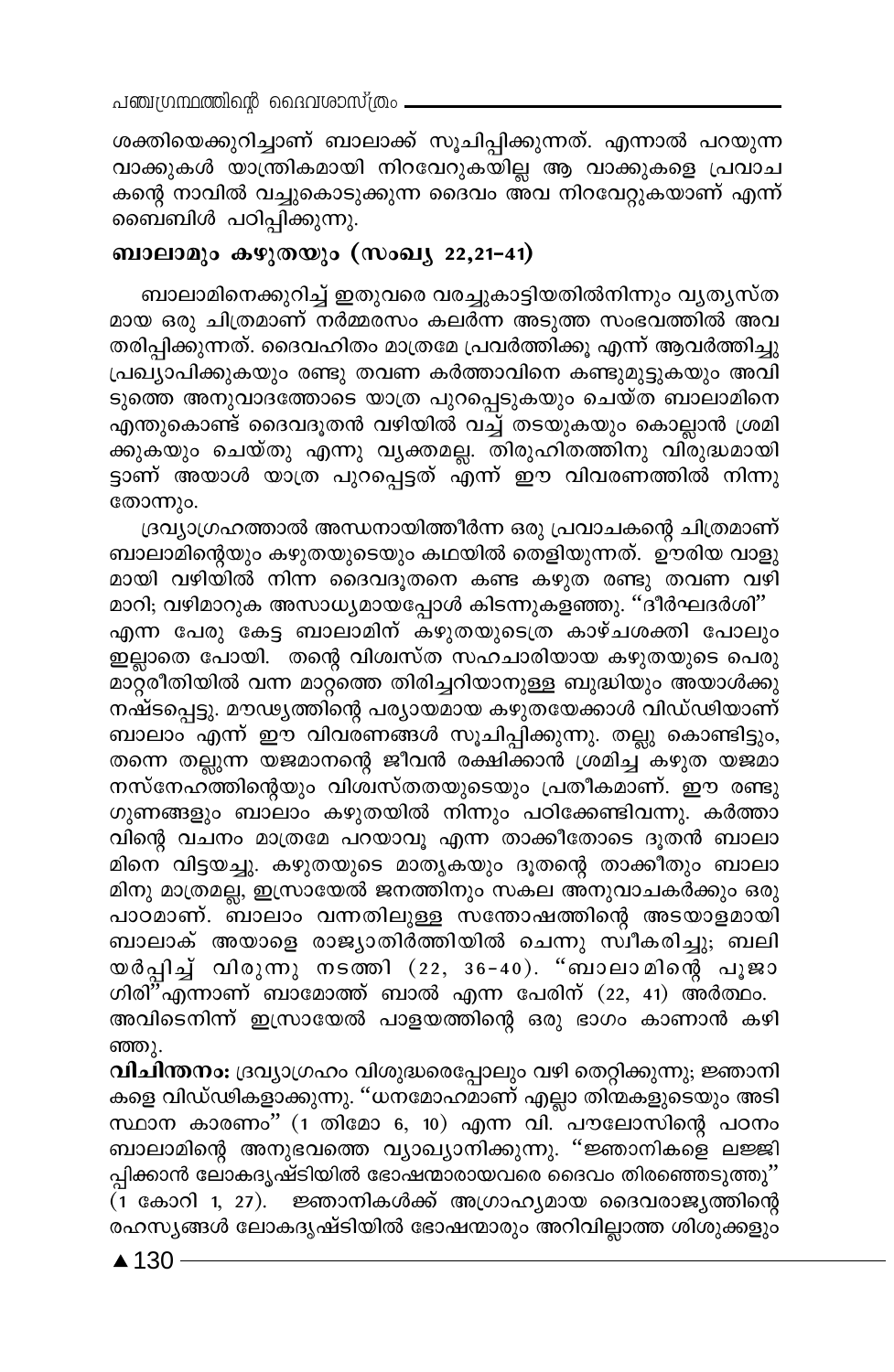ആയവർക്ക് ദൈവം വെളിപ്പെടുന്നതിന്റെ അനുഭവങ്ങൾ ഇന്നും ധാരാള കഴുതകളിൽ നിന്നും പഠിക്കാൻ ജ്ഞാനികളായ മുണ്ടാകാറുണ്ടല്ലോ. പ്രവാചകന്മാർ തയ്യാറാകണം.

#### ഒന്നാം പ്രവചനം (23,1-12:)

ദൈവത്തെ പ്രീതിപ്പെടുത്തുന്നതിനും തന്റെ ഇഷ്ടമനുസരിച്ചു പ്രവർത്തിക്കാൻ അവിടുത്തെ പ്രേരിപ്പിക്കുന്നതിനും വേണ്ടി ബാലാം ഒന്നിനു പകരം ഏഴു ബലിപീഠങ്ങൾ പണിയാനും ഓരോ ബലിപീഠ ത്തിലും ഏറ്റം വിലപിടിച്ച ബലിവസ്തുവായ കാളയേയും മുട്ടാടിനെയും ബലിയർപ്പിക്കാനും ബാലാക്കിനോടാവശ്യപ്പെട്ടു. ഇസ്രായേലിനെ ശപി ക്കണം എന്നതാണ് ബാലാമിന്റെയും ആഗ്രഹമെങ്കിലും അതു സ്വമേ ധയാ ചെയ്യാതെ ആദൃമേ കർത്താവിന്റെ ഹിതം അറിയാനായി മലമുക ളിലേക്കു പോയി. പ്രാർത്ഥനയുടെ ഏകാന്തതയിൽ അറിഞ്ഞ കർത്താ .<br>വിന്റെ ഹിതം ബാലാക്കിനെ അറിയിക്കുന്ന ബാലാം വീണ്ടും പ്രവാചക ത്വത്തിന്റെ മാതൃകയായി നിലകൊള്ളുന്നു.

ബാലാക്ക് തന്നെ വിളിച്ചുവരുത്തിയതിന്റെ ഉദ്ദേശ്യം വിവരിച്ചതിനു ശേഷം ബാലാം തന്റെ നിസ്സഹായാവസ്ഥ ഏറ്റു പറയുന്നു. "വേറിട്ടു പാർക്കുന്ന ഒരു ജനം"് എന്ന് വിശേഷണം ഇസ്രായേലിന്റെ സ്വഭാവസ വിശേഷതയെ വെളിപ്പെടുത്തുന്നതാണ്. തന്റെ സ്വന്തം ജനമായിരിക്കു ന്നതിനു വേണ്ടി ദൈവം ഇതരജനതകളിൽ നിന്നു തരിഞ്ഞെടുത്ത് വേർതിരിച്ചതാണ് ഇസ്രായേൽ ജനം (പുറ. 19, 5-6). യാഹ്വേ ഇതര ദൈവങ്ങളിൽ നിന്നു വ്യതൃസ്തനായിരിക്കുന്നതുപോലെ, യാഹ്വേയി ലുള്ള വിശ്വാസവും അവിടുത്തെ ഉടമ്പടിയുടെ പ്രമാണങ്ങളനുസരിച്ചുള്ള ജീവിതവും ഇസ്രായേൽക്കാരെ ഇതര ജനതകളിൽ നിന്നും വ്യത്യസ്ത രാക്കുന്നു.

അസംഖ്യം സന്തതികളെ കുറിച്ച് യാക്കോബിനു ലഭിച്ച വാഗ്ദാനത്തെ (ഉൽപ 28, 14) അനുസ്മരിപ്പിക്കുന്നതാണ് ''യാക്കോബിന്റെ ധൂളി'' എന്ന പ്രയോഗം. "നീതിമാന്റെ മരണം ഞാൻ കൈവരിക്കട്ടെ" (23,10) എന്നത് പ്രാർത്ഥനയേക്കാൾ ഒരു ശപഥമാണ്. ഞാൻ പറഞ്ഞതു വാസ്തവമ ല്ലെങ്കിൽ മരിക്കാൻ ഞാൻ ഒരുക്കമാണ് എന്ന അർത്ഥമാണ് ഈ ശാപ ത്തിനുള്ളത്. ബാലാക്കിന്റെ പരാതിക്കു ബാലാം നല്കുന്ന മറുപടി (23, 11-12) പ്രവാചകത്വത്തിന്റെ ഒരു നിർവ്വചനമാണ്. ''കർ ത്താവു തോന്നി ക്കുന്ന വചനം" എന്നു വിവർത്തനം ചെയ്യുന്ന ഹീബ്രു വാക്കുകളുടെ വാച്യാർത്ഥം "കർത്താവ് എന്റെ വായിൽ വച്ചുതരുന്ന വചനം" എന്ന ത്രേ. കർത്താവു നല്കുന്ന വചനം മാത്രം പറയാൻ നിർബന്ധിതനാകു ന്നവനാണ് പ്രവാചകൻ. ആഗ്രഹിച്ചാലും മറിച്ചുപറയാൻ അയാൾക്കാ വില്ല.

#### രണ്ടാം പ്രവചനം (23,13-26)

ബാലാമിന്റെ ശക്തിയിൽ വിശ്വാസമർപ്പിച്ചുകൊണ്ട് ബാലാക് അയാളെ മറ്റൊരു സ്ഥലഭ്ത്തക്കു നയിച്ചു. ''ഞാൻ പോയി കർത്താവിനെ കാണട്ടെ'' (23, 15) എന്ന ബാലാമിന്റെ വാക്കുകൾ ''കർത്താവ് എനിക്കു പ്രതൃക്ഷ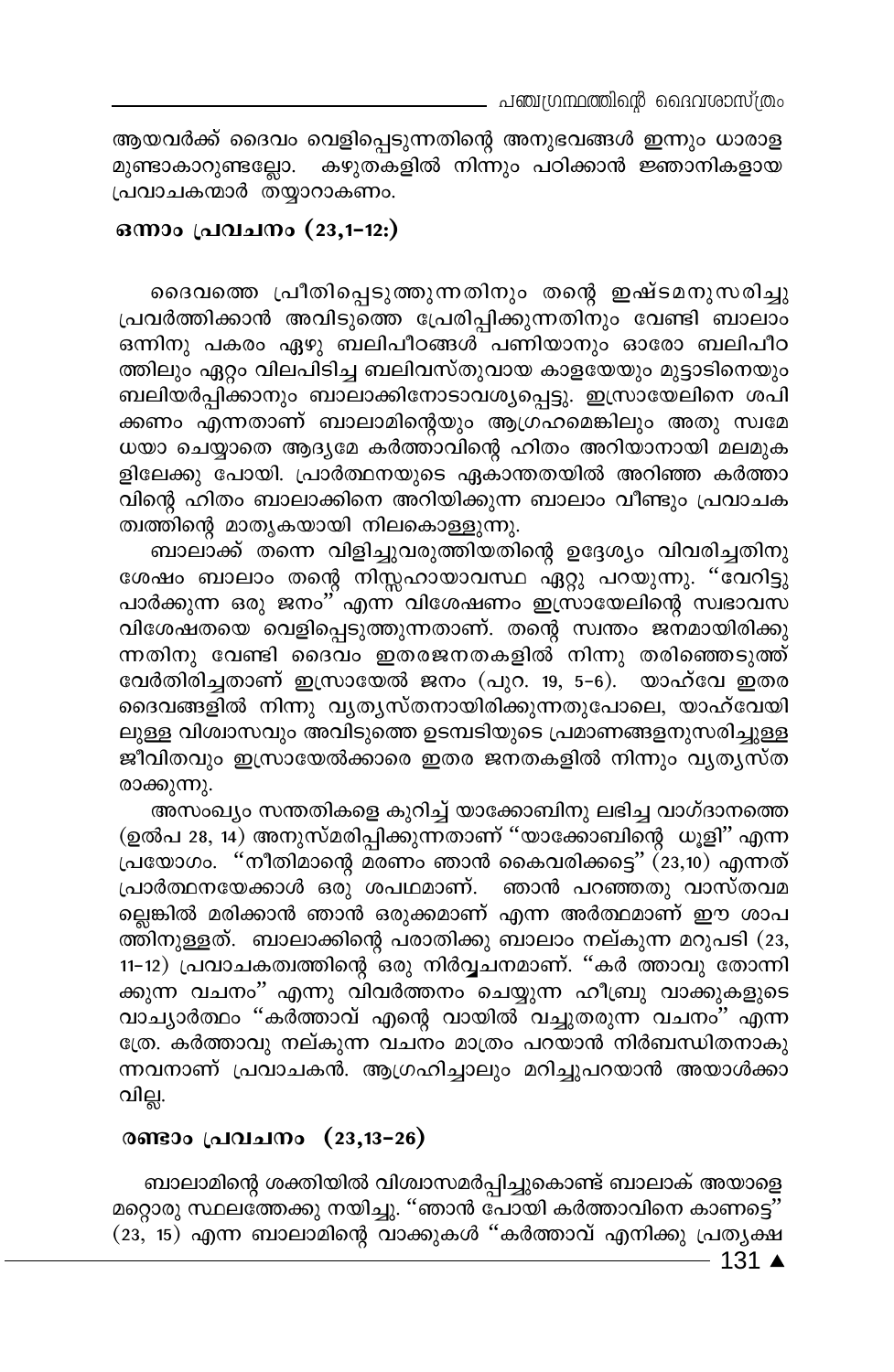നായേക്കും'' എന്ന ആദ്യത്തെ പ്രതീക്ഷയുമായി താരതമ്യം ചെയ്യുന്നത് ബാലാമിൽ വന്നുകൊണ്ടിരിക്കുന്ന മാറ്റം മനസ്സിലാക്കാൻ സഹായിക്കും.

"വ്യാജം പറയാൻ ദൈവം മനുഷ്യനല്ല" (23, 19) എന്ന പ്രസ്താവന ദൈവത്തിന്റെ സ്വഭാവത്തെക്കുറിച്ചുള്ള ഒരു വിശ്വാസപ്രഖ്യാപനമാണ്. അവിടുത്തെ വചനത്തിനു മാറ്റമില്ല. ദൈവത്താൽ അനുഗ്രഹിക്കപ്പെട്ട ജനമാണ് ഇസ്രായേൽ. അതാണ് അവരെ മറ്റു ജനതകളിൽ നിന്നു വൃതൃ സ്തരാക്കുന്നത്. ദൈവം അനുഗ്രഹിച്ചവരെ ശപിക്കാൻ ബാലാം ശക്ത നല്ല. ഈജിപ്തിൽനിന്ന് അവരെ മോചിപ്പിച്ചുകൊണ്ടുവന്ന കർത്താവാണ് അവരുടെ രാജാവ് (23,21). അവിടുന്ന് അവരോടുകൂടെയുള്ളതിനാൽ അവർ ശക്തരാണ്. ആഭിചാരവും ക്ഷുദ്രവിദൃയും അവർക്ക് ഏല്ക്കുക യില്ല എന്ന പ്രസ്താവനയിൽ ബാലാം ഒരു ദുർമന്ത്രവാദിയായിരുന്നു എന്ന ധിനിയുണ്ട്. ഇസ്രായേൽ എന്തായിരുന്നുവോ അതു ദൈവത്തിന്റെ പ്രവർത്തിയാണ് (23, 23). ഇസ്രായേലിന്റെ ശക്തിയിലും മഹത്വത്തിലും ദൈവമഹത്വം പ്രത്യക്ഷമാകുന്നു. അവരുടെ സ്വഭാവത്തെ സംബന്ധിച്ച അടിസ്ഥാനപരമായ മറ്റൊരു പ്രഖ്യാപനമാണിത്. സിംഹത്തിന്റെ ഉദാ ഹരണം അവരുടെ അജയ്യമായ ശക്തിയെയും ശത്രുക്കളുടെ മേൽ അവർ നേടുന്ന വിജയങ്ങളെയും സൂചിപ്പിക്കുന്നു.

വിചിന്തനം: കർത്താവിന്റെ പ്രമാണം അനുസരിച്ചു ജീവിക്കുന്നവർക്ക് ദുർമന്ത്രവാദത്തെയും ക്ഷുദ്രവിദൃകളെയും ഭയപ്പെടേണ്ടതില്ല. അവി ടുത്തെ സംരക്ഷണയിലുള്ളവരെ ദ്രോഹിക്കാൻ ആര്ക്കും, ഒന്നി്നും കഴി യുകയില്ല.

#### മൂന്നാം പ്രവചനം (23,27-24,13)

കർത്താവ് ഇസ്രായേലിനെ അനുഗ്രഹിക്കുന്നു എന്ന് രണ്ടു തവണ കണ്ടിട്ടും വിശ്വസിക്കാത്ത ബാലാക് മൂന്നാമതൊരു സ്ഥലത്തേക്കു ബാലാ മിനെ കൂട്ടിക്കൊണ്ടുപോകുമ്പോൾ, ഏതു വിധേനയും തന്റെ ഹിതമനു സരിച്ചു പ്രവർത്തിക്കാൻ കർത്താവിനെ പ്രേരിപ്പിക്കണം എന്ന അയാ ളുടെ നിർബന്ധബുദ്ധിയും അന്ധവിശ്വാസവും പ്രകടമാകുന്നു. എന്നാൽ മുമ്പത്തേതുപോലെ അടയാളങ്ങളിലൂടെ കർത്താവിന്റെ ഹിതം അറി യാൻ ശ്രമിക്കാതെ, ബാലാം ഇസ്രായേലിനെ അനുഗ്രഹിക്കാൻ തന്നെ തീരുമാനിച്ചു. ഇത്തവണ തികച്ചും വൃതൃസ്തമായ ഒന്നുകൂടി സംഭവി ച്ചു. 'കർത്താവിന്റെ ആത്മാവ് അവന്റെ മേൽ ആവസിച്ചു' (24, 2). ഇതി ലൂടെ അയാൾ ദൈവാത്മാവിന്റെ പ്രത്യേക സ്വാധീനത്തിൻ കീഴിലാകു ന്നു. പിന്നീട് അയാളുടെ വാക്കും പ്രവൃത്തിയും ആത്മാവിന്റെ പ്രചോദ നമനുസരിച്ചായിരിക്കും.

പ്രവാചകത്വത്തിന്റെ വിവിധ വശങ്ങളാണ് പ്രവചനത്തിന്റെ ആദ്യ പാദത്തിൽ (24, 3-4) അ്വതരിപ്പിക്കുന്നത്. പ്രവാചകന്റെ കണ്ണും്കാതും ദൈവാത്മാവിന്റെ പ്രവർത്തനത്തിനു വിധേയമാകുന്നു. മറ്റാരും കാണാ ത്തതു കാണുകയും കേൾക്കാത്തതു കേൾക്കുകയും ചെയ്യാൻ ഇത് അയാളെ പ്രാപ്തനാക്കുന്നു. ദൈവത്തിൽ നിന്നു നേരിട്ടു കാണുകയും കേൾക്കുകയും ചെയ്തവയാണ് അയാൾ പ്രഘോഷിക്കുന്നത്. ്തന്റെ ദൃഷ്ടിപഥത്തിലും ചിന്താമണ്ഡലത്തിലും ദൈവം മാത്രം നിറഞ്ഞു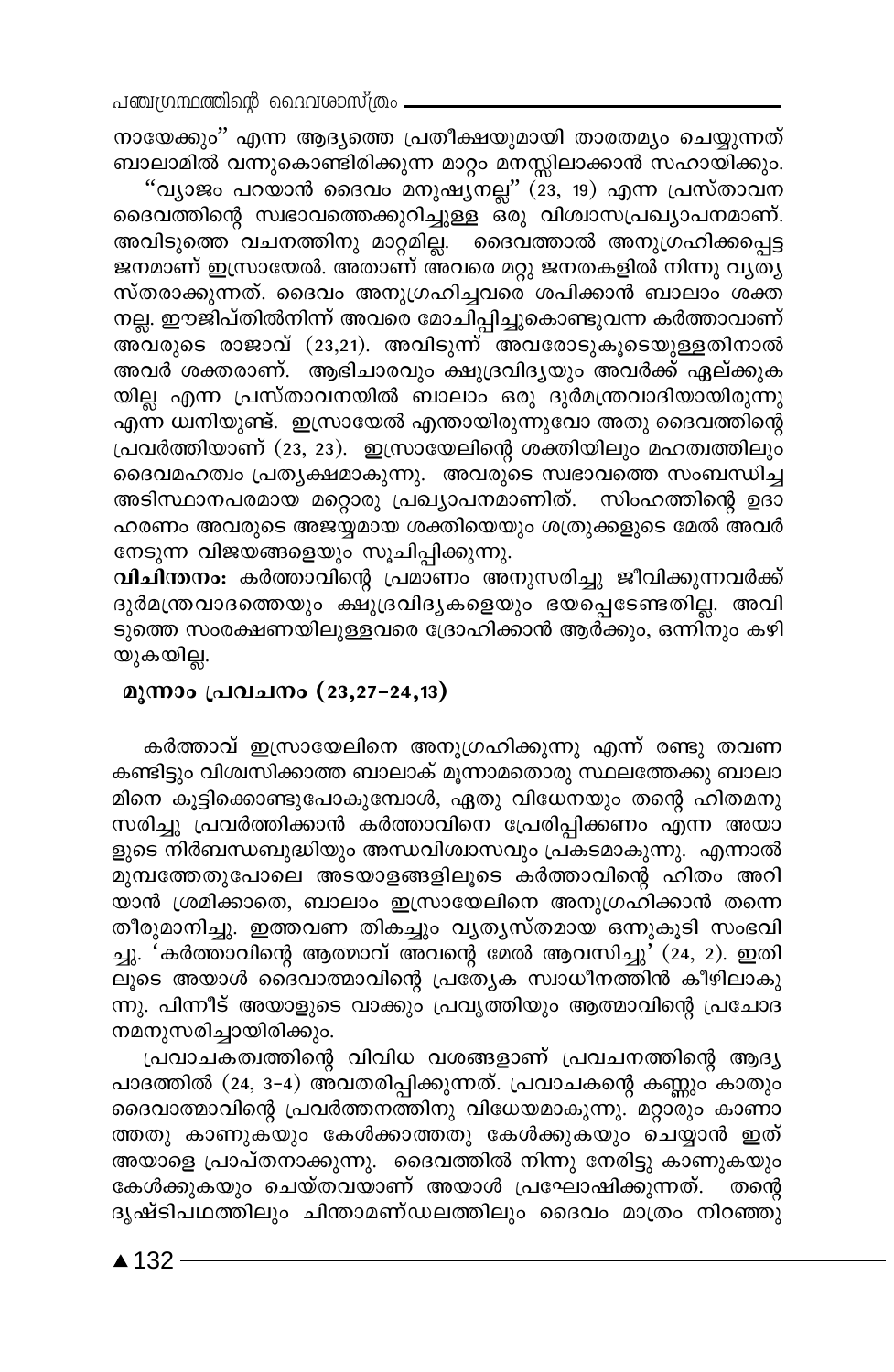നില്ക്കുന്നവനാണ് ''തുറന്ന കണ്ണുകളോടെ സമാധിയിൽ ലയിച്ചവൻ''. തുടർന്നുള്ള വാക്കുകളിൽ ഇസ്രായേൽ ജനത്തിന്റെ കാനാനിലെ വാസം, രാജഭരണത്തിന്റെ ആവിർഭാവം, ശത്രുക്കളുടെ മേൽ വിജയം എന്നിവ വിവരിക്കുന്നു.

ദൈവാനുഗ്രഹത്തിന്റെ ഫലവും അടയാളവുമായി ഇസ്രായേലിന്റെ സമ്പൽസമൃദ്ധിയെ ഉദാഹരണങ്ങളിലൂടെ (24, 5–6) എടുത്തു കാട്ടുന്നു. നദീതീരത്തെ ഉദ്യാനം ഫലസമൃദ്ധിയുടെയും, കാരകിൽ ശക്തിയുടെയും പ്രതീകങ്ങളാണ്. ഭരണികളിൽ നിന്നു കവിഞ്ഞൊഴുകുന്ന വെള്ളവും വിത്തും (24, 7) ദേശത്തിന്റെ ഫലസമൃദ്ധിയെയും ജനത്തിന്റെ സന്താന പുഷ്ടിയെയും സൂചിപ്പിക്കുന്നു. ഇസ്രായേലിൽ ശക്തരായ രാജാക്കന്മാ രുണ്ടാവുകയും അവര് ചുറ്റുപാടുള്ള രാജാക്കന്മാരെ തോല്പ്പിക്കുകയും ചെയ്യുമെന്ന് തുടർന്നു (23, 7-9) പ്രവചിക്കുന്നു. സാവൂൾ തോല്പിച്ച അമലേകൃരുടെ രാജാവാണ് ആഗാഗ് (1 സാമു 15). ശത്രുജനതകളെ സംഹരിക്കും (24, 8) എന്നു വിവർത്തനം ചെയ്യുന്ന ഹീ്ബ്രുവാചക ത്തിന്റെ വാച്യാർ ത്ഥം ''ശത്രുജനതകളെ വിഴുങ്ങിക്കളയും'' എന്നാണ്. ഈ പ്രയോഗം ബാലാക്കിന്റെ ഭയത്തിലേയ്ക്ക് (22, 4) ശ്രദ്ധ തിരിക്കു ന്നു. അനുഗ്രഹത്തെയും ശാപത്തെയും കുറിച്ചുള്ള പ്രവചനം (24, 9) അബ്രാഹത്തിനു ലഭിച്ച വാഗ്ദാനത്തെ (ഉൽപ. 12, 3) അനുസ്മരിപ്പിക്കു ന്നു. ഇസ്രായേലിനെ ശപിക്കാൻ പ്രേരിപ്പിക്കുന്ന ബാലാക്കിന്റെ മേൽ ശാപം നിപതിക്കും എന്ന സൂചനയും ഈ പ്രവചനത്തിലുണ്ട്. നിരാശ നായ ബാലാക്ക് കൈ കുട്ടിയടിച്ച് തന്റെ കോപവും വെറുപ്പും പ്രകട മാക്കി; ബാലാമിനെ വെറുംകൈയോടെ തിരിച്ചയച്ചു.

#### നാലാം പ്രവചനം (24,14-25)

പ്രവചനം അവതരിപ്പിച്ചിരിക്കുന്നതെങ്കിലും ഇസ്രായേലിന്റെ ഭാവിമ ഹത്വവും ചുറ്റുപാടുമുള്ള ജനതകളുടെ മേൽ അവർ നേടുന്ന വിജയവു മാണ് ഇവിടെയും മുഖ്യവിഷയം. "സർവൃശക്തന്റെ അറിവിൽ പങ്കു ചേർന്നവൻ'' എന്ന വിശേഷണം പ്രവാചകത്വത്തെ സംബന്ധിച്ച് വീണ്ടും ആഴമേറിയ ഉൾക്കാഴ്ച നല്കുന്നു. ദൈവികപദ്ധതിയെ വെളിപ്പെട്ടു ത്താനും വ്യാഖ്യാനിക്കാനും വേണ്ടിയാണ് പ്രവാചകൻ വിളിക്കപ്പെടുന്ന ത്.

ഇസ്രായേലിനെ ഭരിക്കാൻ പോകുന്ന രാജാവിനെയാണ് "നക്ഷത്രം", "ചെങ്കോൽ" എന്നീ പ്രതീകങ്ങൾ (24, 17) സൂചിപ്പിക്കുന്നത്. "ഷേത്തിന്റെ മക്കൾ" എന്ന പ്രയോഗം മൊവാബൃരുടെ പര്യായമായി ഉപയോഗിച്ചിരി ക്കുന്നു, ''സെയിർ'' എദോമിന്റെയും. `ഇരുകൂട്ടരുടെയും മേലുള്ള വിജയ മാണ് ഇവിടെ പ്രവചിക്കുന്നത്. മൊവാബ്യരെയും ഏദോമ്യരെയും പരാ ജയപ്പെടുത്തിയ ദാവീദിൽ (2 സാമു 8, 2.13-14) ഈ പ്രവചനം ഒരു പരി ധിവരെ പൂർത്തിയായി. എന്നാൽ തിന്മയുടെ സകല ശക്തികളിന്മേലും വിജയം വരിച്ച്, ലോകജനതകളെ മുഴുവൻ തന്റെ രാജ്യത്തിലേക്കു നയി ക്കുന്ന യേശുക്രിസ്തുവിൽ പൂർത്തിയായ ഒരു പ്രവചനമായിട്ടാണ് സഭാ പിതാക്കന്മാർ ഇതിനെ വ്യാഖ്യാനിച്ചത്. യേശുവിന്റെ ജനനത്തോടനു ബന്ധിച്ച് പൗരസ്തൃദേശത്തെ ജ്ഞാനികൾ നക്ഷത്രം കണ്ടതും (മത്താ

 $133 \triangle$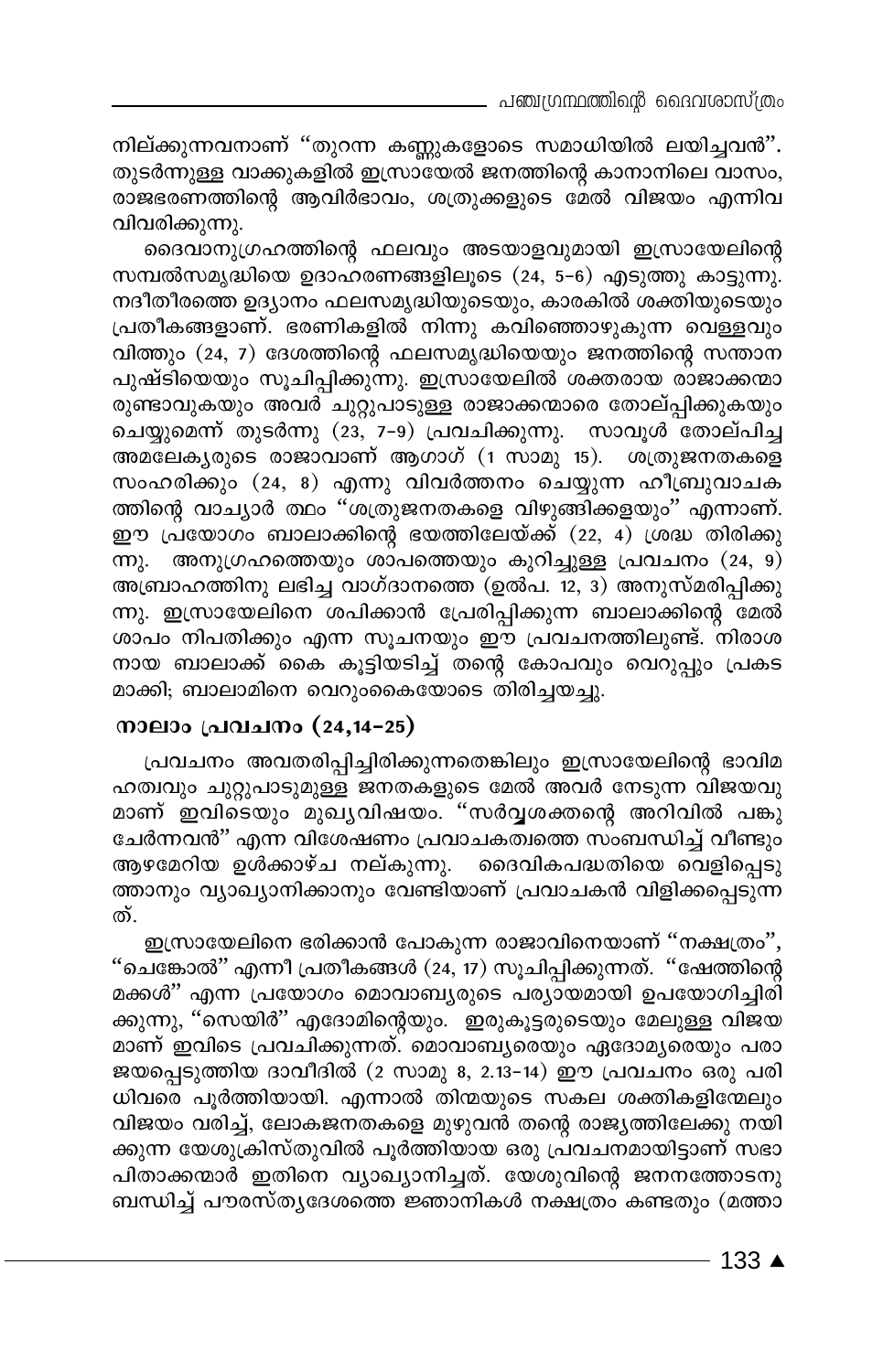2, 2) യേശുവിനെ പുലർകാലനക്ഷത്രമായി ചിത്രീകരിക്കുന്നതും (വെ ളി. 22, 16) ഈ പ്രവചനവുമായി ബന്ധപ്പെട്ടിരിക്കുന്നു.

അമലേകൃരുടെയും കേനൃരുടെയും നാശത്തെക്കുറിച്ച് 24, 20-25ൽ പ്രവചിക്കുന്നു. മരുഭൂമിയിലൂടെ യാത്ര ചെയ്ത ഇസ്രായേൽക്കാരെ ആദ്യ മായി ആക്രമിച്ചതിനാലാവാം (പുറ 17, 8) അമലേകൃരെ ജനതകളിൽ ഒന്നാമൻ (24, 20) എന്നു വിളിക്കുന്നത്. അവരെ സാവൂളും (1സാമു 15) പിന്നീട് ദാവീദും (1 സാമു 30) യുദ്ധത്തിൽ നശിപ്പിച്ചപ്പോൾ ഈ പ്രവ ചനം പൂർത്തിയായി.

24-ാം വാകൃത്തിലെ പ്രവചനം എന്തിനെ സൂചിപ്പിക്കുന്നു എന്ന കാരൃ ത്തിൽ അഭിപ്രായഭിന്നതയുണ്ട്. ബി.സി. പന്ത്രണ്ടാം നൂറ്റാണ്ടിൽ കപ്പൽ മാർഗ്ഗം വന്ന് കാനാൻദേശം കീഴടക്കാൻ ശ്രമിക്കുകയും അവസാനം ഇസ്രായേൽക്കാരാൽ തോല്പിക്കപ്പെടുകയും ചെയ്ത ഫിലിസ്തൃരെ യാണ് ഇവിടെ വിവക്ഷിക്കുന്നതെന്ന് കരുതുന്നവരുണ്ട്. പടിഞ്ഞാറു നിന്ന് വന്ന് മധൃപൗരസ്തൃദേശം മുഴുവൻ കീഴടക്കിയ ഗ്രീക്കുകാരെയോ റോമാ ക്കാരെയോ ഉദ്ദേശിച്ചിട്ടുള്ളതാണ് ഈ പ്രവചനം എന്നു കരുതുന്നവരു മുണ്ട്.

ഒരു ജനതയ്ക്കും, അവർ എത്ര തന്നെ ശക്തരായാലും, ശാശ്വത മായ നിലനില്പ്പില്ലെന്നും ദൈവരാജ്യത്തിന് അവരെല്ലാം അടിയറ പറ യേണ്ടിവരുമെന്നുമു്ള്ള അടിസ്ഥാന സത്യമാണ് ഈ പ്രവചനങ്ങളി ലെല്ലാം പ്രതിധ്വനിക്കുന്നത്. ഒറ്റപ്പെട്ട ജനതകളുടെയും ഇസ്രായേൽ ജ നത്തിന്റെയും ഭാവിയെ മറികടന്ന്, സാർവ്വത്രികരക്ഷയെയും മിശിഹാ യുടെ രാജത്വത്തെയും ദൈവരാജ്യത്തിന്റെ സംസ്ഥാപനത്തെയും സംബ ന്ധിക്കുന്ന പ്രവചനങ്ങളായി ഇവയെ മനസ്സിലാക്കണം.

വിചിന്തനം: ബാലിശവും ഹാസൃവുമെന്ന് ചിലപ്പോഴൊക്കെ തോന്നിയേ ക്കാമെങ്കിലും ബൈബിളിലെ വിവരണങ്ങളെല്ലാം ആഴമേറിയ സത്യം ഉൾക്കൊള്ളുന്ന ദൈവവചനമാണ്. അത് അര്ഹിക്കുന്ന ആദരവോടെ സ്ഥീകരിക്കാനും പഠിക്കാനും തയ്യാറാകുമ്പോൾ സതൃത്തിന്റെ ആഴങ്ങ ളിലേക്ക് ദൈവത്തിന്റെ ആത്മാവ് നമ്മെ കൈപിടിച്ചു നയിക്കും. വചന ത്തിന്റെ മുമ്പിൽ മാനുഷിക വക്താവ് നിഷ്പ്രഭനാകുന്നു. ആരു പറയുന്നു എന്നതിനേക്കാൾ എന്തു പറയുന്നു എന്നതാണ് പ്രധാനം. ബാലാമിനെ തന്റെ വചനത്തിന്റെ വക്താവായി നിയോഗിച്ച കർത്താവ് ഇന്നും തനി ക്കിഷ്ടമുള്ളവരെ തന്റെ വക്താക്കളായി തിരഞ്ഞെടുക്കുന്നു. എന്നാൽ തിരഞ്ഞെടുപ്പും അതുവഴി ലഭിക്കുന്ന വരങ്ങളും ആരെയും വിശുദ്ധനാ ക്കണമെന്നില്ല; അത്ഭുതസിദ്ധികൾ ജീവിതവിശുദ്ധിയുടെ അടയാളമാ യിരിക്കണമെന്നില്ല (മത്താ 7, 21–23); സിദ്ധികളെക്കുറിച്ച് അഹങ്കരിക്കാൻ ആർക്കും അവകാശവുമില്ല (ലൂക്ക 17,10).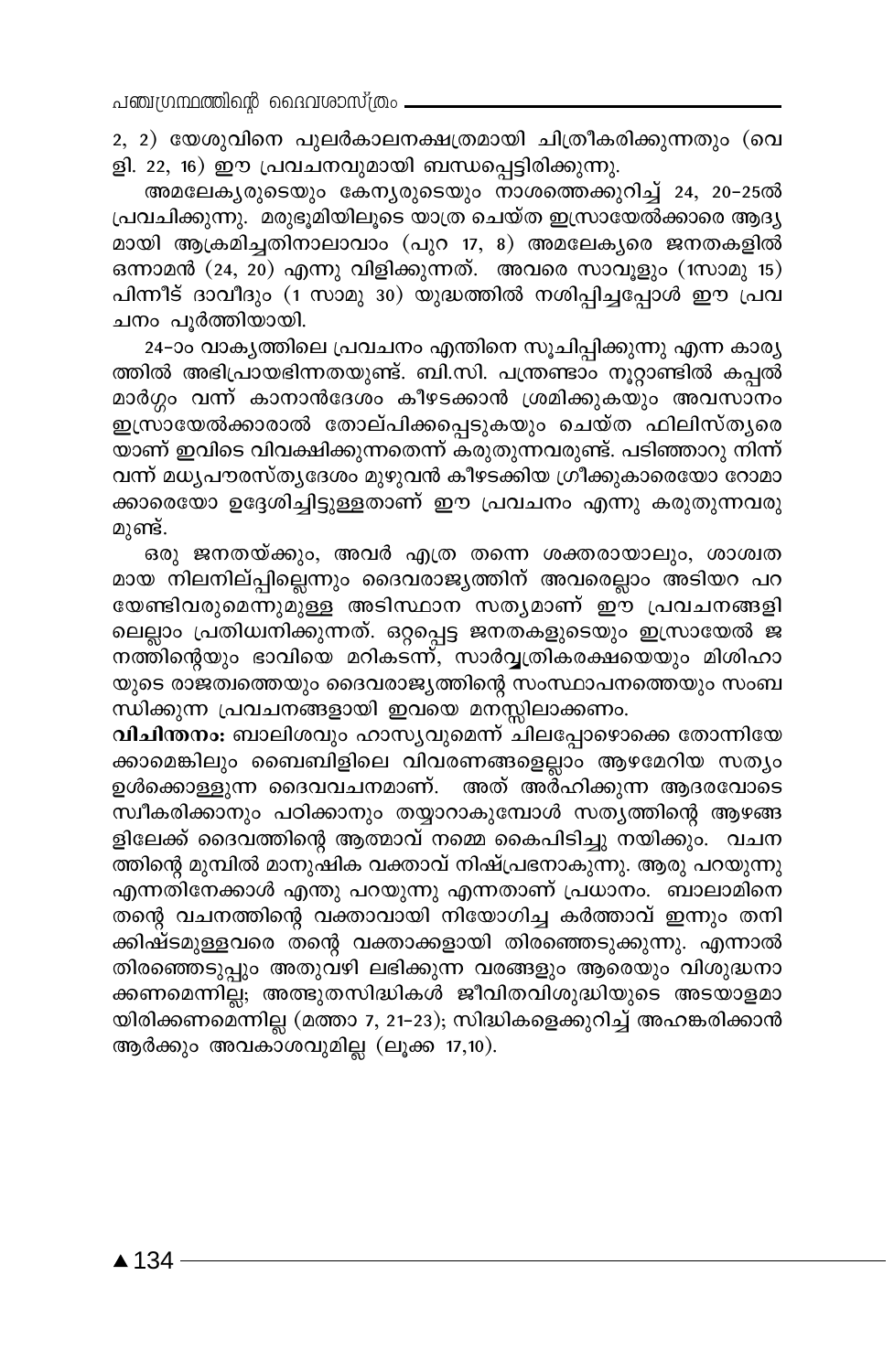## 11

## നിയമാവർത്തനഗ്രന്ഥം

 $\mathfrak{so}\mathfrak{on}$ ച്ചിളിലെ അഞ്ചാമത്തെ പുസ്തകം <u>'നിയമാവർത്തനം' എന്ന പേരിൽ അറിയപ്പെടുന്നു.ഇതു</u> ചുരുക്കി 'ആവർത്തനം' എന്നും വിളിക്കാറുണ്ട്. വാഗ്ദത്ത ഭുമിയിൽ പ്രവേശിക്കാൻ ഒരുങ്ങി, ജോർദ്ദാൻ നദിയുടെ കിഴക്കേ കരയിൽ, മൊവാബു സമതലത്തിൽ പാളയമടിച്ചു കഴിയുന്ന ഇസ്രായേൽ ജനത്തോട് മോശ നടത്തിയ മുന്ന് പ്രഭാഷണങ്ങളാണ് പുസ്തകത്തിന്റെ ഉള്ളടക്കം. ഈജി പ്തിൽ നിന്നു പുറപ്പെട്ടതു മുതൽ ദൈവം അവർക്കുവേണ്ടി ചെയ്ത വലിയകാരുങ്ങളെ അനുസ്മരിപ്പിച്ചതിനുശേഷം കർത്താവു നല്കിയ ഉടമ്പടിയുടെ പ്രമാണങ്ങൾ വീണ്ടും ഒരിക്കൽകൂടി ആവർത്തിച്ച് അവരോട് പറയുന്നതിനാലാണ് 'നിയമാവർത്തനം' എന്ന പേര് ഈ പുസ്തകത്തിനു നല്കി യിരിക്കുന്നത്. ''ഇസ്രായേൽ ജനത്തിനു വേണ്ടി കർത്താവു മോശയ്ക്കു നല്കിയ കല്പനകളെല്ലാം നാല്പതാം വർഷം പതിനൊന്നാം മാസം ഒന്നാം ദിവസം അവൻ അവരോട് വീണ്ടും പറഞ്ഞു'' (നിയ 1, 3) എന്ന മുഖവുരയിൽ നിന്ന് ഈ പേരിന്റെ അർത്ഥവും പ്രസക്തിയും ഗ്രഹിക്കാനാവും. 'ഈ നിയമത്തിന്റെ പകർപ്പ്' എന്ന് അർത്ഥമുള്ള 'മിഷ്നാ ഹാതോറാ ഹന്ധോത്ത്' എന്ന അർത്ഥത്തിൽ 'ദെവുത്തെരോണോമിയോൺ' (Deuteronomion) എന്നാണ്

 $-135$   $\triangle$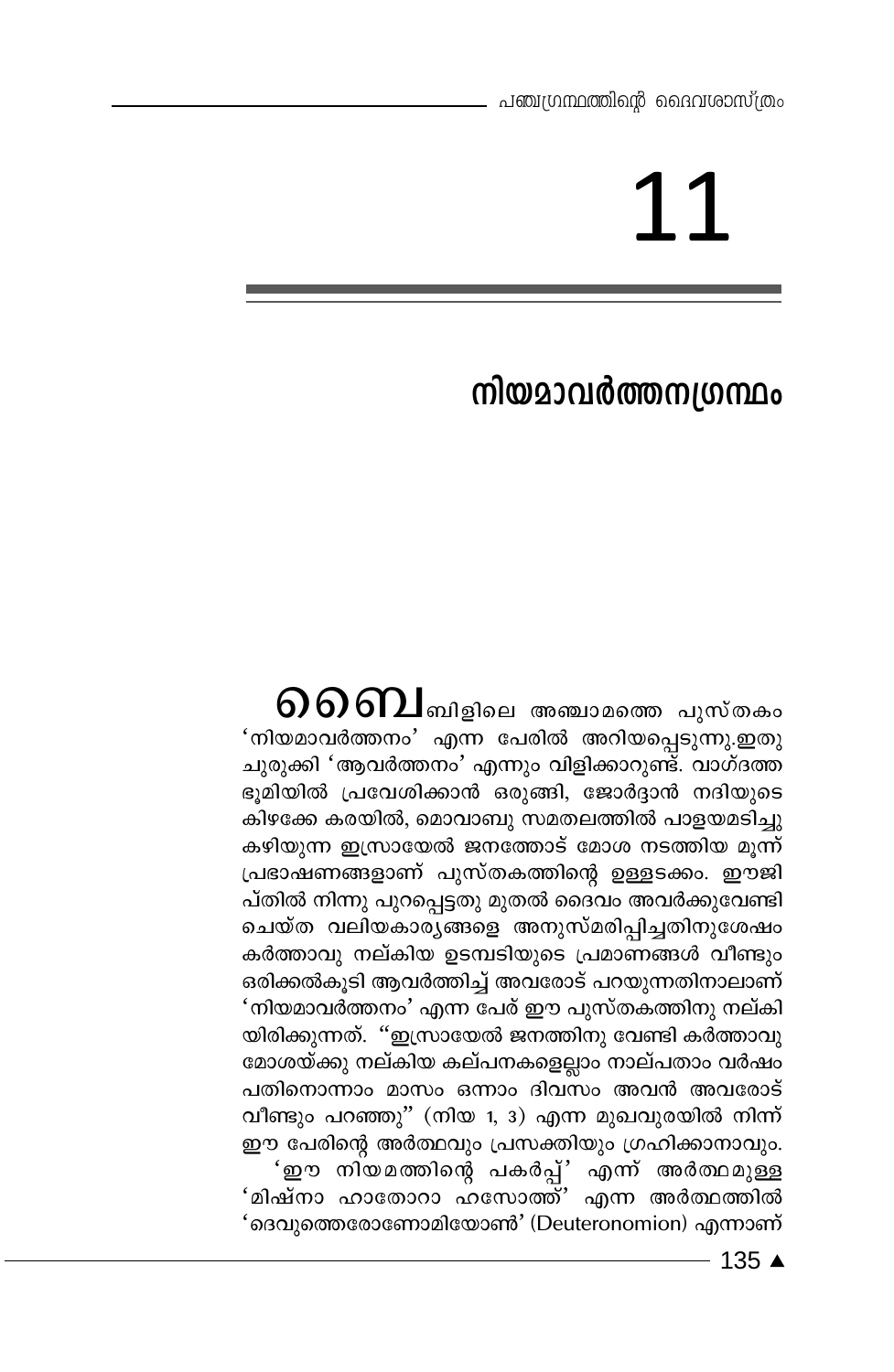ഗ്രീക്കിലേക്കു വിവർത്തനം ചെയ്തത്. അതിനെ അനുകരിച്ച് ഇംഗ്ലീഷിൽ ഡ്യൂട്ടെരോണമി (Deuteronomy) എന്നു വിളിക്കുന്നു. മിക്ക പാശ്ചാതൃ ഭാഷകളിലും ഇതിനോട് സാമ്യമുള്ള പേരാണ് ഉപയോഗിക്കുന്നത്. എന്നാൽ പുറപ്പാട്, ലേവൃർ, സംഖ്യ എന്നീ പുസ്തകങ്ങളിൽ രേഖപ്പെ ടുത്തിയിരിക്കുന്നതിൽ നിന്നും വൃത്യസ്തമായ രണ്ടാമതൊരു നിയമസം ഹിതയല്ല ഈ പുസ്തകത്തിലുള്ളത്, മറിച്ച് അവയുടെ തന്നെ സംഗ്ര ഹവും ദൈവശാസ്ത്രപരമായ വിശദീകരണങ്ങളുമാണ്. അതിനാൽ 'രണ്ടാം നിയമം' എന്നതിനേക്കാൾ 'നിയമാവർത്തനം' എന്ന പേര് പുസ്തകത്തിന്റെ ഉള്ളടക്കം സൂചിപ്പിക്കാൻ കൂടുതൽ പര്യാപ്തമാണ്.

ഹീബ്രുബൈബിളിൽ പുസ്തകത്തിന്റെ ആദ്യത്തെ രണ്ടു വാക്കുക ളായ 'എല്ലേഹദെബാറിം' (ഇതാണു വാക്കുകൾ) പേരായി ഉപയോഗി \_<br>കുന്നു. മോശ മരുഭൂമിയിൽവെച്ച് ഇസ്രായേൽ ജനത്തോടു പറഞ്ഞ വാക്കുകളാണ് പുസ്തകത്തിന്റെ ഉള്ളടക്കം എന്ന് ഈ പേരു സൂചിപ്പി ക്കുന്നു. മോശയിലൂടെ ദൈവം അരുളിച്ചെയ്ത വാക്കുകൾ എന്ന നില യിൽ ദൈവവചനമാണിത് എന്നും ഈ പേരിന് അർത്ഥമുണ്ട്.

#### 2. ഗ്രന്ഥകർത്താവ് – കാലം

പുസ്തകത്തിന്റെ ഭൂരിഭാഗവും മോശയുടെ വാക്കുകളായിട്ടാണ് അവ തരിപ്പിച്ചിരിക്കുന്നത്. മാത്രമല്ല, മോശതന്നെ ഈ നിയമങ്ങളെല്ലാം എഴുതി എന്ന് രണ്ടുതവണ (നിയ 31,9.24) വൃക്തമായി രേഖപ്പെടുത്തിയിട്ടുമുണ്ട്. അതിനാൽ പഞ്ചഗ്രന്ഥത്തിലെ മറ്റു പുസ്തകങ്ങൾ പോലെ, നിയമാ വർത്തനപുസ്തകവും മോശതന്നെ എഴുതിയതാണെന്നു യഹൂദരും ക്രൈസ്തവരും ഒരുപോലെ വിശ്വസിച്ചിരുന്നു. 'മോശയുടെ അഞ്ചാം പുസ്തകം' എന്നും നിയമാവർത്തന പുസ്തകം അറിയപ്പെടാറുണ്ട്.

പരമ്പരാഗതമായ ഈ വിശ്വാസം 19-ാം നൂറ്റാണ്ടിന്റെ ആരംഭം മുതൽ ചോദ്യം ചെയ്യപ്പെടാൻ തുടങ്ങി. മോശയുടെ മരണത്തെയും സംസ്കാ രത്തെയും കുറിച്ചുള്ള വിവരണവും അദ്ദേഹത്തിന്റെ വ്യക്തിമാഹാത്മ്യ ത്തെക്കുറിച്ചുള്ള പ്രകീർത്തനവും (നിയ 34) പില്ക്കാലത്തു കൂട്ടിച്ചേർത്ത തായിരിക്കാം എന്നു പണ്ടുമുതലേ കരുതപ്പെട്ടിരുന്നു. ഇവിടെ പ്രത്യ ക്ഷപ്പെടുന്ന മോശയുടെ സ്വഭാവസവിശേഷതകൾ പുസ്തകത്തിന്റെ രച നാശൈലി, ഊന്നൽ കൊടുക്കുന്ന പ്രമേയങ്ങൾ, ചില നിയമങ്ങൾക്കു കൊടുക്കുന്ന പ്രത്യേക പ്രാധാന്യം, ബൈബിളിലെ ഇതര ഗ്രന്ഥങ്ങളു മായി ഇതിനുള്ള ബന്ധം മുതലായവ കണക്കിലെടുത്തുകൊണ്ട് ഗ്രന്ഥ രചനയുടെ കാലത്തെക്കുറിച്ച് വൃതൃസ്തങ്ങളായ സിദ്ധാന്തങ്ങൾ പ്രചാ രത്തിൽവന്നു. ഇന്നു നമുക്കു ലഭിച്ചിരിക്കുന്ന വിധത്തിൽ നിയമാവർത്തന പുസ്തകം അന്തിമമായി പ്രസാധനം ചെയ്തത് ആരെന്നോ എന്നെന്നോ .<br>ഉള്ള കാര്യത്തിൽ ബൈബിൾ വ്യാഖ്യാതാക്കളുടെ ഇടയിൽ അഭിപ്രായ ഐക്യമില്ല. എന്നാലും പൊതുവേ സ്വീകാര്യമെന്നു തോന്നുന്ന അഭി പ്രായ സമന്വയമാണ് താഴെ കൊടുക്കുന്നത്.

സോളമന്റെ മരണത്തെ തുടർന്ന് (ബി.സി. 931) രാജ്യം രണ്ടായി പിളർന്നു. സ്മറിയാ തലസ്ഥാനമായുള്ള വടക്കൻ രാജ്യമായ ഇസ്രാ യേൽ ബി.സി. 721-ൽ അസീറിയായ്ക്കു കീഴടങ്ങി. ഇസ്രായേല്ക്കാ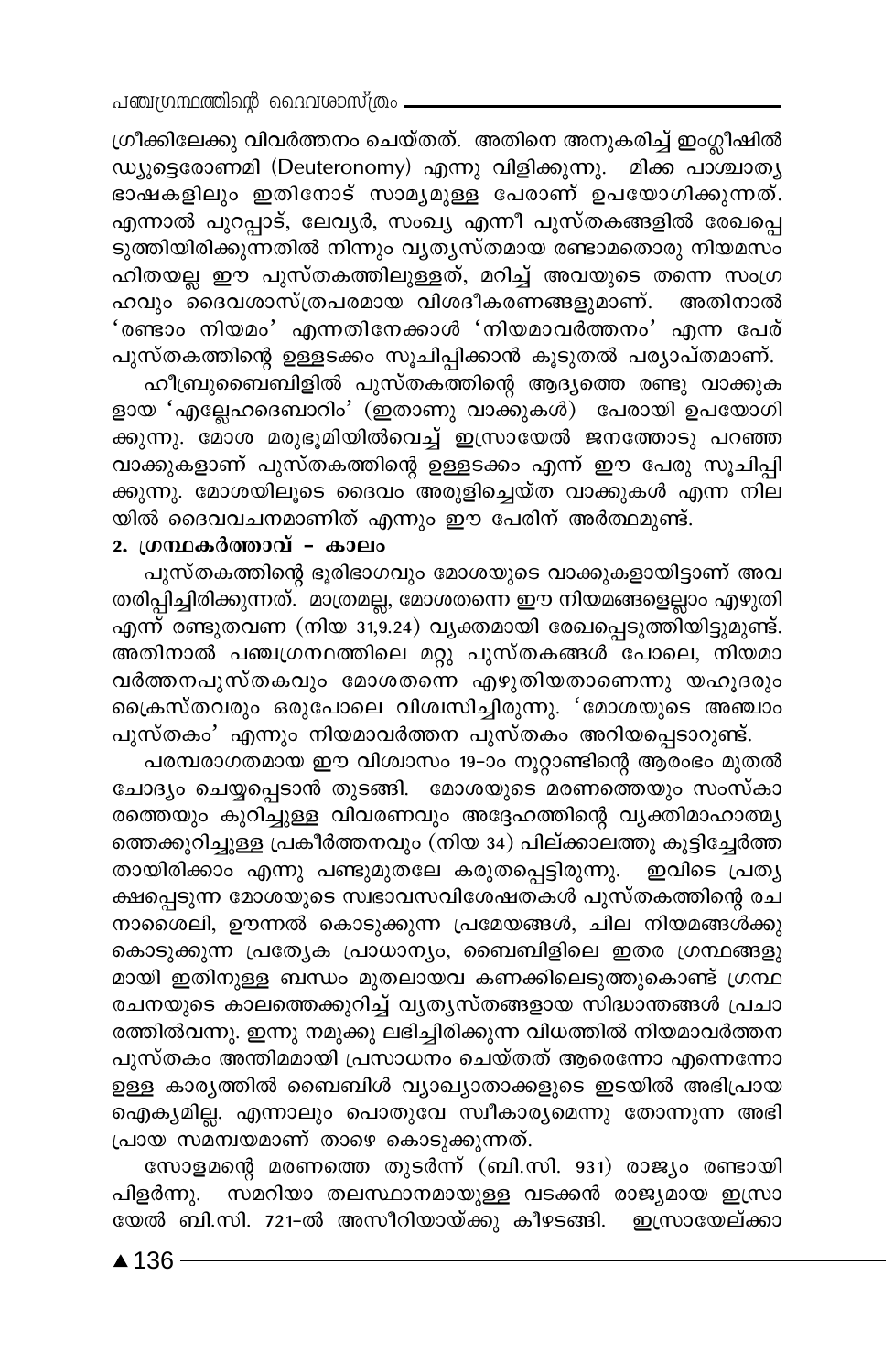\_ പഞ്ചഗ്രന്ഥത്തിന്റെ ദൈവശാസ്ത്രം

രിൽ നല്ലൊരു പങ്ക് നാടു കടത്തപ്പെട്ടു. ശേഷിച്ചവർ ഇതര ജനങ്ങളു മായി മിശ്രവിവാഹത്തിനു നിർബന്ധിതരായി. യൂദാ രാജ്യത്തിനു നാമ മാത്രമായ സ്വാതന്ത്ര്യം കാത്തു സൂക്ഷിക്കാൻ സാധിച്ചെങ്കിലും അതും ഏതു നിമിഷവും നഷ്ടപ്പെടാം എന്ന അവസ്ഥ സംജാതമായി.

ഈ സാഹചര്യത്തിൽ തങ്ങളുടെ പരാജയങ്ങളുടെ കാരണം ആരാ യുകയും ഉടമ്പടിയുടെ വെളിച്ചത്തിൽ ഇസ്രായേൽ ചരിത്രത്തെ വിലയി രുത്തുകയും ചെയ്ത വടക്കൻ രാജ്യത്തിലെ പുരോഹിതന്മാരുടെയും പ്രവാചകന്മാരുടെയും ഒരു ഗണമാണ് നിയമാവർത്തന പുസ്തകത്തിനു രൂപം കൊടുത്തത്. കർത്താവു മോശവഴി നല്കിയ ഉടമ്പടിയുടെ പ്രമാ ണങ്ങൾ അനുസരിക്കാഞ്ഞതാണ് ഇസ്രായേലിനു വന്നുഭവിച്ച നാശ ങ്ങൾക്കു കാരണമെന്നും അനുതപിച്ചു പൂർണ്ണഹൃദയത്തോടെ കർത്താ വിലേക്കു തിരിയുകമാത്രമാണ് സമ്പൂർണ്ണ നാശം ഒഴിവാക്കാനുള്ള ഏക മാർഗ്ഗമെന്നും അവർ പഠിപ്പിച്ചു. അതിനായി മോശയുടെ കാലം മുതൽ വാചികവും ലിഖിതവുമായി രൂപംകൊണ്ടു വികസിച്ച പാരമ്പര്യങ്ങൾ അവർ തനതായ വ്യാഖ്യാനം നല്കി പുനരവതരിപ്പിച്ചു. ദൈവസ്നേഹ ത്തിന്റെ പ്രവാചകൻ എന്നറിയപ്പെടുന്ന ഹോസിയായുടെ പ്രവചനങ്ങളും ജറെമിയാ, എസെക്കിയേൽ, രണ്ടാം ഏശയ്യാ തുടങ്ങിയ പ്രവാചകന്മാ രുടെ പഠനങ്ങളും ഈ രചനയെ വളരെയധികം സ്വാധീനിച്ചിട്ടുണ്ട്.

ബി.സി. എട്ടാം നൂറ്റാണ്ടിന്റെ അവസാനമോ ഏഴാം നൂറ്റാണ്ടിന്റെ ആരം ഭത്തിലോ ഷെക്കെമിൽ വച്ച് എഴുതപ്പെട്ട ഈ പുസ്തകം ഗ്രന്ഥകർത്താ ക്കൾ ജറുസലെമിലേക്കു കൊണ്ടു വന്നു. നിയമാവർത്തന നിയമസം ഹിത (Deuteronomic Code) എന്നറിയപ്പെടുന്ന നിയ 12, 1-26, 15 അധ്യാ യങ്ങളാണ് ഈ ഗ്രന്ഥത്തിലുള്ളത് എന്നു കരുതപ്പെടുന്നു. ദൈവഭക്ത നായ ഹെസെക്കിയാ രാജാവിന്റെ (ബി.സി. 716-687) മത നവീകരണശ്രമ ങ്ങൾക്ക് ഈ ഗ്രന്ഥം ഉത്തേജനം നല്കി. ഈ കാലഘട്ടത്തിൽ ഉപദേശ ങ്ങളും അനുഗ്രഹങ്ങളും ശാപങ്ങളും കൂട്ടിച്ചേർത്ത് ഗ്രന്ഥം വിപുലീകരി ക്കപ്പെട്ടു. ഹെസെക്കിയായുടെ മരണത്തിനു ശേഷം രാജാവായ മനാസ്സെ (687-642) അസ്സീറിയായുടെ സമ്മർദ്ദത്തിനു വഴങ്ങി, വിഗ്രഹാരാധനയും മറ്റു വിജാതീയ ആചാരങ്ങളും നാട്ടിൽ പ്രചരിപ്പിച്ചു. മനാസ്സെ മരിച്ചപ്പോൾ രാജാവായ ആമോൻ രണ്ടു വർഷമേ രാജ്യം ഭരിച്ചുള്ളൂ. തുടർന്നു വന്ന ജോസിയാ രാജാവ് (640-609) തികഞ്ഞ യാഹ്വേ ഭക്തനായിരുന്നു. പുരോ ഹിതന്മാരുടെ നേതൃത്വത്തിൽ വിപുലമായ ഒരു നവീകരണത്തിന് അദ്ദേഹം തയ്യാറായി. ബാബിലോണുമായുള്ള യുദ്ധത്തിൽ അടിക്കടി പരാ ജയപ്പെട്ട് അസീറിയാ ക്ഷയിച്ചു കൊണ്ടിരുന്നതിനാൽ മതനവീകരണ ശ്രമങ്ങൾ നിർബാധം തുടരാൻ ജോസിയായ്ക്കു സാധിച്ചു. ജറെമിയാ പ്രവാചകന്റെ പൂർണ്ണമായ പിന്തുണയും ഈ നവീകരണത്തിനുണ്ടായി രുന്നു. ബി.സി. 622–ൽ ദേവാലയ ശുദ്ധീകരണത്തിനിടയിൽ പുരോഹി തന്മാർ ഒരു നിയമഗ്രന്ഥം കണ്ടെത്തി (2 രാജാ 22, 8-20) മതനവീക രണം ഊർജ്ജിതപ്പെടുത്താൻ സഹായിച്ച ഈ നിയമഗ്രന്ഥം നിയമാ വർത്തന പുസ്തകമായിരുന്നു എന്ന് ബൈബിൾ പണ്ഡിതന്മാർ കരു തുന്നു.

 $137 \triangle$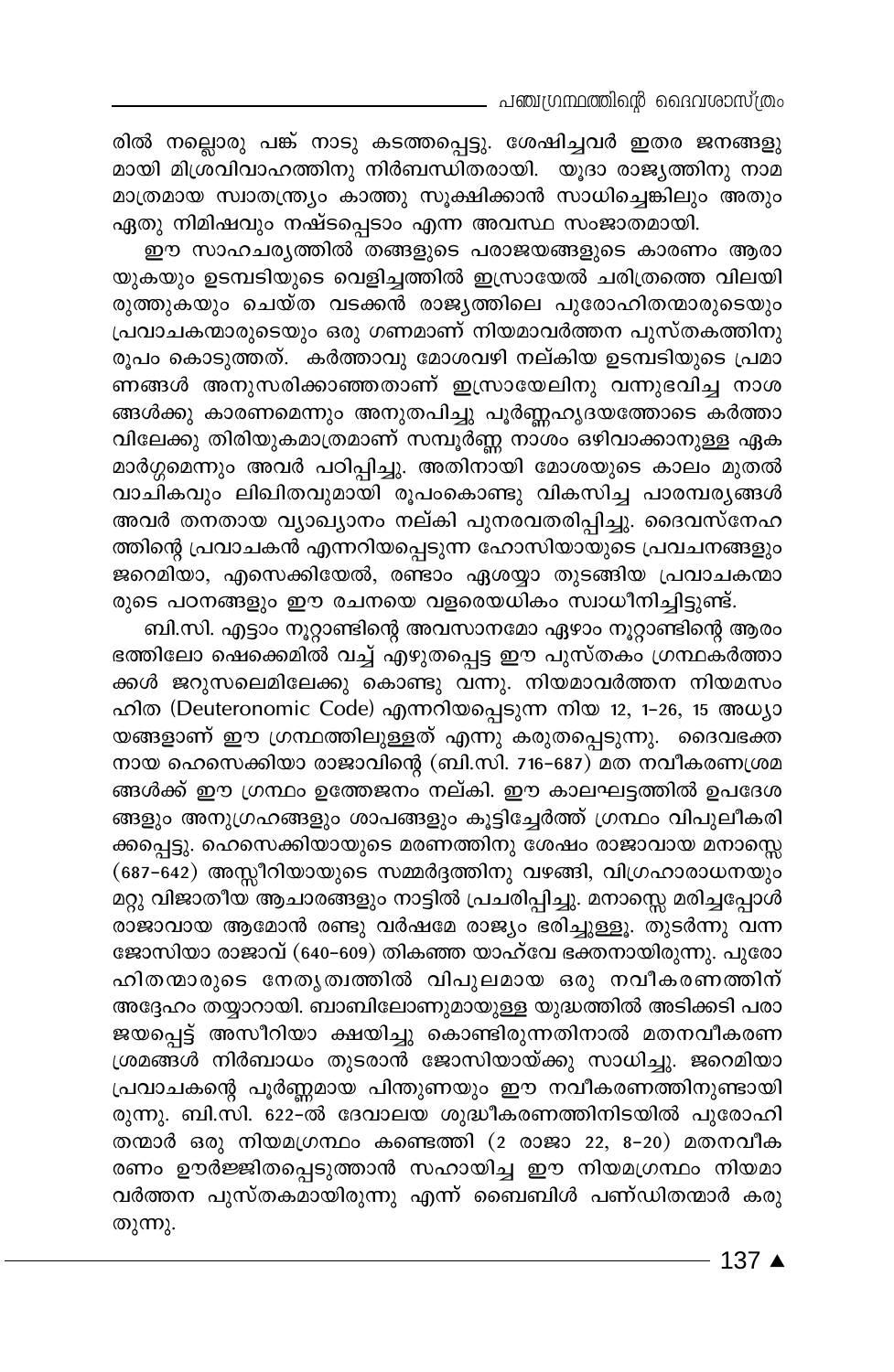നാളിതുവരെ ഉണ്ടായ ഇസ്രായേൽ ജനത്തിന്റെ ഗതിവിഗതികളിലൂടെ ലഭിച്ച ദൈവാനുഭവങ്ങളുടെ വെളിച്ചത്തിൽ ഇസ്രായേൽ ചരിത്രത്തിനു ദൈവശാസ്ത്രപരമായ വ്യാഖ്യാനം നല്കിയവരുടെ ഗണത്തെ നിയമാ വർത്തനാത്മക ചരിത്രകാരന്മാർ (Deuteronomistic historians) എന്നു വിളിക്കുന്നു. ഈജിപ്തിൽ നിന്നുള്ള പുറപ്പാടുമുതൽ ബാബിലോൺ പ്രവാസം വരെയുള്ള ചരിത്രത്തെ അവർ ഒരു പ്രത്യേക കാഴ്ചപ്പാടിൽ അവതരിപ്പിച്ചു. ജോഷ്വാ, ന്യായാധിപന്മാർ, 1-2 സാമുവൽ, 1-2 രാജാക്ക ന്മാർ എന്നി പുസ്തകങ്ങളിൽ ആ ചരിത്രാഖ്യാനം കാണാം. ബ്യഹ ത്തായ ഈ ചരിത്രത്തിന്റെ തുടക്കത്തിലാണ് നിയമാവർത്തനപുസ്തകം നിലകൊള്ളുന്നത്. ബാബിലോൺ പ്രവാസകാലത്താണ് ഇതിന്റെ രചന പൂർത്തിയായത് എന്നു കരുതപ്പെടുന്നു.

#### 3. സാഹിതൃരൂപം

സംഭവങ്ങളുടെ വിവരണങ്ങൾക്കും നിയമാവലികൾക്കും പ്രാധാന്യം നല്കുന്ന രചനാശൈലിയാണ് പഞ്ചഗ്രന്ഥത്തിലെ മറ്റു പുസ്തകങ്ങൾക്കു ള്ളത്. ഇതിഹാസം, നാടകം, കീർത്തനം, നാടോടിക്കഥ മുതലായ സാഹി തൃരൂപങ്ങളും ചുരുക്കമായി അവയിൽ പ്രത്യക്ഷപ്പെടുന്നുണ്ട്. എന്നാൽ നിയമാവർത്തന പുസ്തകം മുഖ്യമായും പ്രസംഗശൈലിയിലാണ് രചി ച്ചിരിക്കുന്നത്. ആസന്ന മരണനായ മോശയുടെ അന്തിമോപദേശങ്ങ \_\_<br>ളായി പുസ്തകം മുഴുവൻ തന്നെ അവതരിപ്പിച്ചിരിക്കുന്നു. സുദീർഘ മായ മൂന്നു പ്രസംഗങ്ങളുടെ ചട്ടക്കൂട്ടിലാണ് പുസ്തകം രചിച്ചിരിക്കുന്ന ത്.

നിയമാവർത്തന പുസ്തകത്തിന്റെ പൊതുവായ ഘടനയ്ക്ക് മധൃപൗ രസ്ത്യ ദേശത്ത് ബി.സി. രണ്ടാം സഹസ്ാബ്ദത്തിൽ പ്രചാരത്തിലിരുന്ന അന്താരാഷ്ട്ര ഉടമ്പടികളുടെ ഘടനയുമായി സാമ്യമുണ്ട്. ഈ ഉടമ്പടി കൾക്ക് ആറു ഘടകങ്ങളുണ്ട് :

1.ഉടമ്പടി നിർദ്ദേശിക്കുന്ന ചക്രവർത്തിയുടെ പേരുവിവരം. 2.ചക്ര വർത്തി സാമന്തർക്കുവേണ്ടി ചെയ്ത നന്മപ്രവൃത്തികളുടെ സംക്ഷിപ്ത വിവരണം. 3.നിബന്ധനകൾ. 4.നിബന്ധനകൾ അനുസരിച്ചാൽ ലഭിക്കുന്ന .<br>അനുഗ്രഹങ്ങളും ലംഘിച്ചാലുണ്ടാകുന്ന ശാപങ്ങളും. 5.സാക്ഷികൾ. 6.ഉട മ്പടിയുടെ പകർപ്പ് എഴുതി സൂക്ഷിക്കാനും നിശ്ചിത കാലയളവുകളിൽ വായിക്കാനും നിർദേശങ്ങൾ.

1-4 അധ്യായങ്ങളിൽ ഉടമ്പടിയുടെ 1-2 ഘടകങ്ങൾ ദൃശ്യമാണ്. 5-26 അധ്യായങ്ങളിൽ നിയമങ്ങൾ രേഖപ്പെടുത്തിയിരിക്കുന്നു. അനുഗ്രഹ ങ്ങളും ശാപങ്ങളും 27, 11-28, 68 അധ്യായങ്ങളിൽ കാണാം. 30, 19, 31, .<br>28 എന്നീ വാകൃങ്ങളിൽ ആകാശത്തെയും ഭൂമിയെയും സാക്ഷിയാക്കി യിരിക്കുന്നു. ഉടമ്പടിയുടെ വാക്കുകൾ എഴുതി സൂക്ഷിക്കാനും സാബത്തു വർഷം കൂടാരത്തിരുനാളിൽ എല്ലാവരും കേൾക്കെ വായിക്കാനും 31, 9–13, 24–26 എന്നീ വാകൃങ്ങളിൽ നിർദ്ദേശിച്ചിട്ടുണ്ട്. അനുവാചകർക്കു പരിചിതമായ ഉടമ്പടിയുടെ മാതൃക സ്വീകരിച്ചുകൊണ്ട് ദൈവവും ജനവും തമ്മിലുള്ള പ്രത്യേക ബന്ധത്തിനും ആ ബന്ധത്തിൽ നിന്നുരുത്തിരി യുന്ന നിയമങ്ങളുടെ പ്രാധാനൃത്തിനും വി. ഗ്രന്ഥകാരൻ ഊന്നൽ നല്കു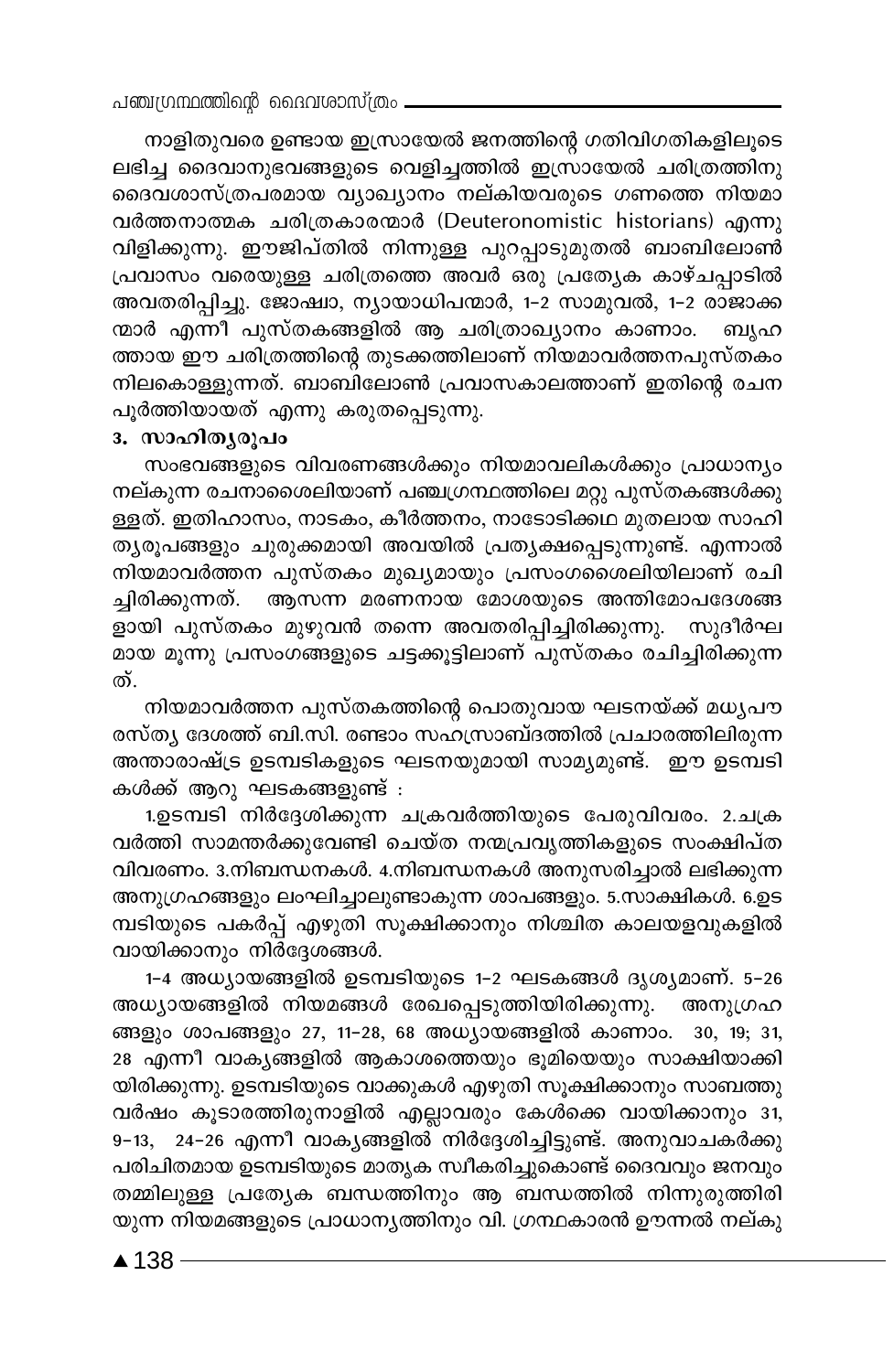$mp<sub>2</sub>$ .

#### 4. ഘടന

പുസ്തകത്തിന്റെ ഘടനയെക്കുറിച്ച് വി. ഗ്രന്ഥകാരൻ തന്നെ വൃക്ത മായ സൂചനകൾ നല്കിയിട്ടുണ്ട്. ഏതാണ്ട് ഒരേ വാക്കുകൾ തന്നെ ആവർത്തിച്ചുകൊണ്ട് പുസ്തകത്തെ നാലു ഭാഗങ്ങളായി തിരിച്ചിരിക്കു ന്നു. 1,1 "മോശ ഇസ്രായേൽ ജനത്തോടു പറഞ്ഞ വാക്കുകളാണിവ". 4, 44. "മോശ ഇസ്രായേൽ മക്കൾക്കു കൊടുത്ത നിയമമാണിത്". 29,1 ".... മോശയോടു കർത്താവു കല്പിച്ച ഉടമ്പടിയുടെ വാക്കുകളാണിവ". 33, 1 "മോശ..... ഇസ്രായേൽ ജനത്തിനു നല്കിയ അനുഗ്രഹമാണിത്".

വൃതൃസ്ത ദൈർഘ്യമുള്ള മൂന്നു പ്രസംഗങ്ങളും (1, 1-4, 43; 4, 44-28, 68; 29, 1-30, 20) ഒരു കീർത്തനവും ആശിർവ്വാദവുമാണ് പുസ്തകത്തിന്റെ ഉള്ളടക്കം.

ആദ്യത്തെ പ്രസംഗത്തിൽ സ്ഥലകാലങ്ങളെയും വ്യക്തികളെയും കുറിച്ചു സൂചിപ്പിച്ചതിനുശേഷം നാളിതുവരെയുള്ള ചരിത്രം ചുരുക്കമായി അവതരിപ്പിക്കുന്നു. സീനായ് മുതൽ മൊവാബു സമതലം വരെ അവർ അനുഭവിച്ചറിഞ്ഞ ദൈവിക പരിപാലനയ്ക്ക് ഇവിടെ ഊന്നൽ നല്കു ന്നു. രണ്ടാം പ്രസംഗത്തിൽ ദൈവസ്നേഹത്തിന്റെ പ്രത്യക്ഷ അടയാള മായ ഉടമ്പടിയെയും ഉടമ്പടിയുടെ നിയമങ്ങളെയും കുറിച്ചു പ്രതിപാദി ക്കുന്നു. തലമുറതോറും ഉടമ്പടിയുടെ പ്രമാണങ്ങൾ അനുസരിക്കേണ്ട തിന്റെ ആവശ്യകതയെക്കുറിച്ച് അതിശക്തമായി ഉദ്ബോധിപ്പിക്കുന്ന അന്തിമാഹ്വാനമാണ് മൂന്നാം പ്രസംഗം. മോശയുടെ മരണത്തെയും മഹ .<br>ത്വത്തെയും കുറിച്ച് വിവരിച്ചുകൊണ്ട് പുസ്തകം സമാപിക്കുന്നു.

#### 5. പ്രധാന ആശയങ്ങൾ

ഒരു കലാരൂപത്തെ ആസ്വദിക്കാൻ, അത് ചിത്രമോ പ്രതിമയോ വാസ്തു ശില്പമോ ആകട്ടെ, വിശദാംശങ്ങൾ അപഗ്രഥിക്കുന്നതിനു മുമ്പേ, അകലെനിന്നു മുഴുവനായി നോക്കിക്കാണുക ആവശ്യമാണ്. അല്ലെങ്കിൽ മരങ്ങളുടെ ബാഹുല്യത്താൽ വനം കാണാൻ കഴിയാതെ വന്നതുപോലെയാകും. നിയമാവർത്തന പുസ്തകത്തിന്റെ വിശദമായ അപഗ്രഥനത്തിനു മുമ്പേ, അതിൽ അവതരിപ്പിച്ചിരിക്കുന്ന പ്രധാന ആശ യങ്ങളെക്കുറിച്ച് ഒരു ഏകദേശരൂപമെങ്കിലും ഉണ്ടായിരിക്കുന്നത് പുസ്ത കത്തിന്റെ പൊതുവായ സന്ദേശം ഗ്രഹിക്കാൻ സഹായിക്കും.

a. തിരഞ്ഞെടുപ്പ്: ഇസ്രായേൽ ചരിത്രത്തിന്റെ ദൈവശാസ്ത്രപരമായ ഒരു വിശകലനമാണ് നിയമാവർത്തന പുസ്തക്ം. അതിൽ വിവരിക്കുന്ന സംഭവങ്ങളും നിയമങ്ങളും വാഗ്ദാനങ്ങളും ശാപങ്ങളും കീർത്തനങ്ങ ളുമെല്ലാം അടിവരയിട്ടുറപ്പിക്കുന്ന ഒരു സത്യമുണ്ട്. കർത്താവു പ്രത്യേകം —<br>തിരഞ്ഞെടുത്ത ജനമാണ് ഇസ്രായേൽ. തിരഞ്ഞെടുപ്പ് എന്നത് വെറും ബൗദ്ധികമായ ഒരു ആശയമല്ല, ചരിത്രവസ്തുതകളിൽ ഊന്നിനില്ക്കുന്ന ഒരു യാഥാർത്ഥ്യമാണ്. ഫറ്വോയുടെ ആധിപത്യത്തിലായിരുന്ന ഒരു പറ്റം അടിമകളെ ദൈവം തന്റെ കരുത്തുറ്റ കരം നീട്ടി അത്ഭുതങ്ങളും അ്ടയാളങ്ങളും പ്രവർത്തിച്ച്, അവിടെനിന്നു മോചിപ്പിച്ച് തന്റെ സ്വന്തം ജനമാക്കി മാറ്റി (4, 34; 7, 6).

139 ▲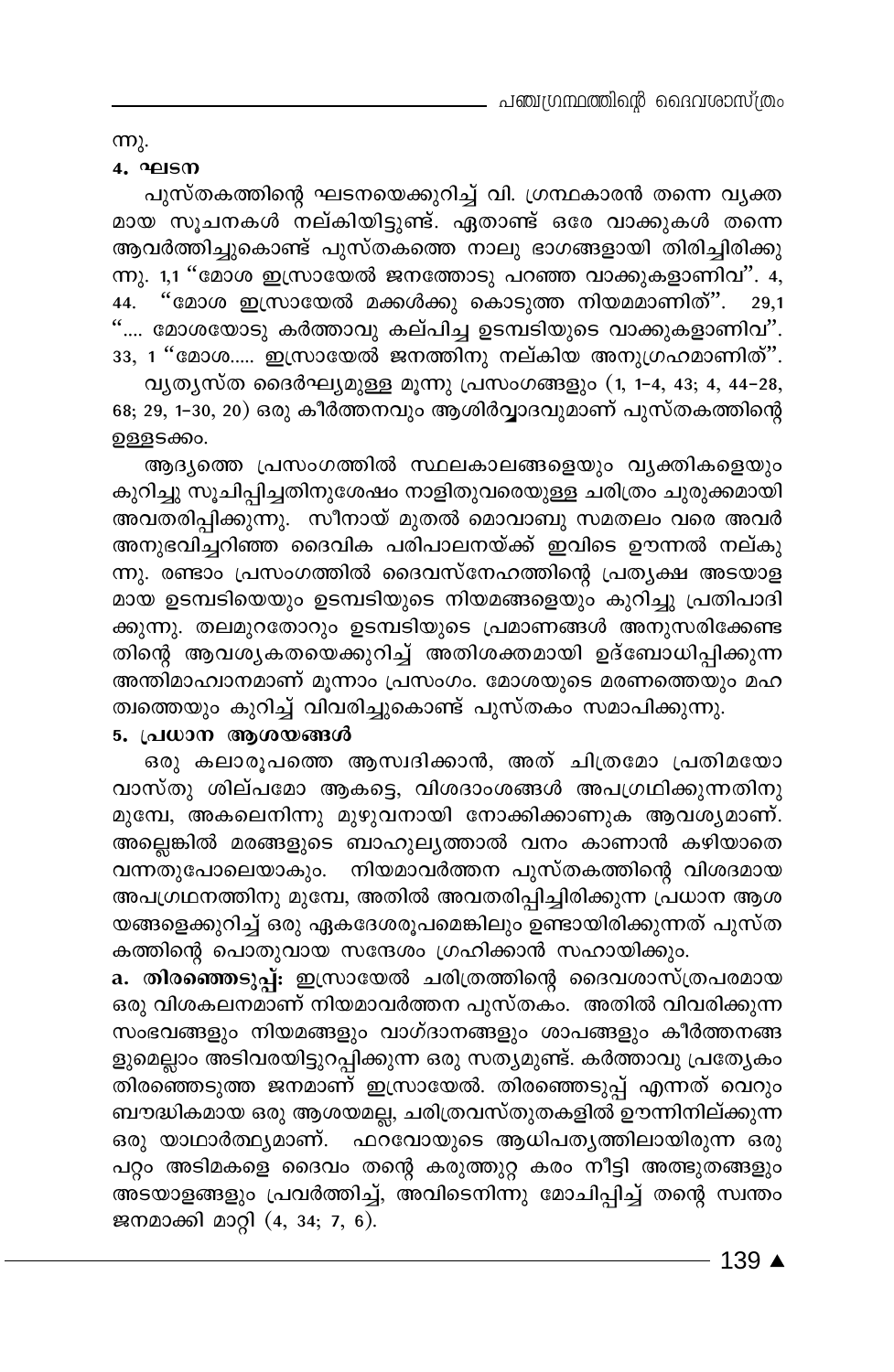പഞ്ചന്ഥ്രന്തിന്റെ ദൈവശാസ്ത്രം

b. ഉടമ്പടി: സ്വന്തമായി തിരഞ്ഞെടുത്ത ജനവുമായി ദൈവം ഉടമ്പടി ചെയ്തുകൊണ്ട് അവരുമായി ഒരു പ്രത്യേകബന്ധം സ്ഥാപിച്ചു. ഈജി പ്തിൽ നിന്നു പുറപ്പെട്ടവർക്കുമാത്രമല്ല, അവർക്കുശേഷം വരുന്ന സകല .<br>തലമുറകൾക്കും ഈ ഉടമ്പടി ബാധകമാണ്. ഹോറെബിൽ വച്ച് നമ്മോട് ഒരു ഉടമ്പടി ചെയ്തു. നമ്മുടെ പിതാക്കന്മാരോടല്ല, നമ്മോടാണ് കർത്താവ് ഉടമ്പടി ചെയ്തത്, ഇന്ന് ഇവിടെ ജീവനോടെ ഇരിക്കുന്ന നമ്മോട്" (നിയ 5, 3). കർത്താവ് തന്റെ ഉടമ്പടിയോട് എന്നും വിശ്വ സ്തത പാലിക്കും (7, 9). അവിടുന്ന് തന്റെ ജനത്തെ എന്നും സംരക്ഷി ക്കും.

c. വാഗ്ദത്തഭൂമി: തിരഞ്ഞെടുപ്പിന്റെയും ഉടമ്പടിയുടെയും ദൃശ്യമായ അടയാളമാണ് അവർക്ക് അവകാശമായി നല്കുന്ന ഭൂമി. പിതാക്കന്മാർക്കു വാഗ്ദാനം ചെയ്ത കാനാൻദേശം ഇന്ന് അവർക്ക് സൗജന്യമായി നല്കി യിരിക്കുന്നു. ദൈവത്തിന്റെ എല്ലാ അനുഗ്രഹങ്ങളുടെയും സമുച്ചയമാ യിട്ടാണ് വാഗ്ദത്തഭൂമി പ്രത്യക്ഷപ്പെടുന്നത്. വാഗ്ദത്തഭൂമിയിൽ വസി ക്കുന്നവർ ദൈവത്തോടൊന്നിച്ചു വസിക്കുന്നു; ദൈവം അവരുടെ മധ്യ ത്തിലും.

d. ദൈവസ്നേഹം: ദൈവത്തിന്റെ കരുണാർദ്രമായ സ്നേഹം ഒന്നു മാത്ര മാണ് തിരഞ്ഞെടുപ്പിനു പിന്നിലെ പ്രേരകശക്തി. അതിനു മറ്റുയാതൊരു ന്യായീകരണമോ വിശദീകരണമോ ഇല്ല (7, 7-8; 10, 15). ദൈവസ്നേ ഹത്തിന്റെ പ്രവാചകൻ എന്നറിയപ്പെടുന്ന ഹോസിയായുടെ സ്വാധീനം ഇവിടെ ദൃശ്യമാണ്. ഇസ്രായേലുമായുള്ള കർത്താവിന്റെ സ്നേഹബ ന്ധത്തെ വൈവാഹിക ജീവിതത്തോടാണ് പ്രവാചകൻ ഉപമിച്ചത് (ഹോസി 2, 19–20). എന്നാൽ നിയമാവർത്തന ഗ്രന്ഥകാരൻ പിതൃവാ ത്സല്യത്തിന്റെ പ്രതീകം ഉപയോഗിച്ചിരിക്കുന്നു (നിയ 1, 31; 8, 5; 14, 1; 32, 8–12). ഉടമ്പടിയുടെ നിബന്ധനകളും ഈ സ്നേഹത്തിന്റെ പ്രകടന മത്രേ (4, 32-33).

e. ജനത്തിന്റെ ഉത്തരവാദിത്വം: തങ്ങളെ സ്വന്തമായി തിരഞ്ഞെടുത്ത കർത്താവിനെ ജനം തങ്ങളുടെ ദൈവമായി സ്വീകരിക്കണം. അവർക്കു കർത്താവല്ലാതെ മറ്റൊരു ദൈവം ഉണ്ടാകരുത് (നിയ 5, 7). തിരഞ്ഞെ ടുക്കാനുള്ള സ്വാതന്ത്ര്യം അവർക്കുണ്ട്. ഈ തിരഞ്ഞെടുപ്പ് ജീവന്മരണ പ്രാധാന്യമുള്ളതായിരിക്കും.

കർത്താവ് ജനത്തെ സ്വന്തമായി തിരഞ്ഞെടുത്തത് ചരിത്രസംഭവ ങ്ങളിലൂടെ ആയിരുന്നതുപോലെ ജനത്തിന്റെ മറുപടിയും വ്യക്തമായ തീരുമാനങ്ങളിലൂടെയും പ്രവൃത്തികളിലൂടെയും പ്രകടമാകണം. ഇതിന് ഉടമ്പടിയുടെ നിബന്ധനകൾ കർശനമായി പാലിക്കണം. കർത്താവ് തങ്ങളെ സ്നേഹിച്ചതിനാൽ അവർ കർത്താവിനെ പുർണ്ണഹൃദയത്തോടെ സ്നേഹിച്ച് അവിടുത്തോട് ചേർന്ന് നില്ക്കണം. ര്ത്ത്സ്നേഹത്തിനു പരിധി ഉണ്ടാവരുത് (6, 4-5; 10, 12; 11, 13; 13, 4; 30, 20). എങ്കിൽ മാത്രമേ വാഗ്ദത്ത ഭൂമിയിൽ അവർക്കു വസിക്കാൻ കഴിയൂ. കർത്താവിനോ ടുള്ള അവിശ്വസ്തത ഉടമ്പടിയുടെ ലംഘനമായിരിക്കും. അത് വാഗ്ദ ത്തഭൂമിയുടെ നഷ്ടവും ജനത്തിന്റെ സമൂലനാശവും വരുത്തിവയ്ക്കും

 $\blacktriangle$  140 −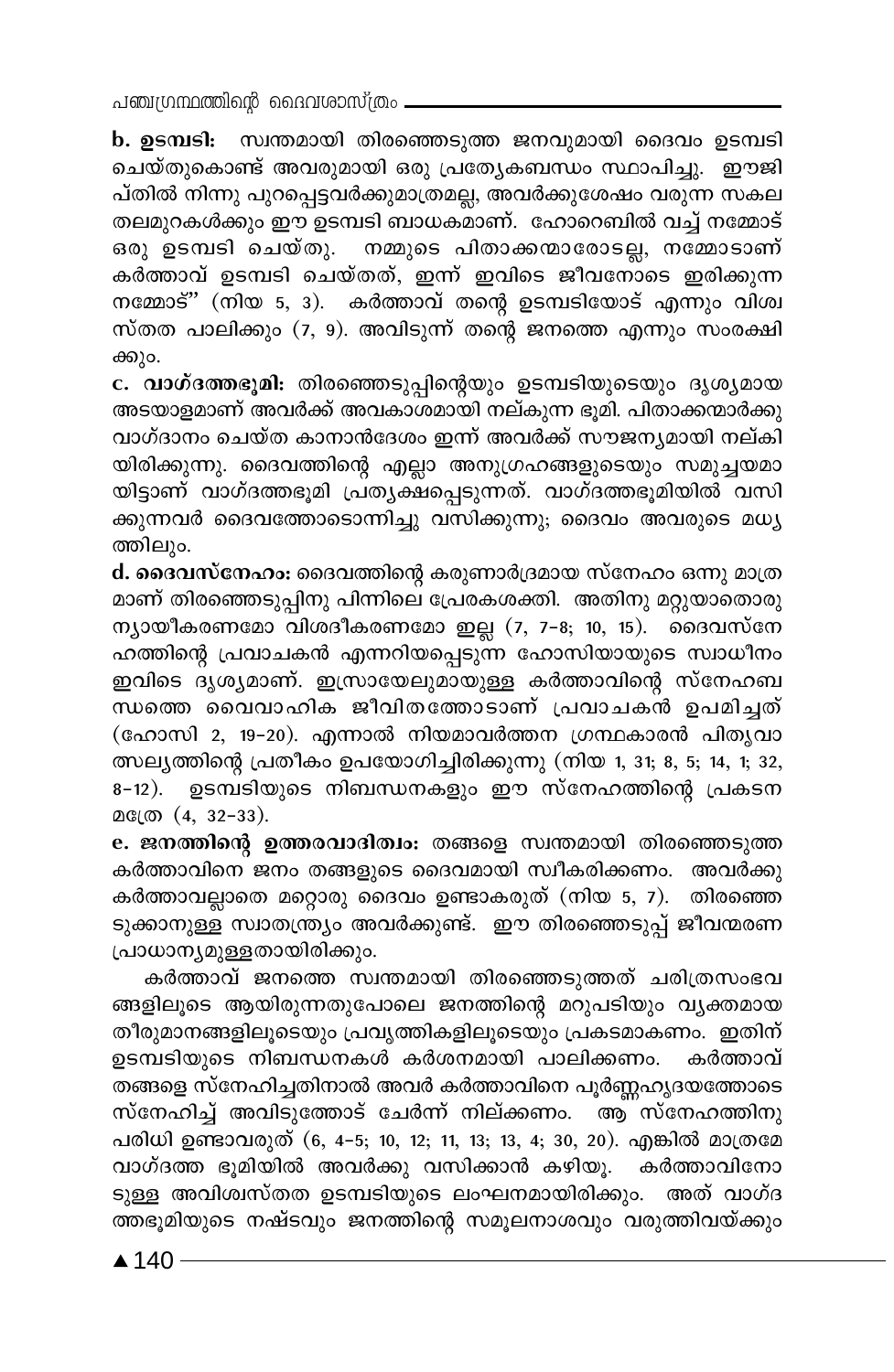#### $(28, 15-68).$

f. നിയമത്തിന്റെ ആന്തരീകത: അനേകം നിയമങ്ങൾ അവതരിപ്പിക്കു കയും അവയുടെ കണിശമായ അനുസരണം ആവശ്യപ്പെടുകയും ചെയ്യു മ്പോഴും ബാഹ്യമായ അനുഷ്ഠാനങ്ങളെക്കാൾ ആന്തരികമായ ഭാവത്തി നാണ് നിയമാവർത്തനപുസ്തകം ഊന്നൽ നല്കുന്നത്. പൂർണ്ണഹൃദയ ത്തോടും പൂർണ്ണാത്മാവോടും കൂടെ ദൈവത്തെ സ്നേഹിക്കുക്, അവി ടുത്തോടു ചേർന്നു നില്ക്കുക, ഹൃദയപരിഛേദനം സ്വീകരിക്കുക, പശ്ചാ ത്തപിച്ചു മടങ്ങി വരിക എന്നിങ്ങനെ അനേകം തവണ ആവർത്തിക്കുന്ന തീക്ഷ്ണമായ ഉപദേശങ്ങൾ ഇതിനു തെളിവാണ്. സകല വികാരവി ചാരങ്ങളുടെയും തീരുമാനങ്ങളുടെയും ഉറവിടമായ ഹൃദയത്തിന് ഊന്നൽ നല്കിക്കൊണ്ട് സ്നേഹത്തിൽ അധിഷ്ഠിതമായ മതാത്മകതയുടെ പ്രാധാന്യം എടുത്തുകാട്ടുന്നു.

g. പാവങ്ങൾക്കു പ്രത്യേക പരിഗണന: ഏതെങ്കിലും വിധത്തിൽ അവ .<br>ശതയോ അവഗണനയോ അനുഭവിക്കുന്നവർക്കു പ്രത്യേക സംരക്ഷ ണവും പരിഗണനയും നല്കണം എന്ന് എടുത്തു പറയുന്നുണ്ട്. മനു ഷ്യർക്കും മൃഗങ്ങൾക്കും ഈ പരിഗണന ലഭ്യമാകണം. ദൈവത്തോ ടുള്ള സ്നേഹം സഹജീവികളോടുള്ള കരുണാർദ്രമായ മനോഭാവത്തി ്.\_\_<br>ലൂടെയും പ്രവർത്തനങ്ങളിലൂടെയും പ്രകടമാകണം. കർത്താവിന്റെ കരു ണയും സ്നേഹവും അനുഭവിച്ചറിഞ്ഞവർ തങ്ങളുടെ ഔദാരൃത്തിലൂടെ അതു പങ്കുവയ്ക്കണം. അങ്ങനെ എല്ലാവരും അവിടുത്തെ ദയാർദ്ര മായ ദാനങ്ങളിൽ പങ്കുചേർന്ന്, സാഹോദര്യത്തിലും സമൃദ്ധിയിലും സന്തോഷമായി കഴിയാൻ ഇടവരണം എന്ന് നിയമാവർത്തന പുസ്തകം ആവർത്തിച്ച് ഉദ്ബോധിപ്പിക്കുന്നു.

#### 6. പ്രാധാനൃവും പ്രസക്തിയും

സുവിശേഷങ്ങളിൽ യേശുവിന്റെ അന്തിമ പ്രഭാഷണ (യോഹ 14-17) ത്തിനുള്ള സ്ഥാനമാണ് പഴയനിയമത്തിൽ നിയമാവർത്തന പുസ്തക ത്തിനുള്ളത്. മോശയിലൂടെയും പ്രവാചകന്മാരിലൂടെയും നല്കപ്പെട്ട വെളിപാടിന്റെ സത്ത മുഴുവൻ അതിൽ കാണാം. നിയമത്തിന്റെ ബാഹുാ നുഷ്ഠാനത്തെക്കാൾ ഹൃദയത്തിന്റെ ഭാവത്തിനു പ്രാധാന്യം നല്കുന്ന നിയമാവർത്തന പുസ്തകത്തിന്റെ പ്രബോധനങ്ങൾ പുതിയ നിയമ ത്തിന്റെ പടിവാതില്ക്കൽ എത്തി നില്ക്കുന്നു. പുതിയ നിയമത്തിൽ ഏറ്റവും കൂടുതൽ ഉദ്ധരിച്ചിട്ടുള്ള പഴയ നിയമഗ്രന്ഥമാണ് നിയമാവർത്ത നം. യേശു ഏറ്റം കൂടുതൽ ഉദ്ധരിച്ചിട്ടുള്ളതും ഈ പുസ്തകത്തിൽ നിന്നുതന്നെ.

ഒരു ദൈവം, ഒരു ജനം, ഒരുടമ്പടി, ഒരു നിയമം, ഒരു ദേവാലയം, ഒരാരാധന, ഒരു പ്രവാചകൻ എന്നിങ്ങനെയുള്ള നിയമാവർത്തനപുസ്ത കത്തിലെ കാഴ്ചപ്പാടിൽ പ്രകടമാകുന്ന ഐക്യത്തിനുള്ള ആഹ്വാനം എന്നത്തേക്കാളേറെ ഇന്നു പ്രസക്തമായിരിക്കുന്നു. പൂർണ്ണ ഹൃദയ ം.<br>ത്തോടെ ദൈവത്തെ സ്നേഹിക്കുക, ഉടമ്പടി പാലിച്ചുകൊണ്ട് അവിടു .<br>തോേട് ചേർന്നു നില്ക്കുക, ദൈവവചനത്തെ ജീവൽ പ്രധാനമായി കരു തുക തുടങ്ങിയ അടിസ്ഥാനപരമായ പഠനങ്ങൾ എന്നും ഒരുപോലെ

 $-141$   $\triangle$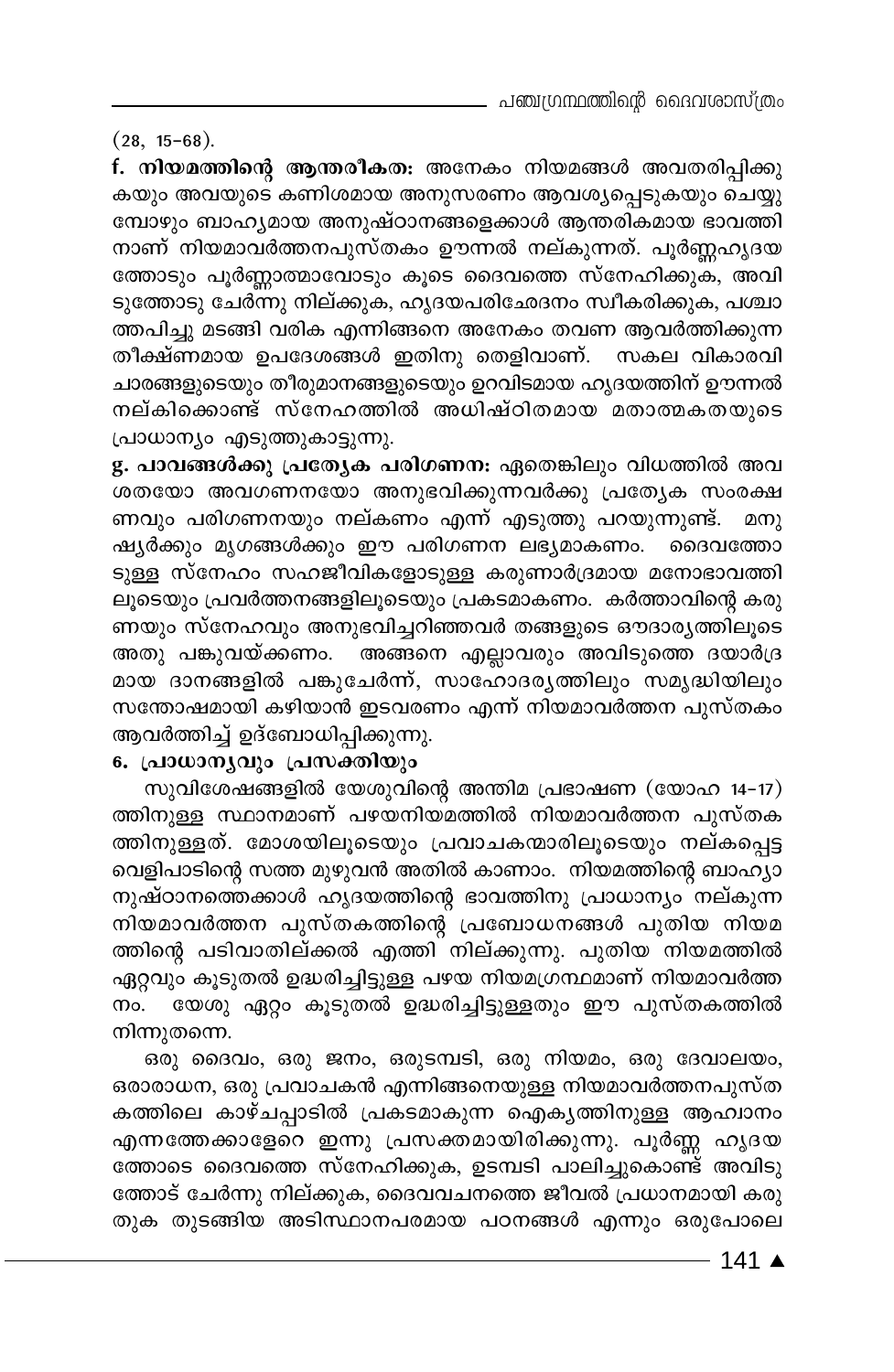പഞ്ചന്ധന്ഥത്തിന്റെ ദൈവശാസ്ത്രം —

പ്രസക്തമാണ്.

ജീവിതത്തിന്റെ ഓരോ നിമിഷവും, വ്യക്തിയുടെ ഓരോ തീരുമാനവും പ്രവൃത്തിയും, ഹൃദയത്തിന്റെ ഓരോ ചലനവും ദൈവസ്നേഹത്താൽ പ്രചോദിതമാകണം. ധാർമ്മിക ജീവിതത്തെയും സാമൂഹിക നീതിയെയും സംബന്ധിച്ച നിയമങ്ങളുടെ വെറും ഒരു പട്ടികയല്ല, വെളിപ്പെടുത്തപ്പെട്ട ദൈവഹിതത്തിന്റെ സാരസംഗ്രഹമാണ് നിയമം. ആ നിയമത്തിന്റെ കാതൽ സ്നേഹമാണ്. നിയമാവർത്തന പുസ്തകത്തിന്റെ ഈ പഠനം ഒരിക്കലും കാലഹരണപ്പെടുന്നില്ല.

#### 7. പാഠവിഭജനം

പഠനസൗകര്യാർത്ഥം നിയമാവർത്തന പുസ്തകത്തെ നാലായി വിഭ ജിക്കാം.

- L. ഹോറെബു മുതൽ മൊവാബു വരെ  $1,1-4,43$
- II. ഉടമ്പടി, അടിസ്ഥാനതത്ത്വങ്ങൾ 4,44-11,32
- $III.$ നിയമഗ്രന്ഥം 12, 1-26, 68
- IV. അന്തിമവചസുകൾ 29,1-34,12

ഡോ. മൈക്കിൾ കാരിമറ്റം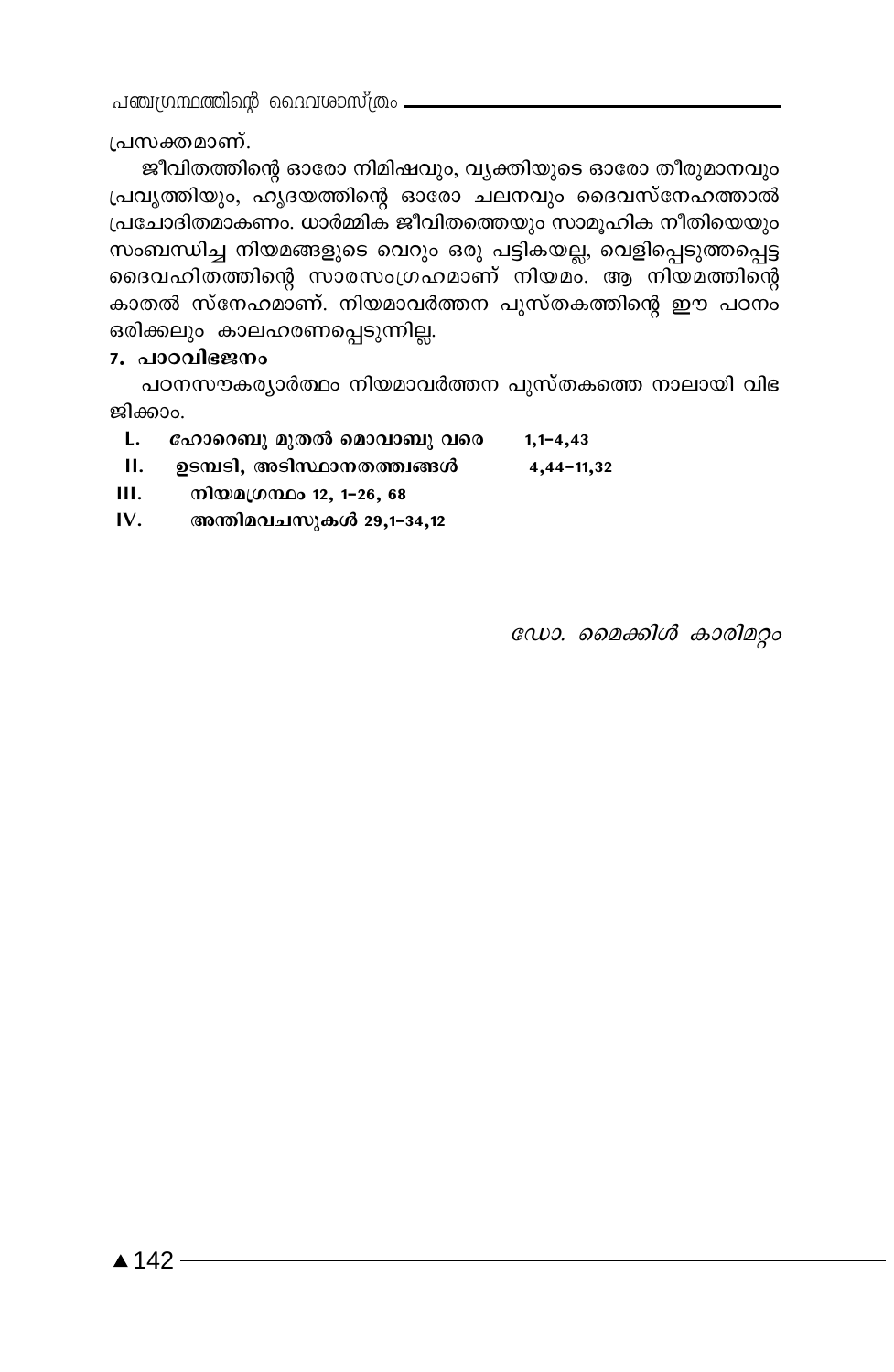# 12

### പഞ്ചഗ്രന്ഥത്തിലെ വിവാഹ നിയമങ്ങൾ

 $\mathbf{0}$ വ $\Omega$ ബ്രായഭാഷയിൽ വിവാഹത്തെ സൂചിപ്പിക്കു വാൻ ഒരു പ്രത്യേക വാക്കില്ല. വിവാഹത്തെ സംബന്ധിച്ച നിയമങ്ങൾ പഴയനിയമത്തിൽ ചിതറിക്കിടക്കുകയാണ്. പലതും അവൃക്തവുമാണ്. മറ്റു രാജ്യങ്ങളിൽ നിലനിന്നി രുന്ന വിവാഹനിയമങ്ങളുമായുള്ള ഒരു താരതമൃപ ഠനംപോലും അസാധ്യമായിത്തോന്നും.

വിവാഹത്തിന്റെ ലക്ഷ്യത്തെക്കുറിച്ച് രണ്ടു പരാമർശങ്ങ ളാണ് ഉൽപത്തി പുസ്തകത്തിൽ കാണുക: സൃഷ്ടിയുടെ വിവരണത്തിൽ മനുഷ്യനെ ആണും പെണ്ണമായി സൃഷ്ടി ച്ചുകൊണ്ട് "ഭൂമിയിൽ പെരുകി വർദ്ധിക്കുവിൻ" (ഉൽപ 1:28f) എന്ന ദൈവികാനുഗ്രഹമാണ് ആദ്യലക്ഷ്യമായിക്കാ ണുന്നത്. സ്ത്രീയും പുരുഷനും തമ്മിലുള്ള ഗാഢമായ ഐക്യമാണ് (ഉൽപ 2:18–25) മറ്റൊരു ലക്ഷ്യം. ദൈവത്താൽ സ്ഥാപിതമായ വിവാഹവും ലൈംഗികതയും മനുഷ്യന്റെ പൂർണ്ണതയ്ക്കാവശ്യമാണെന്ന് ഈ വിവരണങ്ങൾ വൃക്ത<sup>്</sup> മാക്കു്നു. ഭർത്താവ് ഭാര്യയെ സ്വീകരിക്കുന്നത് വികാര ശമനത്തിനല്ല, സതൃത്തിന്റെ സ്ഥാപനത്തിനാണ് (തോബി  $8:5-7$ ).

ഇസ്രായേലിൽ വിവാഹം ഒരു സ്വകാര്യ ഉടമ്പടിയായി രുന്നു; രണ്ടു കുടുംബങ്ങൾ തമ്മിലുള്ള ഉടമ്പടി. വധൂവര ന്മാരുടെ പിതാക്കന്മാരാണ് ഉടമ്പടിയിൽ ചേരുന്നത്. പിതാ ക്കന്മാരുടെ അഭാവത്തിൽ സഹോദരന്മാർ അതിൽ പങ്കാളി കളാകുന്നു. ഉദാഹരണമായി, ഇസഹാക്കിന്റെയും (ഉൽപ

 $-143$   $\triangle$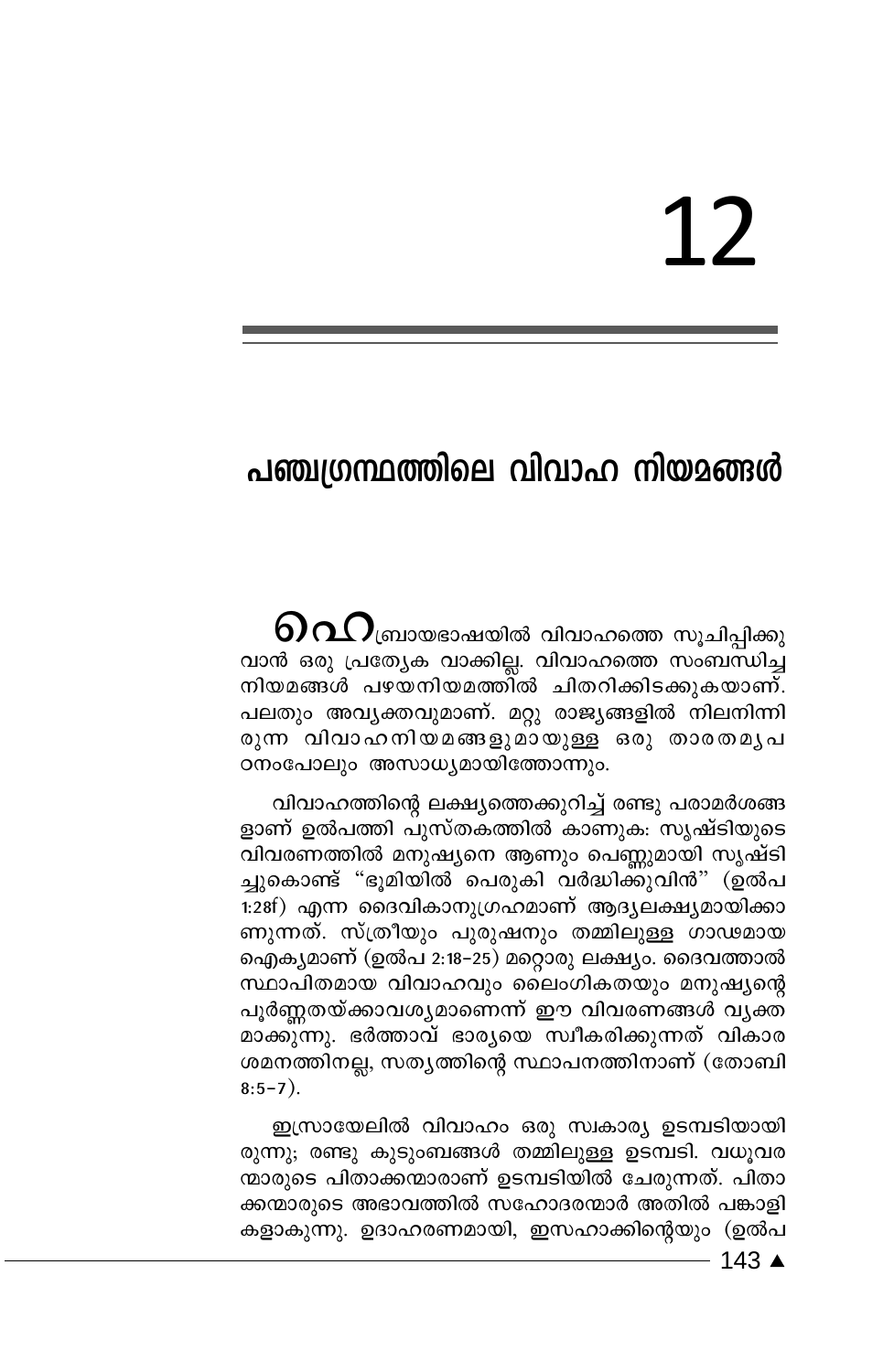24) ഏറിന്റെയും (ഉൽപ 38:6) വിവാഹം. വധൂവരന്മാർക്ക് ഒരു പങ്കും ഇല്ലെന്ന് ഇതർത്ഥമാക്കുന്നില്ല. കാരണം, റബേക്കായുടെ അനുവാദത്തിന്  $\overline{\text{m}}$ ഹോദരന്മാർ കാത്തുനിൽ്കുന്നതും (ഉൽപ 24:57). സാംസൺ പിതാ വിന്റെ ഇഷ്ടത്തിനും നിയമത്തിനും എതിരായി വിവാഹം കഴിക്കുന്നതും (ന്യായാ 14:2,5) ഏസാവ് മാതാപിതാക്കന്മാർക്ക് ഇഷ്ടമില്ലാത്തവരുമായി വിവാഹബന്ധത്തിൽ ഏർപ്പെടുന്നതും (ഉൽപ 26:34) ്ബൈബിളിൽ കാണാം.

ചെറുപ്പകാലത്തിൽത്തന്നെ വിവാഹങ്ങൾ ഉറപ്പിക്കപ്പെട്ടിരുന്നു. ഒരേ ഗോത്രക്കാർ തമ്മിൽ വിവാഹം ചെയ്യുക എന്നത് സർവ്വസാധാരണമാ യിരുന്നു. ചാർച്ചക്കാർ യോജിച്ച പങ്കാളികളായിരുന്നു (ഉൽപ 24:4; 28:2). എന്നാൽ വി. ഗ്രന്ഥം ചാർച്ചാബന്ധത്തെ തടയുന്നുമുണ്ട് (ലേവ്യ 18:16ff). സാധാരണ ഇസ്രായേൽക്കാരെക്കാൾ പുരോഹിതന്മാർ വളരെ കർശന മായ വിവാഹ നിയന്ത്രണങ്ങൾക്ക് വിധേയരായിരുന്നു (ലേവ്യ 21:7).

hnhml-Øn-\p-apºv hnhml hmKvZm\w Fs∂mcp ]Xn-hp-≠m-bn-രുന്നു (നിയ 22:23). സാവൂൾ തന്റെ പുത്രി മേരബിനെ ദാവീദിന് നല്കാ മെന്ന് വാഗ്ദാനം ചെയ്തിരുന്നെങ്കിലും, വിവാഹസമയമായപ്പോൾ അവളെ അദ്രിയേലിന് ഭാരൃയായി നല്കുകയാണ് ചെയ്തത് (1 സാമു 18:17-19). രോബിത്ത് 7:14-ൽ ഉള്ളതുപോലെ ഒരു വിവാഹക്കരാർ എഴുതിവച്ചിരു ന്നുവോ എന്നത് വ്യക്തമല്ല. ഉടമ്പടി സ്ഥിരീകരിക്കപ്പെടുന്നത് വിവാഹ <u>ത്തുകയുടെ (മോഹർ -Mohar) കൈമാറ്റത്തോടെയാണ് (ഉൽപ 24:53</u> −56). ഈ തുകയുടെ കൈമാറ്റം എപ്രകാരമെന്ന കാരൃത്തിൽ പണ്ഡിത ന്മാർ ഭിന്നാഭിപ്രായക്കാരാണ്. ്ഉൽപ 34:12; പുറ 22:16 എന്നിവ പ്രകാരം ഇത് പുരുഷൻ സ്ത്രീയുടെ പിതാവിന് കൊടുക്കുന്നതാണ്. ഇത് 50 ഷെക്കലായി കണക്കാക്കപ്പെട്ടിരുന്നു (നിയ 22:28). ഈ തുക സേവന മായും നല്കാമായിരുന്നു (ഉൽപ 29:18−20,27−30). യുദ്ധത്തിൽ വിജയി ക്കുന്നവന് പിതാക്കന്മാർ സ്വന്തം മകളെ ഭാരൃയായി നൽകാറുണ്ടായി രുന്നു (ജോഷ്വ 15:16; 1 സാമു 18:25). വധുവിന്റെ പിതാവ് സ്ത്രീധനമായി തോഴിമാരെയും നല്കിയിരുന്നു (ഉൽപ 16:1; 24:61). സ്ത്രീധനം സ്ഥല മായോ (ജോഷ്വ 15:18) പട്ടണമായോ (1 രാജാ 9:18) നല്കിപ്പോന്നിരുന്നു. വിവാഹവാഗ്ദാനത്തിനുശേഷം വധുവിനെ ഭാര്യയായിട്ടാണ് പരിഗണി ച്ചിരുന്നത് (നിയ 22:23ff). വിവാഹപ്രായത്തെക്കുറിച്ച് സൂചനയൊന്നുമി \_<br>ല്ല. പെൺകുട്ടികൾ താരുണൃത്തിലെത്തുന്നതോടെ വിവാഹിതയാകുമാ യിരുന്നെന്നാണ് പണ്ഡിതന്മാർ ആഭിപ്രായപ്പെടുന്നത്.

വളരെ ഔദ്യോഗികമായ ചടങ്ങുകളൊന്നും ഇസ്രായേലിലെ വിവാ ഹത്തിനുണ്ടായിരുന്നില്ല. കല്യാണവസ്ത്രം വരൻ വധുവിന്റെമേൽ വിരി ക്കുന്നതും (റൂത്ത് 3:9) വധുവിനെ ആഘോഷമായി വരന്റെ ഭവനത്തി ലേക്ക് പ്രവേശിപ്പിക്കുന്നതുമായിരുന്നു ചടങ്ങുകൾ. ഉത്ത<sup>3:11–</sup>ൽ വരൻ തന്റെ മാതാവ് നൽകിയ കിരീടം ധരിക്കുന്നതിനെക്കുറിച്ചു വിവരിക്കുന്നു. ഏശ<sup>്</sup>61:10-ൽ വരൻ പുഷ്പമാല്യമണിയുന്നതിനെക്കുറിച്ചുള്ള പരാമര്ശ് മുണ്ട്; ഒപ്പം ആഭരണവിഭൂഷിതയായ വധുവിനെക്കുറിച്ചും പറയുന്നുണ്ട് (ഏശ 61:11). വധു വലിയ പരിവാരങ്ങളോടെ വരനെ കാണാൻ വരുന്ന തിനെക്കുറിച്ചും വരൻ തന്റെ സ്നേഹിതരുമൊത്ത് തംബുരുവിന്റെയും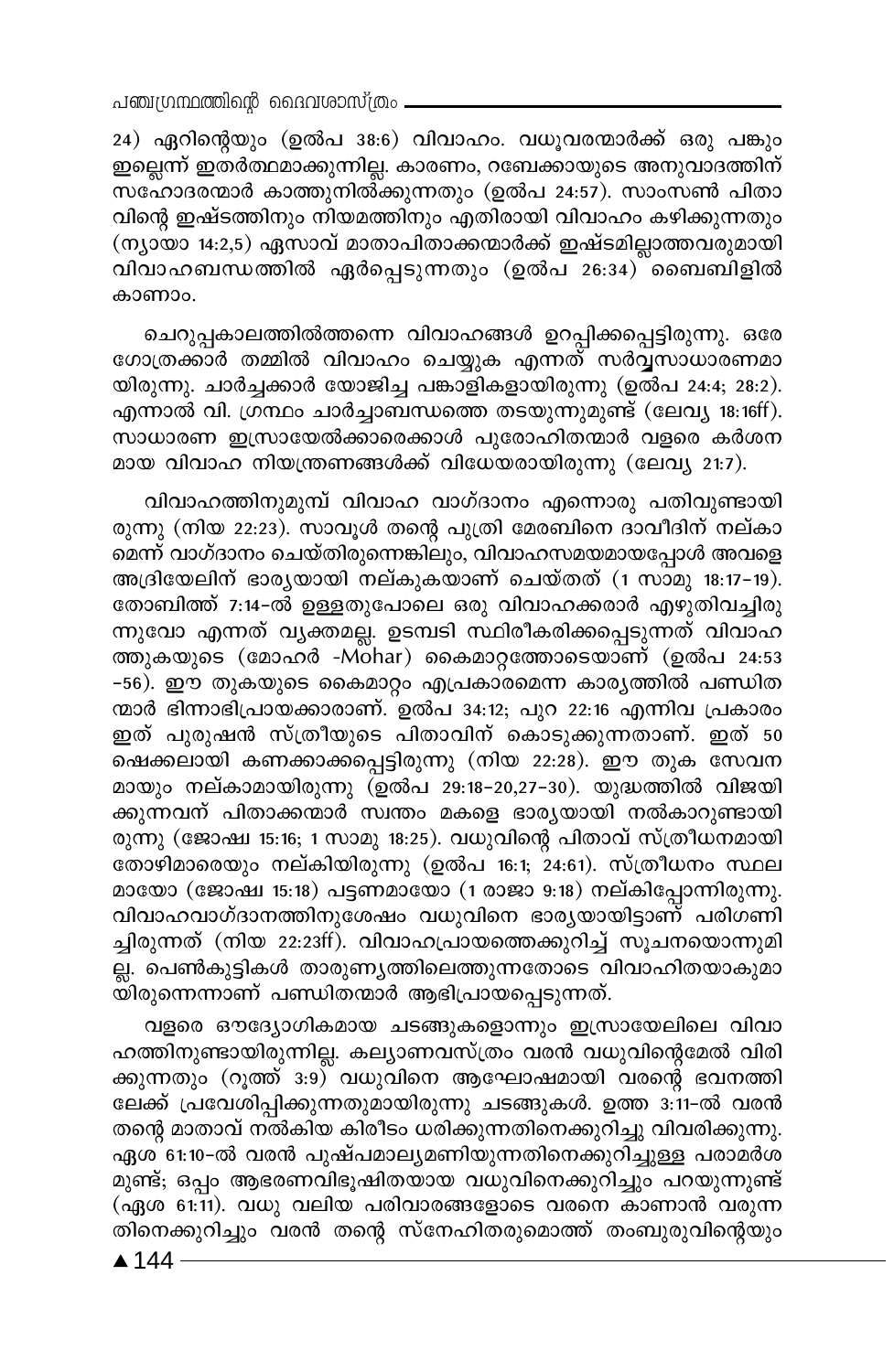- പഞ്ചഗ്രന്ഥത്തിന്റെ ദൈവശാസ്ത്രം

ഗായകരുടെയും അകമ്പടിയോടെ അവരെ സ്ഥീകരിക്കാൻ വരുന്നതിനെ ക്കുറിച്ചും വിവരണങ്ങൾ കാണാം (1 മക്ക 9:37-39). വധു മൂടുപടം ധരി ച്ചിരുന്നു (ഉൽപ 29:23–25). അതേത്തുടർന്ന് വളരെ നീണ്ടുനിൽക്കുന്ന ആഹ്ലാദപ്രകടനങ്ങളോടും ഗാനങ്ങളോടും കൂടിയതും (ജറെ 16:9) ഒന്നോ രണ്ടോ ആഴ്ചകൾ നീണ്ടുനിൽക്കുന്നതുമായ ആഘോഷങ്ങളും ഉണ്ടാ യിരുന്നു (ഉൽപ 29:27; ന്യായാ 14:12; ജറെ 7:34; 16:9; 25:10).

ദാമ്പതൃവിശ്വസ്തത മാതൃകാപരമായിരുന്നു (സുഭാ 5:18ff). പത്തുപ്ര മാണങ്ങളിലെ വൃഭിചാര നിരോധനം 'തോറ'യിലും ഊന്നിപ്പറഞ്ഞിരുന്നു (പുറ 20:14; നിയ 5:18). വിവാഹത്തെ ദൈവവും ഇസ്രായേലും തമ്മിലുള്ള ബന്ധത്തോട് ഉപമിച്ചിരിക്കുന്നു (ഹോസി 2). വേശ്യാവൃത്തി വളരെ ഗൗര വതരമായ കുറ്റമായി കരുതിപ്പോന്നു. വിഗ്രഹാരാധനയുമായി ബന്ധപ്പെട്ട ഗൗരവമായിട്ടുള്ള തിന്മകളെ വേശ്യാവൃത്തിക്കു തുല്യമായ പാപമായി കണ ക്കാക്കുന്നു (പുറ 34:15; നിയ 31:16; ന്യായാ 2:17; ഹോസി 9:1).

ഭാര്യയ്ക്ക് വീണ്ടും വിവാഹിതയാകാനുള്ള അനുവാദം കൊടുത്തു കൊണ്ട് ഉപേക്ഷാപത്രം നൽകി ഭർത്താവിന് വിവാഹബന്ധം അവസാ നിപ്പിക്കുവാൻ സാധിക്കും (നിയ 24:1-2). എന്നാൽ, വിവാഹമോചനത്തി നുള്ള കാരണങ്ങൾ എന്തൊക്കെയാണെന്ന് ഇവിടെ കൃത്യമായി പറയു ന്നില്ല. ഇക്കാര്യത്തിൽ യഹൂദ റബ്ബിമാർ ഭിന്നാഭിപ്രായക്കാരായിരുന്നു. ഒരു കൂട്ടർ, വൃഭിചാരം മാത്രം വിവാഹമോചനത്തിനുള്ള കാരണമായിക്കണ്ട പ്പോൾ മറ്റൊരുകൂട്ടർ ഭർത്താവിന് 'ഇഷ്ടപ്പെടാത്ത' ഏതു കാര്യത്തിനും ഭാര്യയെ ഉപേക്ഷിക്കാമെന്ന സ്ഥിതിക്കുവേണ്ടി വാദിച്ചിരുന്നു. ഒരുവൻ ഒരു കനൃകയെ മാനഭംഗപ്പെടുത്തിയാൽ അവളെ അവൻ ഭാര്യയായി സ്വീകരിക്കണമെന്ന് നിയമം അനുശാസിച്ചിരുന്നു (നിയ 22:29). ഒരുവളെ വിവാഹം കഴിച്ചപ്പോൾ അവൾ കന്യകയായിരുന്നില്ലെന്ന കുറ്റം ആരോ പിച്ച് അവളെ ഉപേക്ഷിക്കുവാൻ ഒരുവന് അധികാര്മില്ല (നിയ 22:19). വിവാഹിതയാവുകയും, പിന്നീട് ഉപേക്ഷിക്കപ്പെടുകയും അതിനുശേഷം മറ്റൊരുവനെ വിവാഹം ചെയ്യുകയും ചെയ്ത സ്ത്രീക്ക് വീണ്ടും ആദ്യത്തെ പുരുഷനെ വിവാഹം ചെയ്യാൻ ഒരിക്കലും സാധിക്കില്ല (നി യ 24:3–4). വിവാഹമോചനം നടത്തുന്നതിൽ മുൻകൈ എടുക്കുവാൻ സ്ത്രീയെ അനുവദിക്കുന്ന ഒരു നിയമം ഇസ്രായേൽക്കാരുടെയിടയിൽ ഇല്ലായിരുന്നു.

മുകളിൽ പറഞ്ഞിരിക്കുന്നതിൽനിന്നും വ്യത്യസ്തമായ ഒരു കാഴ്ച പ്പാടിലേക്ക് നയിക്കുന്ന വി. ഗ്രന്ഥഭാഗങ്ങളും ബൈബിളിൽ തെളിഞ്ഞു .<br>നിൽപ്പുണ്ട്. ഭർത്താവിനു കീഴ്പ്പെടുന്ന ഭാരൃയല്ല, തന്റെ സ്നേഹ ത്തിൽനിന്നും അകന്നുപോകുന്ന ഭാര്യയെ സ്നേഹ്ത്തോടെ തന്നോടു ചേർത്തു നിർത്താൻ ആഗ്രഹിക്കുന്ന ഭർത്താവിന്റെ ചിത്രം ഹോസിയാ 2-3 അധ്യായങ്ങളിൽ കാണാം. ഏശ 54:4f; 62:4f; ജറെ 2:2; 3:20; എസെ 16:23 എന്നീ ഭാഗങ്ങളിലും ഇത്തരം പരാമർശങ്ങളുണ്ട്. ഉത്തമഗീതം മുഴു വൻ മണവാളനും മണവാട്ടിയും തമ്മിലുള്ള സ്നേഹസംഭാഷണമാണ്.

ഏക ഭാര്യാത്വമാണ് ആദർശപരമായിട്ടുള്ളതെങ്കിലും (ഉൽപ 2:18-25) ഇസ്രായേലിൽ ബഹുഭാര്യാത്വം നിലനിന്നിരുന്നു (ഉൽപ 29:15-30; നിയ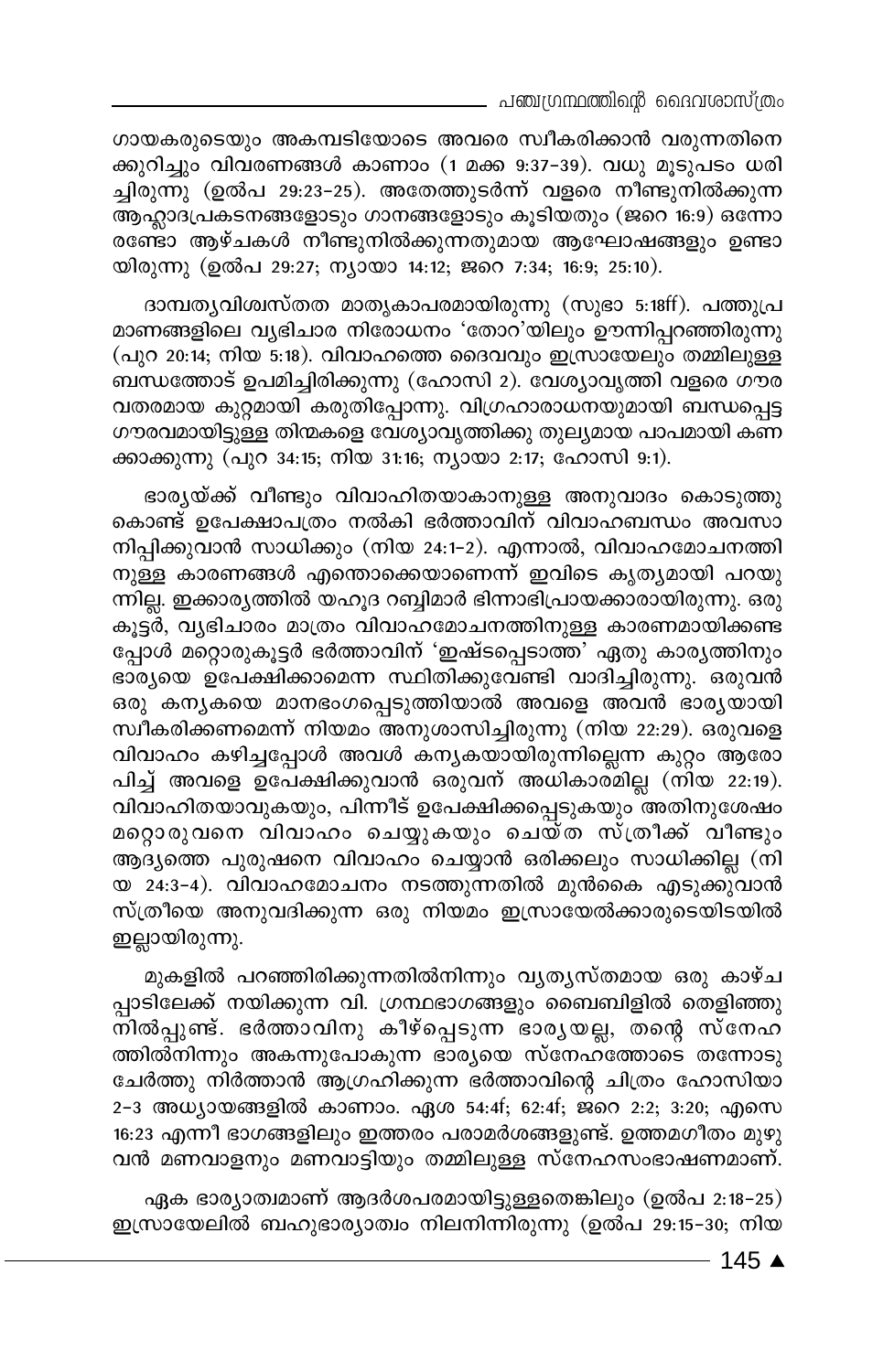21:15-17; 2 സാമു 3:2-7; 5:13; 1 രാജാ 11:3). അനേകം മക്കളുള്ള കുടുംബം കർത്താവിനാൽ അനുഗ്രഹിക്കപ്പെട്ടതാണെന്ന് ഇസ്രായേൽക്കാർ കരുതി (ഉൽപ 24:60; സങ്കീ 127:3). അതിനാൽത്തന്നെ വന്ധ്യത ശാപമായി കണ ക്കാക്കി (ഉൽപ 30:1ff; 1 സാമു 1:6ff). ഇപ്രകാരം മക്കൾ ജനിക്കുക അത്യാ വശൃമായി കണക്കാക്കിയതാണ് ഇസ്രായേലിൽ ബഹുഭാരൃത്വവും വെപ്പാട്ടി സമ്പ്രദായവും ആരംഭിക്കാൻ കാരണം. വിജ്ഞാനഗ്രന്ഥങ്ങളിൽ ഏക്ഭാര്യത്വത്തെ പ്രകീർത്തിച്ചിട്ടുണ്ട് (സുഭാ 5:15; 12:4,18:22; 19:14; പ്രഭാ  $9:1; 26:1$ –4). വിപ്രവാസകാലഘട്ടത്തോടുകൂടി ബഹുഭാര്യാത്വം ഇസ്രായേലിൽ അവസാനിച്ചെന്നു പറയാം. ഭര്ത്താവ് വിവാഹശേഷം  $\epsilon$ ാര്യവീട്ടിൽ ഭാര്യാപിതാവിന്റെ സമ്പത്തിനർഹനാകുന്ന പാരമ്പര്യവും (ഏരെബ് Errebu) പഴയനിയമത്തിലുണ്ട് (ഉൽപ 29-30; പുറ 2:21; 3:1). ് ..<br>തങ്ങളുടെ ഗോത്രത്തിന്റെ നിലനില്പ്പിനുവേണ്ടി ബഞ്ചമിൻ ഗോത്രക്കാർ ഷീലോയിൽ നൃത്തംചെയ്യാൻ വന്ന സ്ത്രീകളെ പിടിച്ചുകൊണ്ടുപോയി വിവാഹംചെയ്തു (ന്യായ 21).

വെപ്പാട്ടികളെ കൊണ്ടുനടക്കുന്ന പാരമ്പര്യവും ഇസ്രായേലിൽ ഉണ്ടാ യിരുന്നു. സോളമന് 300 വെപ്പാട്ടികളുണ്ടായിരുന്നു (1 രാജാ 11:3). ഉൽപ 25:6; 36:12;  $\mathfrak{m}_1$ 00 8:31; 19:1ff; 2  $\mathfrak{m}_2$ 02; 3:12ff; 5:13; 15:16; 16:21; 2  $\mathfrak{a}$ l $\mathfrak{m}$  11:21; 1  $\overline{a}$ ിന 2:46; 7:14 എന്നീ സ്ഥലങ്ങളിലും വെപ്പാട്ടികളെക്കുറിച്ചുള്ള പരാമർശ ങ്ങളുണ്ട്. ഭാരൃയുടെ സ്ഥാനം ഇല്ലാത്തവരും സ്ഥിരമായി ഒരാളുടെകൂടെ മാത്രം ശയിക്കുന്നവരുമാണ് വെപ്പാട്ടികൾ. ഇവർ അടിമകളായിരുന്നെന്ന് പണ്ഡിതന്മാർ അഭിപ്രായപ്പെടുന്നു. പുറ 21:7-11-ൽ ഇപ്രകാരം വെപ്പാട്ടി .കളാക്കുന്നവരെക്കുറിച്ചുള്ള<sup>്</sup>നിയമങ്ങൾ കാണാം. ഇവർ യുദ്ധത്തടവു കാരും ആകാം (സംഖ്യ 31:9; നിയ 20:14). നിയ 21:10-14 ൽ ഇവരെക്കുറി ച്ചുള്ള നിയമങ്ങളുണ്ട്. വെപ്പാട്ടിയിൽ ജനിച്ച മക്കൾക്ക് യഥാർത്ഥ ഭാര്യ ....<br>യിൽ നിന്നു ജനിച്ച മക്കൾക്കുള്ളിടത്തോളം അവകാശമുണ്ടായിരുന്നില്ല (ഉൽപ 21:10; ഗലാ 4:29-30).

ഭാര്യമാരിൽ കുട്ടികളുണ്ടാകുന്നില്ലെങ്കിൽ അവരുടെ തോഴിമാരിലൂടെ മക്കളെ ജനിപ്പിച്ച് വംശം നിലനിർത്താനുള്ള അവകാശം നിയമം ഭർത്താ വിന് നൽകുന്നുണ്ട് (ഉൽപ 16:1; 30:3; 30:9). അനൃജാതികൾ (ഉൽപ 24:3ff; 28:1; നിയ 7:23) രക്തബന്ധത്തിലുള്ളവർ എന്നിവരുമായുള്ള വിവാഹം അനുവദനീയമായിരുന്നില്ല. എങ്കിലും വിജാതീയ സ്ത്രീകളെ വിവാഹം ചെയ്ത അനേകം സംഭവങ്ങൾ വി. ഗ്രന്ഥത്തിലുണ്ട്. വിവാഹമോചന ത്തിന്റെ കാരൃത്തിൽ 'എഴുതപ്പെട്ട ഉപേക്ഷാപത്രം' വേണമായിരുന്നു  $(\mathfrak{m} \in \mathbb{Z}^{24:1})$ . എലിഫാന്റയിനിലെ യഹൂദകോളനിയിൽ വിവാഹത്തിന്റെ എഴുതപ്പെട്ട കരാറുണ്ടായിരുന്നു (ANET 222f).

 $\overline{n}$ ിയ 25:5-10 പ്രകാരം, ഒരുവൻ കുട്ടികളില്ലാതെ മരിച്ചാൽ സഹോദ രൻ അവന്റെ ഭാര്യയെ സ്വീകരിക്കുകയും പര്രതന്റെ നാമം ഇസ്രായേ ലിൽനിന്നു മാഞ്ഞുപോകാതിരിക്കാൻ അവളുടെ ആദ്യജാതന് അവന്റെ പേരിടുകയും ചെയ്യണം. യൂദായുടെ മരുമകൾ താമാർ ലേവായക്രമത്തിൽ വിവാഹം നടത്തുന്നതിനുള്ള ഉത്തരവാദിത്വം നിറവേറ്റിക്കിട്ടാൻ അദ്ദേ ഹത്തെ നിർബന്ധിക്കുന്നതും മറ്റുമായ സംഭവങ്ങൾ വി. ഗ്രന്ഥത്തിൽ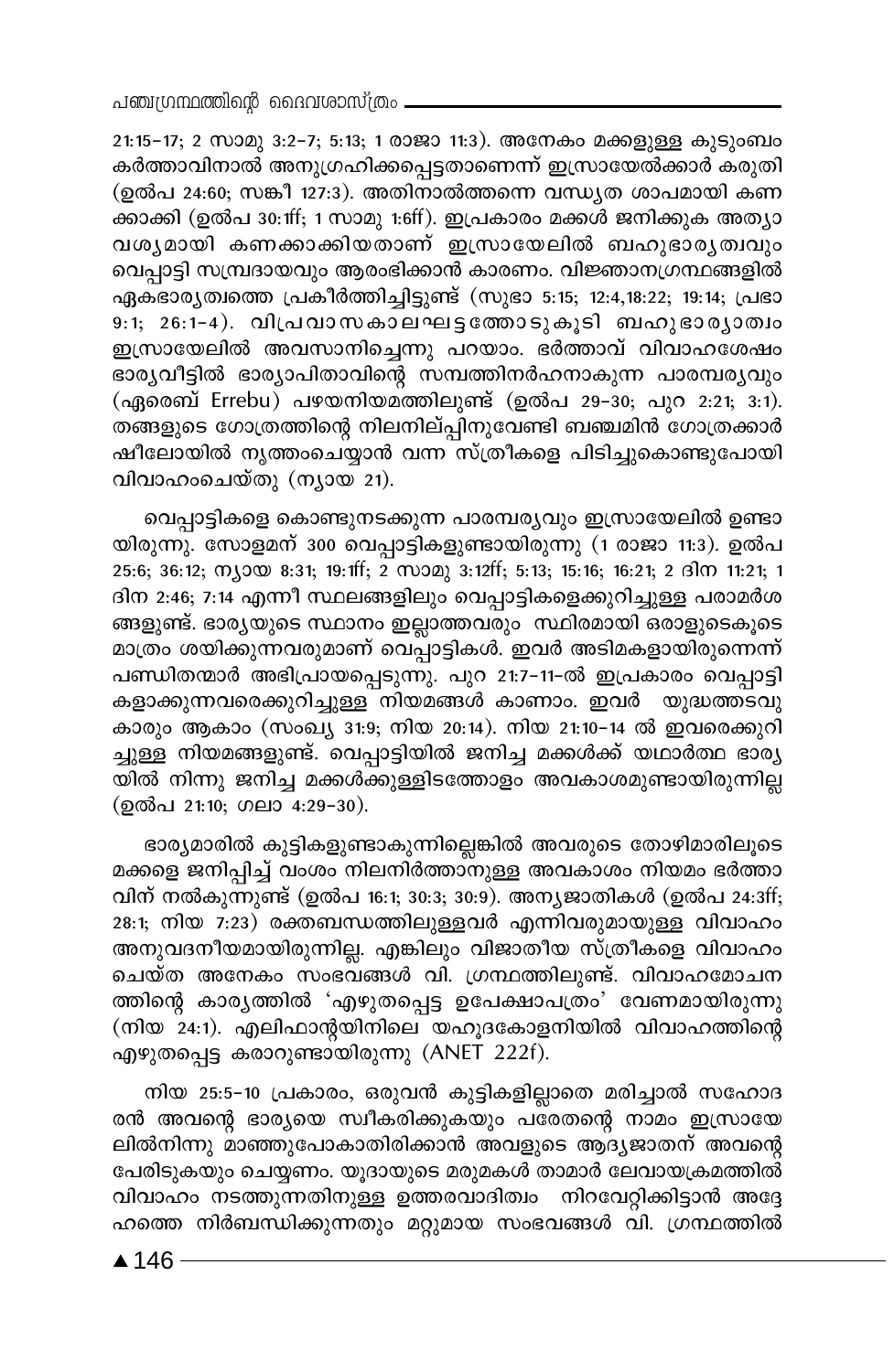പഞ്ചഗ്രന്ഥത്തിന്റെ ദൈവശാസ്ത്രം

കാണുന്നു (ഉൽപ 38). ബോവാസ് റൂത്തിനെ വിവാഹം കഴിച്ചതും ഈ പതിവ് സമ്പ്രദായം നിവർത്തിതമാകാൻ വേണ്ടിയായിരുന്നു (റുത്ത് 4:10).

എസ്സീനുകൾ (Essenes) ഉൾപ്പെടെ ചില വിഭാഗക്കാർ പ്രത്യുല്പാദന നിയമം പൂർത്തിയാക്കിയശേഷം ഭാര്യമാരിൽനിന്നും വേർപിരിഞ്ഞ് ബ്രഹ്മ ചര്യം പാലിച്ചിരുന്നു. എന്നാൽ, ചാവുകടൽ ഭാഗത്തുള്ളവർ ബ്രഹ്മചാരി. കളായിരുന്നുവെങ്കിലും വിവാഹിതരായിട്ടാണ് കാണപ്പെട്ടിരുന്നത്. അവ രുടെ പുസ്തകച്ചുരുളുകളിൽ വിവാഹച്ചടങ്ങുകളെക്കുറിച്ച് പറഞ്ഞിട്ടുണ്ട്.

മതപരമായ ഒരാഘോഷം വിവാഹത്തിന് മുമ്പോപിമ്പോ ഉണ്ടായിരു ന്നതായി സൂചനകളില്ല. ഉപേക്ഷാപത്രം ഒപ്പുവച്ചിരുന്നതുപോലെ (നിയ 24:1-3; ജറെ 3:8; മർക്കോ 10:4) വിവാഹ ഉടമ്പടി എഴുതിക്കൊണ്ടുള്ള യഹൂദവിവാഹത്തിന്റെ ആരംഭം ബി.സി. ഒന്നാം നൂറ്റാണ്ടു മുതൽ കാണാം.

ഉല്ലാസത്തിന്റെയും ആഹ്ലാദത്തിന്റെയും സ്വരം (ജറെ 16:9), നൃത്തം, അനു്ഗ്രഹത്തിന്റെ വാക്കുക്ൾ (റൂത്ത് 4:11-12) സ്നേഹഗീതങ്ങളുടെ ആലാപനം എന്നിവ ഗ്രാമവാസികൾ, വീട്ടുകാർ, സുഹൃത്തുക്കൾ എന്നി വർ വിവാഹാവസരത്തിൽ നടത്തിയിരുന്നു. ഉത്ത 3:6-11 ഇത്തരം അവ സരങ്ങളിൽ ഉപയോഗിക്കാവുന്ന ഒരു സ്നേഹഗീതമാണ്. സങ്കീ 45 വിവാ ഹാവസരത്തിൽ പാടാവുന്ന മറ്റൊരു ഗീതമാണ്. ഘോഷയാത്രയ്ക്കു ശേഷം ഒരാഴ്ച നീണ്ടുനിൽക്കുന്ന ആഘോഷം സാധാരണ വരന്റെ വീട്ടിൽവച്ചാണ് നടത്തപ്പെട്ടിരുന്നത് (മത്താ 22:2). എന്നാൽ, പ്രത്യേക അവസരങ്ങളിൽ വധുവിന്റെ ഭവനത്തിൽവച്ചും നടത്തിയിരുന്നു (ഉൽപ 29:27; ന്യായാ 14:10-12). ആദ്യരാത്രിതന്നെ ലൈംഗികബന്ധം (ഉൽപ 29:23) കൂടാരത്തിൽവച്ച് (ഉൽപ 24:67) പൂർത്തീകരിക്കപ്പെട്ടിരുന്നു. പുതുതായി വിവാഹംചെയ്ത പുരുഷനെ സൈനികസേവനത്തിനോ മറ്റേതെങ്കിലും പൊതുപ്രവർത്തനത്തിനോ ഉപയോഗിച്ചിരുന്നില്ല (നിയ 24:5).

വിവാഹകർമ്മങ്ങളെക്കുറിച്ച് കൂടുതലായ വിവരങ്ങളൊന്നും പുതിയ നിയമം തരുന്നില്ല. വിവാഹാഘോഷങ്ങൾ രാത്രിയിലാണ് നടത്തിയിരു ന്നത് (മത്താ 25: fff; ലൂക്കാ 12:36). കാനായിലെ കല്യാണത്തിലെ ആഘോ ഷങ്ങൾ യോഹ 2:1-11-ൽ വിവരിച്ചിട്ടുണ്ട്.

ഉൽപ 2:18-25-നെ അടിസ്ഥാനമാക്കി വിവാഹത്തിന്റെ അഭേദൃതയെ ക്കുറിച്ചാണ് യേശു പ്രധാനമായും പഠിപ്പിച്ചത് (മത്താാ്ദ്യം4-6; മർക്കോ 10:6-8). വിവാഹം പ്രധാനമായും ഈ ലോകത്തിലെ പ്രവൃത്തിയാണെന്ന് യേശു വ്യക്തമാക്കി. നശിക്കുന്ന തലമുറയുടെ പ്രവൃത്തിയായി യേശു വിവാഹത്തെ സൂചിപ്പിച്ചിട്ടുണ്ട് (ലൂക്കാ 17:27). വിവാഹം കഴിഞ്ഞതിനാൽ വിരുന്നിനുവരാൻ സാധ്യമല്ലെന്നു പറഞ്ഞ വ്യക്തിയെക്കുറിച്ച് ഉപമയിൽ യേശു പ്രസ്താവിച്ചതും ഇതേ ലക്ഷ്യത്തോടെയായിരിക്കണം (ലൂക്കാ 14:20). സ്വർഗ്ഗരാജുത്തിൽ വിവാഹത്തിനോ വിവാഹബന്ധത്തിനോ സ്ഥാനമില്ല (മത്താ 22:30; മർക്കോ 12:25; ലൂക്കാ 20:35f). യേശു വിവാ ഹത്തെ ത്ള്ളിപ്പറഞ്ഞു എന്നല്ല, വിവാഹത്തെ അതിന്റെ ശരിയായ വീക്ഷ ണത്തിൽ കണ്ടു എന്നതാണ് യാഥാർത്ഥ്യം. വിവാഹ വിരുന്നിനെക്കു

- 147 ▲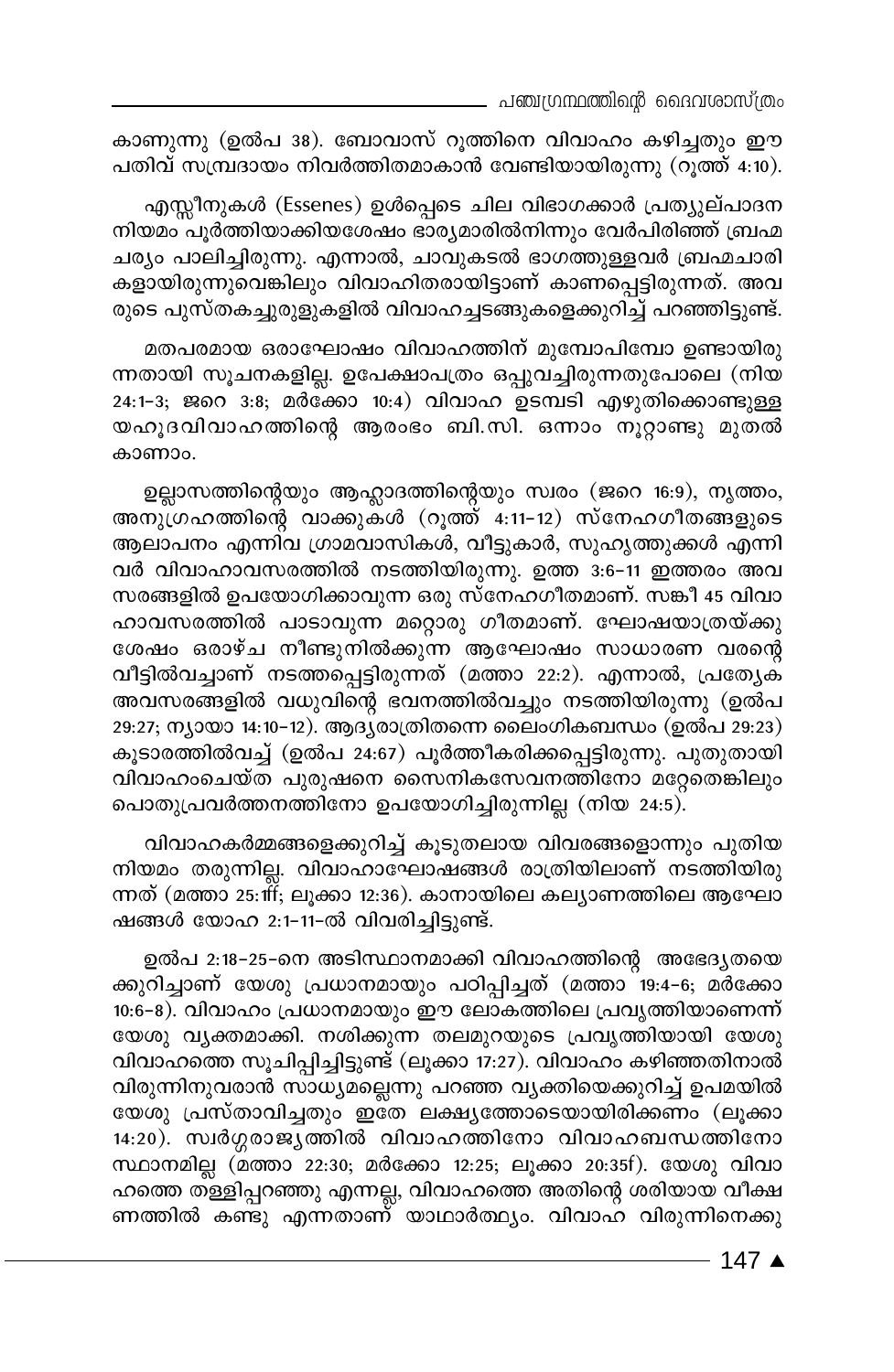പഞ്ചന്ഥ്രന്തിന്റെ ദൈവശാസ്ത്രം

റിച്ച് യേശു ഉപമകളും പറഞ്ഞിട്ടുണ്ട് (മത്താ 22:1-4; ലൂക്കാ 14:15-24).

1 കോറി 6:16 മുതൽ 7-ാം അദ്ധ്യായം മുഴുവനും വി. പൗലോസ് വിവാ ഹത്തെക്കുറിച്ച് ദീർഘമായി പരാമർശിക്കുന്നുണ്ട്. ബ്രഹ്മചര്യമാണ് ശ്രേഷ്ഠമെന്നു പറയുന്നുണ്ടെങ്കിലും പൗലോസ് വിവാഹത്തെ നിഷേധി ക്കുന്നില്ല. 1 കോറി 7:26–31 വാകൃങ്ങളിൽക്കാണുന്ന നിഷേധാത്മകഭാവം യുഗാന്ത്യോന്മുഖ കാഴ്ചപ്പാടിൽവേണം മനസ്സിലാക്കാൻ. അത്, വിവാ ഹമെന്ന സംവിധാനത്തോട് മുഴുവനുമായുള്ള് വിരുദ്ധഭാവമല്ല.

ഇരുവരുടെയും അവകാശങ്ങളെ പരസ്പരം സമർപ്പിച്ച് സ്വയം ദാന മായി നല്കി ഒരു ശരീരമായിതതീരുകയാണ് വിവാഹത്തിന്റെ അന്ത:സത്ത (1 കോറി 7:1-11). അവിശ്വാസിയായ ജീവിതപങ്കാളിയിൽനിന്ന് വേർപിരിയുന്നതിന് പൗലോസ് അനുവാദം നല്കുന്നു (1 കോറി 7:12 -16). വിവാഹിതരാകുന്നവർ പരസ്പരം സന്തോഷിപ്പിക്കാനുള്ള ശ്രമ ത്തിൽ കർത്താവിന്റെ കാര്യത്തിലുള്ള ശുഷ്കാന്തി കുറഞ്ഞുപോകാനി ടയുണ്ടെന്ന് പൗലോസ് അനുസ്മരിപ്പിക്കുന്നു (7:32-35).

ഭാര്യ ഭർത്താവിന് വിധേയയായിരിക്കാനും, ഭർത്താവ് ഭാര്യയെ സ്നേഹിക്കാനും പൗലോസ് ആഹ്വാനം ചെയ്യുന്നു. സഭയും ക്രിസ്തുവും തമ്മിലുള്ള ബന്ധത്തിന്റെ പശ്ചാത്തലത്തിലാണ് ഇപ്രകാരമൊരാഹ്വാനം (കൊളോ 3:18; എഫേ 5:22-33; 1 പത്രോ 3:1-7). ക്രിസ്തു സഭയുടെ ശിര സ്സായിരിക്കുന്നതുപോലെ ഭർത്താവ് ഭാര്യയുടെ ശിരസ്സാണ്. ക്രിസ്തു സ്ഭയെ സ്നേഹിക്കുകയും പരിപോഷിപ്പിക്കുകയും ചെയ്യുന്നതുപോലെ ഭർത്താവ് ഭാര്യയെ സ്നേഹിക്കുകയും പരിപോഷിപ്പിക്കുകയും ചെയ്യ ണം. ഭാര്യയെ സ്നേഹിക്കുന്നവൻ തന്നെത്തന്നെയാണ് സ്നേഹിക്കു ന്നത്. കാരണം, അവർ രണ്ടുപേരും ഒരു ശരീരമാണ്. ഇതു വലിയൊരു രഹസ്യമായി പൗലോസ് അവതരിപ്പിക്കുന്നു (എഫേ 5:32).

മിശിഹായുടെ കാലം വിവാഹവിരുന്നിന് തുല്യമാണെന്ന് യേശു പഠി പ്പിക്കുന്നു (മത്താ 9:15; 25:1ff; മർക്കോ 2:19; യോഹ 3:29). മിശിഹായുടെ യുഗത്തിലെ ആനന്ദത്തെയും സൗഭാഗൃത്തെയും സൂചിപ്പിക്കുവാനാണ് ഇതൊരു വിവാഹവിരുന്നിനോട് ഉപമിച്ചിരിക്കുന്നതെന്ന് പണ്ഡിതന്മാർ അഭിപ്രായപ്പെടുന്നു. ഈ യുഗം ആരംഭിക്കുന്നത് മിശിഹായുടെ വരവോ ടുകൂടിയാണ്. യേശുവിനെ വരനായും, സഭയെ വധുവായും 2 കോറി 11:2ലും, എഫേ 5:27 ലും ചിത്രീകരിച്ചിട്ടുണ്ട്.

വെളി 19:7-9; 21:2; 22:17 എന്നിവിടങ്ങിളിൽ യുഗാന്ത്യത്തിൽ കുഞ്ഞാ ടിന്റെ വിവാഹത്തെക്കുറിച്ച് സൂചിപ്പിച്ചിട്ടുണ്ട്. മണവാട്ടിയെപ്പോലെ അണി ഞ്ഞൊരുങ്ങിനിൽക്കുന്ന സഭയാണ് ഇവിടെ വധു.

#### വിവാഹമോചനം

വിവാഹമോചനത്തെ സംബന്ധിച്ചുള്ള പഴയനിയമ കാഴ്ചപ്പാട് വിവാ ഹത്തിന്റെ സ്ഥാപനവുമായി ബന്ധപ്പെടുത്തി മാത്രമേ മനസ്സിലാക്കാനാ വൂ. പുരുഷനിൽനിന്നും സൃഷ്ടിച്ച സ്ത്രീയെ ദൈവം പുരുഷ്ന് ഇണയും തുണയുമായി നല്കി (ഉൽപ 2:18ff). ഒരു പുരുഷന് ഒരു സ്ത്രീ മാത്രമേ ഭാര്യയായി പാടുള്ളുവെന്ന മഹനീയമായ ആശയമാണ് ഈ വിവരണ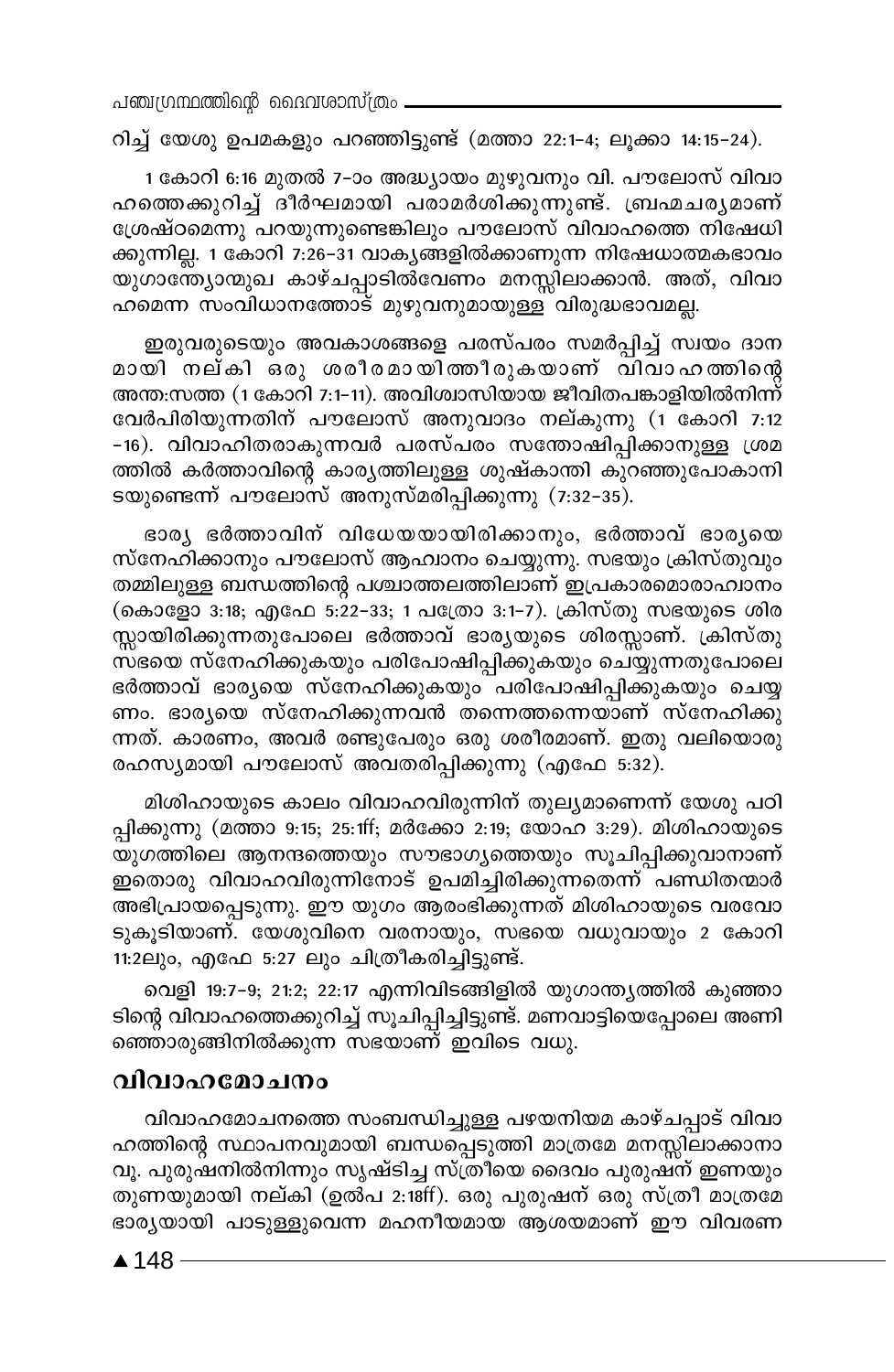ത്തിന്റെ പിന്നിൽ അന്തർലീനമായിരിക്കുന്നത്.

ഉൽപത്തിപ്പുസ്തകത്തിലെ വിവരണത്തിൽ വിവാഹമോചനത്തെ സംബന്ധിച്ച് ഒരു സൂചനയും കാണുന്നില്ലെങ്കിലും ഹെബ്രായർ വിവാ ഹമോചനം നടത്തിയിരുന്നുവെന്നതാണ് വാസ്തവം. നിയ 24:1-ൽ വിവ രിക്കുന്ന "ഒരുവൻ വിവാഹിതനായതിനുശേഷം ഭാര്യയിൽ എന്തെങ്കിലും തെറ്റുകണ്ട് *(എർവത്ദാബാർ*-നാണക്കേടുണ്ടാക്കുന്ന കാര്യം) അവന് അവളോടിഷ്ടമില്ലാതായാൽ, ഉപേക്ഷാപത്രംകൊടുത്ത് അവളെ വീട്ടിൽനിന്നും പറഞ്ഞയയ്ക്കട്ടെ" എന്ന മോശയുടെ നിയമമനുസരിച്ചാണ് അവർ വിവാഹമോചനം നടത്തിയിരുന്നത്. അവൾ പുനർവിവാഹം ചെയ്തശേഷം അവളെ ഉപേക്ഷാപത്രം കൊടുത്ത് പിരിച്ചുവിടുകയോ രണ്ടാം ഭർത്താവ് മരിക്കുകയോ ചെയ്താലും ആദ്യം ഉപേക്ഷിച്ച ഭർത്താ വിനെ അവൾ സ്വീകരിക്കാൻ പാടില്ലായിരുന്നു (വാ. 2-4).

മോശയുടെ നിയമത്തിൽ പറഞ്ഞിരിക്കുന്ന 'അനിഷ്ടകാര്യം' (Some indecency) പലതരത്തിൽ ഇസ്രായേലിൽ വ്യാഖ്യാനിക്കപ്പെട്ടിരുന്നു. *ഷമ്മായി* സ്കൂൾ അനിഷ്ടകാര്യമായി വൃഭിചാരം അഥവാ അവിശ്വ സ്തത മാത്രമാണ് പരിഗണിച്ചത്. അതുകൊണ്ട് അവരുടെ വ്യാഖ്യാന പ്രകാരം ഭാര്യ ഭർത്താവിൽനിന്നകന്ന് മറ്റൊരാളുമായി ശയിച്ചെങ്കിൽ മാത്രമേ വിവാഹമോചനം പാടുള്ളൂ. *ഹില്ലേൽ* സ്കൂളിന്റെ വ്യാഖ്യാന പ്രകാരം ഭർത്താവിന് അനിഷ്ടകാരണമായ്തെന്തും, ഉദാ. ഭക്ഷണത്തി നാവശ്യമായ ഉപ്പു ചേർത്തിട്ടില്ലെങ്കിൽപോലും, ഭാര്യയെ ഉപേക്ഷാപത്രം കൊടുത്തു പിരിച്ചുവിടാം. മത്താ 19:9-ൽ വിവാഹത്തിലെ അവിശ്വസ്ത തയെ മാത്രമേ യേശു വിവാഹമോചനവുമായി ബന്ധിപ്പിക്കുന്നുള്ളൂ. വ്യ ഭിചാരത്തെ അനിഷ്ടകാരൃത്തിന്റെ തലത്തിൽ ഉൾപ്പെടുത്താൻ പാടി ല്ലെന്നു വാദിക്കുന്ന പണ്ഡിതന്മാരുണ്ട്. കാരണം, വൃഭിചാരത്തിനു ലഭി ച്ചിരുന്ന ശിക്ഷ വിവാഹമോചനമല്ലായിരുന്നു. മറിച്ച് കല്ലെറിഞ്ഞു കൊല്ലു കയെന്നതായിരുന്നു (നിയ 22:22).

ജറെ 3:1-8-ൽ നിയ 24:1-4-ൽ പറയുന്ന നിയമത്തെ വീണ്ടും അവത രിപ്പിച്ചിട്ടുണ്ട്. വിഗ്രഹാരാധനമൂലം ദൈവത്തിൽ നിന്നകന്നുപോയ ഇസ്രാ യേൽക്കാരെ ദൈവം സ്വീകരിക്കുകയില്ലായെന്ന് പ്രവാചകൻ പറയുന്നു. വിവാഹമോചനത്തെ ഒരു പ്രതീകമായിട്ടാണ് ഇവിടെ സൂചിപ്പിച്ചിരിക്കു ന്നത്. ഏശ 50:1-ലും ഇതേ ആശയംതന്നെ പറഞ്ഞിട്ടുണ്ട്. എന്നാൽ, വിഗ്ര ഹാരാധനയും മറ്റ് അതിക്രമങ്ങളും ഉപേക്ഷിച്ച് അനുതാപത്തോടെ തിരി ച്ചുവന്നാൽ ദൈവം ഇസ്രായേലിനെ സ്വീകരിക്കുമെന്ന് ജറെ 3:11–14–ൽ കാണുന്നുണ്ട്.

മോശയുടെ നിയമം വിവാഹമോചനത്തിനുള്ള അവകാശം ഭർത്താ ക്കന്മാർക്കു മാത്രമേ നൽകിയിട്ടുള്ളൂ. എന്നാൽ, ചില റബ്ബിമാരുടെ വ്യാഖ്യാനങ്ങൾ ഭർത്താവിന് കുഷ്ഠരോഗം പിടിപെട്ടാൽ ഭാര്യക്ക് വിവാ ഹമോചനം നേടാനുള്ള അവകാശം കൊടുക്കുന്നുണ്ട്. എങ്കിലും ഭർത്താ ക്കന്മാർക്കായിരുന്നു വിവാഹമോചനത്തിന്റെ കാര്യത്തിൽ മുൻതൂക്കം.

വിപ്രവാസകാലാനന്തരം വിവാഹമോചനത്തിനെതിരേ ശക്തിയേറിയ ആഹ്വാനങ്ങൾ പഴയനിയമത്തിൽ കാണാം. മലാക്കി പ്രവാചകൻ ദൈവം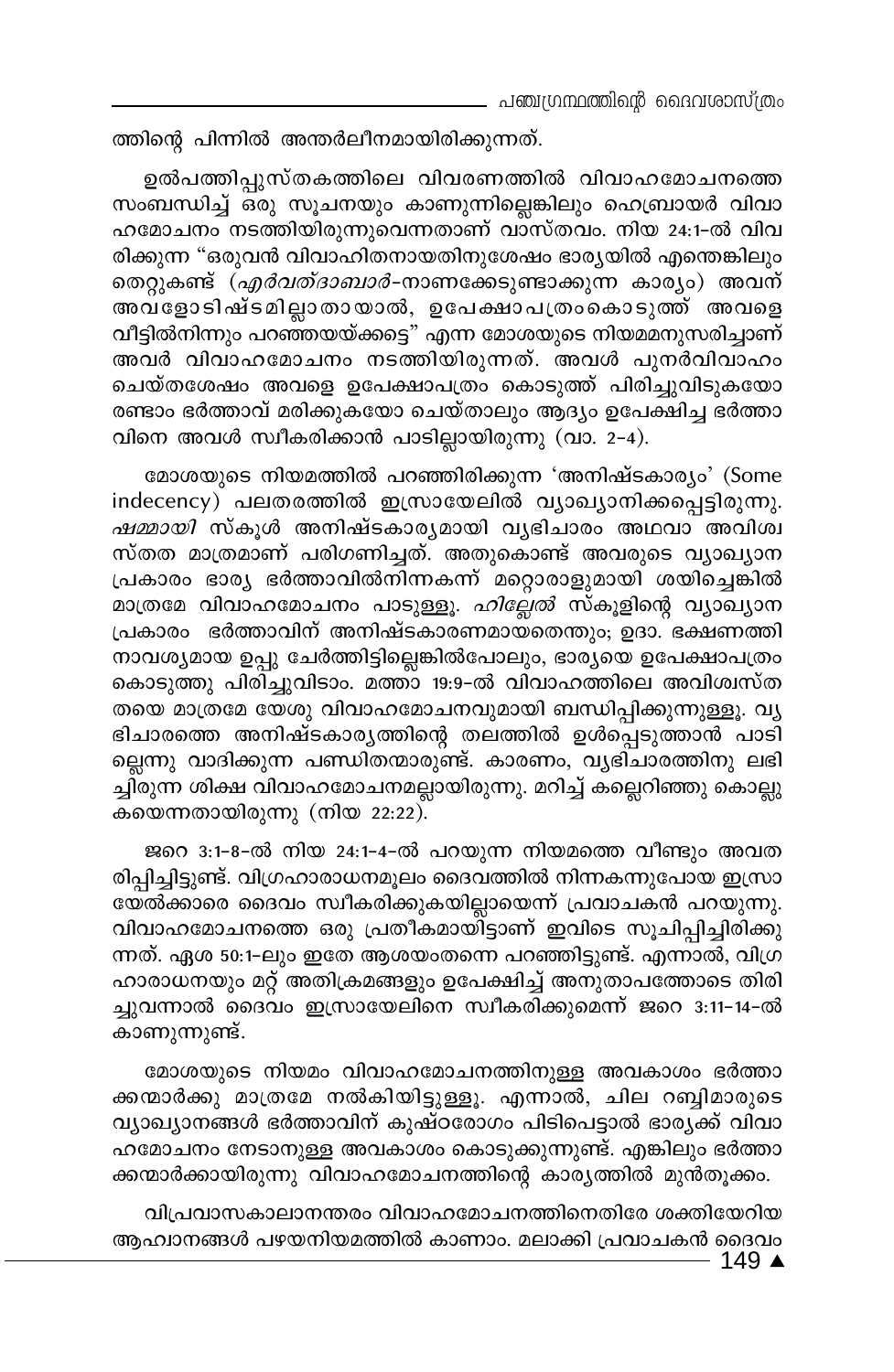വിവാഹമോചനത്തെ വെറുക്കുന്നു എന്ന് സൂചിപ്പിക്കുന്നുണ്ട്. പുനർവി വാഹം ചെയ്യാൻവേണ്ടി ആദൃവിവാഹത്തിലെ ഭാര്യയെ ഉപേക്ഷിച്ച വർക്കെതിരേ ശക്തമായ താക്കിത് പ്രവാചകൻ നല്കുന്നുണ്ട്. "ഏകശ രീരവും ഏകാത്മാവുമായിട്ടല്ലേ നിങ്ങളെ അവിടുന്ന് സൃഷ്ടിച്ചത്" എന്നു കർത്താവു ചോദിക്കുന്നു (മലാ 2:13-16). മലാക്കി പ്രവാചകന്റെ ആഹാനം ചെവിക്കൊണ്ട എസ്രായും നെഹെമിയായും അന്യസ്ത്രീകളെ ഉപേക്ഷി ക്കാൻ ജനത്തോടാവശ്യപ്പെട്ടു (എസ്രാ 9-10; നെഹെ 13:23-27).

## പഞ്ചഗ്രന്ഥത്തിലെ സ്ത്രീ സങ്കല്പ്പത്തിന്റെ സ്വാധീനം

പൗരസ്തൃദേശത്ത് സ്ത്രീകളെ പുരുഷന്മാർക്കു തുല്യം അവകാശ ങ്ങളുള്ള വൃക്തികളായി കണക്കാക്കിയിരുന്നില്ല. ഒരു സ്ത്രീ എപ്പോഴും അവളുടെ പിതാവിനോ ഭർത്താവിനോ കീഴ്പ്പെട്ടവളായിരുന്നു (ഉദാ. ഭാര തത്തിലെ മനുസ്മൃതി). സമാനമായ ഒരു സ്ത്രീ സങ്കല്പമാണ് പഞ്ചഗ്രന്ഥത്തിലും കാണപ്പെടുന്നത്. എങ്കിലും സ്ത്രീത്വത്തിന്റെ ഉദാത്തഭാവങ്ങളും പഞ്ചഗ്രന്ഥത്തിൽ ദൃശ്യമാണ്. നിയമഗ്രന്ഥത്തിലെ സ്ത്രീ സങ്കല്പം പിൽക്കാല ബൈബിൾ രചനകളെ മുഴുവൻ സ്ഥാധീനിച്ചിട്ടുള്ളതിനാൽ ഇതേക്കുറിച്ചുള്ള പഠനം ഏറെ പ്രസക്തമാണ്.

സ്ത്രീ എപ്പോഴും പുരുഷന് വിധേയപ്പെട്ടിരിക്കണമെന്നതായിരുന്നു പഴയനിയമത്തിന്റെ കാഴ്ചപ്പാട് (ഉൽപ 12:12-20; 19:8; 20:2; നൃായാ 19:24-27). പത്തു കല്പനക്ളെപ്പറ്റി പ്രതിപാദിക്കുന്ന അവസരത്തിൽ ഭാര്യയെ ഒരുവന്റെ സ്വത്തിന്റെ ഭാഗമായാണ് പരിഗണിക്കുന്നത് (പുറ 20:17). സ്ത്രീകൾ ്പൊതുവേ ്പുരുഷന്മാരോടൊപ്പം ഭക്ഷിക്കാറില്ലായി രുന്നു (ഉൽപ 18:9). മക്കൾ അവരുടെ അമ്മയെ അനുസരിക്കാൻ ക്ടപ്പെ ട്ടവരായിരുന്നു (പുറ 20:12; ലേവ്യ 19:3; നിയ 5:16; 21:28). ആഘോഷങ്ങ ളിൽ സ്ത്രീകൾ പങ്കെടുത്തിരുന്നു. അവരുടെ പാട്ടും നൃത്തവും ആഘോ ഷവേളകളെ ആനന്ദവേളകളാക്കി (പുറ 15:20; ന്യായാ 11:34; 1 സാമു 18:6; സങ്കീ 68:25). ഹീബ്രു നിയമം സ്ത്രീകൾക്ക് പ്രത്യേകം സംരക്ഷ ണത്തിനുള്ള സംവിധാനങ്ങൾ ഏർപ്പെടുത്തിയിരുന്നു (നിയ 21:11f).

ഉൽപത്തി രണ്ടും മുന്നും അധ്യായങ്ങളിലാണ് സ്ത്രീയെക്കുറിച്ചുള്ള പ്രധാന പരാമർശങ്ങൾ കാണുന്നത്. രണ്ടാമധ്യായത്തിൽ സ്ത്രീയെ പുരുഷന്റെ ഇണയായി ചിത്രീകരിച്ചിരിക്കുന്നു. ഇവിടെ സ്ത്രീ പുരുഷന്റെ അസ്ഥിയിൽ നിന്നുള്ള അസ്ഥിയും മാംസത്തിൽ നിന്നുള്ള മാംസവുമാ ണ്. നരനിൽ നിന്നെടുത്തതുകൊണ്ട് അവളെ നാരി എന്നു വിളിക്കുന്നു. അതിനാൽ പുരുഷൻ മാതാപിതാക്കളെ വിട്ട് ഭാര്യയോടു ചേരും. ഇവിടെ സ്ത്രീപുരുഷസമത്വം ദർശിക്കാനാവും. പക്ഷേ, സ്ത്രീ എന്നും പുരു ഷനു വിധേയപ്പെട്ടിരിക്കുമെന്നും ഇവിടെ പരാമർശമുണ്ട് (ഉൽപ 3:16). സ്ത്രീകൾ കഠിനമായി അദ്ധാനിച്ചിരുന്നു. ധാനൃങ്ങൾ പൊടിക്കുക, ഭക്ഷണ സാധനങ്ങൾ ഉണ്ടാക്കുക, നൂൽനൂൽക്കുക, കുട്ടികളെ പരിചരി ക്കുക, വീടുസൂക്ഷിക്കുക തുടങ്ങിയവ സ്ത്രീകൾ മാത്രം ചെയ്തിരുന്ന ജോലികളാണ്. കൂടാതെ കിളയ്ക്കാനും വിതയ്ക്കാനും കൊയ്യാനും ഉഴാ നുമൊക്കെ അവർ പുരുഷന്മാരെ സഹായിച്ചിരുന്നു.

 $\blacktriangle$  150 -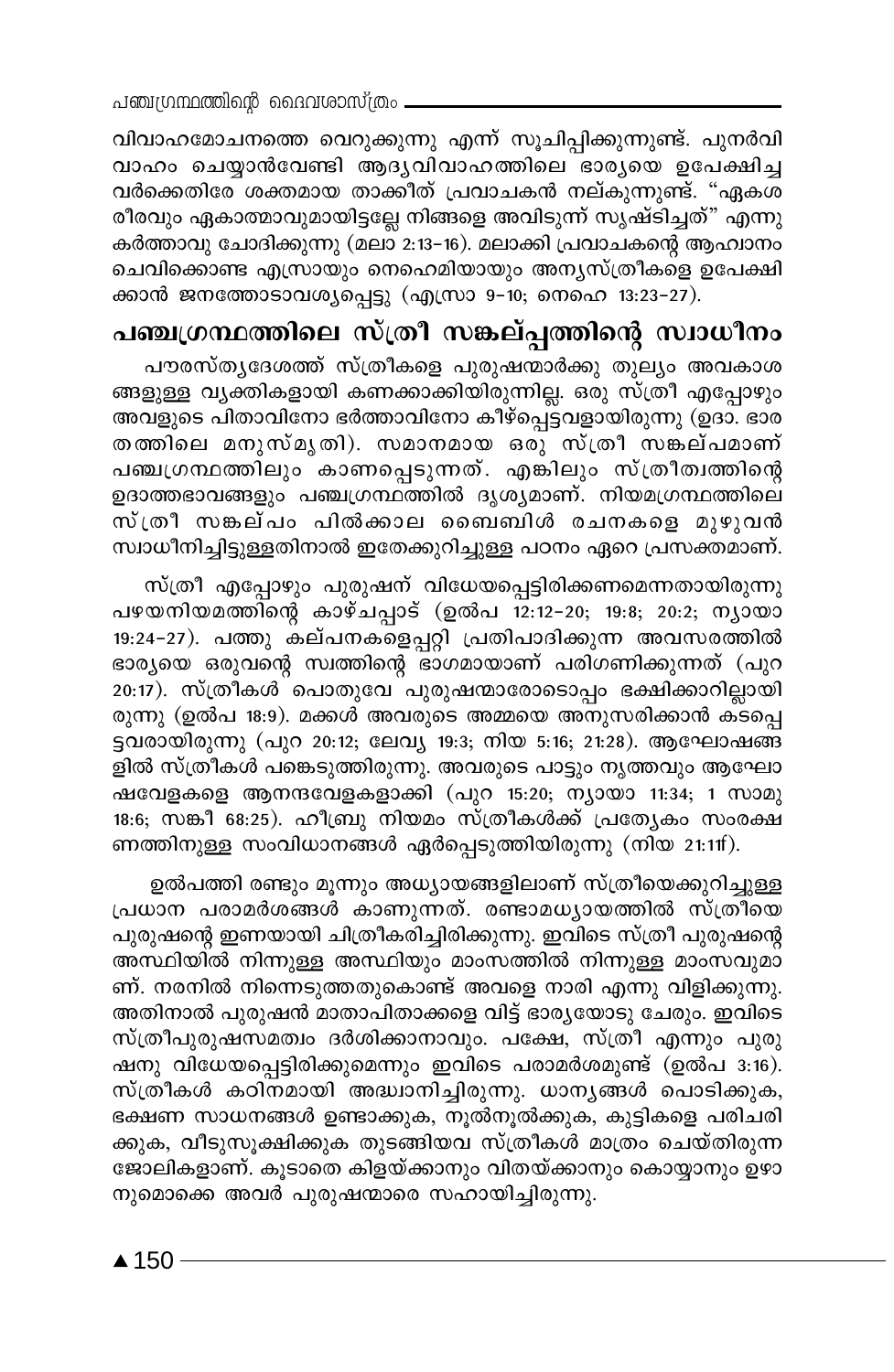പഞ്ചഗ്രന്ഥത്തിന്റെ ദൈവശാസ്ത്രം

യഹൂദനിയമം പലപ്പോഴും സ്ത്രീകളോടു കഠിനമായ വിവേചനം കാട്ടിയിരുന്നു. മാനഭംഗം ചെയ്യപ്പെട്ട സ്ത്രീകളെ പ്രസ്തുത കുറ്റം ചെയ്ത വനുതന്നെ ഭാര്യയായി നല്കണമെന്നും അവളുടെ പിതാവിന് കുറ്റം ചെയ്ത വൃക്തി നഷ്ടപരിഹാരം നല്കണമെന്നും നിയമം അനുശാസി ച്ചിരുന്നു (നിയ 22:28–29). ഒരുവൻ തന്റെ ഭാര്യ കന്യകയല്ലെന്ന് സാക്ഷ്യ പ്പെടുത്തുകയും അയാളുടെ സാക്ഷ്യം തെറ്റാണെന്നു തെളിയുകയും ചെയ്താൽ അയാൾ ക്ഷമാപണം നടത്തേണ്ടത് ഭാര്യാപിതാവിനോടാ ണ്. അയാൾക്കിഷ്ടമില്ലെങ്കിലും ആരോപണ വിധേയായ ഭാര്യ അയാ ളോടൊപ്പം കഴിയണം (നിയ 22:13-19). ഒരു ഭർത്താവിന് തന്റെ ഭാര്യയെ ഉപേക്ഷിക്കാനുള്ള അവകാശമുണ്ടായിരുന്നു, എന്നാൽ, ഭാരൃയ്ക്ക് തന്റെ ഭർത്താവിനെ ഉപേക്ഷിക്കാൻ അവകാശമില്ല (നിയ 24:1-4). തന്റെ പുത്രി മാരുടെ കന്യാത്വത്തേക്കാൾ ആതിഥ്യമര്യാദയ്ക്ക് ലോത്ത് പ്രധാന്യം നല്കുന്ന സംഭവവും (ഉൽപ 19:8) സ്ത്രീകളോടുള്ള അവഗണനയ്ക്കുള്ള തെളിവാണ്.

സ്ത്രീകൾ എല്ലാ വിധത്തിലുമുള്ള വിവേചനങ്ങൾക്കു വിധേയരാ യിരുന്നെങ്കിലും യഹുദ സമൂഹത്തിൽ നിന്ന് അസാധാരണമാംവിധം ധീര തയും ബുദ്ധിസാമർത്ഥ്യവുമുള്ള വനിതകൾ ഉയർന്നുവന്നിട്ടുണ്ട്. താമാർ (ഉൽപ 38), റൂത്ത് (റൂത്ത് 1-3) എന്നിവർ തങ്ങളുടെ വൈവാഹികാവകാ ശങ്ങൾക്കായി ധീരമായി നിലകൊണ്ടു. ജായേലും (നൃായാ 4:11; 17:22) എസ്തേറും ധീരതയുടെ ആൾരൂപങ്ങളായിരുന്നു. ഇസ്രായേലിൽ പ്രവാ ചികമാരുണ്ടായിരുന്നു. മരുഭൂമിയാത്രയ്ക്കിടയിൽ സ്ത്രീകളുടെ കാര്യ ങ്ങൾ നിർവ്വഹിച്ചിരുന്നത് മോശയുടെ സഹോദരിയായിരുന്ന മിരിയാമാ യിരുന്നു (പുറ 15:20–21). ദബോറായും ഹുൽദായും ഒരേ സമയം ന്യായാ ധിപമാരും പ്രവാചികമാരുമായിരുന്നു. ഇവർ സ്ത്രീപുരുഷന്മാരുടെമേൽ ഒരുപോലെ ആധിപത്യം പുലർത്തിയിരുന്നു (ന്യായാ 4:4-5; 2 രാജാ 22:11-20) കാനാനൃരുടെ പരാജയം ദബോറ പ്രവചിച്ചിരുന്നു. നിയമാ വർത്തനഗ്രന്ഥത്തിന്റെ ആധികാരികത സാക്ഷ്യപ്പെടുത്തിയത് ഹുൽദാ പ്രവാചികയാണ്. പുരുഷമേധാവിത്വം കർശനമായി നടപ്പിലായിരുന്ന യഹൂദ സമൂഹത്തിൽ അത്താലിയ എന്ന സ്ത്രീ രാജ്ഞിയായി ഭരണം നടത്തിയിരുന്നുവെന്നതും എടുത്തു പറയേണ്ട വസ്തുതയാണ് (2 ദിന 22:10; 23:21).

പുതിയനിയമത്തിൽ വളരെ വിപ്ലവകരമായ മാറ്റമൊന്നും സ്ത്രീക ളോടുള്ള മനോഭാവത്തിൽ പ്രകടമല്ലെങ്കിലും റോമാസാമ്രാജ്യത്തിലും പൗരസ്തൃദേശത്തും നിലനിന്നിരുന്നതിനേക്കാൾ മെച്ചപ്പെട്ട മനോഭാവ മായിരുന്നു പുലർത്തിയിരുന്നത്. സ്ത്രീകളോടുള്ള യേശുവിന്റെ മനോ ഭാവത്തിൽ ഇതു വളരെ പ്രകടമാണ്. അവരുടെ ജീവിതാനുഭവങ്ങൾ മിക്കപ്പോഴും യേശുവിന്റെ ദൈവരാജ്യസന്ദേശങ്ങളിൽ ഉൾച്ചേർന്നിരുന്നു. ഉദാ. മാവ് കുഴച്ചു പുളിപ്പിച്ച് അപ്പമുണ്ടാക്കുന്ന സ്ത്രീ (മത്താ 13:33f), നഷ്ടപ്പെട്ട നാണയം തിരയുന്ന സ്ത്രീ (ലുക്കാ 15:8), നീതി നടത്തിത രാനായി ന്യായാധിപനെ നിരന്തരം ശല്യം ചെയ്യുന്ന സ്ത്രീ (ലൂക്കാ 18:1f). മണവാളനെ എതിരേൽക്കാൻ നില്ക്കുന്ന കന്യകമാർ (മത്താ 25:1).

 $-151$   $\triangle$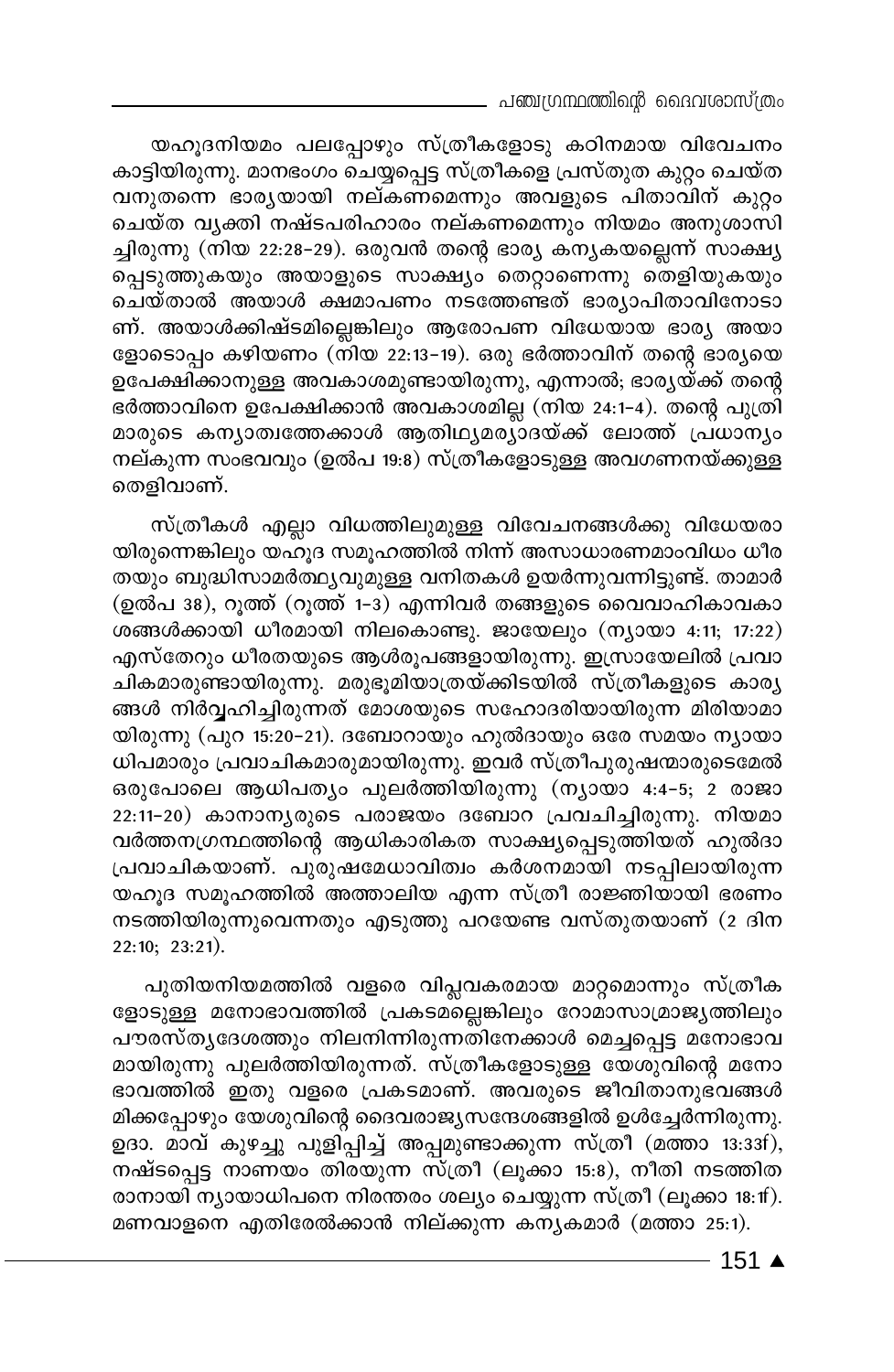പഞ്ചന്ഥ്രന്തിന്റെ ദൈവശാസ്ത്രം

പുരുഷന്മാർക്കെന്നതുപോലെ സ്ത്രീകൾക്കുംവേണ്ടി അവിടുന്നു അത്ഭുതങ്ങൾ പ്രവർത്തിച്ചു. പത്രോസിന്റെ അമ്മായിയമ്മയെ സുഖ്പ്പെ ടുത്തിയത് (മത്താ 18:14), ജായിരുസിന്റെ പുത്രിയെ ഉയിർപ്പിക്കുന്നത് (മത്താ 9.18-26; മർക്കോ 5-21-43; ലൂക്കാ 8:40-56), മർത്തായോടും മറി യത്തോടുമുള്ള അവിടുത്തെ സമ്പർക്കം മുതലായവ യേശുവിന് സ്ത്രീക ളോടുള്ള ആത്മാർത്ഥ സുഹൃദ്ബന്ധത്തെ വിളിച്ചോതുന്നവയാണ് (ലൂക്കാ 10:38-43; യോഹ 11:1-44). യേശുവിനെ അനുഗമിച്ചവരുടെ കൂട്ട ത്തിൽ സ്ത്രീകളുമുണ്ടായിരുന്നു (ലൂക്കാ 8:1-3). സ്ത്രീകളായ ശിഷ്യ ഗണം ഗുരുവിനെ അനുഗമിക്കുന്ന പതിവ് യഹുദരുടെയിടയിൽ കേട്ടു കേൾവി പോലുമില്ലായിരുന്നു എന്നറിയുമ്പോഴേ സ്ത്രീകളോടുള്ള യേശുവിന്റെ മനോഭാവത്തിലെ വിപ്ലവാത്മകത മനസ്സിലാവൂ. കുരിശും ചുമന്നുകൊണ്ടുള്ള യേശുവിന്റെ കാൽവരിയാത്രയിലും (ലൂക്കാ 23:27–31) യേശുവിന്റെ മരണനേരത്തും (ലൂക്കാ 23:49) ഈ ശിഷ്യകൾ യേശു വിന്റെ സമീപത്തുണ്ടായിരുന്നു. പന്ത്രണ്ട് അപ്പസ്തോലന്മാരും യേശു വിനെ ഉപേക്ഷിച്ചുപോയ സന്ദർഭത്തിലും ഇവർ യേശുവിനെ അനുധാ വനം ചെയ്തിരുന്നു എന്നാണ് വി. ഗ്രന്ഥഭാഗങ്ങൾ വൃക്തമാക്കുന്നത്. യേശുവിനെ സംസ്കരിച്ച കല്ലറയ്ക്കൽ പുലർകാലത്തുതന്നെ കടന്നു ചെല്ലുന്ന ഇവരുടെ തീക്ഷ്ണ്ത, യേശുവുമായി ഇവർക്കുണ്ടായിരുന്നു ആത്മബന്ധത്തെയാണ് വെളിപ്പെടുത്തുന്നത് (ലൂക്കാ 24:1-12). യോഹ 20:1-18 പ്രകാരം ഉത്ഥാനരംഗത്തിന് ആദൃമായി സാക്ഷ്യം വഹിക്കുന്നത് മഗ്ദലനാമറിയം എന്ന സ്ത്രീയാണ്.

ആദിമസഭയിലും സ്ത്രീകൾ ഒരു പ്രധാന പങ്കുവഹിച്ചിരുന്നതായി കാണാം (അപ്പ 1:14; 12:12; 6:1; 9:36; 17:4). അപ്പസ്തോലന്മാരെ സ്ത്രീകൾ സഹായിച്ചിരുന്നു (റോമാ 16:1,3,6,12; 1 കൊറി 16:14). പൗലോസ് ശ്ലീഹാ യുടെ ലേഖനത്തിൽ സ്ത്രീ പുരുഷന് വിധേയപ്പെട്ടിരിക്കണമെന്ന് ആവ ശുപ്പെടുന്നുണ്ട് (1 കോറി 11:3,7,10; 14:35; കൊളോ 3:8; എഫേ 5:21). പക്ഷേ, സ്ത്രീയും പുരുഷനും പരസ്പര പൂരകങ്ങളാണെന്ന് വി. പൗലോസ് ഊന്നിപ്പറയുന്നു (1 കോറി 11:11-12). കർത്താവിൽ സ്ത്രീയും പുരുഷനും പരസ്പരം ആശ്രയിച്ചാണ് നിലകൊള്ളുന്നത്. എന്നാൽ, സ്ത്രീകൾ സമൂഹത്തിൽ അനുവർത്തിക്കേണ്ട ചില പെരുമാറ്റച്ചട്ടങ്ങ ളെക്കുറിച്ചും പൗലോസ് പഠിപ്പിക്കുന്നുണ്ട് (1 കോറി 14:33-35; 1 തിമോ 2:11-15). സ്ത്രീകൾ അണിഞ്ഞാരുങ്ങുന്നതിനെയും പുതിയ നിയമം വിമർശിക്കുന്നുണ്ട് (1 തിമോ 2:9–10; 1 പത്രോ 3:2–4). വീട്ടിലിരുന്നു തന്റെ മാതൃധർമ്മം നിർവ്വഹിക്കുന്നതാണ് സ്ത്രീയുടെ രക്ഷാമാർഗ്ഗം (1 തിമോ 2:15). തീത്തോ 2:5–ൽ സ്ത്രീകളെക്കുറിച്ചുള്ള പൗലോസിന്റെ കാഴ്ച പ്പാടുകളുടെ പൂർണ്ണരൂപം ദർശിക്കാനാവും. അവർ വിവേകമതികളും ഭര്ത്താവിനോടു വിശ്വസ്തത പുലര്ത്തുന്നവരും വീട്ടുകാരൃങ്ങൾ നോക്കി നടത്തുന്നവരും ഭർത്താവിനോടു വിധേയത്വമുള്ളവരുമായിരി ക്കണം എന്നാണ് പൗലോസ് ഇവിടെ വിവക്ഷിക്കുന്നത്.

### ഡോ. ജോസഫ് പാംപ്ലാനി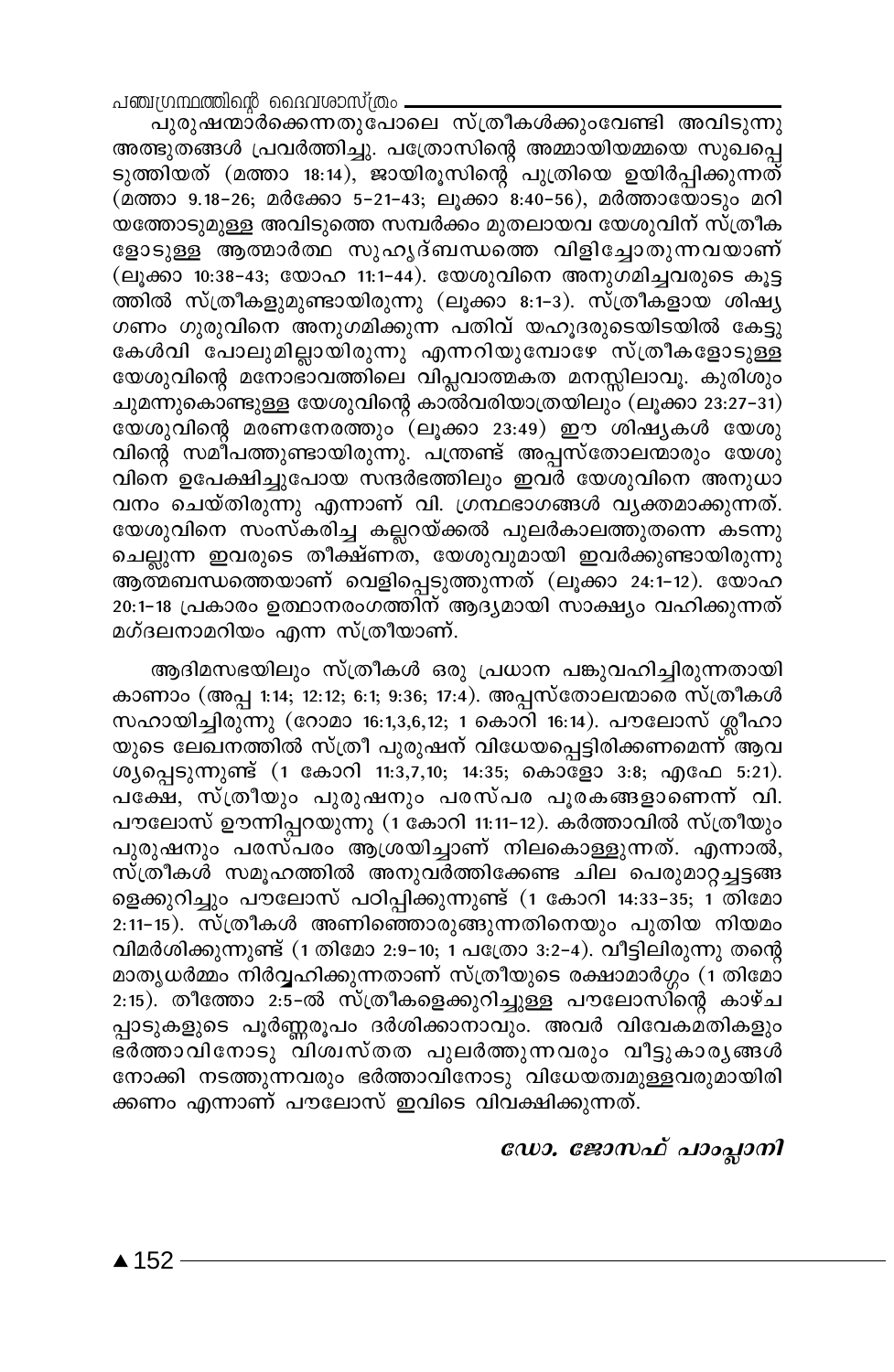# പഞ്ചഗ്രന്ഥത്തിലെ മൂന്നുപിതാക്കന്മാർ

∩⊿ ഞ⊥ഗന്ഥത്തിനുെ ഉള്ളടക്കം പഞ്ചത്രന്ഥ നായകരായ അബ്രാഹം, ഇസഹാക്ക്, യാക്കോബ്, എന്നീ പിതാക്കന്മാരുടെ ജോസഫ്. **G** 20 CO ബന്ധപ്പെട്ടതാണ്. ജീവചരിത്രവുമായി അഭേദൃം പഞ്ചഗ്രന്ഥ വിവരണത്തിൽ അബ്രാഹം, യാക്കോബ്, മോശ എന്നിവരുടെ പ്രാധാന്യമാണ് ഈ അദ്ധ്യായത്തിന്റെ ഉള്ളടക്കം.

## 1. അബ്രാഹം

തേരായുടെ പുത്രനായ അബ്രാഹമാണ് ഇസ്രായേൽ ജനതയുടെ പിതാവ്. *ബിറാം* (Biram) എന്ന ഹീബ്രു പദ ത്തിൽ നിന്നാണ് ഈ പേരിന്റെ ഉദ്ഭവം; "ദൈവം ഉയർത്തി യവൻ'' എന്നർത്ഥം. അബ്ാം എന്ന ആദൃനാമം അബ്രാഹം എന്നാക്കി മാറ്റിയത്, ദൈവമാണ് (ഉൽപ 17:5).

ഊറിൽനിന്ന് ഹാരാനിലേക്ക് കുടിയേറിപ്പാർത്ത തേറാ യുടെ പുത്രനാണ് അബ്രാഹം. തേറായുടെ മരണശേഷം അബ്രാഹം കാനാനിലേക്ക് കുടിയേറി (ഉൽപ 11:27ff). അബ്രാഹത്തിന്റെ ജന്മസ്ഥലം പല വിവരണങ്ങളിലും വൃത്യാസപ്പെട്ടു കാണുന്നതിന്റെ കാരണം ഈ കുടിയേറ്റ ങ്ങളാണ്. കാനാനിൽവച്ച് അബ്രാഹത്തിന് ദൈവത്തിന്റെ അരുളപ്പാടുണ്ടായി (ഉൽപ 12:1-3). തന്റെ പിൻതലമുറ കാനാൻദേശം കൈവശപ്പെടുത്തുമെന്ന് അബ്രാഹത്തിന് ഷെക്കെമിൽവച്ച് ദൈവത്തിന്റെ വാഗ്ദാനം ലഭിച്ചു (ഉൽപ 12:7). ബഥേലിലും നെഗെബിലും സഞ്ചരിച്ച അബ്രാഹം ഭക്ഷ്യക്ഷാമത്തെത്തുടർന്ന് ഈജിപ്തിലെത്തി. സാറാ അബ്രാഹമിന്റെ സഹോദരിയാണെന്ന് അബ്രാഹം തന്നെ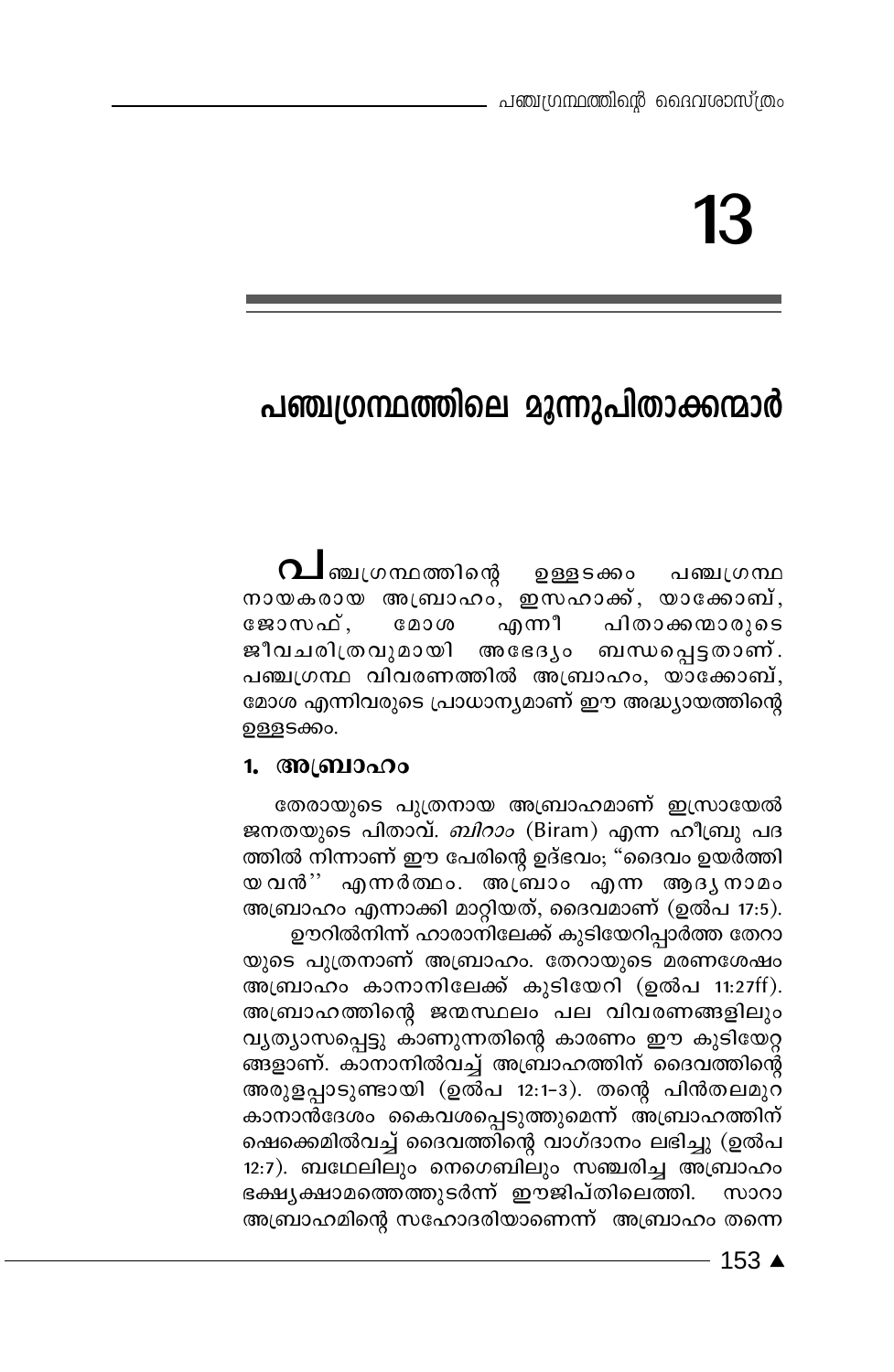പറഞ്ഞതിനാൽ ഫറവോ സാറായെ തന്റെ ഉപനാരിയാക്കി. എന്നാൽ, തന്റെ കുടുബാംഗങ്ങൾ ശിക്ഷിക്കപ്പെട്ടതോടെ ഫറവോയ്ക്ക് തെറ്റ് മന സ്സിലായി. അദ്ദേഹം സാറായെ തിരികെ നൽകി (ഉൽപ 12:10–20). കന്നു .<br>കാലികളെ മേയ്ക്കുന്ന ജോലിക്കാർ തമ്മിലുളള കലഹംമൂലം അബ്രാഹവും സഹോദരപുത്രൻ ലോത്തും വഴിപിരിഞ്ഞു. അബ്രാഹം കാനാനിലും ലോത്ത് സോദോമിലും താമസമാക്കി (ഉൽപ 13:1). ദൈവം തന്റെ വാഗ്ദാനം അബ്രാഹത്തോട് ആവർത്തിച്ചു (ഉൽപ 13:14,14:1). സലേ മിൽ<sup>്</sup>വച്ച് അബ്രാഹം മെൽക്കിസദേക്കിനെ കണ്ടുമുട്ടി (ഉൽപ 14:17ff).

കാലാന്തരത്തിൽ ദൈവം അബ്രാഹത്തിന് ഒരു പു ത്രനെ വാഗ്ദാനം ചെയ്തു (ഉൽപ 15:1 ff), തുടർന്ന്, ദൈവം അബ്രാഹവുമായി ഉടമ്പടി ചെയ്തു (ഉൽപ 15:9). അബ്രാഹത്തിന് സാറായുടെ ദാസിയായ ഹാഗാ റിൽ ഇസ്മായേൽ എന്ന പുത്രൻ ജനിച്ചു മെസെപ്പൊട്ടോമിയൻ നിയമ സംഹിതകളിൽ ഇത്തരം ആചാരങ്ങൾ അനുവദിച്ചിട്ടുണ്ടായിരുന്നു. ഇപ്ര കാരം ജനിക്കുന്ന കുഞ്ഞുങ്ങൾക്ക് സ്വന്തം ഭാരൃയിൽ നിന്ന് പിറക്കുന്ന കുഞ്ഞിന്റെ എല്ലാ അവകാശങ്ങളും ഉണ്ടായിരുന്നു. എന്നാൽ, ഇസ്മാ യേലിന് ഈ അവകാശം നിഷേധിക്കപ്പെട്ടു (ഉൽപ് 16:1–16).

വാഗ്ദാനമനുസരിച്ച് (ഉൽപ 17:15ff) അബ്രാഹത്തി ന് സാറായിൽ ഒരു പുത്രൻ ജനിച്ചു. അബ്രാഹത്തിന്റെ ആതിഥ്യമര്യാദ ദൈവപ്രീതിക്ക് പാത്രമായി (ഉൽപ് 18:1f). സോദോം, ഗോമോറ ദേശങ്ങൾക്കുവേണ്ടി അബ്രാഹം ദൈവത്തിന്റെ മുന്നിൽ വാദിക്കുന്നുണ്ട് (ഉൽപ 18:20-19:28). ഈജിപ്തിൽ നടന്ന സംഭവം (12:10) ഗാരാദിലും ആവർത്തിക്കുന്നു (ഉൽപ 20:1ff). സാറായുടെ നിർബന്ധത്തിന് വഴങ്ങി ഹാഗാറിനേയും ഇസ്മാ യേലിനെയും അബ്രാഹം ഭവനത്തിൽ നിന്ന് പുറത്താക്കി (ഉൽപ 21:1ff). ഇസഹാക്കിനെ ബലിയർപ്പിക്കാൻ ദൈവം ആവശ്യപ്പെട്ടപ്പോൾ അതിനു തയ്യാറായ അബ്രാഹം വിശ്വാസത്തിന്റെ സനാതനപ്രതിരൂപ്മായി (ഉൽപ .<br>22:1ff). ഈ വിവരണം നരബലിക്കെതിരേയുളള പ്രബോധനാത്മകമായ ഒരു ആലങ്കാരിക വ്യാഖ്യാനമാകാനാണ് സാധ്യത. അല്ലെങ്കിൽ, അബ്രാ ഹത്തിന്റെ ജീവിതത്തിലെ ഏതെങ്കിലും അന്തസ്സംഘർഷ്ത്തിന്റെ ആല ങ്കാരികാഖ്യാനവുമാകാം. സാറായുടെ മരണശേഷം ശവസംസ്കാര തതിനായി ഹെ്ഫ്രോണിൽ അ്ബാഹം കുറെ ഭൂമി വാങ്ങി. "കാനാൻദേശം നിന്റെ സന്തതികൾക്ക് അവകാശമായി നൽകും" എന്ന വാഗ്ദാനം നിറവേറുന്നതിന്റെ ആദൃപടിയായിരുന്നു ഇത് (ഉൽപ 23:1). മെസെപ്പൊട്ടോമിയായിലെ തന്റെ ചാർച്ചക്കാരുടെയിടയിൽ നിന്ന് അബ്രാഹം രന്റെ പുത്രനായ ഇസഹാക്കിന് വധുവായി റബേക്കായെ തിരഞ്ഞെടുത്തു (ഉൽപ 24:1 ff).

ബാബിലോണിലെ ഹമ്മുറാബിയുടെ (ബി.സി. 17281686) സമകാ ലികനായാണ് അബ്രാഹത്തെ ചരിത്രകാരൻമാർ പരിഗണിക്കുന്നത്. ഉൽപ 14:1-ൽ പരാമർശിക്കുന്ന ഷിനായിലെ അമറാഫേൽ, ഹമ്മുറാബി തന്നെയാണെന്നാണ് പണ്ഡിതമതം. എന്നാൽ, ഇതിന് വിശ്വസനീയ മായ തെളിവുകളില്ല. അബ്രാഹത്തിന്റെ കഥയിൽ പരാമർശിക്കുന്ന രാജാ ക്കൻമാരെ ബി.സി.് 2000-ന് മുൻപുളള് മെസെപ്പൊട്ടോമിയായുടെ അറി യപ്പെടുന്ന കാലത്തെ ചരിത്രത്തിൽ കണ്ടെത്താനും കഴിഞ്ഞിട്ടില്ല. ബി. സി. രണ്ടാം സഹസ്രാബ്ദത്തിന്റെ ആദൃപകുതിയിലെ മെസെപ്പൊട്ടോ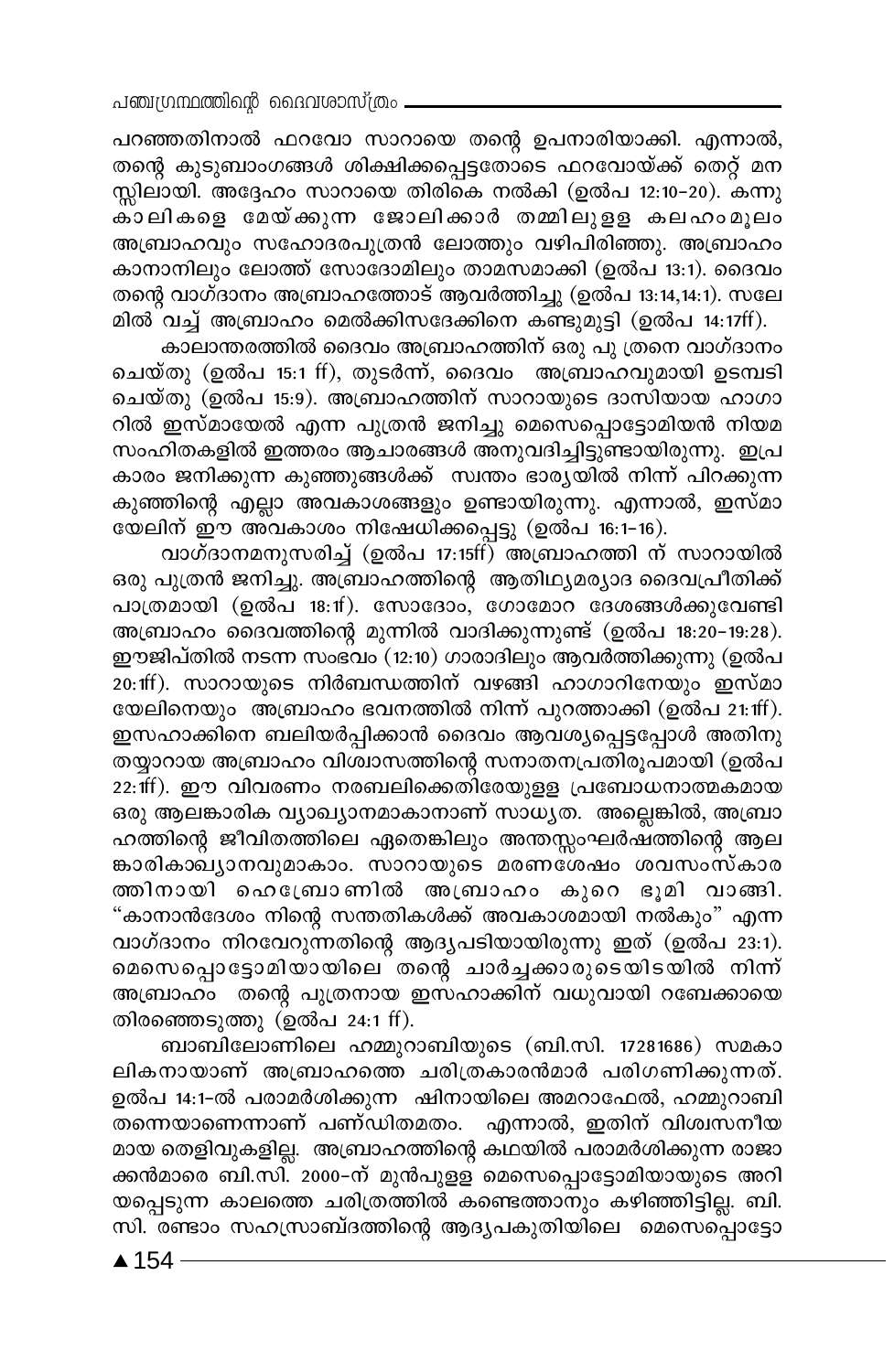ക്കൻമാർ ഭരിച്ചിരുന്നു. ഇതിൽ നിന്നും അബ്രാഹത്തിന്റെ ജീവിതകാലം ബി.സി. 2000–1500 കാലഘട്ടത്തിലായിരിക്കാനാണ് സാധൃത. അബ്രാ ഹത്തെക്കുറിച്ചുളള എല്ലാ വിവരണങ്ങളും ചരിത്രപരമാണെന്ന് പറയാ നാവില്ലെങ്കിലും അബ്രാഹം വെറുമൊരു ഐതിഹ്യ പുരുഷനല്ലെന്ന് വൃക്തമാണ്.

വരമൊഴി രൂപംകൊളളുംമുൻപ് വാമൊഴിയായി തലമുറകൾ കൈമാ റിപ്പോന്ന കഥകളാണ് അബ്രാഹത്തിന്റെ ജീവചരിത്രമായി ബൈബി ളിൽ അവതരിപ്പിച്ചിട്ടുളളത്. അതുകൊണ്ടുതന്നെ, പരസ്പര ബന്ധമി ല്ലാത്ത പല സംഭവങ്ങളും യുക്തിസഹമല്ലാത്ത ദേശകാലനിർണ്ണയങ്ങളും .<br>കഥയിൽ കടന്നുകൂടിയിട്ടുണ്ട്. ചിലയിടങ്ങളിൽ കഥകൾ ആവർത്തിച്ചി ട്ടുണ്ടെന്ന് മാത്രമല്ല, ആവർത്തിച്ചപ്പോൾ കഥാപാത്രങ്ങൾ മാറിപ്പോയിട്ടു മുണ്ട് (ഉൽപ 12:10ff; 20:1ഉള; 26:1ff). ഇത്തരം വൈരുദ്ധ്യങ്ങൾ വാചിക പാരമ്പരൃത്തിൽ സ്വാഭാവികമാണ്.

വി.ഗ്രന്ഥത്തിൽ അബ്രാഹത്തിന്റെ സ്ഥാനത്തെ അദ്വിതീയമാ ക്കുന്നത്, ദൈവിക വെളിപാടുകൾ ആരംഭിക്കുന്നത് അബ്രാഹത്തിലൂ ടെയാണ് എന്ന വസ്തുതയാണ്. എന്നാൽ, അബ്രാഹം ദൈവത്തെ മന സ്സിലാക്കിയത് മെസെ്പറ്റൊട്ടോമിയൻ പാരമ്പരൃത്തിലെ കുല ക്ദെവങ്ങ(Family Gods)ളുടെ മാതൃകയിലാണ്. പിൽക്കാലത്ത് ഇസ്രായേൽക്കാർക്ക് വെളിപ്പെടുത്തപ്പെട്ട യാഹ്വെയെക്കുറിച്ച് അബ്രാ ഹത്തിന് അറിവില്ലായിരുന്നു. അദ്ദേഹത്തെ സംബന്ധിച്ചിടത്തോളം ദൈവം *എൽഷദ്ദായ്* (Elshaddai) ആയിരുന്നു. വാഗ്ദാനങ്ങളിൽ വിശ്വ സ്തനും ആരാധകരിൽ കാരുണ്യം ചൊരിയുന്നവനും ധാർമ്മിക ജീവിതം ആവശ്യപ്പെടുന്നവനുമാണവിടുന്ന്.

## വി. ഗ്രന്ഥത്തിൽ നിറഞ്ഞു നിൽക്കുന്ന അബ്രാഹം

രക്ഷാകരചരിത്രത്തിനാരംഭം കുറിച്ച അബ്രാഹത്തി ന്റെ തിരഞ്ഞെ ടുപ്പും ഉടമ്പടിയും അദ്ദേഹത്തിനു ലഭിച്ച വാഗ്ദാനങ്ങളും ബൈബി ളിൽ ഉടനീളം ആവർത്തിച്ച് ചർച്ച ചെയ്യപ്പെടുന്നുണ്ട് (പുറ32:13; സംഖ്യ  $32:11$ ; നിയ 1:8; 2 രാജാ 13:23; 1 ദിന 18:16; സങ്കീ 105:9; ഏശ 29:22; 51:1-2; എസെ 33:24). യഹൂദരുടെ പിതാവായാണ് പുതിയനിയമം അബ്രാഹത്തെ അവതരിപ്പിക്കുന്നത് (മത്താ 3:9; യോഹ 8:33). അബ്രാഹത്തിന്റെ മക്കൾ എന്ന യഹൂദരുടെ അവകാശവാദത്തെ സ്നാപകയോഹന്ാൻ .<br>ഖണ്ഡിക്കുന്നുണ്ട് (മത്താ 3:9). പൗലോസിന്റെ ലേഖനങ്ങളിൽ വിശ്വാസ ത്തിന്റെ ശാശ്വത പ്രതിരൂപമായിട്ടാണ് അബ്രാഹത്തെ അവതരിപ്പിച്ചിരി ക്കുന്നത് (റോമ 4:1 ff; ഗലാ 3:16). യേശുവിൽ വിശ്വസിക്കുന്നവരാണ് അബ്രാഹത്തിന്റെ മക്കൾ (ഗലാ 3:29). എന്നും അബ്രാഹത്തിന്റെ രണ്ടു ഭാര്യമാർ മോശയുടെയും ക്രിസ്തുവിന്റെയും ഉടമ്പടികളുടെ പ്രതിരൂപ് മാണെന്നും (ഗലാ 4:22) പൗലോസ് പറയുന്നു.

#### 2. യാക്കോബ്

ഇസഹാക്കിന്റെയും റബേക്കായുടെയും രണ്ടാമത്തെ പുത്രനായാണ് യാക്കോബ് ജനിക്കുന്നത്. ഇസഹാക്കിന് അറുപത് വയസ്സുള്ളപ്പോഴാണ് യാക്കോബ് ജനിച്ചത് (ഉൽപ 25:21-26). യാക്കോബ് ശാന്തസ്വഭാവിയും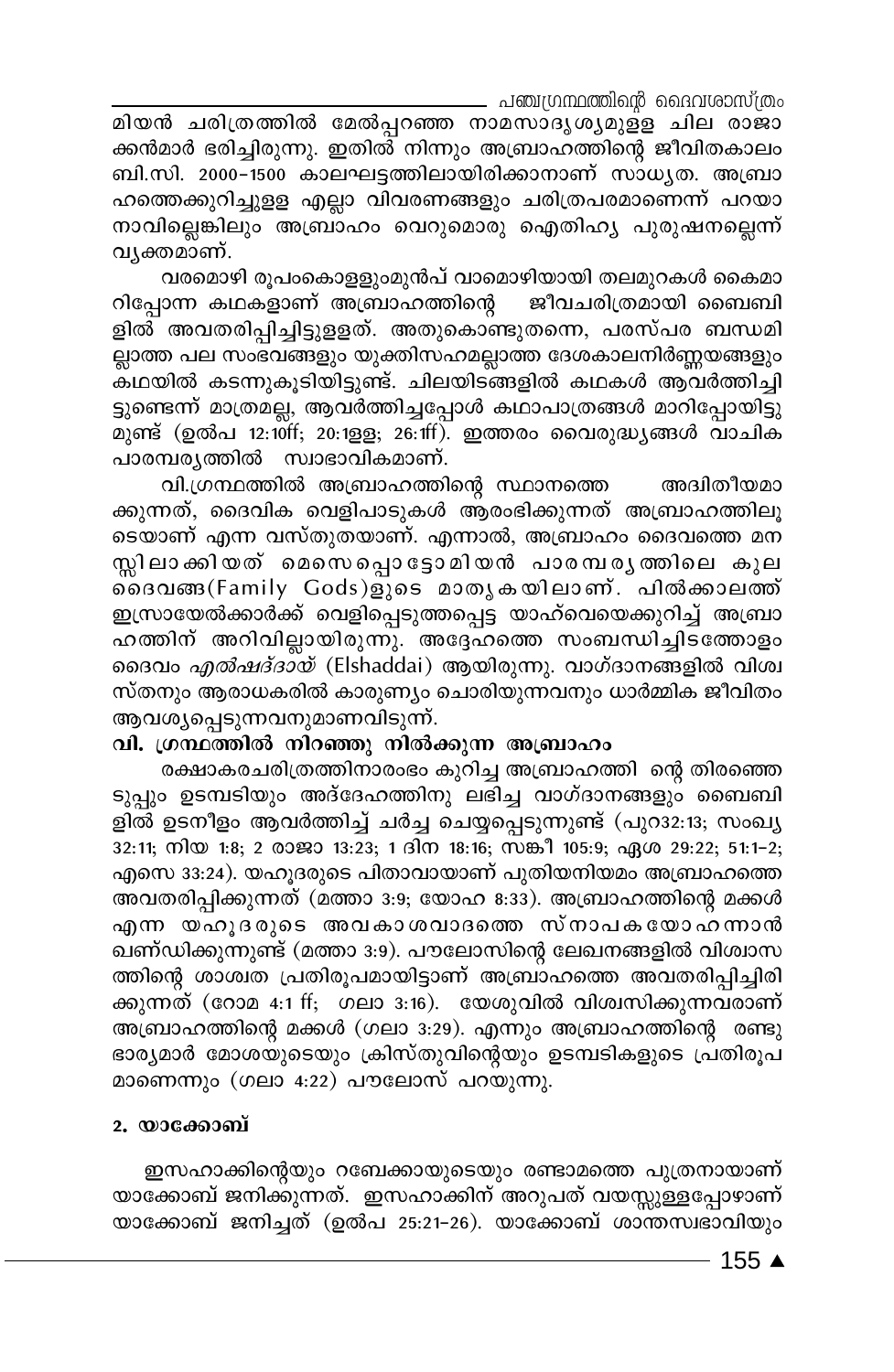റബേക്കായുടെ സ്നേഹഭാജനവുമായിരുന്നു. യാക്കോബിന്റെ മൂത്ത സഹോദരൻ ഏസാവിനോടായിരുന്നു ഇസഹാക്കിനു കൂടുതൽ മമത.

നായാട്ടുകാരനായ ഏസാവിന് ഒരു പാത്രം പയറുപായസം പ്രതിഫ ലമായി നല്കിക്കൊണ്ട് യാക്കോബ് കടിഞ്ഞുലവകാശം സ്വന്തമാക്കി. പിതൃസ്വത്തിൽ ഇരട്ടി ഓഹരിക്കുള്ള അവകാശം (നിയ 21:17), സഹോദ രന്മാരുടെ മേൽ ഭരണം നടത്താനുള്ള അധികാരം (ഉൽപ 27:29) എന്നിവ കടിഞ്ഞൂലവകാശത്തിന്റെ ഭാഗമായിരുന്നു. ഏസാവിൽനിന്നു കടിഞ്ഞൂ ലവകാശം വിലയ്ക്കുവാങ്ങിയ യാക്കോബ് റബേക്കായുടെ സഹായ് ത്തോടെ വൃദ്ധനും അന്ധനുമായ ഇസഹാക്കിനെ കബളിപ്പിച്ച് കടി ഞ്ഞൂൽ പുത്രനുള്ള അനുഗ്രഹവും സ്ഥതമാക്കി (ഉൽപ 27:1–29). യാക്കോ ബിന്റെ വഞ്ചന മനസ്സിലാക്കിയ യേസാവ് യാക്കോബിനോടേറ്റുമുട്ടാൻ തീരുമാനിച്ചു. റബേക്കായുടെ ഉപദേശപ്രകാരം യാക്കോബ് ഏസാവിനെ ഭയന്നു ഹാരാനിലുള്ള തന്റെ അമ്മാവനായ ലാബാന്റെ പക്കലേക്ക് ഒളി ച്ചോടാൻ തീരുമാനിച്ചു. റബേക്ക പറഞ്ഞ നുണ വിശ്വസിച്ച് ഈ സംരം  $\overline{1}$  ഭത്തിലും ഇസഹാക്ക് യാക്കോബിന് അനുഗ്രഹം നേർന്നു(27:41-28:5). പിതാവിന്റെ അനുഗ്രഹാശ്ശിസുകളോടെ ഹാരാനിലേക്കു യാത്രയായ യാക്കോബിനു മാർഗ്ഗമദ്ധ്യേ ലൂസ് എന്ന സ്ഥലത്തുവച്ച് ഒരു ദൈവിക ദർശനമുണ്ടായി. സ്ഥരശ്നീയമായ ഒരു ഗോവണിയിലൂടെ മാലാഖമാർ ഇറ ങ്ങുന്നതും കയറുന്നതും യാക്കോബ് ദർശിച്ചു. ദർശനത്തിനുശേഷം ദൈവം യാക്കോബിനോടു സംസാരിച്ചു. അബ്രാഹത്തോടും ഇസഹാ ക്കിനോടും ചെയ്ത വാഗ്ദാനം അവിടുന്നു യാക്കോബിനോടും ആവർത്തി ച്ചു. ദൈവത്തെ ദർശിച്ച പ്രസ്തുത സ്ഥലത്തിനു യാക്കോബ് ബഥേൽ എന്നു പേരുനൽകി (28:10-22).

ഹാരാനിലെത്തിയ യാക്കോബ് ലാബാന്റെ ഭവനത്തിൽ താമസമാരം ഭിച്ചു. ഭവനത്തിലെ സകല ജോലികളും ചെയ്ത യാക്കോബ്, ലാബാന്റെ ഇളയ മകൾ റാഹേലിനെ ഭാര്യയായി ലഭിക്കാൻ ആഗ്രഹിച്ചു. ലാബാ നിന്റെ നിർദ്ദേശാനുസൃതം ഏഴുവർഷം ഈ ലക്ഷ്യപ്രാപ്തിക്കായി യാക്കോബ് ലാബാന് അടിമവേല ചെയ്തു. എന്നാൽ, ഏഴാംവർഷം റാഹേ ലിനു പകരം അവളുടെ ജ്യേഷ്ഠത്തിയും വിരുപയുമായ ലെയായെയാണ് ലാബാൻ യാക്കോബിന് ഭാരൃയായി നൽകിയത്. ഈ വഞ്ചനയിൽ യാക്കോബ് ക്ഷുഭിതനായെങ്കിലും റാഹേലിനെ സ്വന്തമാക്കാനായി വീണ്ടും ഏഴുവർഷംകൂടി യാക്കാബ് ലാബാന്റെ ഭവനത്തിൽ ദാസ്യവേല ചെയ്തു. യാക്കോബിന് ലെയായിൽ റുബൻ, ശിമയോൻ, ലേവി, യൂദാ എന്നീ പുത്രന്മാർ ജനിച്ചു. എന്നാൽ, റാഹേലിനു മക്കളൊന്നും ജനിച്ചി ല്ല. തന്മൂലം അവൾ തന്റെ ദാസിയായ ബിൽഹായെ യാക്കോബിനു ന്ൽകി. യാക്കോബിനു ബിൽഹായിൽ ദാൻ, നഫ്ത്താലി എന്നീ പുത്ര ന്മാർ ജനിച്ചു. ഇതറിഞ്ഞ ലെയായും തന്റെ ദാസിയായ സിൽഫായെ യാക്കോബിനു നൽകി. സിൽഫായ്ക്ക് ഗാദ്, ആഷേർ എന്നീ പുത്രന്മാർ ജനിച്ചു. ഇതിനിടയിൽ ലെയായ്ക്ക് രണ്ടു പുത്രന്മാർക്കൂടി ജനിച്ചു. ഇസാ ക്കർ, സെബുലുൺ. റാഹോലിന്റെ പ്രാർത്ഥനയുടെ ഫലമായി അവൾക്കും രണ്ടുപുത്രന്മാർ ജനിച്ചു. ദ്ജാസഫ്, ബഞ്ചമിൻ എന്നീ പേരു കളിൽ അവർ അറിയപ്പെട്ടു. കാലക്രമത്തിൽ യാക്കോബും ലാബാനും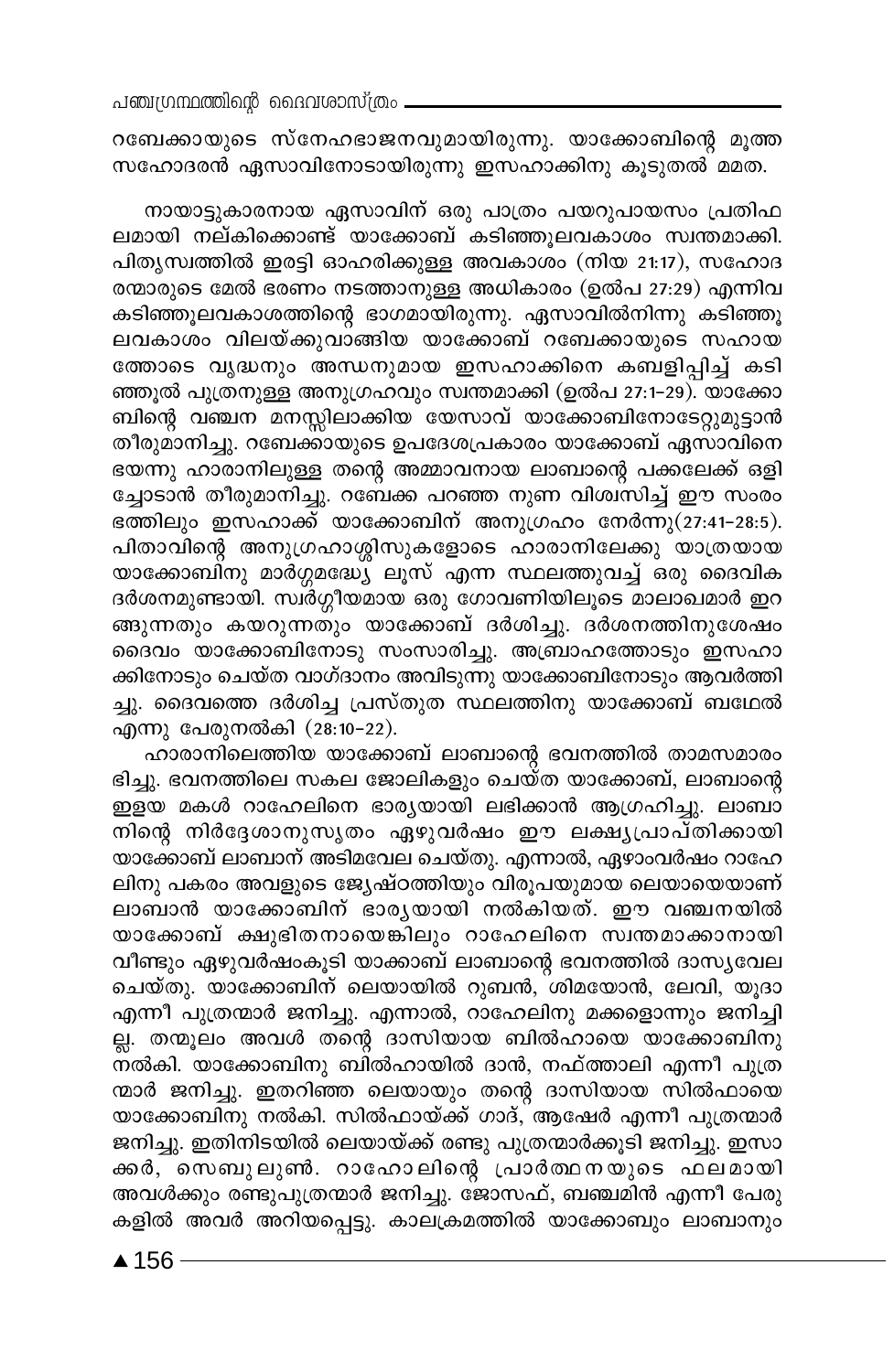– പഞ്ചഗ്രന്ഥത്തിന്റെ ദൈവശാസ്ത്രം

തമ്മിൽ വേർപിരിഞ്ഞു (30:25-31:16). ലാബാന്റെ പക്കൽനിന്നും സ്വദേശ ത്തുമടങ്ങി വരുംവഴി യാക്കോബ് സഹോദരനായ ഏസാവിന്റെ പക്ക ലേക്കു ദൂതന്മാരെ അയച്ചു സമാധാനത്തിനപേക്ഷിച്ചു. നാനൂറോളം ആളു കളുമായി ഏസാവ് എതിരേ വരുന്നുണ്ടെന്നറിഞ്ഞ യാക്കോബ് അസ്വ സ്ഥചിത്തനായി. ഭയാക്രാന്തനായ യാക്കോബ് ദൈവസന്നിധിയിൽ രാത്രി മുഴുവൻ പ്രാർത്ഥിച്ചു. പ്രാർത്ഥനയ്ക്കിടയിൽ ഒരു ദൈവദൂതൻ പ്രത്യ ക്ഷപ്പെട്ട് രാത്രിമുഴുവൻ യാക്കോബുമായി മൽപ്പിടുത്തം നടത്തി. പ്രഭാ തമായ്പ്പോൾ ദൂതൻ യാക്കോബിനെ അനുഗ്രഹിച്ചു യാത്രയാക്കി. യാക്കോബിന്റെ പേര് ഇസ്രായേൽ എന്നാക്കി മാറ്റുകയുംചെയ്തു. പ്രസ്തുത സ്ഥലത്തിനു പെനിയേൽ എന്നും പേരു നൽകി (31:22-32). പിറ്റേന്ന് ഏസാവ് യാക്കോബിനെ തേടിയെത്തി. യാക്കോബ് ഭയപ്പെട്ട തിനു വിപരീതമായി എസാവ് അദ്ദേഹത്തെസ്നേഹപൂർവ്വം സ്വീകരിച്ചു. യാക്കോബ് ഷെക്കെമിൽ താമസമാരംഭിച്ചു (31:1–20). യാക്കോബിന് ലെയാ യിൽ പിറന്ന ദീന എന്ന മകളെ ഹിവ്യനായ ഷെക്കെം മാനഭംഗം ചെയ്തു. യാക്കോബിന്റെ മക്കൾ ഇതിനു ക്രൂരമായി പ്രതികാരം ചെയ്തു (A. 34). തുടർന്ന് യാക്കോബും കുടുംബവും ബെഥേലിലേക്ക് താമസംമാറ്റി. അവി ടെവച്ച് യാക്കോബിന്റെ സ്നേഹഭാജനമായിരുന്ന ഭാര്യ റാഹേൽ അന്ത രിച്ചു.\_ ഇത് യാക്കോബിനെ തീരാദു։ഖത്തിലാഴ്ത്തി. പ്രിയപുത്രനായ ജോസഫിന്റെ തിരോധാനവും (A. 37) പിതാവായ ഇസഹാക്കിന്റെ മര ണവും (35:27-29) യാക്കോബിന്റെ ദുഃഖം വർദ്ധിപ്പിച്ചു. ജോസഫിനെ സഹോദരങ്ങൾ ഈജിപ്തുകാരായ കച്ചവടക്കാര്ക്കു വിറ്റതാണെന്ന സത്യം യാക്കോബ് അറിഞ്ഞിരുന്നില്ല.

കാനാനിൽ കനത്ത ക്ഷാമം ബാധിച്ചതിനെത്തുടർന്ന് ആഹാരസാധ നങ്ങൾക്കായി യാക്കോബ് ഈജിപ്തിലേക്കയച്ചു. തങ്ങൾ അടിമയായി വിറ്റ സഹോദരൻ ജോസഫ് ഈജിപ്തിന്റെ ഭരണാധികാരിയായി മാറി യിരിക്കുന്നതുകണ്ട സഹോദരന്മാർ അമ്പരന്നു. ജോസഫിന്റെ സ്നേഹ പൂർവ്വകമായ നിർബന്ധത്തിനുവഴങ്ങി യാക്കോബും മക്കളും ഈജിപ്തി ലേക്കു താമസം മാറ്റി (A. 46). ഈജിപ്തിലെത്തി പതിനേഴുവർഷ ങ്ങൾക്കുശേഷം യാക്കോബ് അന്തരിച്ചു. കാനാൻ ദേശത്ത് മാശ്രേക്കു കിഴക്ക് മാക്പെലായിലെ ഗുഹയിലാണ് യാക്കോബ് സംസ്കരിക്കപ്പെട്ട ത് (50:11-14).

#### യാക്കോബ്- പഞ്ചഗ്രന്ഥിക്കുപുറമേ

ഇസ്രായേൽക്കാർ യാക്കോബിന്റെ മക്കൾ എന്നാണറിയപ്പെട്ടിരുന്നത് യാക്കോബിനോടു ദൈവം ചെയ്ത വാഗ്ദാനമോർത്ത് അകൃത്യങ്ങൾ ഉപേ ക്ഷിച്ച് ദൈവത്തിന്റെ പക്കലേക്കു പിന്തിരിയാൻ ഹോസിയാ പ്രവാച കൻ ഇസ്രായേൽക്കാരെ ഉദ്ബോധിപ്പിക്കുന്നുണ്ട് (ഹോസി 12:3,4, 12). പ്രവാസാനന്തരം തിരിച്ചെത്തിയ പ്രവാസികളെ ധൈര്യപ്പെടുത്തുവാ നായി യാക്കോബിനോടു ദൈവത്തിനുണ്ടായിരുന്ന സ്നേഹത്തെ മലാക്കി അനുസ്മരിപ്പിക്കുന്നുണ്ട് (മലാ 1:2). ദൈവം തിരഞ്ഞെടുക്കുന്നതു മൂപ്പു മുറയോ മാനുഷിക മാനദണ്ഡങ്ങളോ അനുസരിച്ചല്ല എന്നു യാക്കോ ബിന്റെ കഥ വൃക്തമാക്കുന്നു. വിശ്വാസംവഴിയുള്ള നീതീകരണത്തിനു ഉദാഹരണമായി യാക്കോബിനെ എടുത്തുകാട്ടാൻ ഹെബ്രായ ലേഖനകർത്താവിനെ പ്രേരിപ്പിച്ച വികാരവും ഇതുതന്നെയാണ് (ഹെ

 $-157$   $\triangle$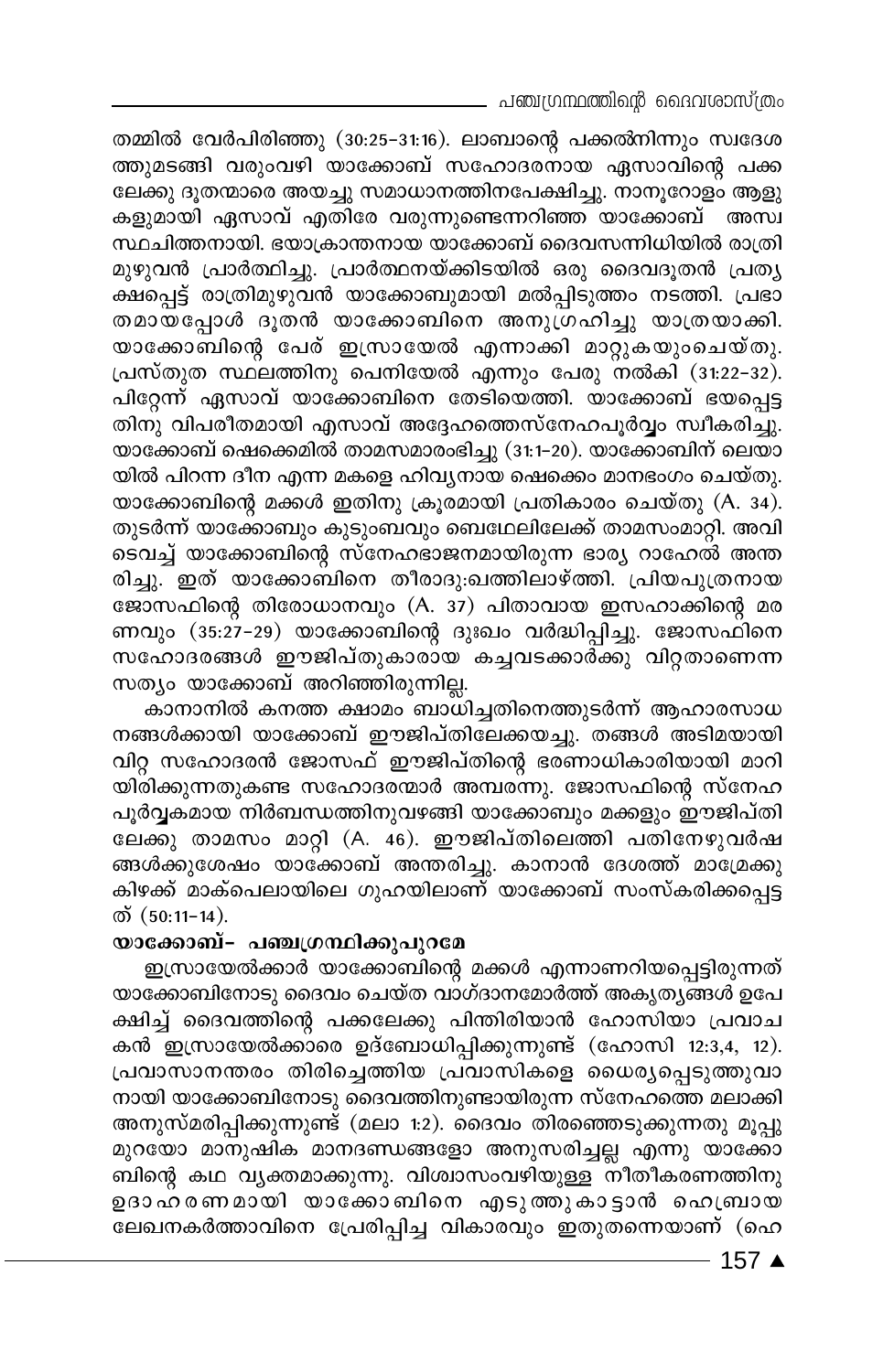ബ്രാ 11:21; 12:16). യാക്കോബിന്റെ ദർശനവും (യോഹ 1:51) കിണറും (യോഹ 4:5,12) ജീവചരിത്രവും (അപ്പ 7:12,16) പുതിയനിയമത്തിൽ അനു സ്മരിക്കുന്നുണ്ട്.

യാക്കോബിന്റെ പേരിനോടനുബന്ധിച്ചുള്ള പല ശൈലീപ്രയോഗ ങ്ങളും വി.ഗ്രന്ഥത്തിൽ കണ്ടെത്താനാവും. ദൈവത്തെ സൂചിപ്പിക്കുവാ നായി 'യാക്കോബിന്റെ ദൈവം' (പുറ 3:6; 4:5; 2 സാമു 23:1; സ്ങ്കീ 20:1; ഏശ 2:3) എന്നും 'യാക്കോബിന്റെ ശക്തനായവൻ' (സങ്കീ 132:2) എന്നും ഉപയോഗിച്ചു കാണുന്നുണ്ട്. ഇസ്രായേലിനെ സൂചിപ്പിക്കാൻ "യാക്കോ ബിന്റെ ഭവനം" (പുറ 19:3; ഏശ 2:5;8:17), "യാക്കോബിന്റെ സന്തതി" (ഏശ<sup>്</sup> 45:19; ജറെ 32:26), "യാക്കോബിന്റെ പുത്രന്മാർ" (1 രാജാ 18:31; മലാ 3:6), "യാക്കോബിന്റെ സമൂഹം"(നിയ 33:4), യാക്കോബ് (സംഖ്യ 23:7,10,23; 24:5,17,19) എന്നീ ശൈലികളും വി. ഗ്രന്ഥത്തിൽ ഉപയോഗിച്ചി ട്ടുണ്ട്. ഇസ്രായേലിന്റെ ചരിത്രത്തിൽ യാക്കോബിനുള്ള അനനൃശ്രേഷ്ഠ മായ സ്ഥാനമാണ് ഇതിലൂടെ വൃക്തമാക്കുന്നത്.

#### 3. മോശ

ഇസ്രായേൽജനത്തെ ഈജിപ്തിന്റെ അടിമത്തത്തിൽനിന്നു മോചിച്ച ധിര നായകനാണ് മോശ. സീനായ് മലയിൽവച്ച് നടന്ന ഉടമ്പടിയുടെ ചടങ്ങുകൾക്കു നേതൃത്വം കൊടുത്ത്, വാഗ്ദാനനാട്ടിലേക്ക് അവരെ ആന യിക്കാൻ ദൈവത്താൽ തിരഞ്ഞെടുക്കപ്പെട്ട വൃക്തി. ഹെബ്രായ ബൈബി ളിൽ ഏറ്റവും പ്രധാനപ്പെട്ട വൃക്തിയാണ് മോശ. കാരണം, "കർത്താവ് മുഖാമുഖം സംസാരിച്ച മോശയെപ്പോലെ മറ്റൊരു പ്രവാചകൻ പിന്നീട് ഇസ്രായേലിൽ ഉണ്ടായിട്ടില്ല" (നിയ 34:10). മഹത്ത്വത്തിന്റെ ഉന്നതിയിലും മോശയ്ക്ക് അദ്ദേഹത്തിന്റെ മനുഷ്യത്വം, ദേഷ്യപ്പെടുന്ന സ്ഥഭാവം, അസ്വ സ്ഥത, ആത്മവിശ്വാസമില്ലായ്മ എന്നിവ പ്രകടമായിരുന്നു.

വിവിധ പാരമ്പര്യങ്ങൾ വിവിധ രീതിയിലാണ് മോശയെ കാണുന്ന ത്.

യാഹ്വിസ്റ്റ് - എലോഹിസ്റ്റ് പാരമ്പരൃത്തിൽ: പുറ 1:15-2:22 ലെ വിവരണങ്ങൾക്കു ചരിത്രത്തിൽനിന്നു തെളിവുകൾ ഇല്ലെങ്കിൽ അവ മോശയുടെ ജനനത്തെക്കുറിച്ച് പ്രതിപാദിക്കുന്നു. ഫറവോ്യുടെ ഭരണ കാലത്ത് ജനിച്ച് രാജകൊട്ടാരത്തിൽ വളർന്ന, സ്വന്തം ജനത്തെ സ്നേഹിച്ച ലേവ്യഗോത്രജനായ ഒരു ഹെബ്രായനാണ് മോശ. മിദിയാ നിലേക്ക് ഓടിപ്പോയ മോശ 'ജെത്രോ് (വുവെൽ) എന്ന പുരോഹിതന്റെ പുത്രിയെ വിവാഹം ചെയ്തു.

പുറ 3:1-12 മോശയുടെ വിളിയും ദൗതൃവും വെളിവാക്കുന്നു. എരി ഞ്ഞുകൊണ്ടിരിക്കുന്ന കുറ്റിച്ചെടികൾ ദൈവവും മോശയുമായുള്ള സംഭാ ഷണത്തിനു വേദിയൊരുക്കുന്നു. 7-8 വാകൃങ്ങളിൽ യാഹ്വെ സ്വന്തം ജനത്തെ കാണുന്നു. അതിനാൽ അവരെ സ്വതന്ത്രരാക്കാൻ തീരുമാനി ക്കുന്നു. വാ. 10-ൽ മോശ ദൈവത്തിന്റെ പ്രതിനിധിയായി ഉയർത്തപ്പെടു ന്നു. തന്റെ കഴിവില്ലായ്മ പറഞ്ഞ് ഒഴിവാകാൻ മോശ ശ്രമിച്ചെങ്കിലും ദൈവം തന്റെ പേരും ശക്തിയും മോശയ്ക്കു വെളിപ്പെടുത്തി ധൈര്യം നൽകുന്നു (പുറ 5:1-12,20). മോശ യാഹ്വെയുടെ നാമത്തിൽ ഫറവോ യോടു ഹെബ്രായരെ ഉപവാസം അനുഷ്ഠിക്കുന്നതിനായി മരുഭൂമിയി ലേക്കു നയിക്കുവാൻ സമ്മതം ചോദിക്കുന്നു. ഫറവോ നിരാകരിക്കുന്നു.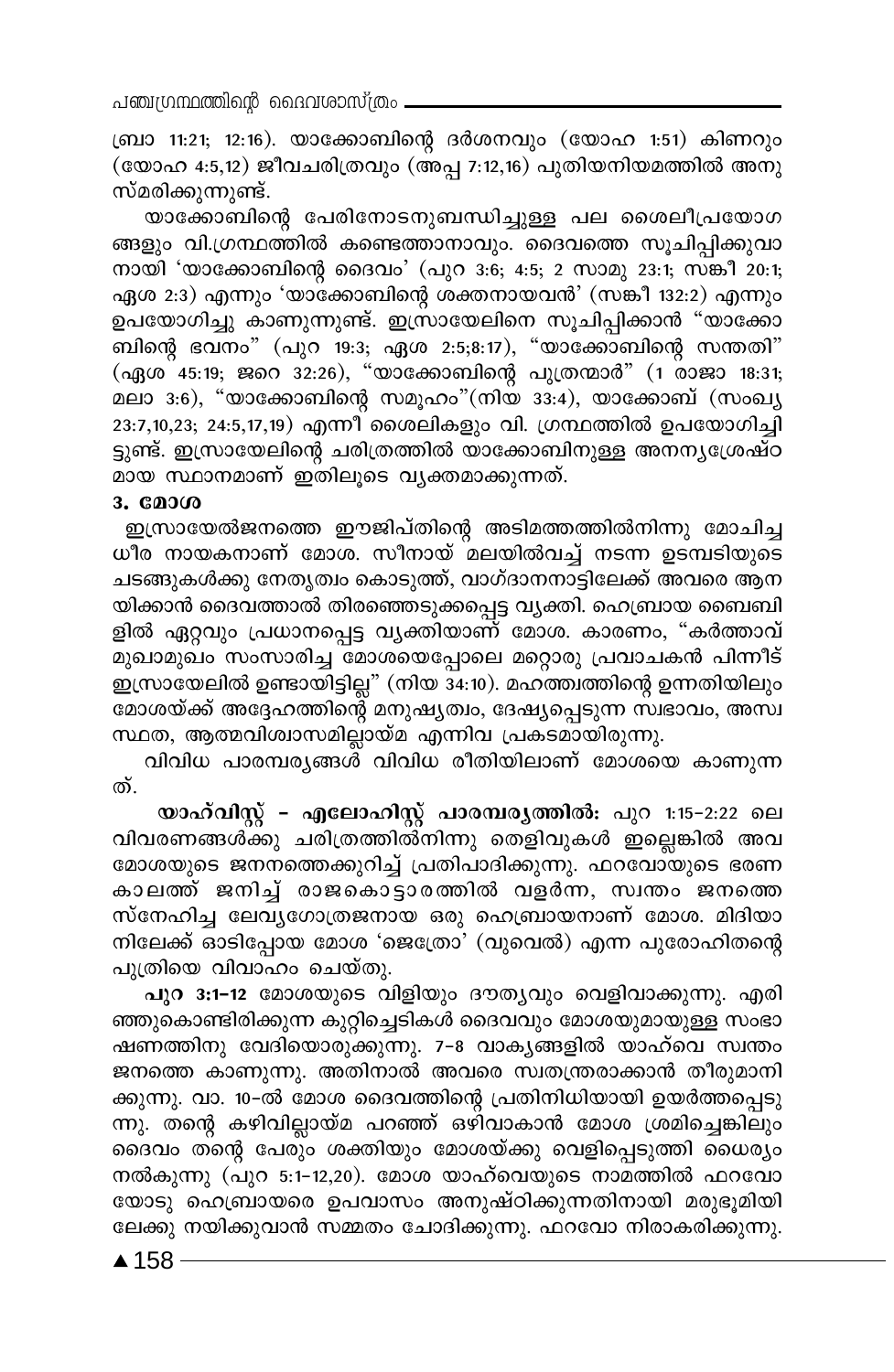\_ പഞ്ചഗ്രന്ഥത്തിന്റെ ദൈവശാസ്ത്രം

ഒൻപതു മഹാമാരികൾ അയച്ചിട്ടും ഫറവോയുടെ മനസ്സ് മാറാത്തതി നാൽ യാഹ്വെ ഈജിപ്തിന്റെ ആദൃജാതരെ വധിക്കുന്നു. ഫറവോ ഈജിപ്തുവിട്ടുപോകാൻ ഇസ്രായേൽക്കാരോട് ആവശ്യപ്പെട്ടു. പിന്നീട് മനസ്സു മാറ്റി അവരെ പിന്തുടർന്നു. എന്നാൽ, ചെങ്കടലിലെ അത്ഭുതം ഇസ്രായേലിനെ രക്ഷിക്കുകയും ഫറവോയെയും കൂടെയുള്ളവരെയും വധിക്കുകയും ചെയ്യുന്നു. മോശ ദൈവത്തിന്റെ ദാസനാണ്. ഇസ്രായേൽ യാഹ്വെയിലും അവിടുത്തെ ദാസനായ മോശയിലും വിശ്വസിച്ചു (പുറ  $14:31).$ 

സീനായ് മലയിൽനടന്ന സംഭവങ്ങൾക്ക് രണ്ടു പാരമ്പര്യങ്ങളുണ്ട്. എലോഹിസ്റ്റ് പാരമ്പര്യമാണ് പ്രധാനം. ദൈവം ജനത്തോട് കൽപ്പന കൾ പ്രഖ്യാപിക്കുമ്പോൾ (20:1–17) അവർ ഭയപ്പെടുകയും ദൈവത്തിന്റെ വചനം മോശ പറഞ്ഞുതന്നാൽ മതിയെന്ന് അപേക്ഷിക്കുകയും ചെയ്യുന്നു (പുറ 20:18-20). അങ്ങനെ ഒരു പുരോഹിതനെപ്പോലെ ബലി മൃഗത്തിന്റെ രക്തം തളിച്ചുകൊണ്ട് (24:3–8) മോശ ഉടമ്പടി സ്ഥിരീകരി ക്കുന്നു.

യാഹ്വിസ്റ്റു പാരമ്പര്യത്തിൽ യാഹ്വെ ജനങ്ങളുടെ മുമ്പിൽവച്ച് മോശയോടാണ് സംസാരിക്കുന്നത് (പുറ 19:9, 19). അതിനുശേഷം, ജന ങ്ങളുടെ ഉടമ്പടി അവർക്കുവേണ്ടി മോശയുമായാണ് ചെയ്യുന്നത് (പുറ  $34:27$ ).

സ്വർണ്ണംകൊണ്ടുള്ള കാളക്കുട്ടിയെ ഇസ്രായേൽ ഉണ്ടാക്കിയതിനുശേ ഷമുള്ള സംഭവങ്ങളിൽ ജനത്തെ നശിപ്പിക്കാൻ യാഹ്വെ തീരുമാനി ക്കുന്നതായി കാണാം (32:1-10). ഇവിടെ മോശ ജനത്തിനുവേണ്ടി മാധ്യസ്ഥ്യം വഹിക്കുന്നു (32:11-14). ദൈവം പ്രാർത്ഥനകേട്ട് പാപം ക്ഷമി ച്ചില്ലെങ്കിൽ തന്റെ പേര് ദൈവത്തിന്റെ പുസ്തകത്തിൽനിന്നു മായിച്ചുക ളയണമെന്ന് (32:32) മോശ ആവശ്യപ്പെടുന്നു. അങ്ങനെ, മോശയുടെ 'മദ്ധ്യസ്ഥൻ' എന്ന പദവിക്കു പ്രാധാന്യം ലഭിക്കുന്നു.

നിയമദാതാവ് എന്ന നിലയിൽ മോശ ദൈവത്തിന്റെ പ്രതിനിധിയും മദ്ധ്യസ്ഥൻ എന്ന നിലയിൽ ജനങ്ങളുടെ പ്രതിനിധിയുമാണ്. നിയമദാ താവ് എന്ന നിലയിൽ മോശയ്ക്ക് ലഭിച്ച പ്രത്യേകതയാണ് 'പ്രകാശി ക്കുന്ന മുഖം' (പുറ 34:29−35). തത്ഫലമായി ജനങ്ങൾ അദ്ദേഹ ത്തിൽനിന്നു പിൻവലിഞ്ഞു. മോശ പിന്നീട് മുഖാവരണം (Masweh (Hb)) ധരിച്ചിരുന്നു.

മിരിയാം മോശയുടെ അധികാരത്തെ ചോദ്യംചെയ്യുന്നിടത്ത് ലേഖ കൻ പറയുന്നു. "മോശ ഭൂമുഖത്തുള്ള എല്ലാ മനുഷ്യരിലുംവച്ച് സൗമൃനായിരുന്നു" (സംഖ്യ 12:3). യാഹ്വെയാണ് മോശയെ സംരക്ഷി ച്ചിരുന്നത് (12:8). മോശ മിരിയാമിനുവേണ്ടി പ്രാർത്ഥിച്ചെങ്കിലും അവൾക്ക് ഏഴു ദിവസങ്ങൾ പാളയത്തിനു പുറത്ത് താമസിക്കേണ്ടിവന്നു (സംഖ്യ  $12:14$ ).

കാനാനിലേക്കു പോയ ചാരന്മാർ പറഞ്ഞതുകേട്ട് കാദേഷ് വിടാൻ ഭയപ്പെട്ട ഇസ്രായേലിന്റെ സമാഗമകൂടാരത്തിൽ യാഹ്വെ പ്രത്യക്ഷപ്പെട്ട് ജനത്തെ കൈവിടുമെന്നു പ്രഖ്യാപിച്ചു. അവിടെ മോശ വാചാലനാവു കയും ജനങ്ങൾക്കുവേണ്ടി പൊറുതി അപേക്ഷിക്കുകയും ചെയ്തു. യാഹ്വെ മോശയുടെ വാക്കുകൾ കേട്ടു. എന്നാൽ മുതിർന്നവർ ശിക്ഷ

 $-159$   $\blacktriangle$